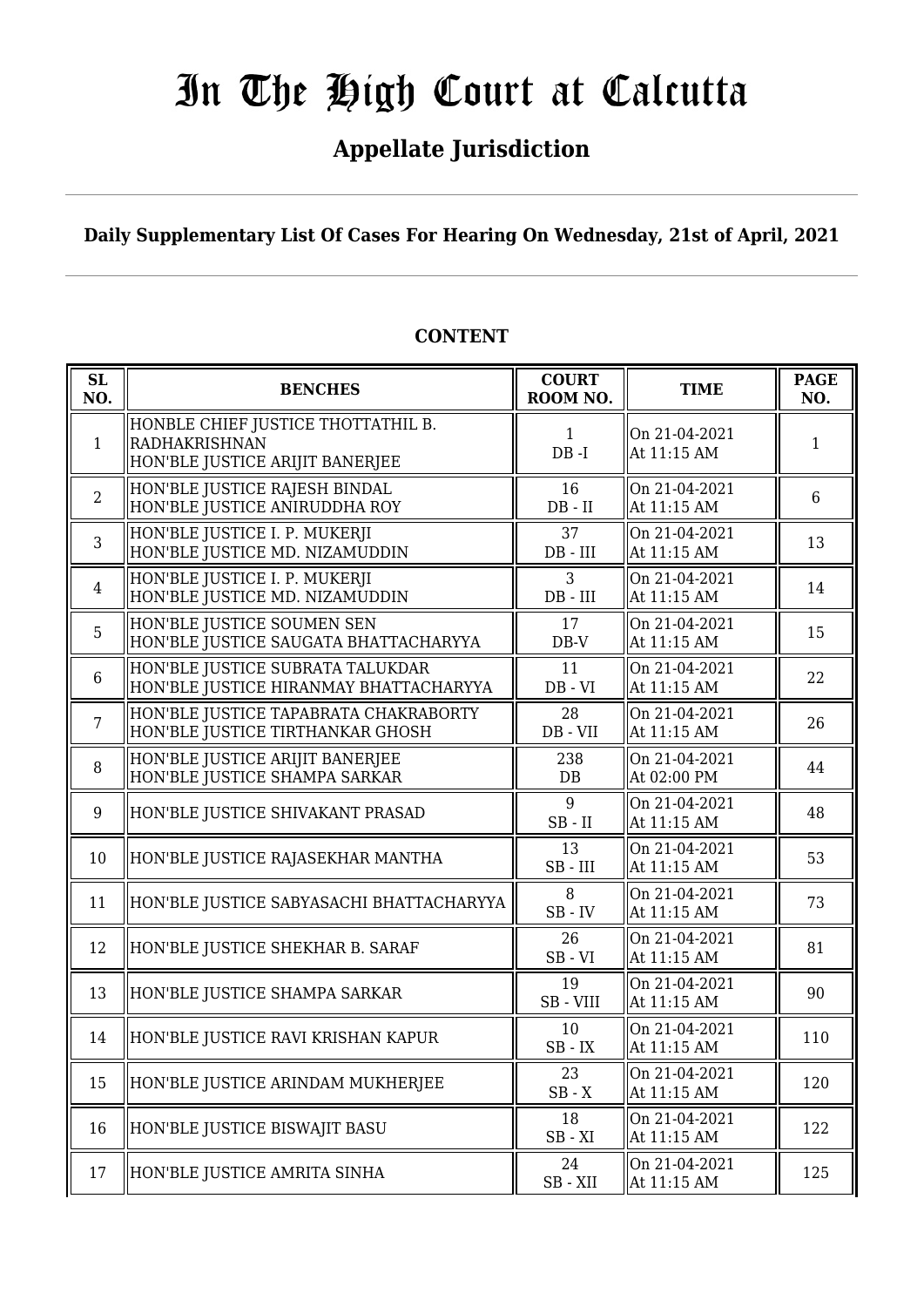| $SL$ NO. | <b>BENCHES</b>                       | <b>COURT</b><br>ROOM NO. | <b>TIME</b>                    | <b>PAGE</b><br>NO. |
|----------|--------------------------------------|--------------------------|--------------------------------|--------------------|
| 18       | HON'BLE JUSTICE ABHIJIT GANGOPADHYAY | 22<br>SB - XIII          | llOn 21-04-2021<br>At 11:15 AM | 130                |
| 19       | HON'BLE JUSTICE JAY SENGUPTA         | 32<br>SB - XIV           | On 21-04-2021<br>At 11:15 AM   | 133                |
| 20       | HON'BLE JUSTICE BIBEK CHAUDHURI      | 30<br>$SB$ - $XV$        | On 21-04-2021<br>  At 11:15 AM | 139                |
| 21       | HON'BLE JUSTICE SUBHASIS DASGUPTA    | 42<br>SB-XVI             | On 21-04-2021<br>  At 11:15 AM | 143                |
| 22       | HON'BLE JUSTICE KAUSIK CHANDA        | 2<br><b>SB</b>           | On 21-04-2021<br>At 11:15 AM   | 148                |
| 23       | <b>WARNING LIST</b>                  | 10                       | On 21-04-2021                  | 155                |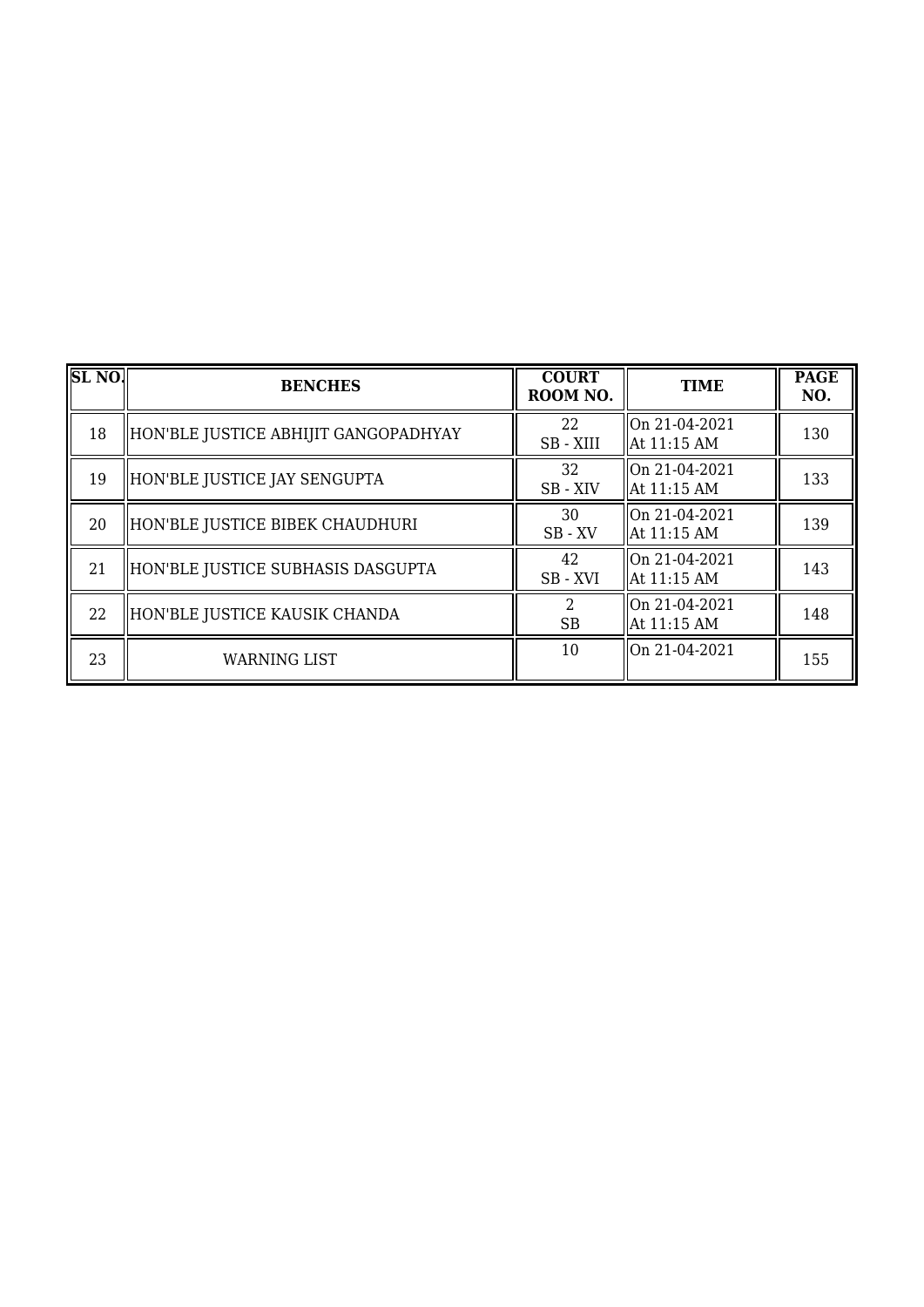

## **Appellate Side**

**DAILY CAUSELIST For Wednesday The 21st April 2021**

**COURT NO. 1**

**DIVISION BENCH (DB -I)**

**AT 11:15 AM**

**HONBLE CHIEF JUSTICE THOTTATHIL B. RADHAKRISHNAN HON'BLE JUSTICE ARIJIT BANERJEE**

#### **(VIA VIDEO CONFERENCE)**

**ON AND FROM WEDNESDAY, THE 13TH JANUARY, 2021 - APPEALS FROM ORDERS RELATING TO RESIDUARY UNDER GROUP IX INCLUDING APPLICATIONS CONNECTED THERETO; PUBLIC INTEREST LITIGATION; CRIMINAL CONTEMPT MATTERS; APPEALS UNDER SECTION 19(1)(a) OF THE CONTEMPT OF COURT'S ACT; APPLICATIONS UNDER SECTION 27 OF THE ELECTRICITY REGULATORY COMMISSION ACT, 1998, INCLUDING APPLICATIONS CONNECTED THERETO; HABEAS CORPUS; DEATH REFERENCE CASES ( INCLUDING ADMISSION OF CRIMINAL APPEALS RELATING TO SUCH REFERENCE AGAINST THE SAME CONVICTION ORDER); ADMISSION OF CRIMINAL APPEALS; HEARING OF CRIMINAL APPEALS & APPLICATIONS CONNECTED THERETO INCLUDING APPLICATION FOR SUSPENSION OF SENTENCE IN PENDING APPEALS; CRIMINAL APPEALS RELATING TO CRIMES AGAINST WOMEN. ANY OTHER MATTER, IRRESPECTIVE OF CLASSIFICATION, AS DIRECTED BY THE HON'BLE CHIEF JUSTICE.**

**SPL. NOTE :**

**MONDAY : ASSIGNED MATTERS, ADMISSION OF CRIMINAL APPEALS, HABEAS CORPUS, CRIMINAL CONTEMPT MATTERS, APPEALS UNDER SECTION 19(1)(a) OF THE CONTEMPT OF COURT'S ACT.APPLICATIONS UNDER SECTION 27 OF THE ELECTRICITY REGULATORY COMMISSION ACT 1998 INCLUDING APPLICATIONS CONNECTED THERETO; BAIL IN CONNECTION WITH APPEAL.**

**TUESDAY : ASSIGNED MATTERS, HABEAS CORPUS, BAIL IN CONNECTION WITH APPEAL, ADMISSION OF CRIMINAL APPEALS.**

**WEDNESDAY :ASSIGNED MATTERS, HEARING OF CRIMINAL APPEALS.**

**THURSDAY : ASSIGNED MATTERS, APPEALS FROM ORDERS RELATING TO RESIDUARY UNDER GROUP - IX INCLUDING APPLICATIONS CONNECTED THERETO. THEREAFTER PIL MATTERS WILL BE TAKEN UP IF TIME PERMITS.**

#### **FRIDAY : ASSIGNED MATTERS, PUBLIC INTEREST LITIGATION.**

#### **NO MENTIONING IN COURT**

|                | TOP                                                                            |              |
|----------------|--------------------------------------------------------------------------------|--------------|
| WPA/5366/2021  | <b>MAYA MAJUMDER</b><br>VS<br>STATE OF WEST BENGAL AND<br>ORS.                 | AVIK GHOSH   |
| WPA/10532/2020 | GURUDAS CHATTOPADHYAY<br>AND ANOTHER<br>VS<br>STATE OF WEST BENGAL AND<br>ORS. | SANTANU MAJI |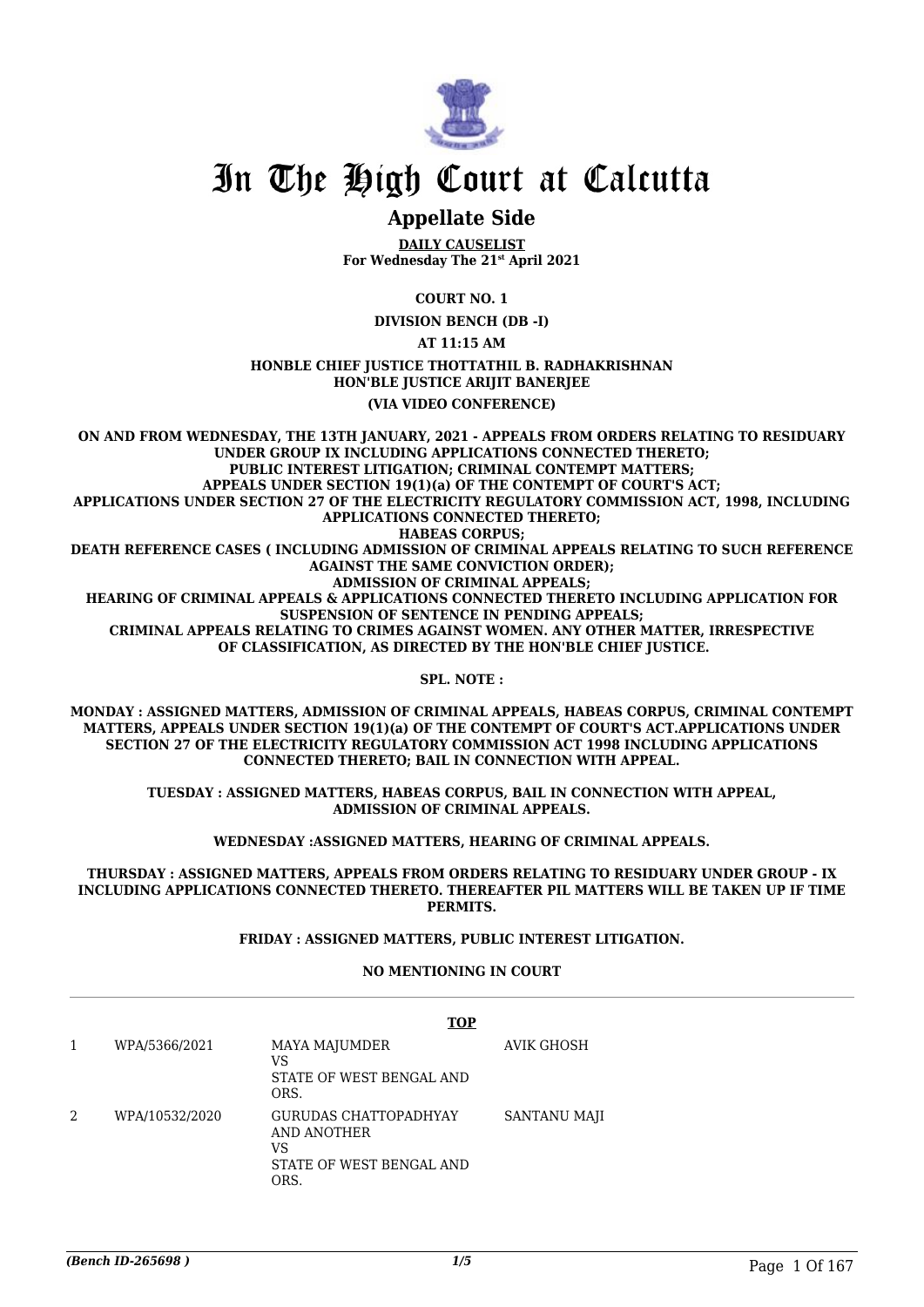| 3   | WPA(P)/127/2021                           | DURGA PADA MALLICK<br>VS.<br>THE ELECTION COMMISSION<br>OF INDIA AND OTHERS                   | SANKHA SUBHRA RAY                    |
|-----|-------------------------------------------|-----------------------------------------------------------------------------------------------|--------------------------------------|
| 4   | WPA(P)/68/2021                            | NILANJAN ADHIKARY<br>VS<br>STATE OF WEST BENGAL AND<br>ORS.                                   | SARTHAK MONDAL                       |
|     |                                           | IA NO: CAN/1/2021, CAN/2/2021, CAN/3/2021, CAN/4/2021                                         |                                      |
| wt5 | WPA(P)/67/2021                            | DIPAK MISHRA<br><b>VS</b><br>STATE OF WEST BENGAL AND<br>ORS.                                 | <b>SARTHAK MONDAL</b>                |
|     | IA NO: CAN/1/2021                         |                                                                                               |                                      |
| 6   | CRA/75/2019                               | HASNARA BEGUM<br>VS                                                                           | AVISHEK BHANDARI                     |
| 7   | WPA(H)/35/2021                            | STATE OF WEST BENGAL & ORS<br>ANSARI BEGAM<br>VS<br>STATE OF WEST BENGAL AND<br>ORS.          | <b>ABU SOHEL</b>                     |
| 8   | WPA(H)/33/2021                            | LIPIKA GIRI DAS<br><b>VS</b><br>STATE OF WEST BENGAL AND<br>ORS.                              | <b>TARUNIKA PAL</b>                  |
| 9   | MAT/495/2021                              | SUSHIL KUMAR GUPTA<br><b>VS</b><br>POONAM GUPTA AND ORS                                       | SURENDRA KUMAR<br>SHARMA             |
|     | IA NO: CAN/1/2021                         |                                                                                               |                                      |
| 10  | CRA/255/2020                              | THE NATIONAL INVESTIGATION<br><b>AGENCY</b><br>VS                                             | <b>SUNDEEP K. SADAWARTE</b>          |
|     |                                           | CHHATRADHAR MAHATA                                                                            |                                      |
|     | IA NO: CRAN/1/2020                        |                                                                                               |                                      |
| 11  | CRM/35/2021                               | <b>ASSIGNED MATTERS</b><br>K R ASHOK KUMAR AND ORS<br>VS                                      | PRADYOT KUMAR DAS                    |
|     |                                           | State of West Bengal                                                                          |                                      |
| 12  | CRM/407/2021                              | <b>MANTU MAHATO</b><br>VS<br>THE CENTRAL BUREAU<br><b>OFINVESIGATION</b>                      | <b>MUNMUN</b><br><b>GANGOPADHYAY</b> |
| 13  | CRM/9431/2019                             | DAYAMOY MAHATO<br><b>VS</b><br>C.B.I.                                                         | <b>AVISHEK BHANDARI</b>              |
| 14  | CRM/5790/2020<br>$[22-04-2021]$           | STATE OF WEST BENGAL<br>VS<br>DEBJANI PODDAR & ORS                                            | <b>MD ANWAR HOSSAIN</b>              |
|     | IA NO: CRAN/1/2020(Old No:CRAN/4203/2020) |                                                                                               |                                      |
| 15  | CRM/7495/2020<br>$[22-04-2021]$           | RAKHI GHOSH<br>VS.<br>State of West Bengal                                                    | DEBABRATIM GUHA                      |
|     | IA NO: CRAN/1/2020                        |                                                                                               |                                      |
| 16  | CRM/2339/2021                             | PRIYANKA CHOWDHURY @<br><b>MOON</b><br><b>VS</b><br>CENTRAL BUREAU OF<br><b>INVESTIGATION</b> | ADITYA TIWARI                        |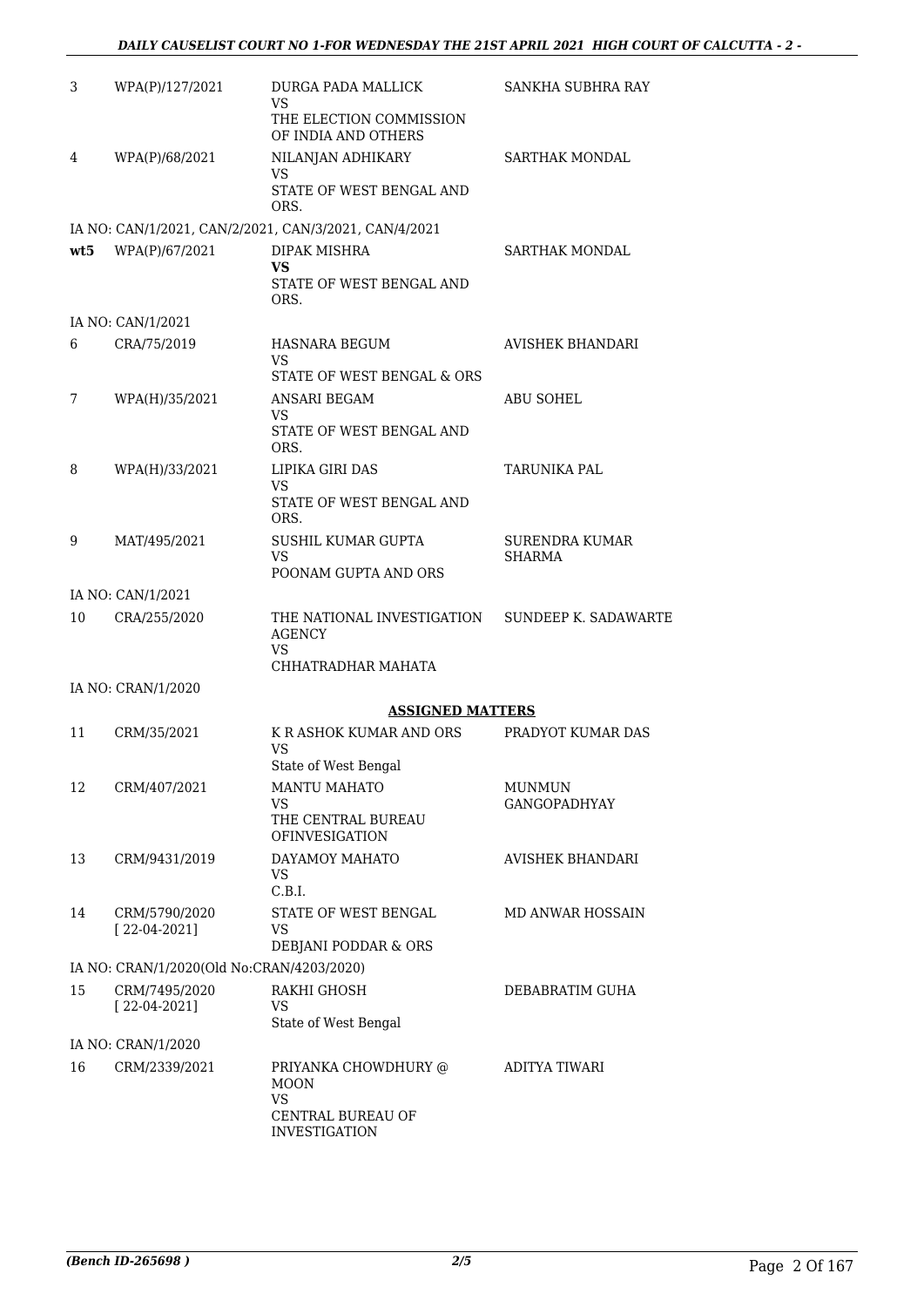|    | wt17 FMA/517/2020                              | BALARAM CHOWDHURY & ANR<br>VS.<br>SAMARESH MRIDHA                                                     | ARKA KUMAR NAG                                                                                             |
|----|------------------------------------------------|-------------------------------------------------------------------------------------------------------|------------------------------------------------------------------------------------------------------------|
|    | IA NO: CAN/3/2020                              |                                                                                                       |                                                                                                            |
| 18 | CRM/1903/2020                                  | DEBJANI MUKHERJEE<br><b>VS</b>                                                                        | HARERAM SINGH                                                                                              |
|    |                                                | CENTRAL BUREAU OF<br><b>INVESTIGATION</b>                                                             |                                                                                                            |
|    |                                                | <b>FIXED MATTER</b>                                                                                   |                                                                                                            |
| 19 | CRA/281/2020                                   | HARI SINGH<br><b>VS</b><br>State of West Bengal                                                       | <b>NEIL BASU</b>                                                                                           |
|    | IA NO: CRAN/1/2021, CRAN/2/2021                |                                                                                                       |                                                                                                            |
| 20 | CRA/240/2020                                   | <b>BINAY SINGH</b>                                                                                    | LOKESH SHARMA                                                                                              |
|    |                                                | <b>VS</b><br>State of West Bengal                                                                     |                                                                                                            |
|    | IA NO: CRAN/1/2021, CRAN/2/2021                |                                                                                                       |                                                                                                            |
| 21 | CRA/278/2020                                   | RAJKUMAR ROY<br><b>VS</b>                                                                             | <b>SATADRU LAHIRI</b>                                                                                      |
|    | IA NO: CRAN/1/2021, CRAN/2/2021                | State of West Bengal                                                                                  |                                                                                                            |
| 22 | CRA/277/2020                                   | DIPANKAR BASU                                                                                         | DATTATREYA DUTTA                                                                                           |
|    |                                                | VS<br>THE STATE OF WEST BENGAL                                                                        |                                                                                                            |
|    | IA NO: CRAN/1/2021                             |                                                                                                       |                                                                                                            |
| 23 | CRA/282/2020                                   | RADHU JAYA SHETTY<br><b>VS</b><br>State of West Bengal                                                | SANDIP CHAKRABORTY                                                                                         |
|    | IA NO: CRAN/1/2021                             |                                                                                                       |                                                                                                            |
| 24 | CRA/250/2020                                   | MONORANJAN ROY<br>VS                                                                                  | <b>MANAS DASGUPTA</b>                                                                                      |
|    | IA NO: CRAN/1/2021, CRAN/2/2021                | State of West Bengal                                                                                  |                                                                                                            |
| 25 | CRA/254/2020                                   | ARUP THAKUR                                                                                           | Saurav Basu                                                                                                |
|    |                                                | VS.<br>State of West Bengal                                                                           |                                                                                                            |
|    | IA NO: CRAN/1/2021                             |                                                                                                       |                                                                                                            |
| 26 | CRA/498/2017<br>$[PT-1 + II + 2 PB +$<br>LCR ] | ALOKE GHOSH<br>VS<br>STATE OF WEST BENGAL                                                             | <b>ESHITA DUTTA</b>                                                                                        |
|    | IA NO: CRAN/2/2019(Old No:CRAN/3105/2019)      |                                                                                                       |                                                                                                            |
|    | wt27 CRA/511/2017                              | <b>GOPAL MISTRY</b><br>VS<br>STATE OF WEST BENGAL                                                     | <b>AYAN MUKHERJEE</b>                                                                                      |
| 28 | FMA/485/2020<br>[MAT 1915/2019]                | SANKAR SAHA & ANR<br>VS                                                                               | <b>GOPA BISWAS</b>                                                                                         |
|    |                                                | STATE OF WEST BENGAL & ORS                                                                            |                                                                                                            |
|    | IA NO: CAN/1/2019(Old No:CAN/12515/2019)       |                                                                                                       |                                                                                                            |
| 29 | MAT/105/2020                                   | MASUMA NAFSIN BANU<br>VS<br><b>ALAMGIR &amp; ORS</b>                                                  | <b>GOLAM MASTAFA</b>                                                                                       |
|    |                                                |                                                                                                       | IA NO: CAN/1/2020(Old No:CAN/828/2020), CAN/2/2020(Old No:CAN/4718/2020), CAN/3/2020(Old No:CAN/4720/2020) |
| 30 | CRA/78/2012                                    | KHOKAN MIA & ORS.<br><b>VS</b>                                                                        | <b>ASRAF MANDAL</b>                                                                                        |
|    |                                                | STATE OF WEST BENGAL<br>IA NO: CRAN/6/2019(Old No:CRAN/4772/2019), CRAN/7/2019(Old No:CRAN/4775/2019) |                                                                                                            |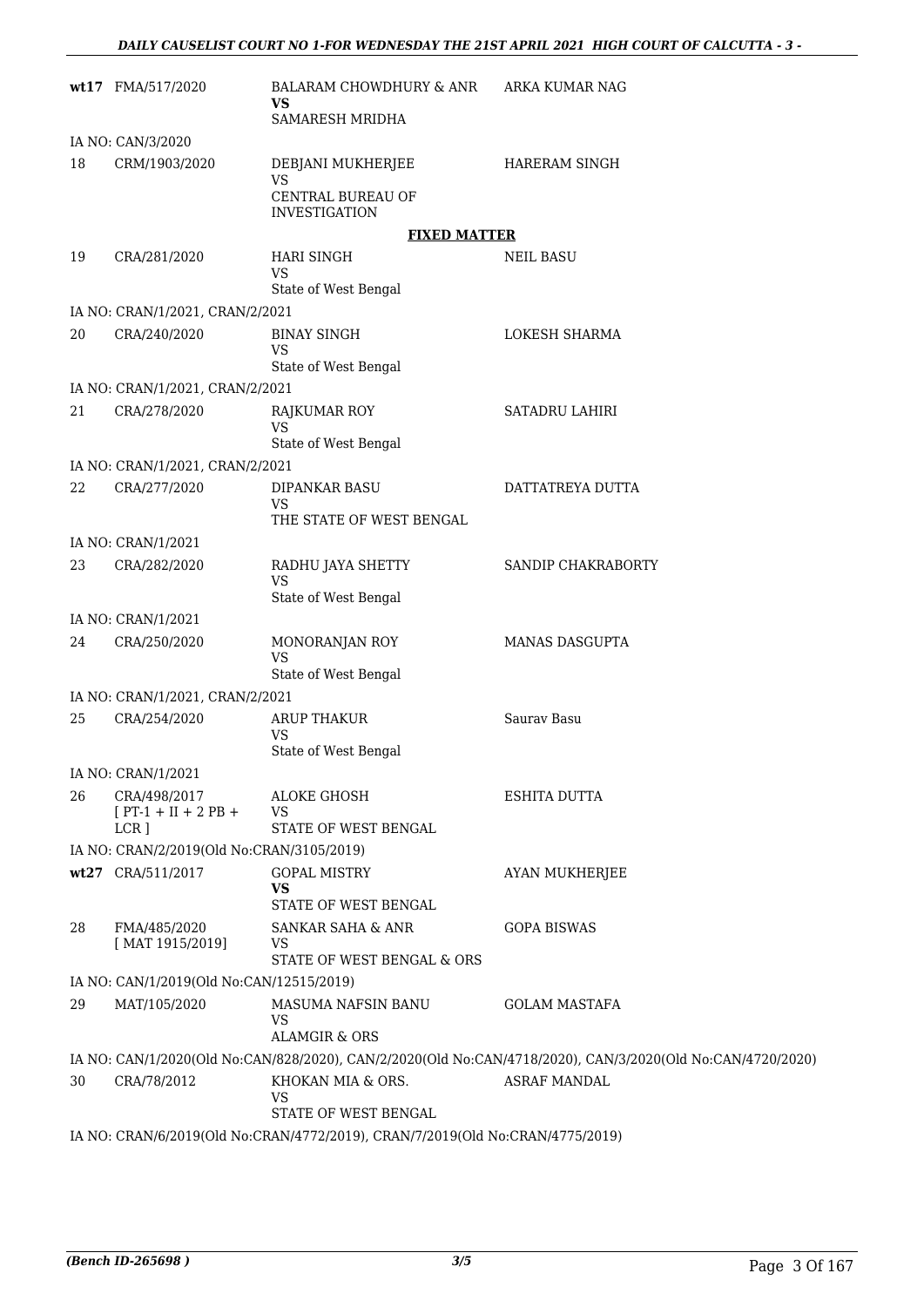| 31 | CRA/731/2019                              | MD ANIKUL ISLAM<br>VS                                                                                                                                     | <b>BENAJIR HASNA</b>                                                                          |
|----|-------------------------------------------|-----------------------------------------------------------------------------------------------------------------------------------------------------------|-----------------------------------------------------------------------------------------------|
|    |                                           | STATE OF WEST BENGAL                                                                                                                                      |                                                                                               |
|    | IA NO: CRAN/1/2020(Old No:CRAN/416/2020)  |                                                                                                                                                           |                                                                                               |
| 32 | CRA/730/2019                              | MD ASHIKUR REJA & ANR<br>VS                                                                                                                               | <b>BENAJIR HASNA</b>                                                                          |
|    |                                           | STATE OF WEST BENGAL                                                                                                                                      |                                                                                               |
|    | IA NO: CRAN/1/2020(Old No:CRAN/347/2020)  |                                                                                                                                                           |                                                                                               |
| 33 | CRA/538/2018                              | SABITRI CHAKRABORTY<br>VS<br>STATE OF WEST BENGAL & ORS                                                                                                   | RAHUL GANGULY                                                                                 |
|    |                                           |                                                                                                                                                           |                                                                                               |
| 34 | CRA/503/2019                              | IA NO: CRAN/2/2019(Old No:CRAN/2685/2019), CRAN/3/2020(Old No:CRAN/4533/2020)<br>MD IMTIAYAZ @ IMTIAZ @ MD.<br>IMTIAZ<br>VS<br>STATE OF WEST BENGAL & ANR | DEBASHIS BANERJEE                                                                             |
|    | IA NO: CRAN/1/2019(Old No:CRAN/4798/2019) |                                                                                                                                                           |                                                                                               |
| 35 | CRA/50/2018                               | ANUPAM GHOSH<br>VS                                                                                                                                        | AMAL KRISHNA<br><b>SAMANTA</b>                                                                |
|    |                                           | STATE OF WEST BENGAL                                                                                                                                      |                                                                                               |
|    |                                           | IA NO: CRAN/2/2018(Old No:CRAN/3523/2018), CRAN/3/2020                                                                                                    |                                                                                               |
| 36 | CRA/338/2013                              | <b>SUKUMAR KARMAKAR</b><br>VS<br>STATE OF WEST BENGAL                                                                                                     | V VERMA                                                                                       |
|    | IA NO: CRAN/3/2021                        |                                                                                                                                                           |                                                                                               |
|    | wt37 CRA/219/2013                         | SANDIP GHOSH<br>VS                                                                                                                                        | ANTARIKHYA BASU                                                                               |
|    |                                           | STATE OF WEST BENGAL                                                                                                                                      |                                                                                               |
|    | wt38 CRA/320/2013                         | <b>SAHEB DAS</b><br>VS                                                                                                                                    | <b>B BHATTACHARYYA</b>                                                                        |
|    |                                           | STATE OF WEST BENGAL                                                                                                                                      |                                                                                               |
|    |                                           | IA NO: CRAN/3/2017(Old No:CRAN/1334/2017), CRAN/4/2020(Old No:CRAN/3439/2020)                                                                             |                                                                                               |
| 39 | CRA/287/2015                              | <b>SAMAD SK &amp; ORS</b><br>VS<br>STATE OF WEST BENGAL                                                                                                   | M. MUKHERJEE                                                                                  |
|    | IA NO: CRAN/3/2019(Old No:CRAN/2490/2019) |                                                                                                                                                           |                                                                                               |
| 40 | CRA/268/1995                              | GHAT ROY & ORS<br>VS                                                                                                                                      | MR. ISLAM MOSTAFA<br>N.Y.A.                                                                   |
|    |                                           | THE STATE OF WEST BENGAL                                                                                                                                  |                                                                                               |
|    |                                           | IA NO: CRAN/1/2000(Old No:CRAN/642/2000), CRAN/3/2020                                                                                                     |                                                                                               |
| 41 | MAT/19/2021                               | DILIP JANA<br>VS<br>UNITED ORDER AND SUPPLY                                                                                                               | SOMA KAR GHOSH                                                                                |
|    |                                           | CO-OP SOCIEITY LTD AND ORS                                                                                                                                |                                                                                               |
|    | IA NO: CAN/1/2021, CAN/2/2021             |                                                                                                                                                           |                                                                                               |
| 42 | CRA/238/2015                              | BISWANATH ADHIKARY @<br><b>BISHU</b><br><b>VS</b>                                                                                                         | S S SAHA                                                                                      |
|    |                                           | UNION OF INDIA                                                                                                                                            |                                                                                               |
|    | No:CRAN/1411/2020), CRAN/5/2020           |                                                                                                                                                           | IA NO: CRAN/2/2018(Old No:CRAN/1103/2018), CRAN/3/2019(Old No:CRAN/103/2019), CRAN/4/2020(Old |
|    | wt43 CRA/237/2015                         | BAPI DEY @ BURO<br>VS<br>UNION OF INDIA                                                                                                                   | S.S. SAHA                                                                                     |
|    | wt44 CRA/247/2015                         | <b>GOPAL TELI &amp; ANR</b><br><b>VS</b><br>UNION OF INDIA                                                                                                | A. CHAKRABORTY                                                                                |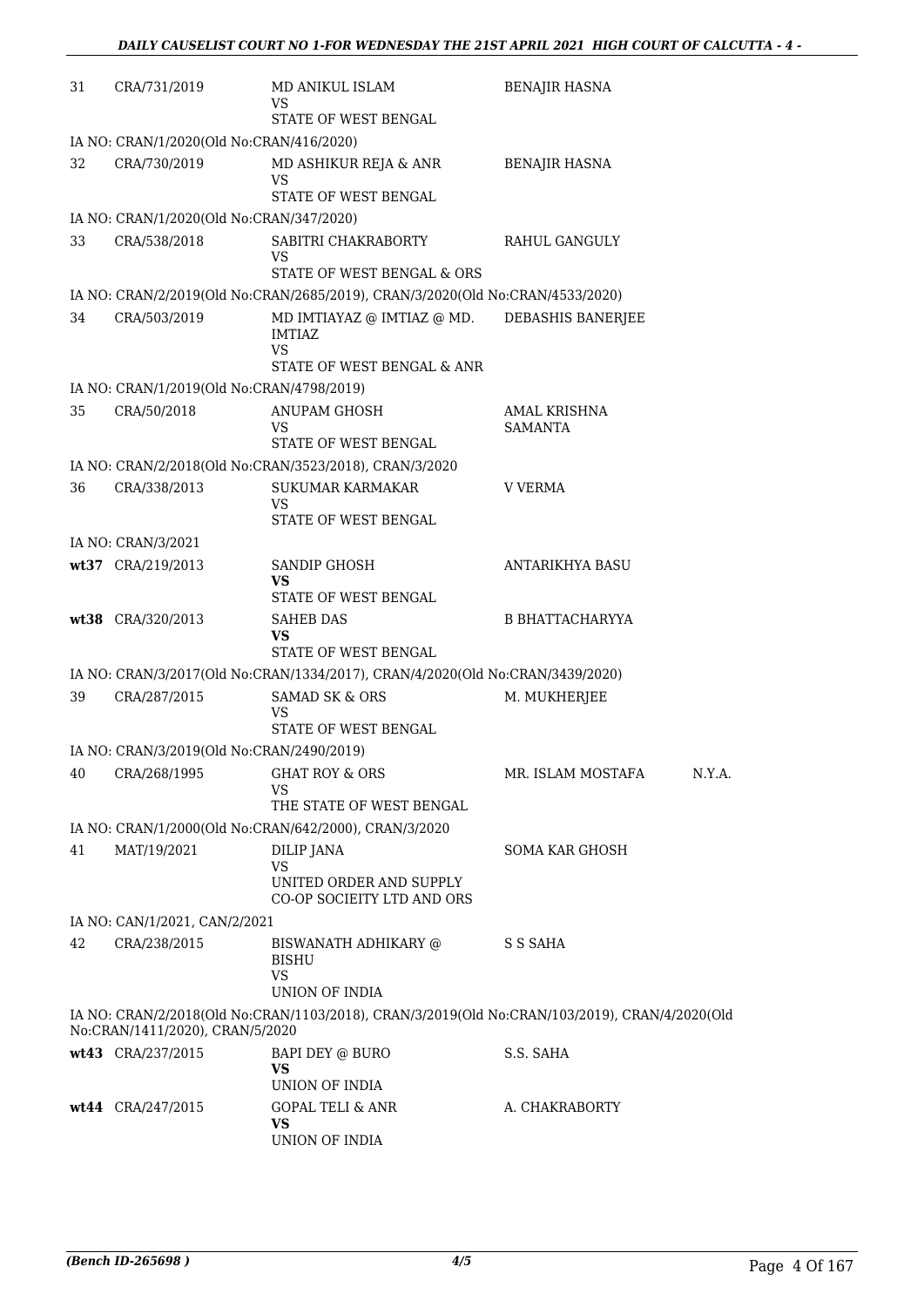|    | wt45 CRA/250/2015               | RABI SEKHAR PANDEY<br>VS                                                             | A. CHAKRABORTY                                                                                 |
|----|---------------------------------|--------------------------------------------------------------------------------------|------------------------------------------------------------------------------------------------|
|    |                                 | UNION OF INDIA                                                                       |                                                                                                |
|    | IA NO: CRAN/2/2021              |                                                                                      |                                                                                                |
| 46 | FMA/441/2021                    | <b>SOMA PRATIHAR &amp; ANR</b><br>VS                                                 | SANTANU MUKHERJEE                                                                              |
|    |                                 | STATE BANK OF INDIA& ORS                                                             |                                                                                                |
|    |                                 | IA NO: CAN/1/2019(Old No:CAN/4812/2019), CAN/2/2020(Old No:CAN/880/2020), CAN/3/2021 |                                                                                                |
| 47 | AST/24/2021<br>[Dept.]          | PARTHA PRATIM MONDAL<br>VS<br>STATE OF WEST BENGAL AND<br>ORS.                       | ARUP NATH<br><b>BHATTACHARYYA</b>                                                              |
|    | IA NO: CAN/1/2021               |                                                                                      |                                                                                                |
|    | wt48 MAT/60/2021                | DOLLY MONDAL AND ORS<br><b>VS</b><br>PARTHA PRATIM MONDAL AND<br><b>ORS</b>          | INDUMOULI BANERJEE                                                                             |
|    | IA NO: CAN/1/2021               |                                                                                      |                                                                                                |
| 49 | WPA/12311/2019                  | <b>BIJAY KEDIA</b>                                                                   | SAYAN SINHA                                                                                    |
|    |                                 | <b>VS</b><br><b>DAMODAR VALLEY</b><br><b>CORPORATION &amp; ORS</b>                   |                                                                                                |
|    | IA NO: CAN/1/2020               |                                                                                      |                                                                                                |
| 50 | WPA(P)/26/2020                  | HAMEJUDDIN MOLLA<br>VS                                                               | <b>ANKITA DEY</b>                                                                              |
|    |                                 | STATE OF WEST BENGAL AND<br>ORS.                                                     |                                                                                                |
|    | IA NO: CAN/1/2021               |                                                                                      |                                                                                                |
| 51 | CRA/32/2010                     | ASHOKE GHOSH<br>VS                                                                   | DEEP CHAIM KABIR                                                                               |
|    |                                 | STATE OF WEST BENGAL                                                                 |                                                                                                |
| 52 | CRA/243/2012                    | SARBAR HOSSAIN @ SHERU ALI RAMASHIS MUKHERJEE<br>& ORS<br>VS                         |                                                                                                |
|    |                                 | STATE OF WEST BENGAL                                                                 |                                                                                                |
|    | No:CRAN/2082/2015), CRAN/7/2021 |                                                                                      | IA NO: CRAN/2/2014(Old No:CRAN/1582/2014), CRAN/3/2014(Old No:CRAN/2832/2014), CRAN/5/2015(Old |
|    | wt53 CRA/502/2012               | RAJU WILSON @ MONI<br><b>VS</b>                                                      | <b>SREYASHEE BISWAS</b>                                                                        |
|    |                                 | STATE OF WEST BENGAL                                                                 |                                                                                                |
|    | No:CRAN/2577/2020)              |                                                                                      | IA NO: CRAN/2/2020(Old No:CRAN/1078/2020), CRAN/3/2020(Old No:CRAN/2576/2020), CRAN/4/2020(Old |
|    |                                 | <b>FIXED MATTER I</b>                                                                |                                                                                                |
|    |                                 | ([AT 2.00 P.M.]                                                                      |                                                                                                |
| 54 | WPA/6937/2020                   | PRANAV KHAITAN<br><b>VS</b>                                                          | BRATIN KUMAR DEY                                                                               |

THE STATE OF WB AND ORS

IA NO: CAN/1/2020, CAN/2/2020, CAN/3/2020, CAN/4/2021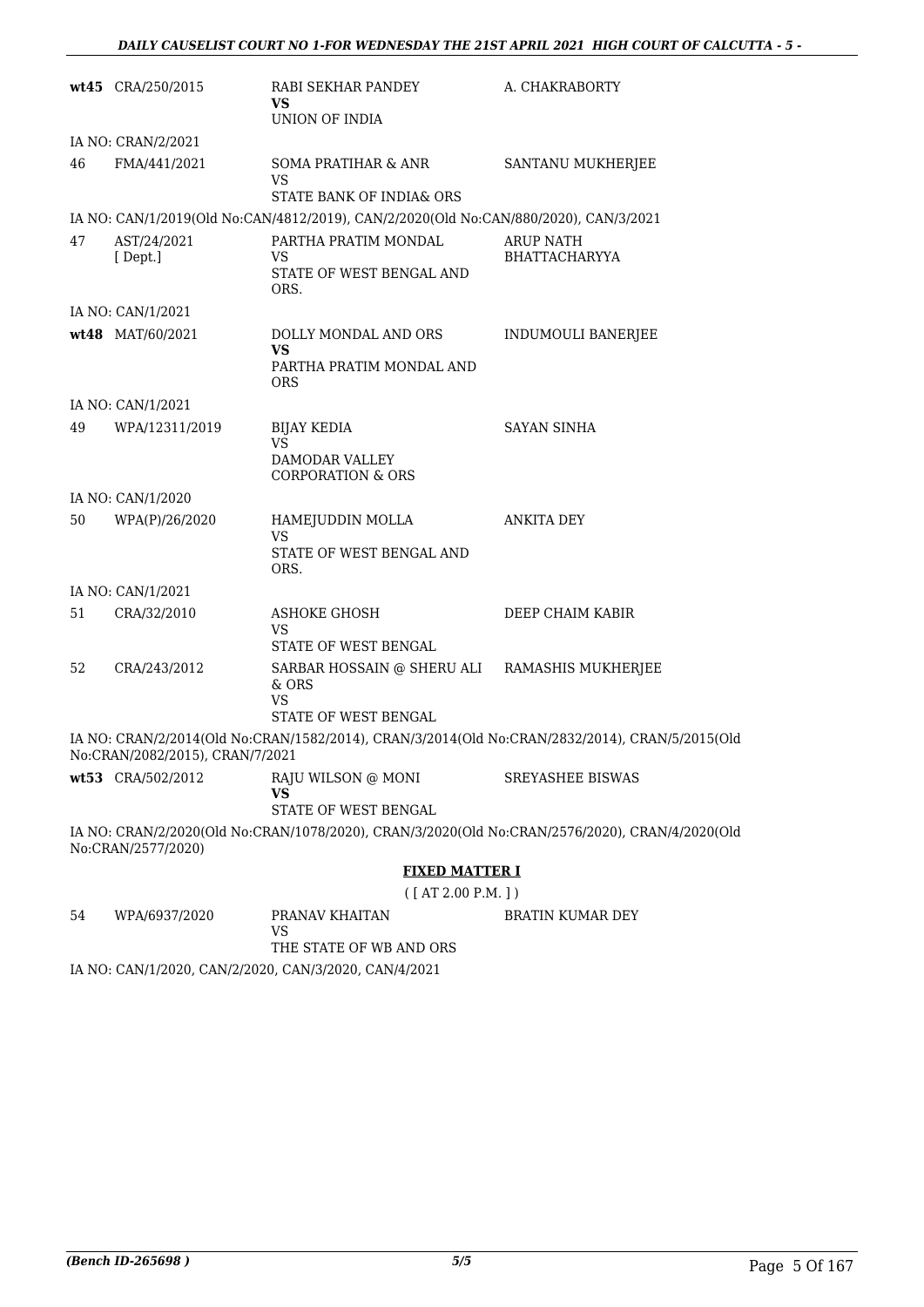

# **Appellate Side**

**DAILY CAUSELIST For Wednesday The 21st April 2021**

**COURT NO. 16**

### **DIVISION BENCH (DB - II)**

**AT 11:15 AM**

## **HON'BLE JUSTICE RAJESH BINDAL HON'BLE JUSTICE ANIRUDDHA ROY (VIA VIDEO CONFERENCE)**

**ON AND FROM MONDAY, THE 1st MARCH,, 2021 – APPEALS RELATING TO LABOUR UNDER GROUP III AND APPLICATION CONNECTED THERETO;**

**APPEALS FROM ORDERS RELATING TO REVENUE UNDER GROUP – IV & ORHER STATUTORY REVENUE APPEALS EXCEPT LAND REVENUE TO BE HEARD BY DIVISION BENCH;**

**APPEALS RELATING TO CHARTERED ACCOUNTANTS ACT, COMPANY SECRETARIES ACT AND TAX TRIBUNAL MATTERS;**

**INCOME TAX REFERENCE UNDER SECTION 256 OF THE INCOME TAX ACT; MATTERS RELATING TO TRIBUNALS UNDER ARTICLE 323A & 323B OF THE CONSTITUTION OF INDIA INCLUDING APPLICATION CONNECTED THERETO;**

**NOTE:**

**E-MENTIONING WILL BE TAKEN UP AT THE FIRST SITTING OF THE COURT. OUT OF WHICH ORIGINAL SIDE MATTERS WILL BE TAKEN UP FIRST AND THEN APPELLATE SIDE MATTERS WILL BE TAKEN UP.**

**ON AND FROM FRIDAY i.e., 19-02-2021, AFTER COMPLETION OF ORIGINAL SIDE MATTERS, APPELLATE SIDE MATTERS WILL BE TAKEN UP SERIALLY.**

**NOTE: MATTERS WILL BE TAKEN UP THROUGH PHYSICAL HEARING ONLY WHEN BOTH THE PARTIES ARE AGREED.**

### **MANDAMUS APPEAL**

1 MAT/1982/2017 [2 P.B.] THE STATE OF WEST BENGAL & ANR  $V<sub>S</sub>$ N. CHATTERJEE

## SATIRTHA MOHANTY & ORS

IA NO: CAN/1/2017(Old No:CAN/11792/2017), CAN/2/2017(Old No:CAN/11794/2017)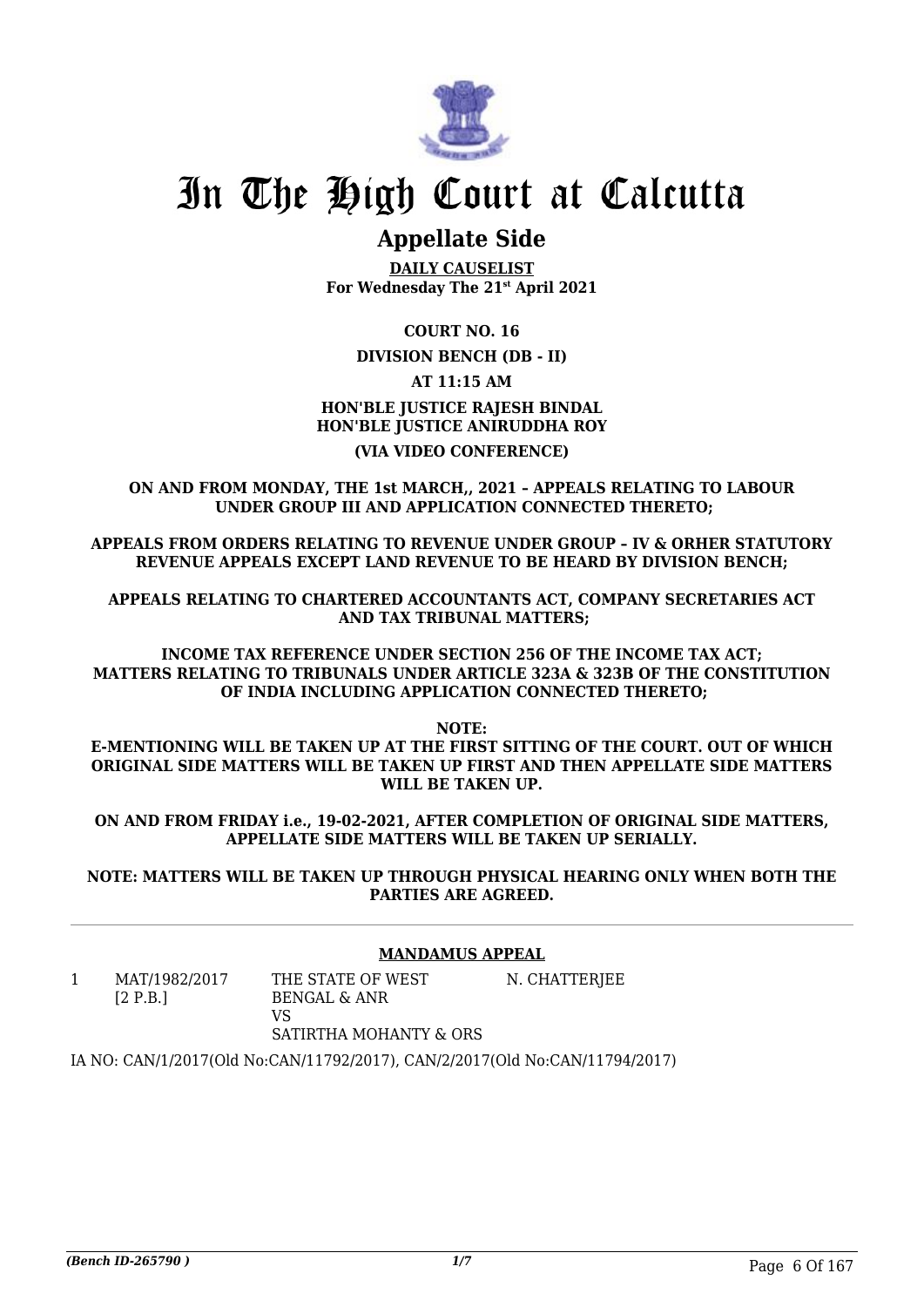| wt2 | FMA/669/2019                            | STATE PROJECT DIRECTOR,<br>PASCHIM BANGA SARVA<br><b>SIKSHA MISSION</b><br>VS<br>SATIRTHA MOHANTY & ORS                                     | SAHELI MUKHERJEE                          |
|-----|-----------------------------------------|---------------------------------------------------------------------------------------------------------------------------------------------|-------------------------------------------|
|     |                                         | IA NO: CAN/2/2018(Old No:CAN/3933/2018), CAN/3/2019(Old No:CAN/1090/2019)                                                                   |                                           |
|     |                                         | <b>MOTION</b>                                                                                                                               |                                           |
| 3   | WP.ST/325/2010                          | <b>INDRAJIT TAMBULI</b><br><b>VS</b><br>STATE OF WEST BENGAL &<br>ORS.                                                                      | <b>SIBNARAYAN</b><br><b>CHATTOPADHYAY</b> |
|     |                                         | IA NO: CAN/2/2019(Old No:CAN/553/2019), CAN/3/2019(Old No:CAN/11906/2019)                                                                   |                                           |
| 4   | WP.CT/299/2012                          | SHREE NIWAS SINGH<br><b>VS</b><br>UNION OF INDIA & ORS                                                                                      | <b>GARGI PATTANAYAK</b>                   |
|     |                                         | IA NO: CAN/1/2015(Old No:CAN/10200/2015), CAN/2/2015(Old No:CAN/10201/2015)                                                                 |                                           |
| 5   | WP.CT/437/2012                          | RADHE SHYAM CHAWLA<br><b>VS</b><br><b>UNION OF INDIA &amp;ORS</b>                                                                           | <b>SUKANTA</b><br><b>CHAKRABORTY</b>      |
| 6   | WP.CT/55/2013                           | UNION OF INDIA & ORS<br><b>VS</b><br>DR MADHUSMITA NANDA                                                                                    | RAJENDRA<br><b>CHATURVEDI</b>             |
|     | IA NO: CAN/1/2021                       |                                                                                                                                             |                                           |
| 7   | WP.ST/204/2013                          | KANAILAL PATRA & ORS<br><b>VS</b><br>PRINCIPAL SECRETARY,<br>CIVIL DEFENCE DEPT, &<br><b>ORS</b>                                            | MAHENDRA PRASAD<br><b>GUPTA</b>           |
| 8   | WP.CT/211/2013                          | INDIAN RAILWAYSCOAL<br><b>ASH&amp; TRANSHIPMENT</b><br><b>HANDLING MAZDOOR</b><br><b>U&amp;ORS</b><br>VS<br><b>UNION OF INDIA &amp; ORS</b> | DEBAPRATIM<br><b>BANERJEE</b>             |
| 9   | WP.CT/457/2013                          | ALOK KUMAR DE-RAY<br><b>VS</b><br>UNION OF INDIA & ORS                                                                                      | <b>IMTEAZ AHAMED</b>                      |
|     | IA NO: CAN/1/2019(Old No:CAN/4927/2019) |                                                                                                                                             |                                           |
| 10  | WP.ST/492/2013                          | <b>ARUN KR DAS</b><br><b>VS</b><br>STATE OF WEST BENGAL &<br><b>ORS</b>                                                                     | <b>SANKAR PRASAD RAY</b>                  |
| 11  | WP.ST/168/2015                          | SHIBDAS CHATTERJEE<br><b>VS</b><br>STATE OF WEST BENGAL &<br><b>ORS</b>                                                                     | <b>BIKASH GOSWAMI</b>                     |
| 12  | WPLRT/15/2018                           | UMA GANGULY & ORS<br><b>VS</b><br>STATE OF WEST BENGAL<br>&ORS                                                                              | KOUSHIK ROY                               |
|     | IA NO: CAN/1/2018(Old No:CAN/7934/2018) |                                                                                                                                             |                                           |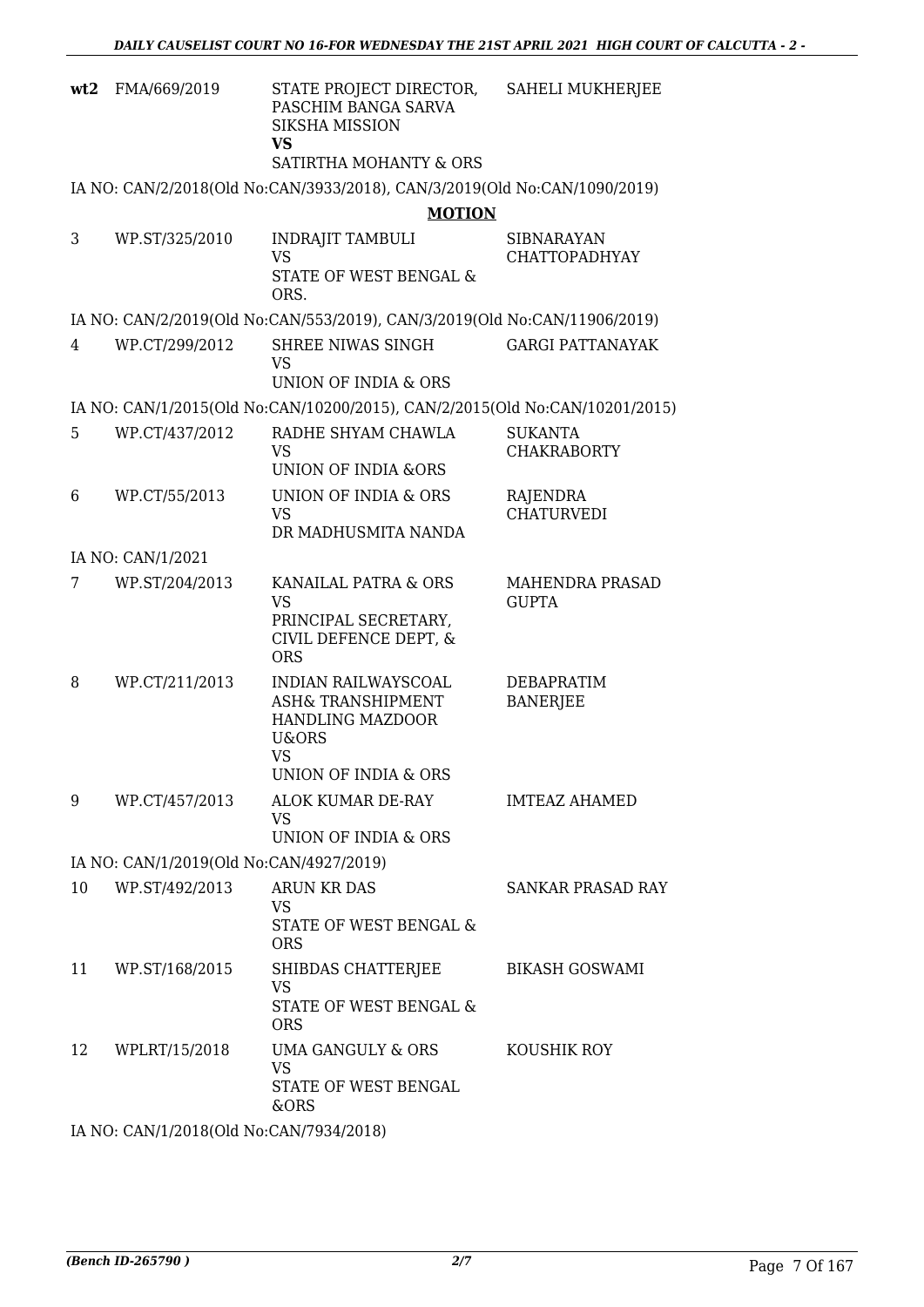| 13 | WP.CT/54/2018                           | UNION OF INDIA & ORS.<br><b>VS</b><br>SAILA NATH CHOUDHARY                             | MAHENDRA PRASAD<br><b>GUPTA</b>       |
|----|-----------------------------------------|----------------------------------------------------------------------------------------|---------------------------------------|
| 14 | WP.ST/140/2018                          | SANJOY BHATTACHARYA<br><b>VS</b><br>STATE OF WEST BENGAL &<br><b>ORS</b>               | MAHABOOB AHMED                        |
| 15 | WP.ST/141/2018                          | SAILEN GHOSAL & ORS.<br><b>VS</b><br>STATE OF WEST BENGAL &<br>ORS.                    | MD. HAFIZ ALI                         |
| 16 | WP.ST/91/2019                           | SUDHANSU KARMAKAR &<br><b>ORS</b><br><b>VS</b><br>STATE OF WEST BENGAL &<br><b>ORS</b> | <b>ASIT BARAN</b><br><b>MUKHERJEE</b> |
|    | IA NO: CAN/1/2019(Old No:CAN/8407/2019) |                                                                                        |                                       |
| 17 | WPLRT/102/2019                          | <b>MAMATA DAS</b><br><b>VS</b><br>STATE OF WEST BENGAL &<br><b>ORS</b>                 | TANMOY KR DEY                         |
| 18 | WP.ST/172/2019                          | THE STATE OF WEST<br><b>BENGAL &amp; ORS</b><br><b>VS</b><br>DR PARTHA SANYAL          | <b>NILOTPAL</b><br><b>CHATTERJEE</b>  |
| 19 | WP.ST/192/2019                          | THE STATE OF WEST<br><b>BENGAL &amp; ORS</b><br><b>VS</b><br>DR GOUR PADA NAYEK        | <b>NILOTPAL</b><br><b>CHATTERJEE</b>  |
| 20 | WP.ST/193/2019                          | THE STATE OF WEST<br><b>BENGAL &amp; ORS</b><br><b>VS</b><br>DR ANIRUDDHA GHORAI       | <b>NILOTPAL</b><br><b>CHATTERIEE</b>  |
| 21 | WP.ST/11/2020                           | <b>SMRITIKANA DEY</b><br>VS<br>STATE OF WEST BENGAL &<br><b>ORS</b>                    | <b>INDRAJIT BISWAS</b>                |
| 22 | WP.ST/15/2020                           | <b>BISWANATH GAYEN</b><br><b>VS</b><br><b>STATE OF WEST BENGAL &amp;</b><br><b>ORS</b> | <b>ANINDA</b><br><b>BHATTACHARYA</b>  |
| 23 | WP.ST/22/2020                           | STATE OF WB & ANR.<br>VS<br><b>BIPLAB ROY</b>                                          | ARKA KR. NAG                          |
|    | wt24 WP.ST/23/2020                      | THE STATE OF WB & ORS. ARKA KR. NAG<br><b>VS</b><br>PRIYAM UPADHYAY                    |                                       |
|    | wt25 WP.ST/24/2020                      | THE STATE OF WEST<br>BENGAL & ORS.<br>VS<br>TILOK CH. MONDAL & ORS.                    | ARKA KR. NAG                          |
|    |                                         | IA NO: CAN/1/2020, CAN/2/2020, CAN/3/2020, CAN/4/2020                                  |                                       |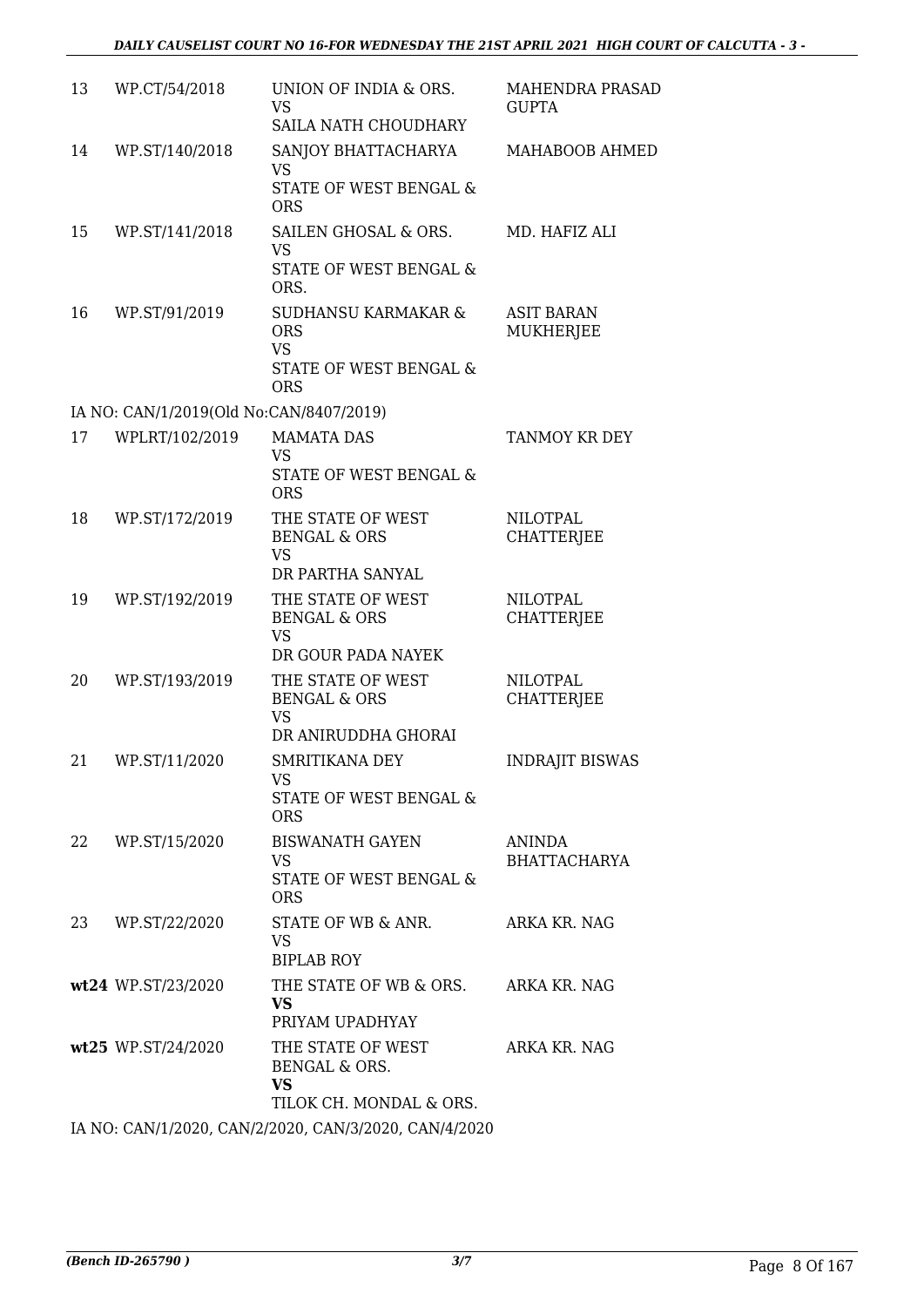|    | wt26 WP.ST/25/2020 | THE STATE OF WEST<br>BENGAL & ORS.<br><b>VS</b><br>APURBA LAL BARMAN &<br>ANR.              | ARKA KR. NAG                         |
|----|--------------------|---------------------------------------------------------------------------------------------|--------------------------------------|
|    | wt27 WP.ST/26/2020 | THE STATE OF WEST<br><b>BENGAL &amp; ORS.</b><br><b>VS</b>                                  | ARKA KR. NAG                         |
|    |                    | SANJIB DOLUI & ORS.                                                                         |                                      |
|    |                    | IA NO: CAN/1/2020(Old No:CAN/4808/2020), CAN/2/2020, CAN/3/2020                             |                                      |
|    | wt28 WP.ST/27/2020 | THE STATE OF WEST ARKA KR. NAG<br>BENGAL & ORS.<br>VS<br>KOUSHIK MARJIT                     |                                      |
| 29 | WPLRT/24/2020      | SK BARSHED ALI<br><b>VS</b><br><b>STATE OF WEST BENGAL &amp;</b><br><b>ORS</b>              | SK. BARSHED ALI                      |
| 30 | WPLRT/28/2020      | NAMITA GHOSH<br><b>VS</b><br>STATE OF WEST BENGAL &<br><b>ORS</b>                           | <b>DEBASIS SUR</b>                   |
| 31 | WPLRT/33/2020      | TARAPADA GHOSH<br>VS<br>STATE OF WEST BENGAL<br>AND ORS.                                    | <b>DEBASHISH SARKAR</b>              |
|    | IA NO: CAN/1/2021  |                                                                                             |                                      |
| 32 | WP.ST/35/2020      | ALOKE CHANDRA SAHANA<br><b>VS</b><br><b>STATE OF WEST BENGAL &amp;</b><br><b>ORS</b>        | <b>SOUMI KUNDU</b>                   |
| 33 | WPLRT/38/2020      | <b>SOMA AICH</b><br><b>VS</b><br>STATE OF WEST BENGAL<br>AND ORS.                           | <b>ABDUS SALAM</b>                   |
| 34 | WPLRT/42/2020      | STATE OF WEST BENGAL<br>AND ORS.<br><b>VS</b><br>NARAYAN CHANDRA SAHA<br>AND ORS            | <b>NILOTPAL</b><br><b>CHATTERJEE</b> |
| 35 | WPLRT/51/2020      | LATIKA GHOSH AND ORS<br>VS<br><b>STATE OF WEST BENGAL</b><br><b>AND ANR</b>                 | J.L. ROY                             |
| 36 | WP.CT/58/2020      | THE DIRECTOR (HR<br>BHARAT SANCHAR NIGAM<br>LTD AND ORS<br><b>VS</b>                        | SUDIPTO PANDA                        |
| 37 | WP.ST/88/2020      | MANIKLAL KAR AND ORS<br>STATE OF WEST BENGAL<br>AND ORS.<br><b>VS</b><br><b>ANKUR GHOSH</b> | <b>NILOTPAL</b><br><b>CHATTERJEE</b> |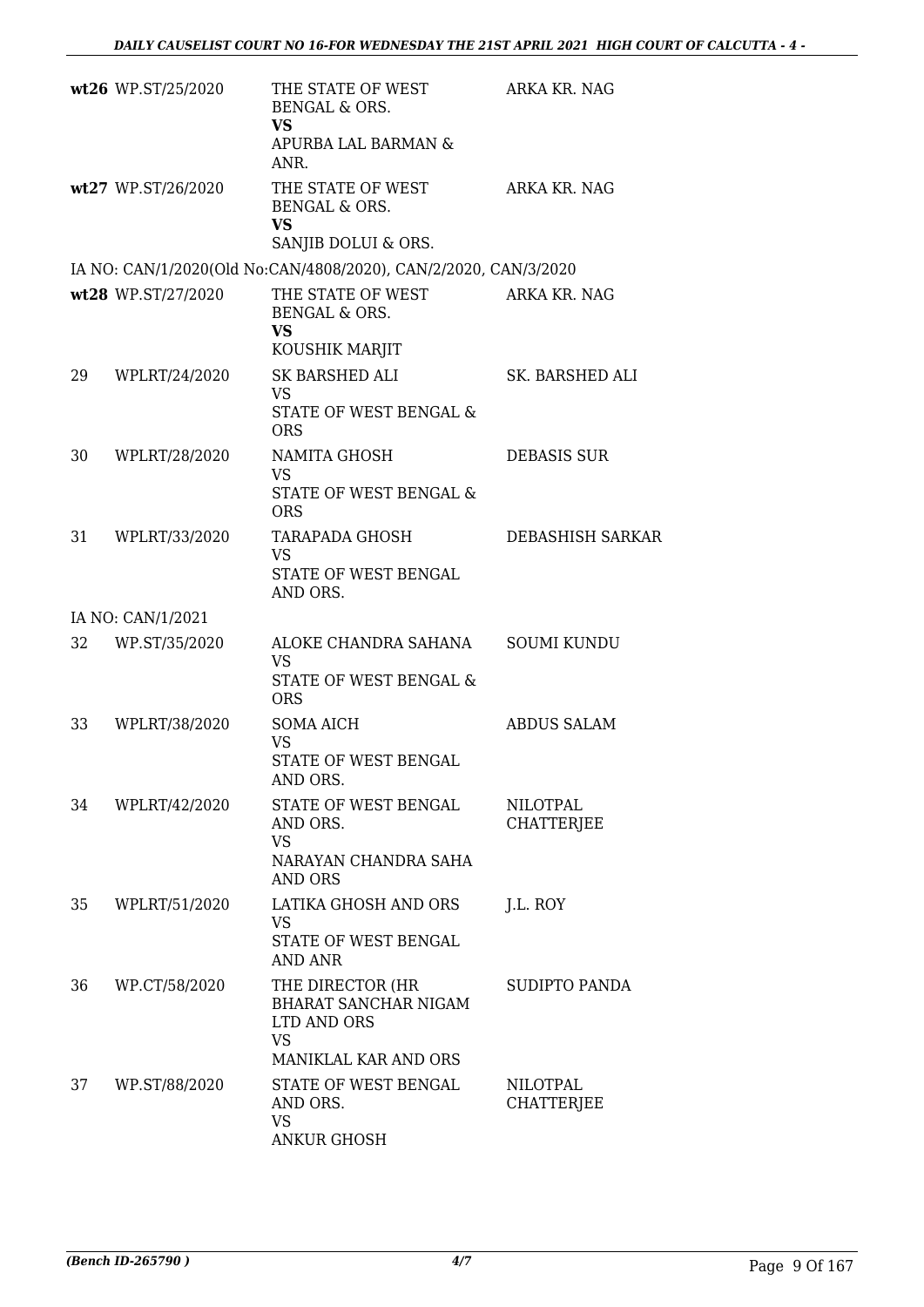| 38 | WP.ST/97/2020     | PRADIP KR. CHATTERJEE<br><b>VS</b><br>STATE OF WEST BENGAL<br>AND ORS.              | MANOJIT PAL                               |
|----|-------------------|-------------------------------------------------------------------------------------|-------------------------------------------|
| 39 | WPLRT/3/2021      | NIRMAL KUMAR<br><b>CHATTERJEE</b><br><b>VS</b><br>STATE OF WEST BENGAL<br>AND ORS.  | <b>D BANERJEE</b>                         |
| 40 | WPLRT/4/2021      | <b>SUBODH JANA</b><br><b>VS</b><br>STATE OF WEST BENGAL<br>AND ORS.                 | AMITAVA DASGUPTA                          |
| 41 | WPLRT/5/2021      | <b>ASRAFUL HAQUE</b><br><b>VS</b><br>STATE OF WEST BENGAL<br>AND ORS.               | <b>ARPITA BASU</b>                        |
| 42 | WPLRT/6/2021      | <b>BIVAS DE</b><br><b>VS</b><br>STATE OF WEST BENGAL<br>AND ORS.                    | PRANTICK GHOSH                            |
| 43 | WPLRT/9/2021      | SAFIUDDIN MONDAL<br><b>VS</b><br>STATE OF WEST BENGAL<br>AND ORS.                   | <b>SUBIR KUMAR</b><br><b>BHATTACHRYYA</b> |
| 44 | WPLRT/10/2021     | ARUN KUMAR JANA<br><b>VS</b><br>STATE OF WEST BENGAL<br>AND ORS.                    | <b>SAMIRAN GIRI</b>                       |
| 45 | WPLRT/12/2021     | <b>GOUR MONDAL AND ORS</b><br><b>VS</b><br>STATE OF WEST BENGAL<br>AND ORS.         | SATYAJIT MAHATA                           |
| 46 | WP.CT/16/2021     | <b>SMEETA PAUL</b><br>VS<br>UNION OF INDIA AND ORS.                                 | <b>JOYJIT DUTTA</b>                       |
| 47 | WPLRT/18/2021     | MAYFAIR DEVELOPERS PVT<br>LD<br><b>VS</b><br>STATE OF WEST BENGAL<br><b>AND ORS</b> | <b>SUBHAM GHOSH</b>                       |
| 48 | WPLRT/19/2021     | MAYFAIR VILLA PVT LTD<br><b>VS</b><br>STATE OF WEST BENGAL<br>AND ORS.              | APURBA KUMAR<br><b>GHOSH</b>              |
| 49 | WP.CT/19/2021     | SANDHYA DUTTA AND ANR<br><b>VS</b><br>UNION OF INDIA AND ORS.                       | SK SAYEDUL HAQUE<br>MOLLA                 |
|    | IA NO: CAN/1/2021 |                                                                                     |                                           |
| 50 | WPLRT/20/2021     | MAYFAIR ASHIANA PVT LTD<br><b>VS</b><br>STATE OF WEST BENGAL<br>AND ORS.            | ASHISH KUMAR<br><b>DUTTA</b>              |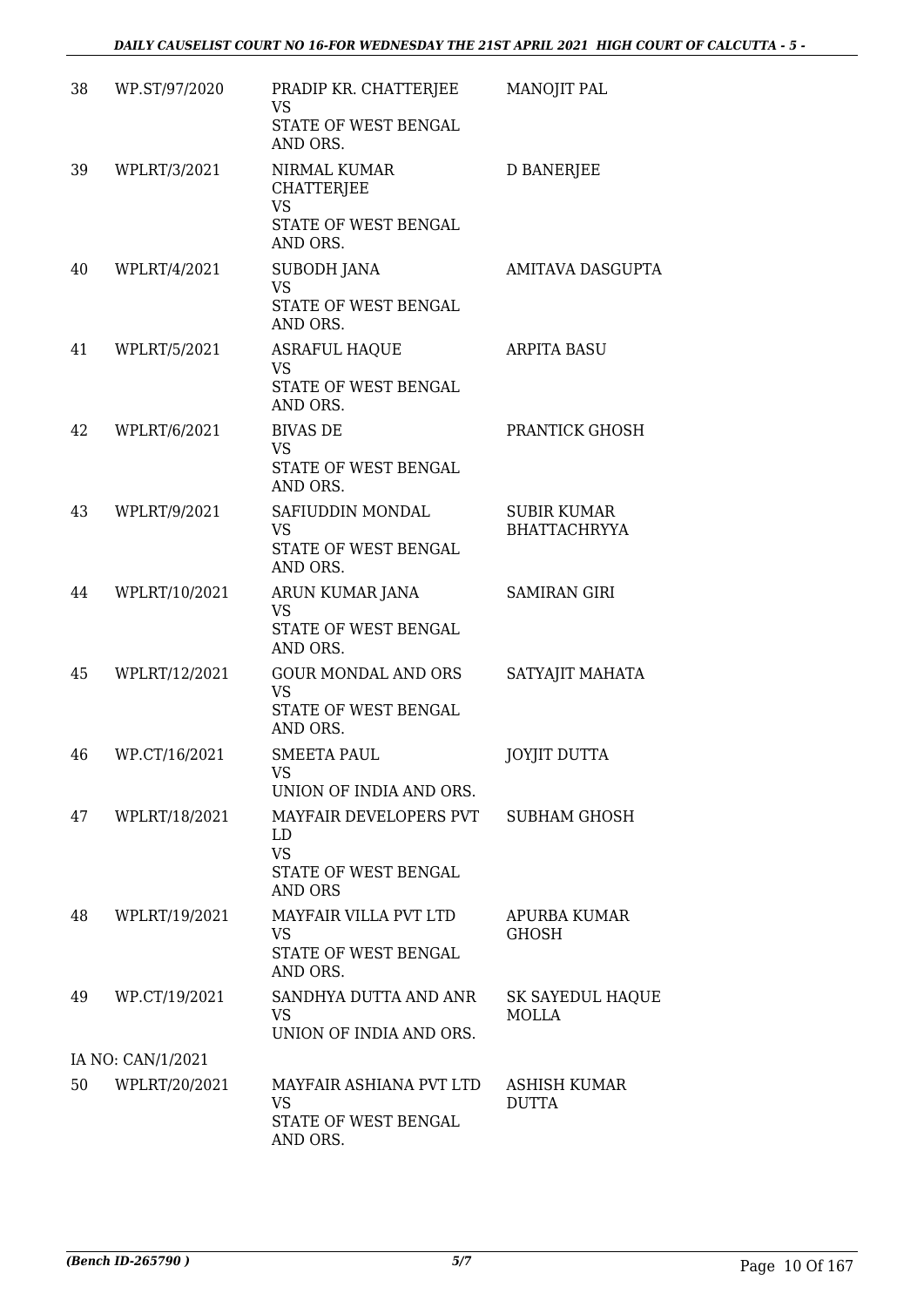| 51 | WP.CT/21/2021 | PROGYADYUTI DUTTA<br><b>VS</b><br>UNION OF INDIA AND ORS.                                                                           | <b>BARUN CHATTERJEE</b>                 |
|----|---------------|-------------------------------------------------------------------------------------------------------------------------------------|-----------------------------------------|
| 52 | WP.ST/21/2021 | SUBAL CHANDRA SINGHA<br>AND ORS.<br><b>VS</b><br>STATE OF WEST BENGAL<br>AND ORS.                                                   | <b>SAMIRAN MANDAL</b>                   |
| 53 | WP.ST/23/2021 | SHIB NARAYAN ROUTH<br><b>VS</b><br>DIR. GEN., W.B.FIRE<br><b>SERVICE AND ORS</b>                                                    | <b>SIZAN NANDI</b>                      |
| 54 | WP.CT/23/2021 | AMARJEET ARORA AND<br><b>ANOTHER</b><br><b>VS</b><br>UNION OF INDIA AND ORS.                                                        | <b>ATANU BASU</b>                       |
| 55 | WP.CT/24/2021 | <b>SUBIT KUMAR DAS</b><br><b>VS</b><br>UNION OF INDIA AND ORS.                                                                      | SABYASACHI ROY                          |
| 56 | WP.ST/24/2021 | <b>ASHOK DHARA</b><br><b>VS</b><br>STATE OF WEST BENGAL<br>AND ORS.                                                                 | <b>NAMITA BASU</b>                      |
| 57 | WP.ST/25/2021 | THE STATE OF WEST<br><b>BENGAL AND ORS</b><br><b>VS</b><br>DR MUKUT MANI ADHIKARI                                                   | <b>NILOTPAL</b><br><b>CHATTERJEE</b>    |
| 58 | WP.CT/25/2021 | UNION OF INDIA AND ORS.<br><b>VS</b><br><b>DIPALI MAITY</b>                                                                         | debasish<br>chattopadhyay               |
| 59 | WP.ST/26/2021 | ANTARA MAJUMDER@<br><b>MAZUMDER</b><br><b>VS</b><br>STATE OF WEST BENGAL<br>AND ORS.                                                | AJAY DEBNATH                            |
| 60 | WP.CT/26/2021 | THE COMMISSIONER OF<br><b>CUSTOMS</b><br><b>VS</b><br>NANDI GOPAL DEY AND<br><b>ORS</b>                                             | AISHWARYA<br><b>RAJSHREE</b>            |
| 61 | WP.CT/27/2021 | THE COMMISSIONER OF<br><b>CUSTOMS (ADMIN AND</b><br>DISCIPLINARY AUTHORITY)<br><b>VS</b><br>AMITAVA BANDYOPADHYAY<br><b>AND ORS</b> | <b>AISHYWARRYA</b><br><b>RAJYASHREE</b> |
| 62 | WP.ST/27/2021 | SATADRU ADHIKARY<br><b>VS</b><br>STATE OF WEST BENGAL<br>AND ORS.                                                                   | DIP JYOTI<br><b>CHAKRABORTY</b>         |
| 63 | WP.ST/28/2021 | STATE OF WEST BENGAL<br>AND ORS.<br><b>VS</b><br>MANGALANAND JHA                                                                    | <b>SHAMIM UL BARI</b>                   |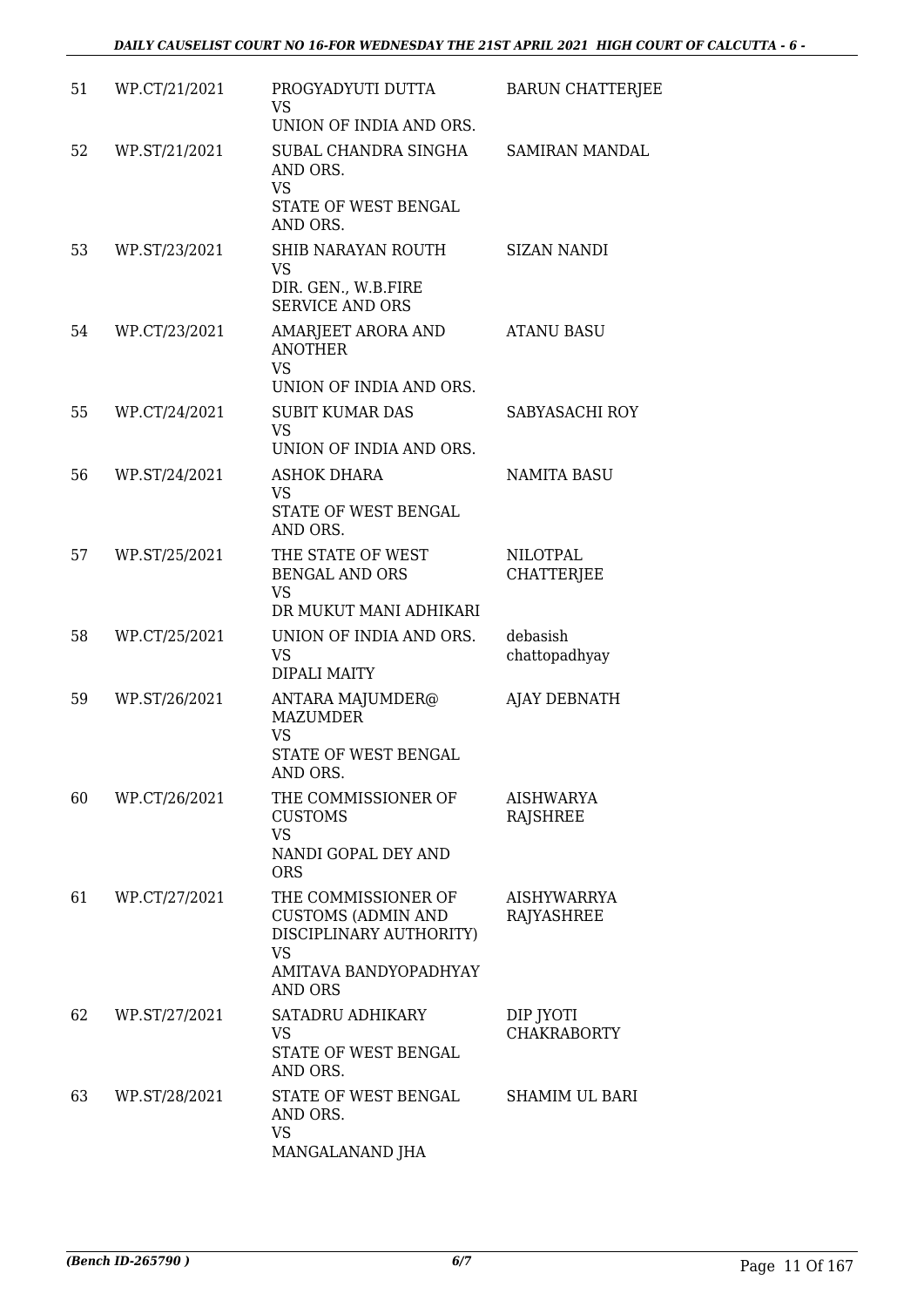| 64 | WP.CT/28/2021 | UNION OF INDIA AND ORS.<br>VS<br>JAHANGIR CHOWDHURY<br>AND ORS.      | DEEPAK KUMAR<br><b>SINGH</b> |
|----|---------------|----------------------------------------------------------------------|------------------------------|
| 65 | WP.ST/29/2021 | <b>GOLAM MORTOJA MOLLA</b><br>VS<br>STATE OF WEST BENGAL<br>AND ORS. | KRISHNA YADAV                |
| 66 | WP.CT/29/2021 | SANDIPA ARORA<br>VS<br>UNION OF INDIA AND ORS.                       | <b>ATANU BASU</b>            |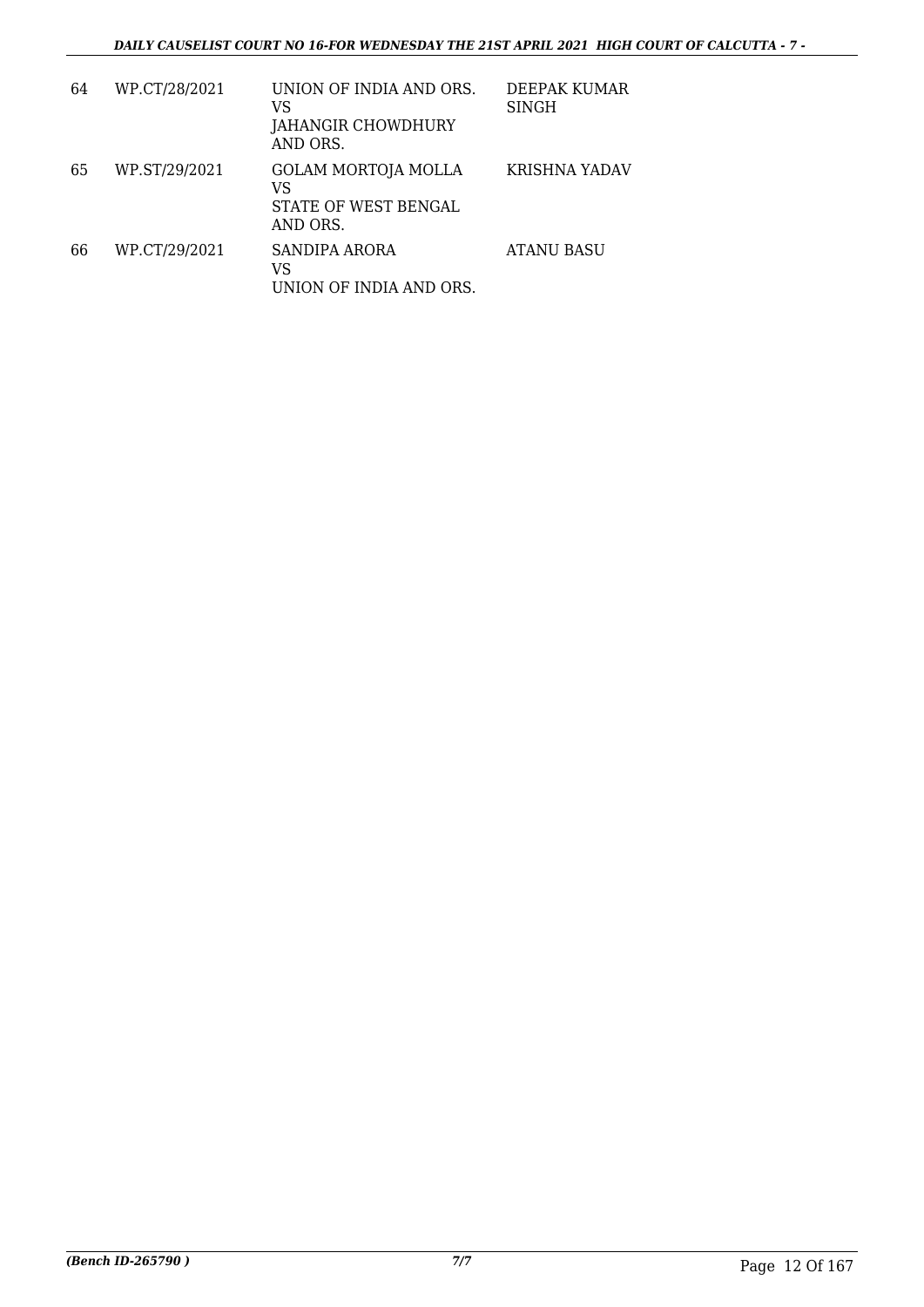

# **Appellate Side**

**DAILY CAUSELIST For Wednesday The 21st April 2021**

**COURT NO. 37 DIVISION BENCH (DB - III ) AT 11:15 AM HON'BLE JUSTICE I. P. MUKERJI HON'BLE JUSTICE MD. NIZAMUDDIN**

**(VIA VIDEO CONFERENCE)**

**ON AND FROM TUESDAY, THE 23RD FEBRUARY, 2021 – ROSTER NOTIFIED ON 8TH JANUARY, 2021 IS MODIFIED TO THE FOLLOWING EXTENT :- WILL SIT TOGETHER TO TAKE UP ALL APPEALS UNDER COMMERCIAL COURTS, COMMERCIAL DIVISION AND COMMERCIAL APPELLATE DIVISION OF THE HIGH COURT'S ACT, 2015**

**SPECIAL NOTE: (1) ON AND FROM TUESDAY i.e. 20.04.2021 APPELLATE SIDE AND ORIGINAL SIDE COMMERCIAL MATTERS SHOULD BE TAKEN UP IN COURT ROOM NO. 3.**

**(2) ORIGINAL SIDE MATTERS, COMMERCIAL AND NON-COMMERCIAL SHALL BE TAKEN UP AT THE FIRST SITTING OF THIS COURT TILL RECESS.**

**(3) APPELLATE SIDE MATTERS, COMMERCIAL AND NON-COMMERCIAL SHALL BE TAKEN UP AT 2 P.M.**

**(4) MENTIONING OF APPELLATE SIDE MATTERS SHALL BE ENTERTAINED AT 2 P.M. AND ORIGINAL SIDE AT FIRST SITTING.**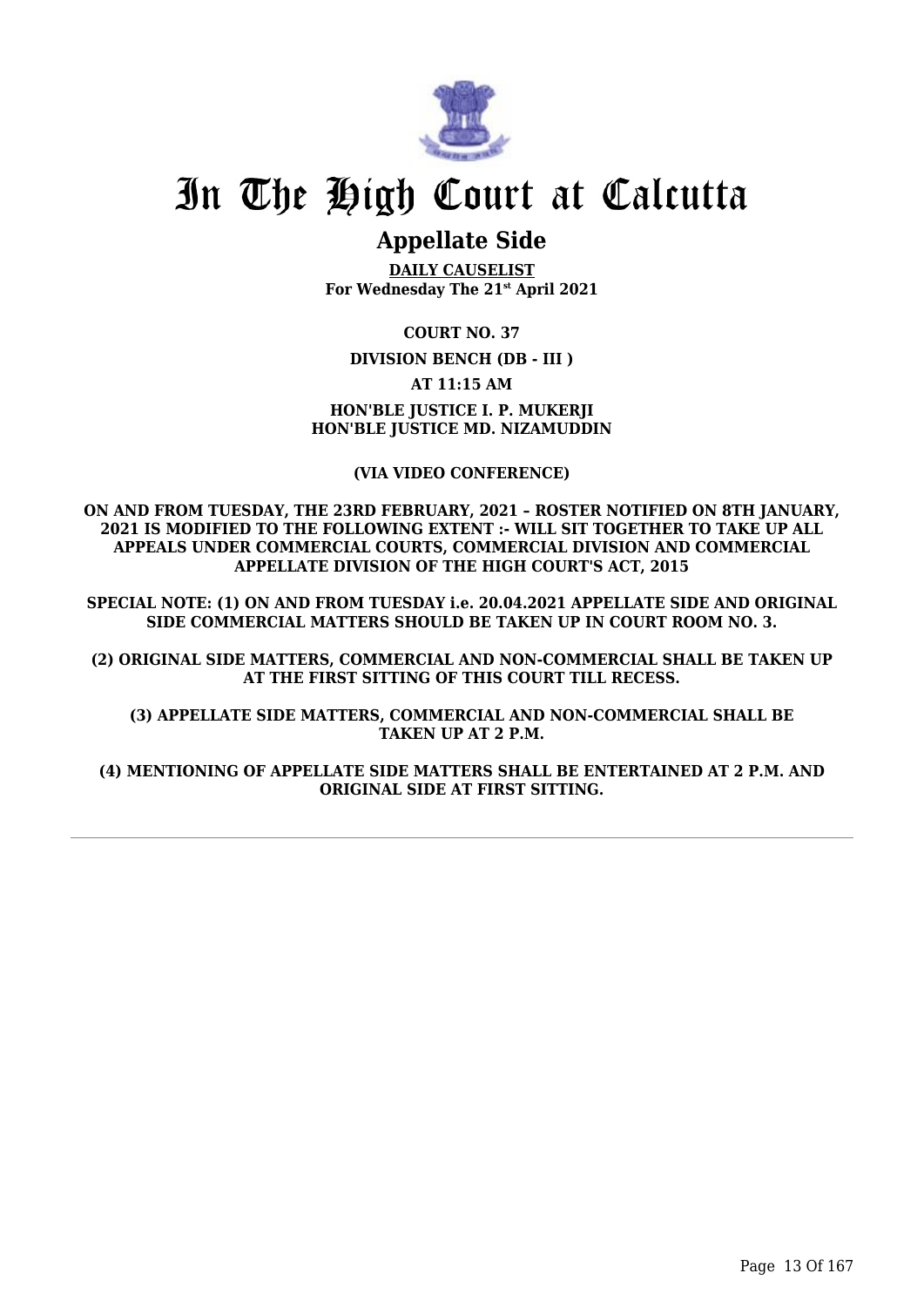

# **Appellate Side**

**DAILY CAUSELIST For Wednesday The 21st April 2021**

**COURT NO. 3**

**DIVISION BENCH (DB - III )**

**AT 11:15 AM**

## **HON'BLE JUSTICE I. P. MUKERJI HON'BLE JUSTICE MD. NIZAMUDDIN**

**(VIA VIDEO CONFERENCE)**

**ON AND FROM MONDAY, THE 11TH JANUARY 2021 - AFTER COMPLETION OF COMMERCIAL APPELLATE DIVISION BENCH – WILL TAKE UP APPEALS UNDER ARBITRATION ACT, 1940 AND ARBITRATION & CONCILIATION ACT, 1996, INCLUDING APPLICATIONS CONNECTED THERETO;**

**HEARING OF WRIT APPEALS IRRESPECTIVE OF CLASSIFICATION INCLUDING APPLICATIONS CONNECTED THERETO.**

**ON AND FROM TUESDAY i.e. 20.04.2021 APPELLATE SIDE AND ORIGINAL SIDE COMMERCIAL MATTERS SHOULD BE TAKEN UP IN COURT ROOM NO. 3.**

**SPECIAL NOTE: (1) ORIGINAL SIDE MATTERS, COMMERCIAL AND NON-COMMERCIAL SHALL BE TAKEN UP AT THE FIRST SITTING OF THIS COURT TILL RECESS.**

**(2) APPELLATE SIDE MATTERS, COMMERCIAL AND NON-COMMERCIAL SHALL BE TAKEN UP AT 2 P.M.**

**(3) MENTIONING OF APPELLATE SIDE MATTERS SHALL BE ENTERTAINED AT 2 P.M. AND ORIGINAL SIDE AT FIRST SITTING.**

**(4) IN ABSENCE OF APPELLATE SIDE MATTERS ORIGINAL SIDE MATTERS WILL CONTINUE.**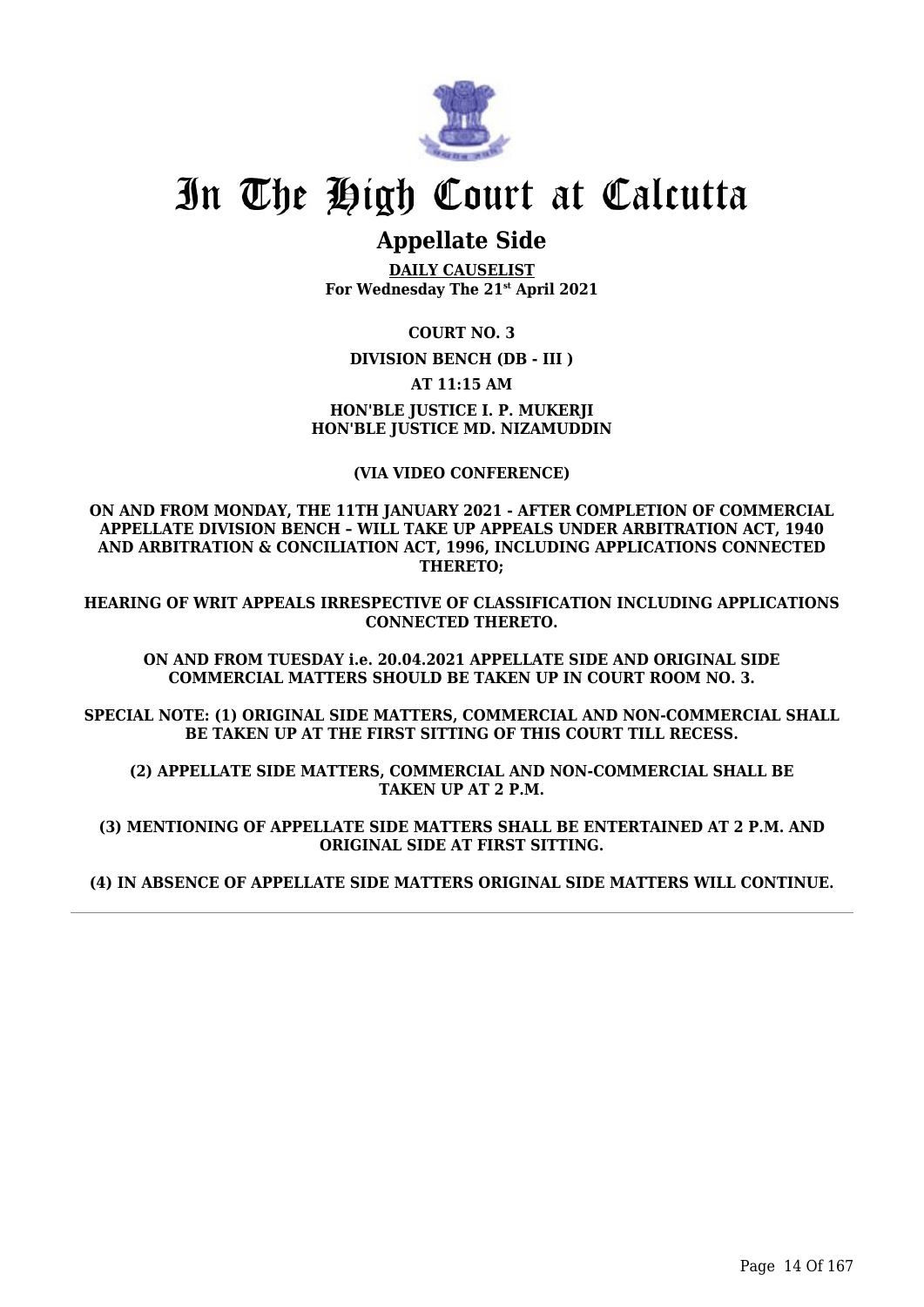

# **Appellate Side**

**DAILY CAUSELIST For Wednesday The 21st April 2021**

**COURT NO. 17**

## **DIVISION BENCH (DB-V)**

### **AT 11:15 AM**

**HON'BLE JUSTICE SOUMEN SEN HON'BLE JUSTICE SAUGATA BHATTACHARYYA ( VIA VIDEO CONFERENCE )**

**ON AND FROM MONDAY, THE 11TH JANUARY, 2021 - APPEALS RELATING TO EDUCATION UNDER GROUP - II AND APPLICATIONS CONNECTED THERETO; HEARING OF CIVIL APPEALS, IRRESPECTIVE OF CLASSIFICATION, FILED TILL 2018. ADMISSION OF APPEALS UNDER ORDER XLI RULE 11 OF CODE OF CIVIL PROCEDURE INCLUDING APPLICATIONS CONNECTED THERETO;**

**FIRST APPEALS RELATING TO EJECTMENT SUITS AND DECREES AND APPLICATIONS CONNECTED THERETO.**

#### **LAWAZIMA;**

### **HEARING OF WRIT APPEALS IRRESPECTIVE OF CLASSIFICATION INCLUDING APPLICATIONS CONNECTED THERETO.**

**AND**

**ON AND FROM WEDNESDAY, 21ST APRIL 2021 - TILL THE DIVISION BENCH COMPRISING HON'BLE JUSTICE HARISH TANDON AND HON'BLE JUSTICE KAUSIK CHANDA SITS - IN ADDITION TO THEIR OWN LIST AND DETERMINATION, WILL SIT TOGETHER AND TAKE UP THE LIST AND DETERMINATION OF HON'BLE JUSTICE HARISH TANDON AND HON'BLE JUSTICE KAUSIK CHANDA.**

**NOTE : EXCEPT URGENT MATTERS WITH PRIOR NOTICE TO THE OTHER SIDE PRESENTLY, NO MENTIONING WILL BE ALLOWED UNTIL FURTHER ORDER**

**. NOTE: MATTERS WILL BE TAKEN UP THROUGH PHYSICAL HEARING ONLY WHEN BOTH THE PARTIES ARE AGREED.**

### **TO BE MENTIONED**

1 FMAT/95/2021 [For Correction] IDBI BANK LIMITED VS DIPTISH BASU ASSOCIATES (OPC) PVT. LTD. MOHINI MAJUMDAR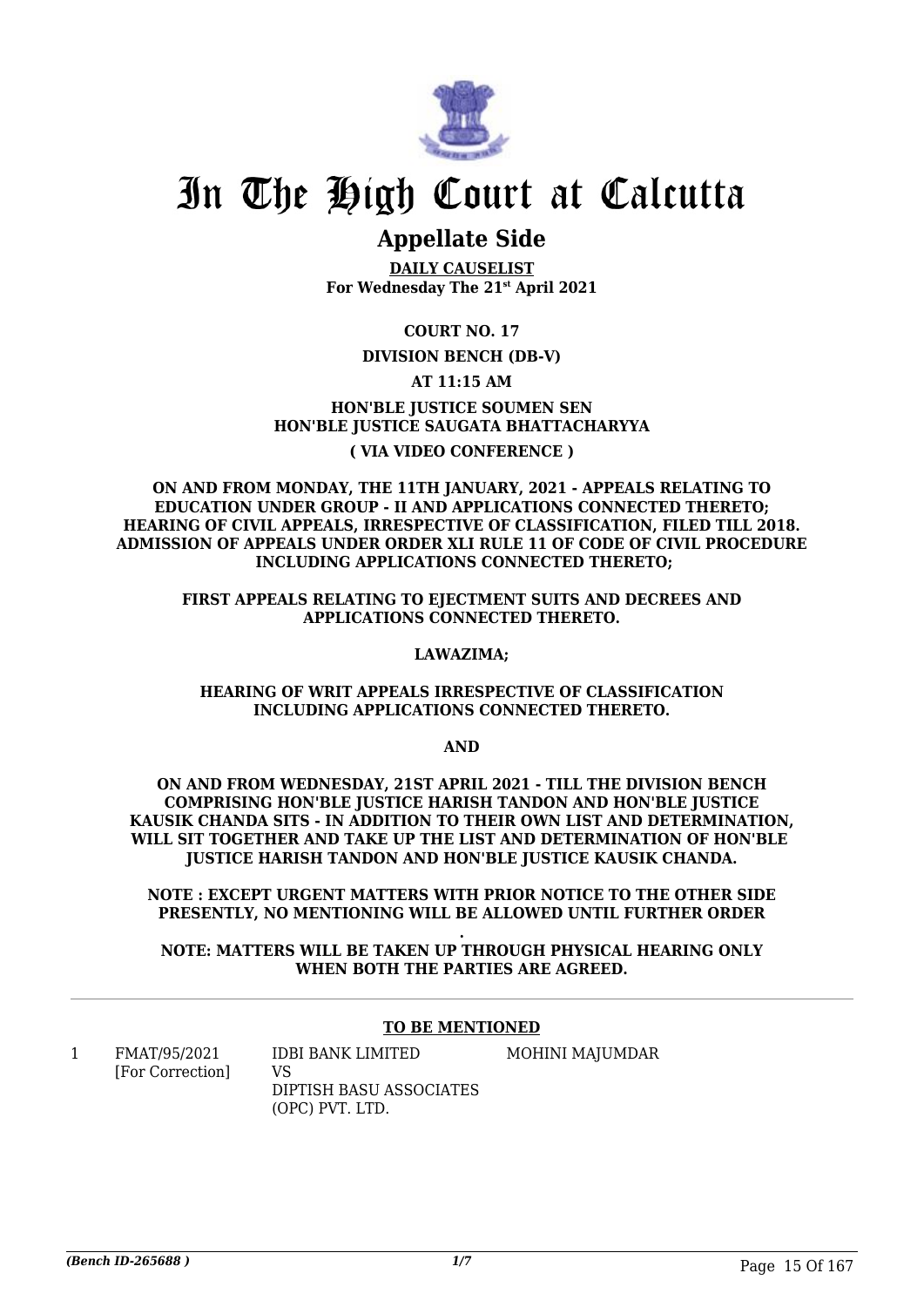| 2  | FMA/14/2018<br>[For non-<br>prosecution] | MANAS KUMAR DEB<br>VS<br>STATE OF WEST BENGAL &<br><b>ORS</b>         | <b>BANDANA MAITY</b>                                                                |
|----|------------------------------------------|-----------------------------------------------------------------------|-------------------------------------------------------------------------------------|
|    |                                          |                                                                       | IA NO: CAN/1/2017(Old No:CAN/121/2017), CAN/2/2017(Old No:CAN/133/2017), CAN/3/2021 |
| 3  | MAT/315/2021                             | KALYANI DAS AND ORS.<br><b>VS</b><br>STATE OF WEST BENGAL<br>AND ORS. | SABYASACHI ROY                                                                      |
|    | IA NO: CAN/1/2021                        |                                                                       |                                                                                     |
|    |                                          | <b>APPLICATION 1</b>                                                  |                                                                                     |
| 4  | MAT/297/2021                             | AKBAR ALI KHAN<br><b>VS</b><br>STATE OF WEST BENGAL<br>AND ORS.       | PROSENJIT<br>MUKHERJEE                                                              |
|    | IA NO: CAN/1/2021                        |                                                                       |                                                                                     |
| 5  | MAT/306/2021                             | SAJJAD ALI<br><b>VS</b>                                               | <b>NAUROZ RAHBER</b>                                                                |
|    | IA NO: CAN/1/2021, CAN/2/2021            | AKBAR ALI KHAN AND ORS                                                |                                                                                     |
| 6  | MAT/323/2021                             | pranab kumar paul                                                     | md nauroz rahber                                                                    |
|    |                                          | <b>VS</b><br>STATE OF WEST BENGAL<br>AND ORS.                         |                                                                                     |
|    | IA NO: CAN/1/2021, CAN/2/2021            |                                                                       |                                                                                     |
| 7  | MAT/324/2021                             | <b>BISWAJIT SAHA</b><br><b>VS</b><br>AKBAR ALI KHAN AND ORS           | MD. NAUROZ<br><b>RAHBER</b>                                                         |
|    | IA NO: CAN/1/2021, CAN/2/2021            |                                                                       |                                                                                     |
| 8  | MAT/325/2021                             | <b>BISWAJIT SAHA</b><br><b>VS</b><br>AKBAR ALI KHAN AND ORS           | <b>MD NAUROZ</b><br><b>REHMAN</b>                                                   |
|    | IA NO: CAN/1/2021, CAN/2/2021            |                                                                       |                                                                                     |
| 9  | MAT/327/2021                             | TEJBUL HASAN<br><b>VS</b><br>AKBAR ALI KHAN AND ORS                   | <b>NAUROZ RAHBER</b>                                                                |
|    | IA NO: CAN/1/2021, CAN/2/2021            |                                                                       |                                                                                     |
| 10 | MAT/328/2021                             | NAZIR KHAN<br><b>VS</b><br>AKBAR ALI KHAN AND ORS                     | <b>MD NAUROZ RAHBER</b>                                                             |
|    | IA NO: CAN/1/2021, CAN/2/2021            |                                                                       |                                                                                     |
| 11 | MAT/329/2021                             | MD. AKHTAR ALI<br><b>VS</b><br>AKBAR ALI KHAN AND ORS                 | MD NAUROZ RAHBER                                                                    |
|    | IA NO: CAN/1/2021, CAN/2/2021            |                                                                       |                                                                                     |
| 12 | MAT/330/2021                             | PRAVAT KUMAR SAHA<br>VS<br>STATE OF WEST BENGAL<br>AND ORS.           | <b>MD NAUROZ</b><br><b>NRAHBER</b>                                                  |
|    | IA NO CANTA 2001 CANTO 2001              |                                                                       |                                                                                     |

IA NO: CAN/1/2021, CAN/2/2021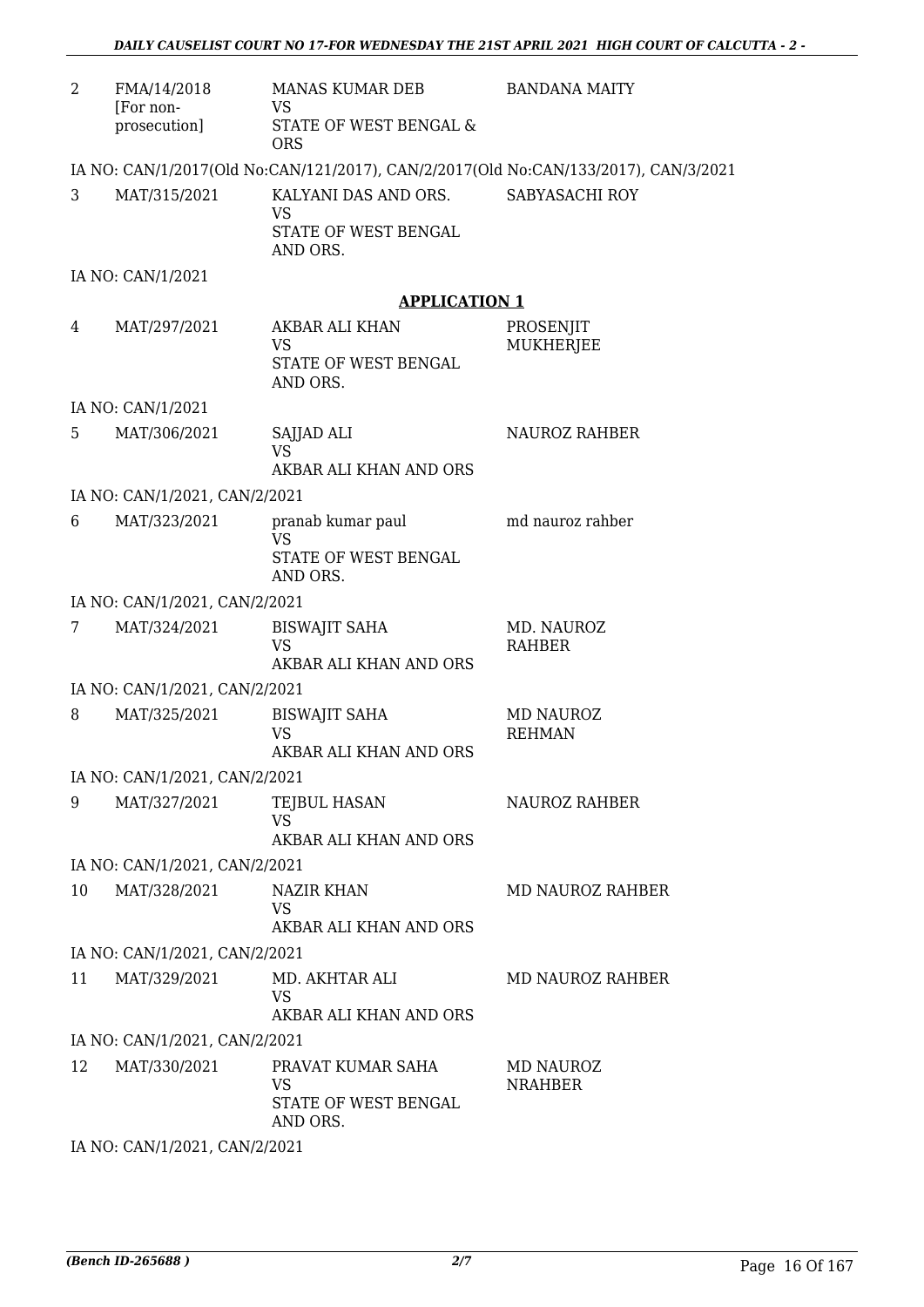| 13 | MAT/331/2021                  | KOUSHIK DEY<br><b>VS</b><br>AKBAR ALI KHAN AND ORS                                                                         | MD NAUROZ RAHBER                     |
|----|-------------------------------|----------------------------------------------------------------------------------------------------------------------------|--------------------------------------|
|    | IA NO: CAN/1/2021, CAN/2/2021 |                                                                                                                            |                                      |
| 14 | MAT/332/2021                  | <b>SANTOSH BHAKAT</b><br><b>VS</b><br>AKBAR ALI KHAN AND ORS.                                                              | MD. NAUROZ<br><b>RAHBER</b>          |
|    | IA NO: CAN/1/2021, CAN/2/2021 |                                                                                                                            |                                      |
| 15 | MAT/333/2021                  | RAHAMATULLAH SK<br><b>VS</b><br>AKBAR ALI KHAN AND ORS                                                                     | MD NAUROZ RAHBER                     |
|    | IA NO: CAN/1/2021, CAN/2/2021 |                                                                                                                            |                                      |
| 16 | MAT/334/2021                  | SHAYM SUNDAR MONDAL<br><b>VS</b><br>STATE OF WEST BENGAL<br>AND ORS.                                                       | <b>MD NAUROZ RAHBER</b>              |
|    | IA NO: CAN/1/2021, CAN/2/2021 |                                                                                                                            |                                      |
| 17 | MAT/335/2021                  | <b>MUKTI LAL DAS</b><br><b>VS</b><br>STATE OF WEST BENGAL<br>AND ORS.                                                      | <b>MD NAUROZ RAHBER</b>              |
|    | IA NO: CAN/1/2021, CAN/2/2021 |                                                                                                                            |                                      |
| 18 | MAT/336/2021                  | ARPA CHAKRABORTY<br><b>VS</b><br>STATE OF WEST BENGAL<br>AND ORS.                                                          | <b>MD NAUROZ RAHBER</b>              |
|    | IA NO: CAN/1/2021, CAN/2/2021 |                                                                                                                            |                                      |
| 19 | MAT/337/2021                  | RAMELA BEGUM<br><b>VS</b><br>AKBAR ALI KHAN                                                                                | <b>MD NAUROZ RAHBER</b>              |
|    | IA NO: CAN/1/2021, CAN/2/2021 |                                                                                                                            |                                      |
|    | 20 MAT/340/2021               | kanika das<br>VS<br>STATE OF WEST BENGAL<br>AND ORS.                                                                       | md nauroz rahber                     |
|    | IA NO: CAN/1/2021, CAN/2/2021 |                                                                                                                            |                                      |
|    |                               | <b>APPLICATION</b>                                                                                                         |                                      |
| 21 | MAT/41/2021                   | BIJAN KUMAR GHOSH<br><b>VS</b><br>STATE OF WEST BENGAL<br>AND ORS.                                                         | <b>ANINDA</b><br><b>BHATTACHARYA</b> |
|    | IA NO: CAN/1/2021, CAN/2/2021 |                                                                                                                            |                                      |
| 22 | MAT/414/2021                  | MUNDAMARI USHAYATAN<br><b>MATH AND ORS</b><br><b>VS</b><br>MUNDAMARI USHANANDA<br>VIDYAPITH(H.S.) SCHOOL<br><b>AND ORS</b> | ABIRLAL<br><b>CHAKRABORTY</b>        |

IA NO: CAN/1/2021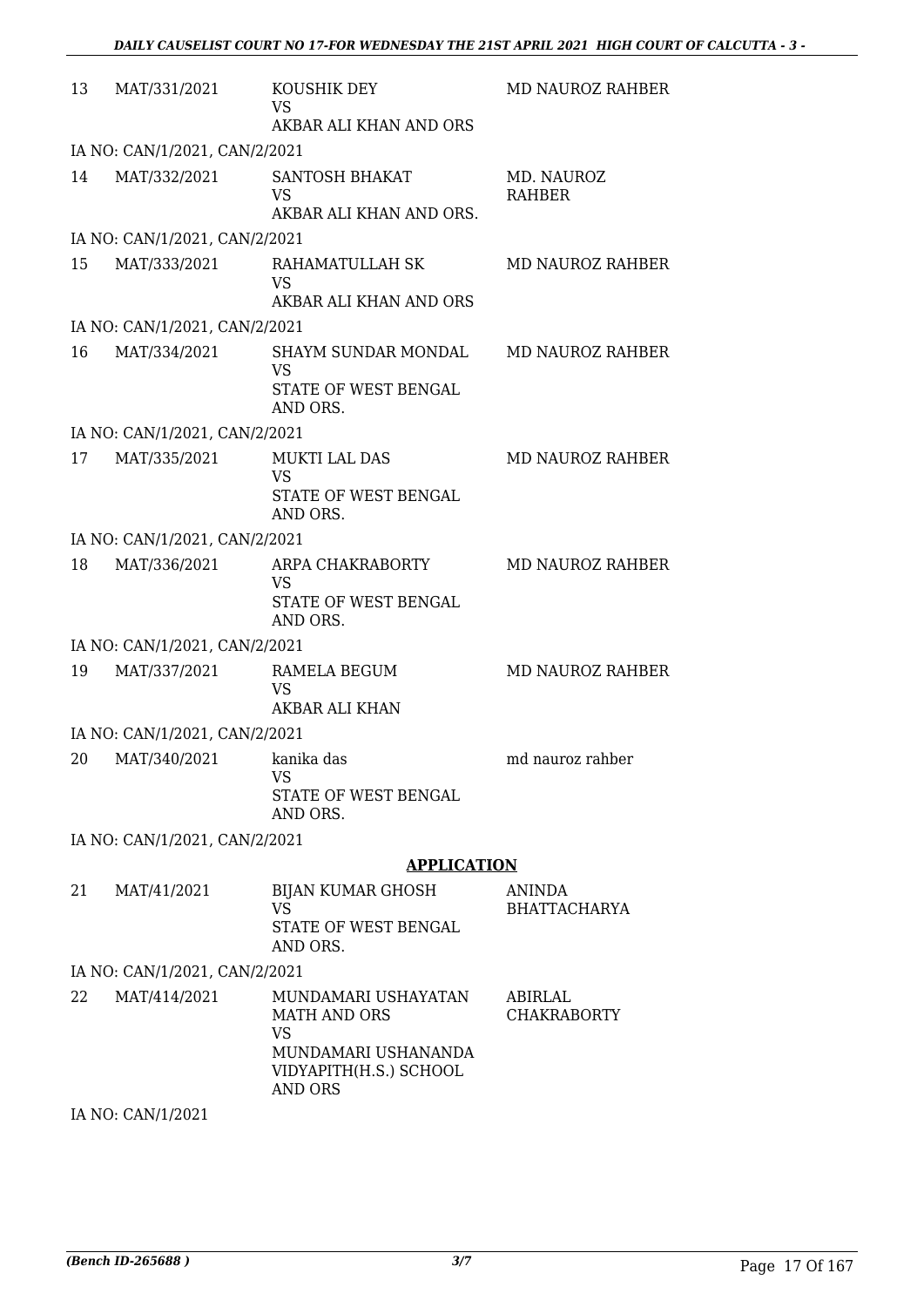| 23 | MAT/302/2021                  | KHALID AIZAZ ANWAR, THE<br>DIRECTOR DPPG FINANCE<br><b>DEPARTMENT</b><br><b>VS</b><br><b>GAYATRI MUKHERJEE</b> | <b>SUMAN DEY</b>                     |
|----|-------------------------------|----------------------------------------------------------------------------------------------------------------|--------------------------------------|
|    | IA NO: CAN/1/2021             |                                                                                                                |                                      |
| 24 | FMA/284/2021                  | BHARATI BHATTACHARYA<br><b>VS</b><br><b>STATE OF WEST BENGAL &amp;</b><br><b>ORS</b>                           | UTTAM KUMAR<br><b>BHATTACHARYA</b>   |
|    |                               | IA NO: CAN/1/2020, CAN/2/2020, CAN/4/2021, CAN/5/2021                                                          |                                      |
| 25 | MAT/333/2020                  | MD. SHIARAF ALI MOLLA &<br>ORS.<br><b>VS</b><br>PR. SEC. GOVT. OF WB &<br>ORS.                                 | <b>ANINDA</b><br><b>BHATTACHARYA</b> |
|    | IA NO: CAN/1/2020             |                                                                                                                |                                      |
| 26 | MAT/86/2021                   | NASREEN SHAZDA<br><b>VS</b><br>STATE OF WEST BENGAL<br>AND ORS.                                                | TANUJA BASAK                         |
|    | IA NO: CAN/1/2021             |                                                                                                                |                                      |
|    | wt27 MAT/85/2021              | NASREEN SHAZDA<br><b>VS</b><br>STATE OF WEST BENGAL<br>AND ORS.                                                | TANUJA BASAK                         |
|    | IA NO: CAN/1/2021             |                                                                                                                |                                      |
| 28 | MAT/229/2021                  | PRIYANKA DEY<br>VS<br>UNION OF INDIA AND ORS.                                                                  | <b>BIWAJIT HAZRA</b>                 |
|    | IA NO: CAN/1/2021, CAN/2/2021 |                                                                                                                |                                      |
|    | wt29 WPA/3801/2016            | PRIYANKA DEY<br>VS<br>UNION OF INDIA & ORS                                                                     | SANJAY GHOSH                         |
| 30 | MAT/354/2021                  | SUKANTA PRAMANICK AND<br><b>ORS</b><br><b>VS</b><br>STATE OF WEST BENGAL<br>AND ORS.                           | <b>DIBYENDU</b><br><b>CHATTERJEE</b> |
|    | IA NO: CAN/1/2021             |                                                                                                                |                                      |
| 31 | MAT/355/2021                  | ANURADHA SARKAR AND<br><b>ORS</b><br><b>VS</b><br>STATE OF WEST BENGAL<br>AND ORS.                             | <b>DINYENDU</b><br><b>CHATTERJEE</b> |
|    | IA NO: CAN/1/2021             |                                                                                                                |                                      |
| 32 | FMA/49/2021                   | DR. SUBHRANGSHU<br><b>SUPAKAR</b><br><b>VS</b><br>MAULANA ABUL KALAM<br>AZAD UNIV. WB & ORS.                   | <b>BISWAPRIYA</b><br><b>SAMANTA</b>  |

IA NO: CAN/1/2020(Old No:CAN/1454/2020)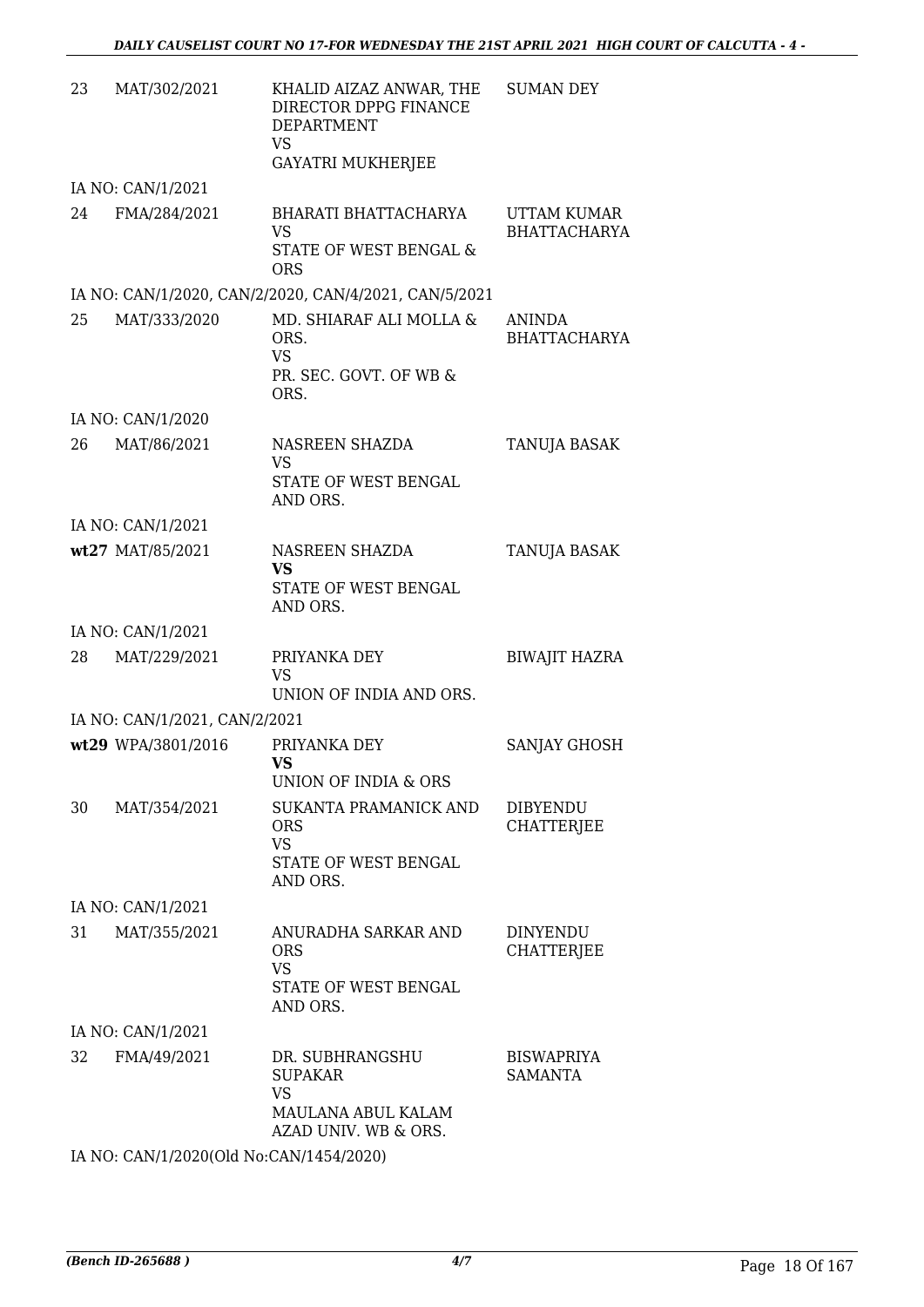| 33 | FMA/50/2021                             | DR. AULIE BANERJEE<br><b>VS</b><br>MAULANA ABUL KALAM<br>AZAD UNIV. WB & ORS.                         | <b>BISWAPRIYA</b><br>SAMANTA                                                          |
|----|-----------------------------------------|-------------------------------------------------------------------------------------------------------|---------------------------------------------------------------------------------------|
|    | IA NO: CAN/1/2020(Old No:CAN/1453/2020) |                                                                                                       |                                                                                       |
|    |                                         | <b>ORDER XLI RULE II</b>                                                                              |                                                                                       |
| 34 | FMA/373/2021                            | KUMARI JHILIK PARICHHA<br>(MINOR)<br><b>VS</b>                                                        | NONIGOPAL<br><b>CHAKRABORTY</b>                                                       |
|    |                                         | MOHONPUR VILLAGERS                                                                                    |                                                                                       |
|    | IA NO: CAN/1/2021                       |                                                                                                       |                                                                                       |
| 35 | FMA/503/2021                            | RITUPARNA BASU MITRA<br><b>VS</b><br>ARIJIT MITRA                                                     | <b>SOUNAK</b><br><b>BHATTTACHARYA</b>                                                 |
| 36 | FMA/522/2021                            | TACHHLIMA BIBI & ORS<br><b>VS</b>                                                                     | <b>LABANYAMOY</b><br><b>SARKAR</b>                                                    |
|    |                                         | MST SABIYARA BIBI & ORS                                                                               |                                                                                       |
| 37 | FMAT/463/2020                           | UTTAM GHOSH@KATA<br><b>GHOSH AND ORS</b><br><b>VS</b><br>RAMENDRA BISWAS AND<br><b>ORS</b>            | SUBHRAJYOTI GHOHS                                                                     |
|    | IA NO: CAN/1/2020, CAN/2/2020           |                                                                                                       |                                                                                       |
| 38 | FMAT/329/2020                           | SANAT KUMAR DAS & ORS                                                                                 | DEBASREE DHAMALI                                                                      |
|    |                                         | <b>VS</b><br>JAY SHREE TRANSPORT PVT<br>LTD & ORS                                                     |                                                                                       |
|    | IA NO: CAN/1/2021                       |                                                                                                       |                                                                                       |
| 39 | FMAT/562/2020                           | <b>BIKASH SIKDAR</b><br><b>VS</b>                                                                     | <b>ASIT KR</b><br><b>BHATTACHARYA</b>                                                 |
|    |                                         | HDB FINANCIAL SERVICES                                                                                |                                                                                       |
|    | IA NO: CAN/1/2020                       |                                                                                                       |                                                                                       |
| 40 | FMAT/1165/2019                          | PARAG ROY CHOWDHURY & MARISHA MULLICK<br>ANR<br><b>VS</b><br><b>JAYASHREE ROY</b><br><b>CHOWDHURY</b> |                                                                                       |
|    | IA NO: CAN/1/2021, CAN/2/2021           |                                                                                                       |                                                                                       |
| 41 | FMAT/705/2019                           | <b>SWARUP BISWAS</b><br><b>VS</b>                                                                     | KAMAL KANTA KAR                                                                       |
|    |                                         | KASHINATH PATRA & ORS                                                                                 |                                                                                       |
|    |                                         |                                                                                                       | IA NO: CAN/1/2019(Old No:CAN/7019/2019), CAN/2/2019(Old No:CAN/7499/2019), CAN/3/2021 |
| 42 | FMAT/1015/2019                          | SUDIP KUMAR MITRA<br>@SUDIP MITRA<br><b>VS</b>                                                        | <b>ARIJEET DAS</b><br><b>MALLICK</b>                                                  |
|    |                                         | SUVAJIT DUTTA                                                                                         |                                                                                       |
|    | IA NO: CAN/1/2021                       |                                                                                                       |                                                                                       |
| 43 | FMAT/1071/2019                          | MD. SALAHUDDIN<br>VS<br>MD. USMAN & ORS                                                               | <b>SAMPA BHADRA</b>                                                                   |
|    | IA NO: CAN/1/2020(Old No:CAN/1146/2020) |                                                                                                       |                                                                                       |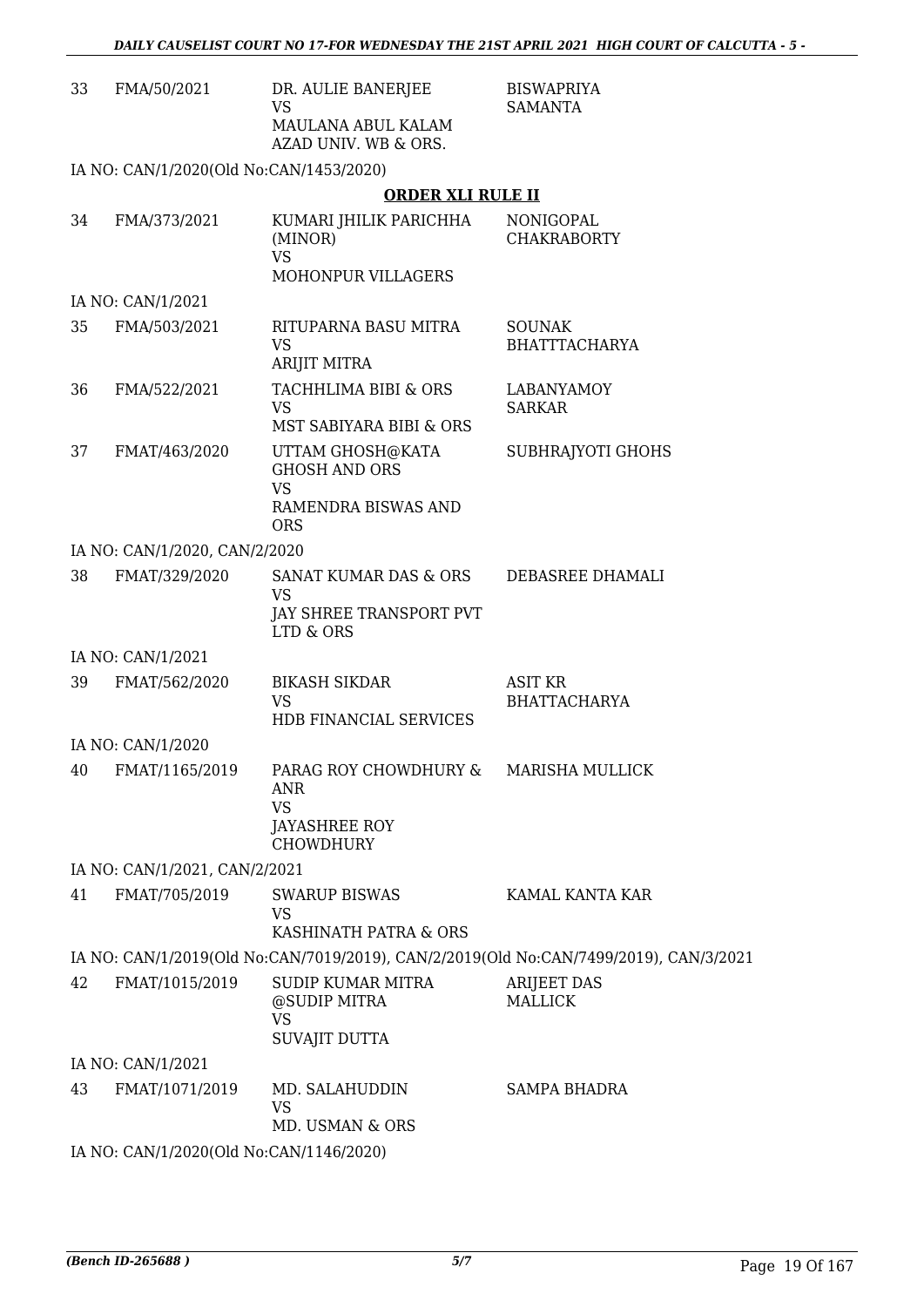| 44 | FMAT/1168/2018                                                                               | <b>BISWANATH CHOWDHURY</b><br>VS<br>PARNA CHOWDHURY                                                                   | <b>SOUMEN</b><br><b>BHATTACHARJEE</b> |
|----|----------------------------------------------------------------------------------------------|-----------------------------------------------------------------------------------------------------------------------|---------------------------------------|
| 45 | FMAT/695/2018                                                                                | <b>GAUTAM CHATTERJEE</b><br><b>VS</b><br><b>SHYAMA PADA BISWAS</b><br>DEAD R/P BY SUBHENDU<br><b>BISWAS &amp; ORS</b> | ABHIJIT<br><b>CHAKRABORTY</b>         |
| 46 | FMAT/1074/2018                                                                               | <b>BIJENDAR SINGH &amp; ORS</b><br><b>VS</b><br>MR WASIM KAPOOR & ORS                                                 | <b>ABHA TEWARI</b>                    |
|    | IA NO: CAN/1/2021, CAN/2/2021                                                                |                                                                                                                       |                                       |
| 47 | FMAT/1125/2018                                                                               | <b>SMT SOBHA MANDAL</b><br><b>VS</b><br>SANJAY MANDAL & ORS                                                           | S SARKAR                              |
| 48 | FMAT/1157/2018                                                                               | UTTAM SANYAL & ORS.<br><b>VS</b><br>TRIPTI BHATTACHARJEE                                                              | <b>SAIDUR RAHAMAN</b>                 |
| 49 | FMAT/1179/2018                                                                               | SK. ASRAFUL ALAM & ORS<br><b>VS</b><br><b>SYED SHAMANJAR</b><br><b>HOSNAIN &amp; ORS</b>                              | <b>MAHAMMAD</b><br><b>MAHMUD</b>      |
| 50 | FMAT/1270/2018                                                                               | SUJATA KAPASNEEGHOSH<br>DEAD R/P BY T K GHOSH<br><b>VS</b><br>THE ESTATE OFFICER &<br><b>SDE &amp; ANR</b>            | <b>SOURAV CHATTERJEE</b>              |
| 51 | FMAT/1317/2018                                                                               | MD RIAZUDDIN<br><b>VS</b><br><b>ABDUL HAMID@LASSAN</b>                                                                | ABHIJIT RAY                           |
| 52 | FMAT/926/2018                                                                                | <b>BUDDHISWAR KARMAKAR &amp;</b><br><b>ORS</b><br><b>VS</b><br>SHADIKUL DAPTARI & ORS                                 | <b>SOURAV BOSE</b>                    |
| 53 | FMAT/973/2018                                                                                | NIRMALEDNU DEY<br><b>VS</b><br><b>SMT IRA RANI DEY &amp; ORS</b>                                                      | <b>SURAJIT ROY</b>                    |
| 54 | FMAT/975/2018                                                                                | <b>SHARMISTHA</b><br><b>CHAKRABORTY &amp; ANR</b><br><b>VS</b><br>PRONATH CHATTERJEE &<br><b>ORS</b>                  | ASIS<br><b>BHATTACHARYYA</b>          |
| 55 | FMAT/988/2018                                                                                | ALL CARIBBEAN TRADING<br>CORP<br><b>VS</b><br>PRECISION ENGINEERING<br>& FABRICATORS PVT LTD                          | NILADRI BANERJEE                      |
| 56 | FMAT/223/2018                                                                                | AJIT KUMAR SURANA<br>VS<br>MILKFOOD LTD & ORS                                                                         | JYOTI SINGH                           |
|    | $14 \text{ NLO}$ , $C \Lambda N^{1/2}$ (2019) $O[A N_{\Omega} C \Lambda N^{1/2} 0.79$ (2019) |                                                                                                                       |                                       |

IA NO: CAN/1/2018(Old No:CAN/2078/2018)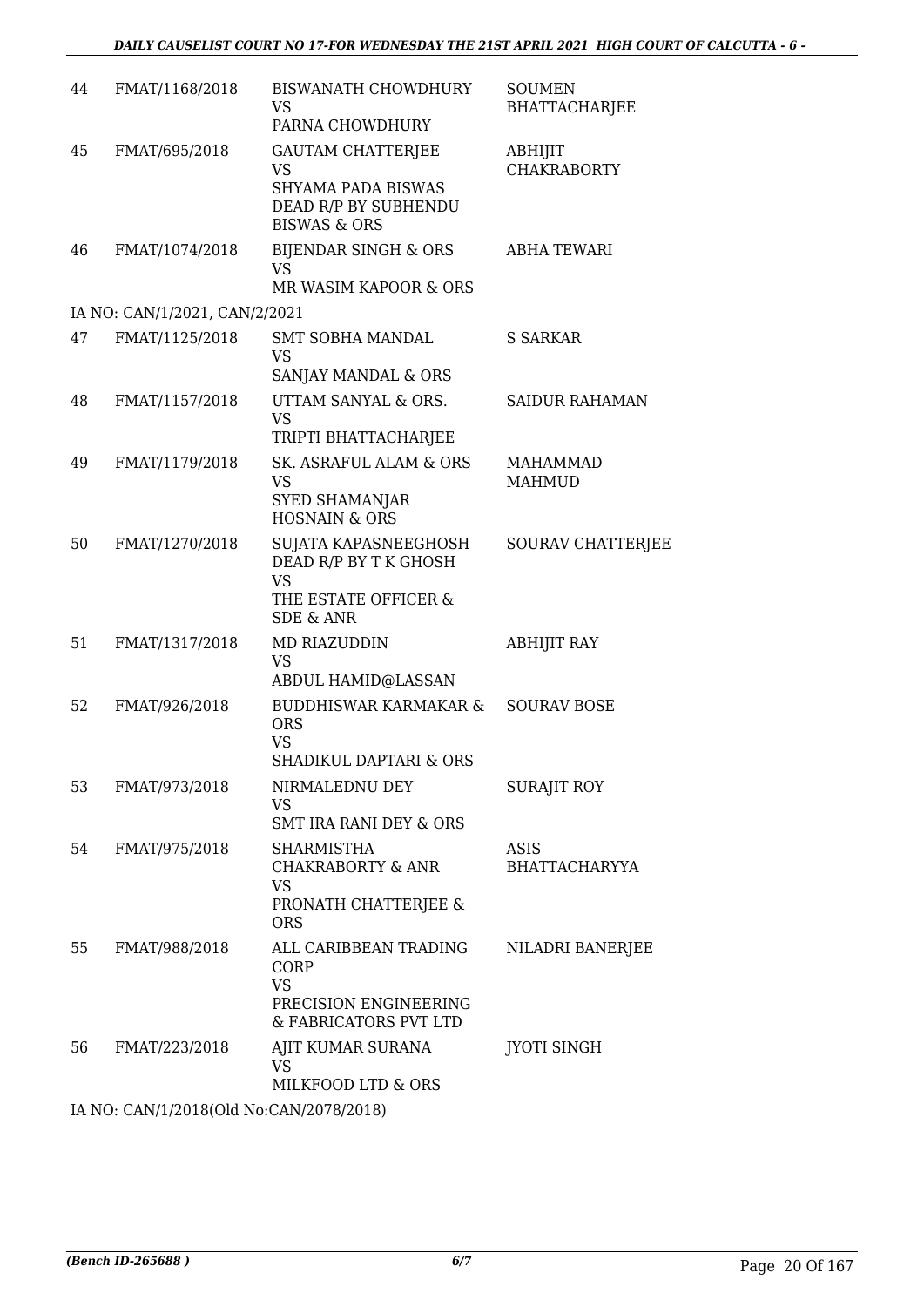57 FMAT/331/2018 ADHIR CHANDRA CHUAN (DEAD) REPD BY SANDHYA RANI CHUAN &ORS VS INDU BHUSAN CHUAN & ORS

KAPIL CHANDRA SAHOO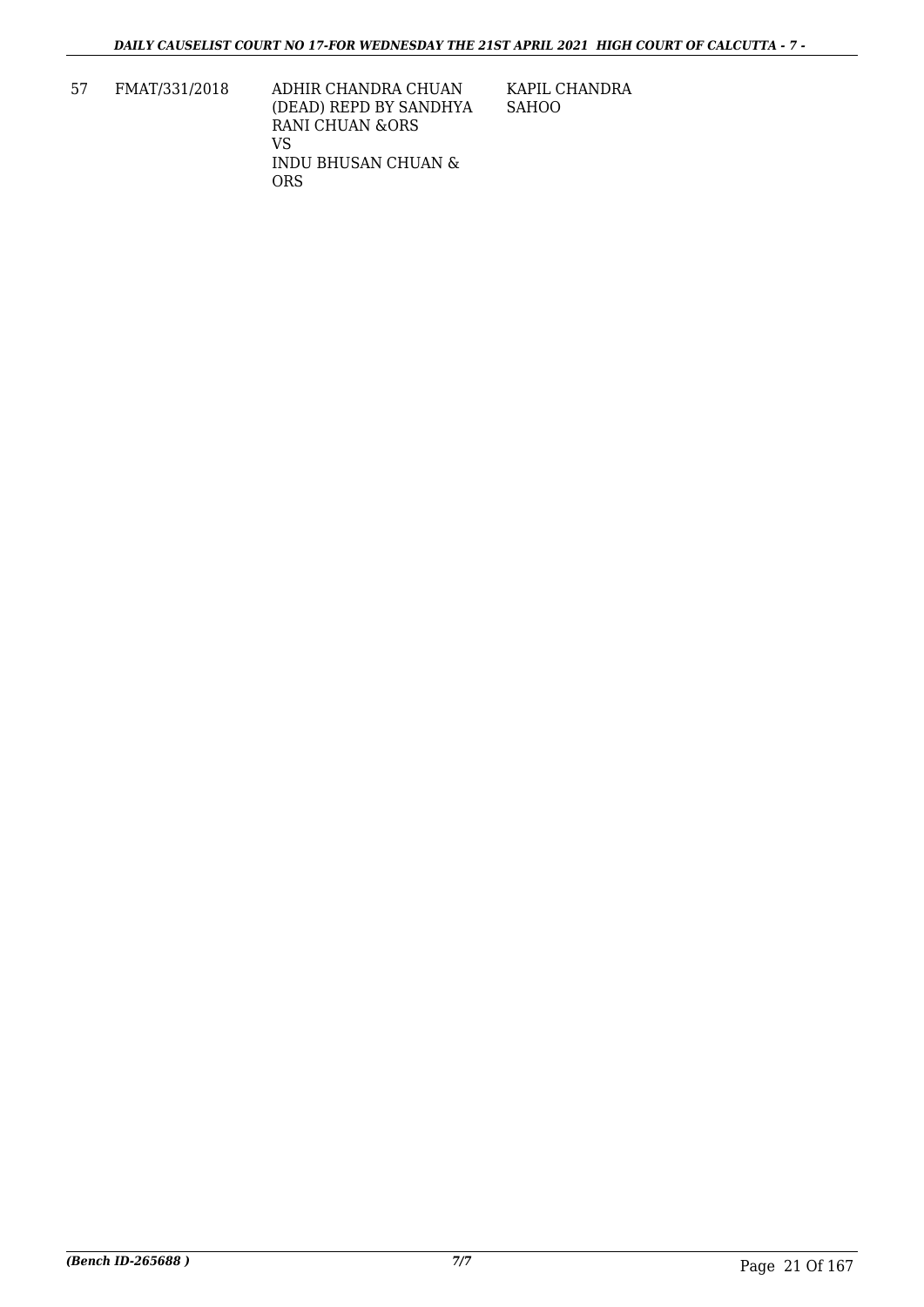

# **Appellate Side**

**DAILY CAUSELIST For Wednesday The 21st April 2021**

**COURT NO. 11**

### **DIVISION BENCH (DB - VI)**

**AT 11:15 AM**

**HON'BLE JUSTICE SUBRATA TALUKDAR HON'BLE JUSTICE HIRANMAY BHATTACHARYYA (VIA VIDEO CONFERENCE)**

#### **ON AND FROM MONDAY, THE 11TH JANUARY 2021 - APPEALS FROM ORDERS RELATING TO MUNICIPALITIES, CO-OPERATIVES & PANCHAYATS UNDER GROUP-V INCLUDING APPLICATIONS CONNECTED THERETO;**

#### **HEARING OF WRIT APPEALS IRRESPECTIVE OF CLASSIFICATION INCLUDING APPLICATIONS CONNECTED THERETO;**

**AND**

**ON AND FROM MONDAY, THE 19TH APRIL 2021 TO FRIDAY, 30TH APRIL 2021- IN ADDITION TO THEIR OWN LIST AND DETERMINATION WILL SIT TOGETHER AND TAKE UP THE MATTERS FROM THE LIST AND DETERMINATION OF HON'BLE JUSTICE ARINDAM SINHA AND HON'BLE JUSTICE SUVRA GHOSH.**

#### **SPECIAL NOTE:**

#### **1.(A) MENTIONING OF URGENT MATTERS WILL BE ALLOWED ON EVERY MONDAY AND WEDNESDAY AT THE FIRST SITTING OF THE COURT. (B) FIXED MATTERS MARKED IN EACH GROUP WILL BE CALLED ON FIRST FROM THE GROUP. 2. APPELLATE SIDE MATTERS WILL BE TAKEN UP UPTO RECESS ON EVERY TUESDAY AND THURSDAY.**

#### **ASSIGNED MATTER**

K K KAR

1 MAT/1089/2018 [2 P.B.] [At 2 P.M.] [26.04.2021] JYOTIRMOY ROY VS STATE OF WEST BENGAL & **ORS** 

IA NO: CAN/1/2018(Old No:CAN/7801/2018)

**wt2** COT/132/2018 UNIVERSITY OF CALCUTTA **VS** JYOTIRMOY ROY SANDIP DASGUPTA

### **ORDER XLI RULE II**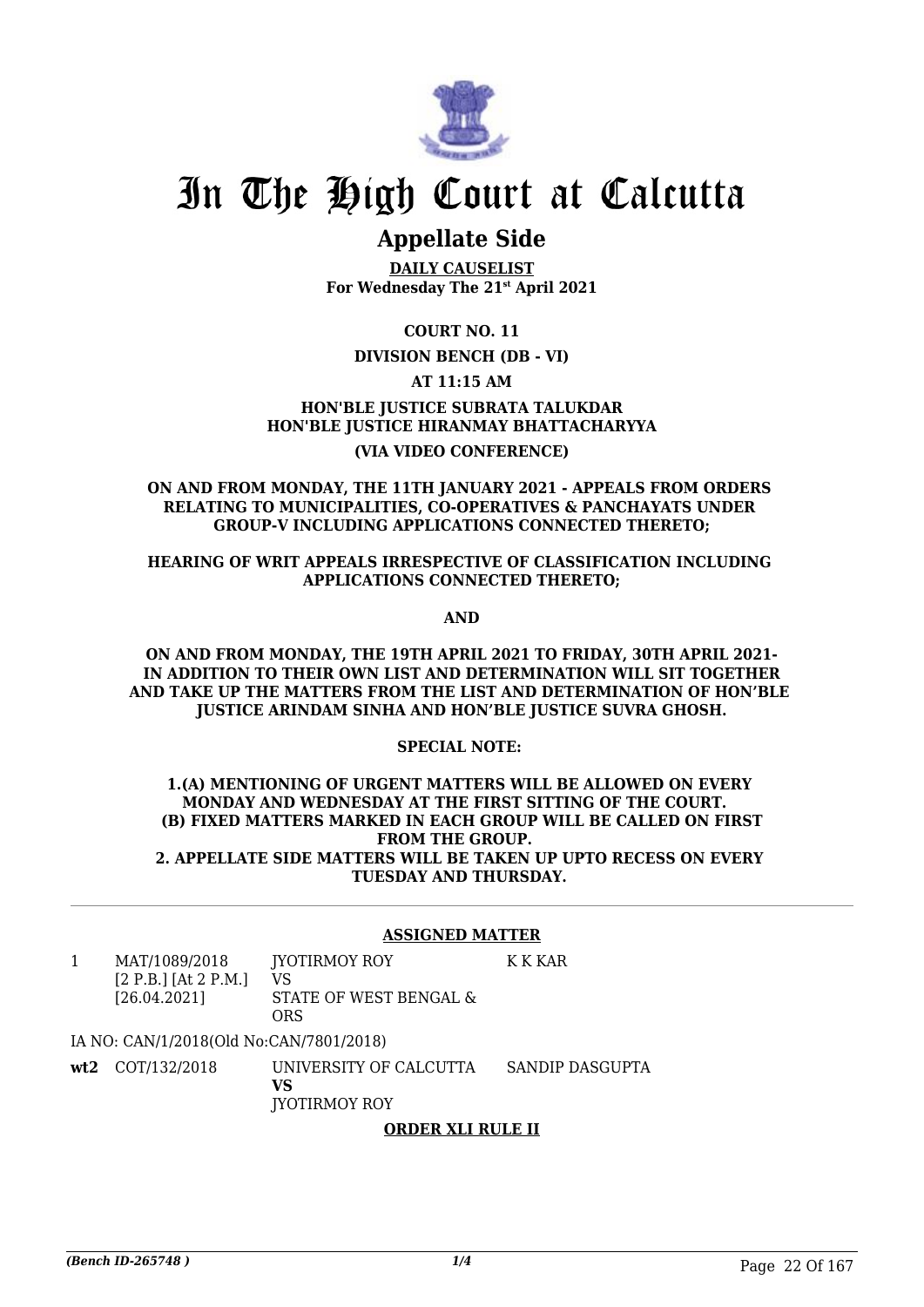| 3  | FMAT/435/2020<br>[At 2 P.M.]                              | rais ahmed and ors<br><b>VS</b>                                           | tanoy roy              |
|----|-----------------------------------------------------------|---------------------------------------------------------------------------|------------------------|
|    | [(21.04.2021]<br>[Assigned]                               | STATE OF WEST BENGAL<br>AND ORS.                                          |                        |
|    | IA NO: CAN/1/2020, CAN/2/2020, CAN/3/2021                 |                                                                           |                        |
| 4  | FMAT/389/2020<br>[At 2 P.M.]<br>21.04.2021]<br>[Assigned] | HOOGHLY MOTORS PVT.<br><b>LTD</b><br><b>VS</b><br>KANISHK SINHA           | <b>SOUVIK MAJUMDER</b> |
|    | IA NO: CAN/1/2020, CAN/2/2020                             |                                                                           |                        |
| 5. | SA/120/2012<br>[21.04.2021]                               | <b>SONA BHANU BIBI</b><br>VS<br>SAKENA BIBI & ORS                         | <b>SHABANA HASIN</b>   |
|    | [Assigned]<br>IA NO: CAN/5/2020(Old No:CAN/1737/2020)     |                                                                           |                        |
|    |                                                           | <b>APPLICATION(S)</b>                                                     |                        |
| 6  | MAT/152/2020                                              | <b>SOURAV KHAN &amp; ORS</b>                                              | NIRUPAM SARKAR         |
|    | [Fixed]                                                   | <b>VS</b><br>STATE OF WEST BENGAL &<br><b>ORS</b>                         |                        |
|    | IA NO: CAN/1/2020(Old No:CAN/899/2020)                    |                                                                           |                        |
| 7  | MAT/394/2021                                              | <b>BUBUN KUMAR MAITY</b>                                                  | DILIP KUMAR SADHU      |
|    | [FIXED]                                                   | <b>VS</b><br>MD MD NURUZZAMAN AND<br><b>ORS</b>                           |                        |
|    | IA NO: CAN/1/2021                                         |                                                                           |                        |
| 8  | MAT/133/2020                                              | CHANCHAL HALDER<br><b>VS</b>                                              | <b>TANUJA BASAK</b>    |
|    |                                                           | THE BHATPARA<br>MUNICIPALITY & ORS.                                       |                        |
|    |                                                           | IA NO: CAN/1/2020(Old No:CAN/1584/2020), CAN/2/2020(Old No:CAN/1585/2020) |                        |
| 9  | MAT/134/2020                                              | TUMPA SANYAL                                                              | <b>TANUJA BASAK</b>    |
|    |                                                           | <b>VS</b><br>THE BHATPARA<br>MUNICIPALITY & ORS.                          |                        |
|    |                                                           | IA NO: CAN/1/2020(Old No:CAN/1591/2020), CAN/2/2020(Old No:CAN/1592/2020) |                        |
| 10 | MAT/169/2020                                              | JAUHAR JAMAL<br>VS                                                        | TANUJA BASAK           |
|    |                                                           | STATE OF WEST BENGAL &<br><b>ORS</b>                                      |                        |
|    |                                                           | IA NO: CAN/1/2020(Old No:CAN/1588/2020), CAN/2/2020(Old No:CAN/1589/2020) |                        |
| 11 | MAT/276/2017                                              | FARIDA KHATOON @<br><b>LASKAR</b><br><b>VS</b>                            | JASOBANTA RAKSHIT      |
|    |                                                           | STATE OF WEST BENGAL &<br><b>ORS</b>                                      |                        |
|    |                                                           | IA NO: CAN/1/2020(Old No:CAN/2664/2020), CAN/2/2020(Old No:CAN/2669/2020) |                        |
| 12 | MAT/1139/2019<br>[2nd Time]                               | NETAJEE MONDAL<br><b>VS</b><br>STATE OF WEST BENGAL &                     | <b>GOUTAM ACHARYA</b>  |
|    |                                                           | <b>ORS</b>                                                                |                        |

IA NO: CAN/1/2019(Old No:CAN/12429/2019), CAN/3/2020(Old No:CAN/977/2020)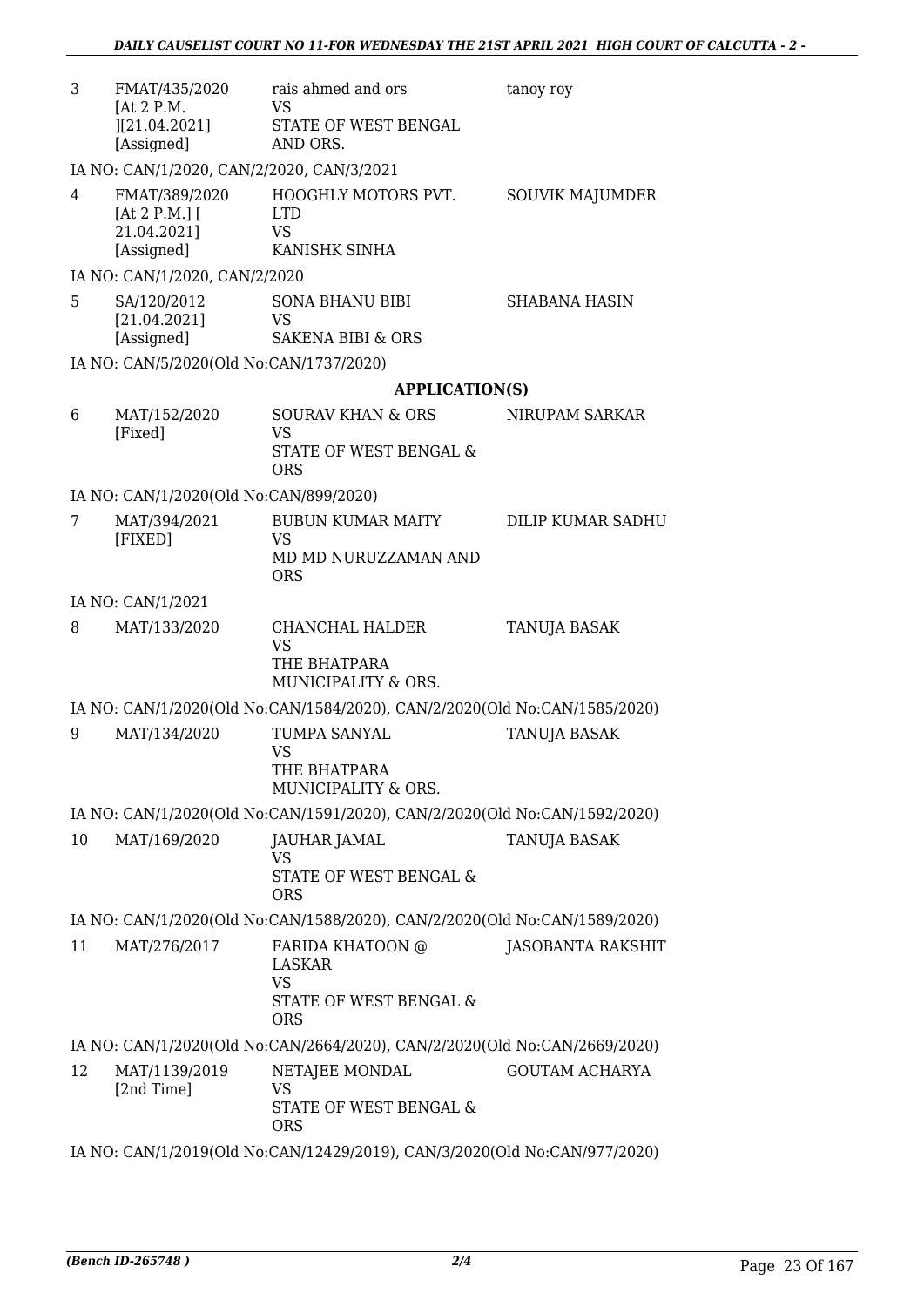| 13 | MAT/297/2020<br>[Contempt]              | <b>MUKTA ARYA</b><br><b>VS</b>                                                      | MANJULI<br><b>CHOUDHURI</b>         |
|----|-----------------------------------------|-------------------------------------------------------------------------------------|-------------------------------------|
|    |                                         | <b>BASED HALDER &amp; ORS</b>                                                       |                                     |
|    | IA NO: CAN/1/2020(Old No:CAN/2144/2020) |                                                                                     |                                     |
| 14 | MAT/319/2021                            | AMITABHA DE BHOWMICK<br>AND ORS<br><b>VS</b>                                        | <b>GOUTA ACHARYA</b>                |
|    |                                         | THE KOLKATA MUNICIPAL<br><b>CORPORATION AND ORS</b>                                 |                                     |
|    | IA NO: CAN/1/2021, CAN/2/2021           |                                                                                     |                                     |
| 15 | FMA/2400/2004                           | <b>SUMIT SINHA</b><br><b>VS</b>                                                     | <b>IPSITA</b><br><b>CHAKRABORTY</b> |
|    |                                         | JAGIGRAM GRAM<br><b>PANCHAYAT</b>                                                   |                                     |
|    |                                         | IA NO: CAN/2/2016(Old No:CAN/11264/2016), CAN/3/2016(Old No:CAN/11265/2016)         |                                     |
| 16 | FMA/501/2020<br>[Stay]                  | RUPA DASGUPTA @<br><b>CHOWDHURY</b><br><b>VS</b>                                    | SHIBENDU PATRA                      |
|    |                                         | TAPAS CHATTERJEE & ANR                                                              |                                     |
| 17 | MAT/401/2021                            | NANDITA MONDAL<br><b>VS</b>                                                         | <b>TANUJA BASAK</b>                 |
|    |                                         | <b>GOUTAM GHOSH AND ORS</b>                                                         |                                     |
|    | IA NO: CAN/1/2021                       |                                                                                     |                                     |
| 18 | MAT/221/2020                            | <b>SUJOY MONDAL</b><br><b>VS</b>                                                    | KALYANI<br><b>BHATTACHARYA</b>      |
|    |                                         | STATE OF WEST BENGAL &<br><b>ORS</b>                                                |                                     |
|    | IA NO: CAN/1/2020(Old No:CAN/1451/2020) |                                                                                     |                                     |
| 19 | FMA/815/2019                            | SHASHI AGARWAL<br><b>VS</b>                                                         | <b>SHOVAN GHOSH</b>                 |
|    |                                         | BIDHANNAGAR MUNICIPAL<br><b>CORPORATION &amp; ORS</b>                               |                                     |
|    | IA NO: CAN/1/2019(Old No:CAN/7447/2019) |                                                                                     |                                     |
| 20 | MAT/1976/2019                           | JOTEGHANASHAYM<br>SAMABAY KRISHI UNNAYAN<br><b>SAMITI</b><br>VS                     | UTTAM BANIK                         |
|    |                                         | <b>MANAS KUAMR GUCHHAIT</b>                                                         |                                     |
|    |                                         | IA NO: CAN/1/2020(Old No:CAN/579/2020), CAN/2/2020(Old No:CAN/580/2020), CAN/3/2021 |                                     |
| 21 | CPAN/70/2021<br>[Contempt]              | PRABHAT KUMAR<br><b>CHAKRAVARTY</b><br><b>VS</b>                                    | <b>SOMOULI SARKAR</b>               |
|    |                                         | PRASANTA RAY AND<br><b>OTHERS</b>                                                   |                                     |
|    | wt22 FMA/1171/2019                      | SK GOLAP ALI<br><b>VS</b><br>PRABHAT KUMAR                                          | <b>BISWARANJAN</b><br><b>BHAKAT</b> |
|    |                                         | <b>CHAKRAVARTY &amp; ORS</b>                                                        |                                     |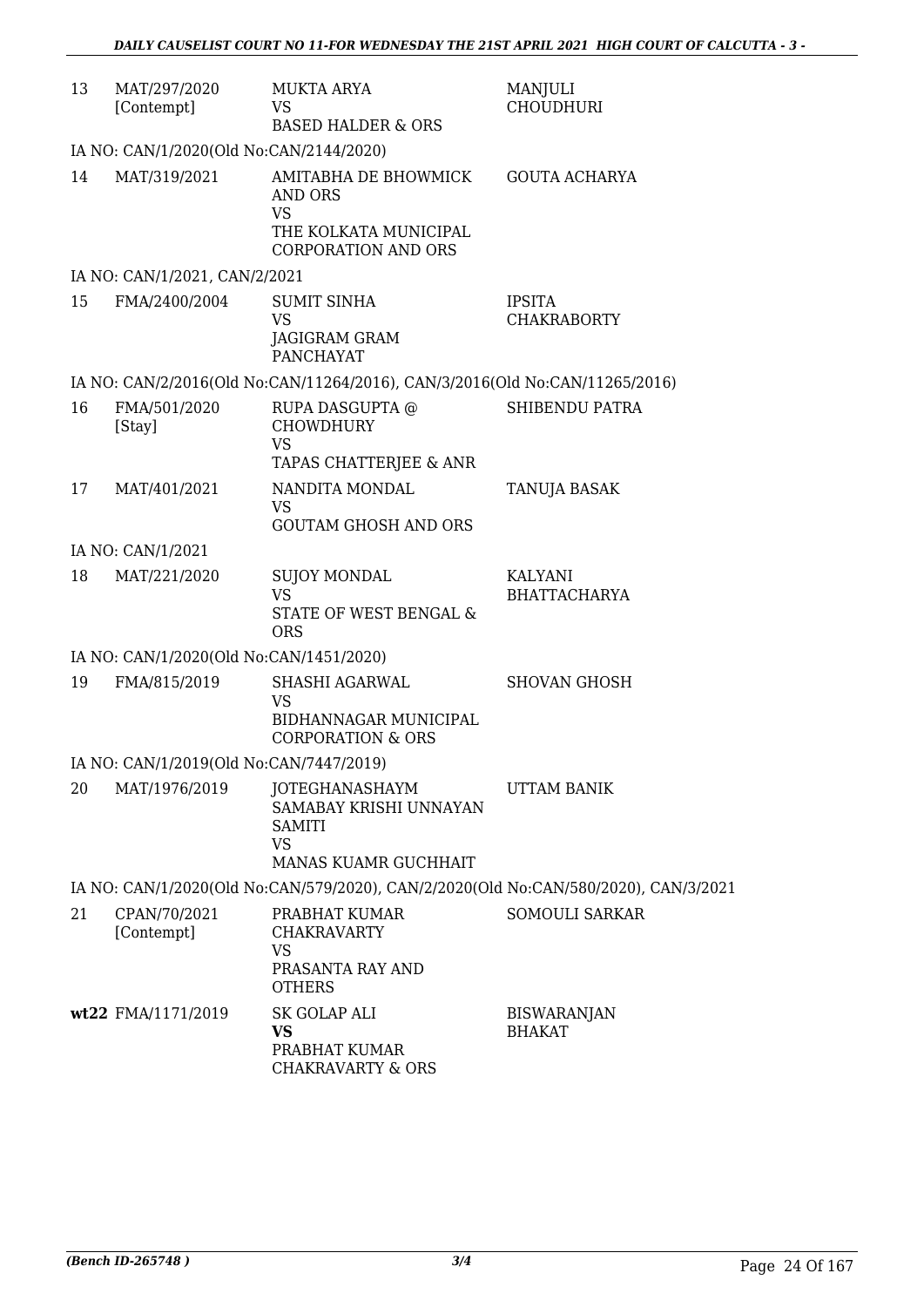| 23 | FMA/469/2021                             | <b>SANGHITA SHAW</b><br>VS<br>THE CHAIRMAN, BHATPARA<br>MUNICIPALITY & ORS               | SAURABH SANKAR<br><b>SENGUPTA</b>   |
|----|------------------------------------------|------------------------------------------------------------------------------------------|-------------------------------------|
|    | IA NO: CAN/1/2020(Old No:CAN/765/2020)   |                                                                                          |                                     |
| 24 | FMA/356/2021                             | SANDIPAN CHAKRABORTY<br>VS<br>STATE OF WEST BENGAL &<br>ORS.                             | MD. IDRISH                          |
|    | IA NO: CAN/2/2019(Old No:CAN/10020/2019) |                                                                                          |                                     |
| 25 | FMA/764/2020                             | LATA BOSE & ANR<br>VS.<br>MAHESHTALA<br>MUNICIPALITY & ORS                               | <b>SHREYA BASU</b>                  |
|    |                                          | IA NO: CAN/2/2019(Old No:CAN/10183/2019), CAN/3/2021                                     |                                     |
| 26 | FMA/459/2021                             | KOLKATA MUNICIPAL<br>CORPORATION AND<br><b>ANOTHER</b><br>VS.<br>UNION OF INDIA AND ORS. | ANINDYA SUNDAR<br><b>CHATTERJEE</b> |
|    | IA NO: CAN/1/2021                        |                                                                                          |                                     |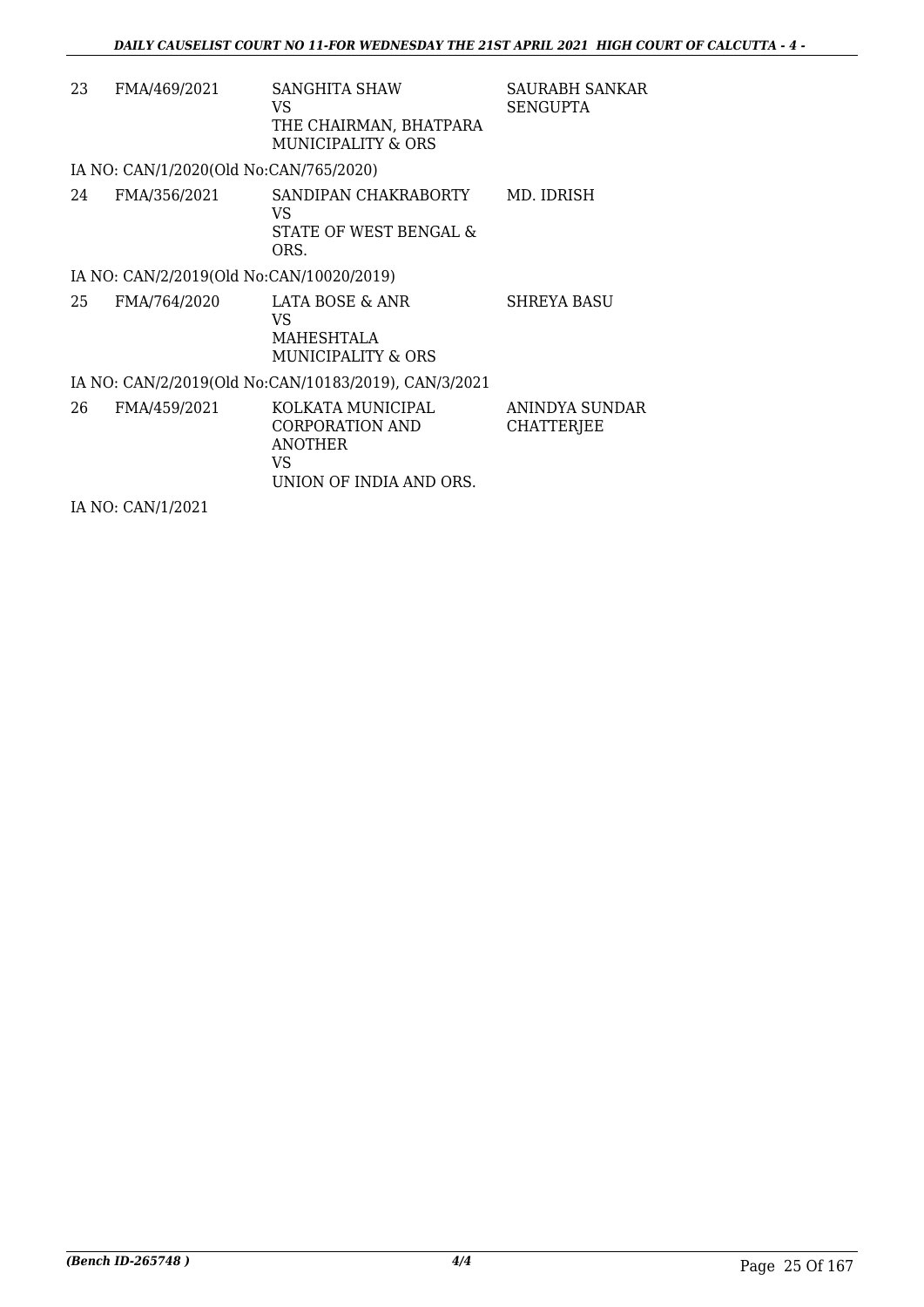

# **Appellate Side**

**DAILY CAUSELIST For Wednesday The 21st April 2021**

**COURT NO. 28**

**DIVISION BENCH (DB - VII)**

#### **AT 11:15 AM**

#### **HON'BLE JUSTICE TAPABRATA CHAKRABORTY HON'BLE JUSTICE TIRTHANKAR GHOSH (VIA VIDEO CONFERENCE)**

**ON AND FROM WEDNESDAY, THE 13TH JANUARY, 2021 - ANTICIPATORY BAIL UNDER SECTION 438 OF THE CODE OF CRIMINAL PROCEDURE INCLUDING MODIFICATION/CANCELLATION AND RELAXATION OF THE SAME; BAIL UNDER SECTION 439 OF THE CODE OF CRIMINAL PROCEDURE (PUNISHMENT ABOVE 7 YEARS) INCLUDING MODIFICATION/CANCELLATION AND RELAXATION OF THE SAME;**

**ANTICIPATORY BAIL UNDER SECTION 438 OF THE CODE OF CRIMINAL PROCEDURE INCLUDING MODIFICATION/CANCELLATION AND RELAXATION OF THE SAME;**

**BAIL UNDER SECTION 439 OF THE CODE OF CRIMINAL PROCEDURE (PUNISHMENT ABOVE 7 YEARS) INCLUDING MODIFICATION/CANCELLATION AND RELAXATION OF THE SAME.**

**SPECIAL NOTE:**

**MENTIONING WILL BE ALLOWED AT THE FIRST SITTING OF THE COURT ON MONDAY**

**TODAY, i.e., ON 21-04-2021, AFTER "TO BE MENTIONED" AND "FIXED MATTER", BAIL APPLICATIONS WILL BE TAKEN UP SERIALLY FROM CRM 1681/2021 ONWARDS** 

**FROM 2 P.M. ANTICIPATORY BAIL MATTERS WILL BE TAKEN UP SERIALLY FROM CRM/899/2021 ONWARDS.**

#### **NOTE: MATTERS WILL BE TAKEN UP THROUGH PHYSICAL HEARING ONLY WHEN BOTH THE PARTIES ARE AGREED.**

#### **TO BE MENTIONED**

| 1 | CRM/141/2021                       | MUKLESUR<br>RAHAMAN@MUKLASAR<br><b>RAHAMAN</b><br>VS<br>State of West Bengal | <b>ASIF DEWAN</b>   |
|---|------------------------------------|------------------------------------------------------------------------------|---------------------|
|   | IA NO: CRAN/1/2021                 |                                                                              |                     |
| 2 | CRM/1701/2021<br>(23.04.2021)      | ASIF HOSSAIN@BIKI@BIKI SK<br>VS<br>STATE OF WEST BENGAL                      | PRIYANKAR GANGULY   |
| 3 | CRM/2184/2021<br>(Non-Prosecution) | SUKUMAR GHOSH<br>VS<br>STATE OF WEST BENGAL                                  | AKASHDEEP MUKHERJEE |

#### **FIXED MATTER**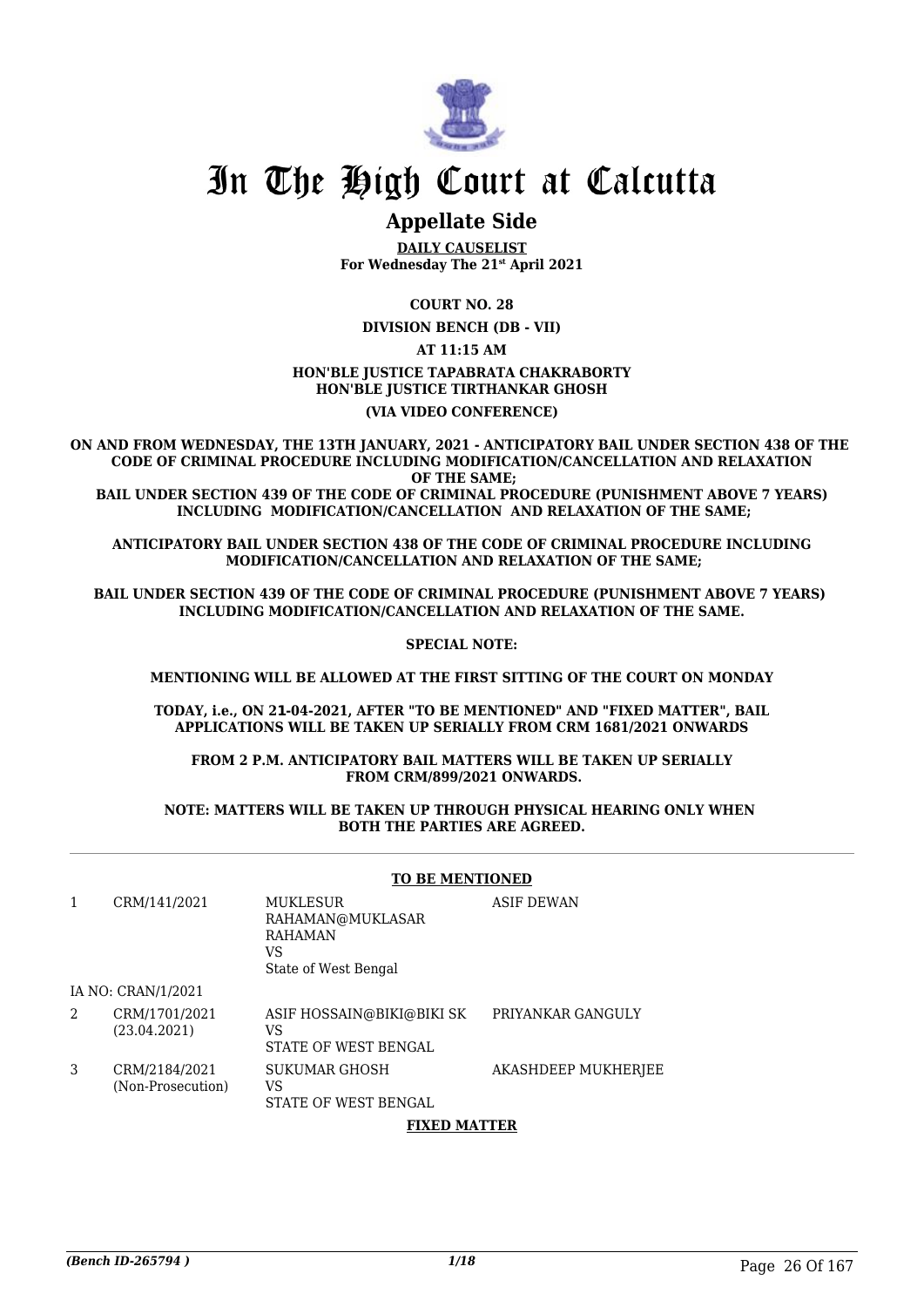## *DAILY CAUSELIST COURT NO 28-FOR WEDNESDAY THE 21ST APRIL 2021 HIGH COURT OF CALCUTTA - 2 -*

| 4   | CRM/7263/2019<br>$[22-04-2021]$  | <b>HASIBUL HAQUE</b><br>VS<br>THE C.B.I.                                              | PARTHA SARATHI DAS                         |
|-----|----------------------------------|---------------------------------------------------------------------------------------|--------------------------------------------|
|     | IA NO: CRAN/1/2021               |                                                                                       |                                            |
| 5   | CRM/2703/2020                    | <b>SUKALYAN BISWAS</b><br>VS<br>STATE OF WEST BENGAL                                  | <b>DEBASIS MITRA</b>                       |
| 6   | CRM/6665/2020                    | SAJEDUL ISLAM@ TITU<br><b>VS</b><br>State of West Bengal                              | <b>SUCHISMITA DUTTA</b>                    |
|     | IA NO: CRAN/1/2020               |                                                                                       |                                            |
| wt7 | CRM/384/2021                     | <b>SENTU SK</b><br>VS<br>STATE OF WEST BENGAL                                         | SWARNALI SAHA                              |
| wt8 | CRM/511/2021                     | MEHEBUB ALAM @ LITON SK<br>VS<br>STATE OF WEST BENGAL                                 | DIPAYAN KUNDU                              |
| wt9 | CRM/580/2021                     | SUKUMAR BISWAS AND ORS.<br>VS<br>STATE OF WEST BENGAL                                 | DIPTANGSHU BASU                            |
|     | wt10 CRM/2257/2021               | DHIRENDRANATH<br><b>CHAKRABORTY</b><br>VS<br><b>STATE OF WEST BENGAL</b>              | RAJNANDINI DAS                             |
|     | wt11 CRM/1620/2021               | MOSHARAF MOLLA<br>VS<br>STATE OF WEST BENGAL                                          | SAYAN MUKHERJEE                            |
| 12  | CRM/10442/2020                   | <b>HARUN RASID KHAN</b><br>VS                                                         | <b>ROMA ROY</b>                            |
|     | wt13 CRM/4630/2020               | State of West Bengal<br>MINAJUDDIN MONDAL<br>VS<br>STATE OF WEST BENGAL &<br>ANR      | <b>UDAY SANKAR</b><br><b>CHATTOPADHYAY</b> |
|     | wt14 CRM/8013/2020               | ALTAF BAIDYA ALIAS ALTAB<br><b>BAIDYA</b><br><b>VS</b><br><b>STATE OF WEST BENGAL</b> | MD ZEESHAN UDDIN                           |
| 15  | CRM/10765/2020<br>$(23-04-2021)$ | <b>SAMIR DEY</b><br>VS.<br>UNION OF INDIA                                             | KARAN DUDHWEWALA                           |
| 16  | CRM/10818/2020<br>$(23-04-2021)$ | <b>SANTU SAHA</b><br>VS.<br>UNION OF INDIA AND ORS.                                   | <b>ANKITA BOSE</b>                         |
| 17  | CRM/856/2021                     | <b>DURGA PRAMANIK</b><br><b>VS</b><br>State of West Bengal                            | SUMAN CHAKRABORTY                          |
| 18  | CRM/1273/2021<br>$[23-04-2021]$  | SARIFUL SK@PIU AND ANR<br><b>VS</b><br>STATE OF WEST BENGAL                           | <b>TAPODIP GUPTA</b>                       |
| 19  | CRM/1274/2021<br>$[23-04-2021]$  | MD AMJAD KHAN<br><b>VS</b><br>STATE OF WEST BENGAL                                    | <b>TAPODIP GUPTA</b>                       |
| 20  | CRM/1332/2021                    | MOMREJ KHAN<br><b>VS</b><br>STATE OF WEST BENGAL AND<br>ORS.                          | <b>SUBRATA SAHA</b>                        |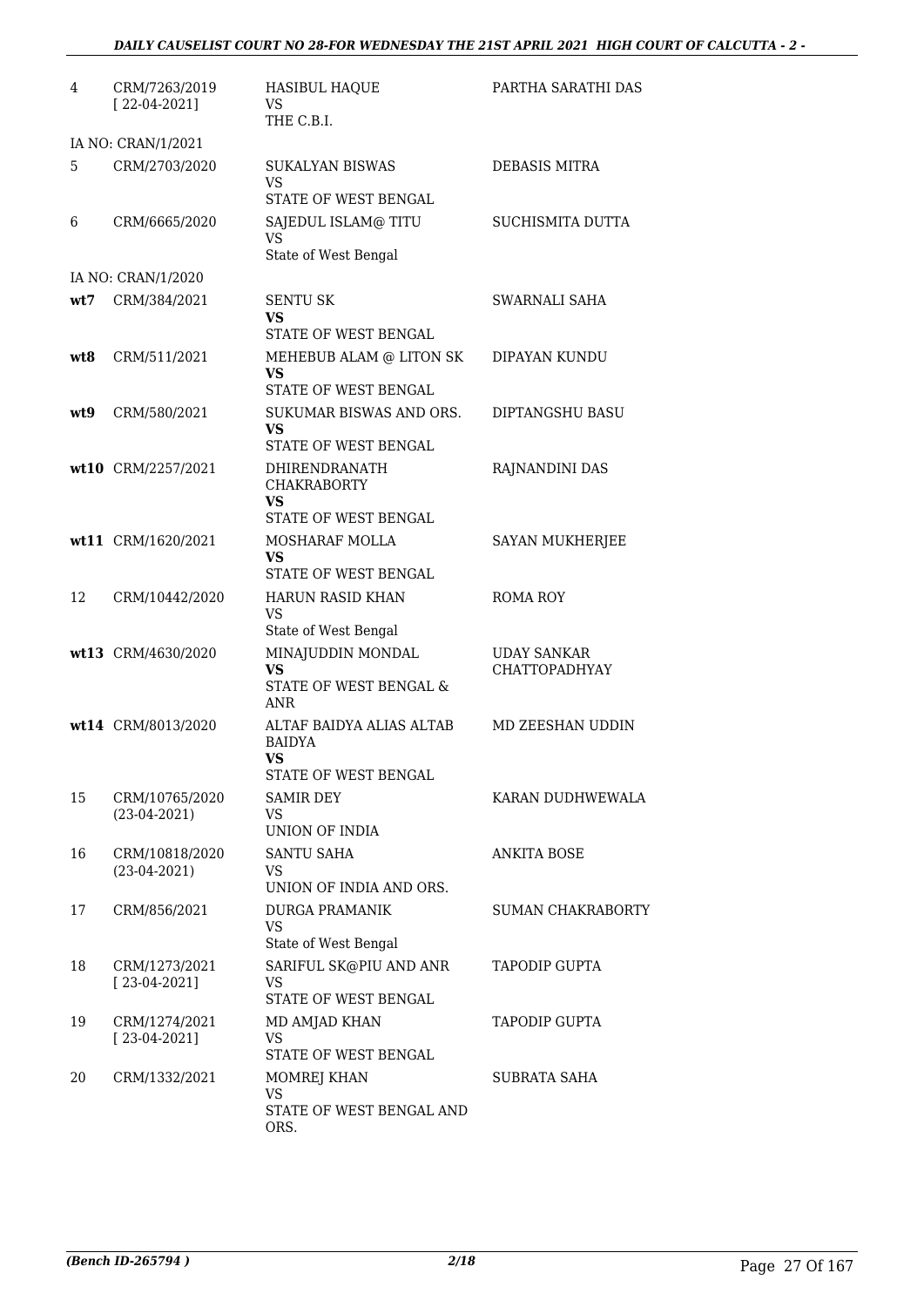| 21 | CRM/1341/2021                       | SAURAV KUNDU @ AKAI<br>VS<br>STATE OF WEST BENGAL AND<br>ORS.                                      | SUSNIGDHO<br>BHATTACHARYYA          |
|----|-------------------------------------|----------------------------------------------------------------------------------------------------|-------------------------------------|
| 22 | CRM/1571/2021                       | MUKHTAR SK@MUKHTER SK<br>VS<br>NARCOTICS CONTROL<br>BUREAU, KOL                                    | <b>ARUSHI RATHORE</b>               |
| 23 | CRM/1715/2021                       | <b>SAMIRAN BISWAS</b><br>VS<br>STATE OF WEST BENGAL                                                | <b>SAYAN DE</b>                     |
| 24 | CRM/1735/2021                       | MANAB MUKHERJEE<br><b>VS</b><br>STATE OF WEST BENGAL                                               | <b>HUSEN MUSTAFI</b>                |
| 25 | CRM/1770/2021                       | <b>SUKANTA MONDAL</b><br>VS<br>STATE OF WEST BENGAL                                                | MRITYUNJOY CHATTERJEE               |
| 26 | CRM/1801/2021                       | HALIM KAZI ALIAS ABDUL<br><b>HALIM KAZI</b><br>VS<br>UNION OF INDIA                                | SHASHANKA SHEKHAR<br><b>SAHA</b>    |
|    |                                     | <b>APPLICATION FOR BAIL</b>                                                                        |                                     |
| 27 | CRM/2662/2020                       | <b>SANJAY DAS</b>                                                                                  | <b>ANKITA DAS</b>                   |
|    |                                     | VS<br>SUPERINTENDENT OF<br>CUSTOMS, SPECIAL<br><b>INVESTIGATION BRANCH</b>                         | <b>CHAKRABORTY</b>                  |
| 28 | CRM/7496/2020                       | AZAD SK ALIAS ABUL KALAM<br><b>AZAD</b><br><b>VS</b>                                               | <b>SOUMYA NAG</b>                   |
|    |                                     | State of West Bengal                                                                               |                                     |
| 29 | IA NO: CRAN/1/2020<br>CRM/9610/2020 | SANJIB KUMAR MONDAL                                                                                | ARGHYA CHAKRABARTI                  |
|    |                                     | <b>VS</b><br>State of West Bengal                                                                  |                                     |
| 30 | CRM/10898/2020                      | VIKASH KUMAR YADAV @<br><b>VIVESH YADAV @ BIKASH</b><br>YADAV<br><b>VS</b><br>State of West Bengal | <b>SOUMYA BASU ROY</b><br>CHOWDHURY |
| 31 | CRM/11054/2020                      | <b>SUNNY HELA</b><br><b>VS</b><br>Union of India                                                   | <b>GAGANJYOT SINGH</b>              |
| 32 | CRM/11181/2020                      | MITHUN DHARA<br>VS<br>Union of India                                                               | KOUSTAV BAGCHI                      |
| 33 | CRM/341/2021                        | MD SHAMI @ MOHAMMAD<br><b>SHAMI</b><br><b>VS</b>                                                   | NAZIR AHMED                         |
|    |                                     | State of West Bengal                                                                               |                                     |
|    | wt34 CRM/117/2021                   | MITHUN CHANDRA<br>VS<br>STATE OF WEST BENGAL AND<br>ORS.                                           | <b>AMRIN KHATOON</b>                |
| 35 | CRM/370/2021                        | ANIRUDDHA GHOSH<br><b>VS</b><br>State of West Bengal                                               | DATTATREYA DUTTA                    |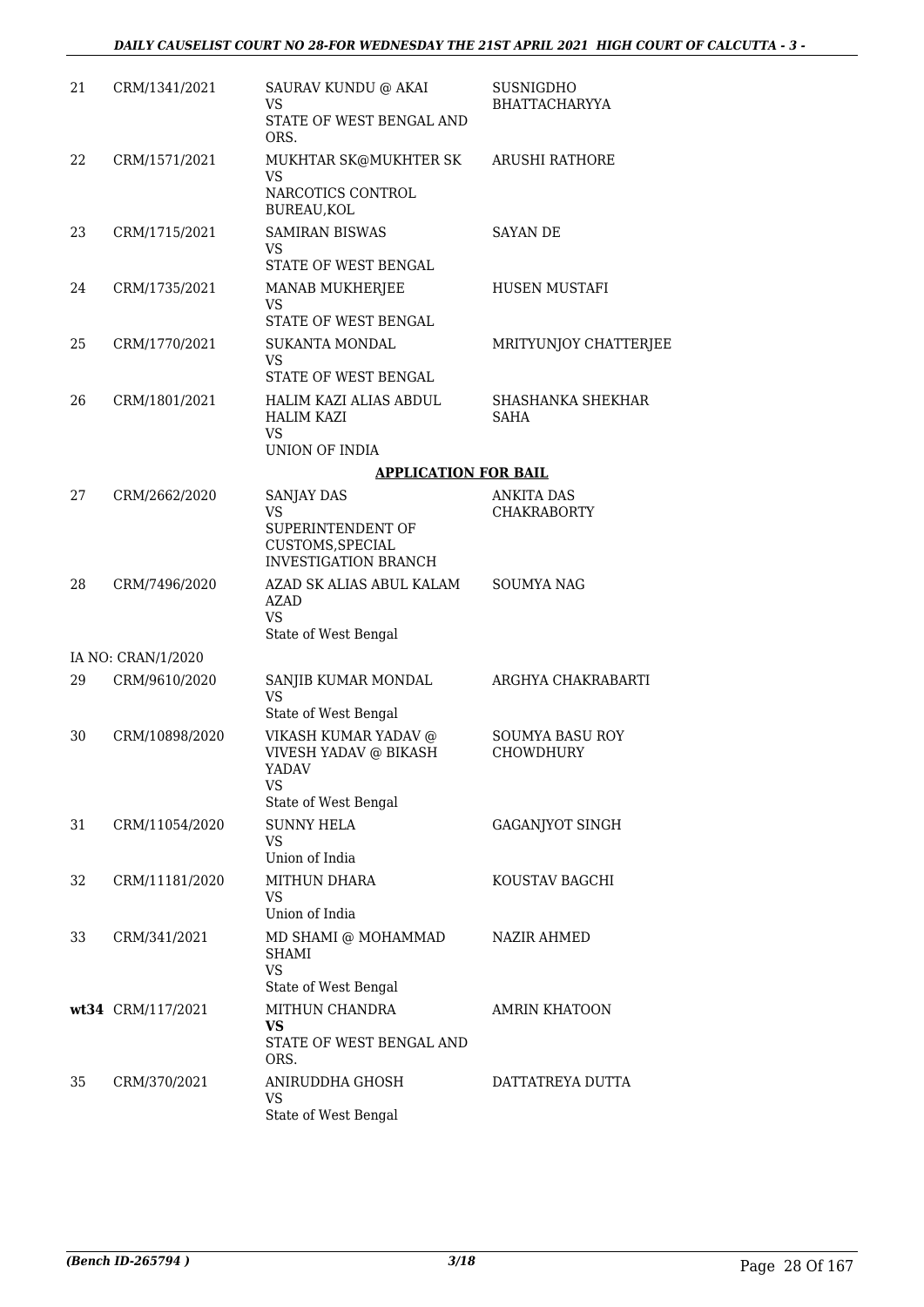| 36 | CRM/633/2021                              | BAPI SAMANTA @ NILMONI<br><b>SAMANTA</b><br><b>VS</b>                                       | RAMASHIS MUKHERJEE      |
|----|-------------------------------------------|---------------------------------------------------------------------------------------------|-------------------------|
|    |                                           | State of West Bengal                                                                        |                         |
| 37 | CRM/701/2021                              | SHANKAR PROSAD SHARMA @<br>SHANKAR SHARMA<br>VS                                             | APURBA KUMAR DUTTA      |
|    |                                           | State of West Bengal                                                                        |                         |
| 38 | CRM/816/2021                              | <b>SUMAN BARMAN</b><br><b>VS</b>                                                            | ROMA ROY                |
|    |                                           | State of West Bengal                                                                        |                         |
|    |                                           | <b>FOR ORDERS</b>                                                                           |                         |
| 39 | CRM/11017/2020                            | UTPAL MONDAL @ IMAM<br>SAMUNUR @ SABNUR<br>MONDAL @ ALAUDDIN<br>MONDAL AND ORS<br><b>VS</b> | MADHUMITA BASAK         |
|    |                                           | THE STATE OF WEST BENGAL                                                                    |                         |
|    |                                           | <b>BAIL APPLICATION</b>                                                                     |                         |
| 40 | CRM/562/2020                              | <b>SHYAMAL KUNDU</b><br><b>VS</b>                                                           | SNEHANSU MAJUMDER       |
|    |                                           | STATE OF WEST BENGAL                                                                        |                         |
|    | IA NO: CRAN/1/2020                        |                                                                                             |                         |
| 41 | CRM/3248/2020                             | SOVAN CHAKRABORTY @<br><b>TUKAI</b><br><b>VS</b><br>STATE OF WEST BENGAL                    | <b>ASHISH DEY</b>       |
|    | IA NO: CRAN/2/2021                        |                                                                                             |                         |
| 42 | CRM/3277/2020                             | CHANDAN KHATICK                                                                             | <b>BITASOK BANERJEE</b> |
|    |                                           | VS<br>STATE OF WEST BENGAL                                                                  |                         |
| 43 | CRM/5808/2020                             | ARUN KUMAR DAS<br>VS.                                                                       | RAJDEEP HALDAR          |
|    |                                           | STATE OF WEST BENGAL &<br>ANR                                                               |                         |
|    | IA NO: CRAN/1/2020(Old No:CRAN/4219/2020) |                                                                                             |                         |
| 44 | CRM/7610/2020                             | <b>SK.SADDAM HOSSAIN</b><br><b>VS</b><br>State of West Bengal                               | DATTATREYA DUTTA        |
| 45 | CRM/8129/2020                             | TARIKUL ISLAM @ TARIK                                                                       | <b>SANTANU MAJI</b>     |
|    |                                           | <b>VS</b><br>State of West Bengal                                                           |                         |
| 46 | CRM/8246/2020                             | <b>JAYNAL GAZI</b><br><b>VS</b>                                                             | <b>SUDARSHAN GHOSH</b>  |
|    |                                           | State of West Bengal                                                                        |                         |
| 47 | CRM/8560/2020                             | <b>BHASKAR MUKHERJEE</b><br><b>VS</b><br>State of West Bengal                               | TANMAY BASU             |
| 48 | CRM/8667/2020                             | SUTPAL GHOSH AND ORS                                                                        | PRABIR MAJUMDER         |
|    |                                           | <b>VS</b><br>State of West Bengal                                                           |                         |
| 49 | CRM/8697/2020                             | DEB KUAMR CHAKRABORTY                                                                       | ANKITA DAS              |
|    |                                           | <b>VS</b>                                                                                   | <b>CHAKRABORTY</b>      |
|    |                                           | State of West Bengal                                                                        |                         |
| 50 | CRM/9535/2020                             | SISHUTOSH SOREN<br><b>VS</b><br>State of West Bengal                                        | KAZI M RAHMAN           |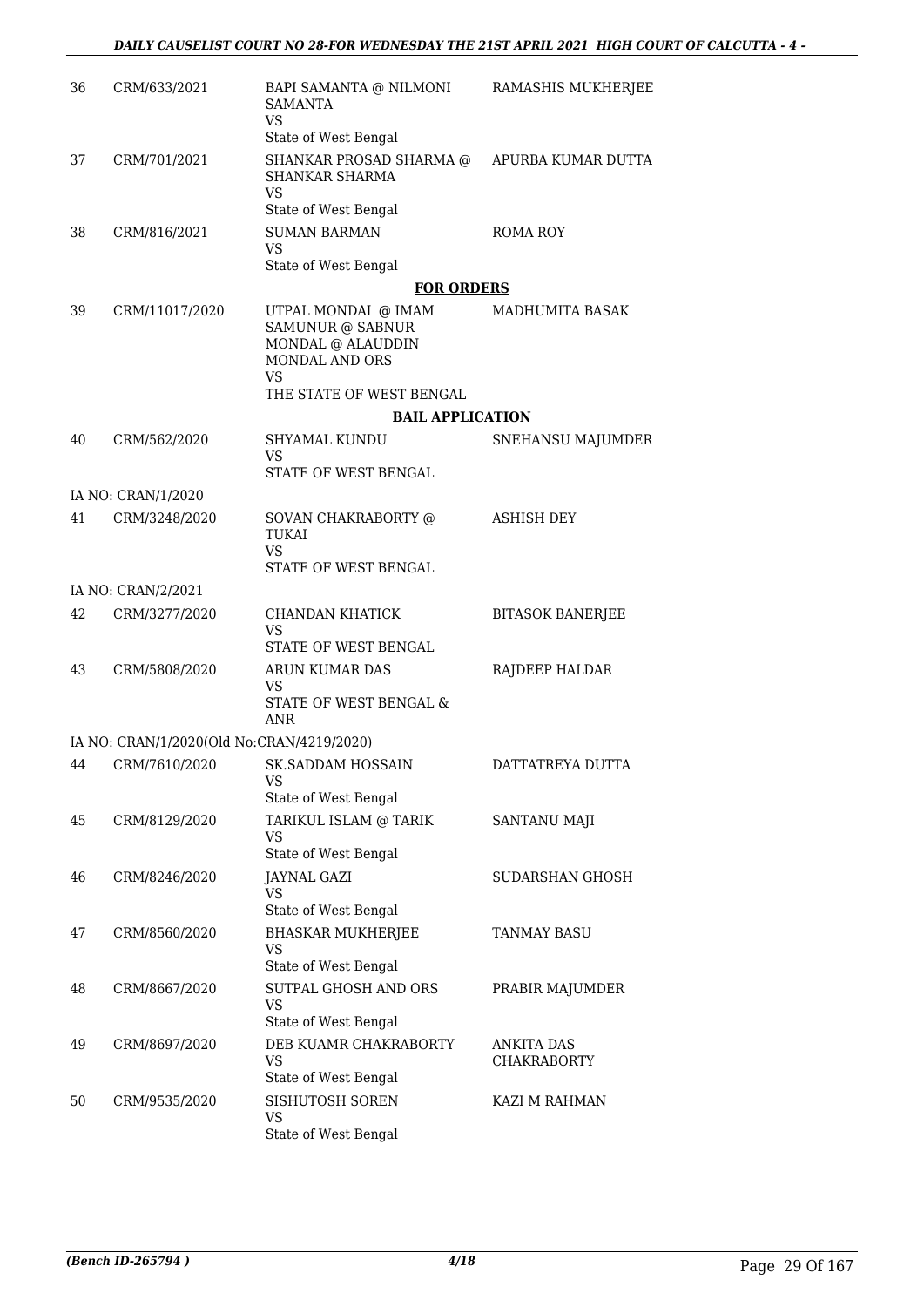#### *DAILY CAUSELIST COURT NO 28-FOR WEDNESDAY THE 21ST APRIL 2021 HIGH COURT OF CALCUTTA - 5 -*

| 51 | CRM/9991/2020       | BIPLAB DAS @ BAPAN<br>VS<br>State of West Bengal                                   | Ramashis Mukherjee                  |
|----|---------------------|------------------------------------------------------------------------------------|-------------------------------------|
| 52 | CRM/10162/2020      | ALIM KHAN@ALI@MD ALI<br>@MUBARAK<br><b>VS</b>                                      | SANJIB MITRA                        |
|    |                     | State of West Bengal                                                               |                                     |
|    | wt53 CRM/10091/2020 | SK. KALAM<br>VS<br>STATE OF WEST BENGAL                                            | SOUMYA BASU ROY<br><b>CHOWDHURI</b> |
| 54 | CRM/10244/2020      | NIZAMUDDIN GAZI<br><b>VS</b>                                                       | Ramashis Mukherjee                  |
| 55 | CRM/10439/2020      | State of West Bengal<br>PARDEEP KUMAR AND ANR<br><b>VS</b><br>State of West Bengal | <b>MD N RABBEER</b>                 |
| 56 | CRM/10486/2020      | <b>SANTAN BHUIYA</b><br>VS<br>State of West Bengal                                 | <b>SOUVIK DAS</b>                   |
| 57 | CRM/10687/2020      | MRI REJAUL ALI@RIKUL<br><b>VS</b>                                                  | <b>SAGAR SAHA</b>                   |
| 58 | CRM/10910/2020      | State of West Bengal<br>SHAMIM HUSSAIN @<br>GILL921782<br><b>VS</b>                | HUSEN MUSTAFI                       |
| 59 | CRM/11058/2020      | State of West Bengal<br><b>SOLEMAN MOLLA</b><br><b>VS</b><br>State of West Bengal  | MD ZEESHAN UDDIN                    |
| 60 | CRM/11108/2020      | SANOJ SINGH AND ORS<br>VS<br>State of West Bengal                                  | KOMAL SINGH                         |
| 61 | CRM/11109/2020      | KALYAN MURMU<br>VS<br>State of West Bengal                                         | <b>BITASOK BANERJEE</b>             |
| 62 | CRM/11122/2020      | PALASH CHANDRA DEY @<br>PALAS CH. DEY @ APPU DEY @<br>BAPI DEY<br>VS               | <b>SUMANTA GANGULY</b>              |
| 63 | CRM/11128/2020      | State of West Bengal<br>SANDEEP LAKRA<br>VS<br>State of West Bengal                | <b>BISWAJIT MITRA</b>               |
| 64 | CRM/11153/2020      | <b>SUJOY MONDAL</b><br>VS<br>State of West Bengal                                  | SHAMIK BAGCHI                       |
| 65 | CRM/11214/2020      | DR. DILIP GHOSH @ DILIP<br>KUMAR GHOSH<br><b>VS</b><br>State of West Bengal        | MINAL PALANA                        |
| 66 | CRM/11227/2020      | TAHIJUDDIN SHAIKH@RAJU<br><b>VS</b><br>State of West Bengal                        | ANGSHUMAN<br><b>CHAKRABORTY</b>     |
| 67 | CRM/11261/2020      | <b>NASIR MALLICK</b><br><b>VS</b><br>State of West Bengal                          | <b>SUMAN DE</b>                     |

#### **BAIL APPLICATION [NEW]**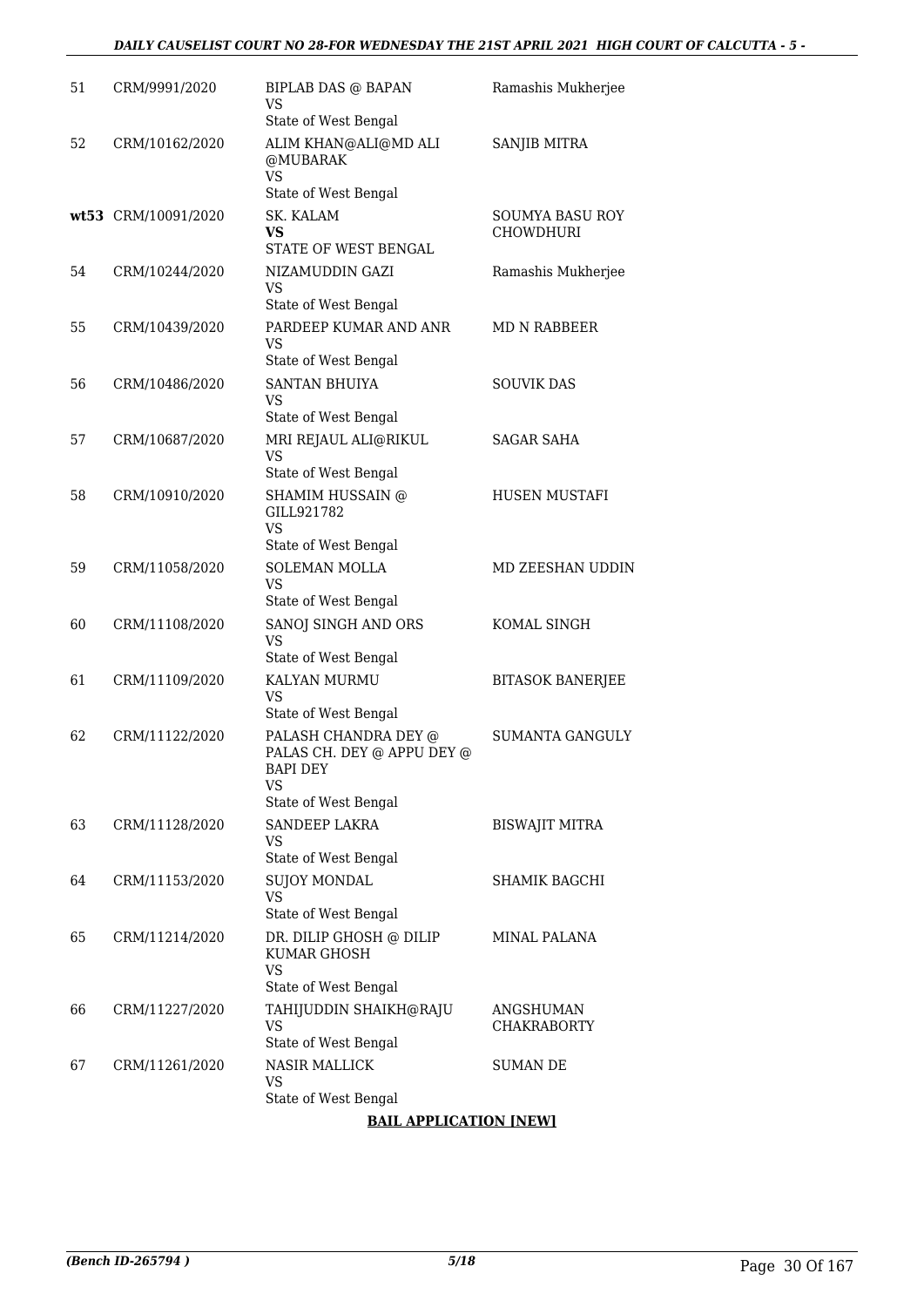### *DAILY CAUSELIST COURT NO 28-FOR WEDNESDAY THE 21ST APRIL 2021 HIGH COURT OF CALCUTTA - 6 -*

| 68 | CRM/469/2021 | MD KALU @ ATAUR RAHAMAN<br>VS<br>Union of India                                                          | <b>SOUMYA NAG</b>                  |
|----|--------------|----------------------------------------------------------------------------------------------------------|------------------------------------|
| 69 | CRM/747/2021 | <b>LAKHAN GHOSH</b><br>VS.<br>State of West Bengal AND ANR                                               | SNEHASISH PAL                      |
| 70 | CRM/750/2021 | <b>BIREN MANDAL</b><br>VS.<br>State of West Bengal                                                       | PRITHVIRAJ SINHA ROY               |
| 71 | CRM/766/2021 | HASAN IMAM @ HASNU @<br>ZUBAIR AHMED @ ASIF<br>HOSSAIN @ ARIF HASAN<br><b>VS</b><br>State of West Bengal | PRATIK GHOSH                       |
| 72 | CRM/772/2021 | PARITOSH MISTRY<br>VS<br>State of West Bengal                                                            | FRANCIS SAMSON CORREA              |
| 73 | CRM/809/2021 | TINKU KUMAR SINGH<br>VS<br>State of West Bengal                                                          | DEV KUMAR SHARMA                   |
| 74 | CRM/834/2021 | SOMNATH DUTTA<br>VS.<br>State of West Bengal                                                             | KAUSTAV SHOME                      |
| 75 | CRM/835/2021 | <b>SATTAR AHAMED</b><br>VS<br>State of West Bengal                                                       | <b>ASIF DEWAN</b>                  |
| 76 | CRM/838/2021 | MONORANJAN DAS<br>@MONORANJAN DAS<br><b>VS</b>                                                           | <b>NAZIR AHMED</b>                 |
| 77 | CRM/851/2021 | State of West Bengal<br><b>DEBASISH BAR</b><br>VS.<br>State of West Bengal                               | sk. sahjahan ali                   |
| 78 | CRM/861/2021 | KOHINOOR BIBI<br>VS.<br>State of West Bengal                                                             | SOURAV MUKHERJEE                   |
| 79 | CRM/878/2021 | SHUBHANKAR HALDER<br><b>VS</b><br>State of West Bengal                                                   | <b>DONA AKTER</b>                  |
| 80 | CRM/881/2021 | <b>BISWAJIT SHIL</b><br><b>VS</b><br>State of West Bengal                                                | Jeenia Rudra                       |
| 81 | CRM/886/2021 | BAPPADITYA PAN @ BAPPA<br><b>VS</b><br>State of West Bengal                                              | SIDHANT CHOWDHURY                  |
| 82 | CRM/938/2021 | RAKIBUL MONDAL<br><b>VS</b><br>State of West Bengal                                                      | Asraf Mandal                       |
| 83 | CRM/940/2021 | TANMOY HOWLADAR<br><b>VS</b><br>State of West Bengal                                                     | <b>MAZHAR HOSSAIN</b><br>CHOWDHURY |
| 84 | CRM/943/2021 | <b>SANTOSH ROUT</b><br><b>VS</b><br>State of West Bengal                                                 | <b>MAZHAR HOSSAIN</b><br>CHOWDHURY |
| 85 | CRM/968/2021 | <b>AINAL HAQUE</b><br><b>VS</b><br>State of West Bengal                                                  | <b>ARNAB SAHA</b>                  |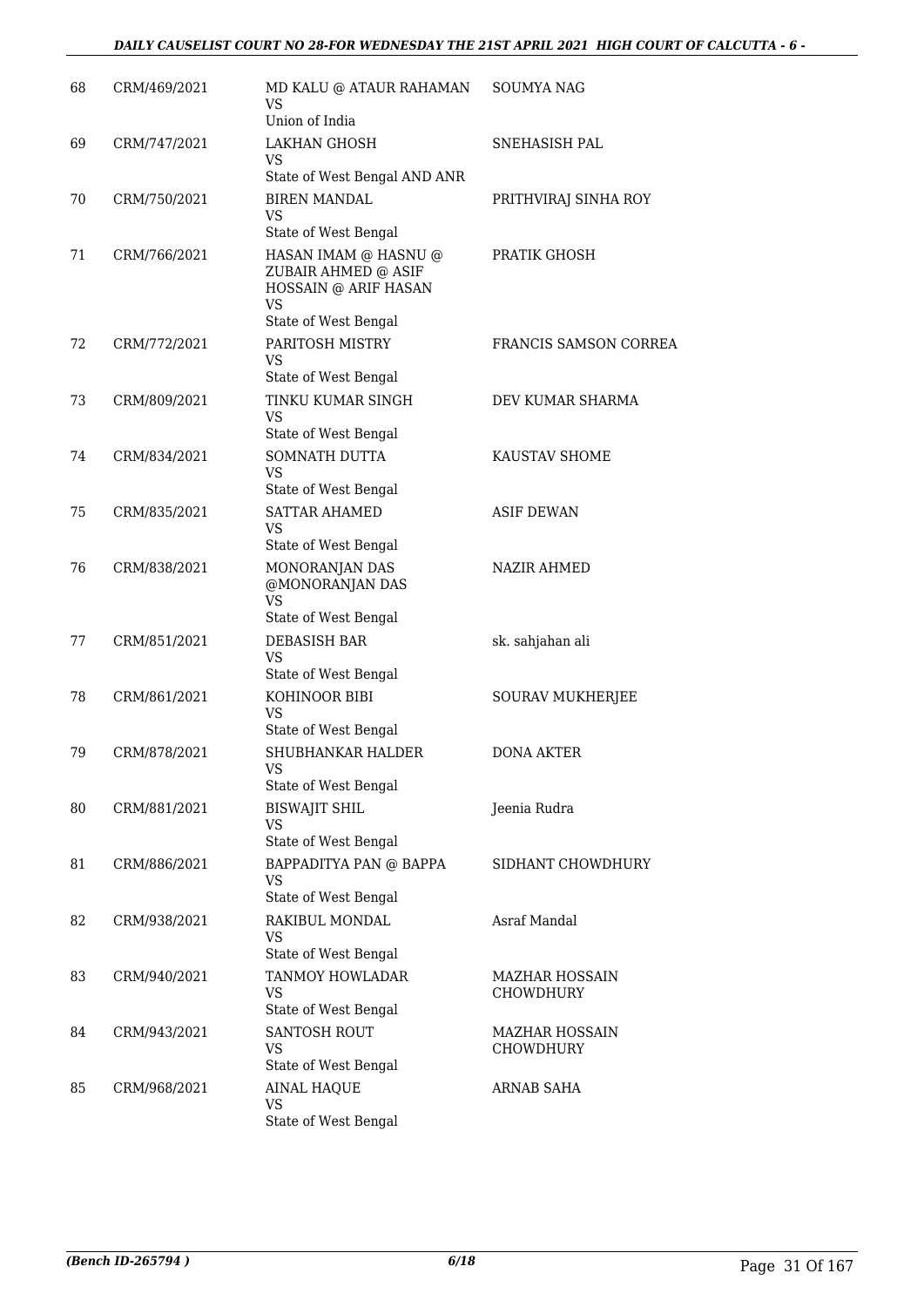### *DAILY CAUSELIST COURT NO 28-FOR WEDNESDAY THE 21ST APRIL 2021 HIGH COURT OF CALCUTTA - 7 -*

| 86  | CRM/982/2021  | PRADIP RUIDAS<br><b>VS</b><br>State of West Bengal                                                      | PINTU KARAR                     |
|-----|---------------|---------------------------------------------------------------------------------------------------------|---------------------------------|
| 87  | CRM/986/2021  | <b>TAPAS SARKAR</b><br><b>VS</b><br>State of West Bengal                                                | PINTU KARAR                     |
| 88  | CRM/998/2021  | RABJEL MONDAL@KALU<br><b>VS</b><br>State of West Bengal                                                 | Anisur Rahaman                  |
| 89  | CRM/1039/2021 | <b>SAILEN GHARAI</b><br>VS<br>STATE OF WEST BENGAL AND<br>ORS.                                          | <b>SUMAN DE</b>                 |
| 90  | CRM/1046/2021 | SAMAR BISWAS ALIAS GUYE<br>VS<br>STATE OF WEST BENGAL AND<br>ORS.                                       | <b>AMIT SINGH</b>               |
| 91  | CRM/1048/2021 | <b>SUBRATA GHOSH</b><br><b>VS</b><br><b>STATE OF WEST BENGAL</b>                                        | ARKA CHAKRABORTY                |
| 92  | CRM/1052/2021 | NIDUL PAUL<br><b>VS</b><br>STATE OF WEST BENGAL AND<br>ORS.                                             | SUMANTA CHAKRABORTY             |
| 93  | CRM/1058/2021 | RABI SHARMA @RABI KUMAR<br><b>SHARMA</b><br><b>VS</b><br>STATE OF WEST BENGAL                           | SOURADEEP DUTTA                 |
| 94  | CRM/1067/2021 | ASRAF @ ARSHAD @ ARSAD<br><b>VS</b><br>STATE OF WEST BENGAL                                             | SEKHAR MUKHERJEE                |
| 95  | CRM/1080/2021 | <b>ARUN BASAK</b><br><b>VS</b><br>STATE OF WEST BENGAL                                                  | KOUSTUV SHOME                   |
| 96  | CRM/1089/2021 | KANCHAN SONKAR<br><b>VS</b><br>THE STATE OF WEST BENGAL                                                 | Subhabrata Chowdhury            |
| 97  | CRM/1105/2021 | LAL MAHAMMAD DHUKRE @<br>LAL MAHAMMAD DUKRE<br>@LALTUU<br><b>VS</b><br>STATE OF WEST BENGAL AND<br>ORS. | <b>SUMIT ROUTH</b>              |
| 98  | CRM/1108/2021 | SAJIB BISWAS @ SANJIT<br>VS.<br>STATE OF WEST BENGAL AND<br>ORS.                                        | NARAYAN DEBNATH                 |
| 99  | CRM/1110/2021 | SANJIB BISWAS @ SANJIT<br><b>VS</b><br>STATE OF WEST BENGAL                                             | NARAYAN DEBNATH                 |
| 100 | CRM/1111/2021 | SAHARAB MONDAL<br>VS.<br>STATE OF WEST BENGAL AND<br>ORS.                                               | ASHOK KUMAR<br><b>CHOWDHURY</b> |
| 101 | CRM/1112/2021 | RAJ CHAKRABORTY<br><b>VS</b><br>STATE OF WEST BENGAL                                                    | ASHOK KR. CHOWDHURY             |
| 102 | CRM/1130/2021 | NIYAJUL SK<br><b>VS</b><br>STATE OF WEST BENGAL                                                         | Anisur Rahaman                  |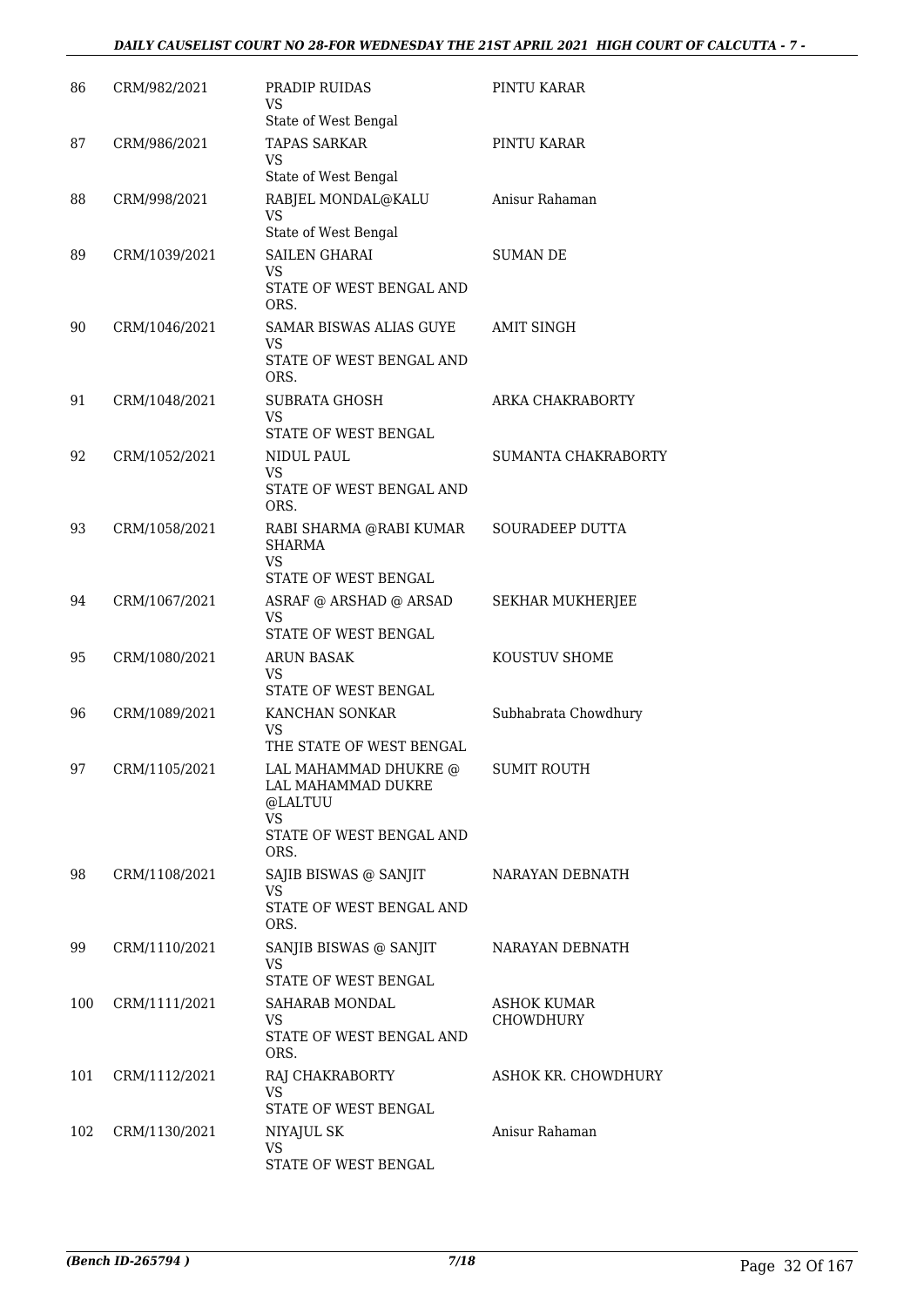| 103 | CRM/1132/2021 | RUBEL ALI @ ABDUL AZIZ<br><b>VS</b><br>STATE OF WEST BENGAL                                                                                      | <b>HABIBUR RAHAMAN</b>              |
|-----|---------------|--------------------------------------------------------------------------------------------------------------------------------------------------|-------------------------------------|
| 104 | CRM/1143/2021 | PRODIP<br>CHOWDHURY@PRADIP KR<br>CHOWDHURY@PRDEEP<br>KUMAR CHOWDHURY<br><b>VS</b>                                                                | PRONOJIT ROY                        |
| 105 | CRM/1149/2021 | STATE OF WEST BENGAL<br><b>GORA CHAND</b><br>MUKHERJEE@HARU                                                                                      | SUMITAVA CHAKRABORTY                |
|     |               | VS.<br>STATE OF WEST BENGAL                                                                                                                      |                                     |
| 106 | CRM/1178/2021 | SUKANTA KUMAR SAHOO<br>VS.<br>STATE OF WEST BENGAL AND<br>ORS.                                                                                   | SOUMYA BASU ROY<br><b>CHOWDHURY</b> |
| 107 | CRM/1206/2021 | <b>SAMIR ADHIKARY</b><br>VS.<br>STATE OF WEST BENGAL                                                                                             | SHASANKAR SEKHAR SAHA               |
| 108 | CRM/1213/2021 | <b>JIYARUL MONDAL</b><br>VS.<br>STATE OF WEST BENGAL                                                                                             | ARUNIMA DAS SHARMA                  |
| 109 | CRM/1221/2021 | <b>FULLARA MONDAL</b><br><b>VS</b><br>CENTRAL BUREAU OF                                                                                          | SANTANU MAJI                        |
| 110 | CRM/1253/2021 | <b>INVESTIGATION</b><br>S.K.CHAND @CHAND<br><b>VS</b>                                                                                            | DEVRANJAN DAS                       |
| 111 | CRM/1255/2021 | STATE OF WEST BENGAL<br><b>TAHERUL HOSSAIN</b><br><b>VS</b><br>STATE OF WEST BENGAL AND<br>ORS.                                                  | <b>ABDUS SALAM</b>                  |
| 112 | CRM/1257/2021 | KARTICK SAMMADAR<br><b>VS</b><br>STATE OF WEST BENGAL AND<br>ORS.                                                                                | HUSEN MUSTAFI                       |
| 113 | CRM/1258/2021 | SUJOY CHANDRA @SUJOY<br><b>CHANDA</b><br>VS<br>STATE OF WEST BENGAL                                                                              | <b>BITASOK BANERJEE</b>             |
| 114 | CRM/1291/2021 | <b>BIKASH HARI</b><br>VS.<br>STATE OF WEST BENGAL                                                                                                | <b>AMIT SINGH</b>                   |
| 115 | CRM/1313/2021 | ARIF ALI MOLLA<br>VS.<br>STATE OF WEST BENGAL AND<br>ORS.                                                                                        | ARUPO KUMAR BHOWMICK                |
| 116 | CRM/1325/2021 | AMIN AKHTAR @AMIM AKTAR<br><b>VS</b><br>STATE OF WEST BENGAL                                                                                     | <b>SAGAR SAHA</b>                   |
| 117 | CRM/1350/2021 | ASHOK KUMAR CHOUDHURY<br>@ASHOK CHOUDHURY<br>@ASHOKE<br>CHOWDHURY@RAMESH<br>PRAJAPATI@CHOWDHURY<br><b>VS</b><br>STATE OF WEST BENGAL AND<br>ORS. | SOUMYA NAG                          |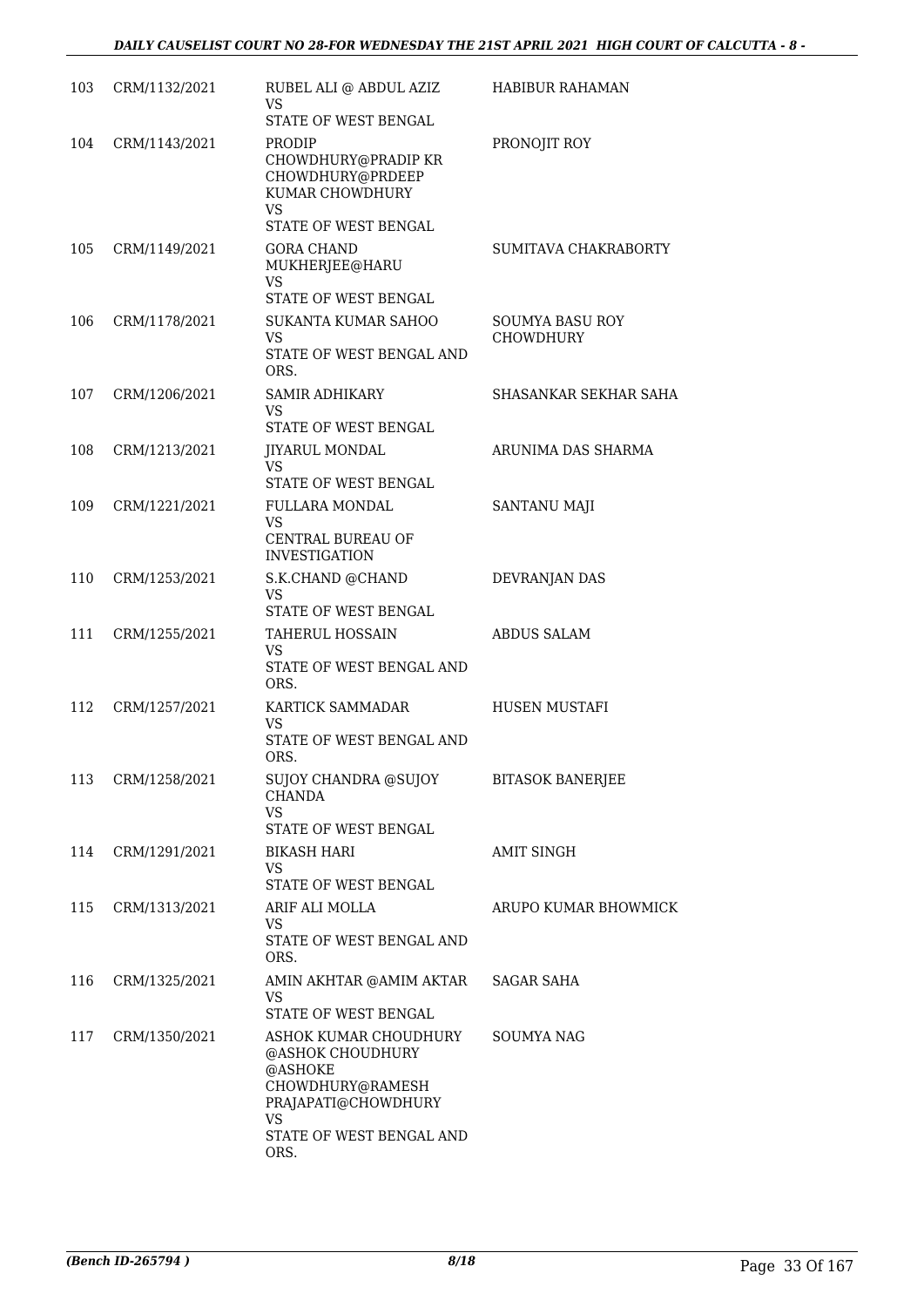| 118 | CRM/1352/2021 | MD. SAUKAT SEKH<br>VS                                                           | <b>ARKACHAKRABORTY</b>                    |
|-----|---------------|---------------------------------------------------------------------------------|-------------------------------------------|
|     |               | UNION OF INDIA, AIR<br>INTELLIGENCE UNIT,                                       |                                           |
| 119 | CRM/1354/2021 | MEHER ALI SK AND OTHERS<br>VS<br>STATE OF WEST BENGAL                           | KRISHNENDU DE                             |
| 120 | CRM/1357/2021 | SK SAKIR ALI @SK JIKSARUL<br>ALI<br><b>VS</b><br>STATE OF WEST BENGAL           | ANINDYA GHOSH                             |
| 121 | CRM/1373/2021 | <b>SAMIRAN KR DAS</b><br>VS.<br>STATE OF WEST BENGAL                            | <b>MAZHAR HOSSAIN</b><br><b>CHOWDHURY</b> |
| 122 | CRM/1380/2021 | ABARUN SHARMA@VARUN<br>KUMAR SHARMA<br><b>VS</b>                                | Kunal Ganguly                             |
| 123 | CRM/1399/2021 | STATE OF WEST BENGAL<br>RAHUL SK @ BABU SK<br><b>VS</b><br>STATE OF WEST BENGAL | <b>ABDUS SALAM</b>                        |
| 124 | CRM/1400/2021 | SUSANTA GHOSH @ LAL<br><b>VS</b><br>STATE OF WEST BENGAL                        | PRABIR MAJUMDER                           |
| 125 | CRM/1404/2021 | <b>SURENDRA RAI</b><br><b>VS</b><br>STATE OF WEST BENGAL                        | ANAMITRA BANERJEE                         |
| 126 | CRM/1405/2021 | <b>ANSARUL ALAM</b><br><b>VS</b><br>STATE OF WEST BENGAL                        | PARVEJ ANAM                               |
| 127 | CRM/1429/2021 | ANIMESH ADAK AND ANR<br><b>VS</b><br>STATE OF WEST BENGAL                       | <b>MAIDUL ISLAM KAYAL</b>                 |
| 128 | CRM/1591/2021 | RAHIMA BIBI<br><b>VS</b><br>STATE OF WEST BENGAL                                | <b>SOUMA SUBHRA ROY</b>                   |
| 129 | CRM/1657/2021 | <b>BARI SHAK AND ANR</b><br>VS —<br>STATE OF WEST BENGAL                        | KAMAL CHANDRA SAHA                        |
| 130 | CRM/1658/2021 | UJJAL MONDAL @ BABU<br>VS<br><b>STATE OF WEST BENGAL</b>                        | KAMALESH CH SAHA                          |
| 131 | CRM/1671/2021 | <b>BASU DEBNATH</b><br>VS<br>STATE OF WEST BENGAL                               | DEEPAK KR. SHAW                           |
| 132 | CRM/1681/2021 | SK. SALAUDDIN<br>VS<br>STATE OF WEST BENGAL                                     | TANMOY CHOWDHURY                          |
| 133 | CRM/1684/2021 | MD SOYEB @ SOHEB<br>VS<br>STATE OF WEST BENGAL                                  | ARUNAVA GANGULY                           |
| 134 | CRM/1686/2021 | RABI DAS<br>VS<br>STATE OF WEST BENGAL                                          | ARUNAVA GANGULY                           |
| 135 | CRM/1691/2021 | <b>BABUL AKTAR</b><br>VS<br>STATE OF WEST BENGAL                                | RAJENDRA BANERJEE                         |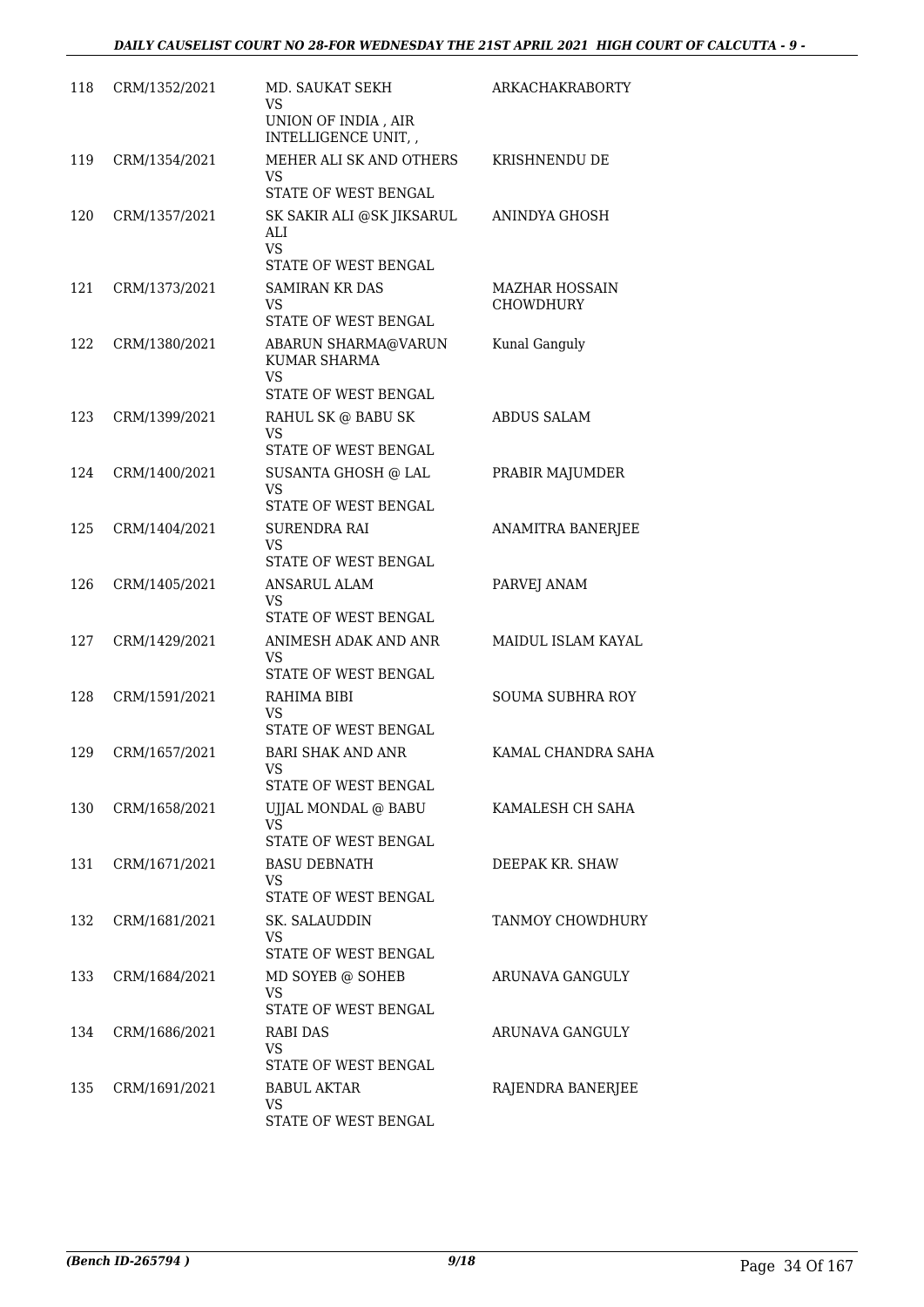| 136 | CRM/1692/2021     | RAJU MUKHERJEE<br>VS                                                                                            | DHANANJOY BANERJEE                     |
|-----|-------------------|-----------------------------------------------------------------------------------------------------------------|----------------------------------------|
|     |                   | STATE OF WEST BENGAL                                                                                            |                                        |
| 137 | CRM/1697/2021     | TANMOY GHORUI<br>VS<br>STATE OF WEST BENGAL                                                                     | <b>GAUTAM BANERJEE</b>                 |
|     |                   |                                                                                                                 |                                        |
| 138 | CRM/1702/2021     | MITUL SK @ MITHUN SEKH<br>VS<br>STATE OF WEST BENGAL                                                            | MANAS KUMAR DAS                        |
| 139 | CRM/1709/2021     | RAHUL ADHIKARY @ ASHOK<br><b>ADHIKARY</b><br><b>VS</b>                                                          | ARINDAM SEN                            |
|     |                   | STATE OF WEST BENGAL                                                                                            |                                        |
| 140 | CRM/1722/2021     | <b>ALAM HOSSAIN</b><br>VS<br>N.C.B. AND ANR                                                                     | <b>BENAJIR HASNA</b>                   |
| 141 | CRM/1728/2021     | MUSHIAR RAHAMAN MOLLA<br>@ MASHIER RAHAMAN @<br><b>MOSIAR MOLLA</b><br><b>VS</b><br><b>STATE OF WEST BENGAL</b> | SHASHANKA SHEKHAR<br><b>SAHA</b>       |
| 142 | CRM/1736/2021     | YEASIN SK @YASIN SK                                                                                             | MD BANI ISRAIL                         |
|     |                   | <b>VS</b><br><b>STATE OF WEST BENGAL</b>                                                                        |                                        |
| 143 | CRM/1738/2021     | TAPAN MANNA<br>VS<br>STATE OF WEST BENGAL                                                                       | Srimoyee Mukherjee                     |
| 144 | CRM/1740/2021     | RAMESHWAR HEMBRAM AND<br>ANR.<br><b>VS</b><br>STATE OF WEST BENGAL                                              | RAJIT LAL MAIRA                        |
| 145 | CRM/1742/2021     | SK. AKBAR<br>VS<br>STATE OF WEST BENGAL                                                                         | SIDDHARTHA SARKAR                      |
| 146 | CRM/1755/2021     | SADHU SARAN PASWAN<br>VS<br>STATE OF WEST BENGAL                                                                | DATTATREYA DUTTA                       |
|     | 147 CRM/1756/2021 | SIRAJUL HAQUE @ ISLAM<br>VS<br>STATE OF WEST BENGAL                                                             | <b>ASHOK KUMAR</b><br><b>CHOWDHURY</b> |
| 148 | CRM/1758/2021     | RUHUL AMIN @ KALU<br>VS<br>STATE OF WEST BENGAL                                                                 | <b>MD JANNAT FIRDOUS</b>               |
| 149 | CRM/1759/2021     | IJAZ UDDIN MONDAL @<br>FJAJUL<br><b>VS</b><br>STATE OF WEST BENGAL                                              | MD JANNAT UL FIRDOUS                   |
| 150 | CRM/1761/2021     | MANOTOSH GHOSH<br><b>VS</b>                                                                                     | MOHAMMAD KHAIRUL                       |
|     |                   | STATE OF WEST BENGAL                                                                                            |                                        |
| 151 | CRM/1763/2021     | KRISHNA PRAMANIK<br>VS<br>STATE OF WEST BENGAL                                                                  | SOHAM DE DHARA                         |
| 152 | CRM/1777/2021     | DHARMENDRA SINGH AND<br>ORS.<br><b>VS</b>                                                                       | SUBHAJIT CHOWDHURY                     |
|     |                   | STATE OF WEST BENGAL                                                                                            |                                        |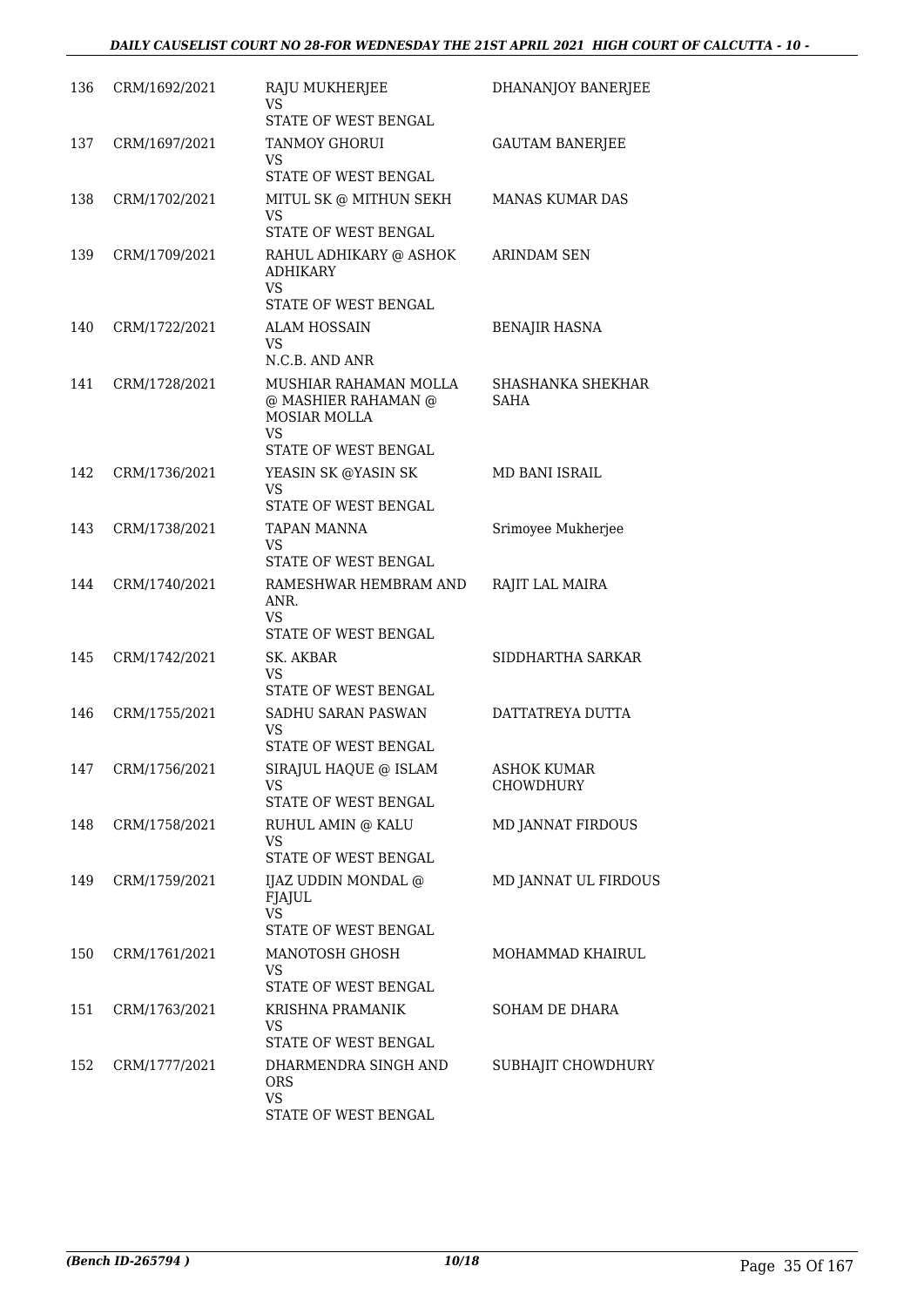| 153 | CRM/1779/2021 | ANARUL MONDAL<br>VS<br>STATE OF WEST BENGAL                                                               | DEBARSHI BRAHMA                    |
|-----|---------------|-----------------------------------------------------------------------------------------------------------|------------------------------------|
| 154 | CRM/1780/2021 | REKHA BIBI<br>VS<br><b>STATE OF WEST BENGAL</b>                                                           | TAPODIP GUPTA                      |
| 155 | CRM/1781/2021 | DILIP GORAI<br>VS<br>STATE OF WEST BENGAL                                                                 | LAKSHMINATH<br><b>BHATTACHARYA</b> |
| 156 | CRM/1787/2021 | MAKBUL AKTAR SK AND ANR<br>VS<br>STATE OF WEST BENGAL                                                     | <b>BHQASKAR CHATTERJEE</b>         |
| 157 | CRM/1789/2021 | ISRAIL SK @ ESRAIL AND ANR<br>VS<br>STATE OF WEST BENGAL                                                  | PRATIMA BANERJEE                   |
| 158 | CRM/1791/2021 | SHIBU MANDAL<br>VS<br>STATE OF WEST BENGAL AND<br><b>ANOTHER</b>                                          | MUSHARRAF ALAM SK.                 |
| 159 | CRM/1792/2021 | SAHAN SK@SAHAMUDDIN<br>@SAMARUDDIN<br><b>VS</b><br>STATE OF WEST BENGAL                                   | Santanu Chatterjee                 |
| 160 | CRM/1793/2021 | <b>BHUPATI @ MOHAN ROY</b><br><b>VS</b><br>STATE OF WEST BENGAL                                           | PAMPA DEY (DHABAL)                 |
| 161 | CRM/1797/2021 | BINAY KUMAR SHAW @ BINOY<br>KUMJAR SHAW @ BIJOY<br><b>KUMAR SHAW</b><br><b>VS</b><br>STATE OF WEST BENGAL | <b>BHASKAR CHATTERJEE</b>          |
| 162 | CRM/1798/2021 | AMRUL SK@BABUA@AMIRUL<br><b>AND ANR</b><br>VS<br><b>STATE OF WEST BENGAL</b>                              | <b>MUSHARRAF ALAM SK</b>           |
| 163 | CRM/1803/2021 | MD. UMAR ALI @ UMAR ALI<br><b>VS</b><br>STATE OF WEST BENGAL                                              | Ali Ahsan Alamgir                  |
| 164 | CRM/1804/2021 | SOMNATH GHOSH<br><b>VS</b><br><b>STATE OF WEST BENGAL</b>                                                 | PRABIR MAJUMDER                    |
| 165 | CRM/1805/2021 | BISWARUP GIRI ALIAS BISU<br>VS<br>STATE OF WEST BENGAL                                                    | KESHAB CHANDRA DAS                 |
| 166 | CRM/1808/2021 | JAGANNATH GHOSH<br>VS<br><b>STATE OF WEST BENGAL</b>                                                      | KRISHNENDU DE                      |
| 167 | CRM/1814/2021 | JHANTU DOLUI<br><b>VS</b><br>STATE OF WEST BENGAL                                                         | Srimoyee Mukherjee                 |
| 168 | CRM/1819/2021 | YASHWANT MISHRA<br>VS<br>STATE OF WEST BENGAL                                                             | <b>SUJAN CHATTERJEE</b>            |
| 169 | CRM/1822/2021 | <b>EZAZUL ISLAM</b><br>VS<br>STATE OF WEST BENGAL                                                         | SHASANKA SEKHAR SAHA               |
| 170 | CRM/1823/2021 | ARBIND PRASAD<br><b>VS</b><br>STATE OF WEST BENGAL                                                        | SHASANKA SEKHAR<br><b>GHOSH</b>    |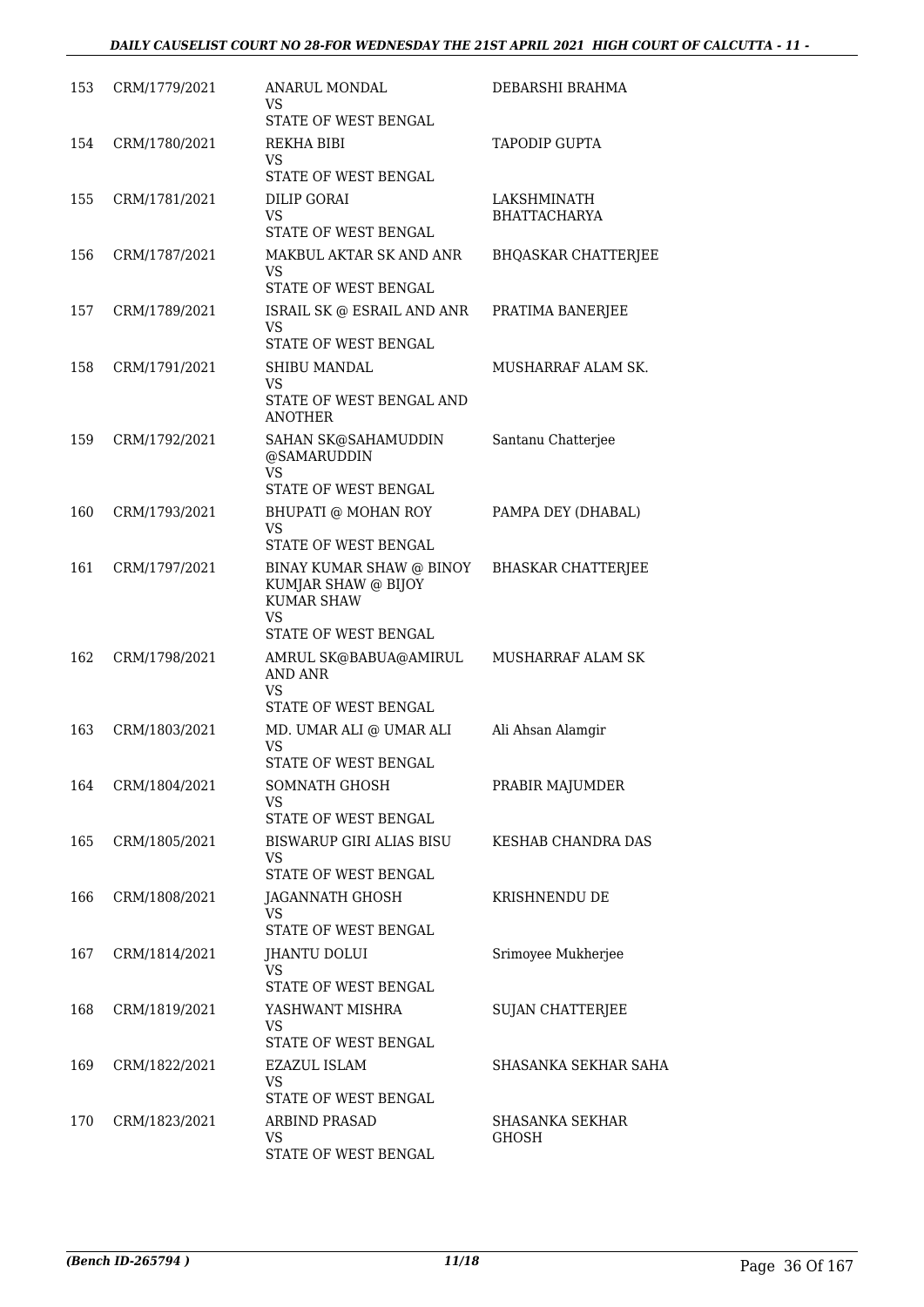| 171 | CRM/1825/2021 | JAHAR ALI MONDAL@JHAR<br>VS<br>STATE OF WEST BENGAL                                            | SHIBAJI KUMAR DAS               |
|-----|---------------|------------------------------------------------------------------------------------------------|---------------------------------|
| 172 | CRM/1827/2021 | BAPI DAS<br>VS<br>STATE OF WEST BENGAL                                                         | <b>HUSEN MUSTAFI</b>            |
| 173 | CRM/1829/2021 | SUNIL SINGH CHOWHAN @<br><b>SANJAY KUMAR</b><br>VS<br>STATE OF WEST BENGAL                     | <b>GAGANJYOT SINGH</b>          |
| 174 | CRM/1830/2021 | RAJIB BERA<br>VS<br>STATE OF WEST BENGAL                                                       | SUGATA MAITI                    |
| 175 | CRM/1832/2021 | JALAL MONDAL<br>VS<br>STATE OF WEST BENGAL                                                     | <b>MINOTI GOMES</b>             |
| 176 | CRM/1833/2021 | SUKUMONI SOREN @<br>SUKURMANI HEMRAM<br><b>VS</b><br>STATE OF WEST BENGAL                      | <b>BUSRA KHATOON</b>            |
| 177 | CRM/1836/2021 | LAXMAN ROY<br>VS.<br>STATE OF WEST BENGAL                                                      | SANANDA<br><b>BHATTACHARYYA</b> |
| 178 | CRM/1838/2021 | SK NADEEM AKHTER @<br>NADIM AKHTAR AK @<br>NADEEM AKHTAR AND ANR<br>VS<br>STATE OF WEST BENGAL | SHAREQUL HAQUE                  |
| 179 | CRM/1845/2021 | <b>TAPAS BISWAS</b><br><b>VS</b><br>STATE OF WEST BENGAL                                       | MINOTI GOMES                    |
| 180 | CRM/1846/2021 | SUKUMAR HALDAR@SUJIT<br><b>HALDAR</b><br>VS<br>STATE OF WEST BENGAL                            | <b>BUSRA KHATUN</b>             |
| 181 | CRM/1848/2021 | <b>BAPPA SARDAR</b><br>VS<br>STATE OF WEST BENGAL                                              | <b>TAPAS KUMAR DEY</b>          |
| 182 | CRM/1851/2021 | HASAN MONDAL AND ANR<br>VS<br>STATE OF WEST BENGAL                                             | SUMANTA CHAKRABORTY             |
| 183 | CRM/1855/2021 | DABLU SINGH<br>VS<br>STATE OF WEST BENGAL                                                      | TAPODIP GUPTA                   |
| 184 | CRM/1856/2021 | MIHID SK<br>VS<br>STATE OF WEST BENGAL                                                         | SIDDHARTHA SARKAR               |
| 185 | CRM/1857/2021 | <b>ALAUDDIN KHAN</b><br>VS<br>STATE OF WEST BENGAL                                             | Ramashis Mukherjee              |
| 186 | CRM/1864/2021 | <b>JOLLY BASU</b><br>VS<br>STATE OF WEST BENGAL                                                | SK. MUJIBAR RAHMAN              |
| 187 | CRM/1866/2021 | SUBALCHANDRA SARKAR @<br><b>BARMAN</b><br><b>VS</b><br>STATE OF WEST BENGAL                    | <b>BARNA KHATOON</b>            |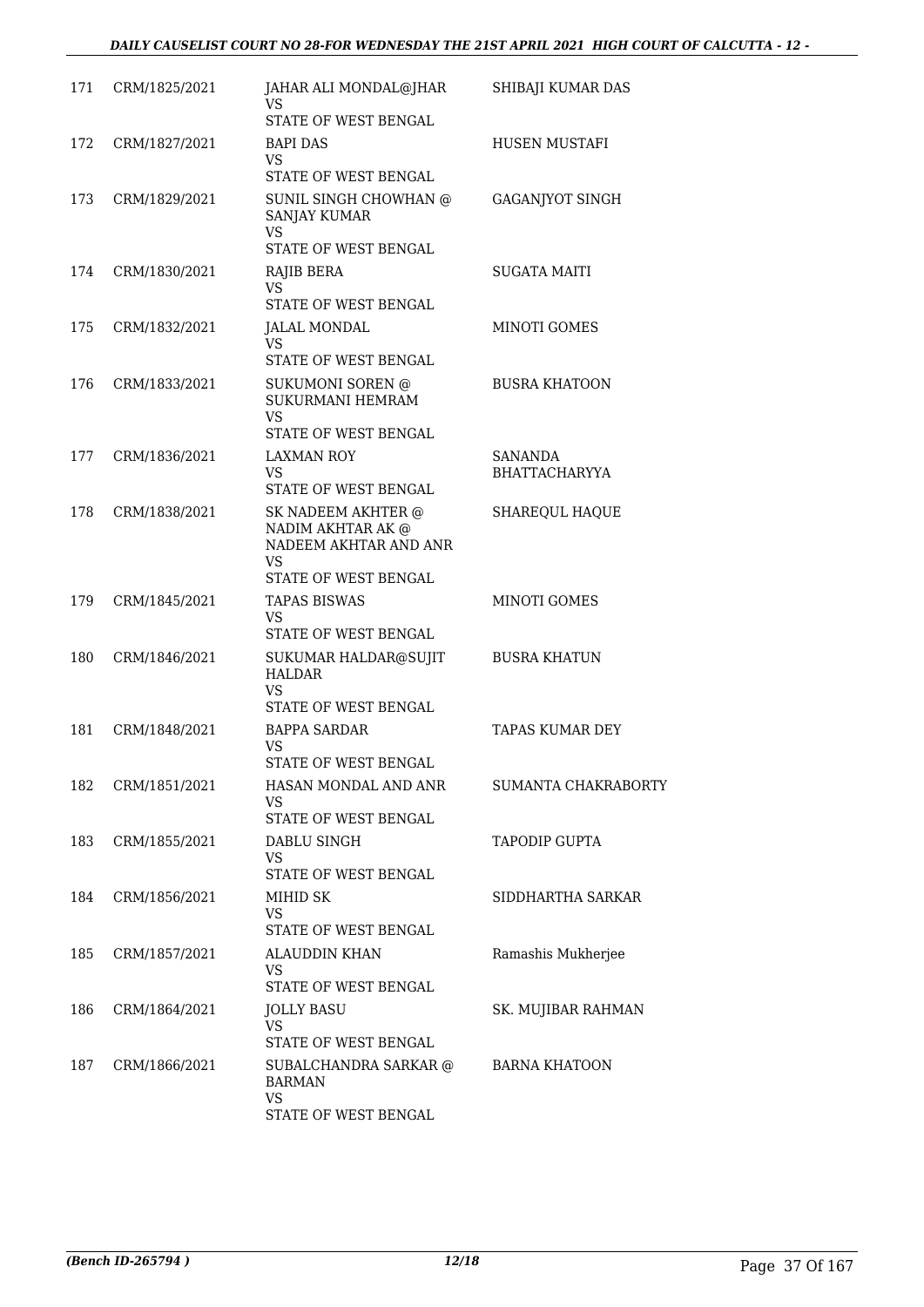| 188 | CRM/1869/2021     | JAHIRUDDIN @BABUA<br>VS                                                                     | Md. Safiur Rahaman              |
|-----|-------------------|---------------------------------------------------------------------------------------------|---------------------------------|
|     |                   | STATE OF WEST BENGAL                                                                        |                                 |
| 189 | CRM/1871/2021     | JASHODA DEVI@JASODHA<br><b>DEBI</b><br><b>VS</b><br>STATE OF WEST BENGAL                    | <b>S G GHOSHCHOUDHURY</b>       |
|     |                   |                                                                                             |                                 |
| 190 | CRM/1873/2021     | KABER @ KUBER SK @ KABIR<br><b>SK AND ANR</b><br><b>VS</b>                                  | RAJESHWAR<br><b>CHAKRABORTY</b> |
|     |                   | <b>STATE OF WEST BENGAL</b>                                                                 |                                 |
| 191 | CRM/2656/2021     | AVIRUP CHOWDHURY @<br>ABHIROOP CHOWDHURY<br><b>VS</b>                                       | <b>ARUSHI RATHORE</b>           |
|     |                   | STATE OF WEST BENGAL                                                                        |                                 |
| 192 | CRM/3224/2021     | JAHANDAR SK. AND ORS<br><b>VS</b>                                                           | SYED MURSHID ALAM               |
|     |                   | THE STATE OF WEST BENGAL                                                                    |                                 |
|     |                   | APPLICATION FOR ANTICIPATORY BAIL                                                           |                                 |
| 193 | CRM/2425/2020     | BAL KRISHNA JHA @ BALAK<br>JHA<br><b>VS</b>                                                 | <b>NOOR ALAM</b>                |
|     |                   | STATE OF WEST BENGAL                                                                        |                                 |
| 194 | CRM/2508/2020     | <b>GANGADHAR MONDAL</b><br>VS<br>STATE OF WEST BENGAL                                       | RANJAN CHAKRABARTI              |
| 195 | CRM/8367/2020     | GOLAP RAHAMAN ALIAS MD.<br><b>GOLAM RAHAMAN BISWAS</b><br><b>VS</b><br>State of West Bengal | MD. GOLAM NURE IMROHI           |
| 196 | CRM/8436/2020     | <b>AJOY PRAMANIK</b><br>VS                                                                  | KAZI M. RAHMAN                  |
|     |                   | State of West Bengal                                                                        |                                 |
| 197 | CRM/8692/2020     | SISIR PAKHIRA AND ORS<br>VS<br>STATE OF WEST BENGAL AND<br>ORS.                             | <b>BIVASH BANERJEE</b>          |
|     | 198 CRM/8791/2020 | AFJAL HOSSAIN<br>VS                                                                         | SHABANA HASIN                   |
|     |                   | State of West Bengal                                                                        |                                 |
| 199 | CRM/8826/2020     | FARAJ ALI SK. ALIAS FARAJ SK.<br>VS<br>State of West Bengal                                 | JISAN IQUBAL HOSSAIN            |
| 200 | CRM/9529/2020     | <b>ANIMESH DAS</b><br>VS                                                                    | KAZI M RAHMAN                   |
| 201 | CRM/9559/2020     | State of West Bengal<br><b>BASUDEB PAL</b><br>VS                                            | <b>SAIDUR RAHAMAN</b>           |
|     |                   | State of West Bengal                                                                        |                                 |
| 202 | CRM/9654/2020     | SUBHAS CHANDRA GHOSHAL<br>VS<br>State of West Bengal                                        | SALONI BHATTACHARYA             |
| 203 | CRM/10593/2020    | MIJANUR RAHAMAN                                                                             | KALIDAS SAHA                    |
|     |                   | <b>VS</b><br>STATE OF WEST BENGAL AND<br>ORS.                                               |                                 |
| 204 | CRM/10778/2020    | SANJAY DAS<br><b>VS</b><br>State of West Bengal                                             | DEVI PRIYA MITRA                |
|     |                   |                                                                                             |                                 |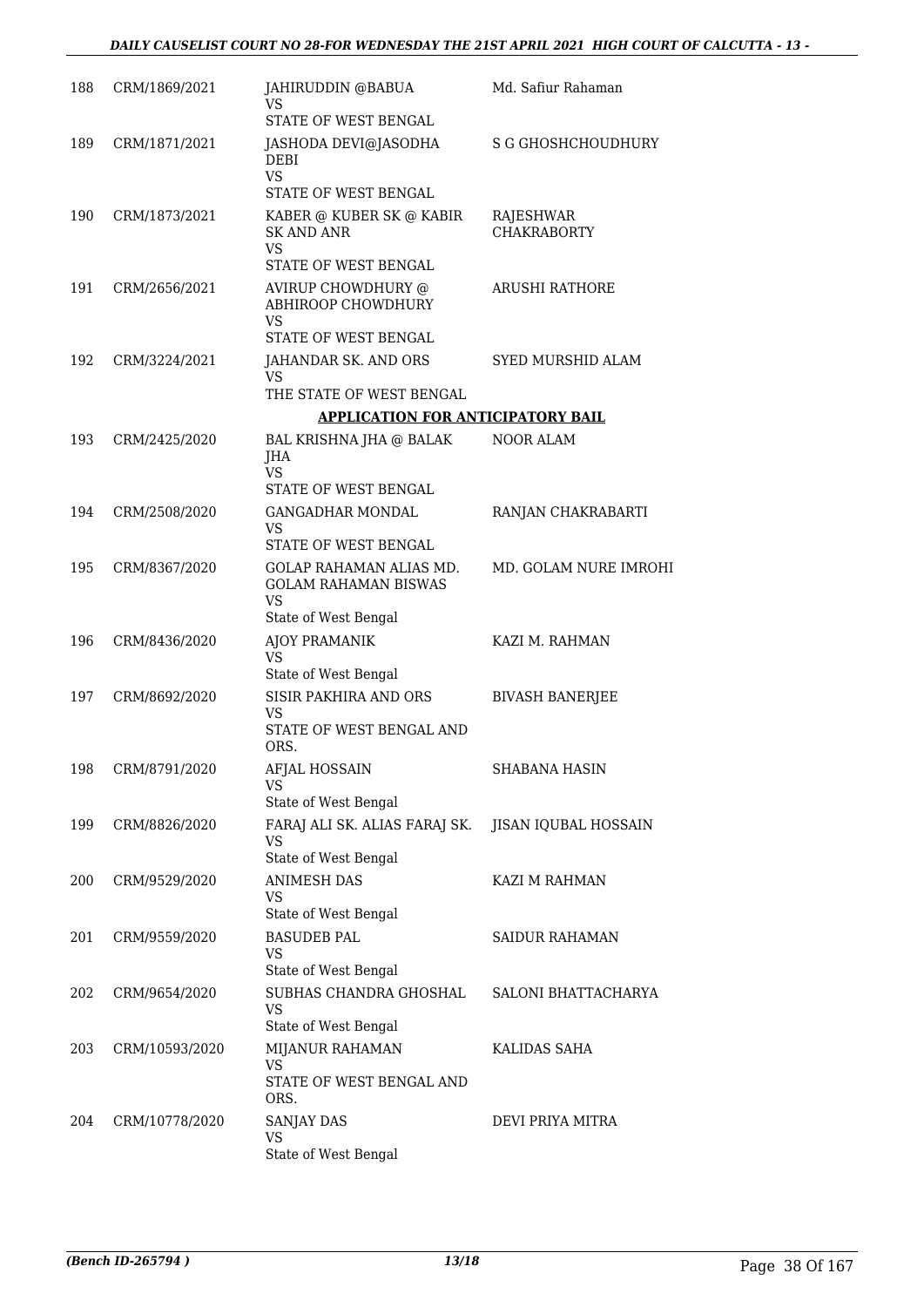### *DAILY CAUSELIST COURT NO 28-FOR WEDNESDAY THE 21ST APRIL 2021 HIGH COURT OF CALCUTTA - 14 -*

| 205 | CRM/10899/2020 | AYAN PAKRASHI<br>VS<br>State of West Bengal                                                           | SATADRU LAHIRI            |
|-----|----------------|-------------------------------------------------------------------------------------------------------|---------------------------|
| 206 | CRM/10930/2020 | <b>BAPAN BHAKTA</b><br>VS                                                                             | Atis Kumar Biswas         |
| 207 | CRM/10945/2020 | State of West Bengal<br>JANHABI MISTRY @JANNABI<br><b>MISTRI</b><br><b>VS</b><br>State of West Bengal | <b>BIKASH CHAKRABORTY</b> |
| 208 | CRM/10962/2020 | HARIDAS BISWAS ANDANR<br>VS                                                                           | <b>AMANUL ISLAM</b>       |
| 209 | CRM/10965/2020 | State of West Bengal<br>PRASENJIT ADHIKARY AND<br><b>ORS</b><br><b>VS</b>                             | KAUSTAV SHOM              |
|     |                | State of West Bengal                                                                                  |                           |
| 210 | CRM/10967/2020 | MD AKTAR ALI SK $@$ MD<br>AKTAR ALI<br><b>VS</b>                                                      | <b>AMANUL ISLAM</b>       |
|     |                | State of West Bengal                                                                                  |                           |
| 211 | CRM/10972/2020 | <b>MANIK DEBNATH</b><br><b>VS</b><br>State of West Bengal                                             | <b>AMANUL ISLAM</b>       |
| 212 | CRM/10975/2020 | ABDUL KADER SEKH @ KADER<br><b>SK</b><br><b>VS</b>                                                    | RIYA DAS                  |
|     |                | State of West Bengal                                                                                  |                           |
|     |                | <b>ANTICIPATORY BAIL</b>                                                                              |                           |
| 213 | CRM/478/2021   | <b>BISWANATH DAS</b><br><b>VS</b><br>State of West Bengal                                             | Supratick Syamal          |
| 214 | CRM/581/2021   | ASHOKE KR. DAS @ ASHOKE<br>DAS<br><b>VS</b><br>State of West Bengal                                   | PALASH BAPARI             |
| 215 | CRM/613/2021   | <b>ARUP GHOSH</b>                                                                                     | <b>FARAH ANJUM</b>        |
|     |                | <b>VS</b><br>State of West Bengal                                                                     |                           |
| 216 | CRM/617/2021   | BABUL ALI@BABUL HOSSAIN<br>AND ORS<br><b>VS</b><br>State of West Bengal                               | <b>ARUP SARKAR</b>        |
| 217 | CRM/624/2021   | <b>BABLI DAS AND ANR</b><br><b>VS</b>                                                                 | <b>TINA BISWAS</b>        |
| 218 | CRM/627/2021   | State of West Bengal<br>MAHENDRA MANDAL<br><b>VS</b><br>State of West Bengal                          | DEBASIS MITRA             |
| 219 | CRM/630/2021   | NIRANJAN MIDDE AND ORS<br><b>VS</b>                                                                   | BAPIN BAIDYA              |
| 220 | CRM/632/2021   | State of West Bengal<br>MD SAMFUL AND ORS<br><b>VS</b>                                                | ARUP KUMAR BHOWMICK       |
|     |                | State of West Bengal                                                                                  |                           |
| 221 | CRM/634/2021   | MAJLUM SK @MAJLUM<br>VS<br>State of West Bengal                                                       | ARUP KUMAR BHOWMICK       |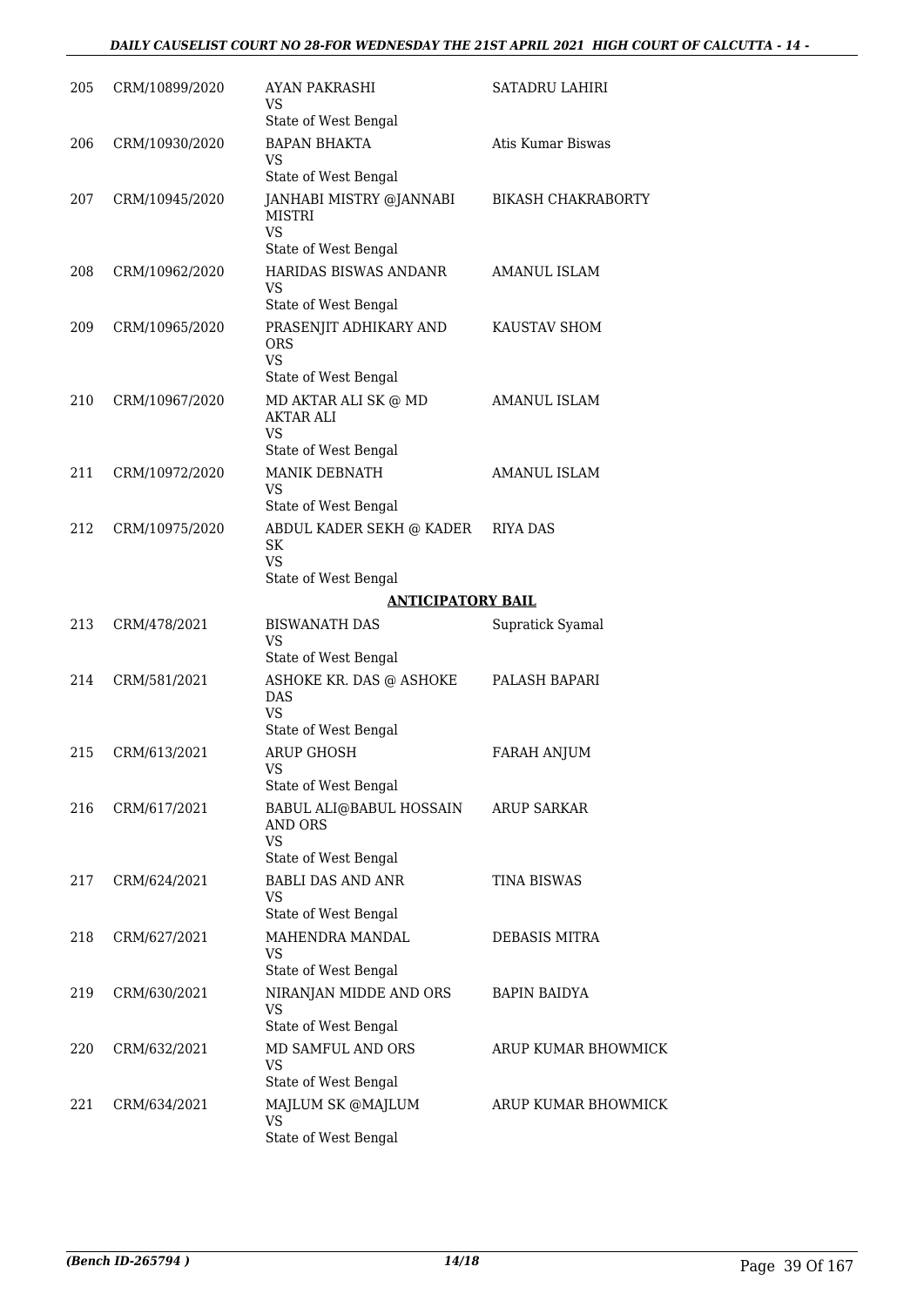| 222 | CRM/640/2021 | ASGAR ALI<br>VS<br>State of West Bengal                                             | <b>BISWAJIT MITRA</b>                      |
|-----|--------------|-------------------------------------------------------------------------------------|--------------------------------------------|
| 223 | CRM/642/2021 | AJMAT SARDAR@AZMAT<br><b>SARDAR AND ORS</b><br><b>VS</b><br>State of West Bengal    | <b>SOUMYS BASU ROY</b><br><b>CHOWDHURY</b> |
| 224 | CRM/649/2021 | SIDHYESWAR SAMANTA<br>@DABLU AND ANOTHER<br><b>VS</b><br>State of West Bengal       | <b>SUMAN CHAKRABORTY</b>                   |
| 225 | CRM/682/2021 | PACHU CHOWHAN AND ORS.<br><b>VS</b><br>State of West Bengal                         | <b>BISWAJIT MITRA</b>                      |
| 226 | CRM/833/2021 | <b>BHARATI RUIDAS AND ORS</b><br><b>VS</b><br>State of West Bengal                  | PINTU KARAR                                |
| 227 | CRM/843/2021 | <b>AMIYA KOLE</b><br>VS<br>State of West Bengal                                     | ANJAN BHATTACHARYA                         |
| 228 | CRM/899/2021 | KAZI AHYSAN ALI @ TIPU @<br>KAZI AHESAN ALI<br><b>VS</b><br>State of West Bengal    | TAPASI SINHA PALIT                         |
| 229 | CRM/901/2021 | BADIRUDDIN @MONTU AND<br><b>OTHERS</b><br><b>VS</b><br>State of West Bengal         | <b>SAGAR SAHA</b>                          |
| 230 | CRM/912/2021 | sougata dey<br><b>VS</b><br>State of West Bengal                                    | SOMNATH CHAKRABORTY                        |
| 231 | CRM/913/2021 | KANISHKA SETHIA<br>VS<br>STATE OF WEST BENGAL AND<br>ORS.                           | <b>RAJIV KUMAR</b>                         |
| 232 | CRM/914/2021 | SAKINA BEGUM @ SAKILA<br><b>MALLIK AND ORS</b><br><b>VS</b><br>State of West Bengal | RAFIKUL ISLAM SARDAR                       |
| 233 | CRM/915/2021 | PATASI DAS @ BATASHI<br>MONDAL<br><b>VS</b><br>State of West Bengal                 | MD.<br>JANNAT003@GMAIL.COM                 |
| 234 | CRM/917/2021 | TAPAS KUMAR MANDAL @<br><b>TAPAS MANDAL</b><br><b>VS</b><br>State of West Bengal    | <b>ASIF DEWAN</b>                          |
| 235 | CRM/924/2021 | RAHEMA BIBI AND ORS<br><b>VS</b><br>State of West Bengal                            | PRABIR MAJUMDER                            |
| 236 | CRM/930/2021 | SK MASUD RAHAMAN@LALTU<br><b>VS</b><br>State of West Bengal                         | ABHIJIT KUMAR ADHYA                        |
| 237 | CRM/932/2021 | ASANUR ISLAM@RENTU<br>MONDAL<br><b>VS</b><br>State of West Bengal                   | TAPODIP GUPTA                              |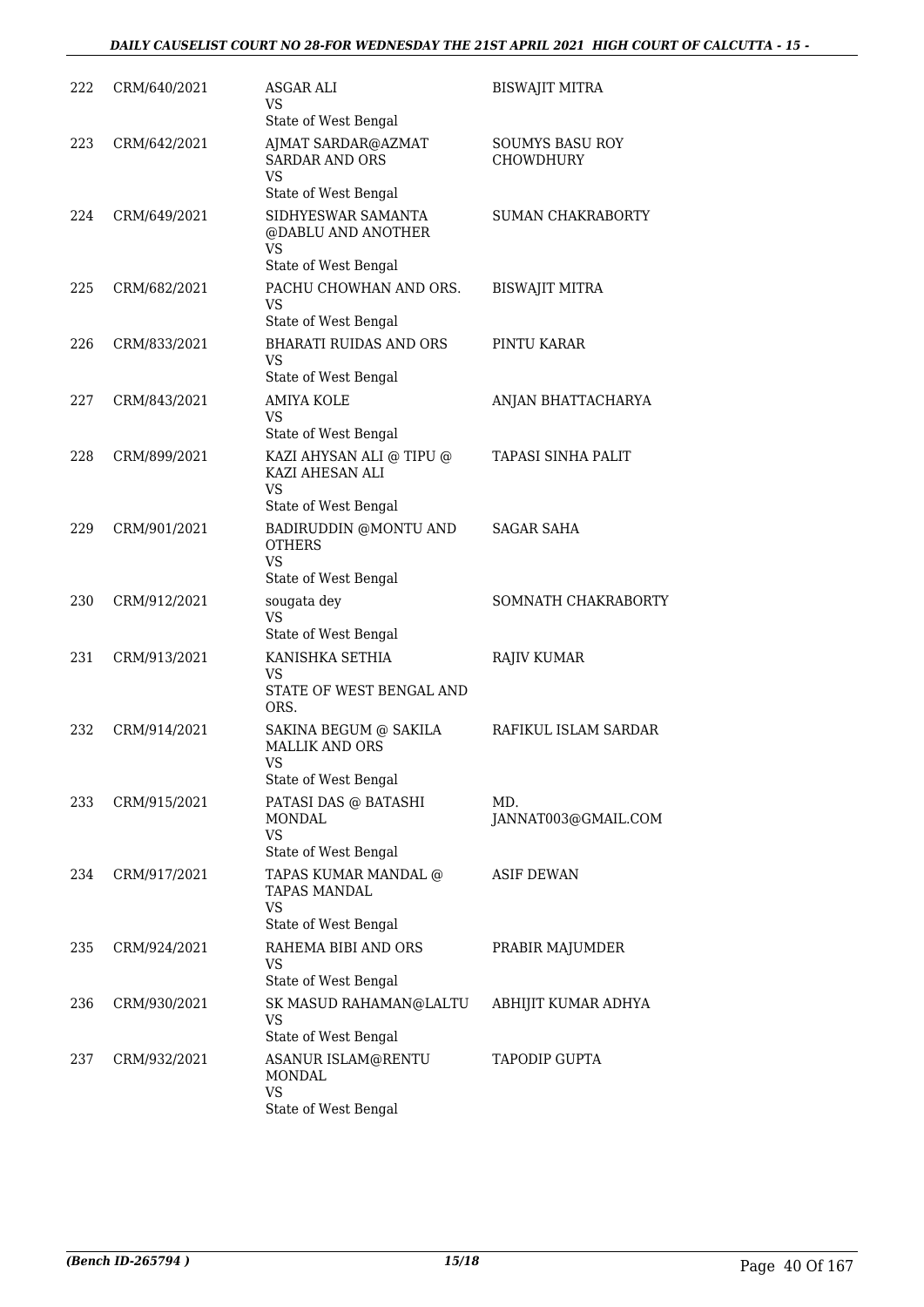| 238 | CRM/934/2021 | ABUTOARAB SK@ABU TOARAB<br><b>HOSSAIN</b><br>VS                                                            | PRONOJIT MUKHERJEE    |
|-----|--------------|------------------------------------------------------------------------------------------------------------|-----------------------|
| 239 | CRM/936/2021 | State of West Bengal<br>ENAMUL@INAMUL@BABU<br><b>MALITHA</b><br><b>VS</b><br>State of West Bengal          | MD GOLAM NURE IMROHI  |
| 240 | CRM/941/2021 | <b>SK KURBAN</b><br><b>VS</b>                                                                              | ARUP KUMAR BHOWMICK   |
| 241 | CRM/944/2021 | State of West Bengal<br>FAROJ SK @ FAROZ ALI<br><b>ANDANR</b><br><b>VS</b><br>State of West Bengal AND ANR | MOUNICK GHOSH         |
| 242 | CRM/945/2021 | ANIKUL HAWK@MD ANIKUL<br>HAWK@ANIKUL HAQUE<br>VS<br>State of West Bengal AND ANR                           | MOUNIK GHOSH          |
| 243 | CRM/946/2021 | MALEK SK @ MALEK SEIKH<br>VS<br>State of West Bengal                                                       | MD. GOLAM NURE IMROHI |
| 244 | CRM/948/2021 | <b>JITEN SAHA</b><br>VS<br>State of West Bengal                                                            | MOUNICK GHOSH         |
| 245 | CRM/950/2021 | BADIRUDDIN@BHODU<br>VS<br>State of West Bengal                                                             | SOURAV MUKHERJEE      |
| 246 | CRM/951/2021 | REKHA GHOSH<br>VS<br>State of West Bengal                                                                  | SOUPAL CHATTERJEE     |
| 247 | CRM/952/2021 | <b>KAKALI SIL</b><br>VS<br>State of West Bengal                                                            | RAJNANDINI DAS        |
| 248 | CRM/955/2021 | ABDUL HADI@MD ABDUL<br><b>HADI</b><br><b>VS</b><br>State of West Bengal                                    | <b>AVINABA PATRA</b>  |
| 249 | CRM/956/2021 | PRADIP MOLLICK AND ORS<br><b>VS</b><br>State of West Bengal                                                | MD JAMAT UL FIRDOUS   |
| 250 | CRM/957/2021 | SANATAN MONDAL @<br>KARTICK MONDAL<br><b>VS</b><br>State of West Bengal                                    | Kunal Ganguly         |
| 251 | CRM/958/2021 | ABDULLA MONDAL<br><b>VS</b><br>State of West Bengal                                                        | MD JANNAT UL FIRDOUS  |
| 252 | CRM/959/2021 | MADHUSUDAN ROY<br><b>VS</b><br>State of West Bengal                                                        | <b>AMIT HALDER</b>    |
| 253 | CRM/960/2021 | AMIT KHATIK AND ANR<br><b>VS</b><br>State of West Bengal                                                   | <b>BUSRA KHATUN</b>   |
| 254 | CRM/961/2021 | HASANUR MONDAL<br>VS<br>State of West Bengal                                                               | <b>BUSRA KHATUN</b>   |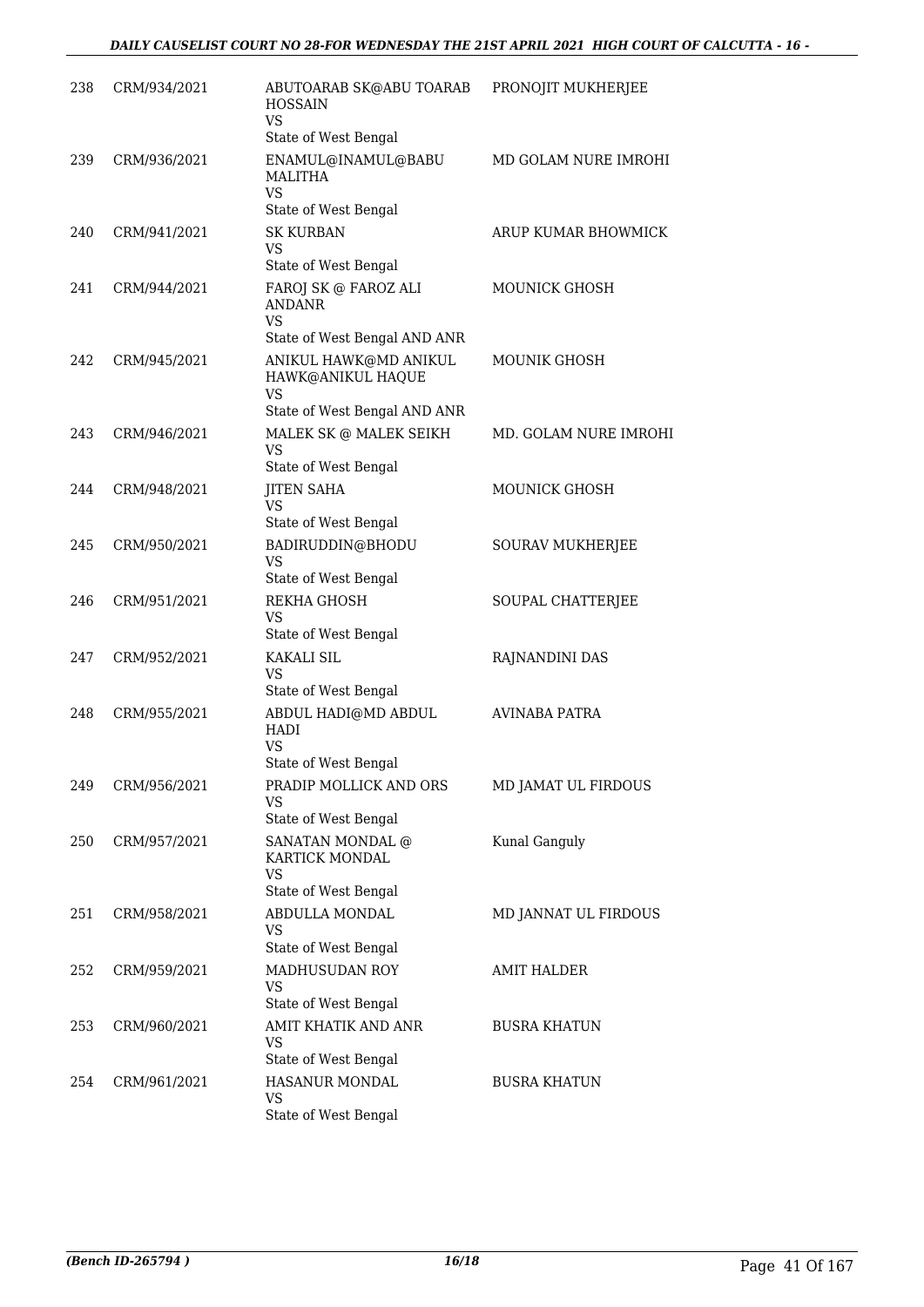### *DAILY CAUSELIST COURT NO 28-FOR WEDNESDAY THE 21ST APRIL 2021 HIGH COURT OF CALCUTTA - 17 -*

| 255 | CRM/964/2021  | JAHANARA BEGUM AND ANR<br>VS<br>State of West Bengal                    | ARUN BANDYOPADHYAY       |
|-----|---------------|-------------------------------------------------------------------------|--------------------------|
| 256 | CRM/965/2021  | RAMJAN BARATI AND ORS<br>VS                                             | SOURAV MUKHERJEE         |
| 257 | CRM/966/2021  | State of West Bengal<br>SEKH MANU @ SEKH<br><b>MANOYAR</b>              | SANJIB KUMAR DAN         |
|     |               | <b>VS</b><br>State of West Bengal                                       |                          |
| 258 | CRM/970/2021  | <b>RUBEL SK</b><br>VS                                                   | ARNAB SAHA               |
| 259 | CRM/977/2021  | State of West Bengal<br>MINA BEGUM AND ORS.                             | SUDAKSHINA DEY           |
|     |               | VS<br>State of West Bengal                                              |                          |
| 260 | CRM/978/2021  | <b>BISWAJIT HALDER@SAHEB</b><br>VS<br>State of West Bengal              | <b>AMIT SINGH</b>        |
| 261 | CRM/979/2021  | ASHRAF ALI KHAN @ ASHRAF                                                | nazir ahmed              |
|     |               | <b>VS</b><br>State of West Bengal                                       |                          |
| 262 | CRM/981/2021  | ARIF DOCTOR @ ARIF<br>HOSSAIN @ MD. ARIF<br><b>HOSSAIN</b><br><b>VS</b> | <b>MUSHARRAF ALAM SK</b> |
|     |               | State of West Bengal                                                    |                          |
| 263 | CRM/984/2021  | EJABUL MIA @ EJABUL SEKH<br><b>VS</b><br>State of West Bengal           | MUSHARRAF ALAM SK        |
| 264 | CRM/989/2021  | <b>ANWAR HOSSAIN</b>                                                    | <b>IQBAL HOSSAIN</b>     |
|     |               | VS<br>State of West Bengal                                              |                          |
| 265 | CRM/991/2021  | SK. HASSAN ALI<br>VS<br>State of West Bengal                            | ARUNABHA JANA            |
| 266 | CRM/993/2021  | <b>SUMAN MANDAL</b>                                                     | ARUP KUMAR BHOWMICK      |
|     |               | <b>VS</b><br>State of West Bengal                                       |                          |
| 267 | CRM/995/2021  | SOKIR HAOUI<br>MONDAL@SAKEL MONDAL<br>AND ORS<br><b>VS</b>              | PRABIR MAJIMDER          |
|     |               | State of West Bengal                                                    |                          |
| 268 | CRM/996/2021  | <b>BUDHO MONDAL@BUDH</b><br>MANDAL@MONDAL BUDH<br>VS                    | <b>ANISUR RAHAMAN</b>    |
| 269 |               | State of West Bengal<br>HABIBUR SK ALIAS HABIBUR                        | <b>ANISUR RAHAMAN</b>    |
|     | CRM/1000/2021 | RAHAMAN<br><b>VS</b><br>State of West Bengal                            |                          |
| 270 | CRM/1142/2021 | DIPENDRA NARAYAN DUTTA<br>AND ORS<br><b>VS</b>                          | <b>GEETIKA AGARWAL</b>   |
|     |               | THE STATE OF WEST BENGAL                                                |                          |
| 271 | CRM/1183/2021 | JAYDEB GHOSH<br><b>VS</b><br>STATE OF WEST BENGAL                       | MUSHARRAF ALAM SK        |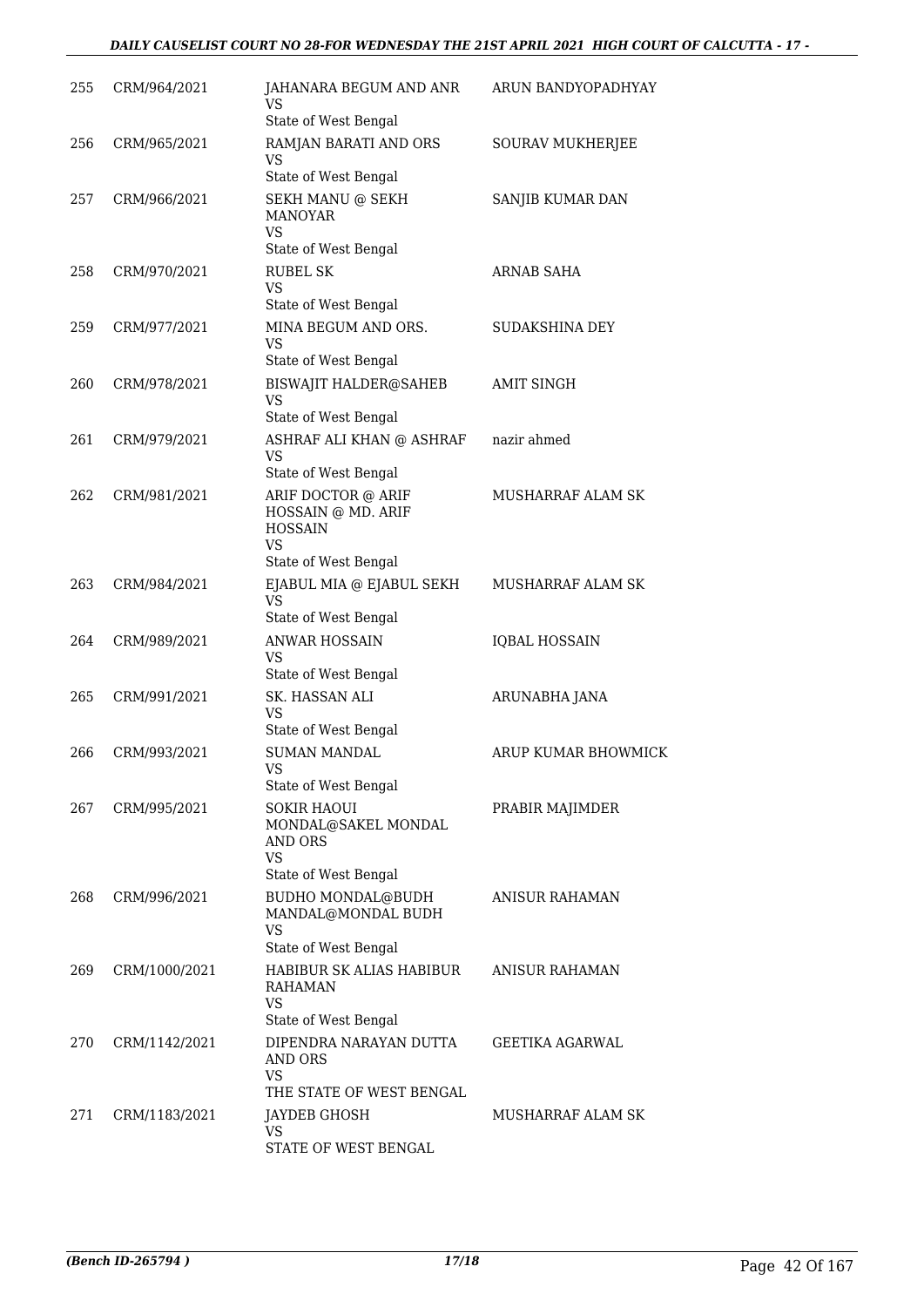### *DAILY CAUSELIST COURT NO 28-FOR WEDNESDAY THE 21ST APRIL 2021 HIGH COURT OF CALCUTTA - 18 -*

| 272 | CRM/1241/2021 | <b>BISWANATH BERA</b><br>VS                                                           | SABERI SAHA                                |
|-----|---------------|---------------------------------------------------------------------------------------|--------------------------------------------|
|     |               | STATE OF WEST BENGAL AND<br>ORS.                                                      |                                            |
| 273 | CRM/1285/2021 | TIMPA SINGHA ROY<br><b>VS</b>                                                         | RAHUL SHARMA                               |
|     |               | STATE OF WEST BENGAL                                                                  |                                            |
| 274 | CRM/1655/2021 | SUBRATA GUPTA<br><b>VS</b><br><b>STATE OF WEST BENGAL</b>                             | <b>MANI SANKAR</b><br><b>CHATTOPADHYAY</b> |
|     |               |                                                                                       |                                            |
| 275 | CRM/2011/2021 | SUJAN MISTRI AND ANR<br><b>VS</b><br>STATE OF WEST BENGAL                             | KANAI LAL MONDAL                           |
|     |               |                                                                                       |                                            |
| 276 | CRM/2037/2021 | SEKH FAJAL @ FAJAL SEKH<br><b>AND ORS</b><br><b>VS</b><br><b>STATE OF WEST BENGAL</b> | SANJIB KUMAR DAN                           |
| 277 | CRM/2303/2021 | abul hossain @ abul hossain<br>sekh<br><b>VS</b><br><b>STATE OF WEST BENGAL</b>       | SANJIB KR. DAN                             |
| 278 | CRM/2759/2021 | RIKTA GHOSH AND ORS<br><b>VS</b><br>STATE OF WEST BENGAL AND<br>ORS.                  | SANJIB KUMAR DAN                           |
| 279 | CRM/3174/2021 | AJMIRA BIBI @ TAJMIRA BIBI<br>VS <sub>1</sub><br>STATE OF WEST BENGAL                 | <b>MANAS KUMAR DAS</b>                     |
| 280 | CRM/3217/2021 | MD ANOWAR<br>HOSSAIN@ANOWAR<br>VS<br><b>STATE OF WEST BENGAL</b>                      | AMEENA KABIR                               |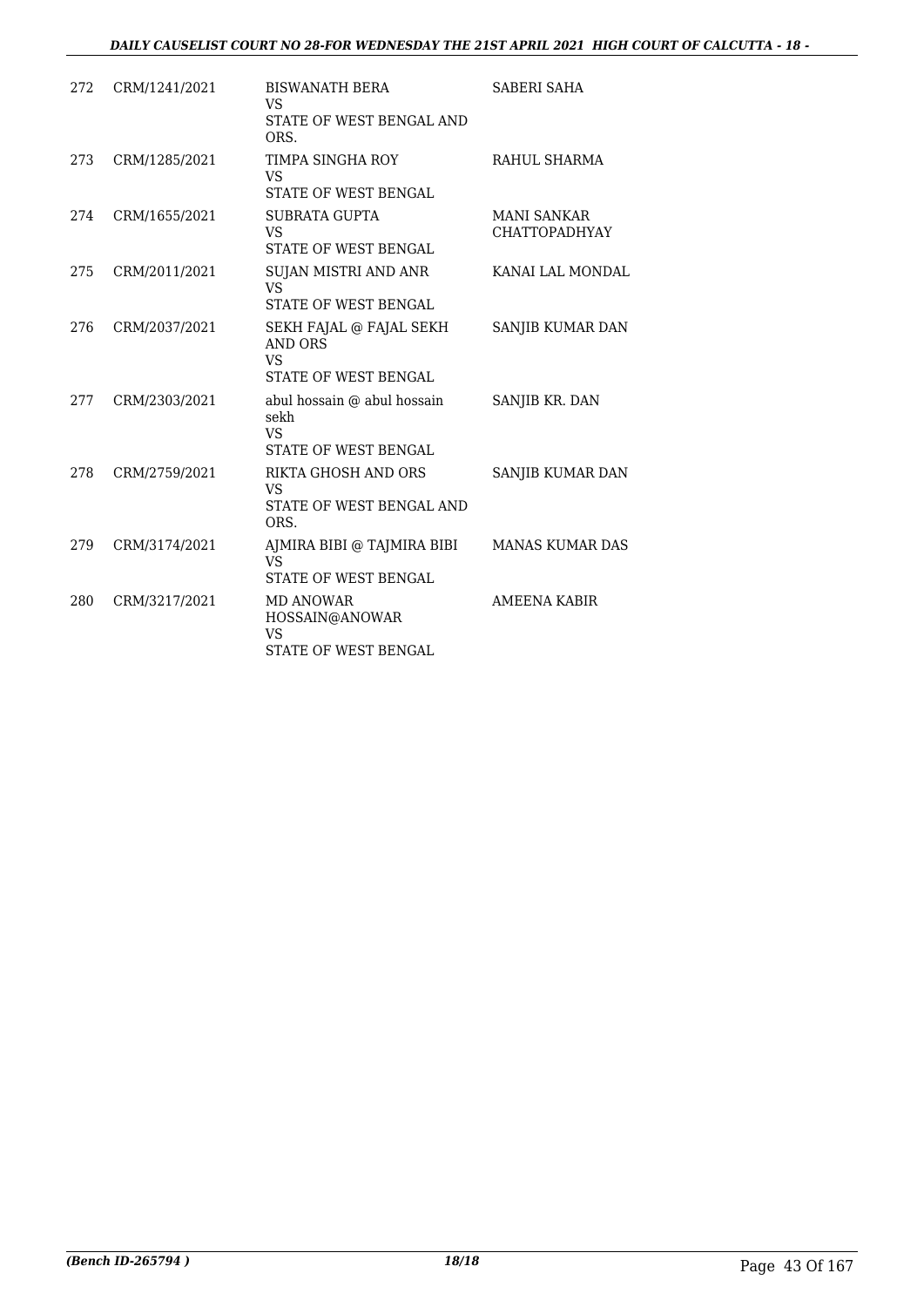

# In The High Court at Calcutta

### **Appellate Side**

**DAILY CAUSELIST For Wednesday The 21st April 2021**

### **COURT NO. 238**

### **DIVISION BENCH (DB)**

**AT 2:00 PM**

### **HON'BLE JUSTICE ARIJIT BANERJEE HON'BLE JUSTICE SHAMPA SARKAR (VIA VIDEO CONFERENCE)**

#### **ON WEDNESDAY, THE 21st APRIL, 2021 AT 2.00 P.M. - WILL SIT TOGETHER AND TAKE UP THE LISTED MATTERS RELATED TO PONZY SCHEMES BEFORE HON'BLE JUSTICE ARIJIT BANERJEE AND HON'BLE JUSTICE JAY SENGUPTA.**

### **TO BE MENTIONED**

| $\mathbf{1}$  | WPA/21913/2018<br>[ M/S. Marcom (I) (<br>Non-prosecution) | UMA SINGH<br>VS<br>STATE OF WEST BENGAL &<br>ORS                                                  | P S SEN SHARMA     |
|---------------|-----------------------------------------------------------|---------------------------------------------------------------------------------------------------|--------------------|
| $\mathcal{L}$ | WPA/11707/2017<br>[ Swasta Steel<br>Industries Ltd.]      | PRAFULLA KUMAR BERA &<br>ORS<br>VS.<br>UNION OF INDIA & ORS                                       | <b>ARINDAM DAS</b> |
| wt3           | WPA/17997/2017                                            | SUKESH KUMAR NANDA &<br>ANR.<br>VS<br>SWASATA STEEL<br><b>INDUSTRIES LTD.</b>                     |                    |
| wt4           | WPA/19503/2017                                            | SUKESH KUMAR NANDA &<br><b>ANR</b><br><b>VS</b><br>STATE OF WEST BENGAL &<br>ORS                  | KAMAL KANTA KAR    |
| wt5           | WPA/5506/2021                                             | SATYA RANJAN CHAUDHURI<br><b>VS</b><br><b>SECURITIES AND</b><br>EXCHANGE BOARD OF<br><b>INDIA</b> | RUPRAJ BANERJEE    |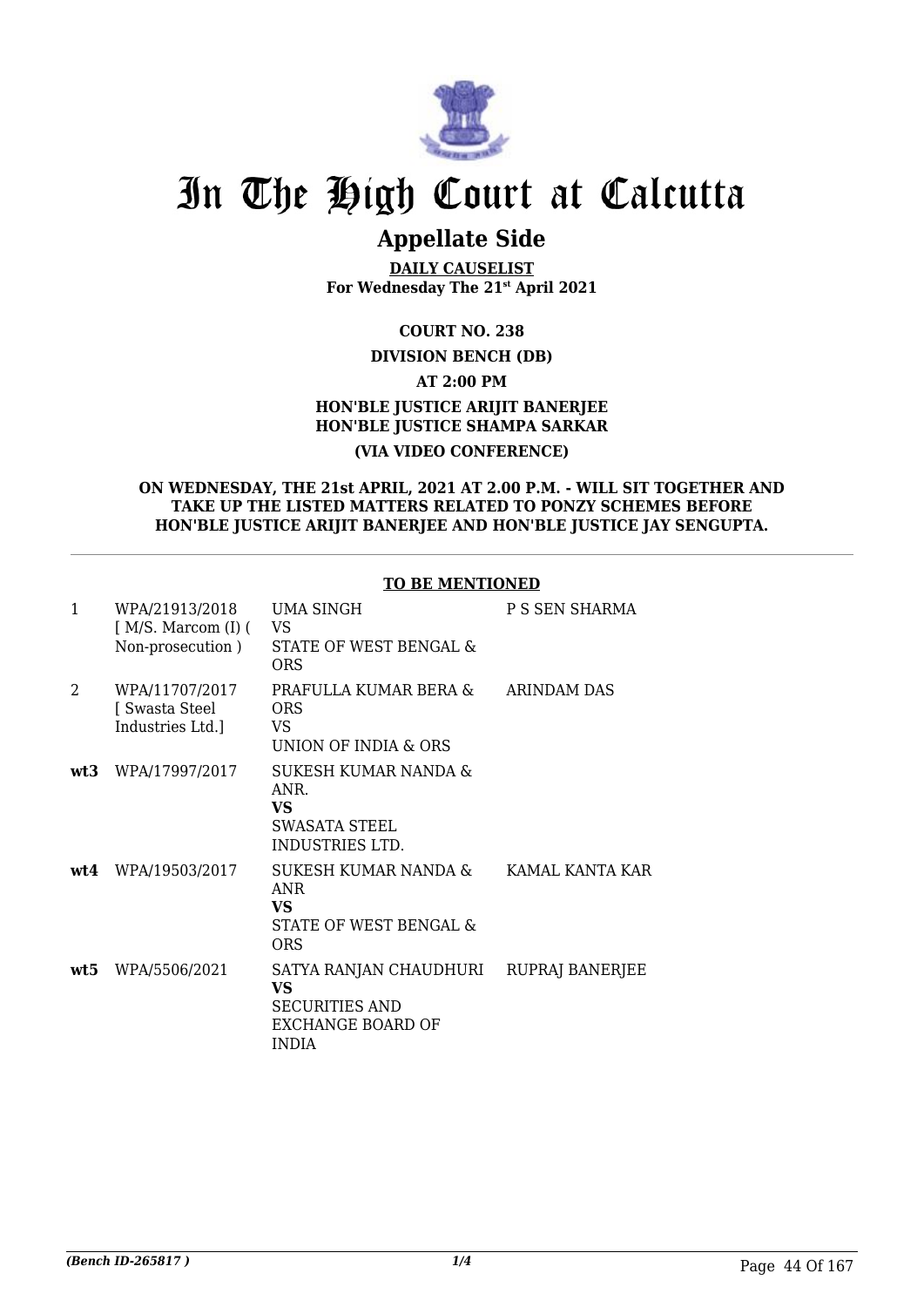ATISH GHOSH

6 FMAT/230/2021 KAMALESH PAREKH VS ASSISTANT DIRECTOR, ENFORCEMENT DIRECTORATE AND **OTHERS** 

IA NO: CAN/1/2021

### **FOR ORDERS**

| 7   | WPA/28391/2015<br>[ Togo Group of<br>Companies ]                       | <b>SUBHAS CHANDRA</b><br>MONDAL & ANR<br><b>VS</b><br><b>UNION OF INDIA &amp; ORS</b> | <b>SUBHASIS</b><br><b>CHAKRABORTY</b>  |
|-----|------------------------------------------------------------------------|---------------------------------------------------------------------------------------|----------------------------------------|
|     | IA NO: CAN/1/2019(Old No:CAN/4225/2019)                                |                                                                                       |                                        |
| wt8 | WPA/12663/2019                                                         | MD. SHER SAHA HAQUE<br><b>VS</b><br>UNION OF INDIA & ORS.                             | <b>ARINDAM DAS</b>                     |
| wt9 | WPA/235/2018                                                           | AMITAVA RAY & ORS<br>VS<br>UNION OF INDIA & ORS                                       | <b>BISWAJIT SARKAR</b>                 |
| 10  | WPA/4368/2016<br>[ Sivam Agro<br>Farming Ltd. ]                        | <b>SACHIN BISWAS &amp; ANR</b><br>VS<br>UNION OF INDIA & ORS                          | <b>SUBHASIS</b><br><b>CHAKRABORTY</b>  |
| 11  | WPA/422/2016<br>[ Ambitious<br>Divesified Projects<br>Management Ltd.] | ROSENA BIBI & ANR<br><b>VS</b><br>UNION OF INDIA & ORS                                | <b>SUBHASHIS</b><br><b>CHAKRABORTY</b> |
|     |                                                                        | IA NO: CAN/1/2017(Old No:CAN/8885/2017), CAN/2/2017(Old No:CAN/9194/2017)             |                                        |
| 12  | WPA/19813/2015<br>[Saviour Gr. of<br>Companies ]                       | <b>BABLU KUMAR GARAI &amp;</b><br><b>ORS</b><br><b>VS</b><br><b>UNION OF INDIA</b>    | <b>ARINDAM DAS</b>                     |
| 13  | WPA/4356/2018<br>Magnox Infra<br>Projects Ltd.]                        | TAPAN KUMAR MAITI &<br><b>ORS</b><br><b>VS</b><br>UNION OF INDIA & ORS                | <b>RAMA HALDER</b>                     |
| 14  | WPA/4352/2018<br>[ Everlight Realcom<br>Infra Ltd. 1                   | TAPAN KUMAR MAITI &<br><b>ANR</b><br><b>VS</b><br><b>UNION OF INDIA &amp;ORS</b>      | RAMA HALDER                            |
| 15  | WPA/5920/2018<br>[Falkon Industries ]                                  | AMAL KUMAR SAHA & ORS<br><b>VS</b><br>STATE OF WEST BENGAL &<br><b>ORS</b>            | <b>SUMAN</b><br>SEHANABIS(MANDAL)      |
| 16  | WPA/27029/2015<br>[ VMG Agro ]                                         | LATIKA GHOSH & ORS<br>VS<br>UNION OF INDIA & ORS                                      | PUJA BERIWAL                           |
| 17  | WPA/15902/2017<br>[ Nirmal Bang<br>Securities Pvt. Ltd.   VS           | <b>SUNIL KUMAR</b><br><b>CHAKRABORTY</b><br>UNION OF INDIA & ORS                      | A ROY CHOWDHURY                        |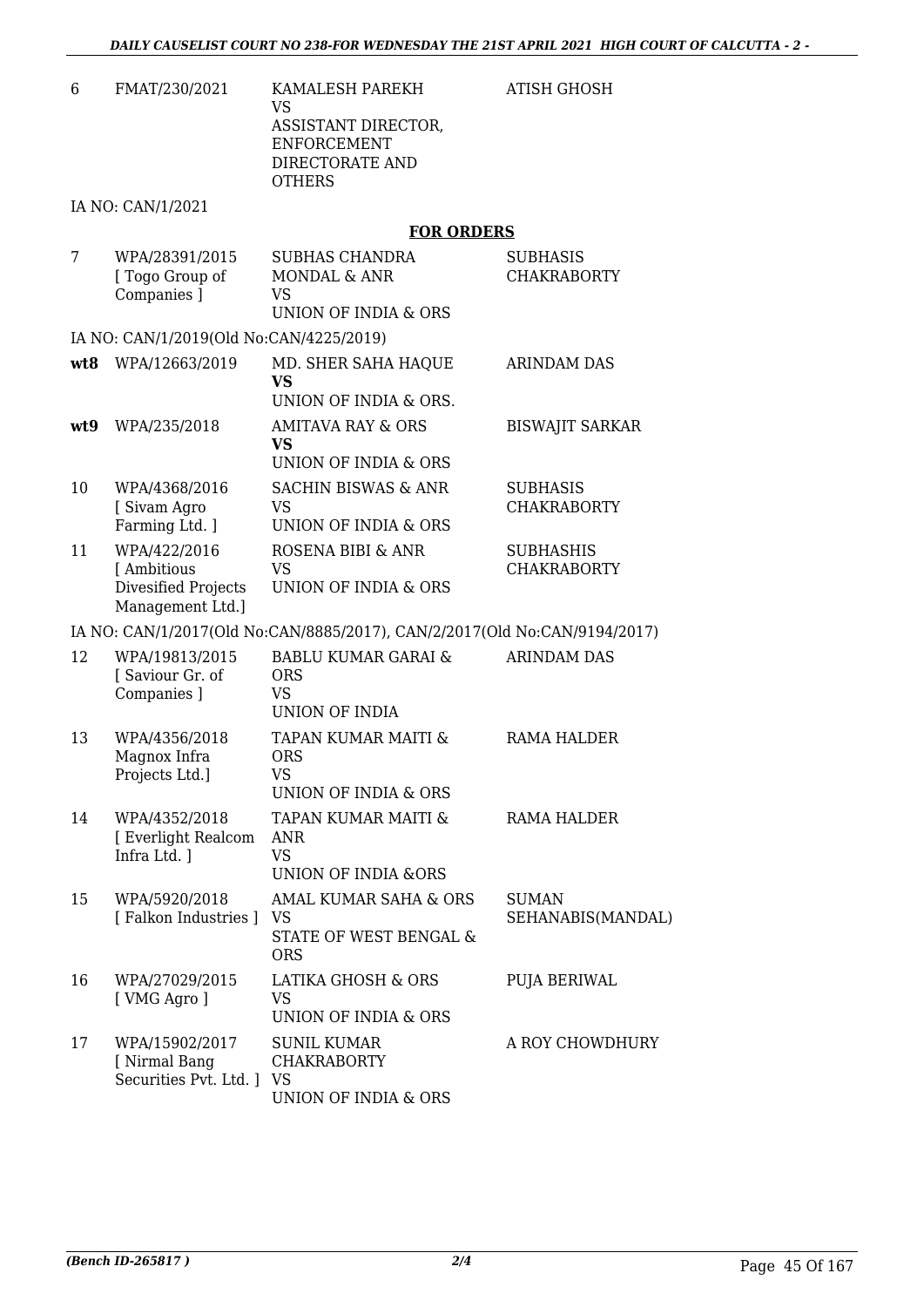| 18 | WPA/20538/2018<br>[ Green Touch<br>Project Ltd.]       | ASHOK KUMAR SINGH &<br><b>ORS</b><br><b>VS</b>                                              | <b>RAMJI MUNSI</b>                            |
|----|--------------------------------------------------------|---------------------------------------------------------------------------------------------|-----------------------------------------------|
|    |                                                        | UNION OF INDIA & ORS                                                                        |                                               |
|    | wt19 WPA/11716/2019                                    | RAJARAM PASWAN & ORS<br><b>VS</b><br>UNION OF INDIA & ORS                                   | <b>DIPANKAR HALDER</b>                        |
|    | wt20 WPA/3402/2020                                     | ARVIND KUMAR PATEL &<br><b>ORS</b><br><b>VS</b><br>UNION OF INDIA & ORS                     | <b>RAMIJ MUNSI</b>                            |
|    | wt21 WPA/5026/2019                                     | AJAY KR VERMA<br><b>VS</b><br>UNION OF INDIA & ORS                                          | <b>SUBHASIS</b><br><b>CHAKRABORTY</b>         |
| 22 | WPA/24543/2015<br>[MRS Group]                          | AJIT MANDAL & ORS<br><b>VS</b><br><b>UNION OF INDIA &amp; ORS</b>                           | <b>ARINDAM DAS</b>                            |
|    | IA NO: CAN/1/2017(Old No:CAN/3353/2017)                |                                                                                             |                                               |
| 23 | WPA/183/2018<br>[ Real Sunrise                         | SHESH KUMAR YADAV<br>VS                                                                     | <b>SAMIT BHANJA</b>                           |
|    | Chemtech Ltd.]                                         | STATE OF WEST BENGAL &<br><b>ORS</b>                                                        |                                               |
| 24 | WPA/25201/2016<br>[ Gurukul Project<br>Ltd.]           | ARDHENDU BIKASH<br><b>SAMANTA &amp; ORS</b><br><b>VS</b><br><b>UNION OF INDIA &amp; ORS</b> | PRASANTA BEHARI<br><b>MAHATA</b>              |
| 25 | WPA/18268/2015<br>[Sun Heven Agro (<br>I) Ltd.         | DULAL CHANDRA DUTTA<br><b>VS</b><br>UNION OF INDIA & ORS                                    | <b>GAUTAM NARAYAN</b><br><b>BHATTACHARJEE</b> |
| 26 | WPA/18264/2015<br>[ Swabhumi Real<br>Estate (I) Ltd. ] | <b>SUMANTA SAHA &amp; ANR</b><br><b>VS</b><br>UNION OF INDIA & ORS                          | <b>S CHAKRABORTY</b>                          |
| 27 | WPA/25929/2016<br>[ RMB Textile<br>International Ltd.] | <b>NURUDDIN MIR &amp; ORS</b><br>VS.<br>UNION OF INDIA & ORS                                | <b>SANDIP ROY</b><br><b>CHOUDHURY</b>         |
|    | IA NO: CAN/1/2017(Old No:CAN/8861/2017)                |                                                                                             |                                               |
| 28 | WPA/11801/2015<br>[Ramel Industries<br>Ltd.]           | PRABIR MONDAL & ANR<br><b>VS</b><br>UNION OF INDIA & ORS                                    | SUBHASISH<br><b>CHAKRABORTY</b>               |
|    | IA NO: CAN/1/2021                                      |                                                                                             |                                               |
|    | wt29 WPA/1231/2017                                     | <b>SUKANTA DEB &amp; ANR</b><br><b>VS</b><br>UNION OF INDIA & ORS                           | <b>J SAMANTA</b>                              |
|    | IA NO: CAN/1/2019(Old No:CAN/10477/2019)               |                                                                                             |                                               |
|    | wt30 WPA/13097/2014                                    | NIL RATAN JHA & ORS<br>VS<br>STATE OF WEST BENGAL &<br><b>ORS</b>                           | MD IDRISH                                     |
|    |                                                        | IA NO: CAN/1/2014(Old No:CAN/5338/2014), CAN/2/2014(Old No:CAN/10713/2014)                  |                                               |
|    | wt31 WPA/19814/2015                                    | <b>GADADHAR DAS &amp; ORS</b><br>VS<br>UNION OF INDIA                                       | <b>ARINDAM DAS</b>                            |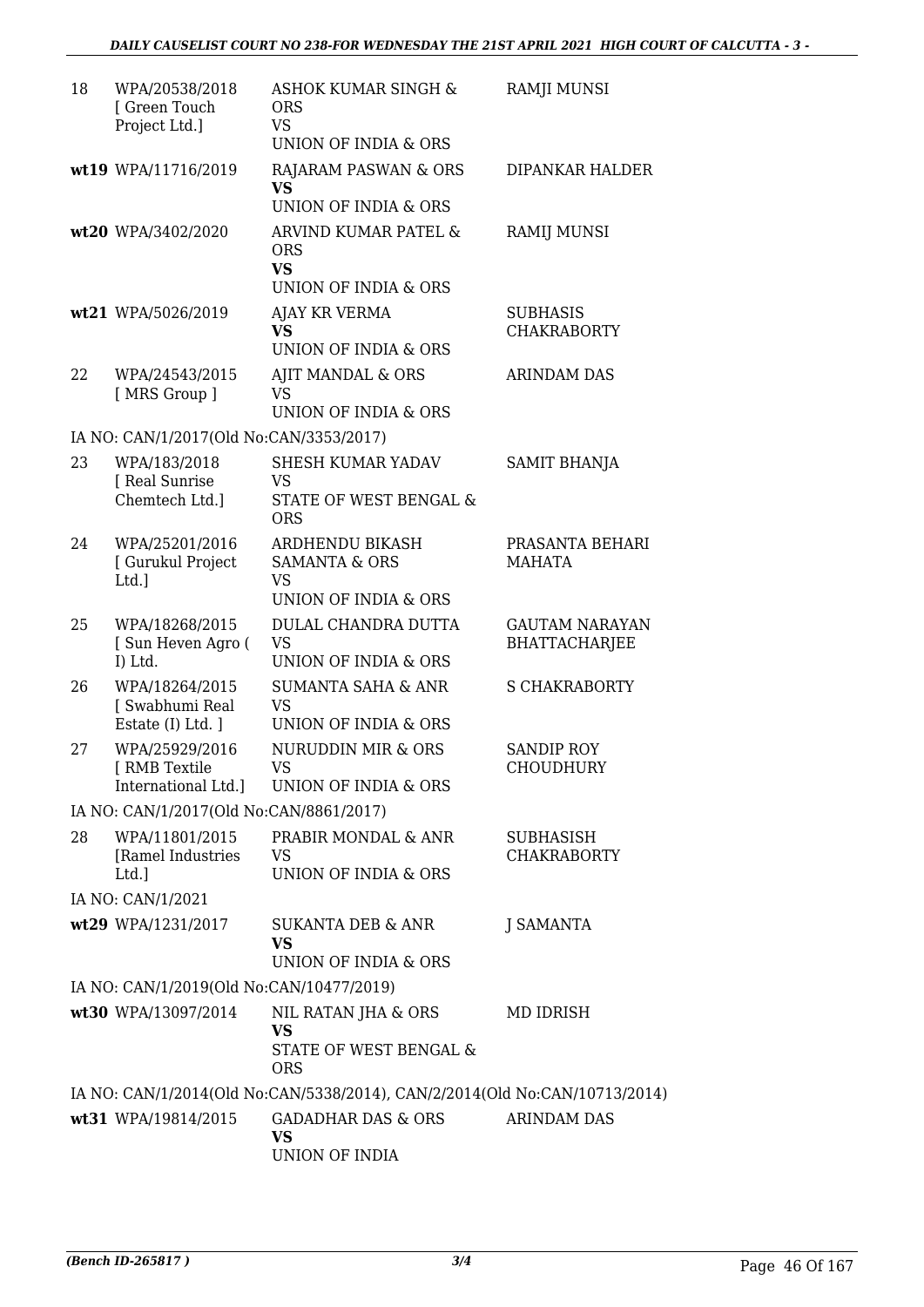|    | wt32 WPA/26117/2017        | <b>SUBHASIS KOLEY</b><br><b>VS</b><br>UNION OF INDIA & ORS                    | <b>SUBIR KR</b><br><b>BHATTACHARYYA</b> |
|----|----------------------------|-------------------------------------------------------------------------------|-----------------------------------------|
| 33 | WPA/25389/2016<br>[Sahara] | ASTAPADA DAS & ANR<br><b>VS</b><br>UNION OF INDIA & ORS                       | <b>KUNAL GANGULY</b>                    |
|    |                            | IA NO: CAN/1/2019(Old No:CAN/384/2019), CAN/2/2019(Old No:CAN/5732/2019)      |                                         |
|    | wt34 WPA/22732/2019        | PRABIR DUTTA<br><b>VS</b><br>UNION OF INDIA & ORS                             | <b>MADAN MOHAN ROY</b>                  |
|    | wt35 WPA/22733/2019        | <b>BIPUL CHANDRA</b><br><b>DANDAPATH</b><br><b>VS</b><br>UNION OF INDIA & ORS | <b>MADAN MOHAN ROY</b>                  |
|    | wt36 WPA/22734/2019        | PHOOL CHAND SHAW<br><b>VS</b><br>UNION OF INDIA & ORS                         | <b>MADAN MOHAN ROY</b>                  |
|    | wt37 WPA/22735/2019        | <b>INDU DEVI SHAW</b><br><b>VS</b><br>UNION OF INDIA & ORS                    | <b>MADAN MOHAN ROY</b>                  |
|    | wt38 WPA/4149/2020         | <b>MD NOORULLAH</b><br><b>VS</b><br>UNION OF INDIA & ROS                      | <b>MADAN MOHAN ROY</b>                  |
|    | wt39 WPA/4482/2020         | <b>BINA SINHA</b><br><b>VS</b><br>STATE OF WEST BENGAL &<br><b>ORS</b>        | <b>ANIRBAN</b><br><b>CHAKRABORTY</b>    |
|    | wt40 WPA/5859/2021         | MD MOZAMMEL HOQUE<br><b>VS</b><br>UNION OF INDIA AND ORS.                     | LIPIKA CHATTERJEE                       |
|    | wt41 WPA/888/2019          | MD. ALI & ANR<br><b>VS</b><br>UNION OF INDIA & ORS                            | <b>SOMESH KUMAR</b><br><b>GHOSH</b>     |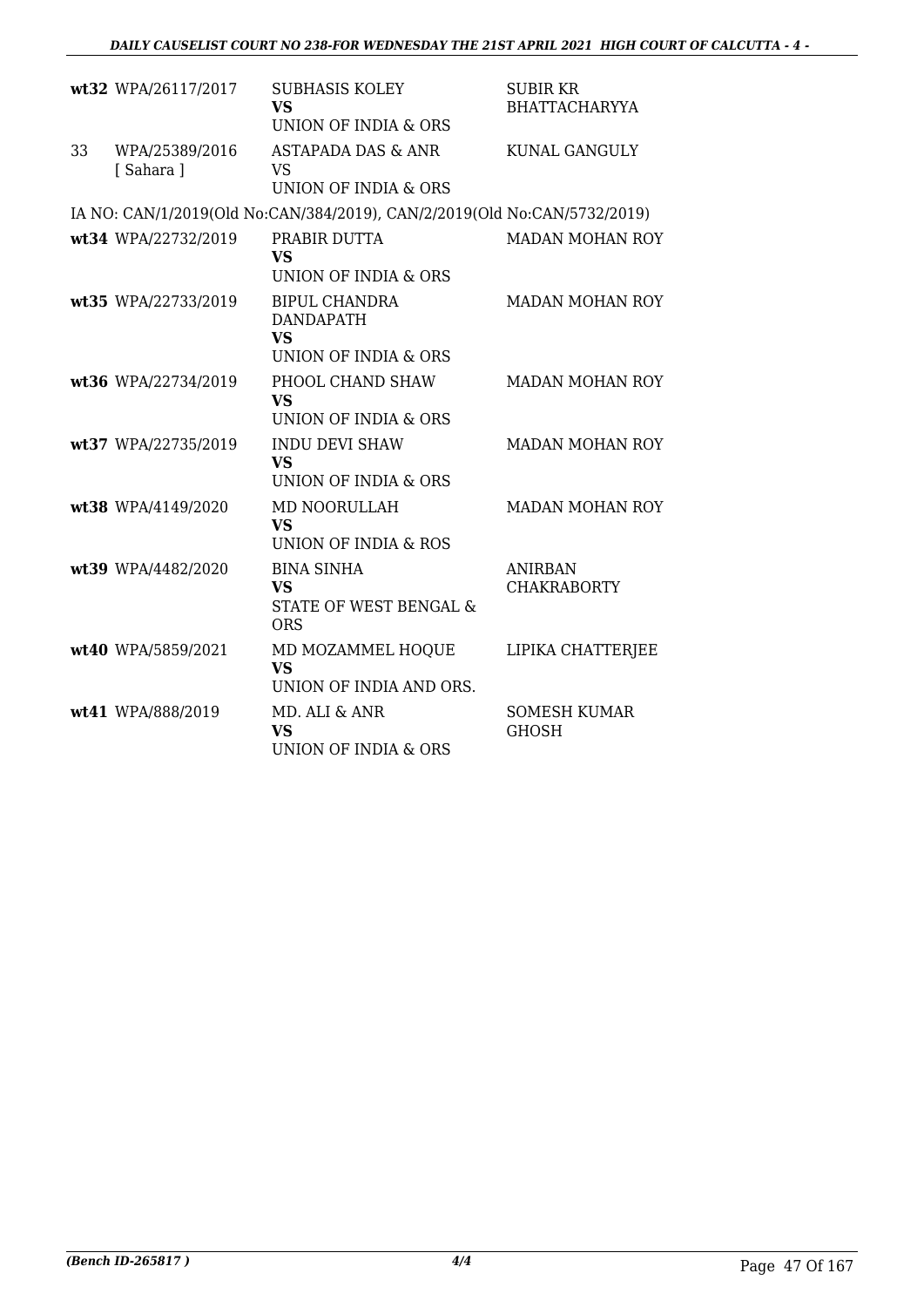

## In The High Court at Calcutta

### **Appellate Side**

**DAILY CAUSELIST For Wednesday The 21st April 2021**

**COURT NO. 9**

**SINGLE BENCH (SB - II)**

**AT 11:15 AM**

#### **HON'BLE JUSTICE SHIVAKANT PRASAD**

**(VIA VIDEO CONFERENCE)**

#### **ON AND FROM MONDAY, THE 11TH JANUARY, 2021 – APPLICATIONS UNDER SECTION 24 OF THE CODE OF CIVIL PROCEDURE, SECOND APPEAL,FIRST MISCELLANEOUS APPEAL, SECOND MISCELLANEOUS APPEAL IRRESPECTIVE OF YEARS INCLUDING APPLICATIONS CONNECT THERETO;**

### **MATTERS RELATING TO CONTEMPT (CIVIL) OF SUB-ORDINATE COURTS TO BE HEARD BY A JUDGE SITTING SINGLY.**

**AND**

**ON AND FROM TUESDAY, 13TH, APRIL, 2021 TO SO LONG AS THE SINGLE BENCH OF HON'BLE JUSTICE BIBEK CHAUDHURI DOES NOT SIT - IN ADDITION TO HIS OWN LIST AND DETERMINATION, WILL SIT SINGLY TO TAKE UP MATTERS FROM THE LIST AND DETERMINATION OF HON'BLE JUSTICE BIBEK CHAUDHURI.**

**NOTE: TODAY LIST WILL BE CALLED ON SERIALLY.**

|                                                                                                              | <b>TO BE MENTIONED</b>                                           |                                                                  |                  |  |
|--------------------------------------------------------------------------------------------------------------|------------------------------------------------------------------|------------------------------------------------------------------|------------------|--|
| $\mathbf{1}$                                                                                                 | SAT/161/2016<br>[Report of Reg.Admn.L<br>$&OM$ ]                 | SUSHIL KUMAR KOLEY<br>VS<br><b>SUNIL KR. KOLEY</b>               | A. K. BISWAS     |  |
|                                                                                                              | IA NO: CAN/1/2016(Old No:CAN/4978/2016)                          |                                                                  |                  |  |
| $\mathfrak{D}$                                                                                               | CO/2220/2019<br>(For Correction)                                 | <b>SUJATA SADHAK</b><br>VS<br>SIDDHARTHA SADHAK                  | TAPAN KUMAR JANA |  |
| 3                                                                                                            | CO/1420/2020<br>(For Correction)                                 | ANTARA KARAR<br><b>CHOUDHURY</b><br><b>VS</b><br>CHIRANJIT KARAR | KARABI ROY       |  |
|                                                                                                              | <b>APPLICATION</b>                                               |                                                                  |                  |  |
| 4                                                                                                            | SA/13/1998<br>(PTI)<br>+II+OB+1PB+4LCR+RI SREENATH SHAU<br>CARD) | SAMBHU NATH DAS & ORS.<br>VS                                     | DEBDATTA BASU    |  |
| IA NO: CAN/2/2001(Old No:CAN/9163/2001), CAN/4/2013(Old No:CAN/805/2013), CAN/5/2018(Old<br>No:CAN/102/2018) |                                                                  |                                                                  |                  |  |
| 5.                                                                                                           | SAT/433/2004<br>$( (PT1+II+OB+1$<br>INFORMAL P.B.)               | ANIMA SINGHA<br>VS<br>PB+4LCR+2 COPIES OF ARCHANA SUR (SINGHA)   | KABERI GHOSH     |  |
| IA NO: CAN/3/2014(Old No:CAN/461/2014), CAN/5/2019(Old No:CAN/8850/2019)                                     |                                                                  |                                                                  |                  |  |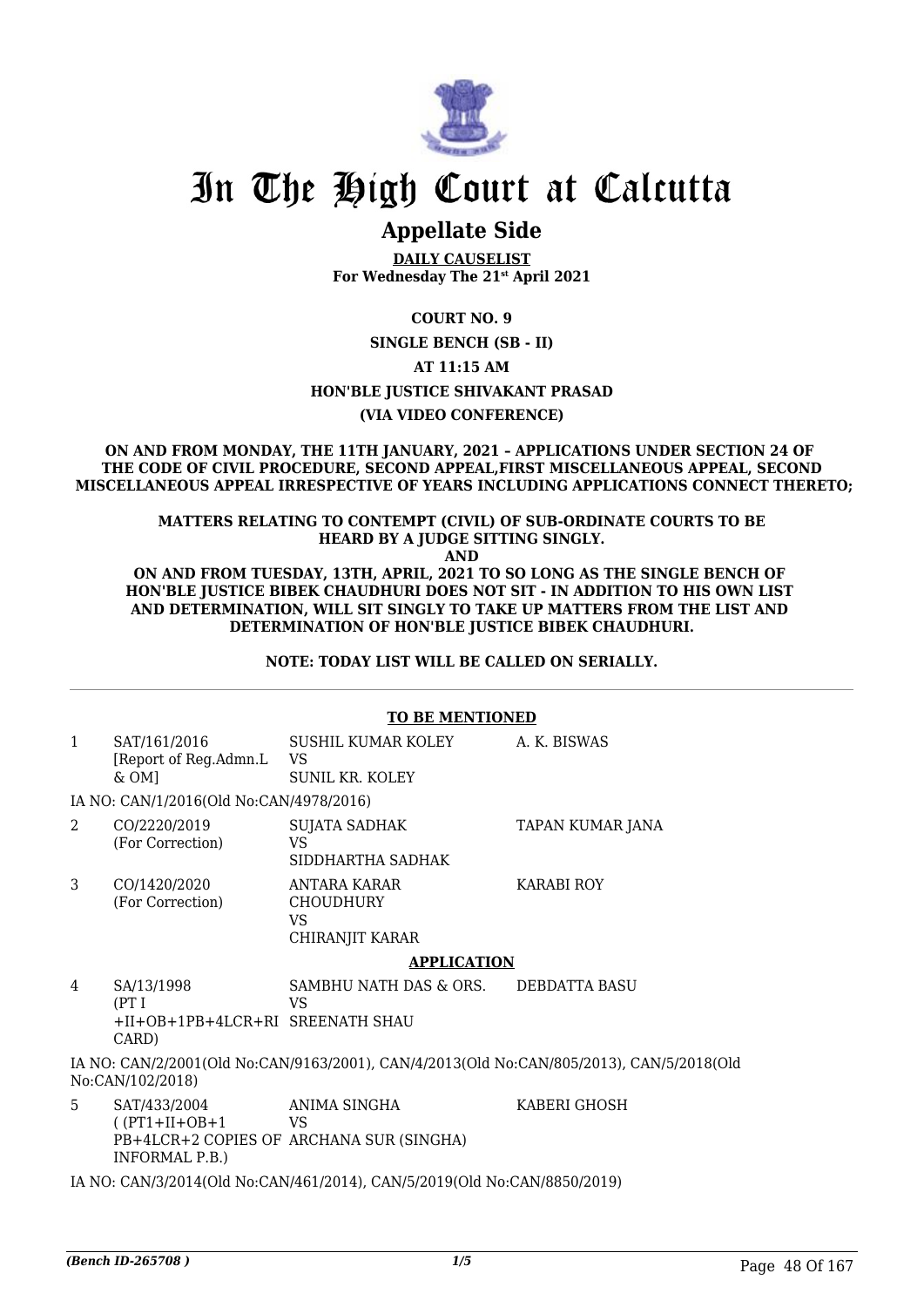| 6  | SAT/66/2012<br>(REPORT FOR ASST.<br>REGISTRAR)              | <b>ASWINI DUTTAC&amp; RS</b><br><b>VS</b><br>ALOK KUMAR DUTTA & ORS         | JOYDIP ROY                              |
|----|-------------------------------------------------------------|-----------------------------------------------------------------------------|-----------------------------------------|
|    | IA NO: CAN/2/2019(Old No:CAN/4069/2019)                     |                                                                             |                                         |
| 7  | SA/296/2012                                                 | <b>JAGANNATH BHUNIA</b><br><b>VS</b>                                        | PRASANTA BEHARI<br><b>MAHATA</b>        |
|    |                                                             | NANDALAL BHUNIA & ORS                                                       |                                         |
|    |                                                             | IA NO: CAN/3/2014(Old No:CAN/5779/2014), CAN/6/2020                         |                                         |
| 8  | SAT/380/2018                                                | MAHA, AD ABDUR RASID<br>VS<br>AFAJUDDIN MIAH & ORS                          | MD ABDUR RAHAMAN                        |
|    |                                                             | IA NO: CAN/1/2018(Old No:CAN/7286/2018), CAN/2/2018(Old No:CAN/8500/2018)   |                                         |
| 9  | SAT/364/2019                                                | SHIB NATH SAHA<br>VS<br><b>SMT KANCHANA</b><br>MUKHOPADHYAY                 | <b>ASHIM KUAMR</b><br><b>CHATTERJEE</b> |
|    |                                                             | IA NO: CAN/1/2019(Old No:CAN/10440/2019), CAN/2/2019(Old No:CAN/11005/2019) |                                         |
| 10 | SAT/409/2019                                                | SOMENATH MUKHERJEE<br><b>VS</b><br>RABINDRANATH<br>MUKHERJEE                | SHEBATEE DUTTA                          |
|    |                                                             | IA NO: CAN/1/2019(Old No:CAN/11328/2019), CAN/2/2021                        |                                         |
| 11 | FMAT/700/2019                                               | MOSARAF HOSSAIN & ORS.<br><b>VS</b>                                         | SHEBATEE DUTTA                          |
|    |                                                             | SK. SAMSUL HUDA & ORS.                                                      |                                         |
|    | IA NO: CAN/1/2019(Old No:CAN/7116/2019)                     |                                                                             |                                         |
| 12 | FMA/185/2020<br>$(PTI+II+OB+6LCR+2)$<br><b>COVER FILES)</b> | DURGA MONDAL<br><b>VS</b><br>PRITIKANA SAHA ROY                             | PARTHAPRATIM<br>MUKHOPADHYAY            |
|    |                                                             | IA NO: CAN/1/2019(Old No:CAN/10798/2019), CAN/2/2021                        |                                         |
| 13 | CO/404/2021                                                 | SUVENDU ADHIKARI<br><b>VS</b><br><b>ABHISHEK BANERJEE</b>                   | DEBANIK BANERJEE                        |
|    | IA NO: CAN/1/2021                                           |                                                                             |                                         |
|    |                                                             | <b>NEW MOTION</b>                                                           |                                         |
| 14 | CO/961/2021                                                 | ISHANI GHOSAL<br><b>VS</b><br><b>SOUMAK GHOSH</b>                           | SAYAN CHATTERJEE                        |
|    |                                                             |                                                                             |                                         |
| 15 | CO/992/2021                                                 | LAKSHMI SINGHA ROY @<br>RAJASREE SINGHA ROY<br><b>VS</b>                    | NILAY BARAN<br><b>MONDAL</b>            |
|    |                                                             | <b>JOYDIP SINGHA ROY</b>                                                    |                                         |
| 16 | CO/996/2021                                                 | PANKAJ KUMAR DATTA<br><b>VS</b><br>MOUSUMI DUTTA                            | SANJIB SETHH                            |
| 17 | CO/1035/2021                                                | RINKI AGARWAL @ BANSAL<br><b>VS</b>                                         | NABANKUR PAUL                           |
|    |                                                             | NARESH KUMAR BANSAL                                                         |                                         |
|    |                                                             | <b>ADJOURNED MOTIONS</b>                                                    |                                         |
| 18 | CO/37/2021                                                  | OINDRILA GHOSH NEE DAS<br><b>VS</b><br><b>ARIJIT GHOSH</b>                  | SUDIPTA GHOSH                           |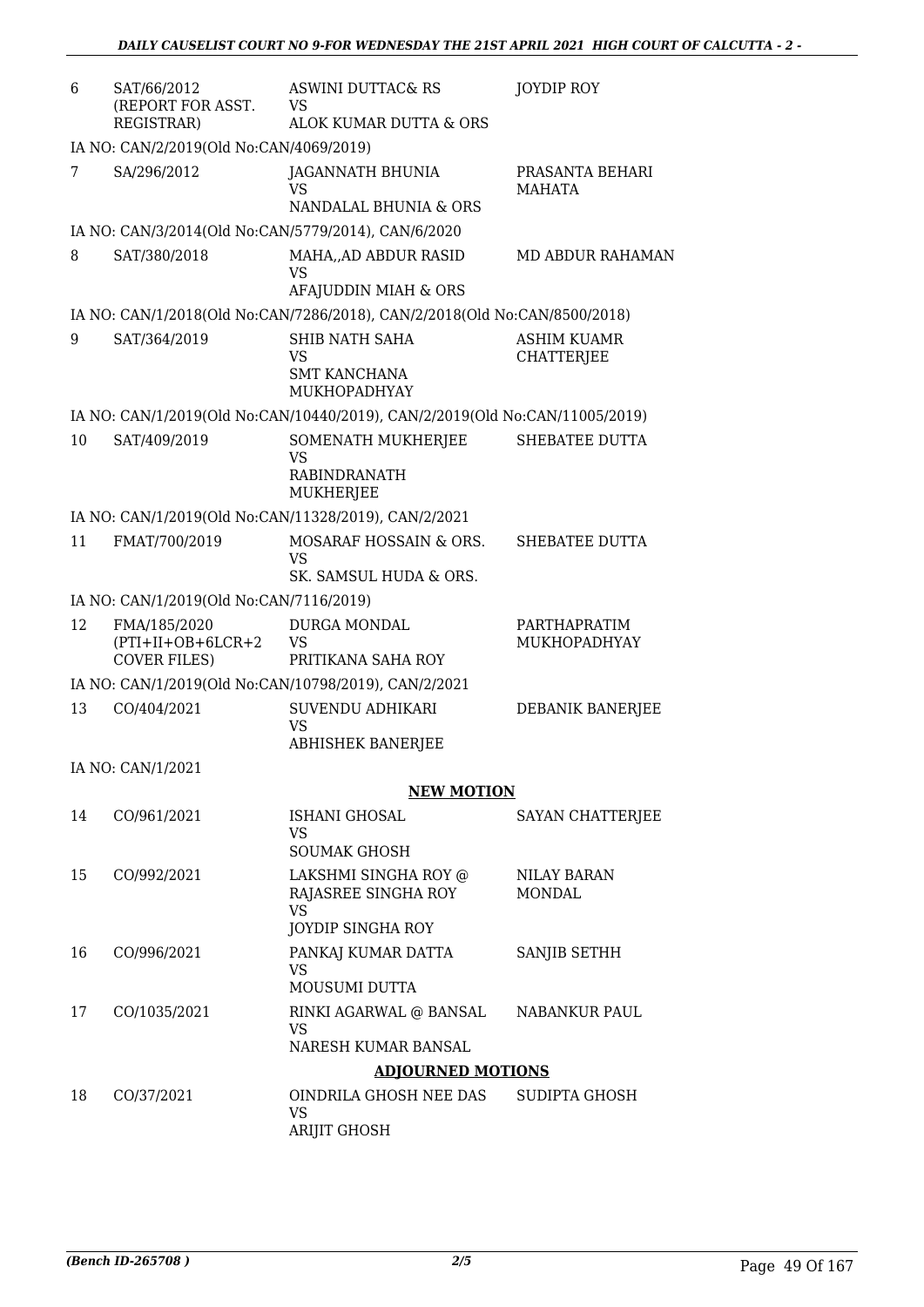| 19 | CO/175/2021       | <b>SOMA ROY BANERJEE</b><br><b>VS</b><br><b>TAPAN ROY</b>                         | <b>SNEHANSHU</b><br><b>MAJUMDER</b>          |
|----|-------------------|-----------------------------------------------------------------------------------|----------------------------------------------|
|    | IA NO: CAN/1/2021 |                                                                                   |                                              |
| 20 | CO/185/2021       | MITA AICH NEE ROY<br><b>CHOWDHURY</b><br><b>VS</b>                                | <b>SARBANANDA SAN</b><br>YAL                 |
| 21 | CO/206/2021       | KOUSHIK AICH<br><b>SIMA RUIDAS</b><br><b>VS</b><br>PANCHANAN RUIDAS               | PRADIP KUMAR<br><b>PATRA</b>                 |
| 22 | CO/257/2021       | <b>SUSMITA MONDAL</b><br><b>VS</b><br><b>SUBRATA MONDAL</b>                       | SANJIB DAN                                   |
| 23 | CO/277/2021       | KUMKUM SINGHA<br><b>VS</b><br>RABINDRA NATH SEBAIT                                | PROSENJIT<br>MUKHERJEE                       |
| 24 | CO/279/2021       | KIRAN SUREKHA NEE<br><b>AGARWAL</b><br><b>VS</b><br>PRATIK SUREKHA                | PALASH BAPARI                                |
|    | IA NO: CAN/1/2021 |                                                                                   |                                              |
|    | wt25 CO/594/2021  | KIRAN SUREKA NEE<br><b>AGARWAL</b><br><b>VS</b><br>PRATIK SUREKA                  | PALASH BAPARI                                |
| 26 | CO/310/2021       | NIRMALENDU ROY<br><b>VS</b>                                                       | <b>NABANKUR PAUL</b>                         |
| 27 | CO/311/2021       | SUPRIYA MUKHERJEE (ROY)<br>NIRMALENDU ROY<br><b>VS</b><br>MINOR SHINJINI ROY      | <b>NABANKUR PAUL</b>                         |
| 28 | CO/316/2021       | <b>MUKHERJEE</b><br>DIPANWITA GUPTA<br><b>CHAKRABORTY</b><br>VS                   | <b>SUMITRA DAS</b>                           |
| 29 | CO/324/2021       | <b>MALYABAN GUPTA</b><br>MRS AMRITA GHOSH<br><b>VS</b><br><b>SINCHAN SARKAR</b>   | Kausik Biswas                                |
| 30 | CO/346/2021       | SMT SHELLY CHAKRABORTY<br><b>VS</b>                                               | <b>BIKRAM BANERJEE</b>                       |
| 31 | CO/394/2021       | DR ARNAB CHAKRABORTY<br>CHANDRIKA RAY BISWAS<br><b>VS</b><br><b>SOURAV BISWAS</b> | NANDADULAL<br><b>BANDYOPADHYAY</b>           |
| 32 | CO/397/2021       | DOLAN MONDAL<br><b>VS</b><br>DEBASHIS SARKAR                                      | AMANUL ISLAM                                 |
| 33 | CO/416/2021       | DEBOLINA MUKHERJEE<br><b>VS</b><br>RANBIR MUKHERJEE                               | <b>ATANU BISWAS</b>                          |
| 34 | CO/432/2021       | KHUKU GHOSH AND ANR<br><b>VS</b><br>RATNA DAS AND ORS                             | <b>CHINMOYEE ROY</b><br><b>BHATTACHARYYA</b> |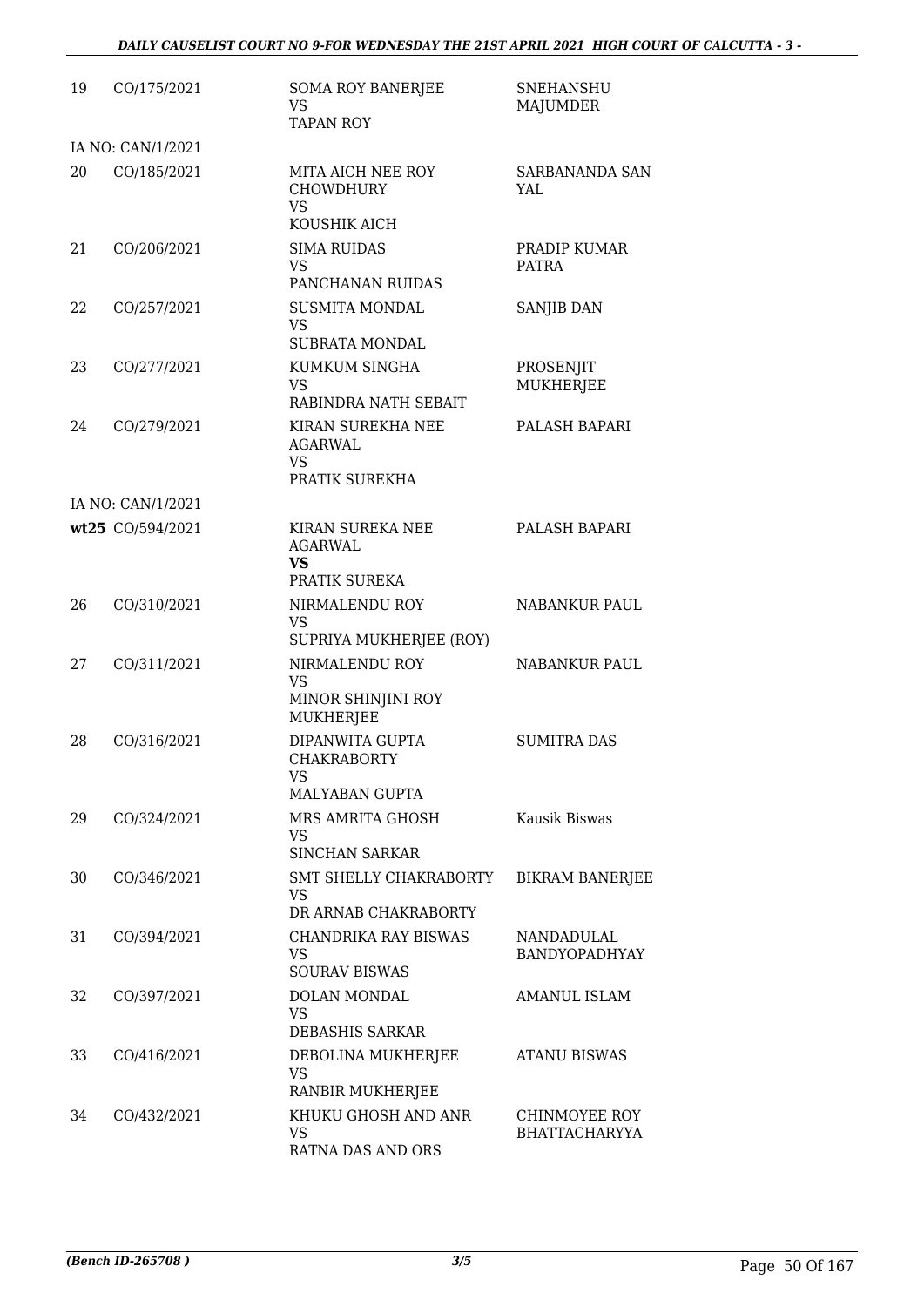| 35 | CO/450/2021   | SONALI BISWAS (SARKAR)<br><b>VS</b><br><b>RAJU BISWAS</b>                   | ANIRBAN DAS                                 |
|----|---------------|-----------------------------------------------------------------------------|---------------------------------------------|
| 36 | CO/460/2021   | SMT RIMPA MANDAL NEE<br><b>DAS</b><br><b>VS</b><br>DEBABRATA MANDAL         | AYAN CHAKRABORTY                            |
| 37 | CO/503/2021   | AJANTA BHATTACHARYA<br><b>NEE LAHIRI</b><br><b>VS</b><br>SAYAN BHATTACHARYA | DYUTIMOY PAUL                               |
| 38 | CO/510/2021   | SAHELI DEY SAMANTA<br><b>VS</b><br><b>SUBIR SAMANTA</b>                     | <b>ABHIMANYU</b><br><b>BANERJEE</b>         |
| 39 | CO/518/2021   | PRATIVA BISWAS<br><b>VS</b><br>PRANAB KIRTANIA                              | KALYAN CHATTERJEE                           |
| 40 | CO/540/2021   | NITU GUPTA<br><b>VS</b><br><b>GAUTAM SHAW</b>                               | <b>SOUMAK BERA</b>                          |
| 41 | CO/562/2021   | <b>RINA PAL</b><br><b>VS</b><br>PARTHA SARATHI PAL                          | <b>BASUDEB GAYEN</b>                        |
| 42 | CO/575/2021   | TUHINA BIBI ALIAS TUHINA<br><b>KHATUN</b><br><b>VS</b><br>RAJESH ALI BAYEN  | <b>BIJOY KUMAR SHOW</b>                     |
| 43 | CO/585/2021   | <b>SILPI GIRI</b><br>VS<br><b>FANINDRA NATH GIRI</b>                        | MUKTESWAR MAITY                             |
| 44 | CO/588/2021   | SUPRIYA MUKHERJEE (ROY)<br><b>VS</b><br>NIRMALENDU ROY                      | SOUMYAJIT MISHRA                            |
| 45 | CO/640/2021   | RUPALI KANU<br>VS<br><b>SUBRATA KANU</b>                                    | <b>SNEHANSU</b><br><b>MAJUMDER</b>          |
| 46 | CO/643/2021   | SABITA JANA DEY<br><b>VS</b><br><b>HIRAK KUMAR DEY</b>                      | <b>BIBEKANDA TRIPATHY</b>                   |
| 47 | CO/712/2021   | SUSMITA DUTTA BERA<br><b>VS</b><br><b>SOURAV DUTTA</b>                      | <b>BHASKAR HUTAIT</b>                       |
| 48 | CO/742/2021   | <b>DOLY BHAKAT</b><br><b>VS</b><br>PARAKASH BHAKAT                          | <b>SUNDAR GOPAL</b><br><b>BHATTACHARYYA</b> |
| 49 | CO/818/2021   | <b>JYOTIRUPA BANERJEE</b><br><b>VS</b><br><b>AMIT BANERJEE</b>              | SOURAV SENGUPTA                             |
|    |               | (FROM COURT NO. 30 AT 2.00 P.M.)<br><b>TO BE MENTIONED 1</b>                |                                             |
| 50 | CRR/2568/2018 | DR GYAN CHANDRA SUBBA<br><b>VS</b><br>STATE OF WEST BENGAL &                | <b>MS A RATHORE</b>                         |
|    |               | <b>ANR</b>                                                                  |                                             |

IA NO: CRAN/1/2018(Old No:CRAN/3172/2018), CRAN/6/2019(Old No:CRAN/4188/2019)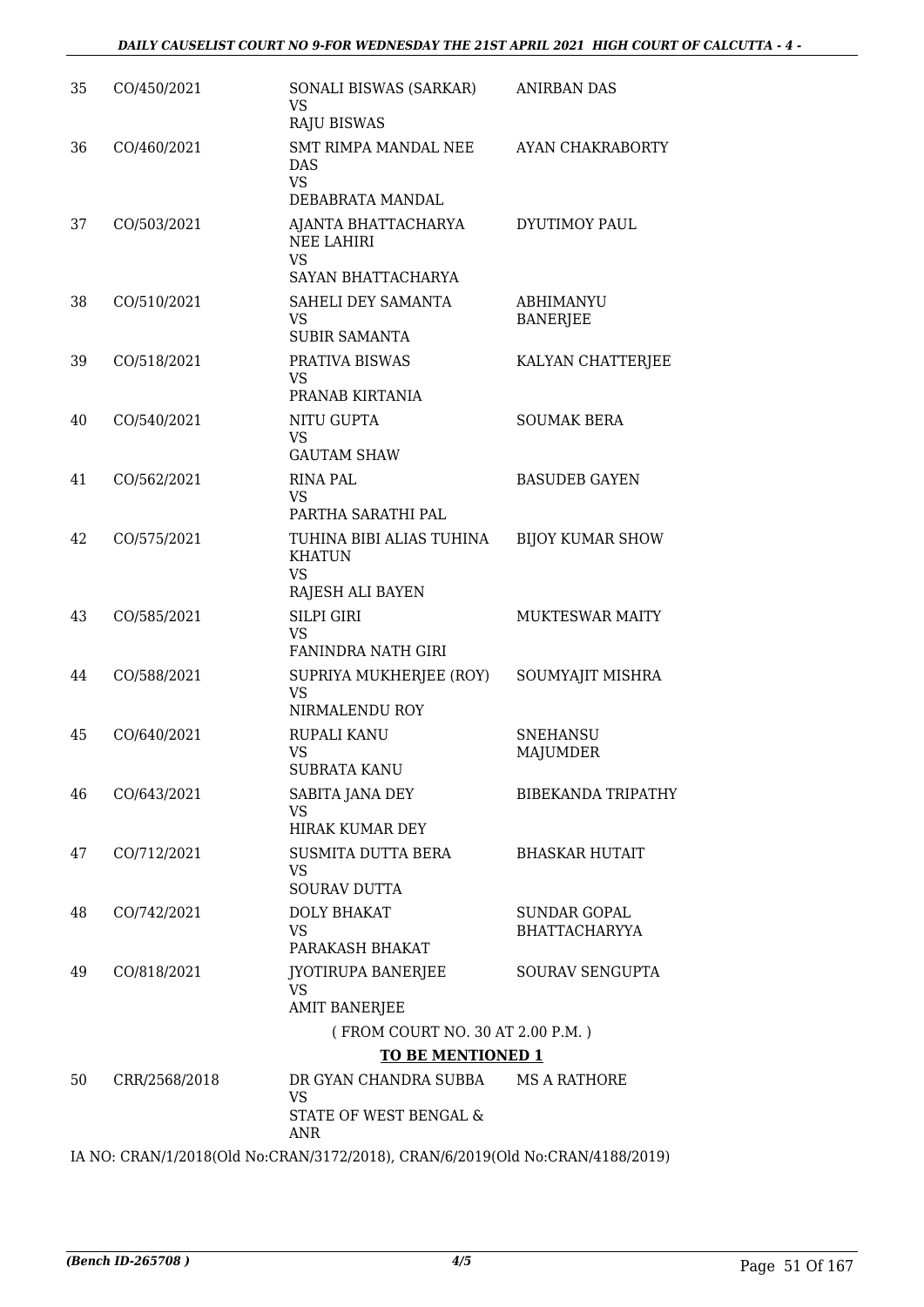| 51 | CRR/2263/2019      | <b>SUMIT AGRWAL</b><br>VS                                                                  | ROHIT JALAN                          |
|----|--------------------|--------------------------------------------------------------------------------------------|--------------------------------------|
|    |                    | STATE OF WEST BENGAL &<br><b>ANR</b>                                                       |                                      |
|    | IA NO: CRAN/1/2021 |                                                                                            |                                      |
|    |                    | <b>APPLICATION FOR BAIL</b>                                                                |                                      |
| 52 | CRM/2816/2021      | <b>SUBRATA SARKAR</b><br>VS<br>STATE OF WEST BENGAL                                        | MD JANNAT UL<br><b>FIRDOUS</b>       |
| 53 | CRM/3138/2021      | ASHRAF SHEIKH @ ASHRAF<br><b>SHEKH AND OTHERS</b><br><b>VS</b><br>STATE OF WEST BENGAL     | <b>SUMANTA</b><br><b>CHAKRABORTY</b> |
| 54 | CRM/3257/2021      | SAROJIT MONDAL @ NAROD<br>VS<br>STATE OF WEST BENGAL                                       | <b>KARABI ROY</b>                    |
| 55 | CRM/3346/2021      | ARSHAD BAIDYA<br><b>VS</b><br>STATE OF WEST BENGAL                                         | <b>SOURAV MUKHERJEE</b>              |
|    |                    | <b>ADMISSION OF APPEAL</b>                                                                 |                                      |
| 56 | CRA/109/2021       | KRISHNA DAS AND ORS<br>VS<br>STATE OF WEST BENGAL                                          | <b>SHABANA HASIN</b>                 |
| 57 | CRA/110/2021       | NIRMAL ROY<br><b>VS</b><br>STATE OF WEST BENGAL                                            | PAMPA DEY DHABAL                     |
|    | IA NO: CRAN/1/2021 |                                                                                            |                                      |
| 58 | CRA/139/2021       | RAJU SK @RAJU SEKH<br>VS.<br>STATE OF WEST BENGAL                                          | <b>TAPODIP GUPTA</b>                 |
|    | IA NO: CRAN/1/2021 |                                                                                            |                                      |
| 59 | CRA/152/2021       | RABINDRANATH MAHATO@<br><b>RABI AND OTHERS</b><br><b>VS</b><br><b>STATE OF WEST BENGAL</b> | <b>SOUGATA MITRR</b>                 |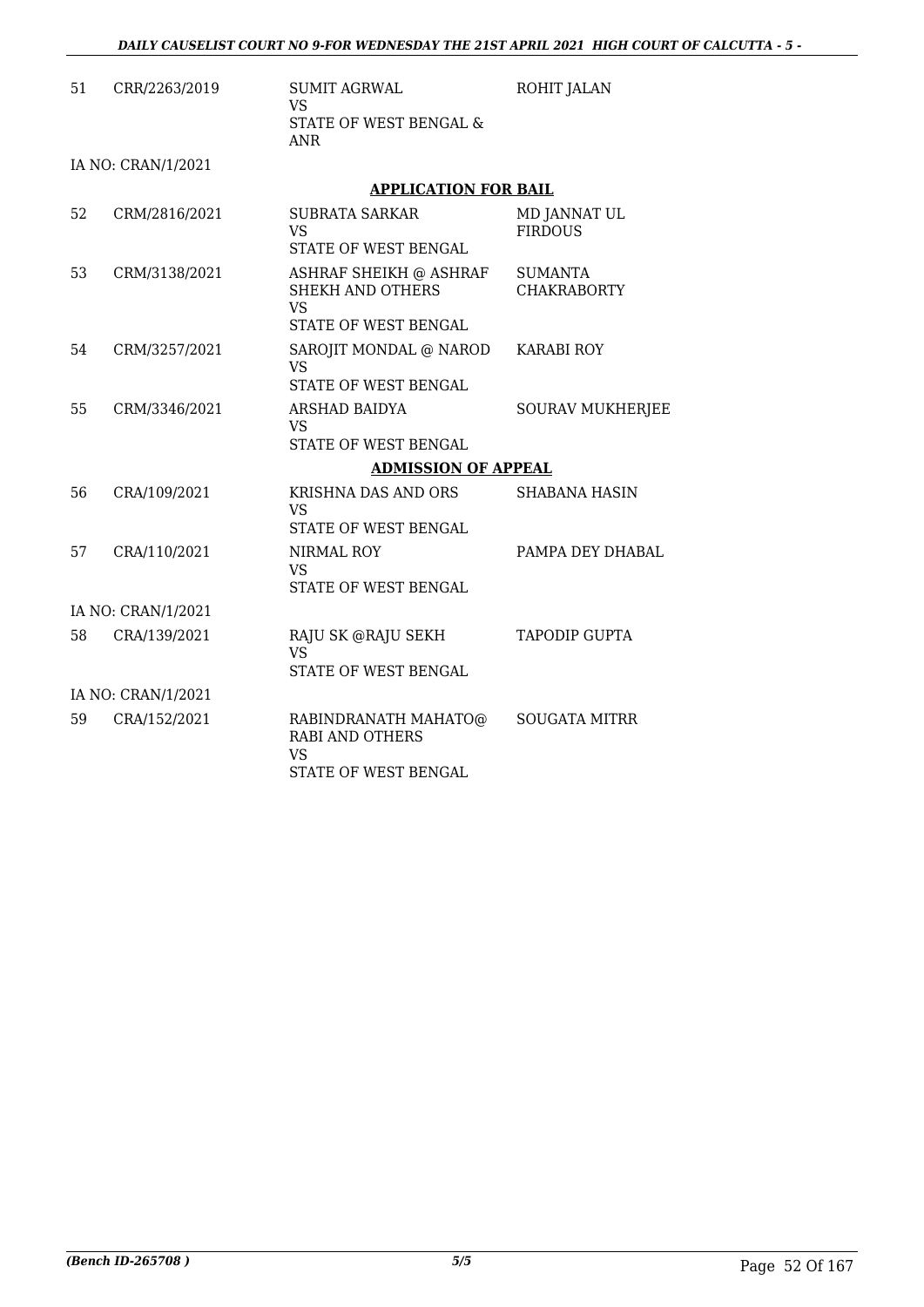

## In The High Court at Calcutta

### **Appellate Side**

**DAILY CAUSELIST For Wednesday The 21st April 2021**

### **COURT NO. 13**

**SINGLE BENCH (SB - III)**

**AT 11:15 AM**

**HON'BLE JUSTICE RAJASEKHAR MANTHA**

**(VIA VIDEO CONFERENCE)**

**ON AND FROM MONDAY, THE 11TH JANUARY, 2021- ROSTER NOTIFIED ON 8TH JANUARY, 2021 IS MODIFIED TO THE FOLLOWING EXTENT :- MATTERS (MOTIONS & HEARING) UNDER ARTICLE 226 OF THE CONSTITUTION RELATING TO SERVICE UNDER GROUP VI AND APPLICATIONS CONNECTED THERETO; MATTERS (MOTIONS & HEARING) UNDER ARTICLE 226 OF THE CONSTITUTION RELATING TO ALL SERVICE MATTERS RELATING TO PANCHAYATS AND CO-OPERATIVE SOCIETIES UNDER GROUP V AND APPLICATIONS CONNECTED THERETO; HEARING OF WRIT PETITIONS IRRESPECTIVE OF CLASSIFICATIONS AND APPLICATIONS CONNECTED THERETO; NOTE :**

**1. MENTIONING WILL BE ALLOWED, AT THE FIRST SITTING OF THE COURT, UPON BEING LISTED AS "TO BE MENTIONED" IN THE VIRTUAL MODE AS PER NOTIFICATION NO. 4286-RG DATED 27.11.2020 AND IN PHYSICAL FORM.**

**2. ALL THE LISTED MATTERS WILL BE TAKEN UP SERIALLY, UNLESS OTHERWISE FIXED. 3. APPELLATE SIDE MATTERS WILL CONTINUE AFTER COMPLETION OF ORIGINAL SIDE. 4. WITH EFFECT FROM MONDAY (15.02.2021) GROUP-V MOTIONS SHALL BE TAKEN UP FIRST ON TUESDAY AND THURSDAY. 5. CONTEMPT MATTERS AND ALL PERSONAL APPEARANCE MATTERS SHALL BE TAKEN UP ON FRIDAY.**

### **SPECIALLY FIXED MATTERS**

| 1   | WPA/4076/2021<br>(At 2.00 p.m.) | KOUSHIK MGHOSH AND<br><b>ORS</b><br>VS<br>THE STATE OF WEST<br>BENGAL AND ORS                    | <b>MONIRUZZAMAN</b> |
|-----|---------------------------------|--------------------------------------------------------------------------------------------------|---------------------|
|     | IA NO: CAN/1/2021               |                                                                                                  |                     |
| wt2 | WPA/6511/2021                   | SOMNATH NANDI<br>VS.<br>STATE OF WEST BENGAL<br>AND ORS.                                         | MONIRUZZAMAN        |
|     |                                 | <b>CONTEMPT</b>                                                                                  |                     |
| 3   | WPCRC/34/2021                   | <b>ANIL DAS</b><br>VS<br>PRAMOD AGARWAL,<br>CHAIRMAN CUM<br>MANAGING DIRECTOR,<br>COAL INDIA LTD | VICTOR CHATTERJEE   |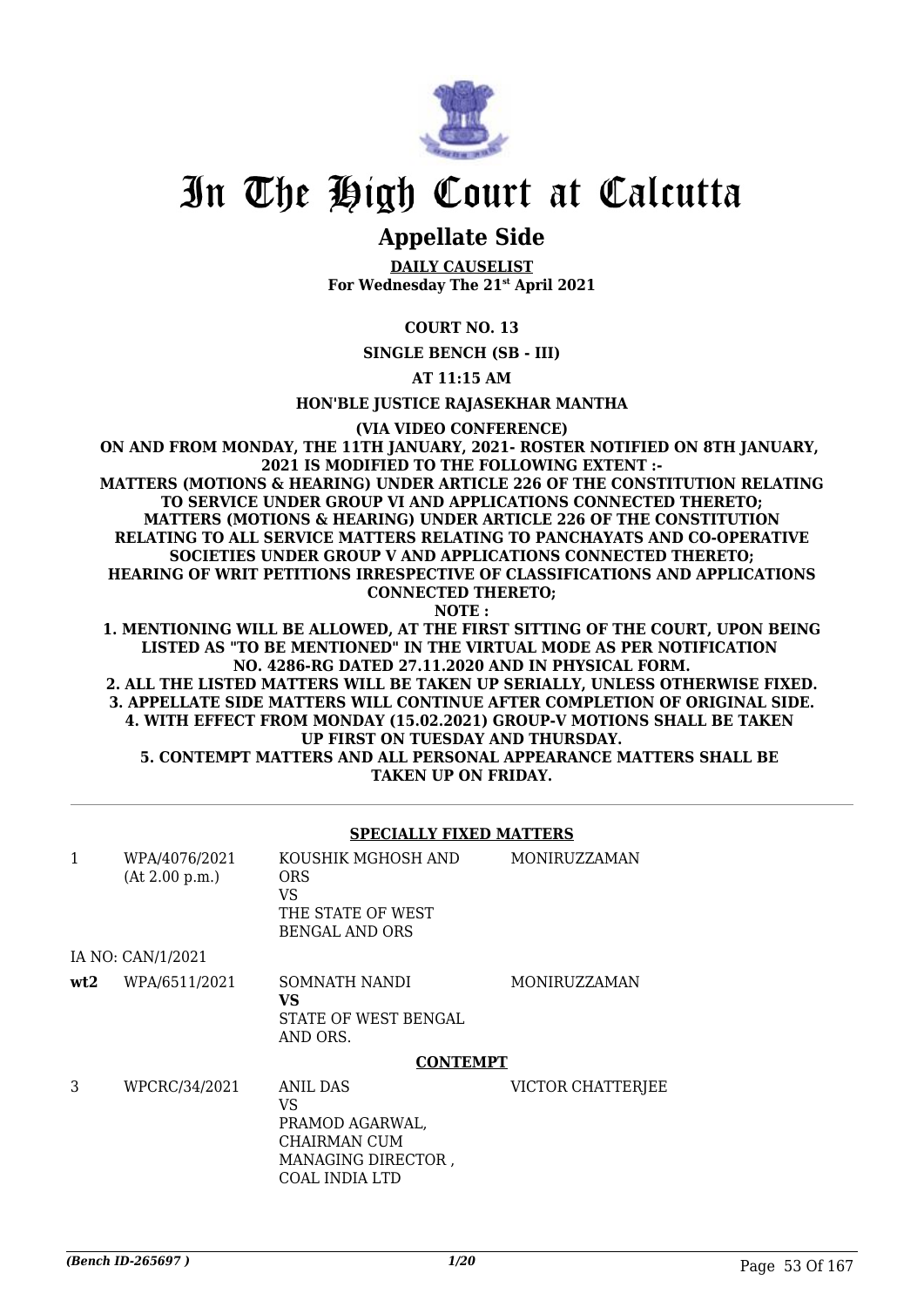| wt4  | WPA/6204/2020                                    | <b>ANIL DAS</b><br><b>VS</b><br>COAL INDIA LTD. & ORS                                        | VICTOR CHATERJEE                     |
|------|--------------------------------------------------|----------------------------------------------------------------------------------------------|--------------------------------------|
|      | IA NO: CAN/1/2020(Old No:CAN/4546/2020)          |                                                                                              |                                      |
| 5    | WPCRC/40/2021                                    | NARPUAT SINGH AND ORS<br><b>VS</b><br>ANGSHUK CHAKRABORTY                                    | <b>SEVANTI ROY</b>                   |
|      | IA NO: CAN/1/2021                                |                                                                                              |                                      |
| wt6  | WPA/21596/2019                                   | NARPAT SINGH BAID & ORS<br>VS<br>STATE OF WEST BENGAL &<br><b>ORS</b>                        | HARISH CHANDRA<br>TALWAR             |
|      |                                                  | IA NO: CAN/1/2020(Old No:CAN/1482/2020), CAN/2/2020, CAN/3/2020, CAN/4/2020                  |                                      |
|      |                                                  | <b>APPLICATION</b>                                                                           |                                      |
| 7    | WPA/18394/2017                                   | SUMIT KUMAR SAHA @<br><b>SUMIT SAHA</b><br><b>VS</b><br>STATE OF WEST BENGAL &<br><b>ORS</b> | P. BHOUMIK                           |
|      | IA NO: CAN/1/2019(Old No:CAN/6809/2019)          |                                                                                              |                                      |
| 8    | WPA/27663/2017<br>(Ext. of Interim<br>order)     | RAM KRISHNA PATHAK<br><b>VS</b><br>UNION OF INDIA & ORS.                                     | J.D ROY                              |
|      | IA NO: CAN/1/2021                                |                                                                                              |                                      |
| 9    | WPA/6861/2020<br>(2)                             | SHYAM KUMAR CHAURASIA<br>VS<br>COAL INDIA LIMITED & ANR                                      | <b>SUJIT SAHA</b>                    |
|      |                                                  | IA NO: CAN/1/2020(Old No:CAN/5918/2020), CAN/2/2020, CAN/3/2021                              |                                      |
| wt10 | WPA/5769/2020                                    | SHYAM KUMAR CHAURASIA<br><b>VS</b><br>COAL INDIA LIMITED & ANR                               | <b>AJAY DEBNATH</b>                  |
|      | IA NO: CAN/1/2020(Old No:CAN/3751/2020)          |                                                                                              |                                      |
|      |                                                  | <b>ASSIGNED MATTERS</b>                                                                      |                                      |
| 11   | WPA/4810/2020<br>$(Gr. - I) (3)$<br>(22.04.2021) | <b>SUKLA BHOWMICK</b><br><b>VS</b><br>STATE OF WEST BENGAL &<br><b>ORS</b>                   | <b>MARY DATTA</b>                    |
| 12   | WPA/9573/2020                                    | SHAIKH RAFATULLAH AND<br>ANR<br><b>VS</b><br>STATE OF WEST BENGAL<br>AND ORS.                | <b>DIBYENDU</b><br><b>CHATTERJEE</b> |
|      |                                                  | <b>MOTION (GROUP VI)</b>                                                                     |                                      |
| 13   | WPA/22854/2019<br>(23.04.2021)                   | <b>JANARDAN SINGH</b><br><b>VS</b><br>UNION OF INDIA & ORS                                   | PARAMITA ROY                         |
| 14   | WPA/2360/2020                                    | <b>UDAY SK &amp; ORS</b><br><b>VS</b><br>STATE OF WEST BENGAL &<br><b>ORS</b>                | SANDIP KUMAR<br><b>BHATTACHARYYA</b> |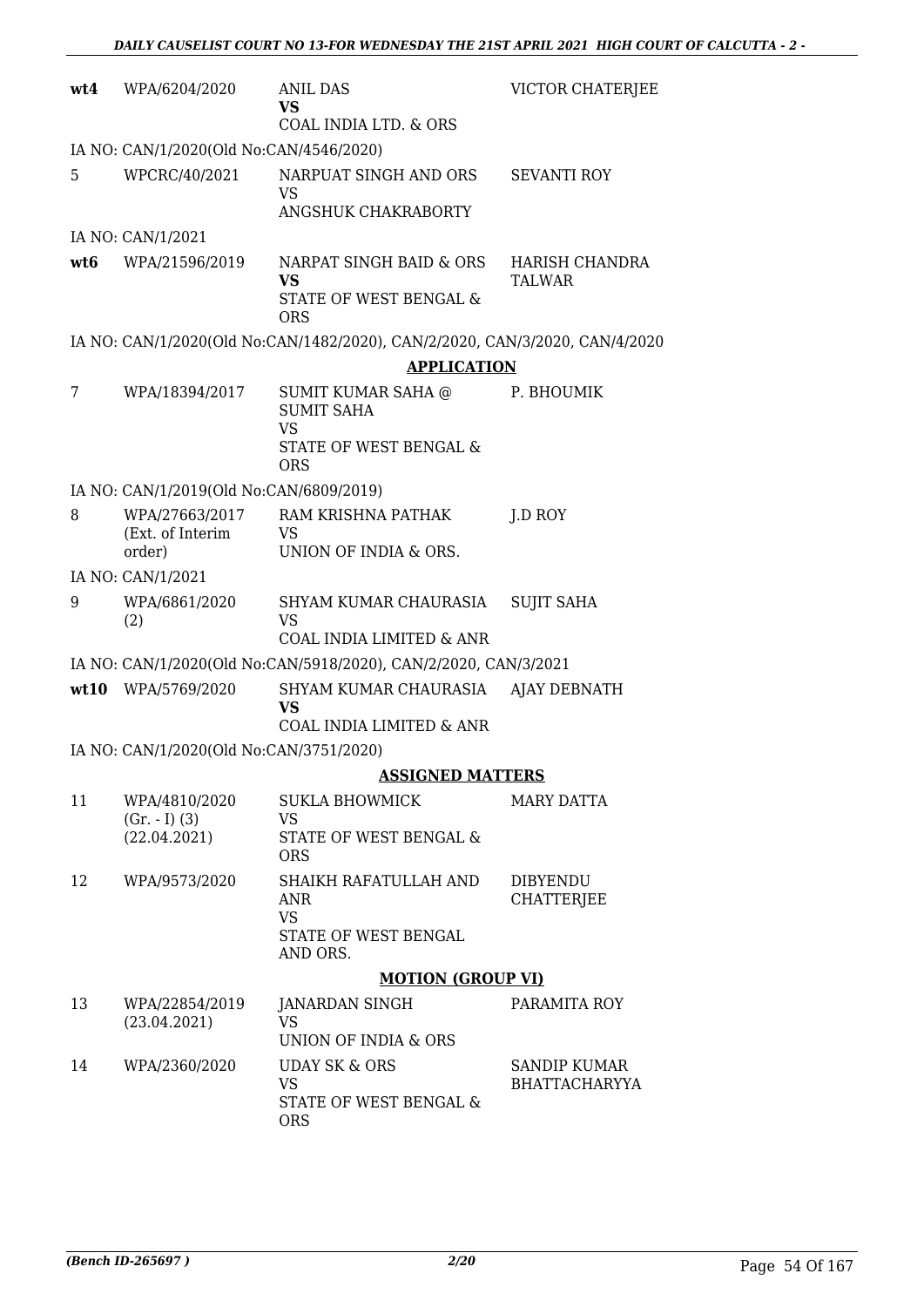| 15 | WPA/3479/2020<br>$(1)$ $(23.04.2021)$ | NAZRUL ISLAM<br>VS<br>STATE OF WEST BENGAL &<br>ORS.                                       | <b>SUSMITA DEY (BASU)</b> |
|----|---------------------------------------|--------------------------------------------------------------------------------------------|---------------------------|
| 16 | WPA/3537/2020<br>$(1)$ $(30.04.2021)$ | <b>ARABINDA ROY</b><br>VS<br>STATE OF WEST BENGAL &<br><b>ORS</b>                          | <b>SUSMITA DEY (BASU)</b> |
| 17 | WPA/3621/2020                         | AKHILESH KR. SHARMA<br><b>VS</b><br>UNION OF INDIA & ORS.                                  | DYUTI ROY                 |
| 18 | WPA/4216/2020<br>(1)                  | TRIDIP ROYCHOUDHURY<br>VS<br><b>EASTERN COALFIELDS</b><br><b>LIMITED &amp; ORS</b>         | <b>DAISY BASU</b>         |
| 19 | WPA/4532/2020                         | PRASANTA KUMAR DE &<br><b>ORS</b><br><b>VS</b><br>STATE OF WEST BENGAL &<br><b>ORS</b>     | <b>JAYANTA MITRA</b>      |
| 20 | WPA/4624/2020                         | <b>NABANITA DAS</b><br><b>VS</b><br>STATE OF WEST BENGAL &<br><b>ORS</b>                   | SUBRATA KARMAKAR          |
| 21 | WPA/4658/2020                         | EX- SEPOY RAMBABU<br><b>BAMMIDI</b><br><b>VS</b><br>UNION OF INDIA & ORS                   | <b>INDRANI GUPTA</b>      |
| 22 | WPA/4759/2020                         | CHAPALA BHANDARI<br>VS<br>STATE OF WEST BENGAL &<br><b>ORS</b>                             | ARUNABHA JANA             |
| 23 | WPA/4998/2020<br>(23.04.2021)         | <b>SUKLA BARMAN</b><br><b>VS</b><br>STATE OF WEST BENGAL &<br><b>ORS</b>                   | NIVEDITA BARUI            |
|    | wt24 WPA/8514/2021                    | <b>FULAN DAS</b><br><b>VS</b><br>STATE OF WEST BENGAL<br>AND ORS.                          | TANUJA BASAK              |
| 25 | WPA/5005/2020                         | KAJAL CHAKRABORTY<br>VS<br>UNION OF INDIA & ORS                                            | KAMAL KANTA KAR           |
| 26 | WPA/5025/2020                         | <b>MANTI MALLICK</b><br>VS<br>DIRECTOR OF HEALTH<br>SERVICE, GOVT. OF W.B. &<br><b>ORS</b> | <b>BIJOY BRATA DE</b>     |
| 27 | WPA/9403/2020                         | <b>ABDUL KADIR</b><br>VS<br>STATE OF WEST BENGAL<br>AND ORS.                               | CHAITALI<br>CHATTOPADHYAY |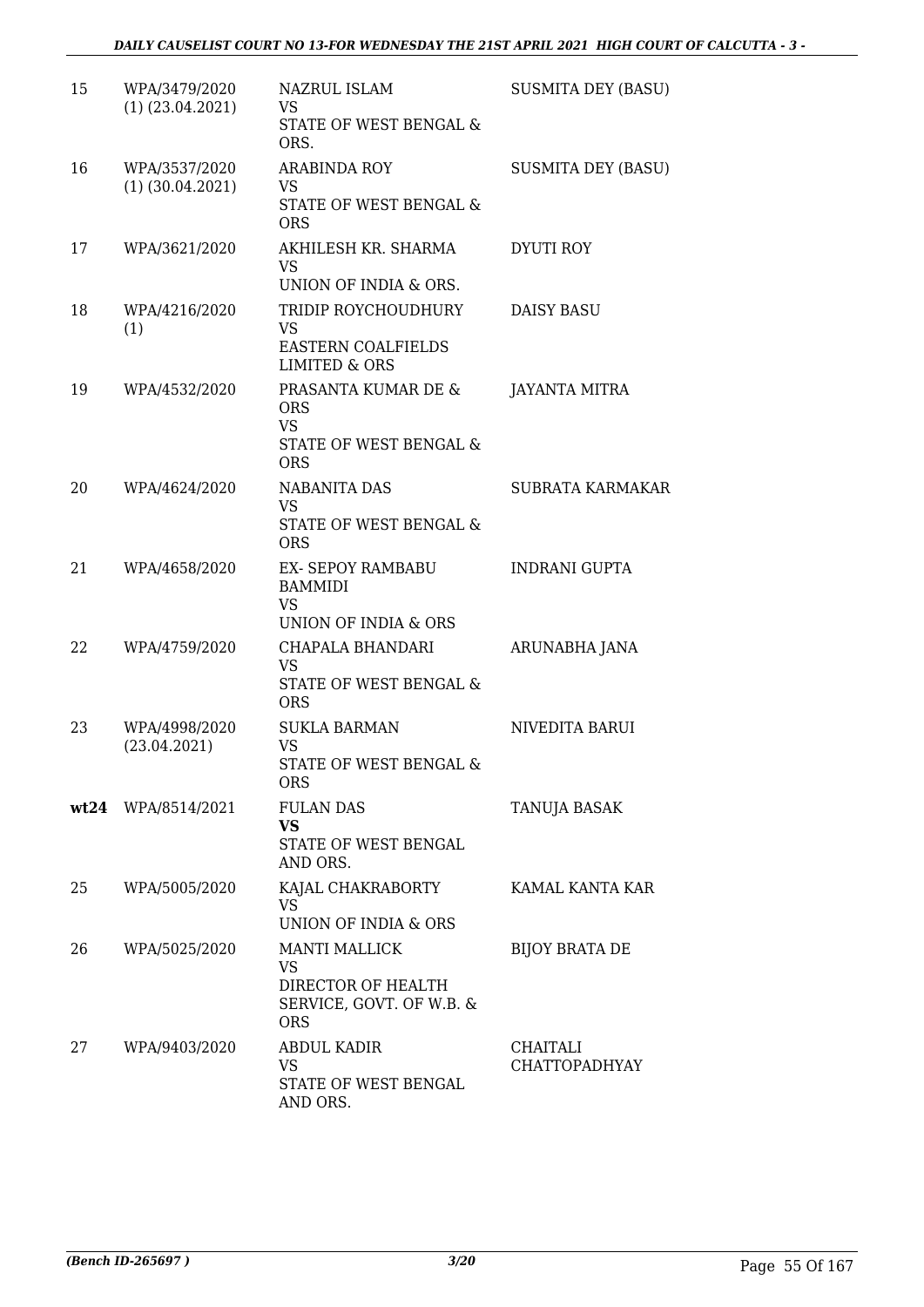### *DAILY CAUSELIST COURT NO 13-FOR WEDNESDAY THE 21ST APRIL 2021 HIGH COURT OF CALCUTTA - 4 -*

| 28 | WPA/9984/2020                  | <b>BINOD DOM</b><br><b>VS</b><br>UNITED BANK OF INDIA<br><b>AND ORS</b>                                                             | <b>GOUTAM DEY</b>                      |
|----|--------------------------------|-------------------------------------------------------------------------------------------------------------------------------------|----------------------------------------|
| 29 | WPA/10522/2020                 | <b>MONISHA</b><br>VS<br>UNION OF INDIA AND ORS.                                                                                     | TIMIR KANTI BISWAS                     |
| 30 | WPA/10526/2020                 | CHHATHU SINGH<br><b>VS</b><br>UNION OF INDIA AND ORS.                                                                               | TIMIR KANTI BISWAS                     |
| 31 | WPA/11411/2020<br>(26.04.2021) | <b>MANASH GHOSH</b><br>VS<br>UNION OF INDIA AND ORS.                                                                                | DEBABRATA MANDAL                       |
| 32 | WPA/3551/2021<br>(1)           | DHIRENDRA NATH<br><b>MONDAL</b><br><b>VS</b><br>STATE OF WEST BENGAL<br>AND ORS.                                                    | <b>SUSMITA DEY(BASU)</b>               |
| 33 | WPA/3743/2021<br>(22.04.2021)  | AMAR SHIT AND OTHERS<br><b>VS</b><br>STATE OF WEST BENGAL<br>AND ORS.                                                               | <b>SOUMIK GANGULI</b>                  |
| 34 | WPA/4091/2021<br>(2)           | DILIP KUMAR GANGULY<br>VS<br><b>BANGIYA GRAMIN VIKASH</b><br><b>BANK</b>                                                            | KMAKSHYA PRASAD<br><b>MUKHOPADHYAY</b> |
| 35 | WPA/4614/2021<br>(2)           | MAINUDDIN SARDAR<br><b>VS</b><br><b>INSPECTOR GENERAL, FTR</b><br>HEADQUARTERS BORDER<br><b>SECURITY FORCE AND</b><br><b>OTHERS</b> | <b>SUBHAM GHOSH</b>                    |
| 36 | WPA/5166/2021                  | ANIMESH SAHA<br><b>VS</b><br>STATE OF WEST BENGAL<br>AND ORS.                                                                       | KARUNAMOYEE<br><b>SAMANTA</b>          |
| 37 | WPA/5206/2021                  | <b>SUJOY LAI</b><br><b>VS</b><br>UNION OF INDIA AND ORS.                                                                            | ARPA CHAKRABORTY                       |
| 38 | WPA/5244/2021<br>(23.04.2021)  | PINAKI DAS AND OTHERS<br>VS<br>STATE OF WEST BENGAL<br>AND ORS.                                                                     | SAKTIPADA JANA                         |
| 39 | WPA/5329/2021<br>(1)           | ANWESHA GANGULY<br><b>BANERJEE AND ORS</b><br><b>VS</b><br>STATE OF WEST BENGAL<br>AND ORS.                                         | <b>SUMAN BANERJEE</b>                  |
| 40 | WPA/5562/2021                  | KRISHNA KANTA BAPARI<br>VS<br>THE BANK OF INDIA AND<br><b>ORS</b>                                                                   | PRITHVIRAJ SINHA<br><b>ROY</b>         |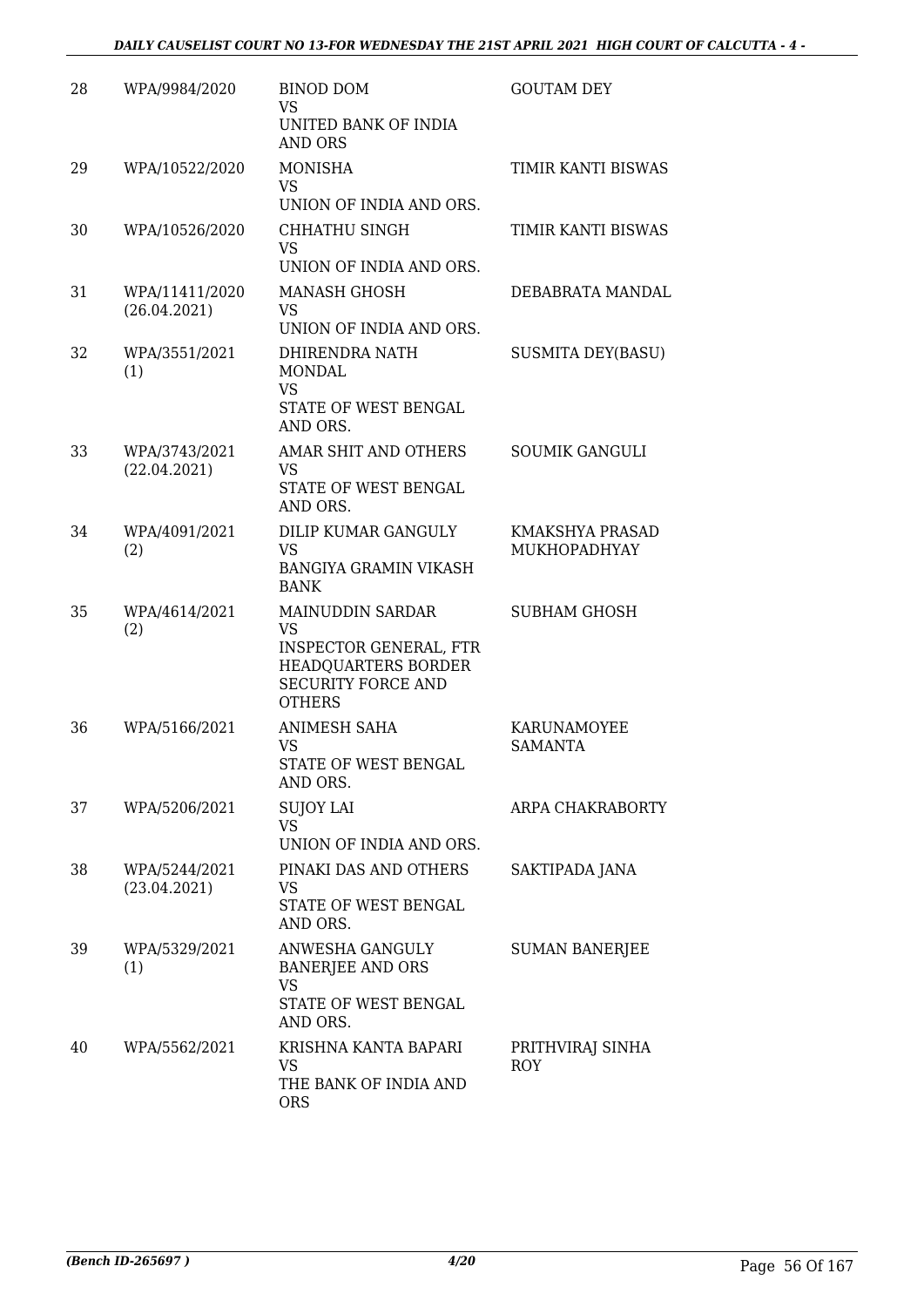| 41 | WPA/5564/2021 | SHIBNATH DAS<br>VS.<br>STATE OF WEST BENGAL<br>AND ORS.                                     | MD. AHSANUZZAMAN                     |
|----|---------------|---------------------------------------------------------------------------------------------|--------------------------------------|
| 42 | WPA/5622/2021 | RAKIB KHAN AND OTHERS<br>VS<br>STATE OF WEST BENGAL<br>AND ORS.                             | MD. KUTUBUDDIN                       |
| 43 | WPA/5727/2021 | SANJOY SEN<br><b>VS</b><br>THE STATE OF WEST<br><b>BENGAL AND ORS</b>                       | <b>MANI SHANKAR</b><br>CHATTOPADHYAY |
| 44 | WPA/5744/2021 | <b>SABINA KHATUN</b><br><b>VS</b><br>STATE OF WEST BENGAL<br>AND ORS.                       | MD MOSIAR<br><b>RAHAMAN</b>          |
| 45 | WPA/5746/2021 | <b>SAMIMA BEGUM</b><br>VS<br>THE BOARD OF TRUSTEES<br>OF CALCUTTA PORT AND<br><b>OTHERS</b> | SK. REJAUL ALAM                      |
| 46 | WPA/5770/2021 | DULAL CHANDRA PAUL<br><b>VS</b><br>STATE OF WEST BENGAL<br>AND ORS.                         | <b>SANKAR PAUL</b>                   |
| 47 | WPA/5778/2021 | SUDIPTA KARMAKAR AND<br><b>ORS</b><br><b>VS</b><br>STATE OF WEST BENGAL<br>AND ORS.         | <b>DIBYENDU</b><br><b>CHATTERJEE</b> |
| 48 | WPA/5886/2021 | MD NASIRUDDIN AND ORS HARADHAN MONDAL<br>VS<br>STATE OF WEST BENGAL<br>AND ORS.             |                                      |
| 49 | WPA/5915/2021 | DHARAMDEO RAY<br>VS.<br>UNION OF INDIA AND ORS.                                             | DEBASISH KUNDU                       |
| 50 | WPA/6027/2021 | ANUJ SHAW<br><b>VS</b><br>THE EASTERN COALFIELD<br><b>LIMITED AND OTHERS</b>                | <b>PRALAY</b><br>BHATTACHARJEE       |
| 51 | WPA/6056/2021 | <b>CHINA DAS</b><br>VS<br>STATE OF WEST BENGAL<br>AND ORS.                                  | SIDDHADEV ADAK                       |
| 52 | WPA/6074/2021 | DR.SANJIT BISWAS<br><b>VS</b><br>UNION OF INDIA AND ORS.                                    | RANANEESH GUHA<br><b>THAKURTA</b>    |
| 53 | WPA/6102/2021 | AMALENDU BIKASH PANDA KAMAL KANTA KAR<br>VS<br>STATE OF WEST BENGAL<br>AND ORS.             |                                      |
| 54 | WPA/6104/2021 | SHIVAJI ANANDRAO YADAV SUJIT SAHA<br>VS<br>COAL INDIA LIMITED                               |                                      |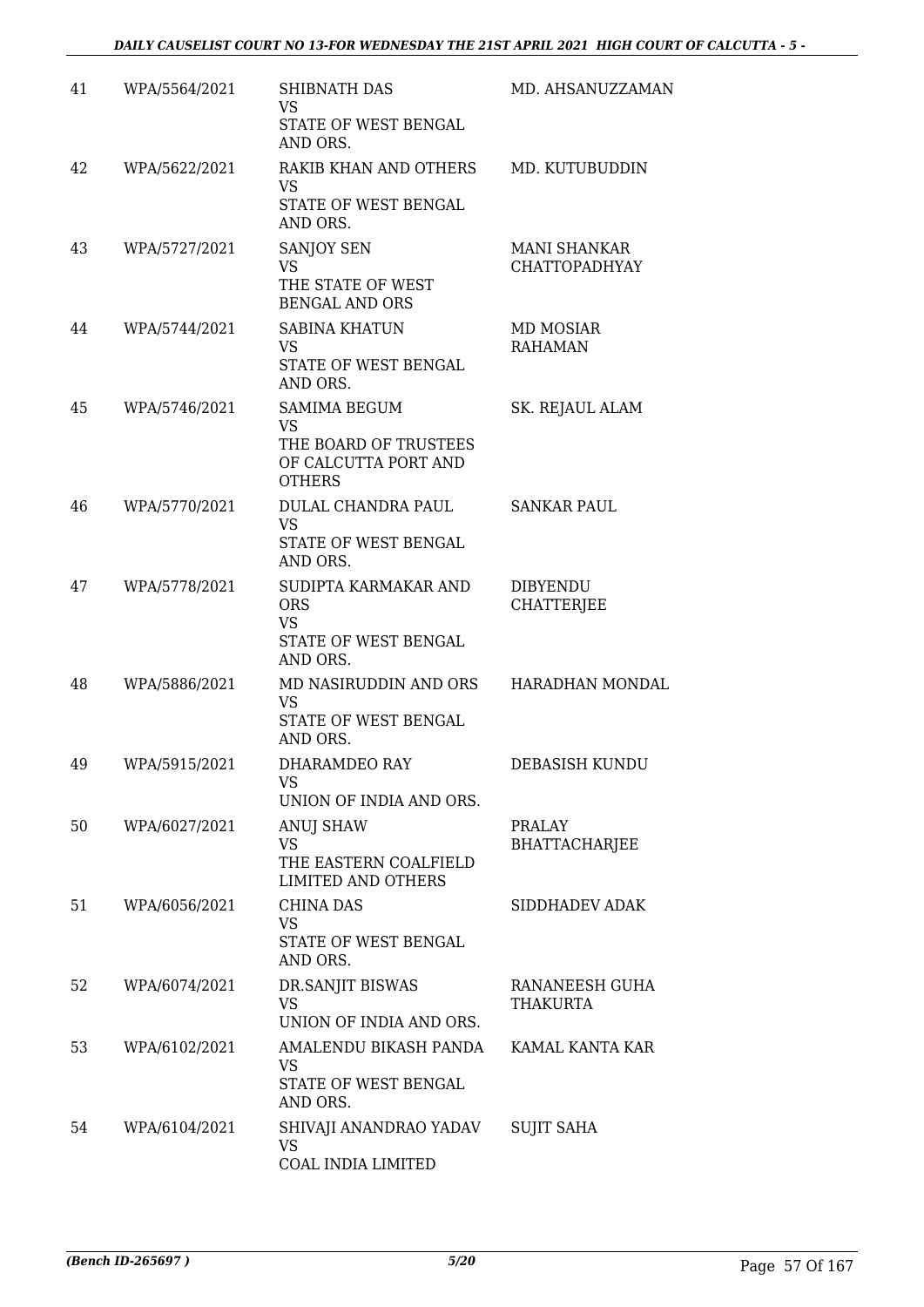| 55   | WPA/6160/2021                                        | NAJIMUDDIN<br><b>VS</b><br>STATE OF WEST BENGAL                                                      | Md. Habibur Rahaman                        |
|------|------------------------------------------------------|------------------------------------------------------------------------------------------------------|--------------------------------------------|
|      |                                                      | AND ORS.                                                                                             |                                            |
| 56   | WPA/6185/2021                                        | NARGISA BIBI<br>VS<br>UNION OF INDIA AND ORS.                                                        | <b>SUSMITA</b><br>CHOWDHURY                |
| wt57 | WPA/6190/2021                                        | PABITRAMAYEE MAJHI<br><b>VS</b><br>STATE OF WEST BENGAL                                              | KASHISWAR GHOSAL                           |
| 58   | WPA/6212/2021                                        | AND ORS.<br>SANTOSH KUMAR MAHATO<br>AND ORS<br><b>VS</b><br>THE UNION OF INDIA AND<br><b>ORS</b>     | <b>SUKHENDU BIKASH</b><br><b>MUKHERJEE</b> |
| 59   | WPA/6321/2021                                        | ARCHITA MANNA<br>VS<br>STATE OF WEST BENGAL<br>AND ORS.                                              | <b>ANIL KUMAR</b><br><b>CHATTOPADHYAYA</b> |
| 60   | WPA/6323/2021                                        | KAILAS GORAI<br><b>VS</b><br>WBSEDCL AND ORS.                                                        | <b>TANUJA BASAK</b>                        |
| 61   | WPA/6331/2021<br>23.04.2021)                         | PARIMAL MANDAL<br>VS<br>STATE OF WEST BENGAL<br>AND ORS.                                             | JOYDEEP ROY                                |
| 62   | WPA/6348/2021                                        | PRASANTA BESRA<br>VS<br>STATE OF WEST BENGAL<br>AND ORS.                                             | <b>GORA CHAND</b><br><b>SAMANTA</b>        |
| 63   | WPA/6377/2021<br>(N.T.W.)                            | RAJ KUMAR PAL AND ORS<br>VS.<br>STATE OF WEST BENGAL<br>AND ORS.                                     | <b>UDAY NARAYAN</b><br><b>BETAL</b>        |
| 64   | WPA/6400/2021<br>$(22.04.2021)$ (At<br>$11.15$ a.m.) | <b>IMTIAZ HUSSAIN</b><br><b>VS</b><br>STATE OF WEST BENGAL<br>AND ORS.                               | ADITYA MONDAL                              |
|      | IA NO: CAN/1/2021                                    |                                                                                                      |                                            |
| 65   | WPA/6464/2021                                        | TAPAN KUMAR MANA<br>VS<br>STATE OF WEST BENGAL<br>AND ORS.                                           | <b>INDRAJIT BISWAS</b>                     |
| 66   | WPA/6481/2021                                        | <b>AMAR DAS</b><br>VS<br>STATE OF WEST BENGAL<br>AND ORS.                                            | AYAN MITRA                                 |
| 67   | WPA/6530/2021                                        | RAJDIPTA BARMAN<br><b>VS</b><br><b>EMPLOYEES PROVIDENT</b><br>FUND ORGANISATION AND<br><b>OTHERS</b> | DEBOPRIYO KARAN                            |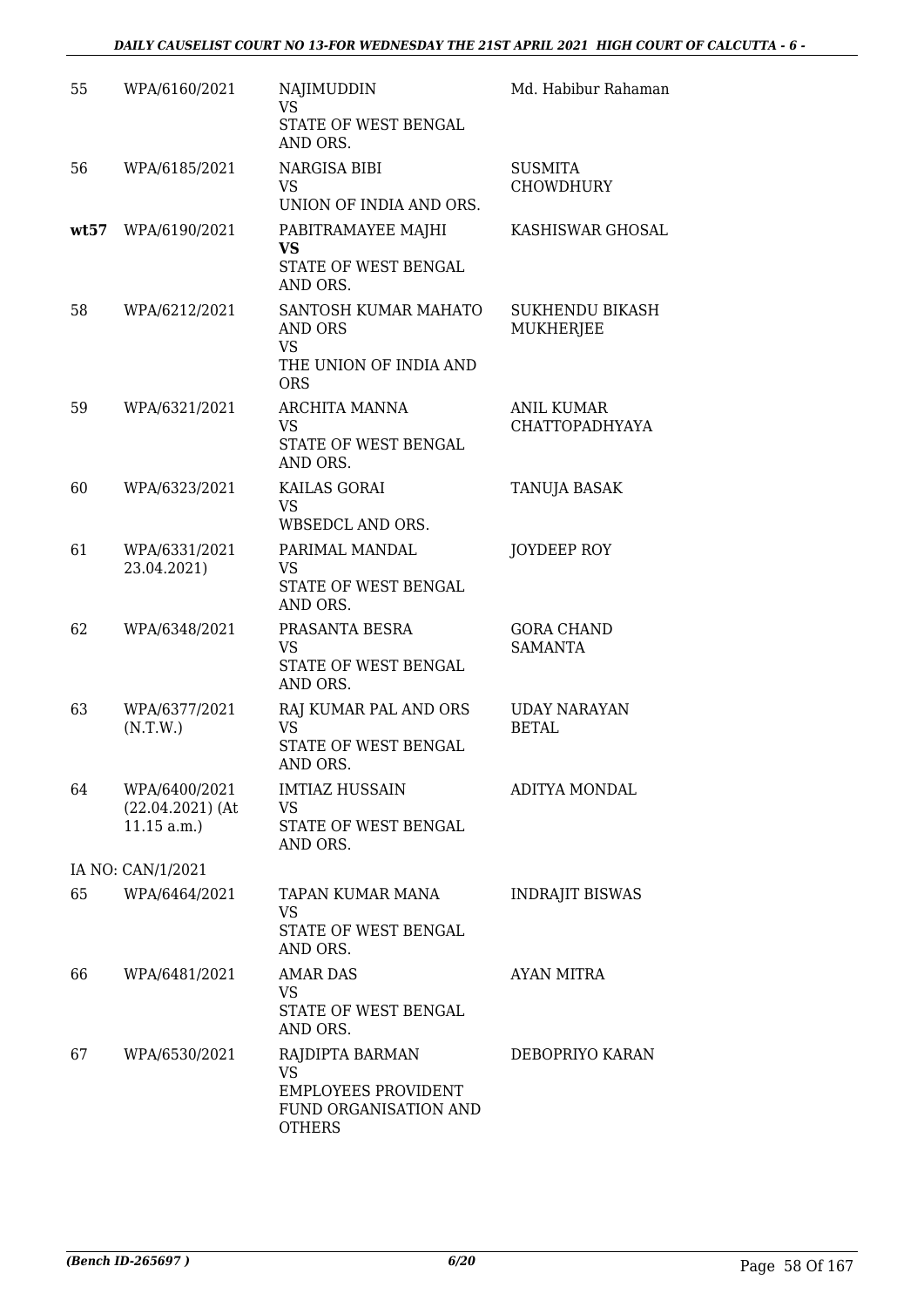| 68 | WPA/6536/2021 | SMT KAJOL BADYAKAR<br>VS<br>M/S. EASTERN COAL<br>FIELDS LTD AND ORS              | AMAL KUMAR DUTTA                      |
|----|---------------|----------------------------------------------------------------------------------|---------------------------------------|
| 69 | WPA/6544/2021 | KRISHNA BHUIYA                                                                   | <b>AMAL KR DATTA</b>                  |
|    |               | <b>VS</b><br>EASTERN COAL FIELDS LTD<br><b>AND ORS</b>                           |                                       |
| 70 | WPA/6551/2021 | <b>MAHESH BAURI</b><br><b>VS</b><br>THE COAL INDIA LTD AND<br><b>ORS</b>         | AMAL KUMAR DATTA                      |
| 71 | WPA/6587/2021 | <b>JYOTISH MONDAL AND</b><br><b>ANOTHER</b><br><b>VS</b><br>STATE OF WEST BENGAL | TANUJA BASAK                          |
|    |               | AND ORS.                                                                         |                                       |
| 72 | WPA/6646/2021 | <b>SHIKHA DAS</b><br><b>VS</b><br>THE KOLKATA PORT TRUST<br>AND ORS.             | MOHINI MOHAN<br><b>BHATTACHARJEE</b>  |
| 73 | WPA/6721/2021 | DEBAPRIYA NAG ROY                                                                | PRITAM CHOUDHURY                      |
|    |               | <b>VS</b><br>STATE OF WEST BENGAL<br>AND ORS.                                    |                                       |
| 74 | WPA/6729/2021 | PRIYA KARMAKAR<br>VS<br>STATE OF WEST BENGAL<br>AND ORS.                         | <b>BAISAKHI SINGHA</b>                |
| 75 | WPA/6733/2021 | <b>GURUPADA MURMU</b><br><b>VS</b><br>UNION OF INDIA AND ORS.                    | kashiswar ghosal                      |
| 76 | WPA/6781/2021 | MANTULAL MONDAL<br><b>VS</b><br>KOLKATA PORT TRUST AND<br>ORS.                   | RAJIB KUMAR KUNDU                     |
| 77 | WPA/6832/2021 | <b>BEAUTY CHAKRABORTY</b><br>VS<br>STATE OF WEST BENGAL<br>AND ORS.              | PARTHA<br><b>CHAKRABORTY</b>          |
| 78 | WPA/6848/2021 | KRISHNENDU CHATTERJEE<br><b>VS</b><br>STATE OF WEST BENGAL<br>AND ORS.           | MONIRUZZAMAN                          |
| 79 | WPA/6859/2021 | AMIT KUMAR HOWLADAR<br>VS<br>UNION OF INDIA AND ORS.                             | PROBAL SARKAR                         |
| 80 | WPA/7007/2021 | PRASANTA KUMAR PAHARI<br>VS<br>STATE OF WEST BENGAL<br>AND ORS.                  | <b>SALONI</b><br><b>BHATTACHARJEE</b> |
| 81 | WPA/7055/2021 | JAYANTI SARKAR ROY<br><b>VS</b><br>STATE OF WEST BENGAL<br>AND ORS.              | Anirban Banerjee                      |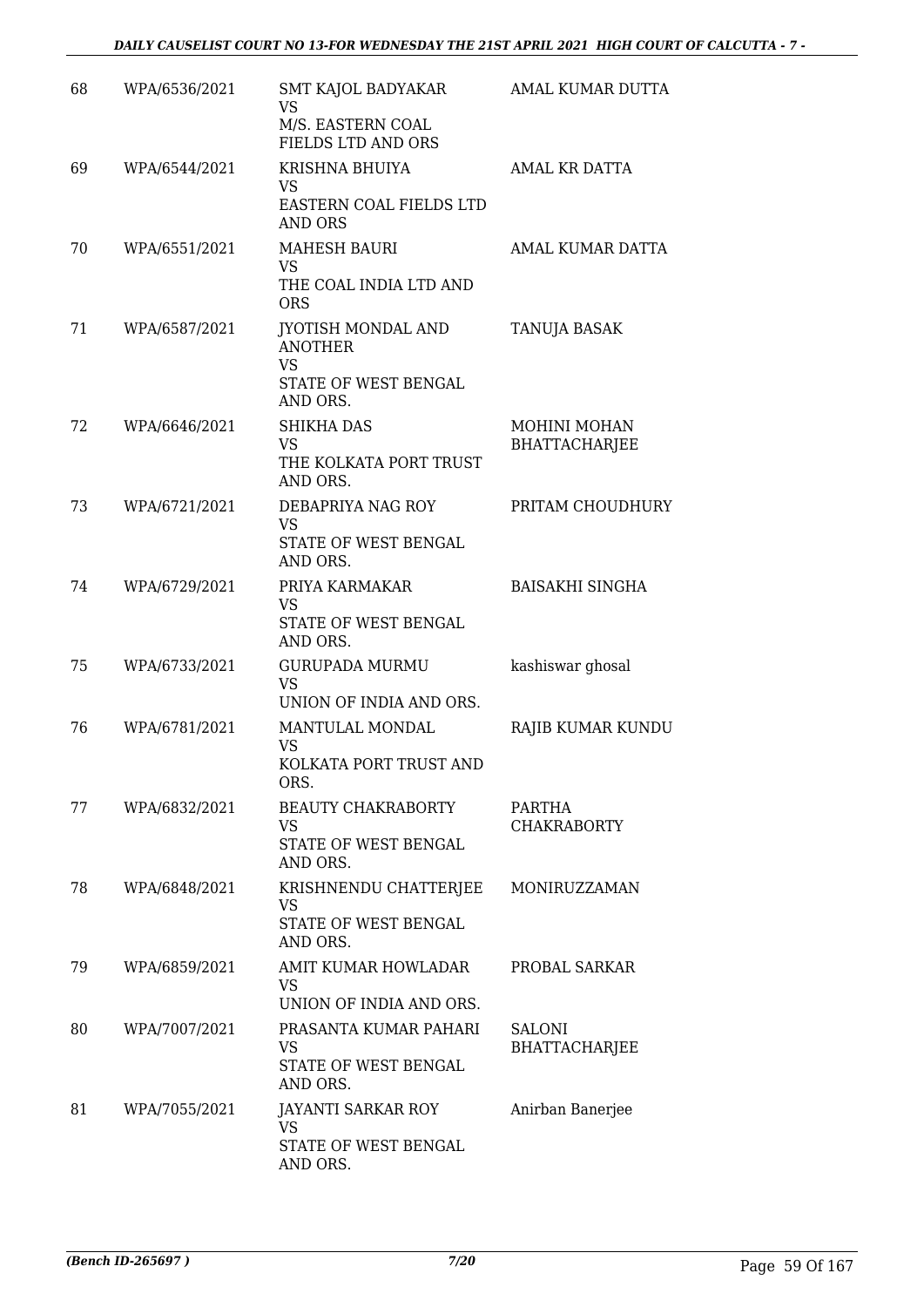| 82 | WPA/7072/2021 | TARUN KUMAR MANDAL<br>VS.<br>CENTRAL BANK OF INDIA<br>AND ORS.                                        | ABHINABA DAN                 |
|----|---------------|-------------------------------------------------------------------------------------------------------|------------------------------|
| 83 | WPA/7088/2021 | PRADIP KUMAR SARKAR<br>VS<br>WEST BENGAL HOUSING<br><b>BOARD AND ORS</b>                              | UDAYAN DUTTA                 |
| 84 | WPA/7124/2021 | MIRA PANDA<br><b>VS</b><br>STATE OF WEST BENGAL<br>AND ORS.                                           | ABHILASH SINHA<br>ROY        |
| 85 | WPA/7179/2021 | SAHINA YASMIN<br>VS<br>STATE OF WEST BENGAL<br>AND ORS.                                               | ARUNAVA PATI                 |
| 86 | WPA/7208/2021 | SANJIT KUMAR KOLEY<br>VS<br>STATE OF WEST BENGAL<br>AND ORS.                                          | PRADEEP PANDEY               |
| 87 | WPA/7220/2021 | KALLOL CHOWDHURY<br><b>VS</b><br>UNION OF INDIA AND ORS.                                              | <b>INDRAJIT BISWAS</b>       |
| 88 | WPA/7221/2021 | WASIM AKHTAR ANSARI<br>VS<br>UNION OF INDIA AND ORS.                                                  | MD. ALI MANSOOR              |
| 89 | WPA/7247/2021 | PAPIYA BHADURI<br>VS<br>STATE OF WEST BENGAL<br>AND ORS.                                              | ARPA CHAKRABORTY             |
| 90 | WPA/7287/2021 | <b>DOLI SARKAR</b><br><b>VS</b><br>STATE BANK OF INDIA AND<br><b>OTHERS</b>                           | CHIRANJIB SINHA              |
| 91 | WPA/7311/2021 | HAFIJUL SK.<br>VS<br>STATE OF WEST BENGAL<br>AND ORS.                                                 | SANDIP KUMAR<br>MONDAL       |
| 92 | WPA/7370/2021 | RAJENDRA PRATAP SINGH<br>VS<br>UNION OF INDIA AND ORS.                                                | UJJAL RAY                    |
| 93 | WPA/7402/2021 | MAHUYA CHAKRABORTY<br>AND ANOTHER<br>VS.<br>UNION OF INDIA AND ORS.                                   | SAMRAT DEY PAUL              |
| 94 | WPA/7406/2021 | <b>BRAJESH KRISHNA DAS</b><br>VS<br>STATE OF WEST BENGAL<br>AND ORS.                                  | <b>GOPAL MONDAL</b>          |
| 95 | WPA/7409/2021 | <b>JIBESH ADHIKARY</b><br><b>VS</b><br>THE DIRECTOR GENERA,<br>RAILWAY PROTECTION<br>FORCE AND OTHERS | SANJIB KUMAR<br>MUKHOPADHYAY |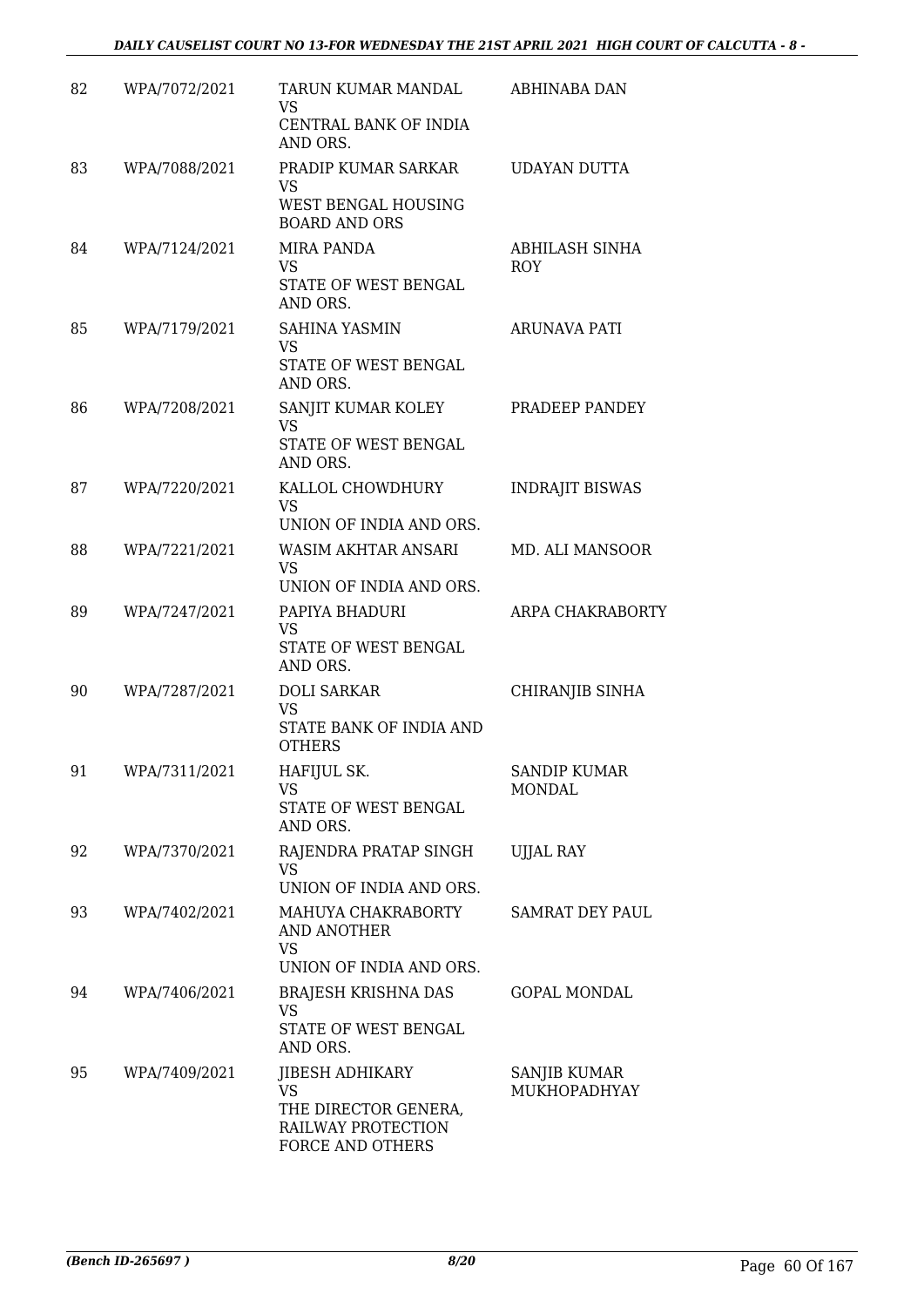| 96  | WPA/7438/2021 | <b>ARATI SUR</b><br>VS<br>WEST BENGAL TRANSPORT<br><b>CORPORATION AND</b><br><b>OTHERS</b>                    | <b>AMAR MITRA</b>                   |
|-----|---------------|---------------------------------------------------------------------------------------------------------------|-------------------------------------|
| 97  | WPA/7443/2021 | <b>SAMIN SK</b><br>VS<br>UNION OF INDIA AND<br><b>ANOTHER</b>                                                 | PRASANTA KUMAR<br>PAKRASHI          |
| 98  | WPA/7450/2021 | <b>MONOJENDRA</b><br><b>CHAKRABORTY AND</b><br><b>OTHERS</b><br><b>VS</b><br>STATE OF WEST BENGAL<br>AND ORS. | <b>MASUM ALI SARDAR</b>             |
| 99  | WPA/7489/2021 | <b>BHAJA HARI MAHATO</b><br><b>VS</b><br>UNION OF INDIA AND ORS.                                              | <b>SOUGATA MITRA</b>                |
| 100 | WPA/7490/2021 | <b>VIVEKANANDA HALDER</b><br>AND ORS<br><b>VS</b><br>STATE OF WEST BENGAL<br>AND ORS.                         | PARVEJ ALAM                         |
| 101 | WPA/7504/2021 | MRINAL NATH<br><b>VS</b><br>PUNJAB AND SIND BANK<br><b>AND OTHERS</b>                                         | SULENA KUMARI JHA                   |
| 102 | WPA/7521/2021 | SANJOY SAHA<br><b>VS</b><br>UNION OF INDIA AND ORS.                                                           | <b>SUBODH BANERJEE</b>              |
| 103 | WPA/7563/2021 | <b>SAMIR SARKAR AND ORS</b><br>VS<br>UNION OF INDIA AND ORS.                                                  | <b>TRIPTIMOY</b><br>TALUKDER        |
| 104 | WPA/7587/2021 | NOJIMODDIN SK. AND ORS<br><b>VS</b><br>UNION OF INDIA AND ORS.                                                | <b>ANKITA DEY</b>                   |
| 105 | WPA/7595/2021 | SANAT KUMAR GHOSH AND<br><b>ORS</b><br><b>VS</b><br>STATE OF WEST BENGAL<br><b>AND ANR</b>                    | SAMIRAN MANDAL                      |
| 106 | WPA/7612/2021 | SUPRIYA BISWAS AND ANR<br>VS<br>UNION OF INDIA AND ORS.                                                       | SANKHA SUBHRA<br>ROY                |
| 107 | WPA/7618/2021 | TIRTHANKAR BASU<br>VS<br>STATE OF WEST BENGAL<br>AND ORS.                                                     | ANUJIT MOOKERJEE                    |
| 108 | WPA/7632/2021 | <b>BHASHKAR JYOTI</b><br><b>BHATTACHARJEE</b><br><b>VS</b><br>STATE BANK OF INDIA AND<br><b>ORS</b>           | <b>BISWAPRIYA</b><br><b>SAMANTA</b> |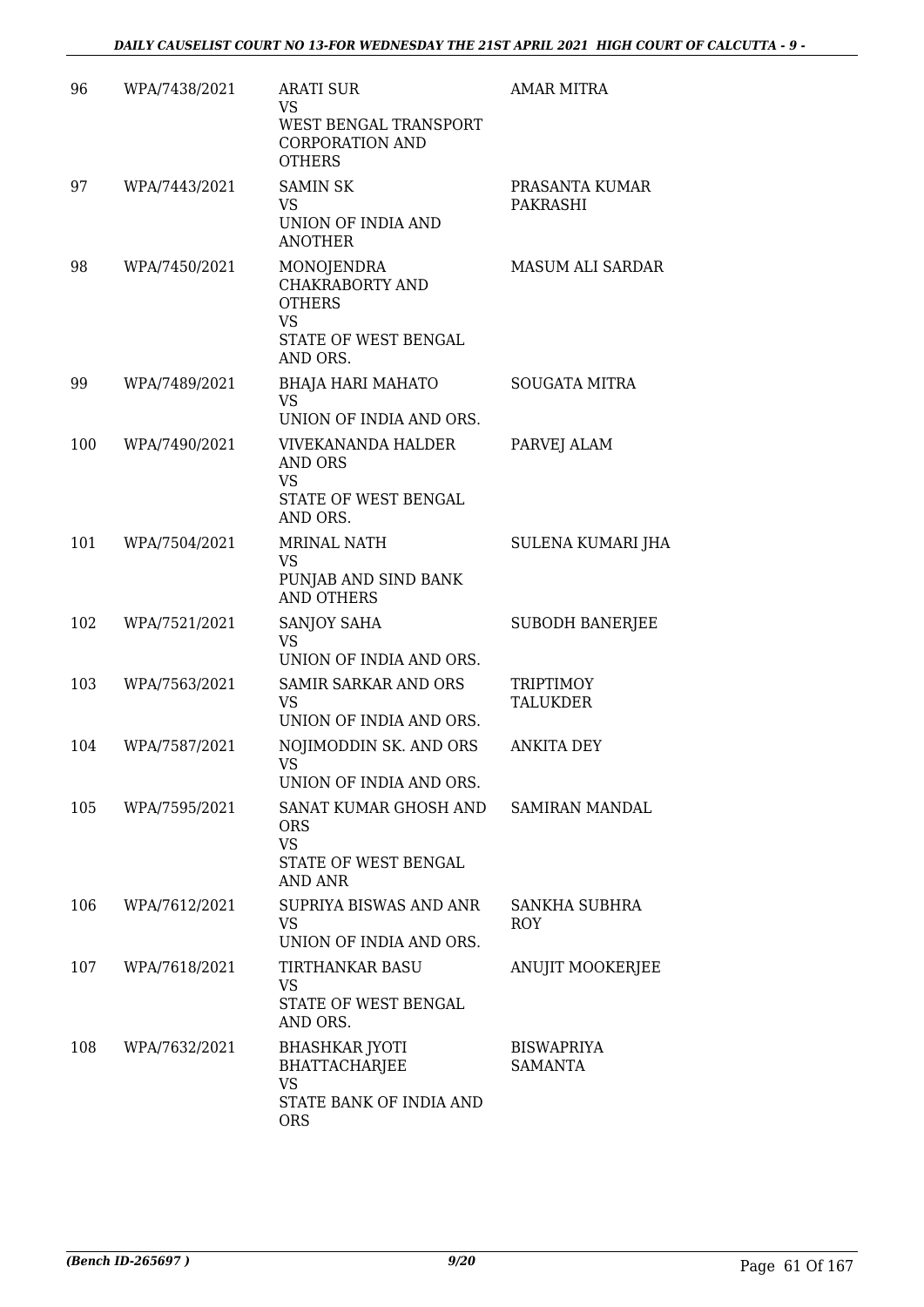| 109 | WPA/7669/2021                 | BISWANATH BOSE AND<br><b>OTHERS</b><br><b>VS</b><br>STATE OF WEST BENGAL<br>AND ORS.                    | SAKTI PADA JANA             |
|-----|-------------------------------|---------------------------------------------------------------------------------------------------------|-----------------------------|
| 110 | WPA/7678/2021                 | SAFDER ALI<br><b>VS</b><br>UNION OF INDIA AND ANR                                                       | MD RIZWAN ALAM              |
| 111 | WPA/7715/2021                 | DR SASANKA SEKHAR<br><b>DEBNATH</b><br><b>VS</b><br>THEUNIVERSITY GRANTS<br><b>COMMISSION AND ORS</b>   | PRIYANKA LAMA               |
| 112 | WPA/7940/2021                 | <b>ASIF MALLICK</b><br>VS<br>STATE OF WEST BENGAL<br>AND ORS.                                           | ROBIUL ISLAM                |
| 113 | WPA/7994/2021                 | <b>ABHISHEK NAG</b><br><b>VS</b><br>PUNJAB NATIONAL BANK<br><b>AND ORS</b>                              | <b>RISHAV MAITY</b>         |
| 114 | WPA/8097/2021                 | <b>MAHESH PRASAD</b><br><b>VS</b><br>THE FOOD CORPORATION<br>OF INDIA AND OTHERS                        | <b>SUDIP SARKAR</b>         |
| 115 | WPA/8101/2021                 | MOHAN RAM<br>VS<br>THE FOOD CORPORATION<br>OF INDIA AND OTHERS                                          | <b>SUDIP SARKAR</b>         |
| 116 | WPA/8104/2021                 | ASIATIC SOCIETY AND<br><b>EMPLOYEES UNION AND</b><br><b>ANR</b><br><b>VS</b><br>UNION OF INDIA AND ORS. | <b>SUMAN BANERJEE</b>       |
| 117 | WPA/8105/2021                 | RAM JANAM SINGH<br>VS<br>THE FOOD CORPORATION<br>OF INDIA AND OTHERS                                    | <b>SUDIP SARKAR</b>         |
| 118 | WPA/8106/2021<br>(26.04.2021) | SOURENDRA NATH BISWAS<br>VS<br>UNION OF INDIA AND ORS.                                                  | <b>SUJIT KUMAR GHOSH</b>    |
| 119 | WPA/8109/2021                 | <b>B ASHOK</b><br><b>VS</b><br>UNION OF INDIA AND ORS.                                                  | SWARNALI<br><b>DASGUPTA</b> |
| 120 | WPA/8112/2021                 | <b>BABAN SINGH</b><br><b>VS</b><br>THE FOOD CORPORATION<br>OF INDIA AND OTHERS                          | <b>SUDIP SARKAR</b>         |
| 121 | WPA/8116/2021                 | RAM PRIT RAM<br>VS<br>THE FOOD CORPORATION<br>OF INDIA AND OTHERS                                       | <b>SUDIP SARKAR</b>         |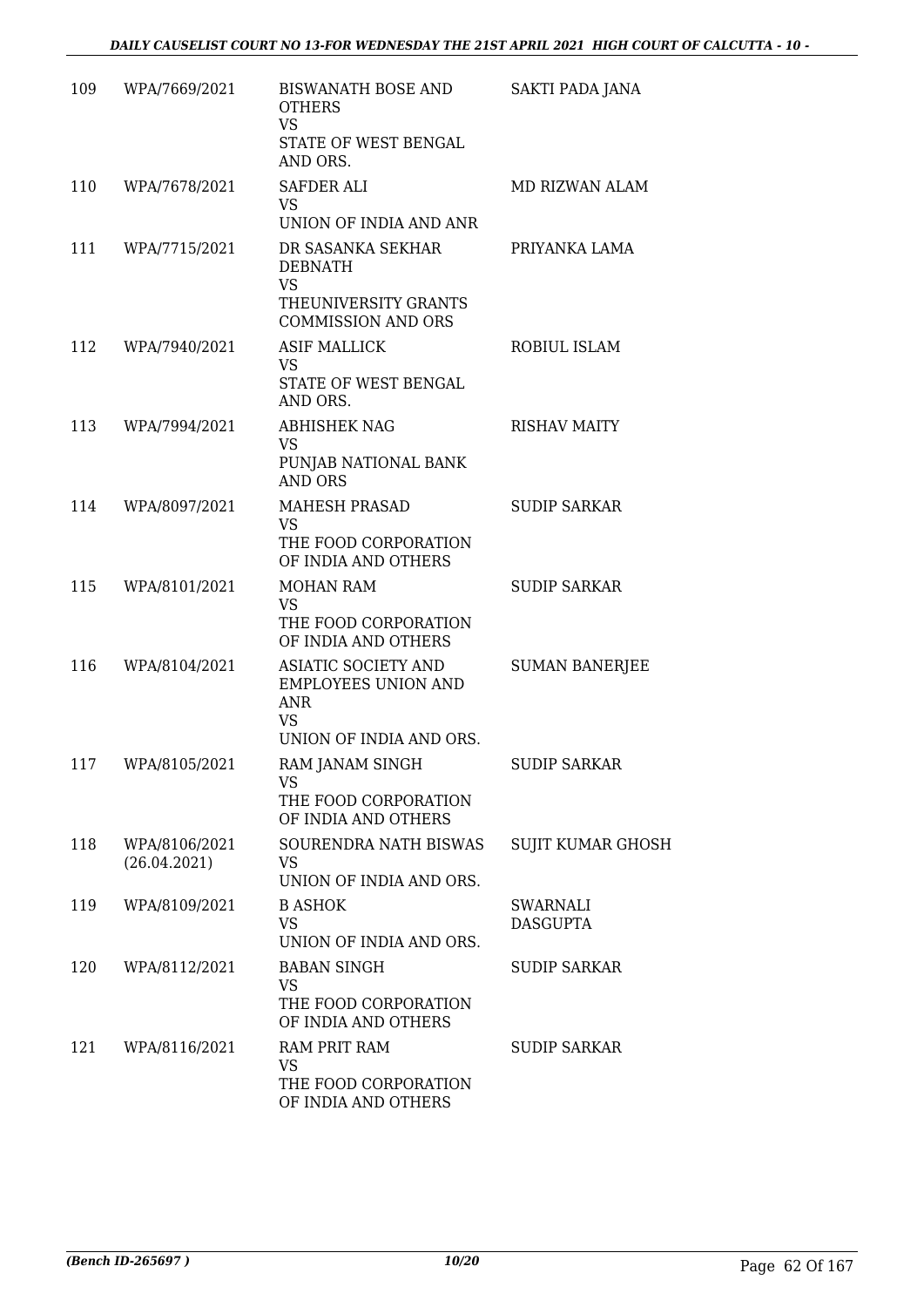| 122 | WPA/8200/2021 | TANMOY CHATTOPADHYAY<br>VS<br>STATE OF WEST BENGAL<br>AND ORS.                                            | <b>DIBYENDU</b><br><b>CHATTERJEE</b>       |
|-----|---------------|-----------------------------------------------------------------------------------------------------------|--------------------------------------------|
| 123 | WPA/8211/2021 | KALPANA RANI DEY<br><b>VS</b><br>THE DURGAPUR PROJECTS<br><b>LIMITED AND ORS</b>                          | SOUMO CHOUDHURY                            |
| 124 | WPA/8213/2021 | <b>BHARATI SAHA AND ORS</b><br><b>VS</b><br>STATE OF WEST BENGAL<br>AND ORS.                              | <b>JOY CHAKRABORTY</b>                     |
| 125 | WPA/8260/2021 | <b>SUPRIYA DE</b><br><b>VS</b><br>UNION OF INDIA AND ORS.                                                 | APURBA KUAMR<br>BANDYOPADHYAY              |
| 126 | WPA/8262/2021 | <b>KRISHNA PADA</b><br>CHAKRABORTY AND ORS<br><b>VS</b><br>UNION OF INDIA AND ORS.                        | <b>APURBA KUMAR</b><br><b>BADYOPADHYAY</b> |
| 127 | WPA/8277/2021 | PROSENJIT GHOSH<br><b>VS</b><br>W.B.S.E.D.C.L. AND ORS                                                    | <b>SAKKHA SUBHRA RAY</b>                   |
| 128 | WPA/8310/2021 | BOBY PANDAY@PANDEY<br><b>VS</b><br>W.B.S.E.D.C.L. AND ORS                                                 | <b>ANKITA DEY</b>                          |
| 129 | WPA/8333/2021 | PARTHA BISWAS<br>VS<br>STATE OF WEST BENGAL<br>AND ORS.                                                   | ANJANA MEHEBUB                             |
| 130 | WPA/8400/2021 | PRABAHAMAN SHIKHAK<br>KALYAN SAMITY AND<br><b>OTHERS</b><br><b>VS</b><br>STATE OF WEST BENGAL<br>AND ORS. | <b>ASHIS KUMAR PAUL</b>                    |
| 131 | WPA/8428/2021 | PRADIP KR.NAG @PRADIP<br><b>KUMAR NAG</b><br><b>VS</b><br>STATE OF WEST BENGAL<br>AND ORS.                | <b>GOLAM MOHAMMAD</b>                      |
| 132 | WPA/8489/2021 | GANDHI BAGDI AND ORS<br><b>VS</b><br>STATE OF WEST BENGAL<br>AND ANR                                      | <b>SUSANTA PAL</b>                         |
| 133 | WPA/8506/2021 | SYED MOHAMMAD ALI AND<br><b>OTHERS</b><br><b>VS</b><br>STATE OF WEST BENGAL<br>AND ORS.                   | RAJIB GHOSH                                |
| 134 | WPA/8519/2021 | RABINDRA NATH KUNDU<br>VS<br>STATE OF WEST BENGAL<br>AND ORS.                                             | SUKLA DAS<br>CHANDRA                       |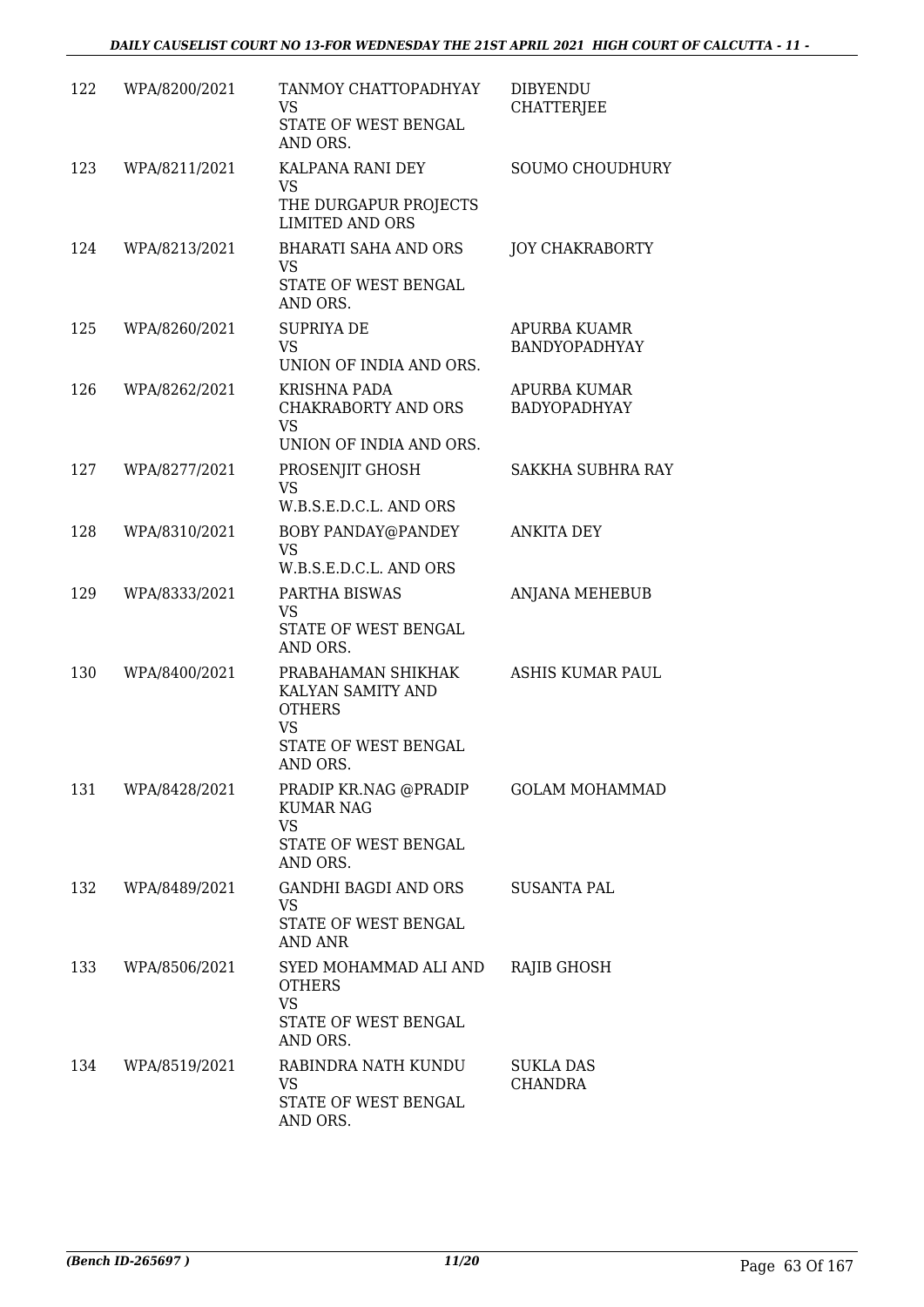| 135 | WPA/8522/2021 | SANJIB KR. BAIRAGI<br><b>VS</b><br>STATE OF WEST BENGAL<br>AND ORS.                                                       | <b>SUKLA DAS</b><br><b>CHANDRA</b> |
|-----|---------------|---------------------------------------------------------------------------------------------------------------------------|------------------------------------|
| 136 | WPA/8554/2021 | PRIYA NATH MONDAL<br>VS<br>THE BIRBHUM CENTRAL<br>CO-OPERATIVE BANK LTD<br><b>AND ORS</b>                                 | SANKHA SUBHRA<br>RAY               |
| 137 | WPA/8575/2021 | <b>SATYA RANJAN</b><br><b>CHAKRABORTY</b><br><b>VS</b><br>THE LIFE INSURANCE<br>CORPORATION OF INDIA<br><b>AND OTHERS</b> | SUBHAS CJHANDRA<br><b>ATHA</b>     |
| 138 | WPA/8623/2021 | <b>SOMA SEN BISWAS</b><br><b>VS</b><br>FOOD CORPORATION OF<br><b>INDIA AND ORS</b>                                        | <b>JAYA SAHA</b>                   |
| 139 | WPA/8721/2021 | ASIM KR. PRAMANIK<br><b>VS</b><br>UNION OF INDIA AND ORS.                                                                 | UDAYAN DATTA                       |
| 140 | WPA/8754/2021 | DR SUDIP KUMAR DAS<br><b>VS</b><br>STATE OF WEST BENGAL<br>AND ORS.                                                       | PRODYUT BANERJEE                   |
| 141 | WPA/8762/2021 | <b>SMT PINKY SINGH</b><br><b>VS</b><br>UNION OF INDIA AND ORS.                                                            | <b>ANIMESH PAUL</b>                |
| 142 | WPA/8774/2021 | <b>BIMAL KUMAR DAS</b><br>VS<br>STATE OF WEST BENGAL<br>AND ORS.                                                          | UMESH KUMAR<br>SINGH               |
| 143 | WPA/8777/2021 | PRABIR GHOSH<br>VS<br>STATE OF WEST BENGAL<br>AND ORS.                                                                    | <b>UMESH KUMAR</b><br><b>SINGH</b> |
| 144 | WPA/8779/2021 | DEB KUMAR ROY<br>VS<br>STATE OF WEST BENGAL<br>AND ORS.                                                                   | <b>UMESH SINGH</b>                 |
| 145 | WPA/8781/2021 | <b>TAPAN MISTRI</b><br>VS.<br>STATE OF WEST BENGAL<br>AND ORS.                                                            | <b>UMESH KUMAR</b><br>SINGH        |
| 146 | WPA/8785/2021 | <b>GANESH DEY</b><br>VS.<br>STATE OF WEST BENGAL<br>AND ORS.                                                              | <b>UMESH KUMAR</b><br>SINGH        |
| 147 | WPA/8788/2021 | RAM PRASAD SINGH<br>VS<br>STATE OF WEST BENGAL<br>AND ORS.                                                                | UMESH KUMAR<br>SINGH               |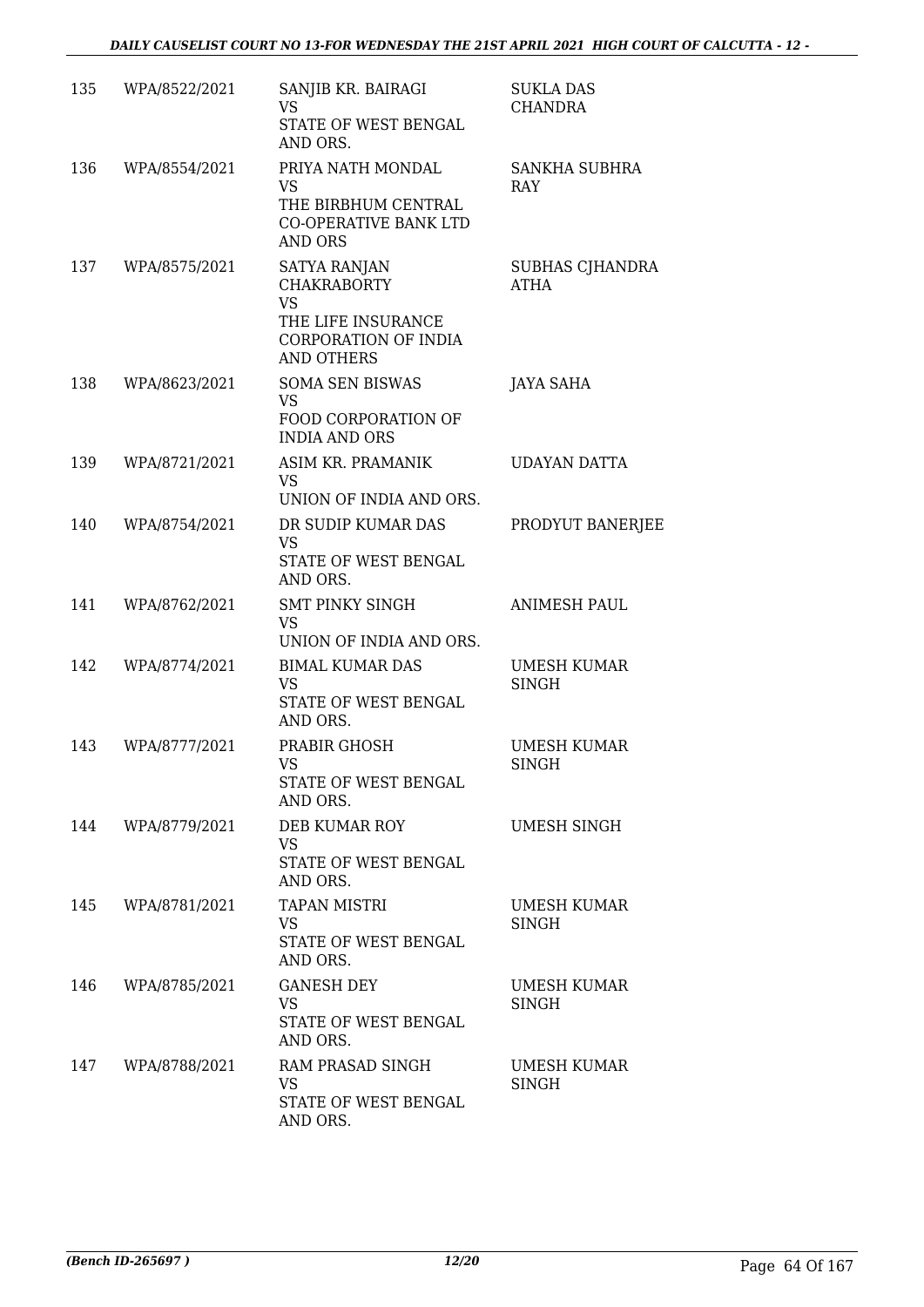| 148 | WPA/8792/2021     | NIRMALENDU GOSWAMI<br><b>VS</b><br>STATE OF WEST BENGAL<br>AND ORS.                             | <b>UMESH KUMAR</b><br>SINGH                |
|-----|-------------------|-------------------------------------------------------------------------------------------------|--------------------------------------------|
| 149 | WPA/8795/2021     | <b>KEDAR NATH PRUSTY</b><br>VS<br>UNION OF INDIA AND ORS.                                       | ANITA KAUNDA                               |
| 150 | WPA/8820/2021     | PROVASH CHANDRA<br><b>SARDAR</b><br><b>VS</b><br>DIR, , INDIAN MUSEUM AND<br><b>ORS</b>         | <b>MASUM ALI SARDAR</b>                    |
|     | IA NO: CAN/1/2021 |                                                                                                 |                                            |
| 151 | WPA/8827/2021     | RASANA SING SARDER AND<br><b>OTHERS</b><br><b>VS</b><br>STATE OF WEST BENGAL<br>AND ORS.        | <b>SUCHGINDRAM</b><br><b>BHATTACHARJEE</b> |
| 152 | WPA/9180/2021     | MASUDAL HOQUE AND ORS<br><b>VS</b><br>STATE OF WEST BENGAL<br>AND ORS.                          | MD. KUTUBUDDIN                             |
| 153 | WPA/9223/2021     | <b>SANTU HAZRA AND</b><br><b>OTHERS</b><br><b>VS</b><br>STATE OF WEST BENGAL<br>AND ORS.        | LAKSHMINATH<br><b>BHATTACHARYA</b>         |
| 154 | WPA/9298/2021     | <b>SWAPNA KUNDU</b><br><b>VS</b><br>STATE OF WEST BENGAL<br>AND ORS.                            | <b>GOURANGA KUMAR</b><br><b>DAS</b>        |
| 155 | WPA/9320/2021     | <b>BABU HALDER</b><br><b>VS</b><br>UNION OF INDIA AND ORS.                                      | <b>GORA CHAND</b><br><b>SAMANTA</b>        |
| 156 | WPA/9324/2021     | RAMKRISHNA GHOSH<br>VS.<br>STATE OF WEST BENGAL<br>AND ORS.                                     | MONIRUZZAMAN                               |
| 157 | WPA/9370/2021     | <b>MAYA DAS</b><br>VS.<br>STATE OF WEST BENGAL<br>AND ORS.                                      | MRINAL KANTI<br><b>GHOSH</b>               |
| 158 | WPA/9418/2021     | NITISH MONDAL AND ANR<br><b>VS</b><br>THE BIRBHUM DISTRICT<br>CENTRAL CO-OP BANK LTD<br>AND ORS | <b>SANKHA SUBHRA</b><br><b>RAY</b>         |
| 159 | WPA/9421/2021     | SATYA NARAYAN CHANDRA<br><b>VS</b><br>STATE OF WEST BENGAL<br>AND ORS.                          | SUKLA DAS<br><b>CHANDRA</b>                |
| 160 | WPA/9422/2021     | UTPAL BHATTACHARJEE<br><b>VS</b><br>STATE OF WEST BENGAL<br>AND ORS.                            | SUKLA DAS<br><b>CHANDRA</b>                |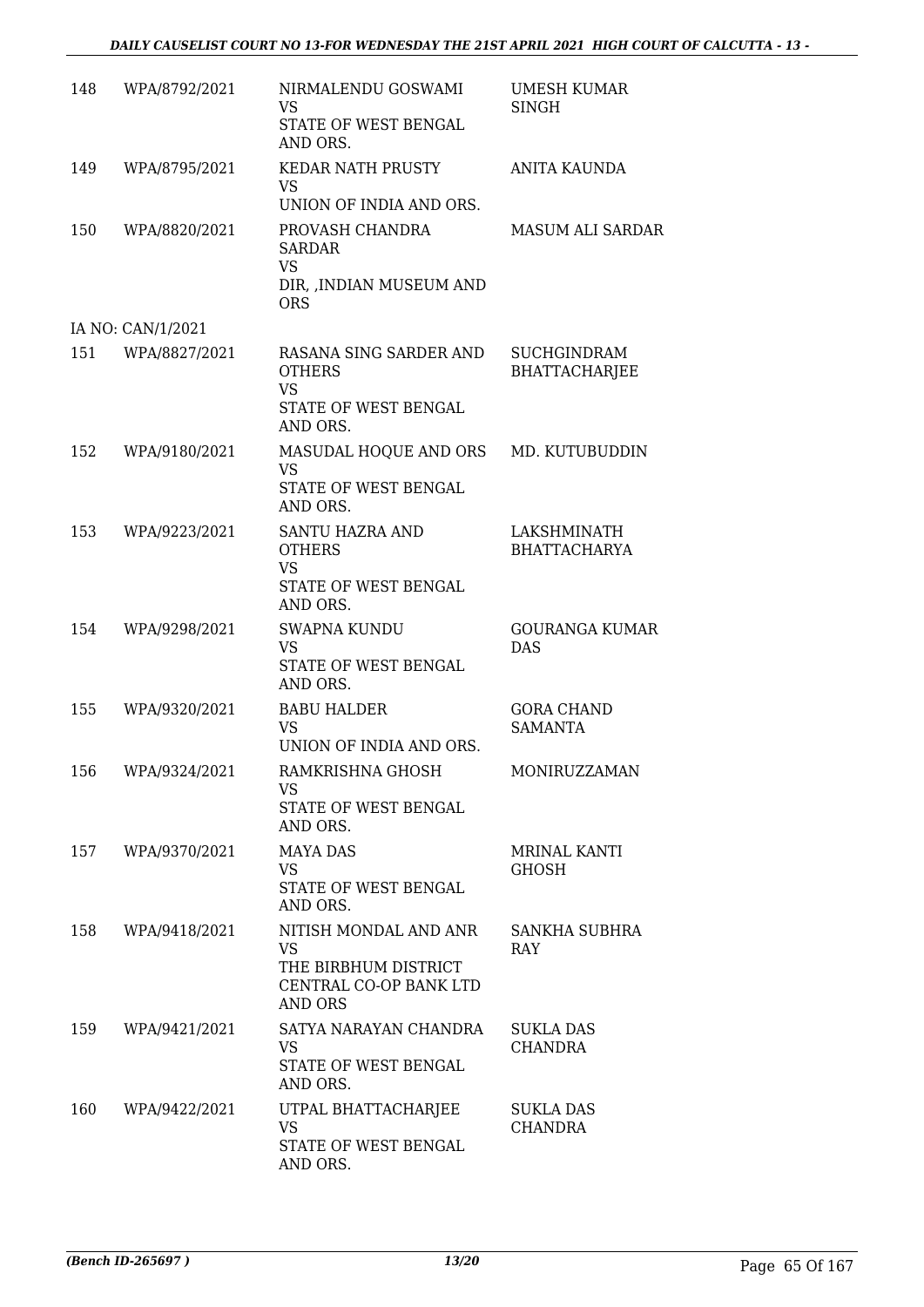| 161 | WPA/9425/2021 | <b>SANKAR BOSE</b><br><b>VS</b><br>STATE OF WEST BENGAL<br>AND ORS.                 | <b>SUKLA DAS</b><br><b>CHANDRA</b> |
|-----|---------------|-------------------------------------------------------------------------------------|------------------------------------|
| 162 | WPA/9432/2021 | <b>SAMIRAN MAITY</b><br><b>VS</b><br>STATE OF WEST BENGAL<br>AND ORS.               | <b>SUKLA DAS</b><br><b>CHANDRA</b> |
| 163 | WPA/9435/2021 | SACHIDANANDA PAHARI<br><b>VS</b><br>STATE OF WEST BENGAL<br>AND ORS.                | <b>SUKLA DAS</b><br><b>CHANDRA</b> |
| 164 | WPA/9437/2021 | ASIT MODAK CHOUDHURY<br><b>VS</b><br>STATE OF WEST BENGAL<br>AND ORS.               | <b>SUKLA DAS</b><br><b>CHANDRA</b> |
| 165 | WPA/9440/2021 | TARAK CHANDRA DAS<br><b>VS</b><br>STATE OF WEST BENGAL<br>AND ORS.                  | <b>SUKLA DAS</b><br><b>CHANDRA</b> |
| 166 | WPA/9445/2021 | <b>GAUTAM CHATTOPADHYAY</b><br>VS.<br>STATE OF WEST BENGAL<br>AND ORS.              | <b>SUKLA DAS</b><br><b>CHANDRA</b> |
| 167 | WPA/9450/2021 | <b>PRAVAKAR</b><br><b>BHATTACHARJEE</b><br>VS<br>STATE OF WEST BENGAL<br>AND ORS.   | <b>SUKLA DAS</b><br><b>CHANDRA</b> |
| 168 | WPA/9454/2021 | NANI GOPAL SAMANTA<br><b>VS</b><br>STATE OF WEST BENGAL<br>AND ORS.                 | <b>SUKLA DAS</b><br><b>CHANDRA</b> |
| 169 | WPA/9459/2021 | <b>ARUN KUMAR</b><br><b>CHATTOPADHYA</b><br>VS<br>STATE OF WEST BENGAL<br>AND ORS.  | <b>SUKLA DAS</b><br><b>CHANDRA</b> |
| 170 | WPA/9461/2021 | DHRUBA CHANDRA<br><b>MUKHERJEE</b><br><b>VS</b><br>STATE OF WEST BENGAL<br>AND ORS. | <b>SUKLA DAS</b><br><b>CHANDRA</b> |
| 171 | WPA/9464/2021 | NARENDRANATH NASKAR<br>VS<br>STATE OF WEST BENGAL<br>AND ORS.                       | <b>SUKLA DAS</b><br><b>CHANDRA</b> |
| 172 | WPA/9468/2021 | TARAK NATH DAS<br><b>VS</b><br>STATE OF WEST BENGAL<br>AND ORS.                     | SUKLA DAS<br><b>CHANDRA</b>        |
| 173 | WPA/9470/2021 | PRABIR KUMAR<br>MUKHERJEE<br><b>VS</b><br>BANK OF INDIA AND ANR                     | <b>SOURJYA DAS</b>                 |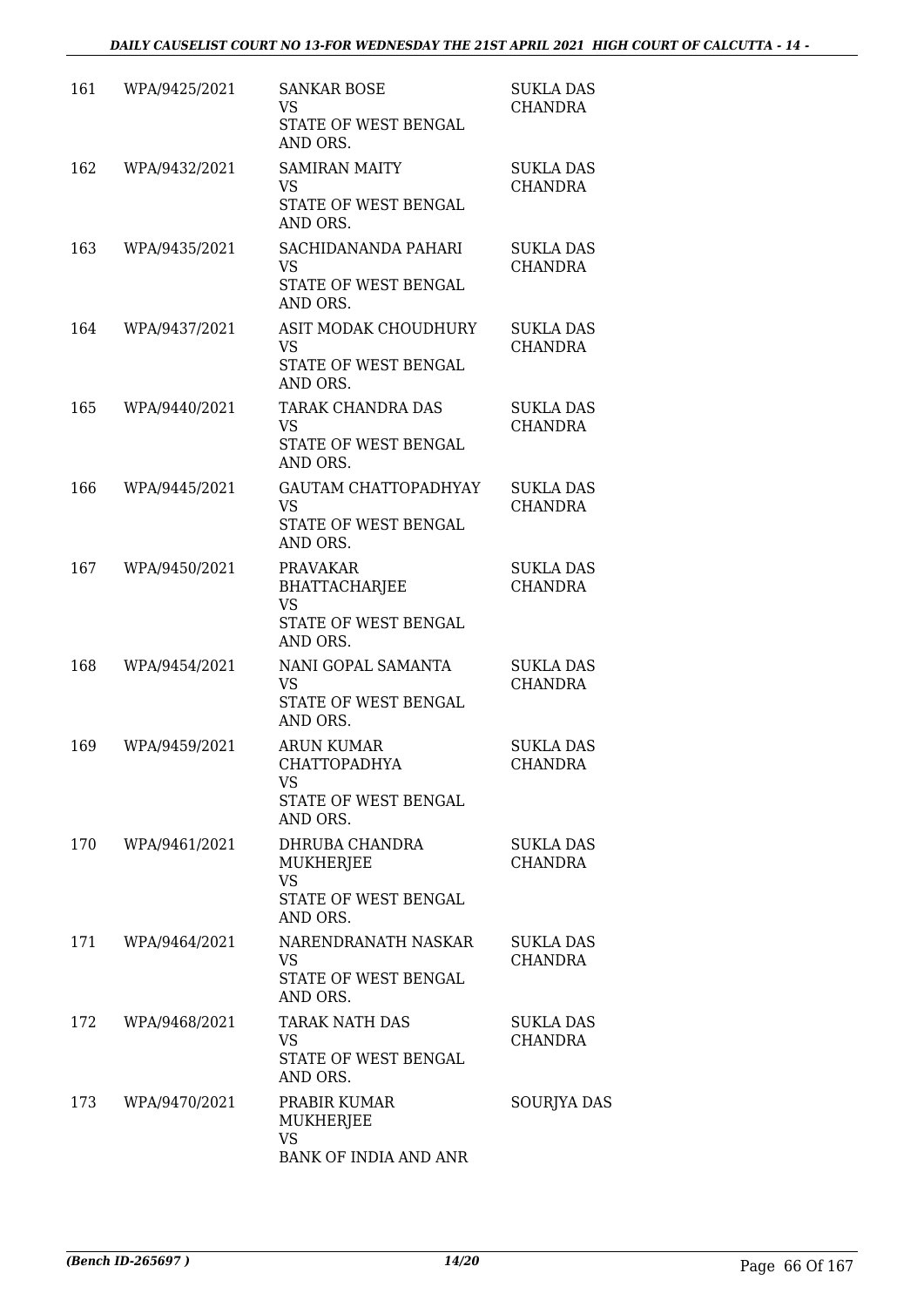| 174 | WPA/9473/2021                           | SHREE MOHAN JHA<br>VS<br>STATE OF WEST BENGAL<br>AND ORS.                                                        | <b>SUKLA DAS</b><br><b>CHANDRA</b> |
|-----|-----------------------------------------|------------------------------------------------------------------------------------------------------------------|------------------------------------|
| 175 | WPA/9475/2021                           | TAPAN KR BALA<br>VS<br>STATE OF WEST BENGAL<br>AND ORS.                                                          | <b>SUKLA DAS</b><br><b>CHANDRA</b> |
| 176 | WPA/9496/2021                           | <b>MOHAN ROY</b><br><b>VS</b><br>STATE OF WEST BENGAL<br>AND ORS.                                                | <b>SUKLA DAS</b><br>CHANDRA        |
| 177 | WPA/9507/2021                           | <b>GAYATRI TRIPATHI</b><br><b>VS</b><br>UNION OF INDIA AND ORS.                                                  | <b>SUJAN DAS</b>                   |
| 178 | WPA/9533/2021                           | SMT TANDRA DUTTA<br><b>CHATTERJEE AND ANR</b><br><b>VS</b><br>STATE OF WEST BENGAL<br>AND ORS.                   | SWAGATA DUTTA                      |
| 179 | WPA/9595/2021                           | AJIT KUMAR TALUKDAR<br><b>VS</b><br>UNION OF INDIA AND ORS.                                                      | <b>SMITA PAL</b>                   |
| 180 | WPA/9621/2021                           | <b>GOUTAM PANDEY</b><br><b>VS</b><br>STATE OF WEST BENGAL<br>AND ORS.                                            | <b>NEIL BASU</b>                   |
| 181 | WPA/9622/2021                           | SOURISH BHATTACHARYA<br>VS<br>STATE OF WEST BENGAL<br>AND ORS.                                                   | <b>NEIL BASU</b>                   |
| 182 | WPA/9825/2021                           | PRABIR DEY SARKAR AND<br><b>OTHERS</b><br><b>VS</b><br>NORTH BENGAL STATE<br>TRANSPORT CORPORATION<br>AND OTHERS | ANIRBAN SAHA                       |
|     |                                         | <b>MOTION GROUP - V</b>                                                                                          |                                    |
| 183 | WPA/27406/2014<br>(1)                   | SURENDRA NATH SAHA<br>VS<br><b>STATE OF WEST BENGAL &amp;</b><br><b>ORS</b>                                      | MD HABIBUR<br><b>RAHAMAN</b>       |
|     | IA NO: CAN/1/2019(Old No:CAN/7771/2019) |                                                                                                                  |                                    |
| 184 | WPA/26812/2015                          | KABITA BARMAN<br>(ADHIKARY) & ORS<br><b>VS</b><br>STATE OF WEST BENGAL &<br><b>ORS</b>                           | <b>SOUMYA KUNDU</b>                |
|     | IA NO: CAN/1/2020                       |                                                                                                                  |                                    |
| 185 | WPA/24119/2018                          | CHANDRA MAHATO<br><b>VS</b><br>STATE OF WEST BENGAL &                                                            | VIVEKANANDA BAURI                  |
|     |                                         | <b>ORS</b>                                                                                                       |                                    |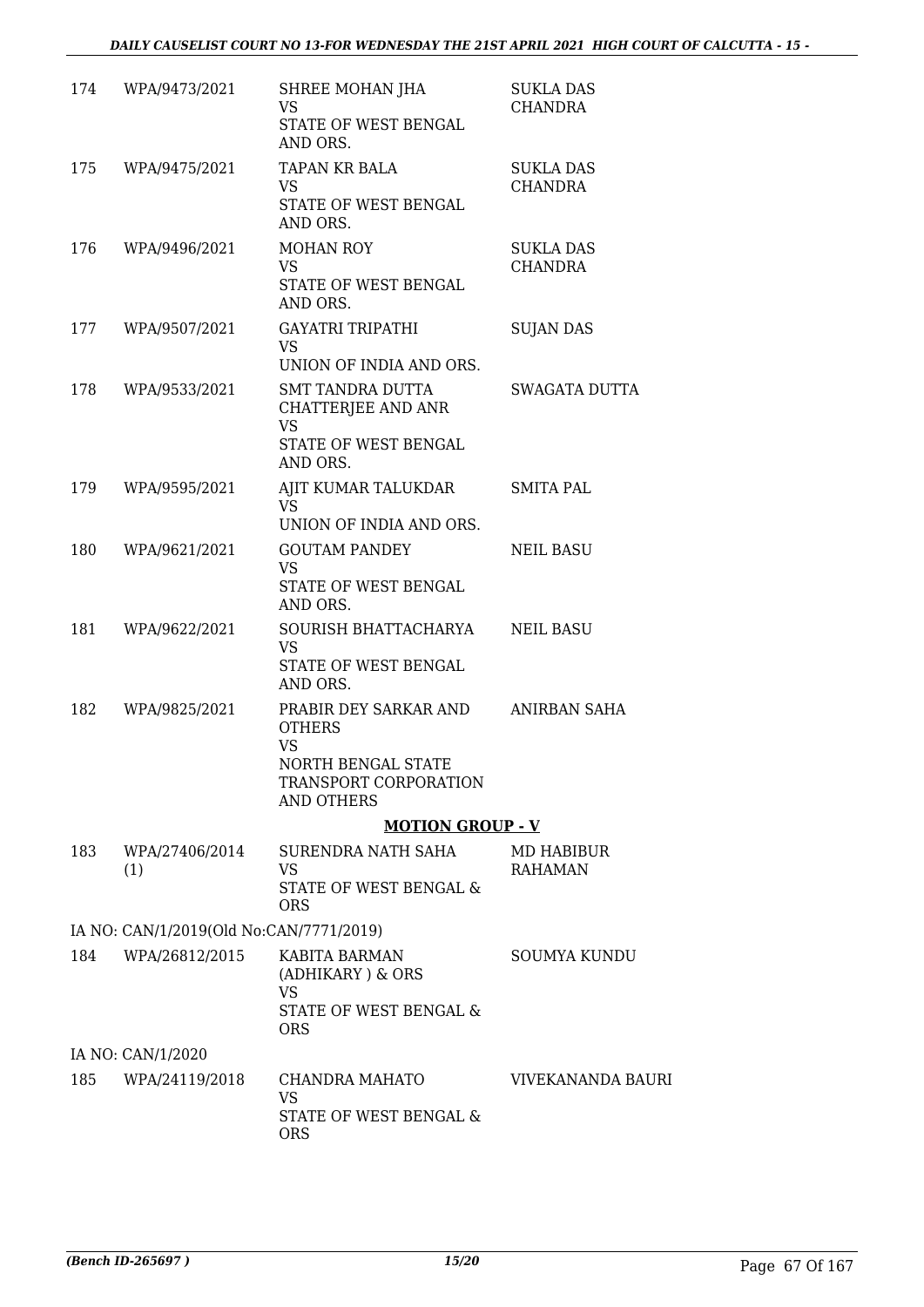| 186 | WPA/15214/2019                      | BISWANATH MONDAL<br>VS<br>STATE OF WEST BENGAL &                                                | <b>SARDA SHA</b>                      |
|-----|-------------------------------------|-------------------------------------------------------------------------------------------------|---------------------------------------|
| 187 | WPA/513/2020                        | <b>ORS</b><br><b>GOURI RANI MAITY</b><br>VS<br>STATE OF WEST BENGAL &                           | <b>BIBEKANANDA</b><br><b>TRIPATHY</b> |
| 188 | WPA/10328/2020<br>(1)               | <b>ORS</b><br>CHITTARANJAN<br><b>PARAMANIK</b><br><b>VS</b><br>STATE OF WEST BENGAL<br>AND ORS. | ANJAN<br><b>BHATTACHARYA</b>          |
| 189 | WPA/1394/2021<br>(3)                | SUSMITA MONDAL AND<br><b>ORS</b><br><b>VS</b><br>STATE OF WEST BENGAL<br>AND ORS.               | <b>SUNNY NANDY</b>                    |
| 190 | WPA/2181/2021                       | <b>SWAPNA BISWAS</b><br><b>VS</b><br>State of West Bengal                                       | <b>HIMANGSHU GHOSH</b>                |
| 191 | WPA/2190/2021                       | DIPIKA SINGHA<br><b>VS</b><br>STATE OF WEST BENGAL<br>AND ORS.                                  | <b>SUFI KAMAL</b>                     |
| 192 | WPA/3155/2021<br>(1)                | DEBDULAL PRADHAN<br><b>VS</b><br>STATE OF WEST BENGAL<br>AND ORS.                               | TANUJA BASAK                          |
| 193 | WPA/6148/2021                       | PURNIMA SINGH<br><b>VS</b><br>STATE OF WEST BENGAL<br>AND ORS.                                  | ASHOK KUMAR BAR                       |
| 194 | WPA/6803/2021                       | <b>ANKITA DOLUI</b><br>VS<br>STATE OF WEST BENGAL<br>AND ORS.                                   | <b>BHASKAR CHANDRA</b><br>MANNA       |
| 195 | WPA/6900/2021                       | SOURAV BARUI AND ANR.<br><b>VS</b><br>STATE OF WEST BENGAL<br>AND ORS.                          | FALGUNI<br>BANDYOPADHYAY              |
| 196 | WPA/6901/2021<br>(1)                | <b>GANGADHAR SEN</b><br>VS.<br>STATE OF WEST BENGAL<br>AND ORS.                                 | <b>FALGUNI</b><br>BANDYOPADHYAY       |
| 197 | WPA/7761/2021<br>$(22.04.2021)$ (1) | <b>ANIL GIRI</b><br>VS<br>STATE OF WEST BENGAL<br>AND ORS.                                      | <b>SANTI DAS</b>                      |
| 198 | WPA/8131/2021<br>$(22.04.2021)$ (1) | TAPAN KUMAR<br>BHATTACHARYA<br><b>VS</b><br>STATE OF WEST BENGAL<br>AND ORS.                    | TARAPRASAD<br>HALDER                  |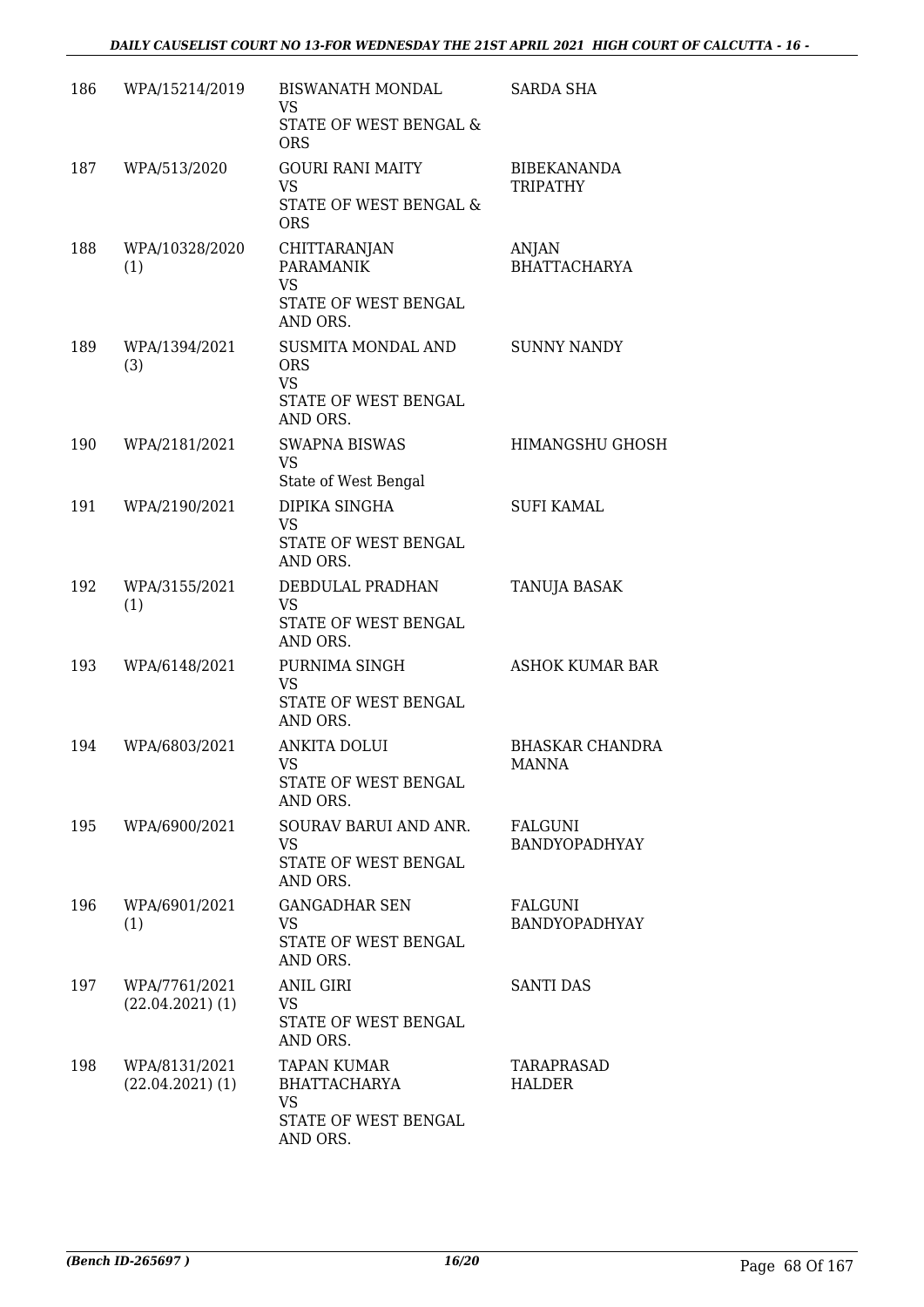| 199 | WPA/8571/2021 | RABINDRA NATH HALDER<br>VS                                                 | <b>BIDHAN BISWAS</b>        |
|-----|---------------|----------------------------------------------------------------------------|-----------------------------|
|     |               | STATE OF WEST BENGAL<br>AND ORS.                                           |                             |
| 200 | WPA/8683/2021 | RABINDRA NATH HALDER<br><b>VS</b><br>STATE OF WEST BENGAL                  | <b>BIDHAN BISWAS</b>        |
|     |               | AND ORS.                                                                   |                             |
| 201 | WPA/8744/2021 | <b>SUKRIT GHOSH</b><br><b>VS</b>                                           | SANKHA SUBHRA<br><b>RAY</b> |
|     |               | THE BIRBHUM DISTRICT<br>CENTRAL CO-OPERATIVE<br><b>BANK LTD AND OTHERS</b> |                             |
| 202 | WPA/9431/2021 | <b>SOUMENDU KARAN</b><br><b>VS</b>                                         | ANUP DASGUPTA               |
|     |               | STATE OF WEST BENGAL<br>AND ORS.                                           |                             |
| 203 | WPA/9479/2021 | <b>GOKUL CH. BHAUMIK</b><br><b>VS</b>                                      | <b>ANUP DASGUPTA</b>        |
|     |               | STATE OF WEST BENGAL<br>AND ORS.                                           |                             |
| 204 | WPA/9483/2021 | PRANAB KR. JANA<br>VS                                                      | ANUP DASGUPTA               |
|     |               | STATE OF WEST BENGAL<br>AND ORS.                                           |                             |
| 205 | WPA/9494/2021 | <b>ASOKE KUMAR DAS</b><br>VS                                               | ANUP DASGUPTA               |
|     |               | STATE OF WEST BENGAL<br>AND ORS.                                           |                             |
| 206 | WPA/9495/2021 | <b>BIMALA KAMAR</b><br><b>VS</b>                                           | <b>TAMAL TARU PANDA</b>     |
|     |               | STATE OF WEST BENGAL<br>AND ORS.                                           |                             |
| 207 | WPA/9498/2021 | <b>MAYARANI HALDER</b><br>VS.                                              | <b>TAMAL TARU PANDA</b>     |
|     |               | STATE OF WEST BENGAL<br>AND ORS.                                           |                             |
| 208 | WPA/9666/2021 | MUKUNDA BEHARI BISWAS<br>VS                                                | <b>BISWAJIT MAL</b>         |
|     |               | STATE OF WEST BENGAL<br>AND ORS.                                           |                             |
| 209 | WPA/9671/2021 | MOHAN JOARDER<br><b>VS</b>                                                 | <b>BISWAJIT MAL</b>         |
|     |               | STATE OF WEST BENGAL<br>AND ORS.                                           |                             |
| 210 | WPA/9673/2021 | SUBIR KUMAR GHOSH<br>VS                                                    | <b>BISWAJIT MAL</b>         |
|     |               | STATE OF WEST BENGAL<br>AND ORS3                                           |                             |
| 211 | WPA/9679/2021 | KENARAM THAKUR<br>VS                                                       | <b>BISWAJIT MAL</b>         |
|     |               | STATE OF WEST BENGAL<br>AND ORS.                                           |                             |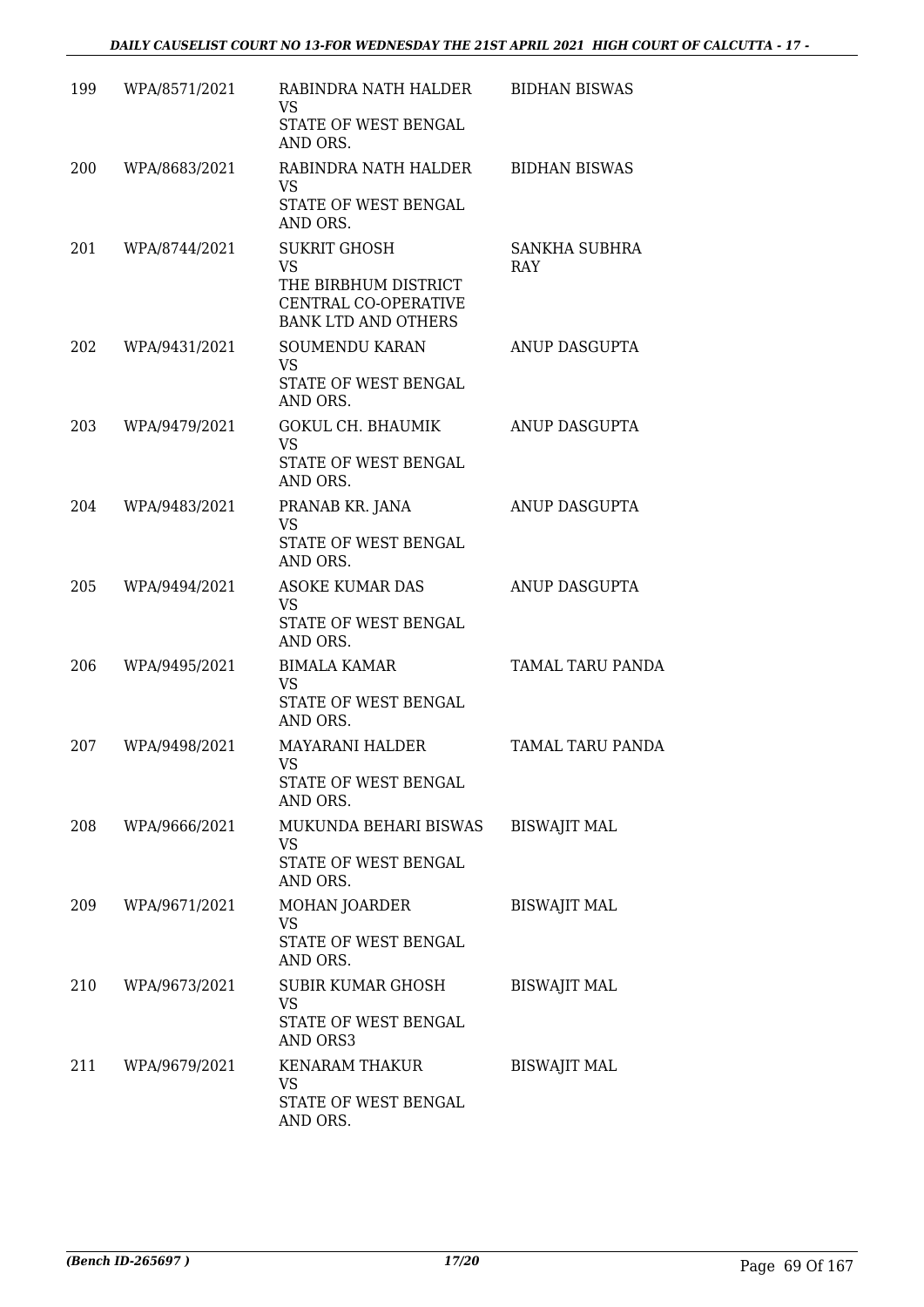| 212 | WPA/9683/2021 | MUKUNDA KUMAR<br><b>MONDAL</b><br><b>VS</b><br>STATE OF WEST BENGAL<br>AND ORS.       | <b>BISWAJIT MAL</b>     |
|-----|---------------|---------------------------------------------------------------------------------------|-------------------------|
| 213 | WPA/9685/2021 | KALIPADA MODAK<br>VS<br>STATE OF WEST BENGAL<br>AND ORS.                              | <b>BISWAJIT MAL</b>     |
| 214 | WPA/9687/2021 | <b>MANTU PAUL</b><br>VS.<br>STATE OF WEST BENGAL<br>AND ORS.                          | <b>BISWAJIT MAL</b>     |
| 215 | WPA/9691/2021 | ASHOK KUMAR PAUL<br><b>VS</b><br>STATE OF WEST BENGAL<br>AND ORS.                     | <b>BISWJIT MAL</b>      |
| 216 | WPA/9716/2021 | UTPALA KHANRA<br>VS.<br>STATE OF WEST BENGAL<br>AND ORS.                              | <b>AMIT KUMAR BAYEN</b> |
| 217 | WPA/9718/2021 | BANAMALI BHAR<br>VS.<br>STATE OF WEST BENGAL<br>AND ORS.                              | <b>A K BAYEN</b>        |
| 218 | WPA/9721/2021 | HIRALAL LAYEK<br>VS.<br>STATE OF WEST BENGAL<br>AND ORS.                              | <b>AMIT KUMAR BAYEN</b> |
| 219 | WPA/9725/2021 | CHANDAN KUMAR GHOSH AMIT KUMAR BAYEN<br><b>VS</b><br>STATE OF WEST BENGAL<br>AND ORS. |                         |
| 220 | WPA/9727/2021 | HARADHAN MALIK<br><b>VS</b><br>STATE OF WEST BENGAL<br>AND ORS.                       | A K BAYEN               |
| 221 | WPA/9729/2021 | AJOY KUMAR PAL<br><b>VS</b><br>STATE OF WEST BENGAL<br>AND ORS.                       | A K BAYEN               |
| 222 | WPA/9732/2021 | MIRA BAG<br>VS<br>STATE OF WEST BENGAL<br>AND ORS.                                    | A K BAYEN               |
| 223 | WPA/9734/2021 | MINATI PATRA<br><b>VS</b><br>STATE OF WEST BENGAL<br>AND ORS.                         | <b>AMIT KUMAR BAYEN</b> |
| 224 | WPA/9736/2021 | JHARNA HANSDA AND ORS<br>VS<br>STATE OF WEST BENGAL<br>AND ORS.                       | A K BAYEN               |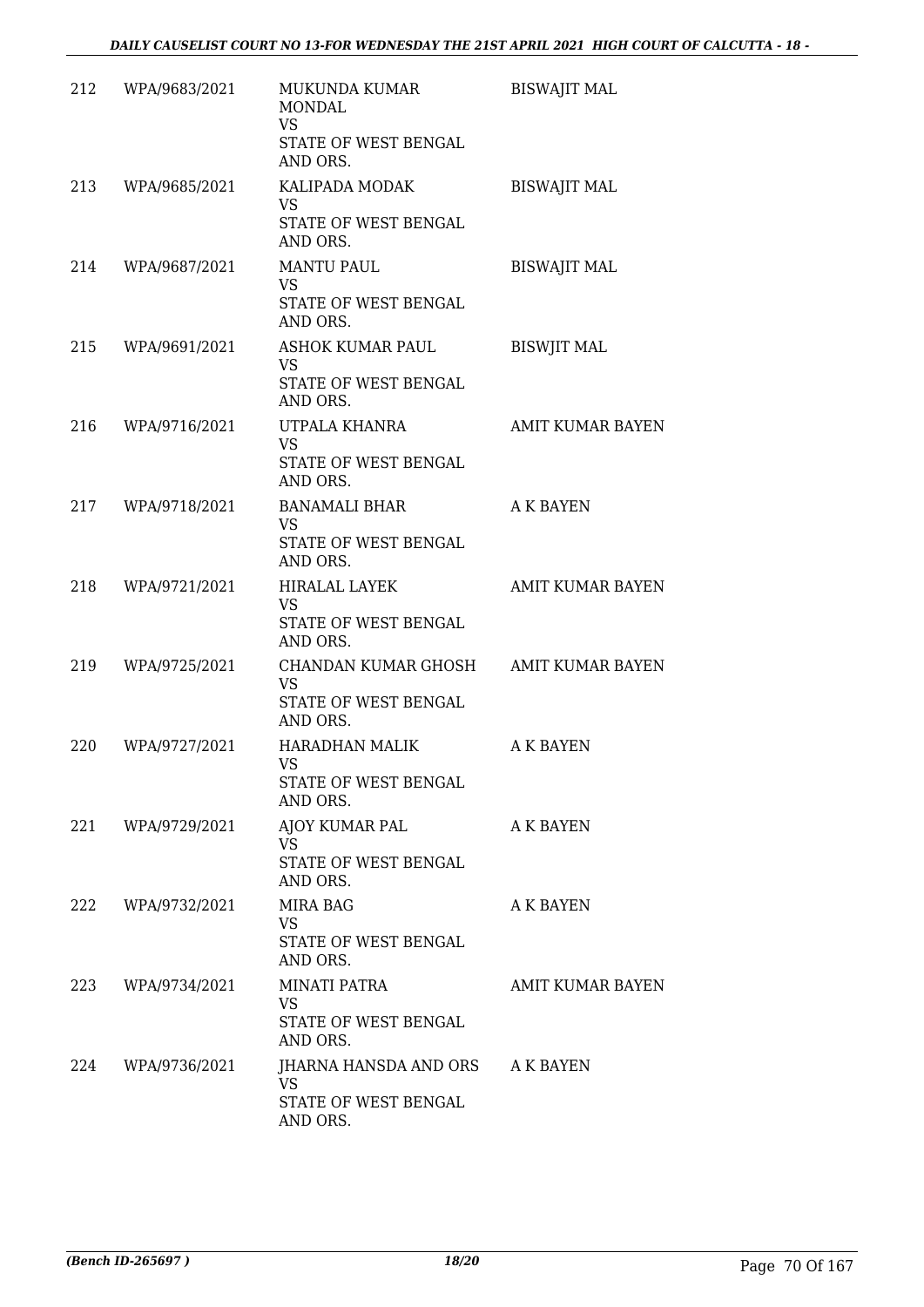|     | 225 WPA/9737/2021                       | HARIHAR MAJILA<br>VS                                                            | A K BAYEN                                     |
|-----|-----------------------------------------|---------------------------------------------------------------------------------|-----------------------------------------------|
|     |                                         | STATE OF WEST BENGAL<br>AND ORS.                                                |                                               |
| 226 | WPA/9739/2021                           | JANAK KUMAR HAZRA AK BAYEN<br><b>VS</b>                                         |                                               |
|     |                                         | STATE OF WEST BENGAL<br>AND ORS.                                                |                                               |
| 227 | WPA/9742/2021                           | PUTUL SENGUPTA<br><b>VS</b><br>STATE OF WEST BENGAL<br>AND ORS.                 | A K BAYEN                                     |
|     | 228 WPA/9746/2021                       | <b>BECHARAM DAS</b><br>VS<br>STATE OF WEST BENGAL<br>AND ORS.                   | A K BAYEN                                     |
| 229 | WPA/9747/2021                           | BHUBAN CHANDRA DULEY A.K.BAYEN<br><b>VS</b><br>STATE OF WEST BENGAL<br>AND ORS. |                                               |
| 230 | WPA/9750/2021                           | BIJALI BAG AND ORS<br><b>VS</b><br>STATE OF WEST BENGAL<br>AND ORS.             | A.K.BAYEN                                     |
| 231 | WPA/9752/2021                           | CHAYA DULEY<br><b>VS</b><br>STATE OF WEST BENGAL<br>AND ORS.                    | A.K.BAYEN                                     |
| 232 | WPA/9754/2021                           | SWAPAN JANA<br><b>VS</b><br>STATE OF WEST BENGAL<br>AND ORS.                    | A.K.BAYEN                                     |
| 233 | WPA/9757/2021                           | RADHA KRISHNA SHIT<br><b>VS</b><br>STATE OF WEST BENGAL<br>AND ORS.             | A.K.BAYEN                                     |
|     |                                         | <b>PART HEARD MATTERS</b>                                                       |                                               |
| 234 | WPA/24642/2018                          | RAKESH KUMAR<br><b>SRIVASTAVA &amp; ANR</b><br>VS<br>W.B. S. E. D. CO-LTD & ORS | V. CHATTERJEE                                 |
|     | IA NO: CAN/1/2019(Old No:CAN/8318/2019) |                                                                                 |                                               |
|     | wt235 WPA/25162/2018                    | ANIRUDDHA KAR & ORS<br>VS<br>W.B.S. E.D.CO. LTD & ORS                           | VICTOR CHATTERJEE                             |
|     | IA NO: CAN/1/2019(Old No:CAN/8317/2019) |                                                                                 |                                               |
| 236 | WPA/382/2011                            | RAM PROSAD PAN<br>VS<br>UNION OF INDIA AND ORS                                  | <b>GAUTAM NARAYAN</b><br><b>BHATTACHARJEE</b> |
|     | IA NO: CAN/2/2020, CAN/3/2020           |                                                                                 |                                               |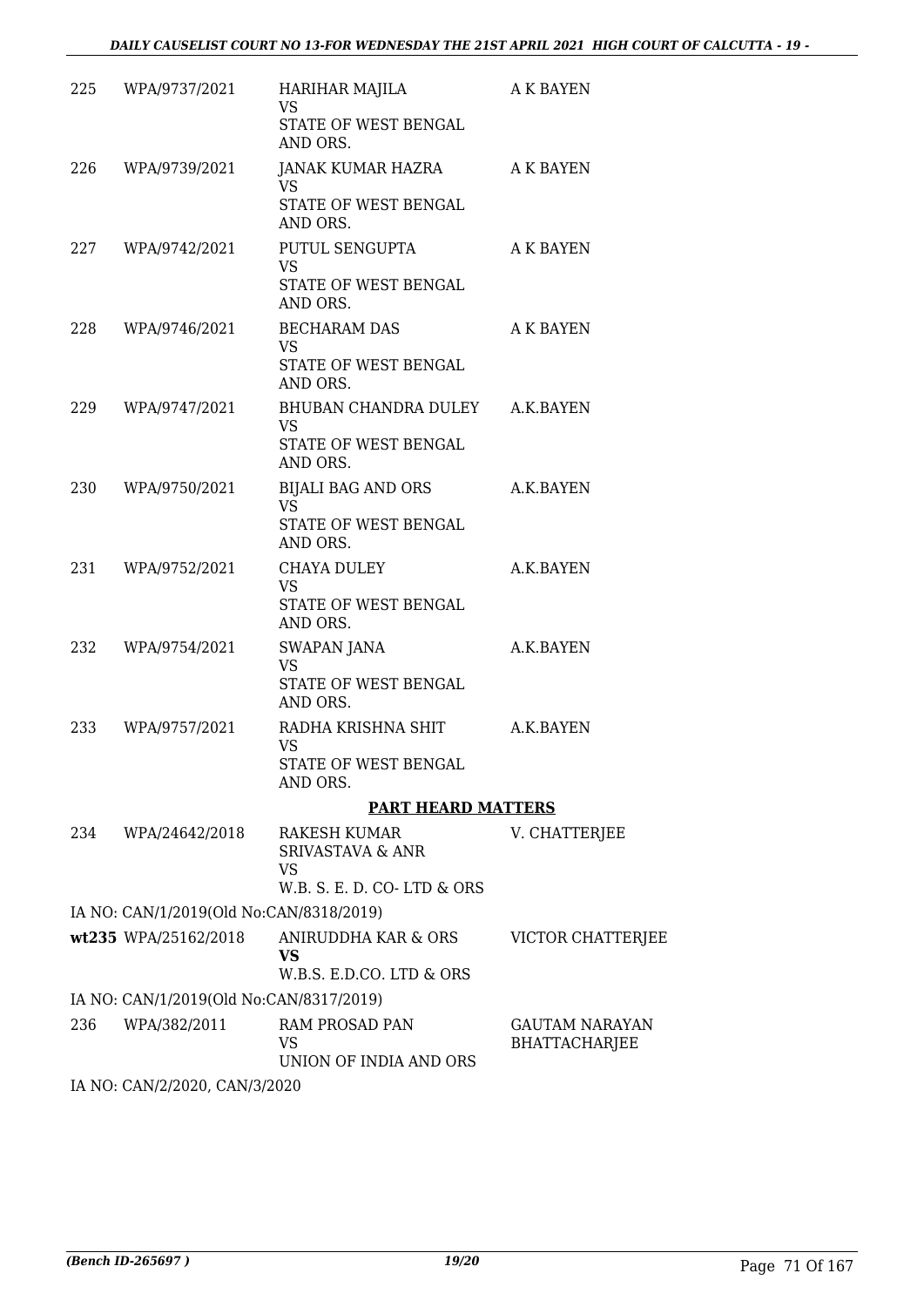237 WPA/20544/2015 PURNA CHANDRA SARKAR VS BANGIYA GRAMIN VIKASH BANK & ORS SUMITA SHAW IA NO: CAN/1/2019(Old No:CAN/12708/2019), CAN/2/2020, CAN/3/2020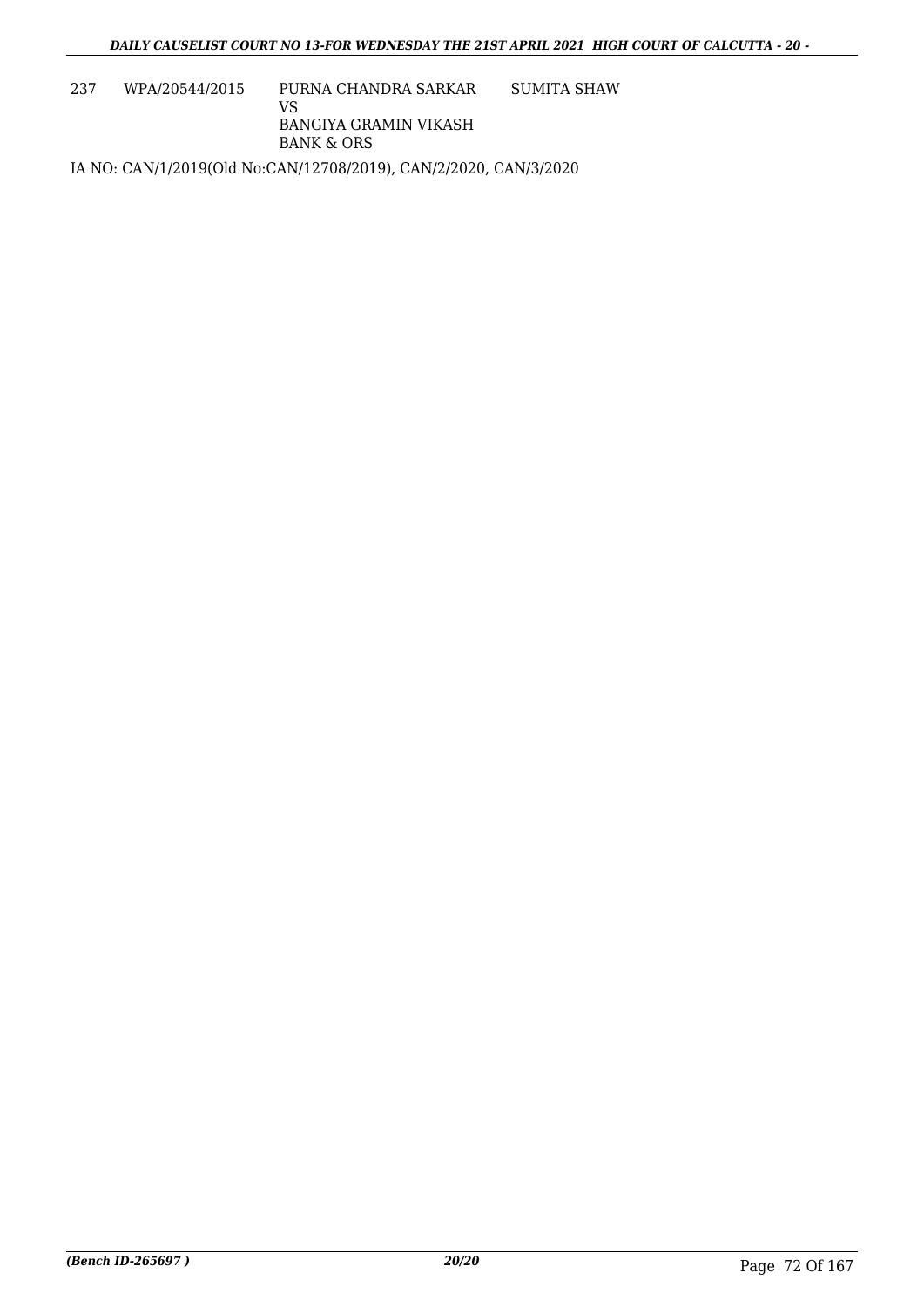

# In The High Court at Calcutta

## **Appellate Side**

**DAILY CAUSELIST For Wednesday The 21st April 2021**

## **COURT NO. 8**

**SINGLE BENCH (SB - IV)**

## **AT 11:15 AM**

#### **HON'BLE JUSTICE SABYASACHI BHATTACHARYYA**

**(VIA VIDEO CONFERENCE) ON AND FROM MONDAY, THE 11TH JANUARY, 2021 – MATTERS (MOTION & HEARING ) UNDER ARTICLE 226 OF THE CONSTITUTION RELATING TO RESIDUARY UNDER GROUP IX [EXCLUDING ELECTRICITY MATTERS AND MATTERS UNDER PUBLIC PREMISES (UNAUTHORISED OCCUPANTS) ACT, 1971] INCLUDING APPLICATIONS CONNECTED THERETO.**

**NOTE (1) : ORIGINAL SIDE MATTERS WILL BE TAKEN UP FROM 10:30 A.M. TILL RECESS, ONLY ON TUESDAYS AND THURSDAYS.**

**NOTE ( 2) : APPELLATE SIDE MATTERS WILL BE TAKEN UP FROM 2 P.M. ONWARDS OR IMMEDIATELY AFTER COMPLETION OF ORIGINAL SIDE MATTERS, WHICHEVER IS EARLIER, ON TUESDAY AND THURSDAYS.**

**NOTE (3) : ON MONDAYS, WEDNESDAYS AND FRIDAYS, APPELLATE SIDE MATTERS WILL BE TAKEN THROUGHOUT THE DAY.**

**NOTE (4) : ON FRIDAY, 'APPLICATION' WILL BE TAKEN UP FIRST, THEN OTHER MATTERS OF THE DAILY LIST WILL BE CALLED SERIALLY.**

**NOTE (5) : DIN MATTERS SHALL NOT BE TAKEN UP TILL APRIL 30, 2021**

**NOTE (6) : MENTIONING SHALL NOT BE TAKEN UP UNTIL FURTHER ORDER**

**MATTERS WILL BE TAKEN UP THROUGH PHYSICAL HEARING ONLY WHEN BOTH THE PARTIES ARE AGREED.**

#### **FOR JUDGMENT**

1 RVW/2/2021 SUNDARANANDA BARMAN AND ANR VS STATE OF WEST BENGAL AND ORS. MONOJ KUMAR BHATTACHARYYA

IA NO: CAN/1/2021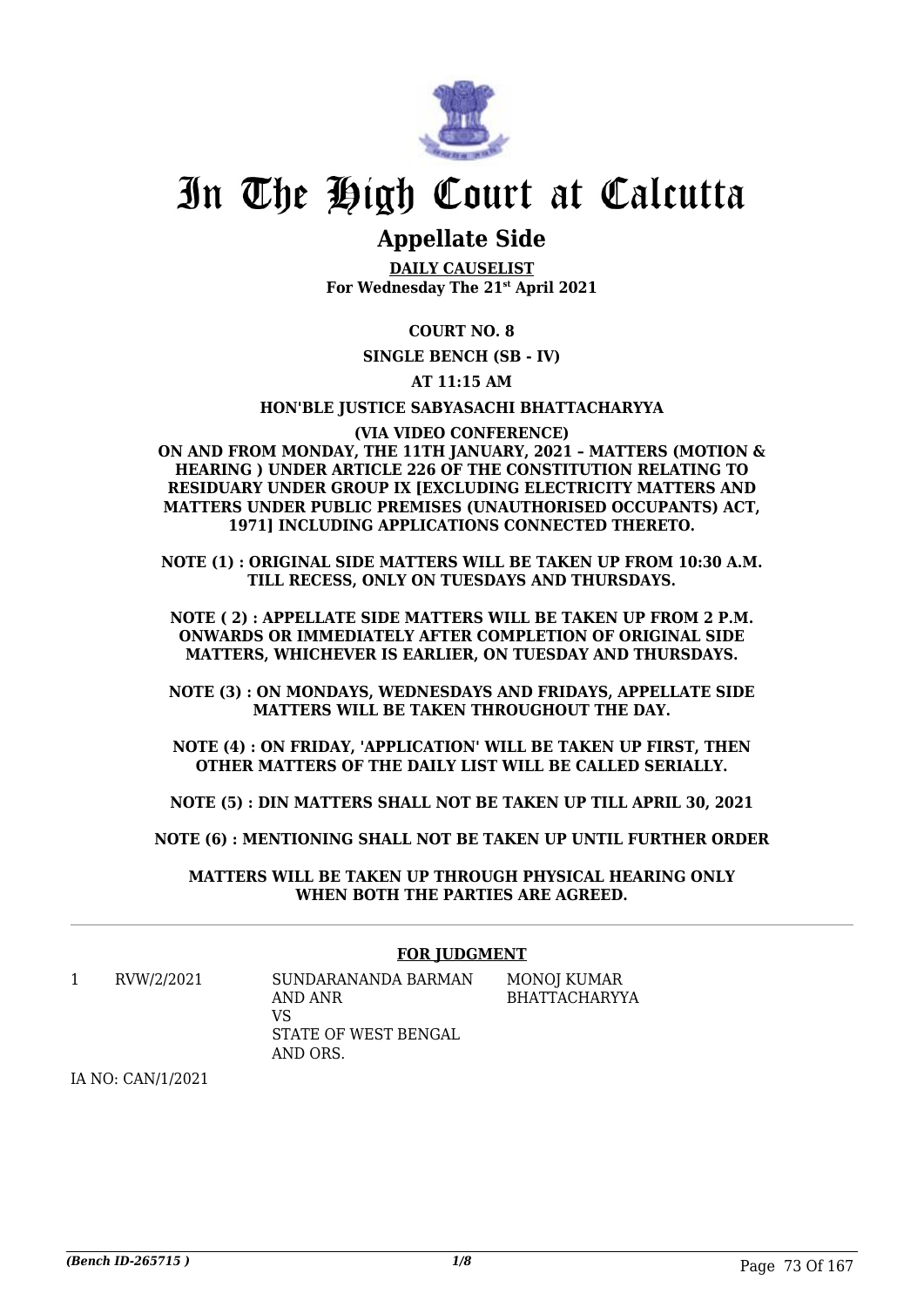| wt2 | WPA/10069/2020                                                                     | SUNDARANANDA BARMAN<br>AND ANOTHER<br><b>VS</b><br>STATE OF WEST BENGAL<br>AND ORS.                      | <b>MANOJ KUMAR</b><br><b>BHATTACHARYYA</b>                                                 |
|-----|------------------------------------------------------------------------------------|----------------------------------------------------------------------------------------------------------|--------------------------------------------------------------------------------------------|
|     |                                                                                    | <b>TO BE MENTIONED</b>                                                                                   |                                                                                            |
| 3   | WPA/18440/2019<br>(FOR FILING<br>WRITTEN NOTES<br>OF ARGUMENTS)                    | ARCHON POWERINFRA<br><b>INDIA PVT LTD</b><br><b>VS</b><br>THE INDIAN OIL<br><b>CORPORATION &amp; ORS</b> | JEENIA RUDRA                                                                               |
|     | No:CAN/3998/2020), CAN/5/2021                                                      |                                                                                                          | IA NO: CAN/1/2019(Old No:CAN/11340/2019), CAN/3/2020(Old No:CAN/3997/2020), CAN/4/2020(Old |
|     | wt4 WPA/1404/2020                                                                  | ARCHON POWERINFRA<br><b>INDIA PVT LTD</b><br><b>VS</b><br>INDIAN OIL CORPORATION<br>& ORS                | JEENIA RUDRA                                                                               |
| 5   | WPA/23444/2019<br>(FOR FILING<br>SUPPLEMENTARY<br>WRITTEN NOTES<br>OF ARGUMENTS).) | SAHAKAR GLOBAL LTD &<br><b>ANR</b><br><b>VS</b><br>STATE OF WEST BENGAL &<br><b>ORS</b>                  | <b>SANDIP AGARWAL</b>                                                                      |
| wt6 | WPA/221/2020                                                                       | SAHAKAR GLOBAL LTD &<br><b>ANR</b><br><b>VS</b><br>STATE OF WEST BENGAL &<br><b>ORS</b>                  | <b>SANDIP AGARWAL</b>                                                                      |
| 7   | WPA/2173/2020<br>(NON<br>PROSECUTION)                                              | CHANDAN KR DHARA<br><b>VS</b><br>STATE OF WEST BENGAL &<br><b>ORS</b>                                    | <b>SALIL KR MAITI</b>                                                                      |
| 8   | WPA/8811/2021                                                                      | <b>GUPTA SHOME AND</b><br>(FOR CORRECTION) ASSOCIATES AND ORS<br>VS.<br>RESERVE BANK OF INDIA<br>AND ANR | <b>SURYANIL DAS</b>                                                                        |
|     |                                                                                    | <b>TOP</b>                                                                                               |                                                                                            |
|     |                                                                                    | (URGENT MOTION MATTERS)                                                                                  |                                                                                            |
| 9   | WPA/1090/2020<br>(11:15 A.M)                                                       | <b>BARUN MALAKAR &amp; ORS</b><br><b>VS</b><br>STATE OF WEST BENGAL &<br><b>ORS</b>                      | SAMBUDDHA DUTTA                                                                            |
|     | IA NO: CAN/1/2020, CAN/2/2020, CAN/3/2020                                          |                                                                                                          |                                                                                            |
|     | wt10 WPA/10086/2020                                                                | MAULISWAR MITRA<br>VS<br>STATE OF WEST BENGAL<br>AND ORS.                                                | MAHABOOB AHMED                                                                             |
|     | wt11 WPA/3688/2020                                                                 | ANUP HALDER & ANR<br><b>VS</b><br>STATE OF WEST BENGAL &<br><b>ORS</b>                                   | <b>ABHIJIT MANDAL</b>                                                                      |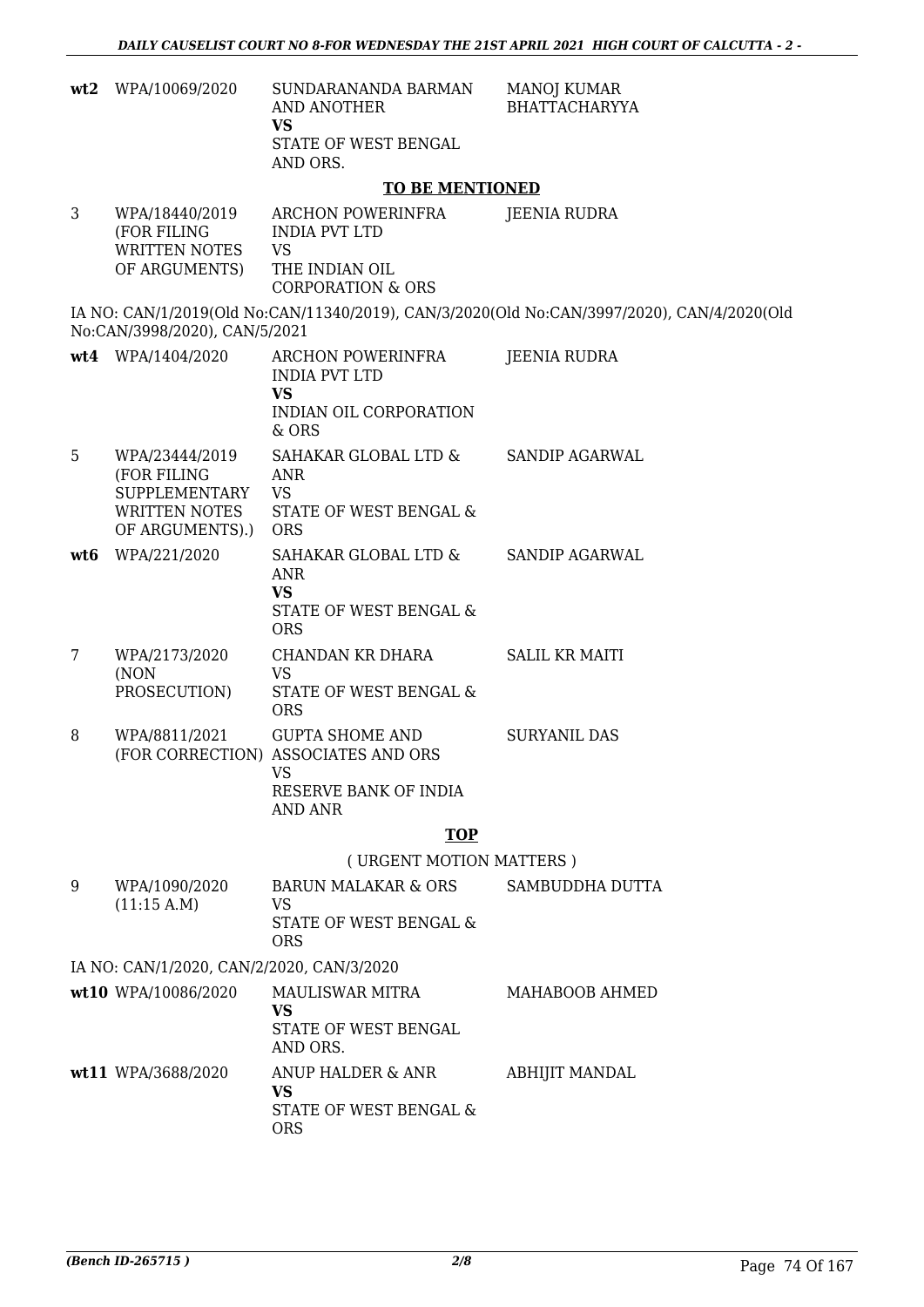| 12 | WPA/10545/2020<br>(11:15 A.M) | RENUKA SARKAR<br>VS<br>STATE OF WEST BENGAL<br>AND ORS.                                     | <b>SHAMIK CHATTERJEE</b>              |
|----|-------------------------------|---------------------------------------------------------------------------------------------|---------------------------------------|
| 13 | WPA/1671/2021                 | <b>SANWAR HOSSAIN</b><br><b>VS</b><br>STATE OF WEST BENGAL<br>AND ORS.                      | <b>SHAIKA KHAN</b>                    |
| 14 | WPA/2744/2021                 | <b>J.P AVIATION SERVICES</b><br>PRIVATE LTD.AND ANR<br><b>VS</b>                            | RAMENDU AGARWAL                       |
|    |                               | UNION OF INDIA AND ORS.                                                                     |                                       |
|    | wt15 WPA/3756/2021            | J P AVIATION SERVICES PVT RAMENDU AGARWAL<br>LTD AND ANR<br><b>VS</b>                       |                                       |
|    |                               | UNION OF INDIA AND ORS.                                                                     |                                       |
| 16 | WPA/3457/2021                 | M/S SUDEB KUMAR<br><b>BANERJEE ANE ORS</b><br><b>VS</b><br>STATE OF WEST BENGAL<br>AND ORS. | RIVU DUTTA                            |
| 17 | WPA/3487/2021                 | <b>DILIP KUMAR</b><br>BHATTACHARJEE<br><b>VS</b><br>STATE OF WEST BENGAL<br>AND ORS.        | <b>PAPIYA</b><br><b>CHATTOPADHYAY</b> |
| 18 | WPA/3607/2021                 | KAVITA JAGATRAMKA AND<br>ANR<br><b>VS</b>                                                   | RAJAT DUTTA                           |
| 19 | WPA/3983/2021                 | UNION OF INDIA AND ORS.<br>SANDHYA MUKHERJEE<br>VS.<br>UNION OF INDIA AND ORS.              | <b>RAJARSI BASU</b>                   |
| 20 | WPA/6282/2021                 | RAWALWASIA AND SONS<br>EXIM LTD<br><b>VS</b><br>STATE OF WEST BENGAL<br>AND ORS.            | <b>ALOTRIYA</b><br>MUKHERJEE          |
| 21 | WPA/6315/2021                 | JAHAR SHA<br><b>VS</b><br>STATE OF WEST BENGAL<br>AND ORS.                                  | <b>SOUMYA NAG</b>                     |
|    | IA NO: CAN/1/2021             |                                                                                             |                                       |
|    | wt22 FMA/471/2021             | ANISUR RAHAMAN<br>VS<br>JAHAR SHA AND ORS                                                   | AYAN PODDAR                           |
|    | wt23 CRLCP/2/2021             | AFJAL ALI SHA@ABJAL<br><b>SHAUKAT SHA</b><br><b>VS</b><br>ANISUR RAHAMAN AND<br><b>ORS</b>  | ANIRUDDHA<br><b>BHATTACHARYA</b>      |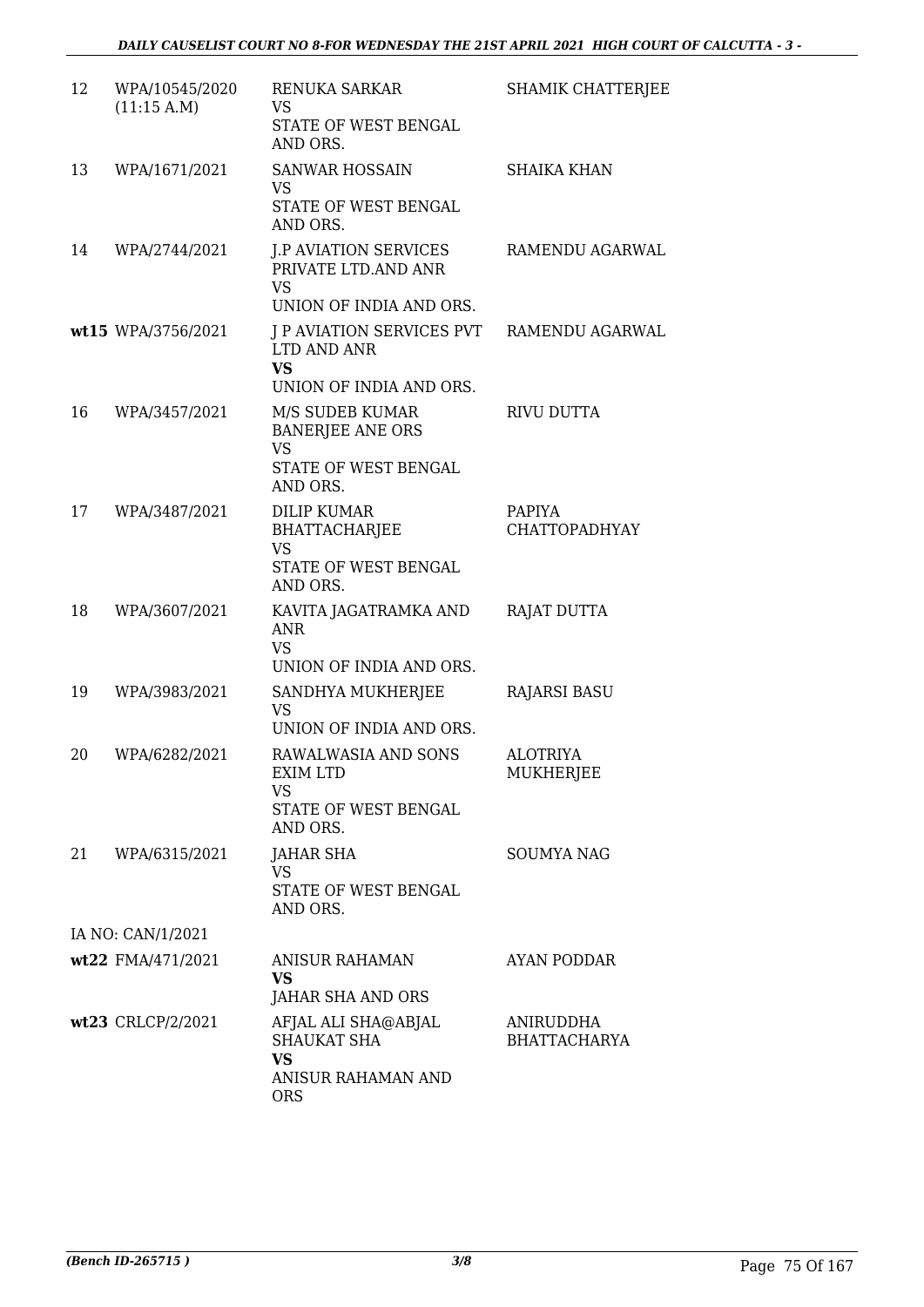| 24 | WPA/7534/2021                   | KALIPADA MONDAL<br><b>VS</b><br>STATE OF WEST BENGAL<br>AND ORS.                                       | <b>SANDIP DAS</b>                    |                 |
|----|---------------------------------|--------------------------------------------------------------------------------------------------------|--------------------------------------|-----------------|
| 25 | WPA/2535/2020                   | KASHINATH PAUL<br><b>VS</b><br>STATE OF WEST BENGAL &<br><b>ORS</b>                                    | <b>ABDUR RAKIB</b>                   |                 |
| 26 | WPA/8425/2020                   | SOUMITRA CHAKRABORTY<br><b>VS</b><br>State of West Bengal                                              | <b>GARGI SAHA</b>                    |                 |
|    | IA NO: CAN/1/2021               |                                                                                                        |                                      |                 |
| 27 | WPA/8636/2020                   | <b>ALOKE DAS</b><br><b>VS</b>                                                                          | <b>ABHIJIT SARKAR</b>                |                 |
| 28 | WPA/9260/2020                   | Union of India AND ORS<br>SAHIDUL MONDAL<br><b>VS</b><br>STATE OF WEST BENGAL<br>AND ORS.              | Diptendu<br>Bandyopadhyay            |                 |
| 29 | WPA/9318/2020                   | P. B. UDYOG REPRESENTED<br>BY SOLE PROPRIETOR<br><b>BIVAS DE</b><br><b>VS</b><br>HDFC BANK LTD AND ANR | PRANTICK GHOSH                       |                 |
|    |                                 | <b>URGENT MOTION</b>                                                                                   |                                      |                 |
|    |                                 | (TOP MATTERS)                                                                                          |                                      |                 |
| 30 | WPA/986/2021                    | MD. ABUL BASAR KHAN<br><b>VS</b><br>STATE OF WEST BENGAL                                               | MUKTESWAR MAITY                      |                 |
| 31 | WPA/7956/2020                   | AND ORS.<br>UTTAM KUMAR DAS<br><b>VS</b><br>STATE OF WEST BENGAL<br>AND ORS.                           | SAYANTAN HAZRA                       | SAIKAT BANERJEE |
| 32 | WPA/8114/2020                   | CHANDICHARAN MONDAL<br><b>VS</b><br>State of West Bengal                                               | PAYEL SHOME                          |                 |
| 33 | WPA/9014/2020                   | SAMIR KUMAR CHANDA<br><b>VS</b><br>STATE OF WEST BENGAL<br>AND ORS.                                    | MRINAL KANTI<br><b>GHOSH</b>         |                 |
| 34 | WPA/9198/2020<br>(AT 2:00 P.M.) | <b>REKHA BARMAN</b><br><b>VS</b><br>State of West Bengal                                               | <b>MADHURIMA</b><br><b>MUKHERJEE</b> |                 |
| 35 | WPA/21208/2019                  | BISWANATH CHAKRABORTY<br><b>VS</b><br>STATE OF WEST BENGAL &<br><b>ORS</b>                             | <b>SUPREEM NASKAR</b>                |                 |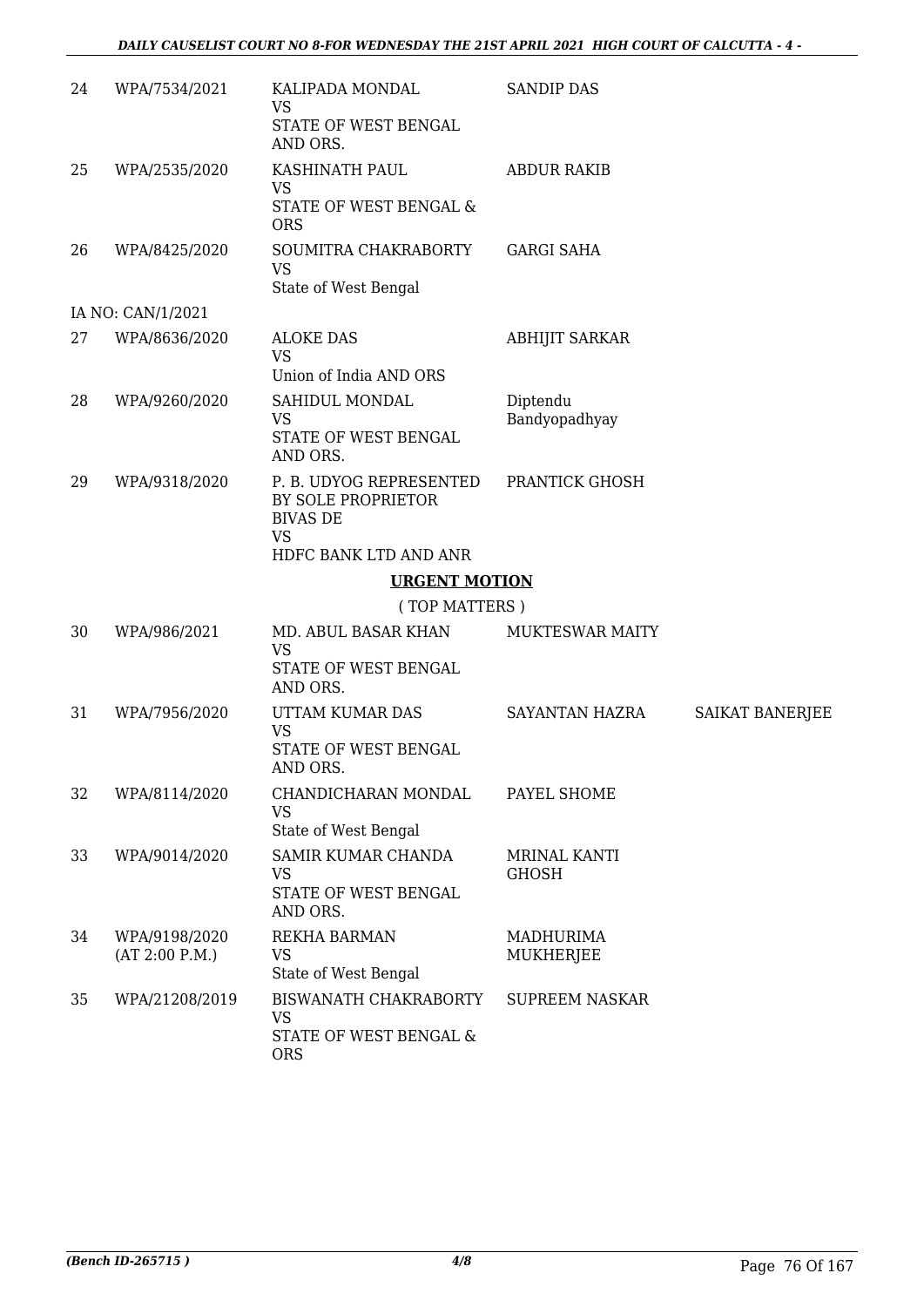| 36 | WPA/2567/2021       | UNITED ORDER AND<br>SUPPLY CO-OPERATIVE<br>, SOCIETY LTD<br>VS<br>STATE OF WEST BENGAL<br>AND ORS.                             | SATRAJIT SINHA ROY                   |
|----|---------------------|--------------------------------------------------------------------------------------------------------------------------------|--------------------------------------|
| 37 | WPA/3965/2021       | <b>RAJIB ROY</b><br><b>VS</b><br>STATE OF WEST BENGAL<br>AND ORS.                                                              | <b>SURYA MAITY</b>                   |
|    | IA NO: CAN/1/2021   |                                                                                                                                |                                      |
| 38 | CPAN/347/2020       | <b>GURUPADA KHATUA &amp; ANR</b><br><b>VS</b><br>ONKAR SINGH MINA & ORS                                                        | <b>GOUR CHAND</b><br><b>SAMNANTA</b> |
|    | wt39 WPA/74/2020    | <b>GURUPADA KHATUA &amp; ORS</b><br><b>VS</b><br>THE DISTRICT<br>MAGISTRATE, SOUTH 24-<br>PARGANAS & ORS                       | <b>GORA CHAND</b><br><b>SAMANTA</b>  |
|    |                     | IA NO: CAN/1/2020(Old No:CAN/3450/2020), CAN/2/2021                                                                            |                                      |
| 40 | WPA/10241/2020      | VISHAMBHAR SARAN<br>VS.<br><b>BUERAU OF IMMIGRATION</b><br>AND ORS                                                             | <b>NIKITA</b><br><b>JHUNJHUNWALA</b> |
|    | IA NO: CAN/1/2021   |                                                                                                                                |                                      |
|    | wt41 WPA/10247/2020 | <b>SAROJ AGARWAL</b><br><b>VS</b><br><b>BUREAU OF IMMIGRATION</b><br><b>AND ORS</b>                                            | <b>NIKITA</b><br>JHUNJHUNWALA        |
|    | IA NO: CAN/1/2021   |                                                                                                                                |                                      |
|    | wt42 WPA/10249/2020 | <b>VISHAL AGARWAL</b><br><b>VS</b><br><b>BUREAU OF IMMIGRATION</b><br>AND ORS                                                  | <b>NIKITA</b><br>JHUNJHUWALA         |
|    | IA NO: CAN/1/2021   |                                                                                                                                |                                      |
| 43 | WPA/11149/2020      | INDRANIL BHATTACHARYA<br><b>VS</b><br>STATE OF WEST BENGAL<br>AND ORS.                                                         | SATRAJIT SINHA ROY                   |
| 44 | WPA/19370/2019      | M/S. INDUSTRIAL TAPES &<br>FABRICS PVT.LTD.<br><b>VS</b><br><b>CHITTARANJAN</b><br><b>LOCOMOTIVE WORKS &amp;</b><br><b>ANR</b> | KUSHAGRA SHAH                        |
| 45 | WPA/13834/2017      | CHAITANYA BIKASH PAUL<br>VS<br>EPF ORGANISATION,<br>MINISTRY OF LABOUR &<br><b>ORS</b>                                         | <b>MRINAL KANTI</b><br>KUNDU         |
|    |                     |                                                                                                                                |                                      |

IA NO: CAN/1/2019(Old No:CAN/5144/2019), CAN/2/2020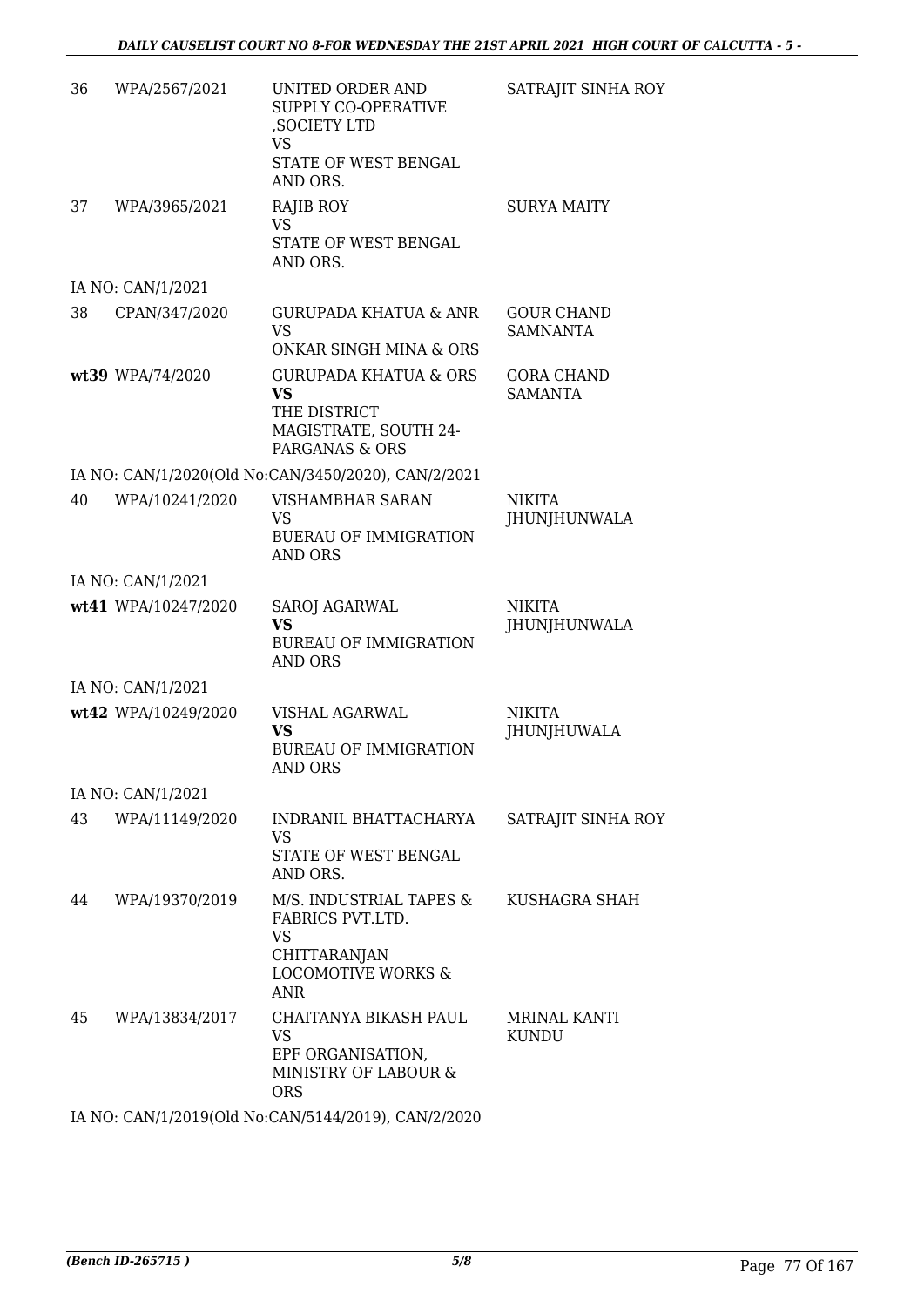| 46 | WPA/23011/2006                          | PRIYA BANERJEE<br>VS<br>STATE OF W.B.                                                                          | MANISHA<br><b>CHATTERJEE</b>          |
|----|-----------------------------------------|----------------------------------------------------------------------------------------------------------------|---------------------------------------|
|    |                                         | IA NO: CAN/1/2008(Old No:CAN/1397/2008), CAN/2/2020(Old No:CAN/2093/2020)                                      |                                       |
| 47 | WPA/5592/2020                           | <b>ANUPAM MITRA</b><br><b>VS</b><br>STATE OF WEST BENGAL &<br><b>ORS</b>                                       | <b>GAZI FARUQUE</b><br><b>HOSSAIN</b> |
|    | IA NO: CAN/1/2020(Old No:CAN/3346/2020) |                                                                                                                |                                       |
| 48 | WPA/17318/2016                          | SIDDHESWAR SEN<br><b>VS</b><br>STATE OF WEST BENGAL &<br>ORS.                                                  | <b>SANDIP GHOSH</b>                   |
| 49 | WPA/2993/2014                           | <b>SUNIL KUMAR</b><br>PRAMANIK@SUNIL<br><b>VS</b><br>STATE OF WEST BENGAL &<br><b>ORS</b>                      | SANATAN MANNA                         |
|    | IA NO: CAN/1/2014(Old No:CAN/1365/2014) |                                                                                                                |                                       |
| 50 | WPA/4597/2021                           | SHREEPARNA MITRA<br>VS<br>STATE OF WEST BENGAL<br>AND ORS.                                                     | MONOJIT<br><b>BHATTACHARYYA</b>       |
| 51 | WPA/5612/2021                           | <b>BIBHAS KUMAR SAU</b><br><b>VS</b><br>STATE OF WEST BENGAL<br>AND ORS.                                       | ANAND FARMANIA                        |
| 52 | WPA/8776/2020                           | BIBEKANANDA MAHATO<br>AND ORS<br><b>VS</b><br>STATE OF WEST BENGAL<br>AND ORS.                                 | <b>ATANU BASU</b>                     |
|    |                                         | <b>NEW MOTION</b>                                                                                              |                                       |
| 53 | WPA/7986/2021                           | <b>RINA RAY</b><br>VS<br>STATE OF WEST BENGAL<br>AND ORS.                                                      | KISHALOY MONDAL                       |
| 54 | WPA/8741/2021                           | <b>MANIK MONDAL</b><br>VS.<br>STATE OF WEST BENGAL<br>AND ORS.                                                 | <b>DONA AKHTER</b>                    |
| 55 | WPA/8899/2021                           | ASHIM HAZRA @ASHIM<br>KUMAR HAZRA @ASIM<br><b>KUMAR HAZRA</b><br><b>VS</b><br>STATE OF WEST BENGAL<br>AND ORS. | ARUP KRISHNA DAS                      |
| 56 | WPA/9172/2021                           | MUNMUN PARAMANIK AND ANKITA DEY<br><b>ANR</b><br><b>VS</b><br>THE STATE OF WEST<br><b>BENGAL AND ORS</b>       |                                       |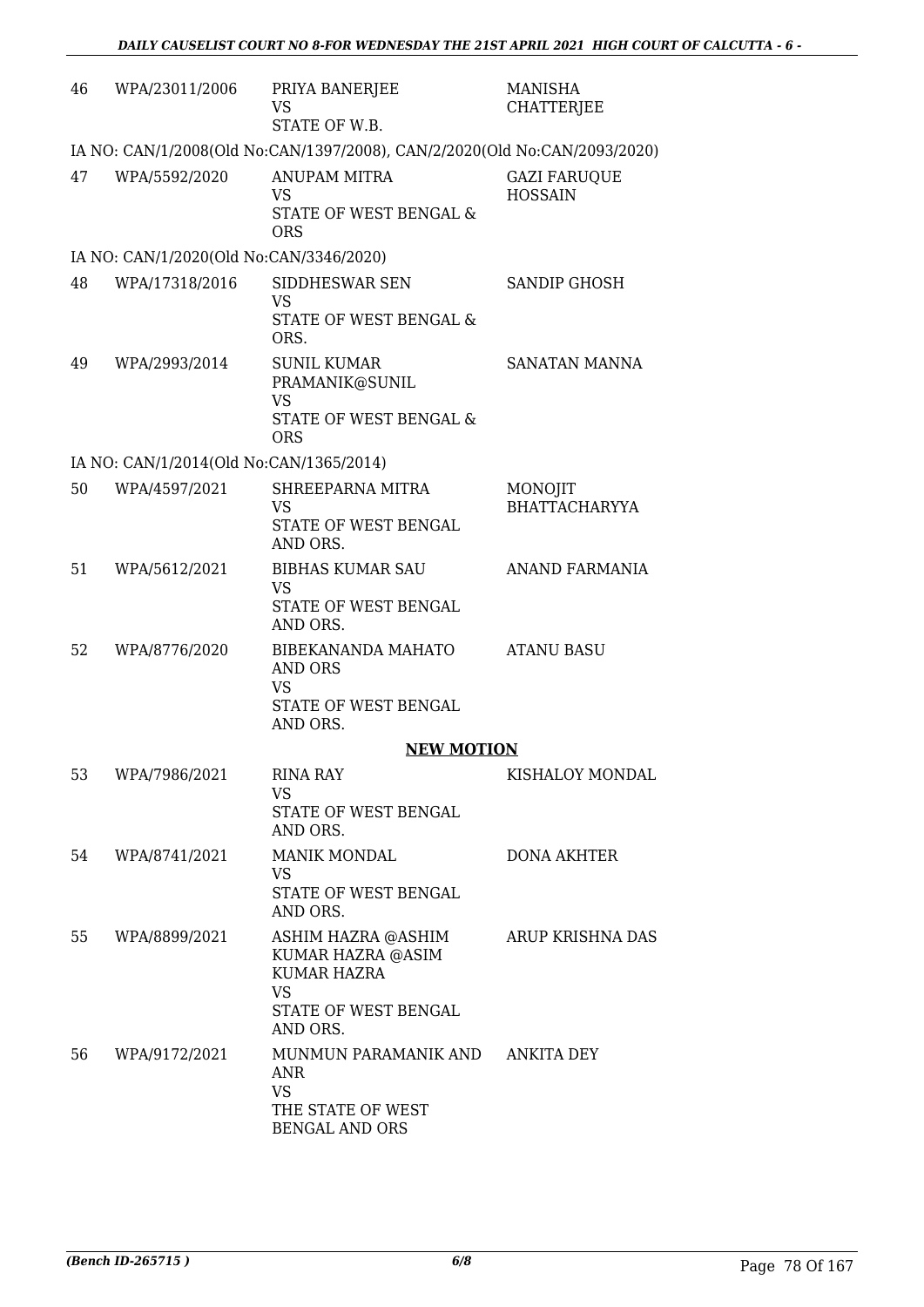| 57 | WPA/9269/2021 | VIBEKANANDA BAG<br><b>VS</b><br>STATE OF WEST BENGAL<br>AND ORS.                                                         | KOMAL SINGH                           |
|----|---------------|--------------------------------------------------------------------------------------------------------------------------|---------------------------------------|
| 58 | WPA/9353/2021 | ROKAYA MALLICK<br><b>VS</b><br>STATE OF WEST BENGAL<br>AND ORS.                                                          | SANJIB MITRA                          |
| 59 | WPA/9530/2021 | NIRANJAN BASU AND<br><b>ANOTHER</b><br><b>VS</b><br>STATE OF WEST BENGAL<br>AND ORS.                                     | ALOKESH DALAI                         |
| 60 | WPA/9600/2021 | MOZAFFAR AHAMED<br><b>VS</b><br>STATE OF WEST BENGAL<br>AND ORS.                                                         | <b>SUBHADEEP</b><br><b>CHATTERJEE</b> |
| 61 | WPA/9690/2021 | NOOR HOSSAIN MIA<br><b>VS</b><br>STATE OF WEST BENGAL<br>AND ORS.                                                        | NILENDRA NARAYAN<br>RAY               |
| 62 | WPA/9703/2021 | M/S ELGIN BLUE PRINT<br><b>AND OTHER</b><br><b>VS</b><br><b>BANK OF INDIA AND</b><br><b>OTHERS</b>                       | <b>SOBHAN KUMAR</b><br><b>PATHAK</b>  |
| 63 | WPA/9714/2021 | ICON TOWER LLP AND<br><b>ANOTHER</b><br><b>VS</b><br>THE DIRECTOR,<br>DIRECTORATE OF<br>ENFORCEMENT AND<br><b>OTHERS</b> | ANIRUDDHA<br><b>AGARWALLA</b>         |
| 64 | WPA/9748/2021 | ANIRUDDHA PATRA<br><b>VS</b><br><b>REGIONAL</b><br>DIRECTOR, RESERVE BANK<br>OF INDIA AND ANR                            | ANGSHUMAN PATRA                       |
| 65 | WPA/9751/2021 | SELIMA BEGUM MALLIK<br>VS<br>STATE OF WEST BENGAL<br>AND ORS.                                                            | <b>SANJIB MITRA</b>                   |
| 66 | WPA/9782/2021 | <b>ASHOK KUMAR GHOSH</b><br><b>VS</b><br>STATE OF WEST BENGAL<br>AND ORS.                                                | <b>BISWAPRIYA</b><br><b>SAMANTA</b>   |
| 67 | WPA/9798/2021 | SYED ALIMULLHA<br><b>VS</b><br>STATE OF WEST BENGAL<br>AND ORS.                                                          | ANKITA DEY                            |
| 68 | WPA/9832/2021 | ARZIYA MONDAL<br>VS<br>STATE OF WEST BENGAL<br>AND ORS.                                                                  | <b>FIROZE HASAN</b>                   |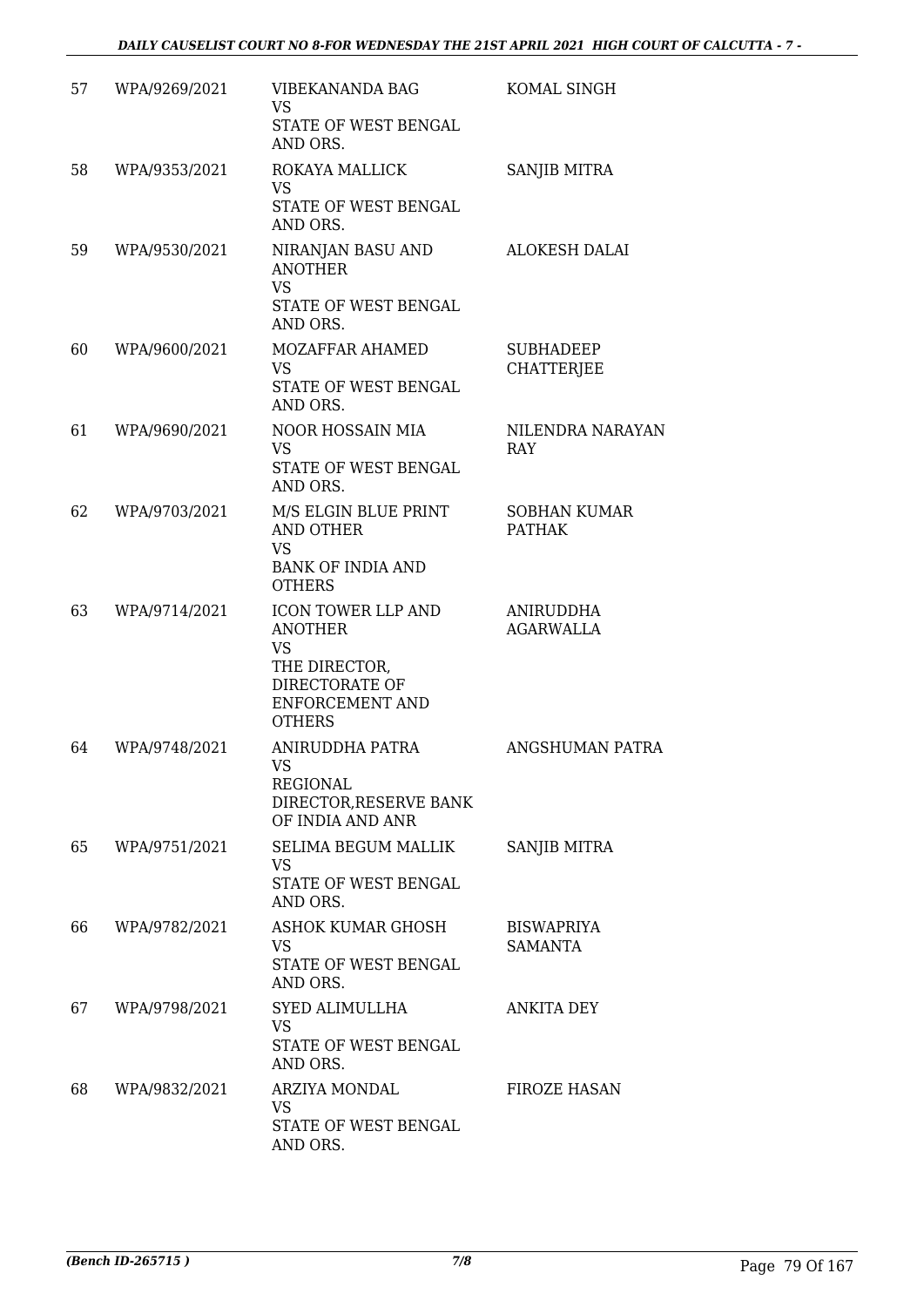69 WPA/9844/2021 B.S. ENTERPRISE AND ORS VS STATE OF WEST BENGAL AND ORS. DIPJYOTI CHAKRABORTY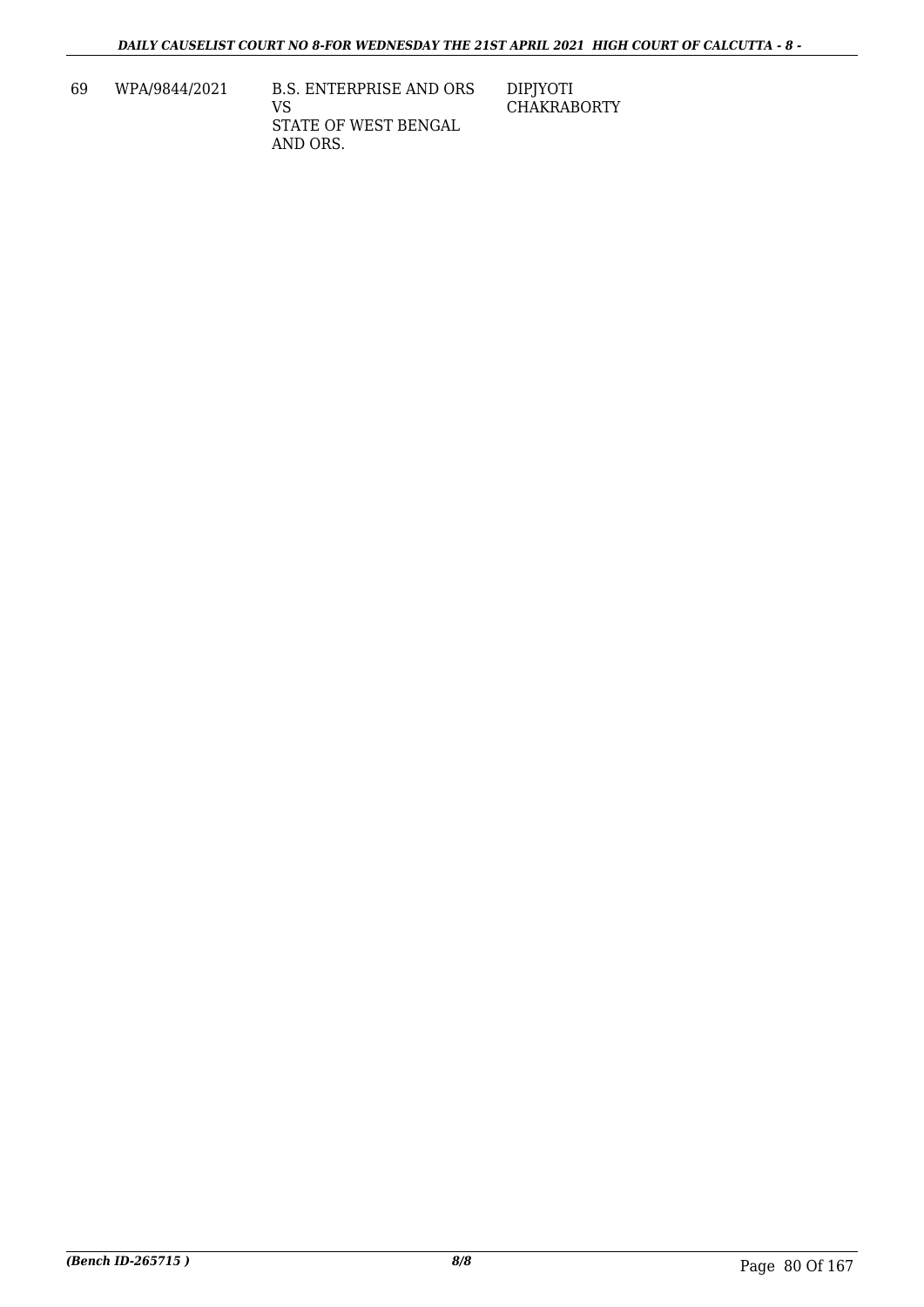

## In The High Court at Calcutta

## **Appellate Side**

**DAILY CAUSELIST For Wednesday The 21st April 2021**

**COURT NO. 26**

**SINGLE BENCH (SB - VI)**

**AT 11:15 AM**

**HON'BLE JUSTICE SHEKHAR B. SARAF**

**(VIA VIDEO CONFERENCE)**

**ON AND FROM MONDAY, THE 1ST. MARCH, 2021 – MATTERS (MOTION & HEARING) UNDER ARTICLE 226 OF THE CONSTITUTION RELATING TO SECONDARY AND HIGHER SECONDARY EDUCATION UNDER GROUP II INCLUDING SERVICES AND APPLICATIONS CONNECTED THERETO AND EDUCATIONAL MATTERS NOT ASSIGNED TO ANY OTHER BENCH.**

> **MATTERS (MOTION & HEARING) RELATING TO REVENUE AND TAX LAWS (EXCLUDING LAND REVENUE) UNDER GROUP IV INCLUDING APPLICATIONS CONNECTED THERETO;**

> **HEARING OF WRIT PETITIONS IRRESPECTIVE OF CLASSIFICATION AND APPLICATIONS CONNECTED THERETO.**

**NOTE : MATTERS WILL BE TAKEN UP THROUGH PHYSICAL HEARING WHEN BOTH THE PARTIES ARE AT CONSENSUS-AD-IDEM SPL.NOTE :**

**I) ORIGINAL SIDE MATTERS WILL NORMALLY BE TAKEN UP AT 3.00 P.M.OR UPON EXHAUSTION OF THE APPELLATE SIDE LIST WHICHEVER IS EARLIER. II) NO MENTIONING FOR INCLUSION IN THE LIST WILL BE ALLOWED UNTIL FURTHER ORDERS. ONLY EXTREMELY URGENT MATTERS MAY BE MENTIONED ON TUESDAY & WEDNESDAY UPON** 

**SERVING PROPER NOTICES. III) REVENUE AND TAX MATTERS (GR. IV) WILL BE TAKEN UP FROM MONDAY AFTER RECESS AND ON WEDNESDAY FROM 12.00 P.M. OF EACH WEEK.**

**TODAY, I.E. ON (21.04.2021) REVENUE MATTERS SHALL BE TAKEN AT 12.00 P.M.**

**NOTE : MATTERS WILL BE TAKEN UP THROUGH PHYSICAL HEARING ONLY WHEN BOTH PARTIES ARE AGREED.**

|                |                                     | <b>TO BE MENTIONED</b>                                                                                                                            |             |
|----------------|-------------------------------------|---------------------------------------------------------------------------------------------------------------------------------------------------|-------------|
| 1              | WPA/24009/2012<br>(Non-Prosecution) | COMMISSIONER OF CENTRAL<br>EXCISE, KOLKATA-V<br>COMMISSIONERATE<br>VS<br>THE CUSTOMS AND CENTRAL<br><b>EXCISE SETTLEMENT</b><br>COMMISSION & ORS. | K.K.MAITI   |
| $\mathfrak{D}$ | WPA/876/2017<br>(Non-Prosecution)   | RAJU HANSDA<br>VS<br>STATE OF WEST BENGAL & ORS                                                                                                   | P DEBNATH   |
| wt3            | WPA/878/2017                        | <b>MRITYUNIOY DAS</b><br>VS<br>STATE OF WEST BENGAL & ORS                                                                                         | P DEBNATH   |
| 4              | WPA/19985/2019                      | ASHOK KUMAR HAZRA<br>VS<br>SR. JT. COMMISSIONER OF<br>SALES TAX, KOLKATA & ORS                                                                    | PIYAL GUPTA |

IA NO: CAN/1/2021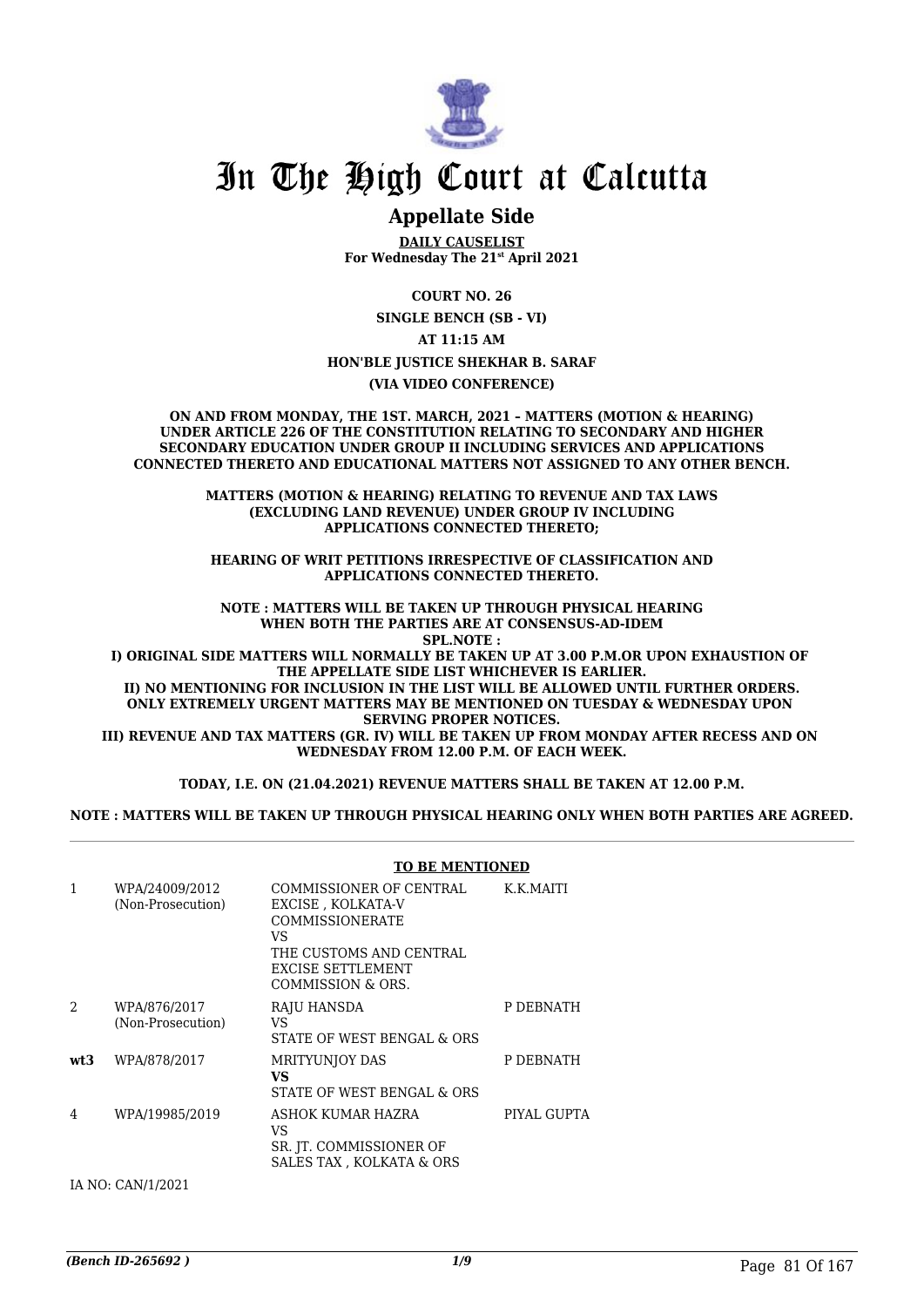| 5  | WPA/684/2020                  | VAASU VINIMAY PVT LTD<br>VS.<br>DEPUTY COMMISSIONER OF<br>SALES TAX, NEW MARKET<br><b>CHARGE &amp; ORS</b>           | PIYAL GUPTA                     |
|----|-------------------------------|----------------------------------------------------------------------------------------------------------------------|---------------------------------|
|    | IA NO: CAN/1/2021             |                                                                                                                      |                                 |
| 6  | WPA/701/2020                  | VAASU VINIMAY PRIVATE<br>LIMITED<br>VS<br>DEPUTY COMMISSIONER OF<br>SALES TAX, NEW MARKET<br><b>CHARGE &amp; ORS</b> | PIYAL GUPTA                     |
|    | IA NO: CAN/1/2021             |                                                                                                                      |                                 |
| 7  | WPA/1689/2020<br>(Correction) | <b>GOLAPI HALDAR (BISWAS)</b><br>VS.<br>STATE OF WEST BENGAL & ORS                                                   | <b>IMDADUL BISWAS</b>           |
| 8  | WPA/1691/2020<br>(Correction) | SWAPAN KUMAR DATTA<br><b>VS</b><br>STATE OF WEST BENGAL & ORS                                                        | <b>IMDADUL BISWAS</b>           |
| 9  | WPA/1698/2020<br>(Correction) | SANDHYA CHAKRABORTY<br>VS<br>STATE OF WEST BENGAL & ORS                                                              | <b>IMDADUL BISWAS</b>           |
| 10 | WPA/1701/2020<br>(Correction) | RABINDRA NATH GHOSH<br>VS<br>STATE OF WEST BENGAL & ORS                                                              | <b>IMDADUL BISWAS</b>           |
| 11 | WPA/1710/2020<br>(Correction) | PADMA NATH<br>VS<br>STATE OF WEST BENGAL & ORS                                                                       | <b>IMDADUL BISWAS</b>           |
| 12 | WPA/1716/2020<br>(Correction) | ABDUL OHAB MONDAL<br>VS<br>STATE OF WEST BENGAL & ORS                                                                | <b>IMDADUL BISWAS</b>           |
| 13 | WPA/4546/2020                 | KIRLOSKAR ELECTRIC<br>COMPANYN LIMITED<br>VS<br>SENIOR JOINT COMMISSIONER,<br>COMMERCIAL TAXESF & ORS                | PIYAL GUPTA                     |
|    | IA NO: CAN/1/2021             |                                                                                                                      |                                 |
| 14 | WPA/4468/2021<br>(Correction) | MINATI DOLAI<br>VS<br>STATE OF WEST BENGAL AND<br>ORS.                                                               | <b>GOUTAM KUMAR MAITY</b>       |
|    |                               | <b>FOR ORDERS</b>                                                                                                    |                                 |
| 15 | WPA/19130/2017                | SONALI MUKHERJEE<br>VS<br>STATE OF WEST BENGAL & ORS                                                                 | <b>SMITA PAL</b>                |
| 16 | WPA/11325/2018                | NAMITA JANA (GOLE)<br><b>VS</b><br>STATE OF WEST BENGAL & ORS                                                        | ANUSUYA BANERJEE                |
| 17 | WPA/8485/2021                 | SONALI NANDI<br>VS.<br>THE STATE OF WEST BENGAL<br>AND ORS                                                           | <b>SHUVRO PROKASH</b><br>LAHIRI |
| 18 | WPA/8490/2021                 | ANUSUA MUKHERJEE<br>VS<br>THE STATE OF WEST BENGAL<br>AND ORS                                                        | <b>SHUVRO PROKASH</b><br>LAHIRI |
|    |                               | <b>REVENUE (GR-IV)</b>                                                                                               |                                 |
| 19 | WPA/4006/2020                 | VIJANDER KR. GOEL<br><b>VS</b><br>ASST. COM. CGST & CEN. TAX,<br>BBD BAG-1, DIV. KOL. & ORS.                         | PAVEL DAS                       |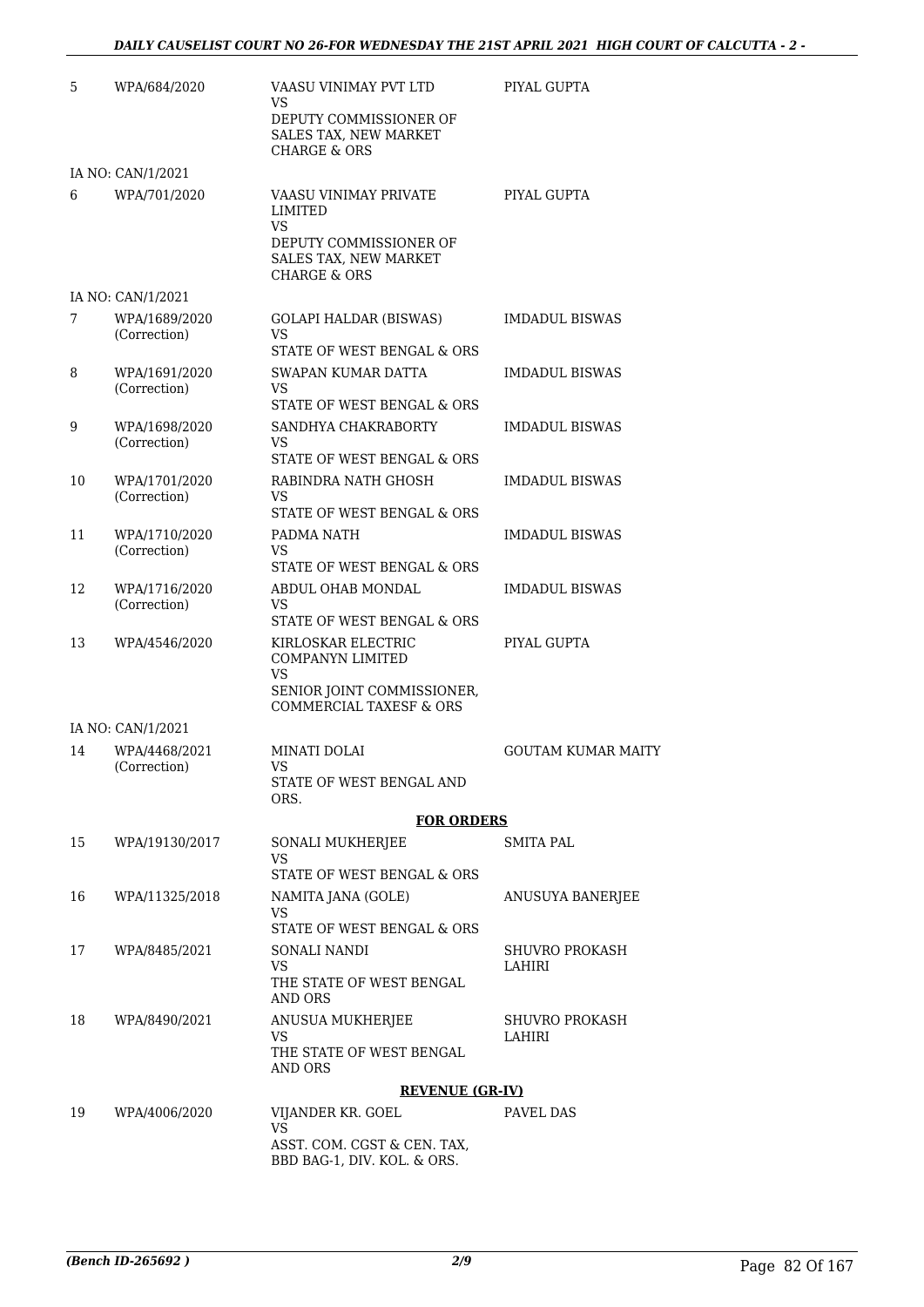| 20 | WPA/4986/2020        | <b>SANJOY DEB</b><br>VS                                                                                                                                               | <b>SUDHIR KR MEHTA</b> |
|----|----------------------|-----------------------------------------------------------------------------------------------------------------------------------------------------------------------|------------------------|
|    |                      | THE COMMISSIONER OF<br><b>CUSTOMS (PREVENTIVE) WB &amp;</b><br><b>ORS</b>                                                                                             |                        |
| 21 | WPA/4987/2020        | AONE AGRO PRODUCTS PVT LTD                                                                                                                                            | SUDHIR KR MEHTA        |
|    |                      | VS<br>COMMISSIONER OF CUSTOMS<br>(PREVENTIVE), CUSTOMS<br><b>HOUSE &amp; ORS</b>                                                                                      |                        |
| 22 | WPA/10209/2020       | <b>SANJAY DEB</b><br>VS                                                                                                                                               | NILOTPAL CHOWDHURY     |
| 23 | WPA/1354/2021        | UNION OF INDIA AND ORS.<br>M/S RUCHI SOYA INDUSTRIES<br><b>LTD</b>                                                                                                    | PRITHU DUDHORIA        |
|    |                      | VS<br>UNION OF INDIA AND ORS.                                                                                                                                         |                        |
| 24 | WPA/2224/2021        | M/S ANE INDUSTRIES PRIVATE<br>LIMITED AND ANR<br>VS.                                                                                                                  | <b>ANANDA SEN</b>      |
|    |                      | DESIGNATED COMMITTEE AND<br><b>ORS</b>                                                                                                                                |                        |
|    | wt25 WPA/4030/2021   | M/S ANE INDUSTRIES PVT LTD<br>AND ANR<br>VS                                                                                                                           | ANANDA SEN             |
|    |                      | DESIGNATED COMMITTEE AND<br><b>ORS</b>                                                                                                                                |                        |
|    | $wt26$ WPA/4044/2021 | M/S ANE INDUSTRIES PRIVATE<br>LIMITEDA AND ANOTHER<br>VS<br>DESIGNATED COMMITTEE AND                                                                                  | ANANDA SEN             |
|    |                      | <b>OTHERS</b>                                                                                                                                                         |                        |
|    | wt27 WPA/4049/2021   | <b>M/S ANE INDUSTRIES</b><br>PVT.LTD.AND ANR<br>VS<br>DESIGNATED COMMITTEE<br>CONSTITUTED U/S126(2)OF<br>CHAPTER-V, OF FINANCE ACT<br>2019, BOLPUR<br>COMMISSIONERATE | ANANDA SEN             |
|    | $wt28$ WPA/4053/2021 | M/S ANE INDUSTRIES PRIVATE<br>LIMITED AND OTHERS<br><b>VS</b><br>DESIGNATED COMMITTEE AND                                                                             | ANANDA SEN             |
| 29 | WPA/6491/2021        | <b>OTHERS</b><br><b>NG BROTHERS</b>                                                                                                                                   | <b>SOMAK BASU</b>      |
|    |                      | VS<br>THE SUPERINTENDENT OF<br>CGST AND CX AND ORS                                                                                                                    |                        |
| 30 | WPA/9270/2021        | SANJAY JHUNJHUNWALA<br><b>VS</b><br>OFFICE OF THE SPECIAL<br>DIRECTOR, EASTERN REGION,<br>ENFORCEMENT DIRECTORATE<br>AND ORS                                          | RITUPARNA CHATTERJEE   |
| 31 | WPA/9865/2021        | SUBHATOSH MAJUMDAR<br>VS.                                                                                                                                             | PARITOSH SINHA         |
|    |                      | UNION OF INDIA AND ORS.<br><b>INTEREST ON GRATUITY</b>                                                                                                                |                        |
| 32 | WPA/3653/2021        | KALYANI PRADHAN                                                                                                                                                       | TAMALTARU PANDA        |
|    |                      | VS.<br>STATE OF WEST BENGAL AND<br>ORS.                                                                                                                               |                        |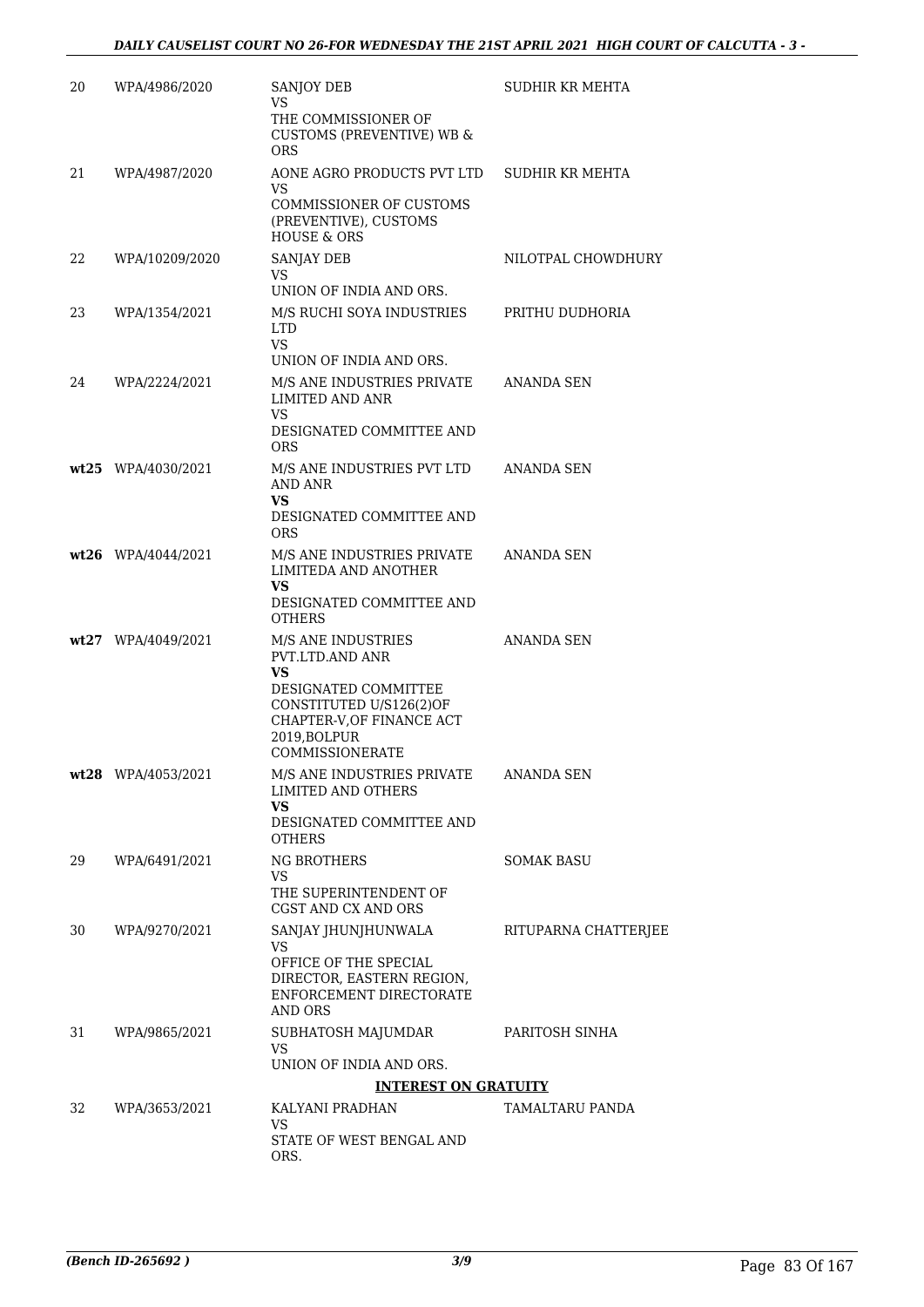| 33 | WPA/3657/2021 | DHUMABATI HALDER<br>VS.                 | TAMAL TARU PANDA |
|----|---------------|-----------------------------------------|------------------|
|    |               | STATE OF WEST BENGAL AND<br>ORS.        |                  |
| 34 | WPA/3658/2021 | <b>MAMATAJ BIBI</b><br><b>VS</b>        | TAMAL TARU PANDA |
|    |               | STATE OF WEST BENGAL AND<br>ORS.        |                  |
| 35 | WPA/3661/2021 | KUMUD RANJAN SARDAR<br>VS               | TAMALTARU PANDA  |
|    |               | STATE OF WEST BENGAL AND<br>ORS.        |                  |
| 36 | WPA/3663/2021 | <b>BASANTI BHUNIA</b><br>VS.            | TAMAL TARU PANDA |
|    |               | STATE OF WEST BENGAL AND<br>ORS.        |                  |
| 37 | WPA/3667/2021 | SISIR KANTI JANA<br>VS                  | TAMAL TARU PANDA |
|    |               | STATE OF WEST BENGAL AND<br>ORS.        |                  |
| 38 | WPA/3670/2021 | <b>SAPHIA BIBI</b><br>VS.               | TAMAL TARU PANDA |
|    |               | STATE OF WEST BENGAL AND<br>ORS.        |                  |
| 39 | WPA/3704/2021 | DIPALI SAMANTA<br>VS.                   | TAMALTARU PANDA  |
|    |               | STATE OF WEST BENGAL AND<br>ORS.        |                  |
| 40 | WPA/3712/2021 | <b>SUMATI GURIA</b><br>VS.              | TAMALTARU PANDA  |
|    |               | STATE OF WEST BENGAL AND<br>ORS.        |                  |
| 41 | WPA/3720/2021 | <b>SWAPNA TIKADAR</b><br>VS.            | TAMALTARU PANDA  |
|    |               | STATE OF WEST BENGAL AND<br>ORS.        |                  |
| 42 | WPA/4104/2021 | CHITTARANJAN TIKADER<br>VS.             | TAMALTARU PANDA  |
|    |               | <b>STATE OF WEST BENGAL AND</b><br>ORS. |                  |
| 43 | WPA/4108/2021 | ANIMA RANI MAITI<br>VS.                 | TAMALTARU PANDA  |
|    |               | STATE OF WEST BENGAL AND<br>ORS.        |                  |
| 44 | WPA/4116/2021 | MAYA CHAKRABARTI<br>VS.                 | TAMAL TARU PANDA |
|    |               | STATE OF WEST BENGAL AND<br>ORS.        |                  |
| 45 | WPA/4148/2021 | MIRA RANI MANNA<br><b>VS</b>            | TAMALTARU PANDA  |
|    |               | STATE OF WEST BENGAL AND<br>ORS.        |                  |
| 46 | WPA/4296/2021 | HIRANMAY MAJI<br>VS.                    | ARUN KHUTIA      |
|    |               | STATE OF WEST BENGAL AND<br>ORS.        |                  |
| 47 | WPA/4301/2021 | RAJ KUMARI DHIMAN<br>VS                 | ARUN KHUTIA      |
|    |               | STATE OF WEST BENGAL AND<br>ORS.        |                  |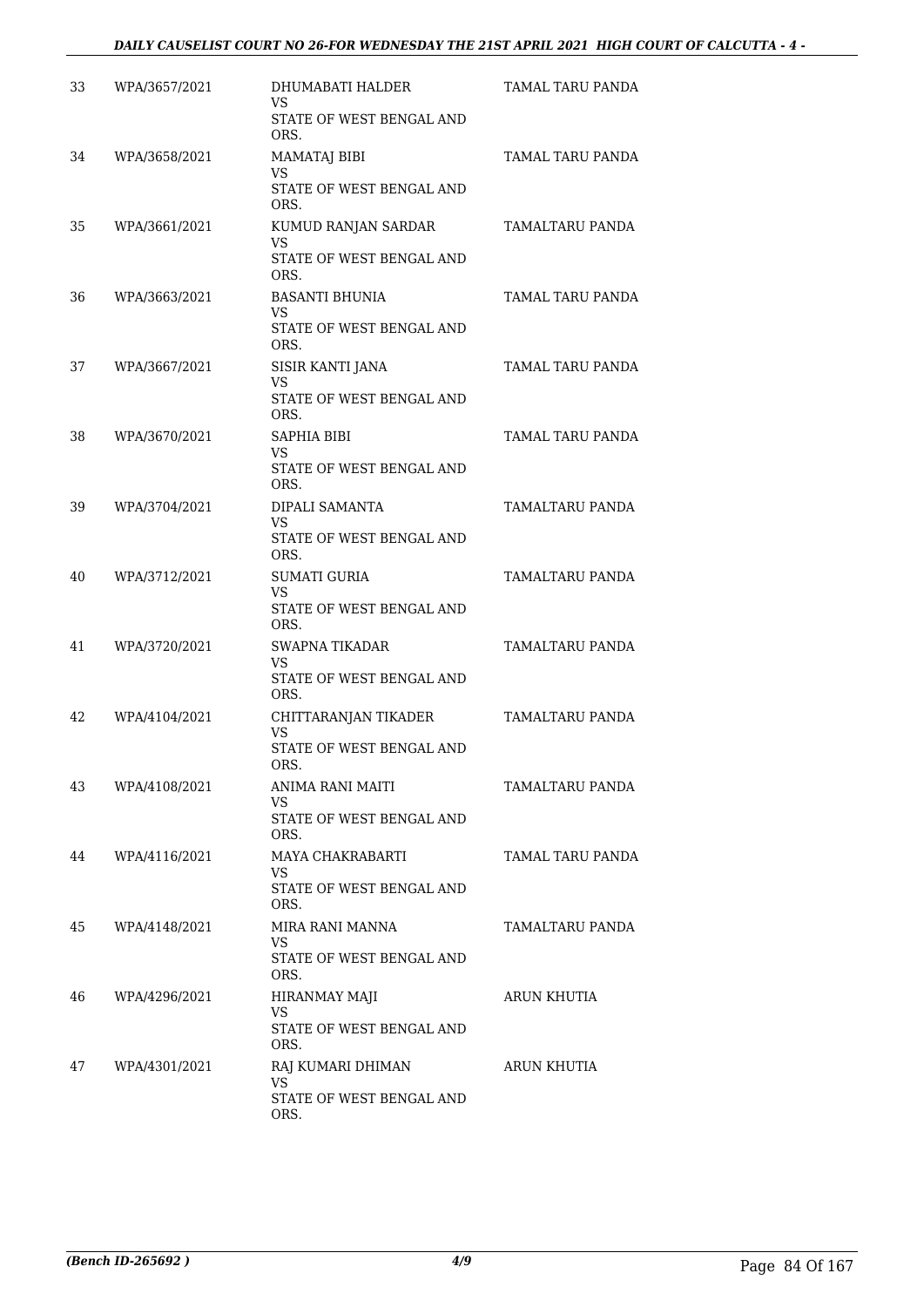| 48  | WPA/4302/2021 | SUPRIYA RAJA<br>VS                    | <b>ARUN KHUTIA</b>   |
|-----|---------------|---------------------------------------|----------------------|
|     |               | STATE OF WEST BENGAL AND<br>ORS.      |                      |
| 49  | WPA/4304/2021 | NISAR AHMED<br>VS.                    | ARUN KHUTIA          |
|     |               | STATE OF WEST BENGAL AND<br>ORS.      |                      |
| 50  | WPA/4305/2021 | RAM BILASH RAM<br>VS.                 | ARUN KHUTIA          |
|     |               | STATE OF WEST BENGAL AND<br>ORS.      |                      |
| 51  | WPA/4424/2021 | KALIPADA MANNA<br>VS.                 | <b>SUDIPTA MAITI</b> |
|     |               | STATE OF WEST BENGAL AND<br>ORS.      |                      |
| 52. | WPA/4426/2021 | NEMAI CHANDRA SAMANTA<br>VS           | SUDIPTA MAITI        |
|     |               | STATE OF WEST BENGAL AND<br>ORS.      |                      |
| 53  | WPA/4428/2021 | CHITTA RANJAN DWAN<br>VS              | <b>SUDIPTA MAITI</b> |
|     |               | STATE OF WEST BENGAL AND<br>ORS.      |                      |
| 54  | WPA/4431/2021 | SEFALI SARKAR<br>VS                   | <b>SUDIPTA MAITI</b> |
|     |               | STATE OF WEST BENGAL AND<br>ORS.      |                      |
| 55  | WPA/4433/2021 | SARAT KUMAR GANGOPADHYAY<br><b>VS</b> | SUDIPTA MAITI        |
|     |               | STATE OF WEST BENGAL AND<br>ORS.      |                      |
| 56  | WPA/4436/2021 | SUKUMAR CHAKRABORTY<br>VS             | SUDIPTA MAITI        |
|     |               | STATE OF WEST BENGAL AND<br>ORS.      |                      |
| 57  | WPA/4439/2021 | AJAY KUMAR HAJRA<br>VS.               | <b>SUDIPTA MAITI</b> |
|     |               | STATE OF WEST BENGAL AND<br>ORS.      |                      |
| 58  | WPA/4442/2021 | DULAL CHANDRA MAITI<br>VS.            | <b>SUDIPTA MAITI</b> |
|     |               | STATE OF WEST BENGAL AND<br>ORS.      |                      |
| 59  | WPA/4445/2021 | GANESH CHANDRA BERA<br>VS.            | SUDIPTA MAITI        |
|     |               | STATE OF WEST BENGAL AND<br>ORS.      |                      |
| 60  | WPA/4454/2021 | NANI GOPAL ROY<br>VS                  | SUDIPTA MAITI        |
|     |               | STATE OF WEST BENGAL AND<br>ORS.      |                      |
| 61  | WPA/4458/2021 | ARABINDA BAYEN<br>VS.                 | PRITIKANA GANTAIT    |
|     |               | STATE OF WEST BENGAL AND<br>ORS.      |                      |
| 62  | WPA/4461/2021 | PRITIKANA PANDA<br>VS                 | PRITIKANA GANTAIT    |
|     |               | STATE OF WEST BENGAL AND<br>ORS.      |                      |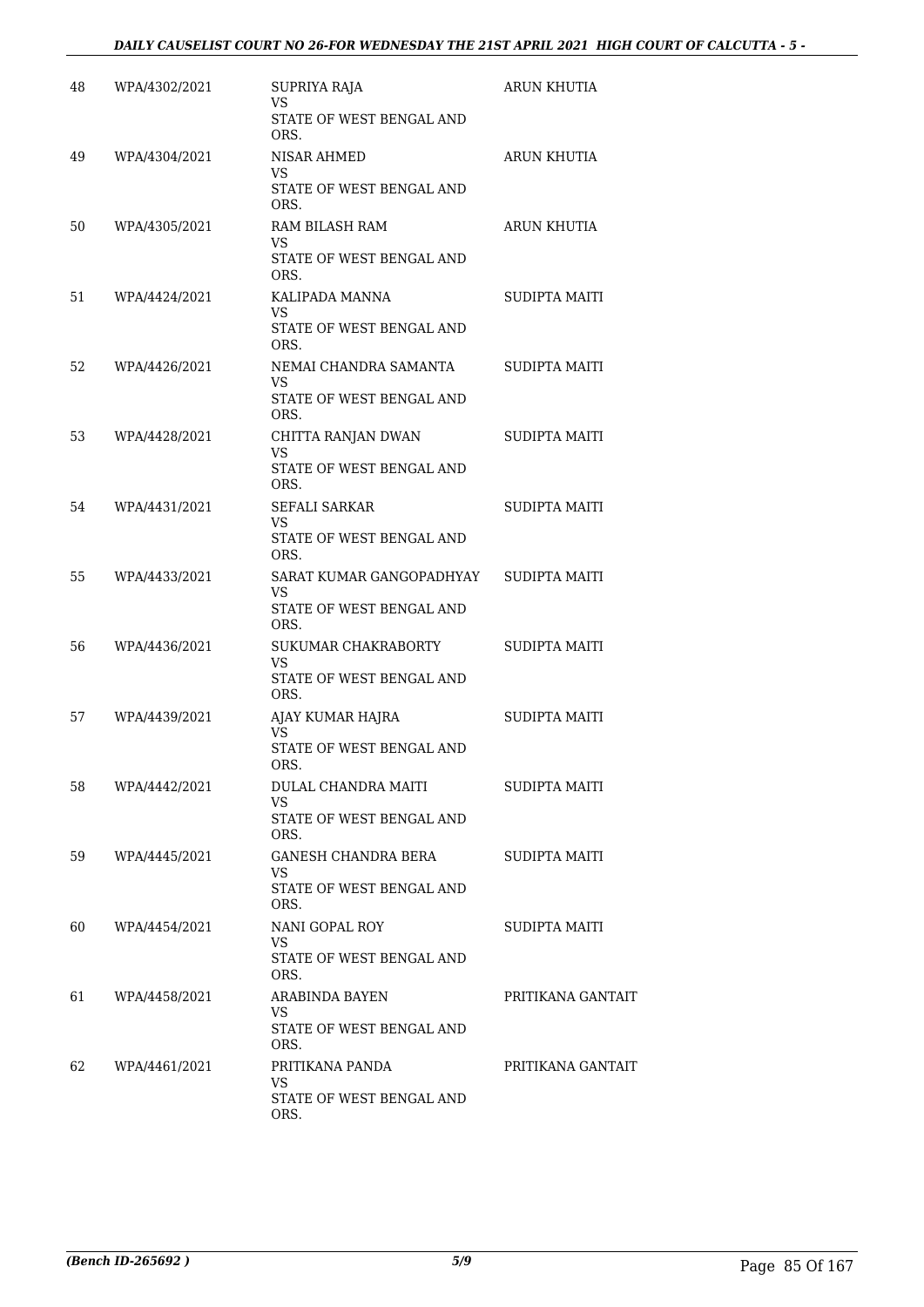| 63 | WPA/4464/2021 | <b>ITU MUKHERJEE</b><br>VS              | PRITIKANA GANTAIT       |
|----|---------------|-----------------------------------------|-------------------------|
|    |               | STATE OF WEST BENGAL AND<br>ORS.        |                         |
| 64 | WPA/4526/2021 | NARAYAN BANERJEE<br>VS.                 | SABITA KHUTIA BHUNYA    |
|    |               | <b>STATE OF WEST BENGAL AND</b><br>ORS. |                         |
| 65 | WPA/5714/2021 | PRABIR KUMAR ROY<br>VS                  | SABITA KHUTIA BHUNYA    |
|    |               | STATE OF WEST BENGAL AND<br>ORS.        |                         |
| 66 | WPA/5717/2021 | MIRA DAS<br>VS.                         | <b>SUDIP SARKAR</b>     |
|    |               | STATE OF WEST BENGAL AND<br>ORS.        |                         |
| 67 | WPA/5721/2021 | TIRTHANKAR MRIDHA<br>VS.                | <b>SANDIP GHOSH</b>     |
|    |               | STATE OF WEST BENGAL AND<br>ORS.        |                         |
| 68 | WPA/6139/2021 | <b>BISHNUPADA MAITY</b><br>VS.          | TAMAL TARU PANDA        |
|    |               | STATE OF WEST BENGAL AND<br>ORS.        |                         |
| 69 | WPA/6144/2021 | ARDHENDU SEKHAR GHORIA<br>VS.           | TAMAL TARU PANDA        |
|    |               | STATE OF WEST BENGAL AND<br>ORS.        |                         |
| 70 | WPA/6147/2021 | KRISHNADHAN MANDAL<br>VS                | TAMAL TARU PANDA        |
|    |               | STATE OF WEST BENGAL AND<br>ORS.        |                         |
| 71 | WPA/6149/2021 | PALAN CHANDRA SARDAR<br>VS.             | TAMAL TARU PANDA        |
|    |               | STATE OF WEST BENGAL AND<br>ORS.        |                         |
| 72 | WPA/6152/2021 | <b>DURGADAS NAIYA</b><br>VS.            | <b>TAMAL TARU PANDA</b> |
|    |               | STATE OF WEST BENGAL AND<br>ORS.        |                         |
| 73 | WPA/6182/2021 | SACHINDRANATH NASKAR<br>VS.             | TAMAL TARU PANDA        |
|    |               | STATE OF WEST BENGAL AND<br>ORS.        |                         |
| 74 | WPA/6184/2021 | AHASANULLAH BAIDYA<br>VS.               | TAMAL TARU PANDA        |
|    |               | STATE OF WEST BENGAL AND<br>ORS.        |                         |
| 75 | WPA/6186/2021 | SAMIR SEKHAR NAIYA<br>VS                | TAMAL TARU PANDA        |
|    |               | STATE OF WEST BENGAL AND<br>ORS.        |                         |
| 76 | WPA/6189/2021 | BINANDA KUMAR BAIRAGI<br>VS.            | TAMALTARU PANDA         |
|    |               | STATE OF WEST BENGAL AND<br>ORS.        |                         |
| 77 | WPA/6191/2021 | GOPAL CHANDRA SARDAR<br>VS.             | TAMAL TARU PANDA        |
|    |               | STATE OF WEST BENGAL AND<br>ORS.        |                         |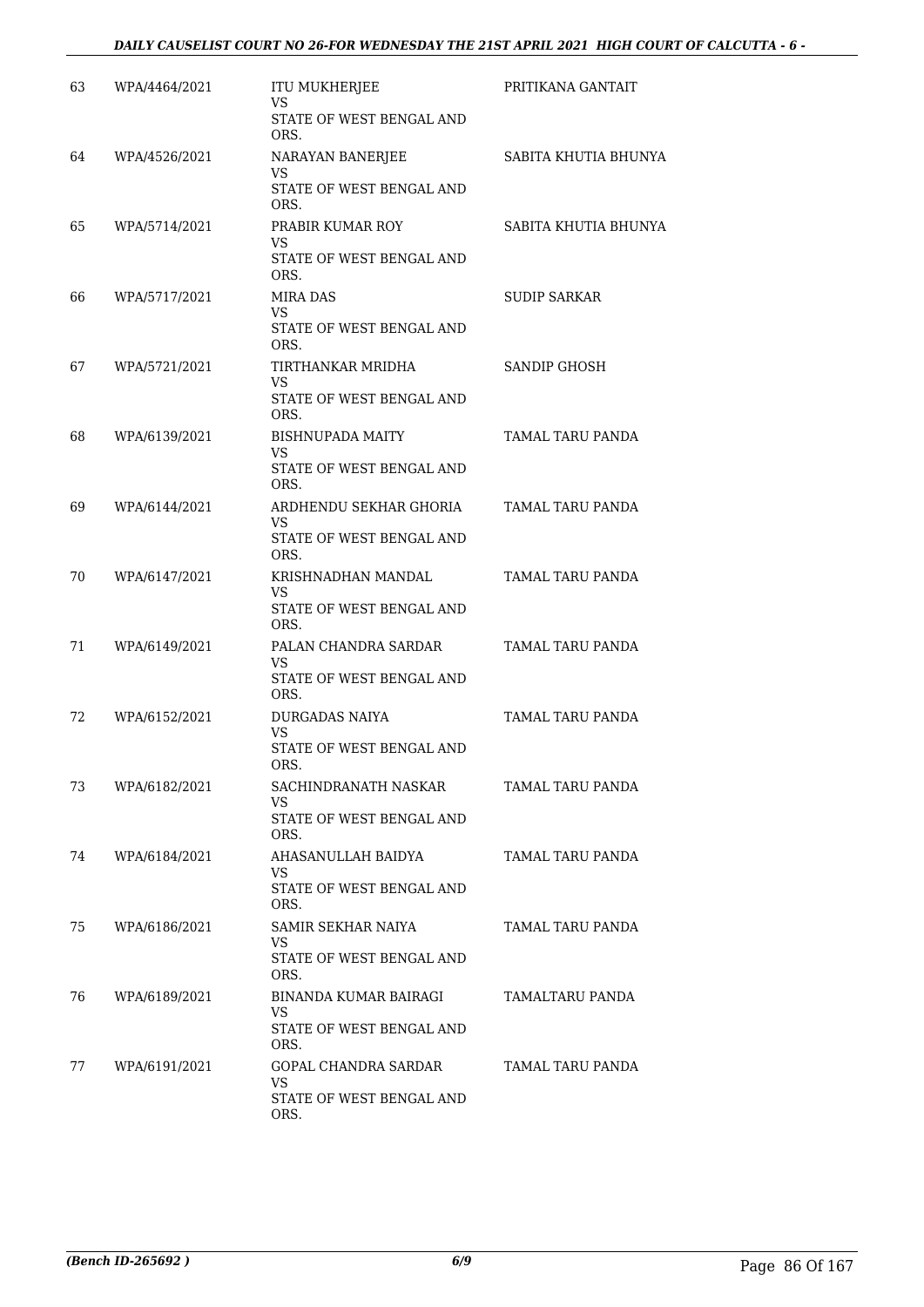## *DAILY CAUSELIST COURT NO 26-FOR WEDNESDAY THE 21ST APRIL 2021 HIGH COURT OF CALCUTTA - 7 -*

| 78 | WPA/6195/2021 | <b>GANESH CHANDRA DAS</b><br>VS     | TAMALTARU PANDA                        |
|----|---------------|-------------------------------------|----------------------------------------|
|    |               | STATE OF WEST BENGAL AND<br>ORS.    |                                        |
| 79 | WPA/6200/2021 | KALIPADA META<br><b>VS</b>          | TAMALTARU PANDA                        |
|    |               | STATE OF WEST BENGAL AND<br>ORS.    |                                        |
| 80 | WPA/6206/2021 | NIRMAL KUMAR SAHOO<br>VS            | TAMALTARU PANDA                        |
|    |               | STATE OF WEST BENGAL AND<br>ORS.    |                                        |
| 81 | WPA/6209/2021 | ARUNA CHAKRABARTI<br>VS             | TAMALTARU PANDA                        |
|    |               | STATE OF WEST BENGAL AND<br>ORS.    |                                        |
| 82 | WPA/6215/2021 | BRINDABAN CHANDRA ADAK<br>VS        | TAMALTARU PANDA                        |
|    |               | STATE OF WEST BENGAL AND<br>ORS.    |                                        |
| 83 | WPA/6525/2021 | RABINDRANATH BHAKTA<br>VS.          | SABITA KHUTIA BHUNYA                   |
|    |               | STATE OF WEST BENGAL AND<br>ORS.    |                                        |
| 84 | WPA/7414/2021 | SHYAM SUNDAR AGARWAL<br>VS          | <b>SUBRATA</b><br><b>BHATTACHARJYA</b> |
|    |               | THE STATE OF WEST BENGAL<br>AND ORS |                                        |
| 85 | WPA/7610/2021 | RABINDRA NATH BAG<br>VS             | SABITA KHUTIA BHUNYA                   |
|    |               | STATE OF WEST BENGAL AND<br>ORS.    |                                        |
| 86 | WPA/7611/2021 | KAMAL KUMAR BANERJEE<br>VS          | SABITA KHUTIA BHUNYA                   |
|    |               | STATE OF WEST BENGAL AND<br>ORS.    |                                        |
| 87 | WPA/7615/2021 | HIMADRI SEKHAR GHOSH<br>VS.         | SABITA KHUTIA BHUNYA                   |
|    |               | STATE OF WEST BENGAL AND<br>ORS.    |                                        |
| 88 | WPA/7621/2021 | KUSHADHWAJ ADAK<br>VS.              | SABITA KHUTIA BHUNYA                   |
|    |               | STATE OF WEST BENGAL AND<br>ORS.    |                                        |
| 89 | WPA/7624/2021 | PANKAJ KUMAR MUKHERJEE<br>VS.       | SABITA KHUTIA BHUNYA                   |
|    |               | STATE OF WEST BENGAL AND<br>ORS.    |                                        |
| 90 | WPA/7627/2021 | <b>BHOLANATH BHAKTA</b><br>VS       | SABITA KHUTIA BHUNYA                   |
|    |               | STATE OF WEST BENGAL AND<br>ORS.    |                                        |
| 91 | WPA/7928/2021 | SUDARSHAN MONDAL<br>VS.             | MD ASHRAFUL HUQ                        |
|    |               | STATE OF WEST BENGAL AND<br>ORS.    |                                        |
| 92 | WPA/8995/2021 | ASOKE KUMAR SAMANTA<br>VS.          | SABITA KHUTIA<br>(BHUNYA)              |
|    |               | STATE OF WEST BENGAL AND<br>ORS.    |                                        |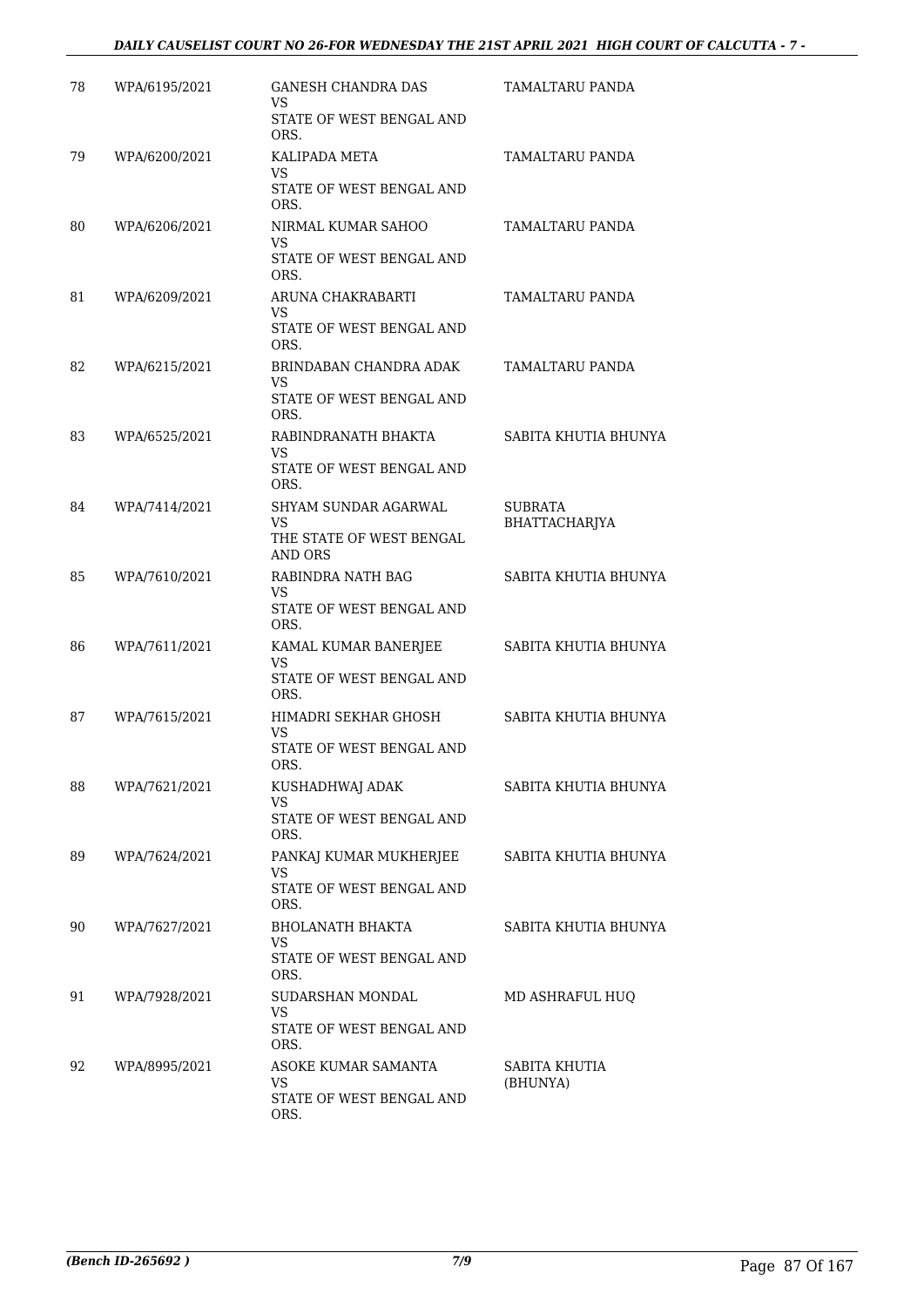| 93  | WPA/8997/2021 | <b>BANANI BHUSAN</b><br>VS.<br>STATE OF WEST BENGAL AND<br>ORS.                        | SABITA KHUTIA<br>(BHUNYA)  |
|-----|---------------|----------------------------------------------------------------------------------------|----------------------------|
| 94  | WPA/8998/2021 | SAMIR KUMAR KARMAKAR<br>VS<br>STATE OF WEST BENGAL AND<br>ORS.                         | SABITA KHUTIA<br>(BHUNYA)  |
| 95  | WPA/9003/2021 | <b>BANANI BHAUSAN</b><br><b>VS</b><br>STATE OF WEST BENGAL AND<br>ORS.                 | <b>SUDIP SARKAR</b>        |
| 96  | WPA/9005/2021 | AMAL KUMAR CHAUDHURI<br>VS<br>STATE OF WEST BENGAL AND<br>ORS.                         | <b>SUDIP SARKAR</b>        |
| 97  | WPA/9034/2021 | <b>SWAPAN KUMAR ROY</b><br>VS<br>STATE OF WEST BENGAL AND<br>ORS.                      | SABITA KHUTIA              |
| 98  | WPA/9036/2021 | SANGHAMITRA DEBNATH<br><b>BHATTACHARYYA</b><br>VS.<br>STATE OF WEST BENGAL AND<br>ORS. | SABITA KHUTIA              |
| 99  | WPA/9075/2021 | PRANAB KR. GHOSH<br>VS.<br>STATE OF WEST BENGAL AND<br>ORS.                            | SABITA KHUTIA              |
| 100 | WPA/9129/2021 | <b>SAJENUR BEWA</b><br>VS.<br>STATE OF WEST BENGAL AND<br>ORS.                         | ARUN KHUTIA                |
| 101 | WPA/9163/2021 | ARJINA BEGAM<br>VS.<br>STATE OF WEST BENGAL AND<br>ORS.                                | KRISHNA PADA SANTRA        |
| 102 | WPA/9165/2021 | MADAN MOHAN MISHRA<br>VS<br>THE STATE OF WEST BENGAL<br><b>AND ORS</b>                 | <b>UJANI PAL (SAMANTA)</b> |
| 103 | WPA/9402/2021 | NIRANJAN JANA<br><b>VS</b><br>STATE OF WEST BENGAL AND<br>ORS.                         | <b>GOUTAM KUMAR MAITY</b>  |
| 104 | WPA/9403/2021 | SAGARIKA BHUNIA AND<br><b>OTHERS</b><br><b>VS</b><br>STATE OF WEST BENGAL AND<br>ORS.  | <b>GOUTAM KUMAR MAITY</b>  |
| 105 | WPA/9406/2021 | CHITTARANJAN JANA<br>VS<br>STATE OF WEST BENGAL AND<br>ORS.                            | <b>GOUTAM KUMAR MAITY</b>  |
| 106 | WPA/9409/2021 | HIMANSU SEKHAR ADAK<br>VS<br>STATE OF WEST BENGAL AND<br>ORS.                          | <b>GOUTAM KUMAR MAITY</b>  |
| 107 | WPA/9411/2021 | MANINDRA NATH SAMANTA<br><b>VS</b><br>STATE OF WEST BENGAL AND<br>ORS.                 | <b>GOUTAM KUMAR MAITY</b>  |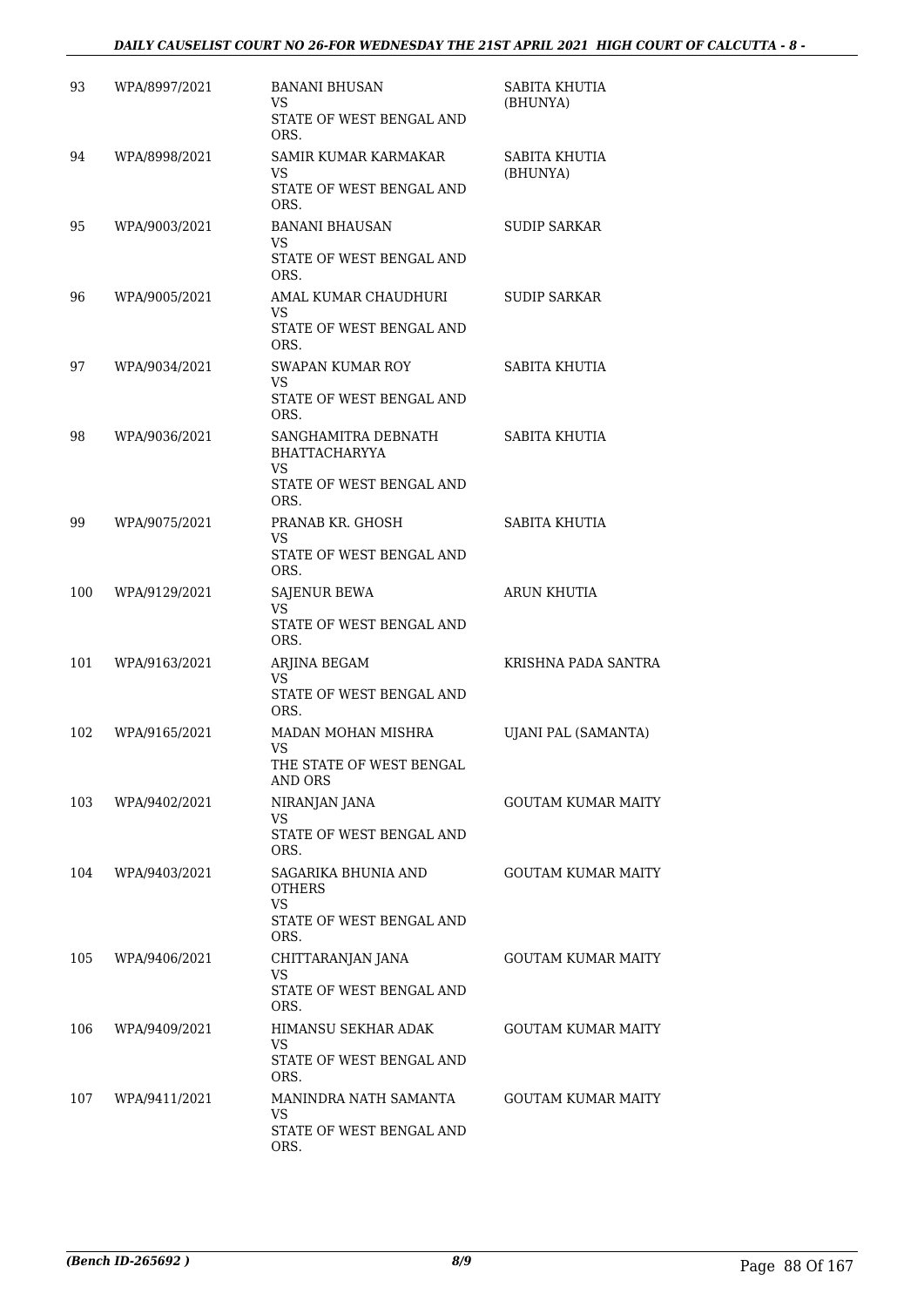| 108 | WPA/9500/2021 | ANNAPURNA PAIK<br>VS<br>STATE OF WEST BENGAL AND<br>ORS.    | <b>GOUTAM KR MAITY</b> |
|-----|---------------|-------------------------------------------------------------|------------------------|
| 109 | WPA/9505/2021 | PARITOSH KR GAYEN<br>VS<br>STATE OF WEST BENGAL AND<br>ORS. | GOUTAM KR MAITY        |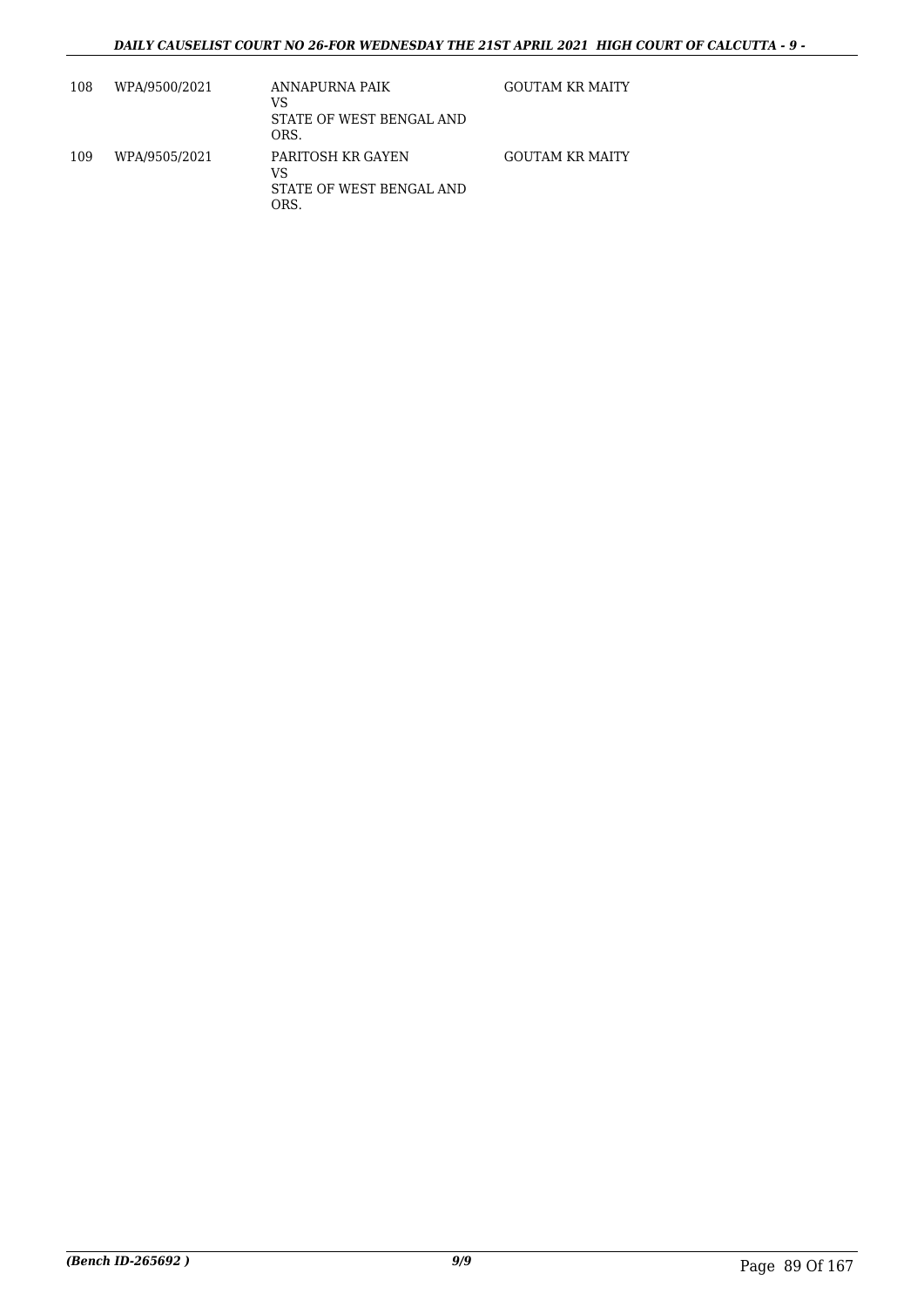

## In The High Court at Calcutta

## **Appellate Side**

**DAILY CAUSELIST For Wednesday The 21st April 2021**

## **COURT NO. 19**

**SINGLE BENCH (SB - VIII) AT 11:15 AM HON'BLE JUSTICE SHAMPA SARKAR (VIA VIDEO CONFERENCE)**

#### **ON AND FROM MONDAY, THE 11TH JANUARY, 2021 - ADMISSION AND HEARING OF CIVIL REVISION APPLICATIONS AND APPLICATIONS UNDER ARTICLE 227 OF THE CONSTITUTION INCLUDING APPLICATIONS CONNECTED THERETO [EXCLUDING CIVIL REVISIONS ARISING OUT OF TESTAMENTARY AND EJECTMENT / EVICTION SUITS AND PUBLIC PREMISES (UNAUTHORISED OCCUPANTS) ACT, 1971**

**NOTE : MENTIONING ONLY ON MONDAYS AT THE FIRST SITTING OF THE COURT.**

**SPECIAL NOTE : 1) NO PHYSICAL MENTIONING WILL BE ALLOWED.**

**SPECIAL NOTE : 2) MATTERS WHICH ARE NOT IN THE LIST BUT HAVE BEEN MENTIONED WILL BE TAKEN UP ON EVERY FRIDAY IN THE FIRST HALF.**

**SPECIAL NOTE : 3) MONDAY TO THURSDAY FIRST HALF "MOTIONS" WILL BE TAKEN UP SERIALLY.**

|                |                   | <b>TO BE MENTIONED</b>                                             |                        |
|----------------|-------------------|--------------------------------------------------------------------|------------------------|
| 1              | CO/983/2021       | MALABIKA SAHA<br>VS<br>RAJENDRA PRASAD KESHRI<br>@ RAJENDRA KESHRI | <b>SOUVIK SARKAR</b>   |
|                |                   | <b>EXTENSION OF INTERIM ORDER</b>                                  |                        |
|                |                   | (ON 22.04.2021 AT 12:30 P.M.)                                      |                        |
| $\mathfrak{D}$ | CO/3029/2019      | <b>SABIR MONDAL</b><br>VS<br>UJJALA BIBI & ORS                     | <b>JOY CHAKRABORTY</b> |
| 3              | CO/3239/2019      | KAMAL KISHORE JHAWAR<br>VS<br>SUNIL JHAWAR & ORS                   | SAYAN SINHA            |
| 4              | CO/3504/2019      | GHULAM RASOOL & ORS<br>VS<br>SHIVJI RAM & ORS                      | <b>SAYAN SINHA</b>     |
|                | IA NO: CAN/1/2021 |                                                                    |                        |
| 5              | CO/4107/2019      | SHIB KINKAR GHOSH<br>VS.<br>GOUTAM GHOSH                           | PRIYANKA SAHA          |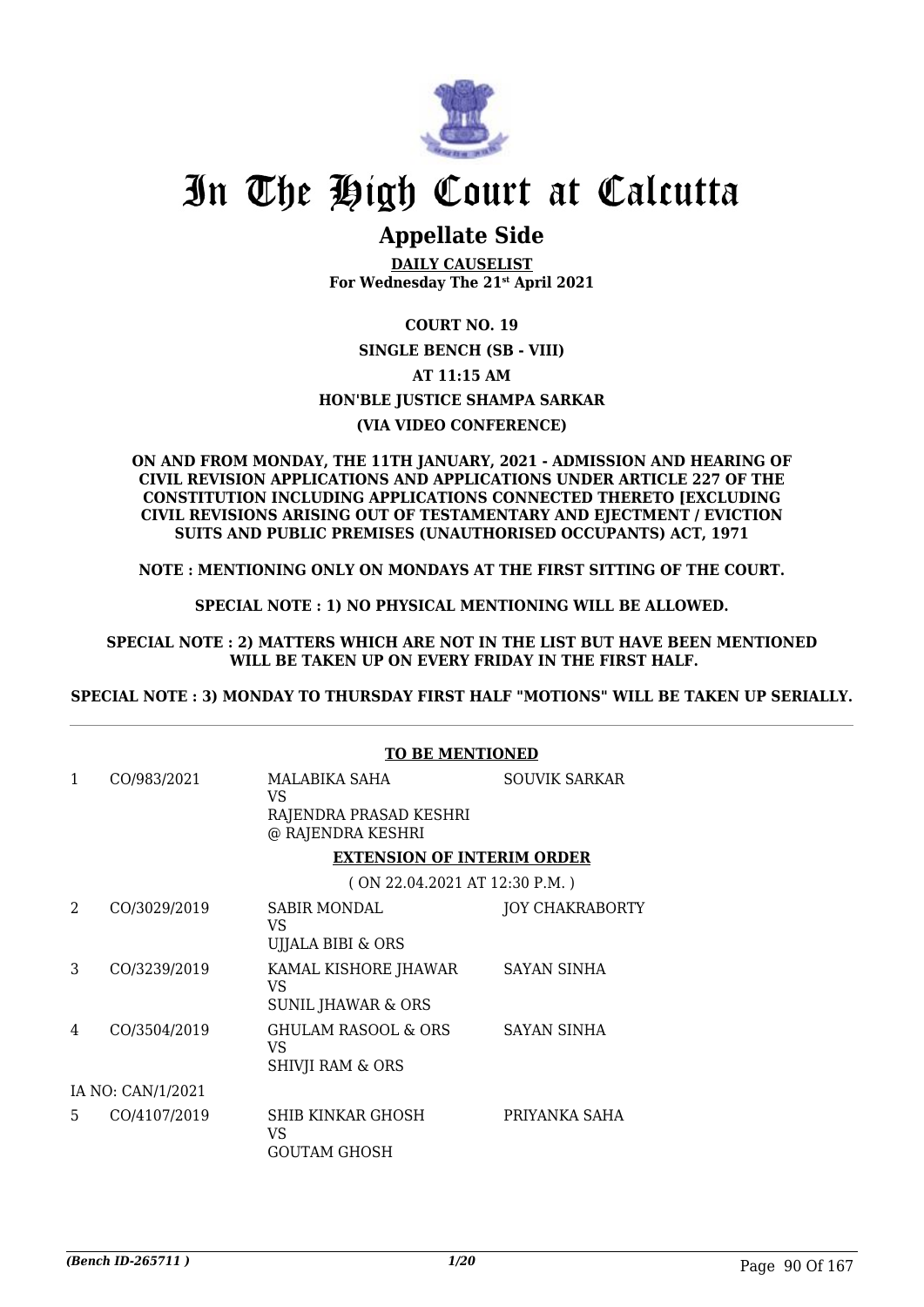| 6  | CO/4192/2019 | SUDHIR CHANDRA MALIK<br><b>VS</b><br><b>BEJOLI KOLEY &amp; ORS</b>                                                           | <b>SUHRID SUR</b>                    |
|----|--------------|------------------------------------------------------------------------------------------------------------------------------|--------------------------------------|
| 7  | CO/600/2021  | <b>DISEN KANTI ROY</b><br><b>VS</b><br>ROSE VALLEY HOTELS AND<br>ENTERTAINMENT LTD AND<br><b>ORS</b>                         | SUDIPTA DASGUPTA                     |
| 8  | CO/601/2021  | <b>REBA DAS</b><br><b>VS</b><br>ROSE VALLEY HOOTELS AND<br>ENTERTAINMENT LTD AND<br><b>ORS</b>                               | SUDIPTA DASGUPTA                     |
| 9  | CO/602/2021  | SADHAN CHANDRA DUTTA<br><b>VS</b><br>ROSE VALLEY HOTELS AND<br>ENTERTAINMENT PVT LTD<br>AND ORS                              | SUDIPTA DASGUPTA                     |
|    |              | <b>URGENT MOTION</b>                                                                                                         |                                      |
| 10 | CO/947/2021  | MAMTAJ BEGUM BANU AND<br><b>OTHERS</b><br><b>VS</b><br><b>MD ABBAS AND OTHERS</b>                                            | <b>SYED SHAMSUL</b><br><b>AREFIN</b> |
| 11 | CO/956/2021  | MD. AZIZUR RAHAMAN<br>SARDAR @AIJUL ISLAM<br><b>VS</b><br>SAHIDUL ISLAM AND ORS.                                             | <b>SONALI DAS</b>                    |
| 12 | CO/972/2021  | CEO/MED. SUPDT.<br><b>JAGANNATH GUPTA</b><br>MEDICAL SCIENCE AND<br><b>HOSPITAL</b><br><b>VS</b><br>SK. ZAHIRUDDIN           | <b>VVVSASTRY</b>                     |
| 13 | CO/1000/2021 | JOHNSON CONTROLS INDIA<br>PRIVATE LIMITED<br>VS<br><b>MERLIN ACPROPOLIS</b><br>PROJECTS PRIVATE LIMITED<br><b>AND OTHERS</b> | DEBDUTTA RAY<br><b>CHAUDHURY</b>     |
| 14 | CO/1001/2021 | JOHNSON CONTROLS<br>(INDIA) PVT LTD<br><b>VS</b><br><b>MERLIN ACROPOLIS</b><br>PROJECTS PVT LTD AND ORS                      | DEBDATTA ROY<br><b>CHOWDHURY</b>     |
| 15 | CO/1003/2021 | <b>AVTAR SINGH AND OTHERS</b><br>VS<br>ABHISHEK DEBNATH AND<br><b>OTHERS</b>                                                 | AMAL KUMAR SAHA                      |
| 16 | CO/1006/2021 | <b>AMIR BISWAS</b><br>VS<br>SK.ZAHIR@CHAND AND ORS                                                                           | SONALI DAS                           |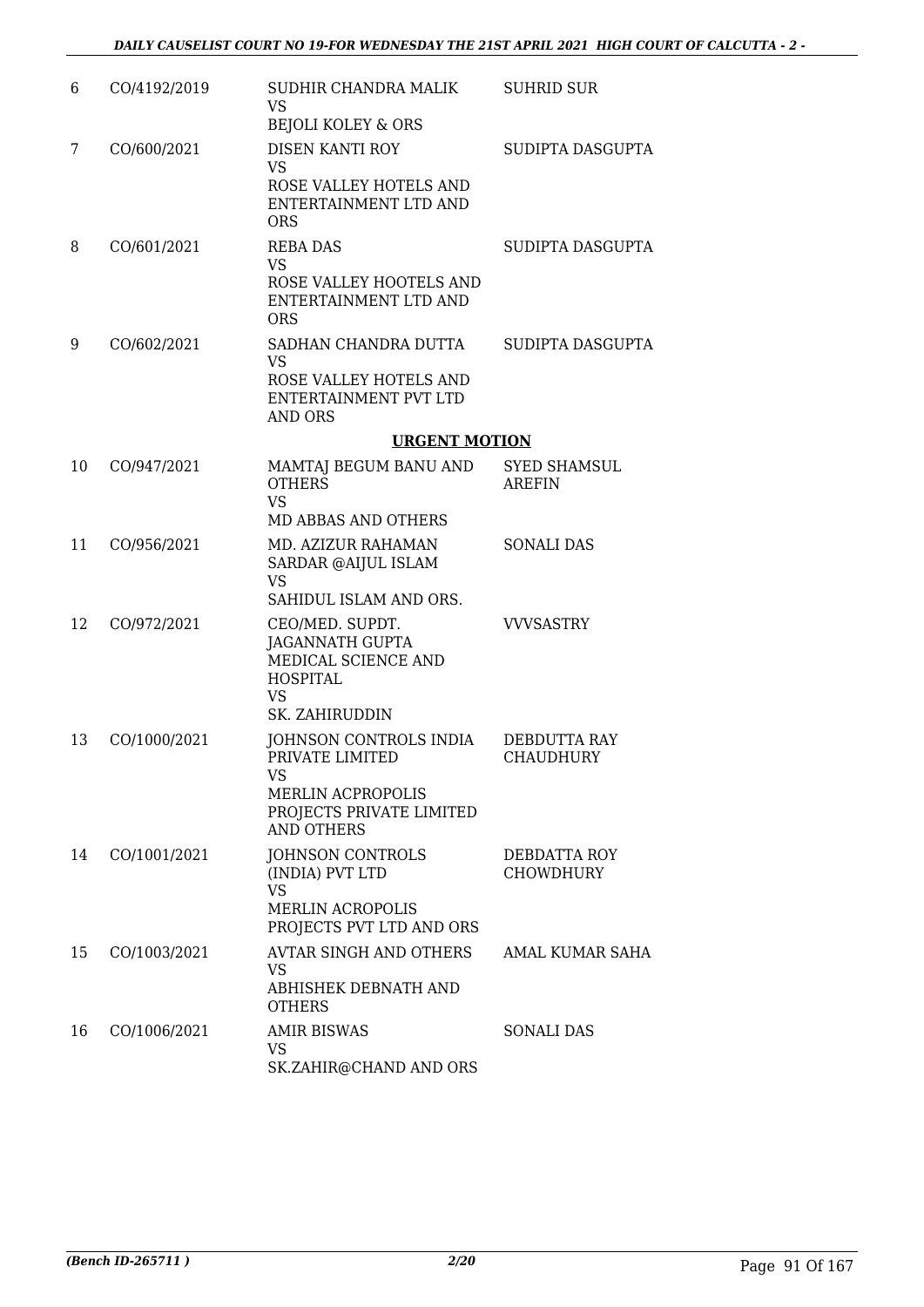| 17 | CO/1014/2021   | R.N. RAO AND OTHERS<br><b>VS</b><br>ABHISEK DEBNATH AND<br><b>OTHERS</b>                      | AMAL KUMAR SAHA                  |
|----|----------------|-----------------------------------------------------------------------------------------------|----------------------------------|
|    |                | <b>URGENT MOTION 1</b>                                                                        |                                  |
| 18 | CO/599/2021    | LIPA SINHA (SINHA ROY)<br><b>VS</b><br>BIKRAM KESHARI SINHA                                   | MAHABOOB AHMED                   |
| 19 | CO/611/2021    | APARESH ADHIKARI AND<br><b>ORS</b><br><b>VS</b><br>DIPAK KUMAR KAR AND ORS                    | ANIRUDDHA<br><b>BHATTACHARYA</b> |
| 20 | CO/634/2021    | KARTICK KANCHRA<br><b>VS</b><br>MAIDUL ISLAM MOLLA AND<br><b>ORS</b>                          | ANINDITA HALDER                  |
| 21 | CO/746/2021    | <b>GAUTAM GHOSH</b><br><b>VS</b><br>THE LAKE CLUB LTD AND<br><b>ORS</b>                       | <b>SUDESHNA BASU</b><br>THAKUR   |
| 22 | CO/750/2021    | MONOTOSH PAL<br><b>VS</b><br>MENOKA GHOSH AND ORS                                             | <b>SMITA PAL</b>                 |
| 23 | CO/886/2021    | <b>ALOK PATWARI</b><br><b>VS</b><br><b>SHIV SHAKTI FOOD</b><br><b>PRODUCTS</b>                | PRATYUSH PATWARI                 |
| 24 | CO/887/2021    | AB ENZYMES OY, A FINNISH<br><b>COMPANY</b><br><b>VS</b><br>UNION OF INDIA AND ORS.            | <b>SUDHAKAR PRASAD</b>           |
| 25 | CO/934/2021    | RUDRA PRASAD GAYEN<br><b>VS</b><br>DEBOSMITA GAYEN                                            | SAPTARSHI KUMAR<br>MAL           |
|    | 26 CO/965/2021 | PUSHPA RANI BISWAS AND<br><b>ORS</b><br><b>VS</b><br>SUBHASH MRIDHA AND ORS                   | BISWAJIT TIWARI                  |
| 27 | CO/988/2021    | PRADIP KUMAR MUKHERJEE<br><b>AND ORS</b><br><b>VS</b><br><b>SUCHETA MUKHERJEE</b>             | <b>SWAGATA DAS</b>               |
| 28 | CO/1010/2021   | SUKHENDU BIKASH<br><b>PRADHAN</b><br><b>VS</b><br>JYOTSHNAMOYI PRADHAN<br>SAMANTA AND ANOTHER | PAPIYA<br><b>CHATTOPADHYAY</b>   |
| 29 | CO/1011/2021   | <b>SUNIL KUMAR BYSACK</b><br><b>VS</b><br>BARANAGAR MUNICIPALITY<br>AND ORS                   | ANIRBAN DEY                      |
| 30 | CO/1017/2021   | APU MONDAL<br>VS<br>AMAL MONDAL                                                               | ARINDAM PAUL                     |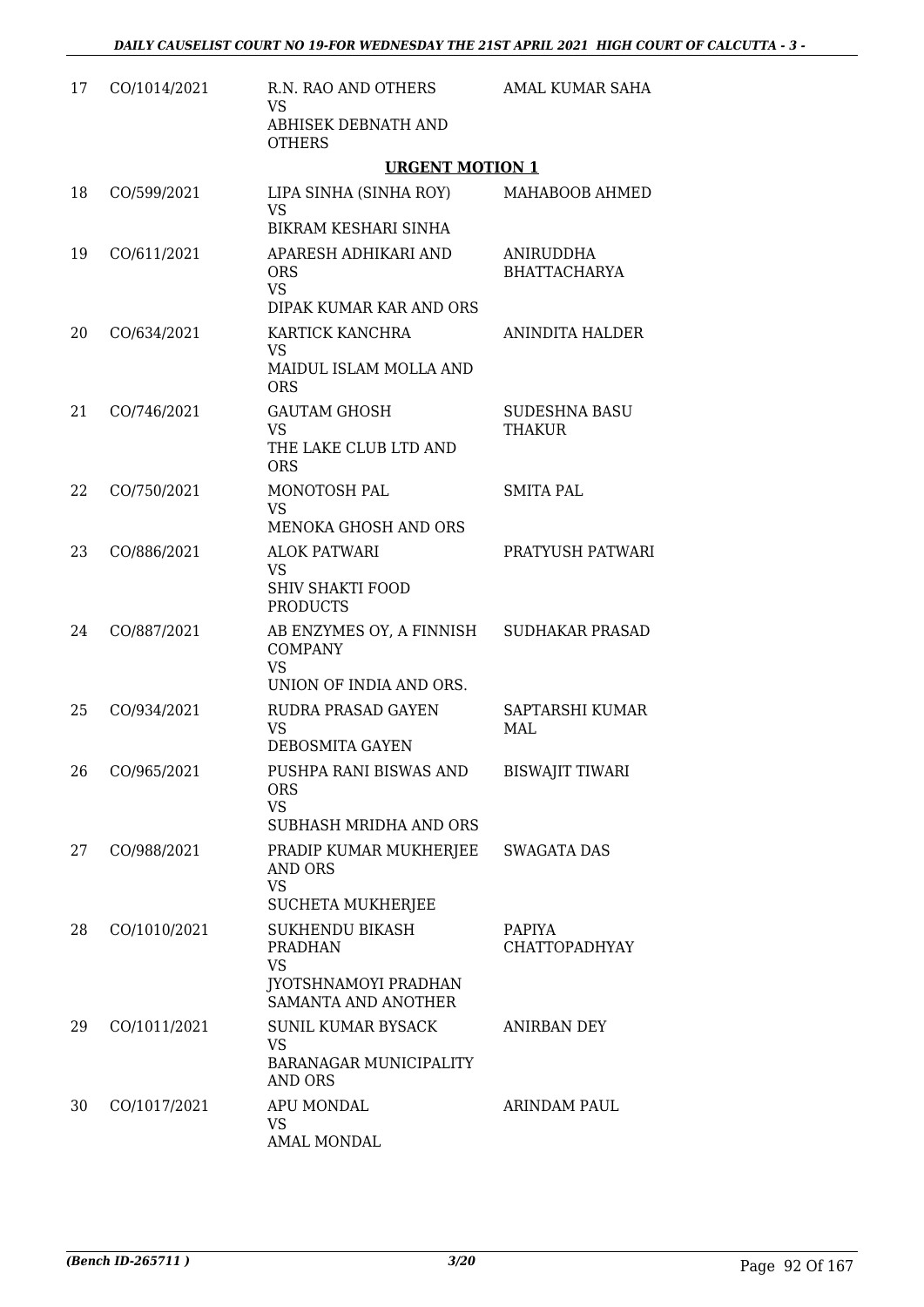| 31 | CO/1033/2021      | <b>TARUN GHOSH AND ORS</b><br><b>VS</b>                                                            | <b>SHALOMI BASU</b>                       |
|----|-------------------|----------------------------------------------------------------------------------------------------|-------------------------------------------|
| 32 | CO/1036/2021      | <b>TAPATI ROY AND ORS</b><br>PARIMAL BASU<br><b>VS</b>                                             | <b>JYOTI PRAKASH</b><br><b>CHATTERJEE</b> |
|    |                   | <b>SWAPNA BASU</b>                                                                                 |                                           |
|    |                   | <b>NEW MOTION</b>                                                                                  |                                           |
| 33 | CO/416/2019       | OM PRAKASH JHAWAR<br><b>VS</b><br>KANA DUTTA & ORS.                                                | REEMA COOMAR                              |
|    |                   | IA NO: CAN/1/2019(Old No:CAN/12275/2019)                                                           |                                           |
| 34 | CO/334/2020       | SRIKANTA TANTUBAY<br>VS<br>SUKLA TANTUBAY & ANR.                                                   | <b>SOUMIK GANGULI</b>                     |
| 35 | CO/1340/2020      | M/S.CASTLEWOOD(INDIA)<br><b>VS</b><br>LIFE INSURANCE<br><b>CORPORATION OF INDIA</b>                | MANWENDRA SINGH<br>YADAV                  |
| 36 | CO/254/2021       | PRANABESH MONDAL AND<br><b>ANOTHER</b><br><b>VS</b><br>INDRAPRASTHA DEVELOPER<br><b>AND OTHERS</b> | <b>SUBRATA</b><br>MOOKHERJEE              |
|    | IA NO: CAN/1/2021 |                                                                                                    |                                           |
| 37 | CO/288/2021       | <b>GUNJAN JAISWAL</b><br><b>VS</b><br>SANJAY JAISWAL                                               | <b>DIANA GHOSH</b><br><b>DASTIDAR</b>     |
| 38 | CO/443/2021       | <b>SHAKIL ANJUM</b><br><b>VS</b><br><b>JAMIL ANJUM</b>                                             | MD. GHALIB RIZWAN                         |
| 39 | CO/470/2021       | KAZI EQUEBAL HOSSAIN<br><b>VS</b><br>JOGMAYA GHOSH AND ORS                                         | DYUTIMAN BANERJEE                         |
| 40 | CO/490/2021       | <b>SUKDEV SAHA@SUKDEB</b><br><b>SAHA</b><br><b>VS</b><br>TUSHAR KANTI SENGUPTA                     | <b>MARY DUTTA</b>                         |
| 41 | CO/500/2021       | <b>AMIT KAR</b><br>VS.<br>KOYEL DEY (KAR)                                                          | DEBASISH KAR                              |
| 42 | CO/509/2021       | <b>SAILEN MUKHERJEE</b><br>VS<br><b>GOUTAM CHATTERJEE @</b><br><b>ASHOKE</b>                       | <b>BARUN KUMAR</b><br><b>SAMANTA</b>      |
| 43 | CO/511/2021       | SOMNATH BHATTACHARJEE<br>AND ANR<br><b>VS</b><br>THE AUTHORISED OFFICER                            | PRASANTA KUMAR<br>PARKRASHI               |
| 44 | CO/514/2021       | SAROJ KUMAR NANDI<br><b>VS</b><br><b>GOURHARI NANDI</b>                                            | SAGARMAY GHOSH                            |
| 45 | CO/541/2021       | <b>BHOLANATH GOSWAMI</b><br>VS<br>HIRALAL KEDIA AND ORS.                                           | AMITABHA GHOSH                            |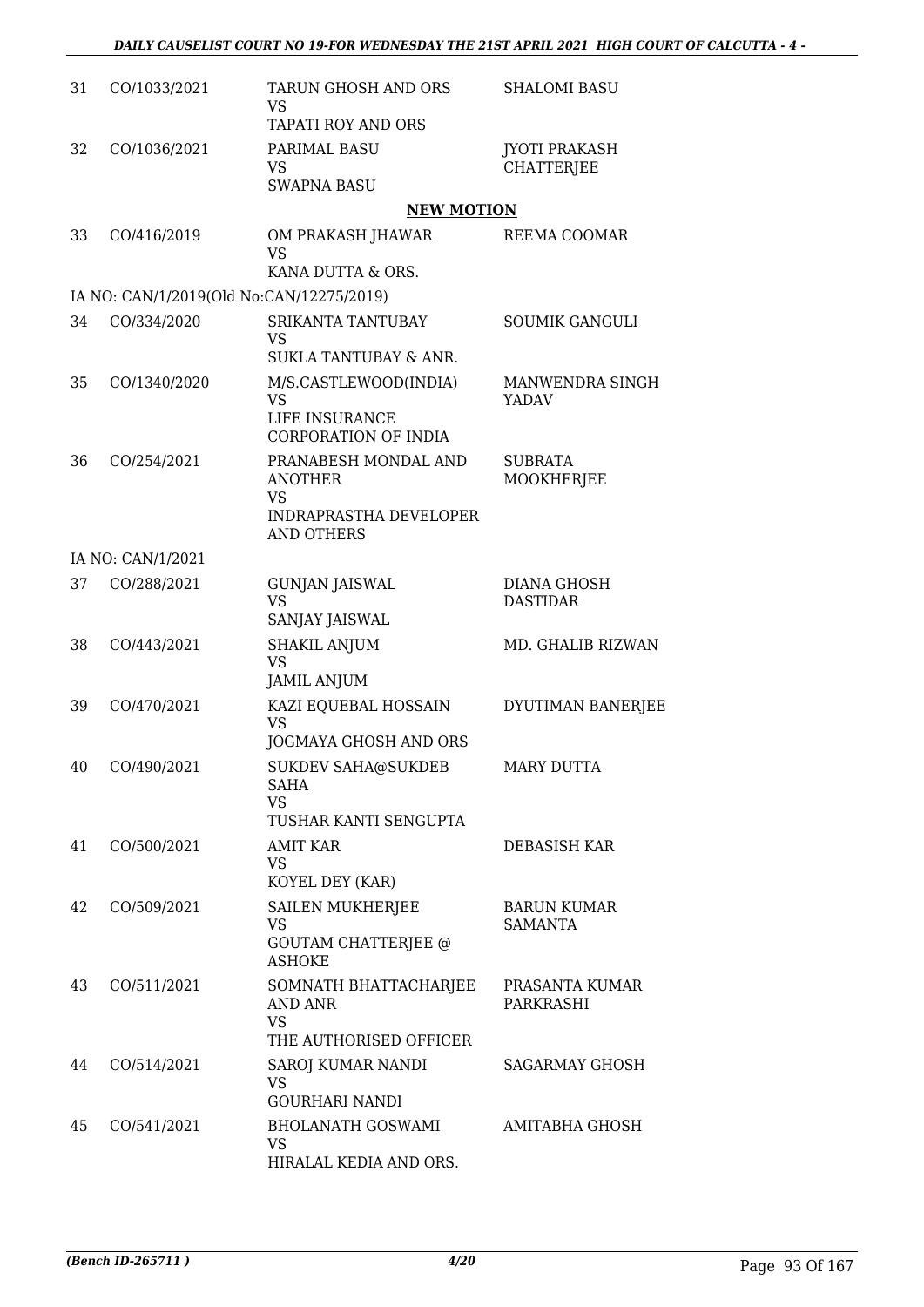| 46 | CO/543/2021 | <b>BIJOY KRISHNA BANERJEE</b><br><b>VS</b><br><b>DIPTI DAS</b>                                            | SANKAR NARAYAN<br>SAHA                |
|----|-------------|-----------------------------------------------------------------------------------------------------------|---------------------------------------|
| 47 | CO/549/2021 | A.N. JOHN PVT LTD<br>VS<br>L.I.C.I. AND ANR                                                               | MANWENDRA SINGH<br>YADAV              |
| 48 | CO/558/2021 | SK. BOLDO @ SK. ABDUL<br>RASID<br><b>VS</b><br>MORJINA BEGUM                                              | SK. TOSLIM ALI                        |
| 49 | CO/560/2021 | SIRAJ MOLLA<br>VS<br><b>SIDDIK MOLLA</b>                                                                  | ALOK KUMAR POIRA                      |
| 50 | CO/566/2021 | HALIM CHOWDHURY AND<br>ANR<br><b>VS</b><br>AL HAJ HAZRAT MOULANA<br>SYED BISBAUL AREFIN AND<br><b>ORS</b> | MAHAMUDUL HASSAN                      |
| 51 | CO/576/2021 | <b>GEORGE DANIEL</b><br>VS<br>MD. SHAMIM                                                                  | <b>SOHINI</b><br><b>BHATTACHARYYA</b> |
| 52 | CO/598/2021 | SANTOSH CHATTERJEE AND<br>ANR<br>VS<br>SUSHIL CHATTOPADHYAY<br><b>AND ORS</b>                             | TIRTHA PATI<br><b>ACHARYYA</b>        |
| 53 | CO/604/2021 | MRS MAMULI BISWAS<br>VS<br>THE MANAGER,<br>SAKTINAGAR SAMABAYA<br>KRISHI UNNYAN SAMITY<br><b>LTD</b>      | <b>DIGANTA DAS</b>                    |
| 54 | CO/605/2021 | <b>TUHIN DAS</b><br>VS<br>CASTLE LIQUORS PVT LTD<br><b>AND ORS</b>                                        | <b>ASIF SOHAIL</b><br>TARAFDAR        |
| 55 | CO/609/2021 | ALOKE KUMAR BERA<br>VS.<br>ASHIOKE KUMAR BERA AND<br><b>ORS</b>                                           | SUDIPTA MONDAL                        |
| 56 | CO/622/2021 | LAL MOHAN KULSI AND ANR<br>VS<br><b>SUNIL GHOSH AND ORS</b>                                               | <b>SUKUMAR SARKAR</b>                 |
| 57 | CO/623/2021 | <b>MALATI PANDEY</b><br><b>VS</b><br><b>IVA BERA AND ORS</b>                                              | <b>SANDIP DAS</b>                     |
| 58 | CO/626/2021 | SUBHASH CHANDRA JANA<br><b>VS</b><br>NISHI KANTA JANA AND ORS                                             | RADHASHYAM MAITI                      |
| 59 | CO/627/2021 | SYED ABDUL RAHAMNAN<br>VS<br>MOHAR DASCHOUDHURI                                                           | PRADYOT KUMAR DAS                     |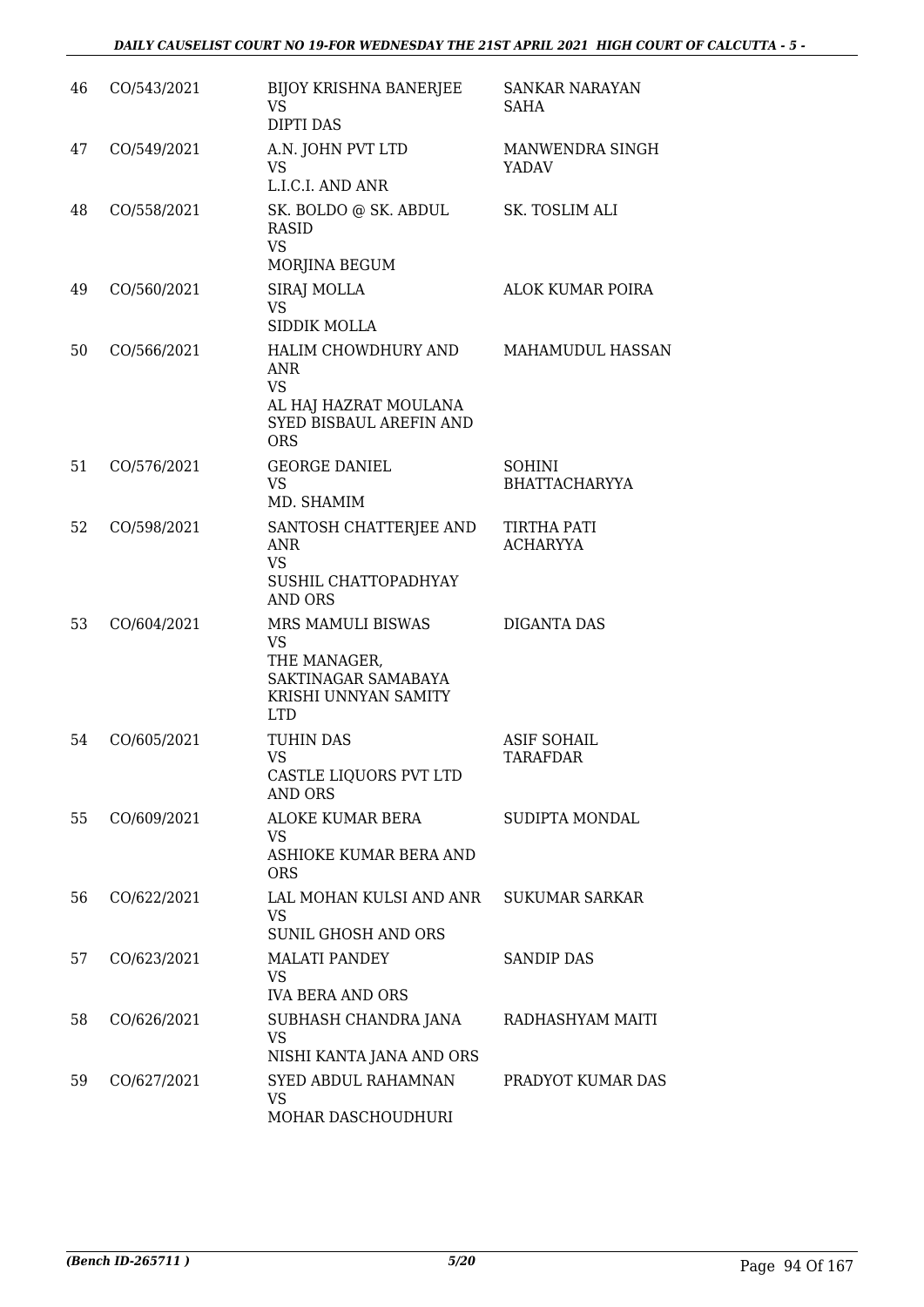| 60 | CO/628/2021 | <b>BAIJNATH MAHATO</b><br><b>VS</b><br><b>MANJU MAHATO</b>                                            | RAMESHWAR SINHA                     |
|----|-------------|-------------------------------------------------------------------------------------------------------|-------------------------------------|
| 61 | CO/630/2021 | PRABHANGSHU KUMAR<br><b>MAITY</b><br><b>VS</b><br>TUSHAR KANTI MAITY AND<br>ANR                       | KAPIL CHANDRA<br><b>SHOO</b>        |
| 62 | CO/631/2021 | SUTAPA MUKHERJEE AND<br><b>ANR</b><br><b>VS</b><br>KAMAL KUMAR MUKHERJEE<br><b>AND ANR</b>            | <b>MANAS DASGUPTA</b>               |
| 63 | CO/636/2021 | MD ISHAQUE MADANI AND<br>ANR<br><b>VS</b><br><b>ABDUL LATIF SARKAR</b>                                | Shibasis Chatterjee                 |
| 64 | CO/637/2021 | <b>BISWANATH DEY</b><br>VS<br>TAPAN KUNDU AND ORS                                                     | <b>ABHIJIT RAY</b>                  |
| 65 | CO/638/2021 | LAV PAL LALIAS PRABIR PAL<br>AND ANR<br>VS<br>THE CHIEF EXECUTIVE<br><b>OFFICER</b>                   | <b>SAGNIK CHATTERJEE</b>            |
| 66 | CO/641/2021 | SK. SAMSUR RAHMAN ALIAS<br><b>SHUMSUR RAHAMAN</b><br>VS<br>THE BOARD OF WAKF AND<br>ORS.              | <b>SALMA SULTANA</b><br><b>SHAH</b> |
| 67 | CO/644/2021 | NUCLEAR PAUL<br>VS<br>MRIDULA BARMAN                                                                  | <b>ANJANA BANERJEE</b>              |
| 68 | CO/647/2021 | SHAYAMA PRASAD POREL<br>VS<br>BASHANTI POREL AND ORS                                                  | <b>SK TOSLIM ALI</b>                |
| 69 | CO/648/2021 | SIRAJ MIDDYA AND ORS<br>VS<br><b>INSAN MIDDYA AND ORS</b>                                             | SK TOSLIMA ALI                      |
| 70 | CO/654/2021 | SAYANTANI GHOSH<br>VS<br>SUKESH RANJAN KOLEY                                                          | MAHABOOB AHMED                      |
| 71 | CO/658/2021 | SAJEDUR RAHAMAN REP BY<br>HASIBUR RAHAMAN AND<br><b>ORS</b><br><b>VS</b><br>MD NAJIRUDDIN AND ORS     | SAIFUL ALAM                         |
| 72 | CO/659/2021 | sibrani ghosh since deceased<br>rep by bandana pal and ors<br><b>VS</b><br>barun chgakraborty and ans | diptendu majumder                   |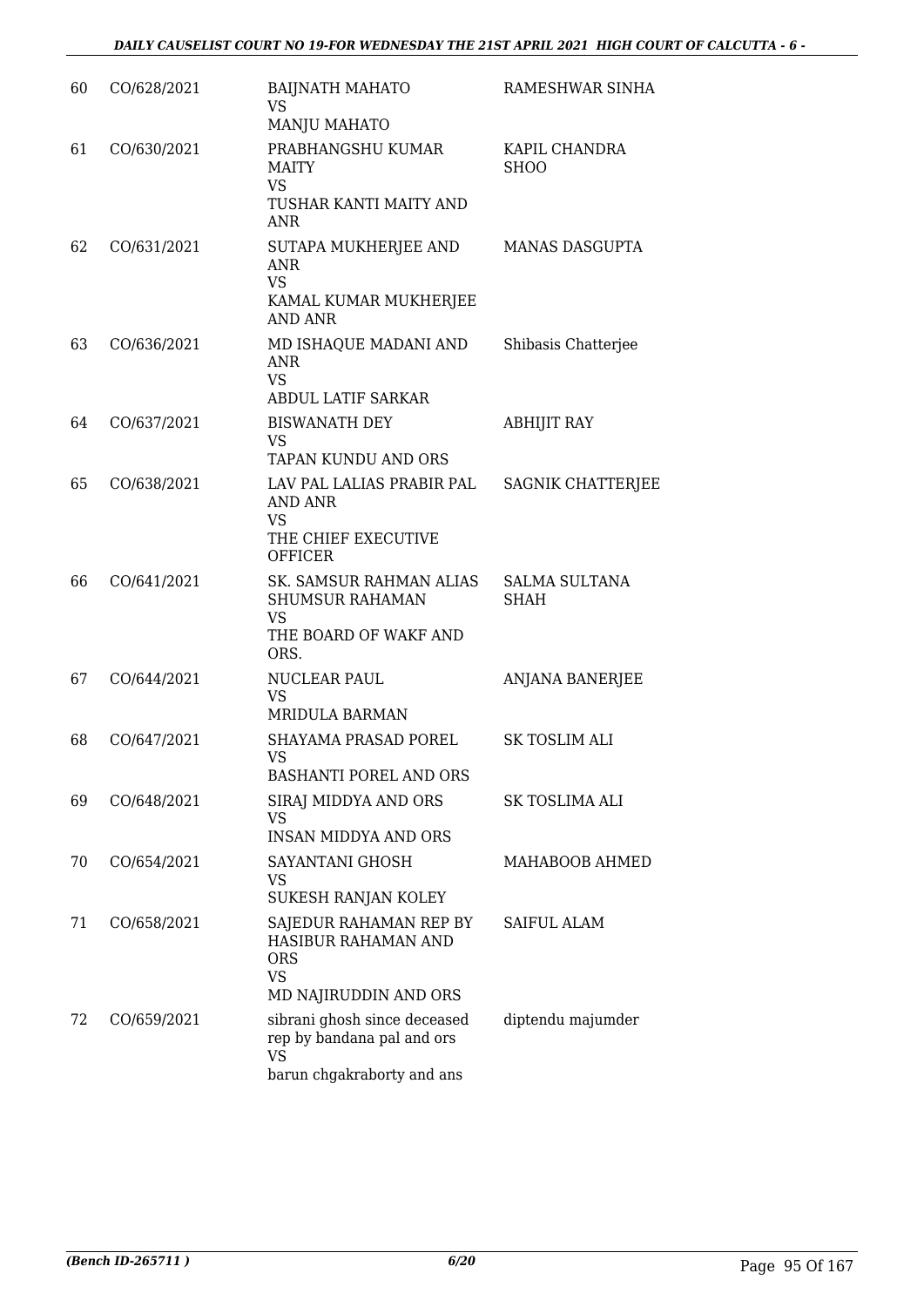| 73 | CO/664/2021 | MAA MANGAL CHANDI<br><b>BRICK FIELD PVT LTD REP</b><br>BY MOHIT LAL GHOSH AND<br><b>ORS</b><br><b>VS</b><br>SMT ANJALI SINGH LEGAL | <b>SREYA CHAKRABORTY</b>              |
|----|-------------|------------------------------------------------------------------------------------------------------------------------------------|---------------------------------------|
|    |             | HAIR OF KANTA PRASAD<br>SINGH (DECEASED) AND<br><b>ORS</b>                                                                         |                                       |
| 74 | CO/666/2021 | <b>SUMAN ROY</b><br><b>VS</b><br><b>SUDESHNA ROY</b>                                                                               | SOVAN DASGUPTA                        |
| 75 | CO/667/2021 | shyamal kumar saha<br>VS.<br>CHIEF EXECUTIVE OFFICER<br><b>BOARD OF WAKF WEST</b><br><b>BENGAL AND ORS</b>                         | <b>IFTEKAR MUNSHI</b>                 |
| 76 | CO/668/2021 | <b>BIKASH DAS</b><br><b>VS</b><br>CHIEF EXECUTIVE OFFICER<br><b>BOARD OF WAKF AND ORS</b>                                          | <b>FATIMA HASSAN</b>                  |
| 77 | CO/669/2021 | <b>DULAL SHAIKH</b><br><b>VS</b><br>CHIEF EXECUTIVE OFFIICER<br>OF WAKFS AND ORS                                                   | DEBABRATA ROY                         |
| 78 | CO/670/2021 | SHIPRA GHOSH<br><b>VS</b><br>KAMAL NANDY AND ORS                                                                                   | Omar Faruk Gazi                       |
| 79 | CO/675/2021 | CHANDRANATH GANGULY<br><b>VS</b><br>RASHIDUL SK AND ANR                                                                            | <b>SUBHAS CHANDAR</b><br><b>DUTTA</b> |
| 80 | CO/678/2021 | SASWATI MUKHOPADHAYA<br><b>VS</b><br>TANMOY MUKHOPADHAYAY                                                                          | PRAJAYINI DAS                         |
| 81 | CO/679/2021 | <b>DIPAK HARI AND ORS</b><br>VS<br>RENU MOHTA AND ORS                                                                              | ASIS BHATTACHARYA                     |
| 82 | CO/680/2021 | BUJU SEKH ALIAS RUJU<br>SEKH<br><b>VS</b><br>AMIR SEKH AND ANR                                                                     | ANIRBAN DAS                           |
| 83 | CO/683/2021 | KAUSHALYA PANDEY<br>VS<br>JAHARLAL HATI AND ORS                                                                                    | DEBJANI SENGUPTA                      |
| 84 | CO/684/2021 | SANTOSH MAHATO AND ORS<br>VS<br>GANDHARAJ MAHATO LEGAL<br>HEIR OF KHANDU MAHATO<br>(SINCE DEACESED) AND ORS                        | Nemai Chandra Saha                    |
| 85 | CO/685/2021 | KANU GOPAL DAS AND ORS<br>VS<br>SIRDHARTHA KRISHNA DAS<br>AND ORS                                                                  | SRIKANTA DATTA                        |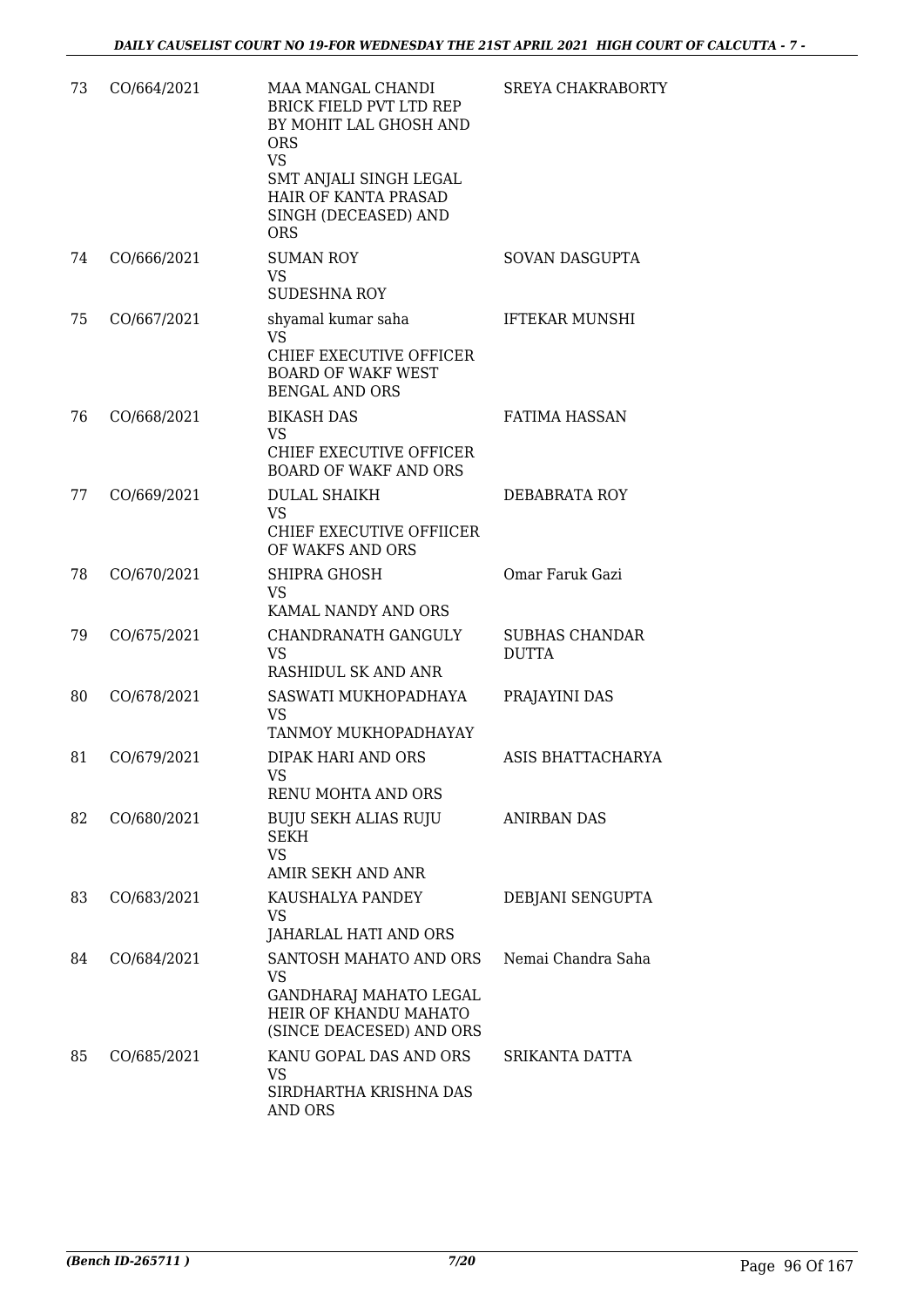| 86 | CO/686/2021 | <b>BANDANA DAS</b><br><b>VS</b><br>MANJU SEN AND ORS                                                     | SUSHANTA KUMAR<br>LAHA                |
|----|-------------|----------------------------------------------------------------------------------------------------------|---------------------------------------|
| 87 | CO/688/2021 | HASNEHARA BIBI AND ORS<br>VS<br>CHANDBANU BIBI, LEGAL<br><b>HEIR OF TAHID</b><br>MIRZA(DECEASED) AND ORS | MD. YAMIN ALI                         |
| 88 | CO/690/2021 | REHANA KHATUN<br>VS.<br><b>ARUNIMA AHMED</b>                                                             | SUKANTA DAS                           |
| 89 | CO/694/2021 | ARUP RATAN GOOPTU<br>VS<br><b>ANIL RATHI</b>                                                             | <b>GARGI MANNA</b>                    |
| 90 | CO/696/2021 | NIMAI MONDAL @ NIMAI<br>CHANDRA MONDAL AND<br><b>OTHERS</b><br><b>VS</b><br>JOYDEB PAL                   | <b>SALONI</b><br><b>BHATTACHARJEE</b> |
| 91 | CO/701/2021 | <b>SURAJIT SADHUKHAN</b><br><b>VS</b><br>ASIF KHAN ALIAS NABI<br><b>KHAN</b>                             | MS FATIMA HASSAN                      |
| 92 | CO/704/2021 | MANJU SHAW AND ORS<br><b>VS</b><br>ALPANA GANGULY AND ORS                                                | ASISH KUMAR DUTTA                     |
| 93 | CO/707/2021 | PRABHAS MONDAL<br>VS<br>SHIKHA BARUI AND OTHERS                                                          | AMAL KUMAR SAHA                       |
| 94 | CO/709/2021 | NIRAPADA HAZRA AND<br><b>OTHERS</b><br>VS<br>SEKH SARFUDDIN AND<br><b>OTHERS</b>                         | ANIRBAN DUTTA                         |
| 95 | CO/713/2021 | NIRAPADA HAZRA AND<br><b>OTHERS</b><br><b>VS</b><br>SEKH SARFUDDIN AND<br><b>OTHERS</b>                  | <b>ANIRBAN DATTA</b>                  |
| 96 | CO/715/2021 | <b>SUKUMAR SETH AND</b><br><b>OTHERS</b><br><b>VS</b><br>REKHA SHARMA AND<br><b>OTHERS</b>               | <b>GOUR BARAN SAU</b>                 |
| 97 | CO/722/2021 | MEGHNAD MONDAL<br><b>VS</b><br>MANORANJAN KALI AND<br><b>ORS</b>                                         | <b>SUJJIT BHUNIA</b>                  |
| 98 | CO/723/2021 | THE KOLKATA MUNICIPAL<br>CORPORATION<br><b>VS</b><br>M/S. REDROSE DEVELOPERS<br>PVT LTD                  | DWIJADAS<br><b>CHAKRABORTY</b>        |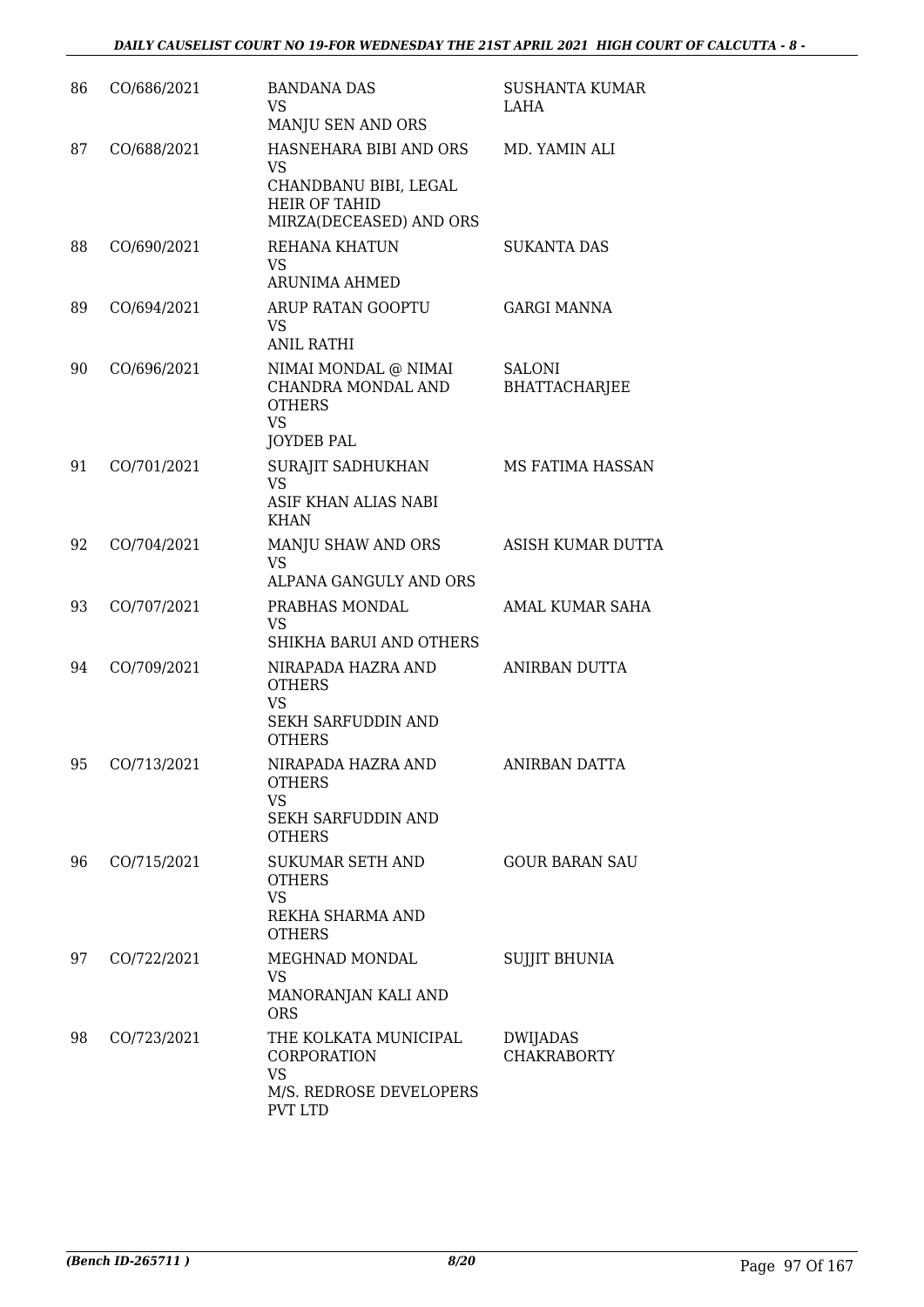| 99  | CO/725/2021     | THE KOLKATA MUNICIPAL<br>CORP.<br><b>VS</b><br>SUMIT CHOWDHURY AND<br><b>ANR</b> | <b>DWIJADAS</b><br><b>CHAKRABORTY</b> |
|-----|-----------------|----------------------------------------------------------------------------------|---------------------------------------|
|     | 100 CO/728/2021 | AMIT KUMAR PRADHAN<br>VS<br>TRIPTI PRADHAN NEE<br><b>DEBNATH</b>                 | <b>GOPAL MONDAL</b>                   |
| 101 | CO/729/2021     | DILIP ADHIKARY<br><b>VS</b><br>PAROMITA ADHIKARY                                 | <b>MUKESH KUMAR</b><br><b>SAHA</b>    |
|     | 102 CO/730/2021 | THE KOLKATA MUNICIPAL<br><b>CORPORATION</b><br><b>VS</b><br>M/S. GOPAL RESIDENCY | DWIJADAS<br><b>CHAKRABORTY</b>        |
|     | 103 CO/734/2021 | <b>MILAN MANDAL</b><br>VS<br>KUTTU MANDAL AND ORS                                | SURANJAN MANDAL                       |
|     | 104 CO/735/2021 | RAJAN GUPTA<br>VS<br>SUBHAS CHANDRA GUPTA<br><b>AND ORS</b>                      | <b>SUBRATA</b><br><b>BHATTACHARYA</b> |
| 105 | CO/738/2021     | SASTHI MANDAL<br>VS<br>SANJITA DAS                                               | MUSHARAF ALAM SK                      |
|     | 106 CO/739/2021 | M/S DELTA LIMITED<br><b>VS</b><br>HARADHAN PANTU AND ANR                         | <b>AMRITA PANDEY</b>                  |
|     | 107 CO/740/2021 | M/S DELTA LTD<br><b>VS</b><br>MADHABA NANDA AND ANR                              | <b>AMRITA PANDEY</b>                  |
| 108 | CO/741/2021     | M/S DELTA LIMITED<br><b>VS</b><br>KAMAL KRISHNA BOSE AND<br><b>ANR</b>           | AMRITA PANDEY                         |
|     | 109 CO/743/2021 | M/S DELTA LTD<br><b>VS</b><br>JIGIRA SK AND ANR                                  | AMRITA PANDEY                         |
|     | 110 CO/747/2021 | <b>SUNDAR YADAB</b><br>VS<br><b>GITA RAJBHAR</b>                                 | RAJNIL MUKHERJEE                      |
| 111 | CO/751/2021     | <b>AMARESH SAHA</b><br>VS<br><b>SAMARESH SAHA</b>                                | DEBASREE DHAMALI                      |
|     | 112 CO/753/2021 | MD ISHA AND ORS<br>VS<br>FIROJ ALI                                               | NILANJAN ADHIKARI                     |
|     | 113 CO/755/2021 | CHAITANYA MONDAL<br>VS<br><b>GUDAR MANDAL AND ORS</b>                            | <b>JAKIR HOSSAIN</b>                  |
| 114 | CO/760/2021     | POLLY GHOSH<br>VS<br>KALPANA DUTTA AND ANR                                       | ABHIRUP<br><b>CHAKRABORTY</b>         |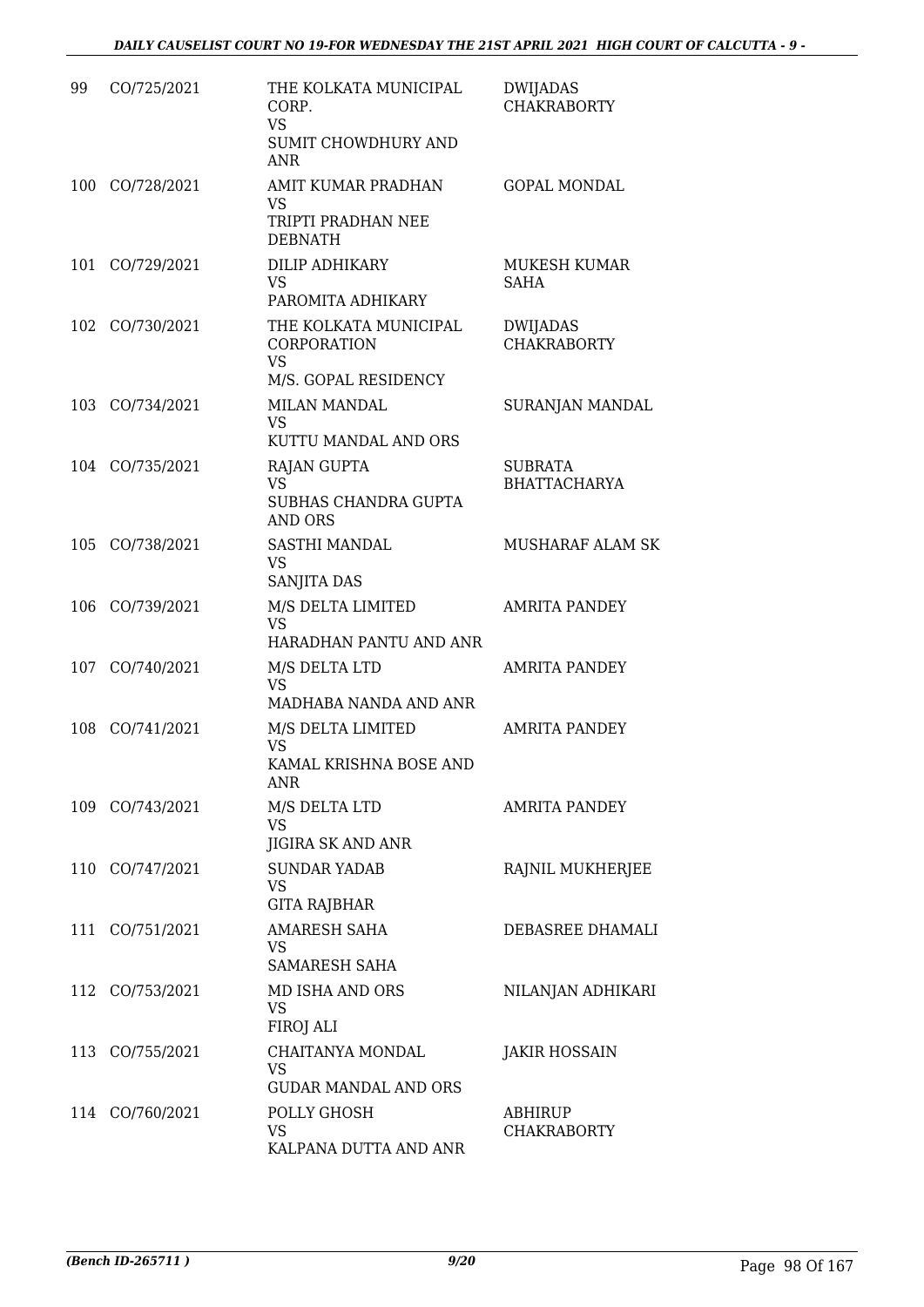|     | 115 CO/766/2021 | CALICUT ENGINEERING<br><b>WORKS LIMITED</b><br><b>VS</b><br>ALOK JHA AND ORS.                                    | RITTICK CHOWDHURY                     |
|-----|-----------------|------------------------------------------------------------------------------------------------------------------|---------------------------------------|
| 116 | CO/767/2021     | <b>SADHANA BOSE</b><br>VS<br>CHANDANA ROY NEE MITRA<br>AND ANR                                                   | SOMNATH GHOSHAL                       |
| 117 | CO/768/2021     | RASHID ALI MOLLA AND<br><b>ORS</b><br><b>VS</b><br><b>BOARD OF WAKF AND ORS</b>                                  | <b>BHUSHAN JAIN</b>                   |
|     | 118 CO/776/2021 | RAJASHREE RAY<br>BANDYOPADHYAY<br><b>VS</b><br>PARTHA SARATHI ROY                                                | <b>SOHINI</b><br><b>BHATTACHARYYA</b> |
|     | 119 CO/780/2021 | RAMAPRASAD HATI AND<br>ORS.<br><b>VS</b><br>TAPAS MONDAL AND ORS.                                                | <b>SWETANK RAI</b>                    |
| 120 | CO/785/2021     | SK. ABDUL ODUD ALI<br><b>VS</b><br>EMANULLA KHAN AND ORS.                                                        | ARITRA SHANKAR RAY                    |
|     | 121 CO/788/2021 | MADHUSUDAN CHANDRA<br>AND ORS.<br><b>VS</b><br>SRI SRI NRADHA KRISHNA<br><b>JUGAL MURTI</b>                      | RITAM CHOWDHURY                       |
| 122 | CO/789/2021     | <b>BIJAN BEHARI ROY</b><br><b>CHOWDHURI</b><br><b>VS</b><br>SOMA SARKAR AND ANR.                                 | <b>SAMIRAN GIRI</b>                   |
| 123 | CO/790/2021     | <b>SK SAIDUL</b><br>VS<br><b>SK SAHABANI</b>                                                                     | <b>ARUN KUMAR ROY</b>                 |
|     | 124 CO/791/2021 | SK. MOHAMMAD ABU NAIM<br>@ SK. MAHAMMAD ABU<br><b>NOYEEM</b><br><b>VS</b><br>ABUL KALAM BISWAS AND<br><b>ORS</b> | DYUTIMAN BANERJEE                     |
|     | 125 CO/792/2021 | <b>CHATRA PLAYERS</b><br><b>ASSOCIATION</b><br><b>VS</b><br>SWAPAN KUMAR NANDY                                   | ABHINAB DAN                           |
|     | 126 CO/793/2021 | KRISHNENDU BHAKTO<br>VS<br>TAPAS KUMAR MANNA AND<br><b>ORS</b>                                                   | SUBHOJIT SAHA                         |
| 127 | CO/795/2021     | SYED ABDUL RUB AND ORS<br><b>VS</b><br>RASHID KHATOON AND ORS                                                    | SOURAJYA ROY                          |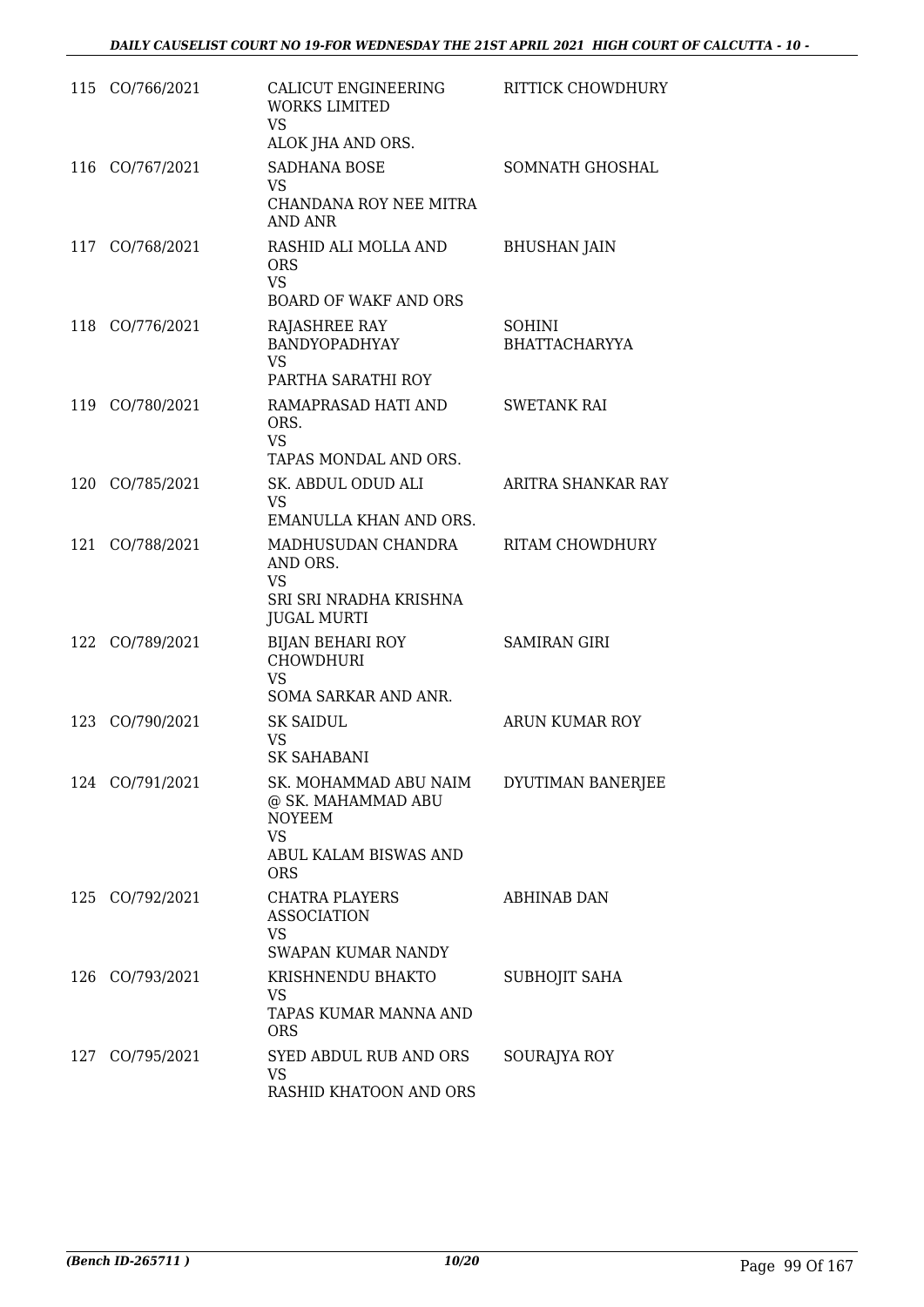| 128 CO/796/2021 | SUBASH CHANDRA DAS<br>VS.<br>LAXMI RANI DAS ALIAS<br>LAXMI                                                       | NADEEM SULAIMAN                       |
|-----------------|------------------------------------------------------------------------------------------------------------------|---------------------------------------|
| 129 CO/800/2021 | JOYDEB MONDAL<br><b>VS</b><br><b>BASUDEB MONDAL</b>                                                              | <b>KESHAB CHANDRA</b><br><b>DAS</b>   |
| 130 CO/801/2021 | DIPANKAR SARKAR<br><b>VS</b><br>SMT DEBJANI SARKAR NEE<br><b>DUTTA</b>                                           | Kaustav Bhattacharya                  |
| 131 CO/808/2021 | SK MOJAMMEL<br><b>VS</b><br>THE BOARD OF WAQF WEST<br><b>BENGAL AND ORS</b>                                      | <b>SK MOINUDDIN</b>                   |
| 132 CO/812/2021 | KARTICK CHANDRA PAUL<br>VS.<br><b>BABUL SAHA</b>                                                                 | <b>TINA BISWAS</b>                    |
| 133 CO/813/2021 | GITA NASKAR AND ORS.<br><b>VS</b><br>RAMKANTA NASKAR AND<br>ORS.                                                 | <b>DILIP KUMAR</b><br><b>SHYAMAL</b>  |
| 134 CO/815/2021 | AIRPORTS AUTHORITY OF SUHRID SUR<br><b>INDIA</b><br><b>VS</b><br><b>J P AVIATION SERVICES PVT</b><br>LTD AND ANR |                                       |
| 135 CO/817/2021 | RUDRA SANKAR ROY<br>VS.<br>EASTERN COALFIELDS LTD<br>AND ORS                                                     | <b>ARNAB ROY</b>                      |
| 136 CO/819/2021 | <b>RAJESH SHAW</b><br>VS.<br>USHA SHAW NEE JAISWAL                                                               | PIYALI MITRA                          |
| 137 CO/820/2021 | AVISHEK @ ABHISHEK<br>VS<br>SUSMITA GHOSH<br><b>MURDUNNA</b>                                                     | MALAY<br><b>BHATTACHARYYA</b>         |
| 138 CO/823/2021 | PARIMAL CHANDRA DAS<br>VS<br>MOUSUMI DAS @ BISWAS                                                                | AMITABHA GHOSH                        |
| 139 CO/828/2021 | <b>ARPITA GANGULY</b><br>VS.<br><b>SOUVIK GANGULY</b>                                                            | <b>ANIMITA</b><br><b>BHATTACHARYA</b> |
| 140 CO/831/2021 | M/SGOPIRAM CHETRAM AND<br>ANR<br><b>VS</b><br>KEJRIWAL SUGAR AGENCIES<br><b>PVT LTD</b>                          | <b>BIKASH KUMAR</b><br><b>SINGH</b>   |
| 141 CO/833/2021 | SK KUTUBUDDIN ALI ALIAS<br>SEKH KUTUBUDDIN ALI<br><b>VS</b><br>NOOR JAHAN BEGUM                                  | SAMIR RANJAN AICH                     |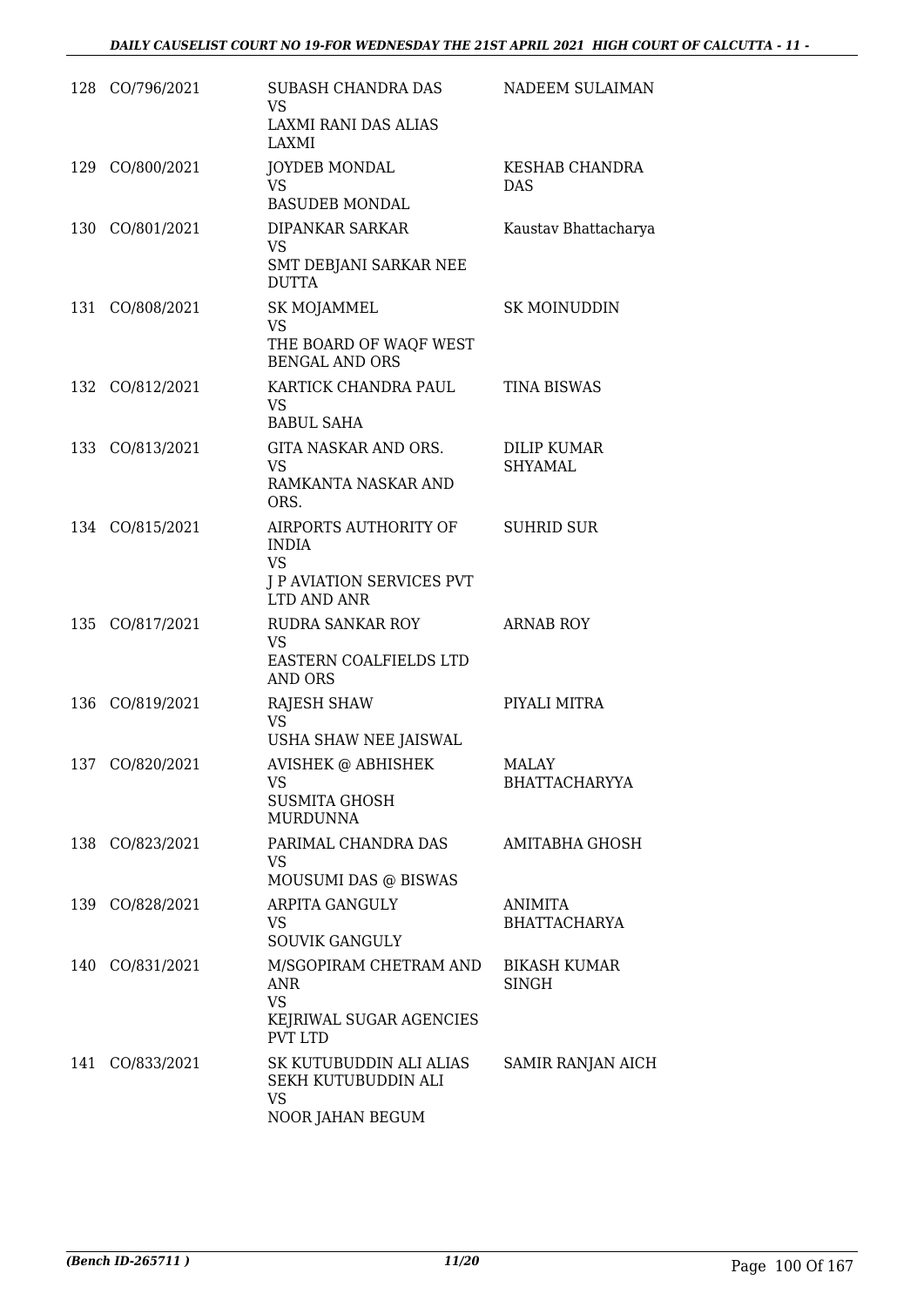|     | 142 CO/836/2021 | SUBHASH SHARMA<br>VS<br>PRIYANKAR SHARMA                                                                               | MOTI SAGAR TIWARI                          |
|-----|-----------------|------------------------------------------------------------------------------------------------------------------------|--------------------------------------------|
| 143 | CO/837/2021     | <b>BASIRUDDIN</b><br><b>VS</b><br>SK TAFFIRUDDIN AND ORS                                                               | RUDRAPRASAD<br>MATILAL                     |
|     | 144 CO/841/2021 | KAUSHIK BAGCHI<br>VS.<br>PIYA BAGCHI CHOWDHURY                                                                         | <b>SUHRID SUR</b>                          |
| 145 | CO/842/2021     | <b>GOURI ROY</b><br><b>VS</b><br>AJIT BANERJEE AND ORS                                                                 | <b>SUSHOVON DEY</b>                        |
| 146 | CO/844/2021     | USHA BANERJEE AND ORS<br><b>VS</b><br>MAIITRAYEE BANERJEE AND<br><b>ORS</b>                                            | SOUNAK MONDAL                              |
| 147 | CO/845/2021     | M/S ENKON PRIVATE<br>LIMITED<br><b>VS</b><br>STATE OF WEST BENGAL<br>AND ANR.                                          | <b>SANJOY KARAR</b>                        |
| 148 | CO/850/2021     | DEVENDRA KUMAR MISHRA<br><b>VS</b><br>RAJENDRA KUAMR MISHRA<br><b>AND ORS</b>                                          | <b>SRITA MUKHERJEE</b>                     |
| 149 | CO/852/2021     | RABINDRA NATH MONDAL<br>VS<br><b>GOPAL KRISHNA MONDAL</b>                                                              | DEBLINA LAHIRI                             |
| 150 | CO/854/2021     | PIYER MD GAYEN AND ORS<br>VS<br>ASANBANI SAMAJ UNNAYAN<br><b>COMMITTEE REP BY ABDUL</b><br>MAJID MONDAL AND ORS        | SUJBHAS CHANDRA<br><b>ATHA</b>             |
| 151 | CO/856/2021     | <b>MD SERAJUDIN</b><br>VS<br>NITA ROYCHOWDHURY AND<br><b>ORS</b>                                                       | <b>ABHISEK BANERJEE</b>                    |
|     | 152 CO/857/2021 | SUBODH CHANDRA DEY<br>VS.<br><b>MATLAB BOURI</b>                                                                       | <b>MANI SANKAR</b><br><b>CHATTOPADHYAY</b> |
|     | 153 CO/859/2021 | M/S SEACOM MARINE<br>COLLEGE REPTED. BY ANISH CHATTOAPDHYAY<br><b>CHAKRABORTY</b><br><b>VS</b><br>PUNJAB NATIONAL BANK | MANI SANKAR                                |
|     | 154 CO/860/2021 | SUSHMA RANI DAS AND ANR SANKHA SUBHRA RAY<br>VS.<br>RABINDRANATH DAS AND<br><b>ORS</b>                                 |                                            |
|     | 155 CO/861/2021 | DEVRON EXPORTS PRIVATE<br>LIMITED<br><b>VS</b><br>THE LIFE INSURANCE<br>CORPORATION OF INDIA<br>AND ANOTHER            | SANDIP AGARWAL                             |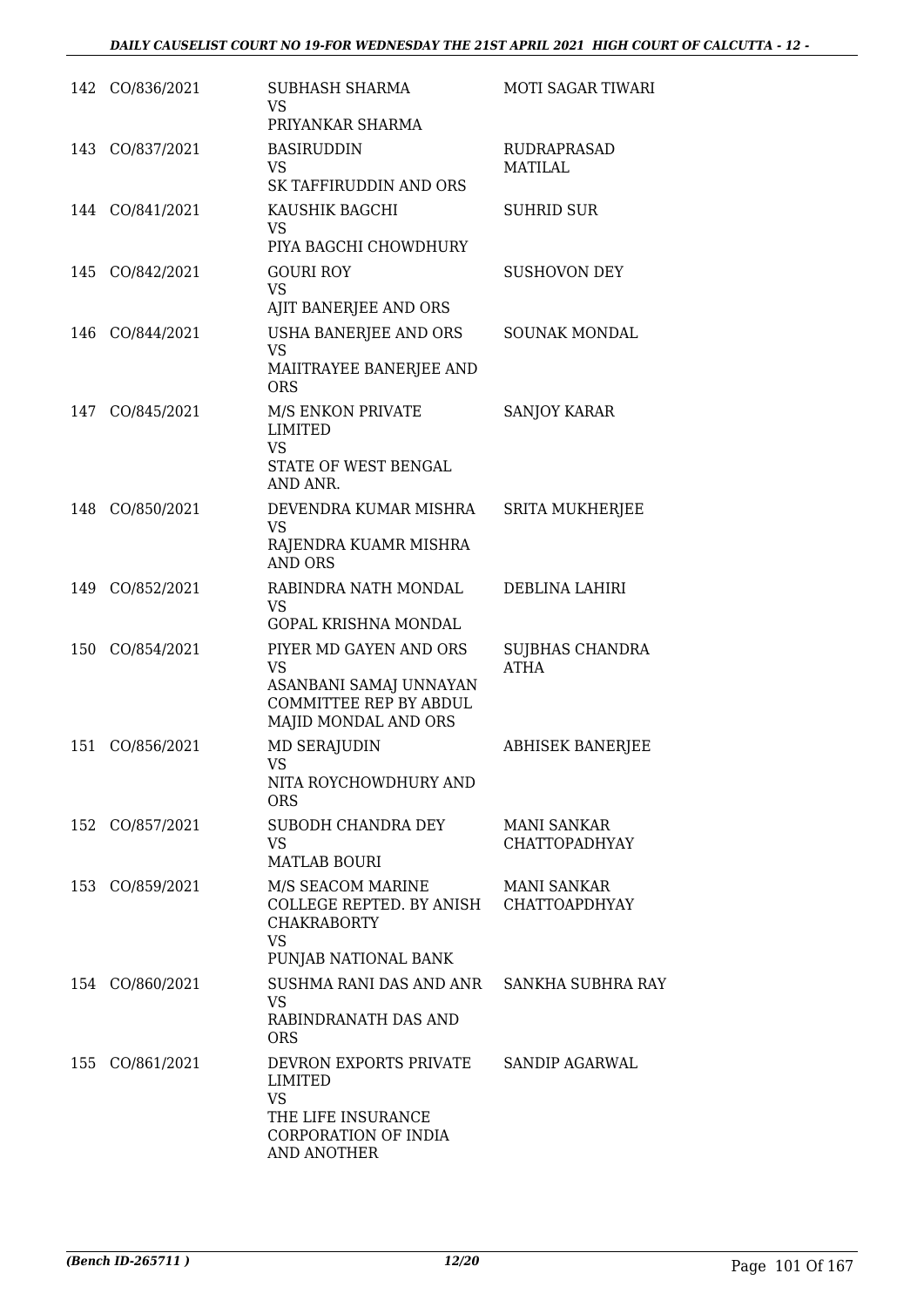|     | 156 CO/862/2021 | <b>RAJESH DAS</b><br><b>VS</b><br><b>CHINA DAS</b>                                           | RAMESHWAR SINHA                      |
|-----|-----------------|----------------------------------------------------------------------------------------------|--------------------------------------|
| 157 | CO/863/2021     | <b>SOUMI GHOPSH</b><br><b>VS</b><br><b>SAURAV GHOSH</b>                                      | <b>SUBIR PAL</b>                     |
| 158 | CO/866/2021     | RINA DUTTA<br><b>VS</b><br>MONOMOHAN DUTTA AND<br><b>ANR</b>                                 | RISHAB DUTTA GUPTA                   |
|     | 159 CO/867/2021 | MATHURAMOHAN DATTA<br><b>VS</b><br>PINTU RUIDAS AND ORS                                      | DEBNATH MAHATO                       |
| 160 | CO/869/2021     | AD-MANUM FINANCE LTD<br>VS<br>ARIS CAPITAL PVT LTD                                           | KANAKENDU<br><b>CHATTERJEE</b>       |
| 161 | CO/870/2021     | PROLOY MODAK AND ORS<br><b>VS</b><br><b>TARAPADA HATI AND ORS</b>                            | PANCHANAN HAJRA                      |
|     | 162 CO/874/2021 | PARAMESWAR PAL AND<br>ANR.<br><b>VS</b><br>SMRITI REKHA PAUL AND<br>ORS.                     | <b>MANALI BISWAS</b>                 |
|     | 163 CO/876/2021 | <b>SUKUMAR PRADHAN</b><br><b>VS</b><br><b>SAMIRAN PANCHANAN</b><br>GAYEN AND ORS.            | <b>AMIT GUPTA</b>                    |
|     | 164 CO/877/2021 | SUSANTA KUMAR GIRI<br><b>VS</b><br>SABERUN BIBI AND ORS                                      | <b>ASIT KUMAR DEY</b>                |
|     | 165 CO/879/2021 | BELLAL HOSSAIN AND ORS.<br><b>VS</b><br>MD. ASIF ALI AND ORS.                                | DYUTIMAN BANERJEE                    |
|     | 166 CO/881/2021 | izahar hussain and ors.<br>VS<br>WAJAHAT HUSSAIN AND<br>ORS.                                 | <b>FAZIUR RAHMAN</b><br><b>MOLLA</b> |
| 167 | CO/882/2021     | KARUR VYSYA BANK LTD.<br>AND ANR.<br><b>VS</b><br>LAKSHMAN PRASAD<br><b>AGARWAL AND ORS.</b> | <b>SWETA GANDHI</b><br>(MURGAI)      |
|     | 168 CO/883/2021 | SUNIL RANJAN NASKAR AND<br>ORS.<br><b>VS</b><br>NARAYAN CH. DHAR AND<br>ORS.                 | <b>SOUMAK BERA</b>                   |
| 169 | CO/888/2021     | CITY ENCLAVE PRIVATE LTD<br>VS<br>N/S ANANDALOK WELFARE<br>ASSOCIATION AND ORS               | AWANI KUMAR ROY                      |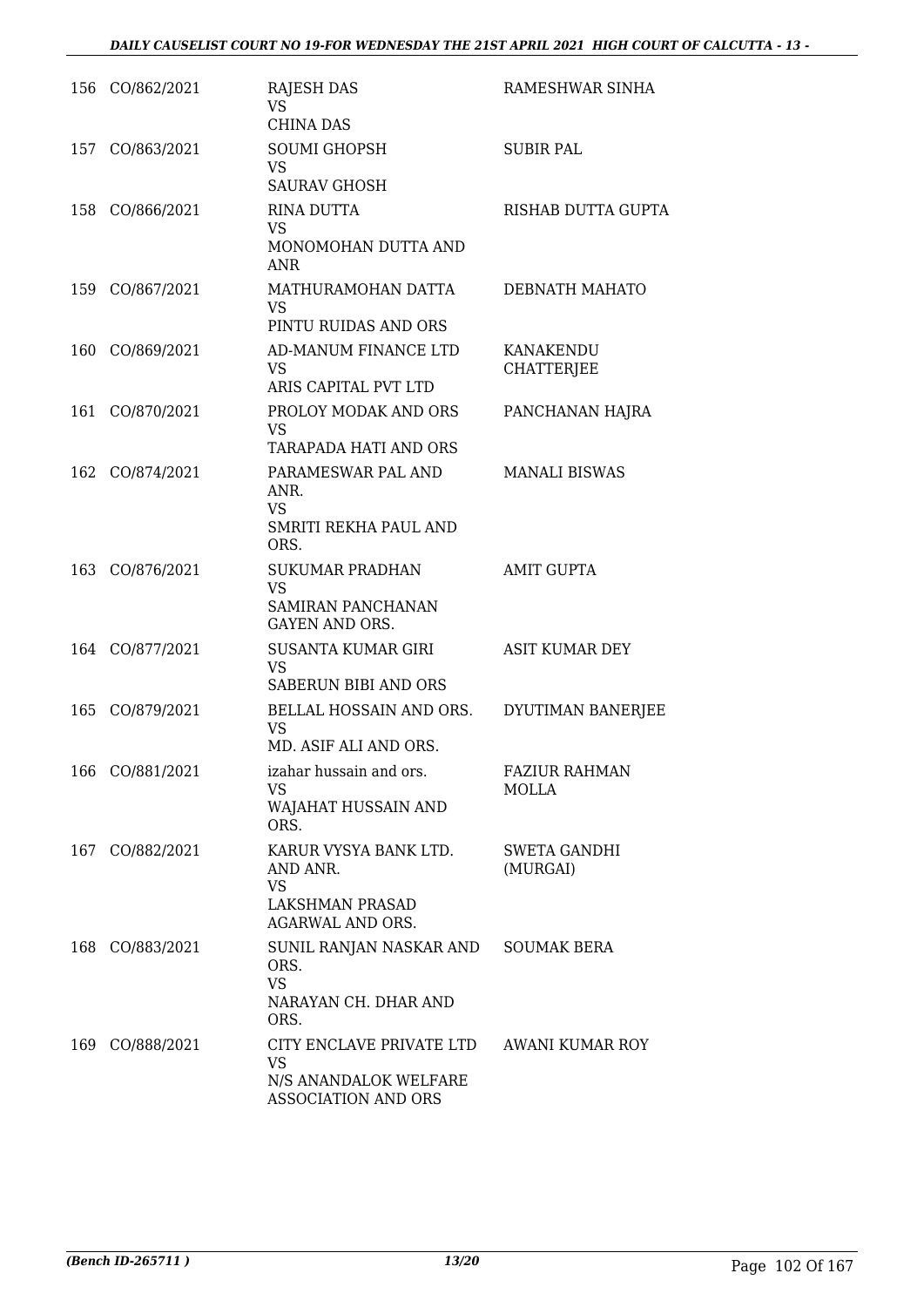|     | 170 CO/891/2021 | JADAV SARDAR ALIAS JADAB<br>SARDAR AND ORS.<br><b>VS</b><br><b>BASUDEB TARAFDER AND</b><br><b>ORS</b>                            | <b>SOUNAK MONDAL</b>                   |
|-----|-----------------|----------------------------------------------------------------------------------------------------------------------------------|----------------------------------------|
|     | 171 CO/895/2021 | <b>EDELWEISS ASSET</b><br><b>RECONSTRUCTION</b><br><b>COMPANY LIMITED</b><br><b>VS</b><br>PAILAN EDUCATIONAL<br>TRUST AND ORS.   | PRATIK GHOSE                           |
|     | 172 CO/897/2021 | PIR HABIB ABDULLAH-A-<br>-ATTAS MURIDAN<br>CONFERENCE COMMITTEE<br>OF GONIMA JABIA SHARIF<br><b>VS</b><br>BOARD OF AUQAF AND ANR | MD. YAMIN ALI                          |
|     | 173 CO/898/2021 | SK. MD. ZIKRIA AND ORS<br><b>VS</b><br>THE CHAIRMAN, BOARD OF<br><b>AUQAF AND ORS</b>                                            | MD. YAMIN ALI                          |
|     | 174 CO/906/2021 | <b>RUMA BOSE</b><br><b>VS</b><br>SWAPAN KUMAR BOSE AND<br><b>ORS</b>                                                             | ARITRA SHANKAR RAY                     |
|     | 175 CO/907/2021 | SHYAMAL KANTI DUTTA<br>VS<br>SHEFALI DUTTA AND<br><b>ANOTHER</b>                                                                 | DEBLINA LAHIRI                         |
|     | 176 CO/909/2021 | SUNANDA CHAKRABORTY<br><b>VS</b><br>SUBRATA CHAKRABORTY<br><b>AND OTHERS</b>                                                     | KALYAN CHATTERJEE                      |
|     | 177 CO/913/2021 | <b>GOVERNMENT OF WEST</b><br>BENGAL AND OTHERS<br>VS<br>SANDIP SINGHA AND<br><b>OTHERS</b>                                       | <b>SUBHENDU</b><br><b>ROYCHOUDHURY</b> |
|     | 178 CO/916/2021 | ARJUN CHAKRABORTY<br>VS<br><b>CHAITALI</b><br>CHAKRABORTY(NEE<br>CHATTERJEE)                                                     | PUJA BERIWAL                           |
|     | 179 CO/925/2021 | <b>BIMALESH UPADHYAY</b><br><b>VS</b><br>PARSHURAM BHAGAT SINGH                                                                  | DEBJANI SENGUPTA                       |
|     | 180 CO/926/2021 | NILANJAN BERA<br><b>VS</b><br><b>BHARATI METTYA AND ORS</b>                                                                      | <b>SOUNAK MANDAL</b>                   |
| 181 | CO/927/2021     | SARBANI DAS MITRA<br>VS<br>SAHIDUL RAHAMAN                                                                                       | <b>ARKA PRATIM</b><br><b>CHOWDHURY</b> |
|     | 182 CO/928/2021 | SARBANI DAS MITRA<br>VS<br>SAHIDUL RAHAMAN                                                                                       | ARKA PRATIM<br><b>CHOWDHURY</b>        |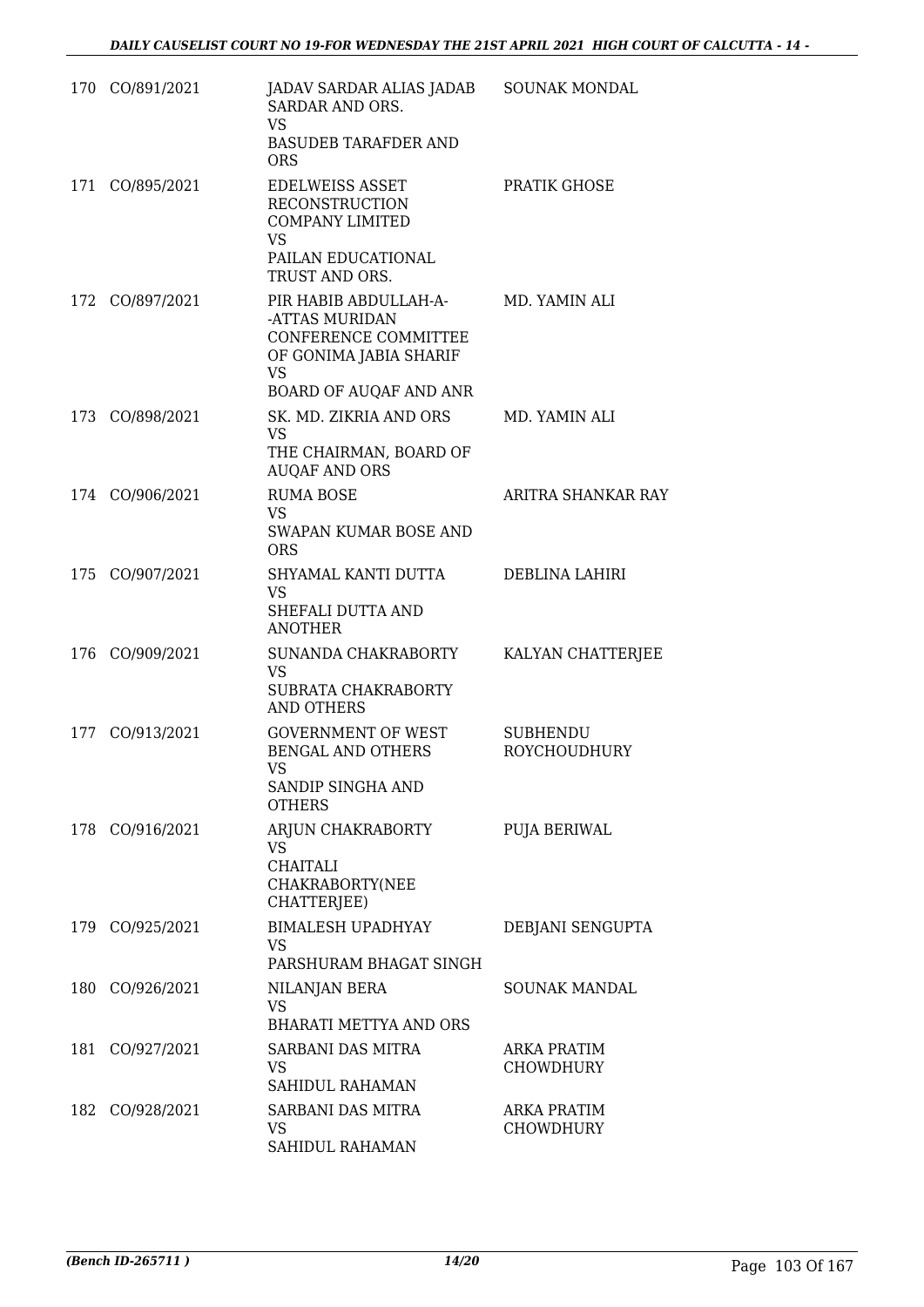| 183 | CO/929/2021     | PRADIP SARKAR<br><b>VS</b><br><b>SHRIORAM TRANSPORT</b><br>FINANCE CO LTD                   | <b>SUBHAJIT</b><br><b>CHOWDHURY</b> |
|-----|-----------------|---------------------------------------------------------------------------------------------|-------------------------------------|
|     | 184 CO/930/2021 | <b>ANJAN ROY</b><br><b>VS</b><br>SHRIIRAM TRANSPORT<br>FINANACE CO LTD                      | <b>SUBHAJIT</b><br><b>CHOWDHURY</b> |
| 185 | CO/935/2021     | ARCHANA DAS AND ANR<br>VS.<br><b>SUBRATA DAWN</b>                                           | ARITRA SHANKAR RAY                  |
| 186 | CO/937/2021     | PARIMAL MAJUMDAR @<br>MAJUMDER<br><b>VS</b>                                                 | PRAJAAINI DAS                       |
|     |                 | ASHUTOSH MAJUMDAR                                                                           |                                     |
| 187 | CO/940/2021     | RANI BALA KARMAKAR AND<br>ORS.<br><b>VS</b><br>BADAL KARMAKAR AND ORS.                      | <b>ADITI KUMAR</b>                  |
| 188 | CO/941/2021     | ANATA BISWAS AND ORS.<br>VS                                                                 | SARBANANDA SANYAL                   |
|     |                 | <b>AMAENDU BISWAS AND</b><br>ORS.                                                           |                                     |
| 189 | CO/943/2021     | BIRESWAR DUTTA AND ORS.<br><b>VS</b><br><b>GIRIDHARI SWARNAKAR</b><br>AND ORS.              | <b>SUMAN AGARWAL</b>                |
| 190 | CO/946/2021     | AJIMA BIBI AND ANR.<br>VS<br>SAFIK BISWAS AND ANR.                                          | SAMBHUNATH DE                       |
| 191 | CO/948/2021     | SAMBHUNATH BANERJEE<br>VS<br><b>SUSMITA BANERJEE</b>                                        | <b>SUPRIYA DAS</b>                  |
| 192 | CO/950/2021     | KALYANI GHOSH<br>VS<br><b>SANAT KUMAR GHOSH</b>                                             | <b>KOUSHIKEE</b><br><b>BANERJEE</b> |
|     | 193 CO/951/2021 | SK AHAMMAD ALI AND<br><b>ANOTHER</b><br><b>VS</b><br>JIALAL SWAMI AND OTHERS                | <b>SUSMITA CHATTERJEE</b>           |
|     | 194 CO/952/2021 | TAPAS KUMAR MONDAL<br><b>VS</b><br><b>BEBY MONDAL</b>                                       | PINTU KARAR                         |
|     | 195 CO/954/2021 | VISHAL BAJAJ AND<br><b>ANOTHER</b><br><b>VS</b><br>DEBENDRA NATH PAUL AND<br><b>ANOTHER</b> | SANDEEP KUMAR<br>TIWARI             |
|     | 196 CO/955/2021 | BISWANATH MAITI AND ORS<br>VS<br><b>BANASRI MAITI AND ANR</b>                               | PINTU KARAR                         |
|     | 197 CO/957/2021 | NEHA HUSSAIN ALIAS<br><b>HOSSAIN</b><br><b>VS</b><br><b>SONY PARVEEN</b>                    | ATANU RAHAMAN                       |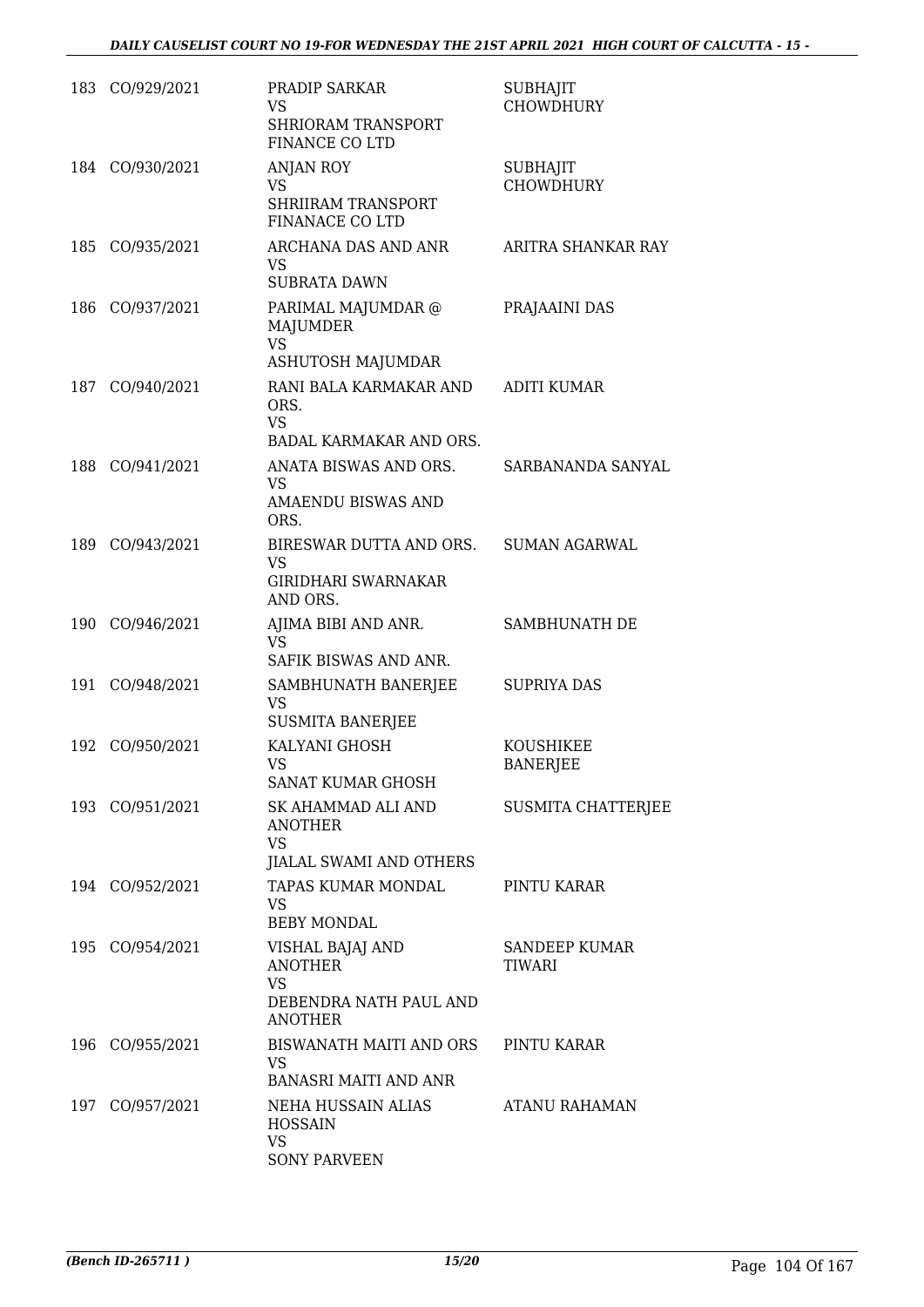|     | 198 CO/958/2021 | SK. ARZED ALI AND ANR.<br><b>VS</b><br>SK. ALI HUSSAIN AND ORS.                                                                        | SK. ABU ABBAS UDDIN                    |
|-----|-----------------|----------------------------------------------------------------------------------------------------------------------------------------|----------------------------------------|
| 199 | CO/959/2021     | APURBA GHOSHAL AND ORS<br>VS.<br><b>CHANDRA NATH</b><br>MUKHERJEE                                                                      | SIBNATH GANGULY                        |
| 200 | CO/960/2021     | <b>SUNIL KUMARV NANDI</b><br><b>VS</b><br>SUPARNA NANDI AND ORS.                                                                       | ANGSHUMAN<br><b>CHAKRABORTY</b>        |
| 201 | CO/962/2021     | SRI BIJOY RAGHABJI<br>THAKURJI, A RELIGIOUS<br>TRUST OF AYODHYA<br><b>VS</b>                                                           | <b>AMRITA DE</b>                       |
|     | 202 CO/964/2021 | MOUSUMI GHOSH AND ANR.<br>NIMAI CHANDRA SAHA<br><b>VS</b>                                                                              | ANIRBAN SARKAR                         |
| 203 | CO/966/2021     | TRISITA SAHA<br><b>PUJA GHOSH</b><br><b>VS</b><br><b>BIKASH GHOSH</b>                                                                  | AMAL KUMAR DATTA                       |
|     | 204 CO/967/2021 | <b>SHANKAR SHAW</b><br><b>VS</b><br>CHINMOY GHOSAL AND ORS                                                                             | SIBNATH GANGULY                        |
| 205 | CO/969/2021     | SANJAY KUMAR SINGH<br><b>VS</b><br>RANJAY SINGH                                                                                        | <b>AVIJIT GHOSHAL</b>                  |
| 206 | CO/971/2021     | M/S H DESIGNS REP BY<br>PROPRIETOR HIMADTRI<br>BASU<br>VS<br>ASHOK KUMAR SINGHA AND<br><b>ORS</b>                                      | <b>TAMAL SINGHA ROY</b>                |
| 207 | CO/975/2021     | ABU SALAH ANSARI KHAN<br><b>VS</b><br>MUSTAK AHMMED KHAN<br>LEGAL HEIR SINCE ABDUL<br><b>GAFFAR KHAN DECEASED</b><br><b>AND OTHERS</b> | <b>TAPAN KUMAR</b><br><b>MAHAPATRA</b> |
| 208 | CO/976/2021     | <b>BIMAL KUMAR SINGHANIA</b><br>VS<br>APARNA SIL AND ORS.                                                                              | ANANTA KUMAR LALA                      |
| 209 | CO/977/2021     | SAHEBJAN KHAN<br>VS<br><b>GAYASUDDIN KHAN AND</b><br><b>OTHERS</b>                                                                     | SUBHASISH<br><b>BANERJEE</b>           |
| 210 | CO/978/2021     | <b>SANDIP MONDAL</b><br>VS<br><b>SK SAMSUDDIN</b>                                                                                      | RANJANA TALAPATRA                      |
| 211 | CO/979/2021     | TARAK CHANDRA MONDAL<br>@ TARAK CHANDRA<br><b>MONDAL</b><br><b>VS</b><br><b>BULU MONDAL AND ORS</b>                                    | <b>SOUNAK MANDAL</b>                   |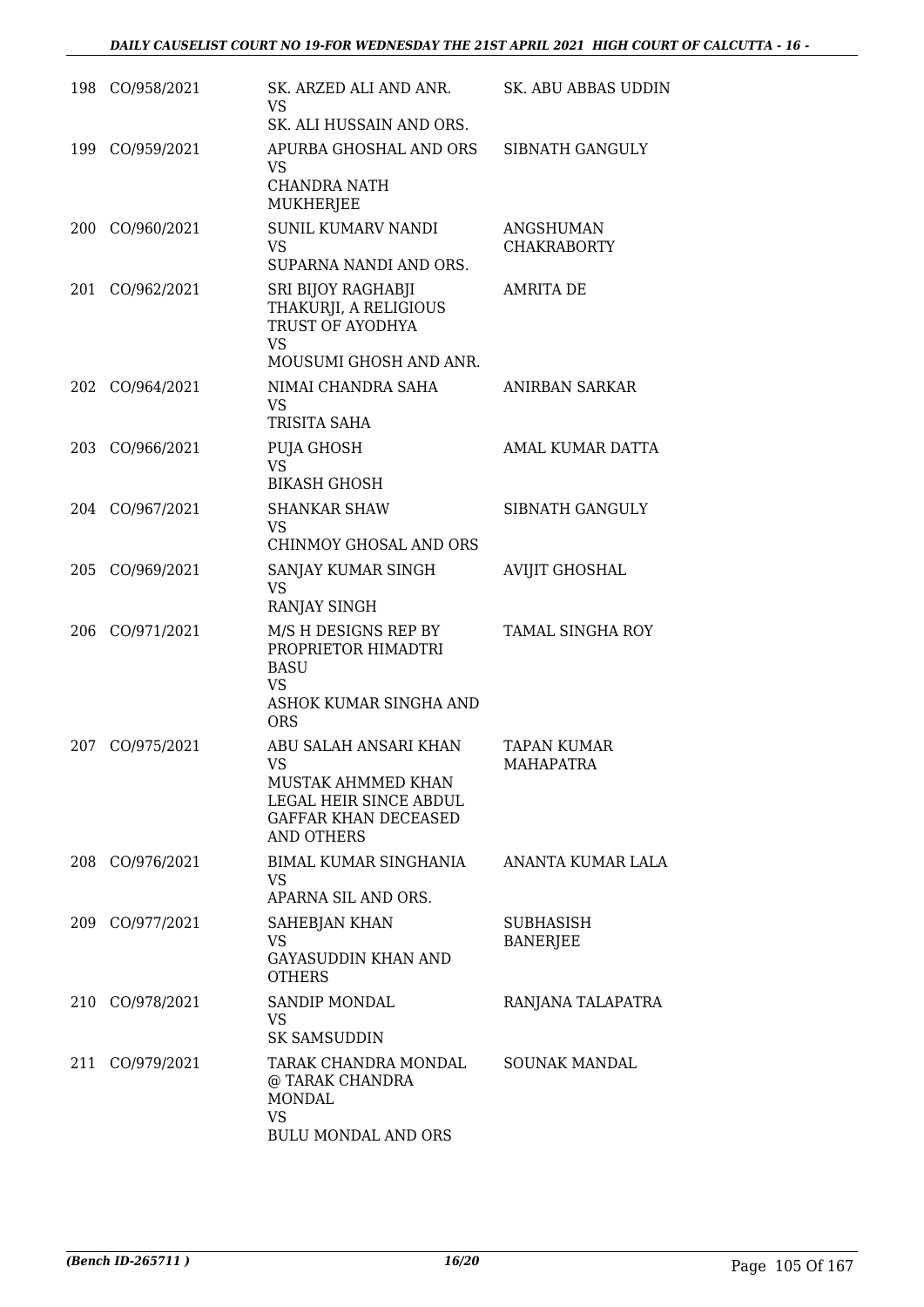|     | 212 CO/980/2021  | SURATAN BIBI AND ORS.<br><b>VS</b><br>SK. AKBAR ALI AND ORS.                                                              | MD. ALI AHASAN      |
|-----|------------------|---------------------------------------------------------------------------------------------------------------------------|---------------------|
|     | 213 CO/981/2021  | <b>ASIT BARAN NAG</b><br>CHOWDHURY AND ANR<br><b>VS</b><br><b>JOINT MUNICIPAL</b><br>COMMISSIONER (REV) AND<br><b>ORS</b> | ANWASHA HALDER      |
|     | 214 CO/982/2021  | MANAS BHATTACHARYYA<br>AND ANR<br><b>VS</b><br>APURBA NASKAR AND ORS                                                      | SWAGATA DATTA       |
|     | 215 CO/985/2021  | NUR ISLAM<br>VS<br>ALEKH SEIKH ALIAS<br>KHALIQQUE SEIKH AND ORS                                                           | SARBANANDA SANYAL   |
|     | 216 CO/986/2021  | <b>DURGA NASKAR</b><br>CHAKRABORTY AND ORS.<br>VS<br>SANTI RANJAN NASKAR AND<br>ORS.                                      | SARBANANDA SANYAL   |
| 217 | CO/989/2021      | <b>SAIBAL SEN</b><br><b>VS</b><br><b>SAIKAT SEN AND ORS</b>                                                               | <b>SHAONI DEY</b>   |
|     | 218 CO/993/2021  | SANTI RANJAN ROY<br><b>VS</b><br><b>BARIK MOLLA</b>                                                                       | SANJIDA SULTANA     |
|     | 219 CO/994/2021  | DEBJIT GHOSH<br>VS<br><b>SONAI GHOSHJ</b>                                                                                 | PINAKI RANJAN MITRA |
|     | 220 CO/998/2021  | SPACE AGE TECHNOCRATS<br>PRIVATE LIMITED<br>VS<br><b>GOBINDA CHARAN PYNE</b>                                              | RAHUL SINGH         |
|     | 221 CO/999/2021  | M/S LAXMI DISTRIBUTORS<br><b>VS</b><br>KALYAN KUMAR GANGULY                                                               | <b>DIPANKAR DAS</b> |
|     | 222 CO/1004/2021 | <b>SOMA PANDA</b><br>VS.<br>PRADIP KUMAR PANDA                                                                            | AMITABHA GHOSH      |
|     | 223 CO/1005/2021 | TAPAN KHARA<br><b>VS</b><br>ASHOK KUMAR DAS AND<br><b>ORS</b>                                                             | <b>BISWAJIT SAU</b> |
|     | 224 CO/1007/2021 | KRISHNENDU DEY<br><b>VS</b><br>AMRITA DEY BASU ROY                                                                        | DEBABRATA ROY       |
|     | 225 CO/1008/2021 | RUMA SEN AND ANOTHER<br><b>VS</b><br>SWAMI ISHONANANDA<br>R.K.M. CO. ADAVIT<br>ASHRAMA AND ANOTHER                        | NAHID RAHMAN        |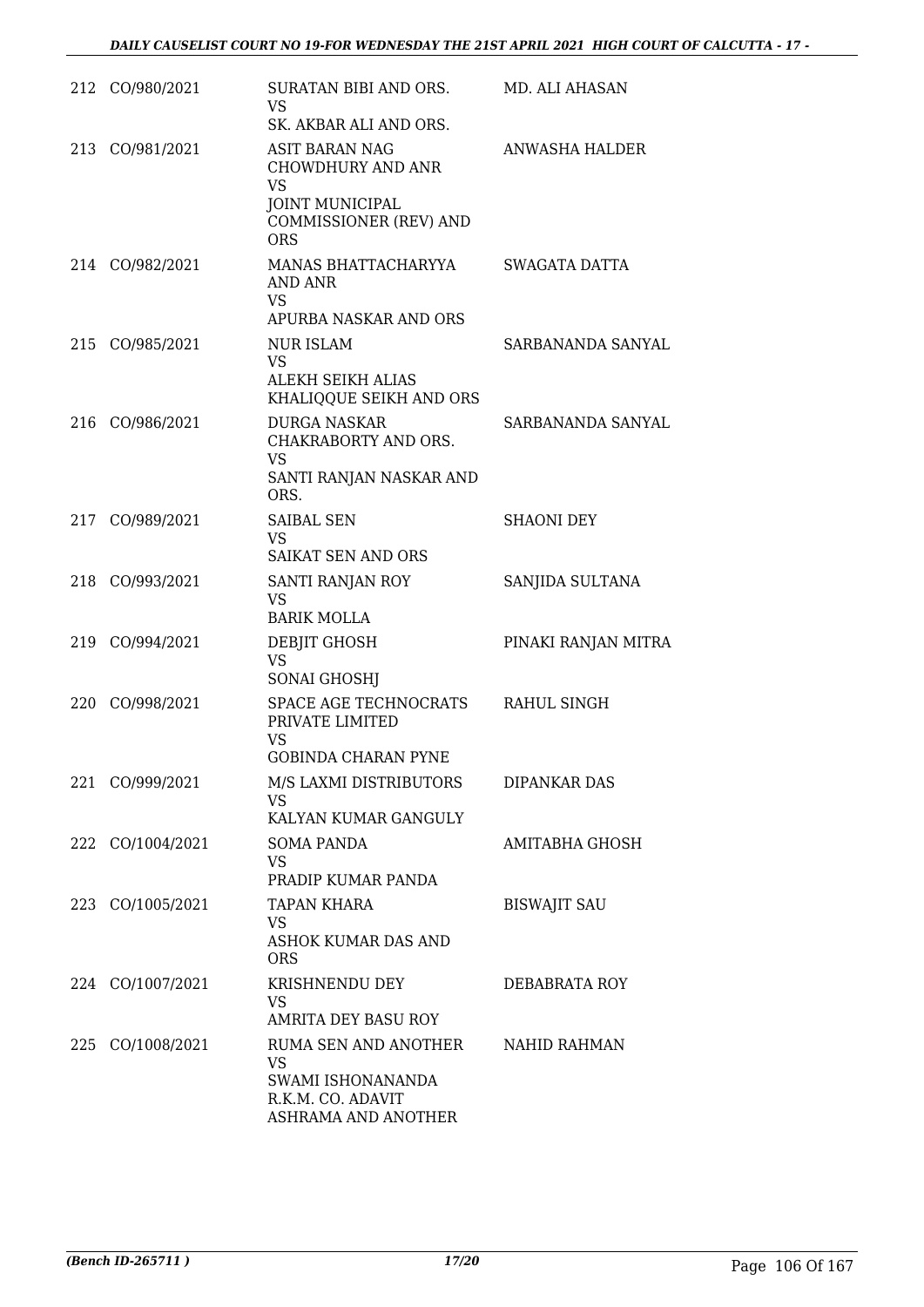|       | 226 CO/1009/2021 | <b>VENKATESH FOUNDATION</b><br>PVT.LTD.<br><b>VS</b><br>JALAN CARBONS AND<br>CHEMICALS PVT.LTD. AND<br><b>ORS</b> | DIKSHITA CHOMAL                          |
|-------|------------------|-------------------------------------------------------------------------------------------------------------------|------------------------------------------|
|       | 227 CO/1013/2021 | LAXMI KARMAKAR AND ANR<br>VS.<br>MANAS KUMAR BAG                                                                  | <b>KRISHNA PRASAD</b><br><b>MAJUMDAR</b> |
|       | 228 CO/1015/2021 | KARTIK CHANDRA DAS<br>VS<br>DEWANBHERI UTTARPARA<br>SAMABAY KRISHI UNNAYAN<br><b>SAMITY LTD AND ORS</b>           | PROSENJIT<br>MUKHERJEE                   |
| 229   | CO/1016/2021     | SK. ABDUL HAI<br><b>VS</b><br><b>SK.SULTAN ALI</b>                                                                | <b>SUJIT SAHA</b>                        |
|       | 230 CO/1018/2021 | SWATI GHOSH(DAS)<br><b>VS</b><br><b>BARUN DAS</b>                                                                 | <b>SUSMITA CHATTERJEE</b>                |
| 231   | CO/1019/2021     | <b>SREE SREE GOUR</b><br><b>GADADHAR AND ORS</b><br><b>VS</b><br>ARDHENDU BIKES DAS AND<br><b>ORS</b>             | <b>ABHISEK BANERJEE</b>                  |
|       | 232 CO/1021/2021 | SAILEN PARBAT @<br>SAILENDRA NATH PARBAT<br>VS.<br>JOYDEB MONDAL AND ORS                                          | SITAL SAMANTA                            |
| 233   | CO/1022/2021     | KALLOL DUTTA AND ORS<br><b>VS</b><br>SUPTI DUTTA AND ORS                                                          | PRIYAM MISRA                             |
|       | 234 CO/1023/2021 | <b>SWAPAN KUMAR</b><br><b>CHAKRABORTY</b><br>VS<br>RITA CHAKRABORTY                                               | PAMPA DEY (DHABAL)                       |
|       | 235 CO/1024/2021 | SHYAMAL KUMAR MONDAL<br>AND ANR<br>VS<br><b>SWARAJ DAS AND ORS</b>                                                | <b>SALIL KUMAR MAITI</b>                 |
| 236   | CO/1025/2021     | SUJIT KUMAR NANDAN @<br><b>SUJIT NANDAN</b><br><b>VS</b><br>SHYAMAL KUMAR NANDAN<br><b>AND ANR</b>                | NONIGOPAL<br><b>CHAKRABORTY</b>          |
| 237   | CO/1026/2021     | MD. SAYAB ALI<br>VS.<br>FORMAN ALI AND ORS                                                                        | SAGNIK CHAKKERJEE                        |
| 238 - | CO/1027/2021     | SUDHANYA MONDAL AND<br><b>ANR</b><br>VS<br>DILIP BHATTACHAJEE AND<br><b>ORS</b>                                   | <b>SUBHAMOY KARAK</b>                    |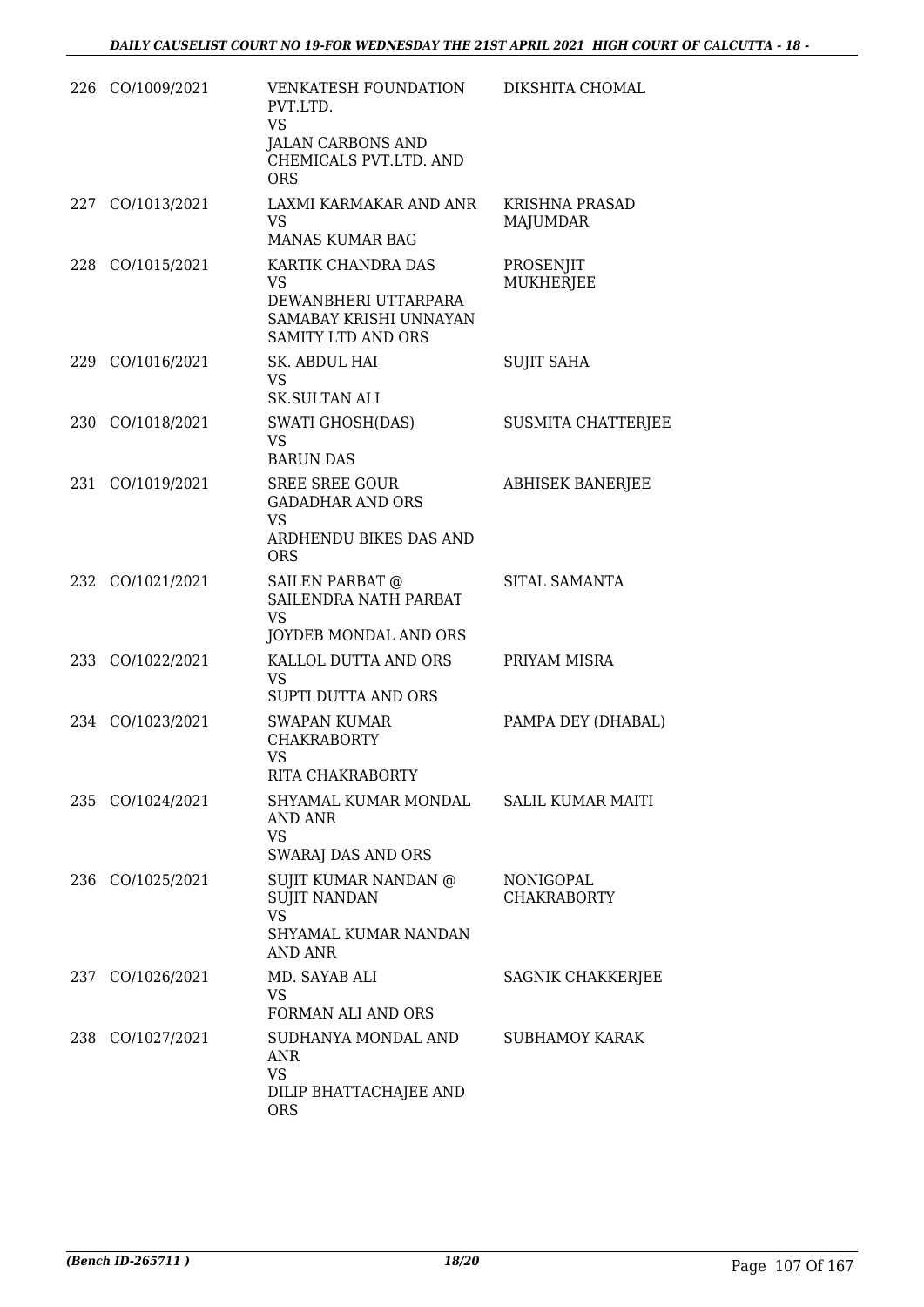|     | 239 CO/1029/2021 | SWAPAN NATH @ SWAPAN<br><b>KUMAR NATH</b><br><b>VS</b><br>ARUNA BHANDARI                                                      | KUNAL GANGULY                  |
|-----|------------------|-------------------------------------------------------------------------------------------------------------------------------|--------------------------------|
|     | 240 CO/1031/2021 | BANSHIBADANANANDA DAS<br>VS.<br><b>SREE SREE GOUR</b><br><b>GODADHAR AND ORS REP BY</b><br><b>ORS</b>                         | <b>MUKTESWAR MAITY</b>         |
|     | 241 CO/1032/2021 | <b>BAPI GHOSH</b><br><b>VS</b><br>SAROJINI GHOSH AND ORS                                                                      | <b>HABIBUR RAHAMAN</b>         |
|     | 242 CO/1038/2021 | <b>BARUN ROY</b><br><b>VS</b><br><b>KRISHNA ROY</b>                                                                           | SATYAJIT SENAPATI              |
|     | 243 CO/1042/2021 | NUTUN JAYASWAL<br><b>VS</b><br>KESHAW PRASAD MINTRI<br><b>AND ORS</b>                                                         | RAJDEEP<br><b>BHATTACHARYA</b> |
|     | 244 CO/1043/2021 | JAI PRAKASH JAISWAL AND<br><b>ANR</b><br><b>VS</b><br>SHREE PRAKASH JAISWAL<br><b>AND ORS</b>                                 | RAJDEEP<br><b>BHATTACHARYA</b> |
|     |                  | <b>ADJOURNED MOTIONS</b>                                                                                                      |                                |
|     | 245 CO/49/2021   | <b>MAA PARVATI TRAVELS</b><br>PROP. DILIP KUMAR AND<br><b>ANR</b><br><b>VS</b><br>M/S. NILACHAL IRON AND<br>POWER LTD AND ORS | SK SHAMIM AKHTER               |
|     | 246 CO/164/2021  | SHYAMALI SAHA AND ANR<br><b>VS</b><br><b>SHYAMAL KUNDU</b>                                                                    | <b>SAGARMAY GHOSH</b>          |
| 247 | CO/202/2021      | ASIT MONDAL AND ANR<br>VS<br>SUBHENDU KHANARA AND<br><b>ORS</b>                                                               | MANOJ CHAKRABORTY              |
|     | 248 CO/218/2021  | ECCHA MONDAL<br>VS.<br>JAMIR ALI MONDAL                                                                                       | <b>GENIYA MUKHERJEE</b>        |
|     | 249 CO/297/2021  | VIKASH NAGELIA<br>VS<br>REGISTRAR, INCOME TAX<br>APPELLATE TRIBUNAL                                                           | <b>SURYANEEL DAS</b>           |
|     | 250 CO/312/2021  | TARAPADA MAL AND ORS<br>VS.<br><b>ASIT MAL AND ORS</b>                                                                        | PRANTICK GHOSH                 |
|     | 251 CO/315/2021  | NIRMAL CHANDRA MONDAL<br>@ NIRMAL MONDAL AND<br><b>OTHERS</b><br><b>VS</b><br>ADITI GOSWAMI AND<br><b>OTHERS</b>              | ARUP KRISHNA DAS               |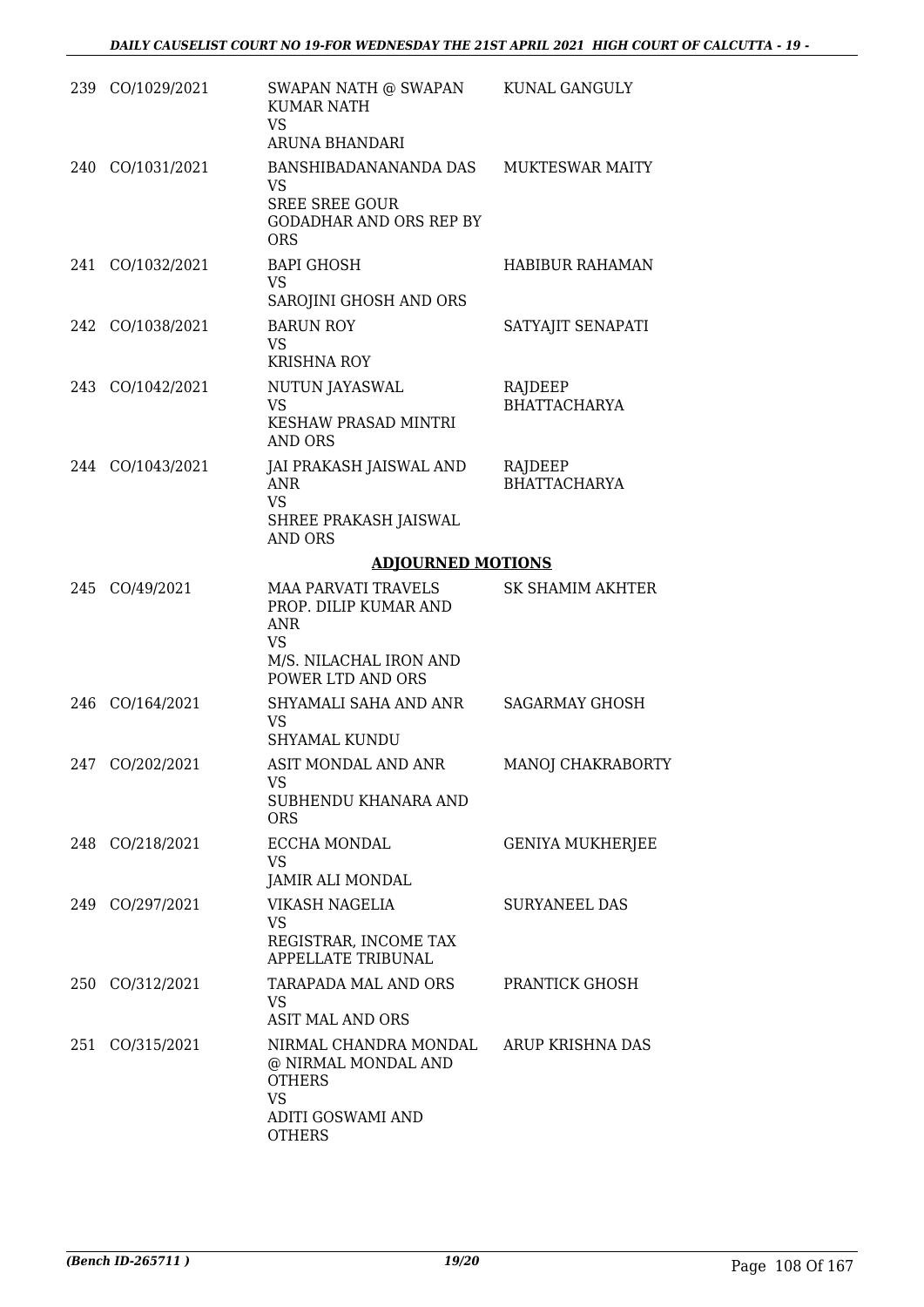| 252 CO/420/2021 | ABDUR RASHID AND ORS<br>VS<br>SIDDIQUE MONDAL AND<br>ORS | MAHABOOB AHMED |
|-----------------|----------------------------------------------------------|----------------|
| 253 CO/574/2021 | CHHANDA BARMAN<br>VS<br>MILAN BARMAN                     | SUBRATA SAHA   |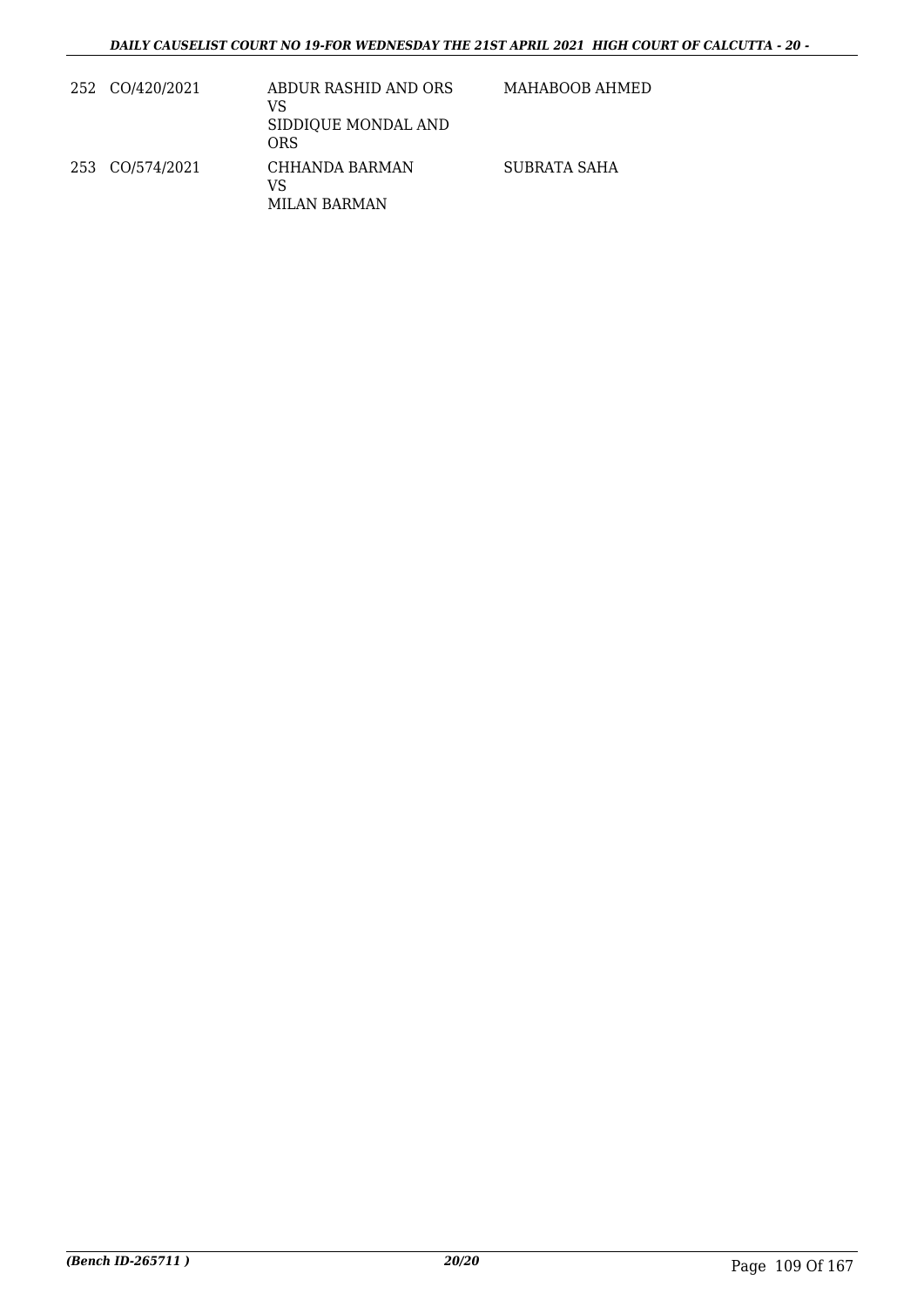

# **Appellate Side**

**DAILY CAUSELIST For Wednesday The 21st April 2021**

# **COURT NO. 10 SINGLE BENCH (SB - IX)**

# **AT 11:15 AM**

# **HON'BLE JUSTICE RAVI KRISHAN KAPUR**

# **(VIA VIDEO CONFERENCE)**

#### **ON AND FROM MONDAY, 1ST MARCH, 2021 - MATTERS (MOTION & HEARING) UNDER ARTICLE 226 OF THE CONSTITUTION RELATING TO RESIDUARY UNDER GROUP IX PERTAINING TO PUBLIC PREMISES (UNAUTHORISD OCCUPANTS) ACT, 1971 AND ELECTRICITY INCLUDING APPLICATIONS CONNECTED THERETO;**

**APPEALS RELATING TO ALL CLAIM CASES INCLUDING APPLICATIONS CONNECTED THERETO (EXCLUDING ADMISSION OF APPEALS UNDER SECTION 30 OF THE EMPLOYEES' COMPENSATION ACT, 1923.**

**HEARING OF WRIT PETITIONS IRRESPECTIVE OF CLASSIFICATION AND APPLICATIONS CONNECTED THERETO.**

# **NO PHYSICAL MENTIONING WILL BE ALLOWED UNTIL FURTHER ORDER.**

**NOTE : MATTERS WILL BE TAKEN UP THROUGH PHYSICAL HEARING ONLY WHEN BOTH THE PARTIES ARE AGREED.**

|   |                | FOR JUDGMENT                                                                        |                               |  |
|---|----------------|-------------------------------------------------------------------------------------|-------------------------------|--|
| 1 | WPA/18400/2019 | TANUSHREE MONDAL<br>VS<br>THE INDIAN OIL<br>CORPORATION LIMITED &<br>ORS            | NIBEDITA PAL                  |  |
| 2 | WPA/2570/2020  | DALGOBINDA DEOGHORIA<br>VS<br>STATE OF WEST BENGAL &<br><b>ORS</b>                  | NIBEDITA PAL                  |  |
|   |                | <b>MOTION</b>                                                                       |                               |  |
| 3 | WPA/4411/2018  | PRADIP GOSWAMI ALIAS<br>PRADIP KUMAR GOSWAMI<br>VS<br>STATE OF WEST BENGAL &<br>ORS | SADHAN KUMAR<br><b>HALDER</b> |  |

# **FOR JUDGMENT**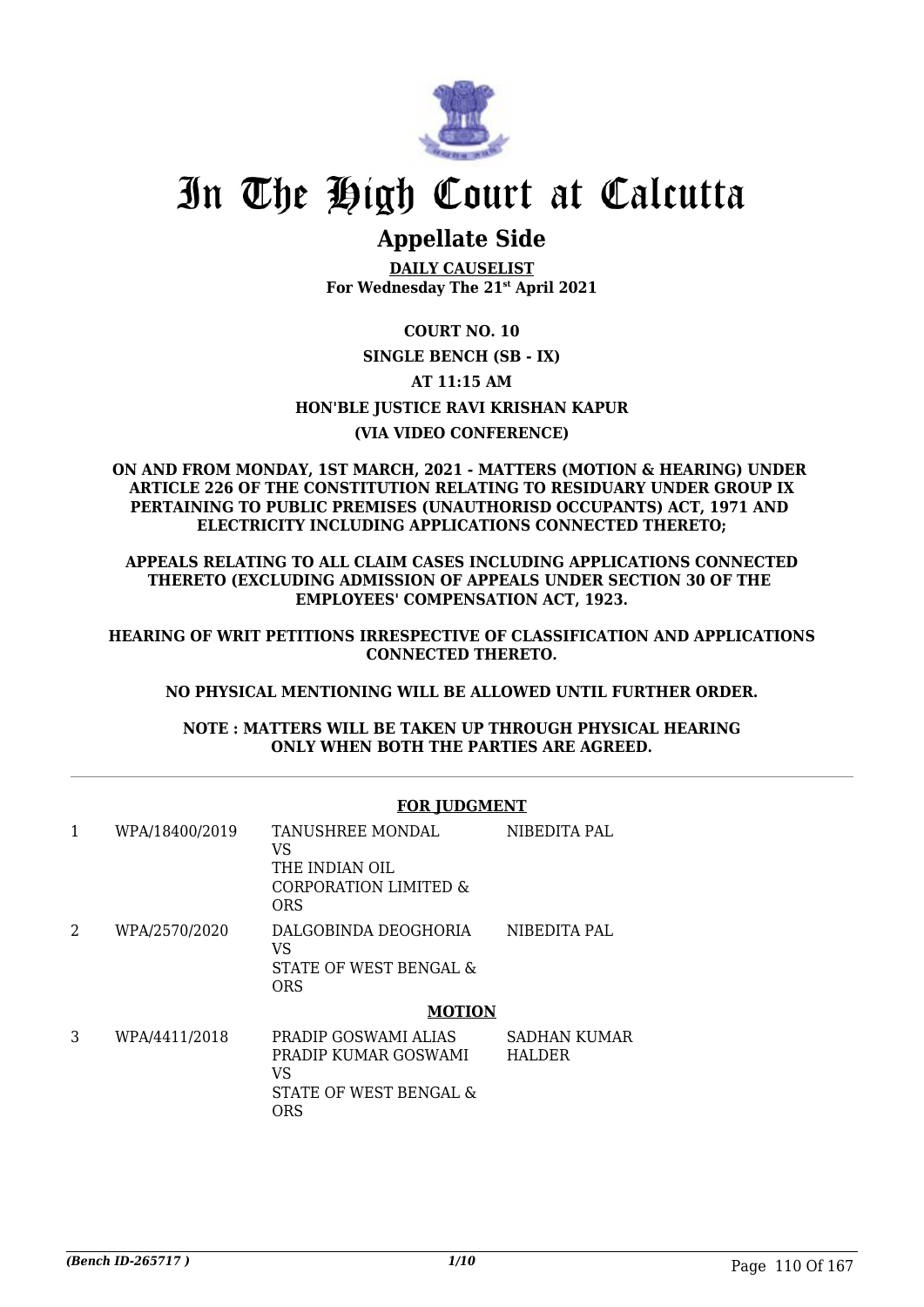| 4  | WPA/4069/2020     | <b>SUFAL DAS</b><br><b>VS</b><br>CESC LTD & ORS                                                                                                        | SASWATI ADHIKARY                 |
|----|-------------------|--------------------------------------------------------------------------------------------------------------------------------------------------------|----------------------------------|
|    | IA NO: CAN/1/2021 |                                                                                                                                                        |                                  |
| 5  | WPA/7273/2020     | ASHOK JANA<br><b>VS</b><br><b>WEST BENGAL STATE</b><br><b>ELECTRICITY</b><br>DISTRIBUTION COMPANY<br><b>LIMITED</b>                                    | <b>SIMA ADHIKARY</b>             |
|    | IA NO: CAN/1/2020 |                                                                                                                                                        |                                  |
| 6  | WPA/10152/2020    | TANDRA CHATTERJEE<br><b>VS</b><br><b>WEST BENGALSTATE</b><br>ELECTRICITY DISTRIUTION<br><b>COMPANY LIMITED</b>                                         | ANIRUDDHA<br><b>KARMAKAR</b>     |
| 7  | WPA/2942/2021     | <b>GOLAM RASUL</b><br><b>VS</b><br><b>WEST BENGAL STATE</b><br><b>ELECTRICITY</b><br>DISTRIBUTION COMPANY<br><b>LIMITED</b>                            | <b>MAQNALI BISWAS</b>            |
| 8  | WPA/4657/2021     | CHANDAN KUMAR MAHATO<br><b>VS</b><br><b>CESC LIMITED AND</b><br><b>ANOTHER</b>                                                                         | <b>INDRANIL HALDER</b>           |
| 9  | WPA/4693/2021     | SUDIP PURKAIT @ SANDIP<br><b>PURKAIT</b><br><b>VS</b><br>THE WEST BENGAL STATE<br><b>ELECTRICITY</b><br>DISTRIBUTION COMPANY<br><b>LIMITED AND ANR</b> | SATYAN MUKHERJEE                 |
| 10 | WPA/5230/2021     | <b>BIJAY LAKSHMI SINGH</b><br>VS<br>CESC LTD. AND ANR                                                                                                  | <b>BIDYUT KUMAR</b><br>HALDER    |
| 11 | WPA/5497/2021     | <b>SUMANTA BISWAS</b><br><b>VS</b><br>WEST BENGAL STATE<br><b>ELECTRICITY</b><br>DISTRIBUTION CO. LTD.<br><b>AND ORS</b>                               | KAJAL RAY                        |
| 12 | WPA/7165/2021     | <b>SK.SOFIKUL ISLAM</b><br><b>VS</b><br>WBSEDCL AND ORS.                                                                                               | <b>RINA BANERJEE</b>             |
| 13 | WPA/7581/2021     | <b>GANESH BAIRAGYA</b><br>VS<br>C.E.S.C. LTD AND ORS                                                                                                   | <b>SUJIT CHOWDHURY</b>           |
| 14 | WPA/7938/2021     | SITARAM AGARWALA<br><b>VS</b><br>THE APPELLATE<br>AUTHORITY, CUSTOMER<br>RELATION MANAGEMENT<br>CELL, WBSEDCL AND ORS                                  | MUNSHI MIJANUR<br><b>RAHAMAN</b> |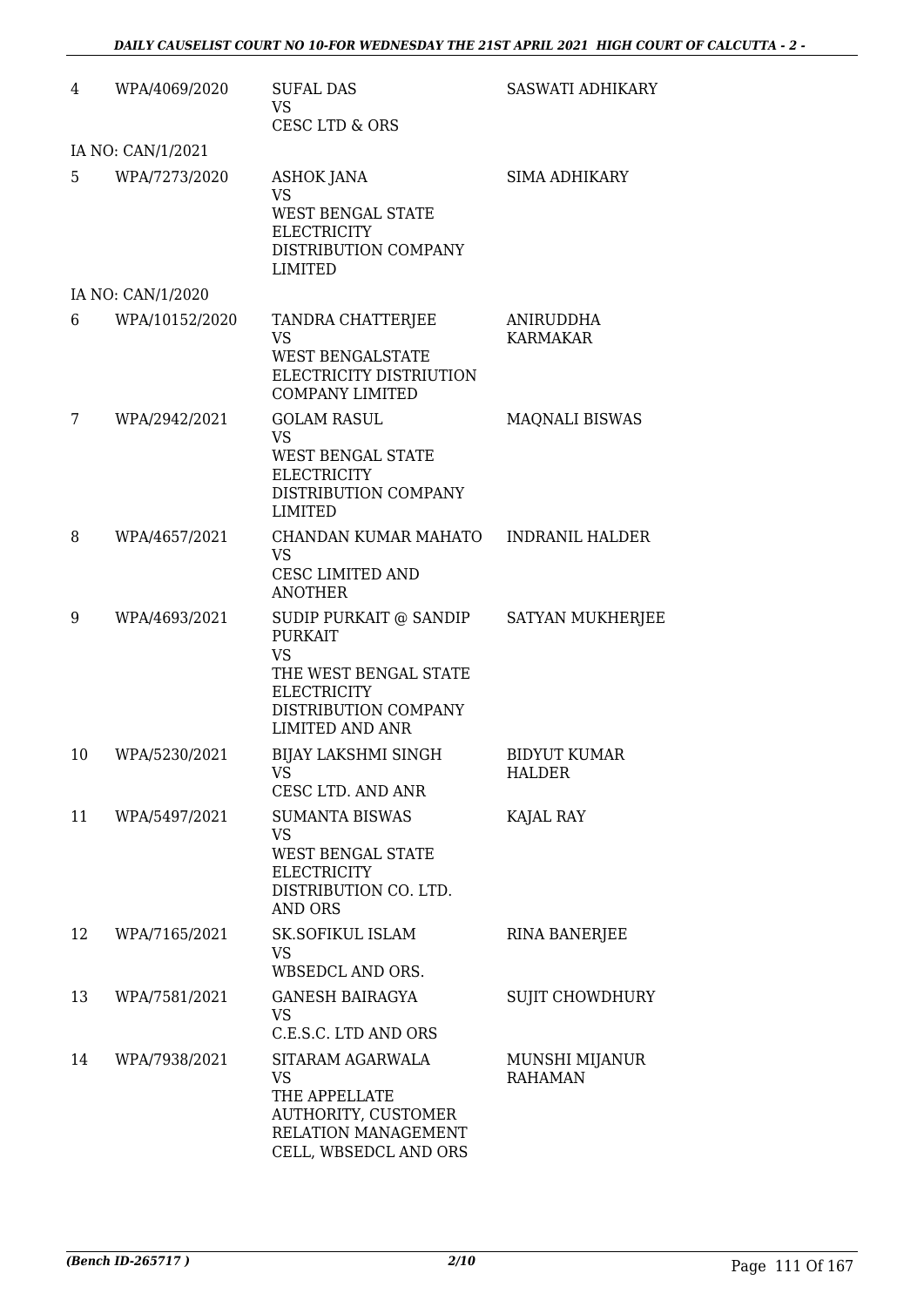| 15 | WPA/8417/2021                           | MUSTAK AHAMMAD<br><b>VS</b>                                                                   | MD. AHSANUZZAMAN         |
|----|-----------------------------------------|-----------------------------------------------------------------------------------------------|--------------------------|
|    |                                         | WBSEDCL AND ORS.                                                                              |                          |
| 16 | WPA/8458/2021                           | <b>MUSTAK AHAMMAD</b><br><b>VS</b>                                                            | MD. AHSANUZZAMAN         |
|    |                                         | WBSEDCL AND ORS.                                                                              |                          |
| 17 | WPA/8542/2021                           | ROUSANA BIBI AND ORS.<br>VS.                                                                  | <b>ARUP SARKAR</b>       |
|    |                                         | WBSEDCL AND ORS.                                                                              |                          |
| 18 | WPA/8544/2021                           | <b>SURATAN BIBI</b><br><b>VS</b>                                                              | <b>ARUP SARKAR</b>       |
|    |                                         | WBSEDCL AND ORS.                                                                              |                          |
| 19 | WPA/8548/2021                           | SANDIP CHOWDHURY<br><b>VS</b>                                                                 | ANIRBAN DEY              |
|    |                                         | CESC LIMITED AND ORS.                                                                         |                          |
| 20 | WPA/8752/2021                           | <b>ALIMUDDIN</b><br><b>VS</b>                                                                 | MD KUTUBUDDIN            |
|    |                                         | THE WEST BENGAL STATE<br><b>ELECTRICITY</b><br>DISTRIBUTION CO LTD AND<br><b>ORS</b>          |                          |
| 21 | WPA/9339/2021                           | <b>SAMSUL SK</b>                                                                              | MD. KUTUBUDDIN           |
|    |                                         | <b>VS</b>                                                                                     |                          |
|    |                                         | THE WEST BENGAL STATE<br><b>ELECTRICITY</b><br>DISTRIBUTION COMPANY<br><b>LIMITED AND ORS</b> |                          |
| 22 | WPA/9780/2021                           | <b>SISIR KANTI BISWAS</b>                                                                     | APARUPA                  |
|    |                                         | <b>VS</b><br>CESC LIMITED AND ORS                                                             | <b>BHATTACHARYA</b>      |
| 23 | WPA/9836/2021                           | <b>NARGISH PARVIN</b><br><b>VS</b>                                                            | MUJIBAR ALI NASKAR       |
|    |                                         | THE WEST BENGAL STATE<br><b>ELECTRICITY</b>                                                   |                          |
|    |                                         | DISTRIBUTION COMPANY<br>LIMITED AND OTHERS                                                    |                          |
|    |                                         | <b>CONTEMPT APPLICATION</b>                                                                   |                          |
| 24 | CPAN/1585/2011                          | <b>BASANTI BAGDI</b>                                                                          | <b>MD. ZAKIR HOSSAIN</b> |
|    |                                         | VS<br>SREEMANTO GHOSH & ORS                                                                   |                          |
| in | WPA/20024/2009                          | <b>BASANTI BAGDI</b>                                                                          | MD. ZAKIR HOSSAIN        |
|    |                                         | <b>VS</b><br>STATE OF WEST BENGAL &<br><b>ORS</b>                                             |                          |
|    | IA NO: CAN/3/2011(Old No:CAN/9693/2011) |                                                                                               |                          |
| 25 | CPAN/717/2017                           | SYED AKBAR IMAM                                                                               | S GHOSH                  |
|    |                                         | <b>VS</b><br>SARFRAZ HASHIM & ORS                                                             |                          |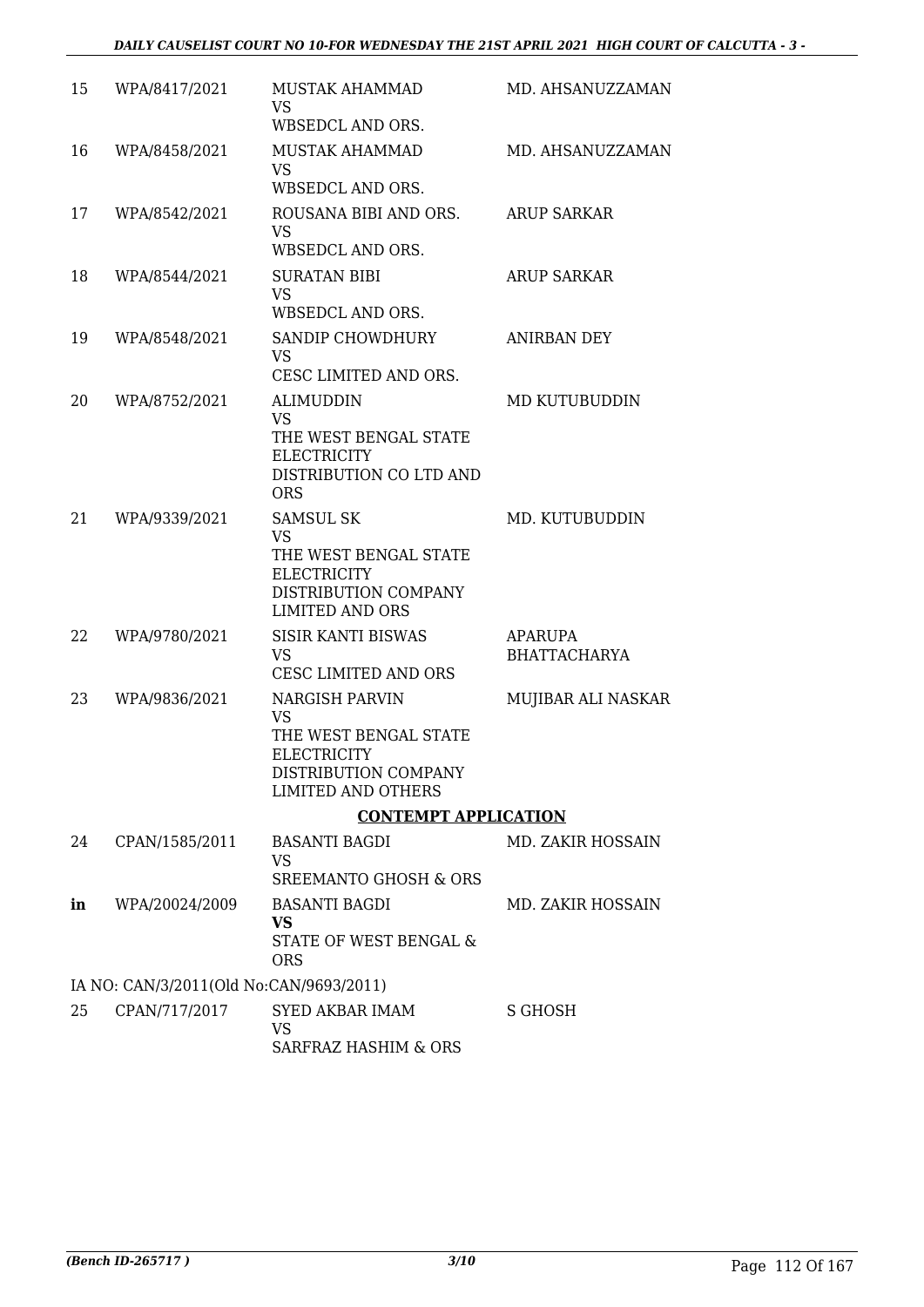| in | WPA/6890/2016                            | SYED AKBAR IMAM<br>VS<br>SALES TAX OFFICER,<br><b>BALLYGUNGE CHARGE &amp;</b><br><b>ORS</b>                                          | PIYAL GUPTA                            |
|----|------------------------------------------|--------------------------------------------------------------------------------------------------------------------------------------|----------------------------------------|
|    |                                          | <b>FOR HEARING</b>                                                                                                                   |                                        |
| 26 | WPA/2150/2001                            | EASTERN COALFIELDS LTD.<br>VS                                                                                                        | PARTHA BASU                            |
| 27 | WPA/15359/2007                           | KIRTI BHUSAN PARAMANIK,<br>MANASHI BHAUMIK<br><b>VS</b><br><b>LAND ACQUISITION</b><br>COLLECTOR, PURBA<br><b>MEDINIPUR &amp; ORS</b> | <b>BHABANI PRASAD</b><br><b>MONDAL</b> |
|    | IA NO: CAN/1/2014(Old No:CAN/4616/2014)  |                                                                                                                                      |                                        |
| 28 | WPA/17401/2007                           | DR. B.P. SMANTARAY<br><b>VS</b><br><b>BOARE OF TRUSTEES,</b><br>KOLKATA PORT TRUST                                                   | MD. HOSSAIN                            |
|    |                                          | IA NO: CAN/1/2015(Old No:CAN/8479/2015), CAN/3/2020(Old No:CAN/2077/2020)                                                            |                                        |
| 29 | WPA/12692/2009                           | THE SCOTTISH CHURCH<br>COLLEGIATE SCHOOL &<br><b>ORS</b><br><b>VS</b><br>THE REGIONAL PROVIDENT<br>FUND COMMISSIONER &<br>ANR        | <b>SIDDHARTH</b><br><b>BANERJEE</b>    |
|    | IA NO: CAN/2/2010(Old No:CAN/10699/2010) |                                                                                                                                      |                                        |
| 30 | WPA/18673/2009                           | HALDIA CALCUTTA PORT &<br>DOCK SHRAMIK UNION<br><b>VS</b><br>CENTRAL GOVT.<br><b>INDUSTRIAL TRIBUNAL &amp;</b><br><b>ORS</b>         | <b>BALARAM PATRA</b>                   |
| 31 | WPA/14067/2012                           | RASHMI METALIKS LTD<br><b>VS</b><br>UNION OF INDIA & ORS                                                                             | PARITOSH SINHA                         |
| 32 | WPA/18241/2012                           | UDAY SANKAR KULSI &<br>ORS.<br><b>VS</b><br>BENGAL ENGINEERING<br>AND SCIENCE UNIVERSIT,<br>& ORS.                                   | RITWIK PATTANAYAK                      |
|    | IA NO: CAN/1/2021                        |                                                                                                                                      |                                        |
| 33 | WPA/27226/2012                           | DILIP KUMAR<br><b>CHAKRABORTY</b><br><b>VS</b><br>STATE OF WEST BENGAL &<br><b>ORS</b>                                               | UJJAL RAY                              |
| 34 | WPA/12448/2013                           | RAJENDRA RAJAK<br><b>VS</b><br>STATE OF WEST BENGAL &<br><b>ORS</b>                                                                  | SAKTI PADA JANA                        |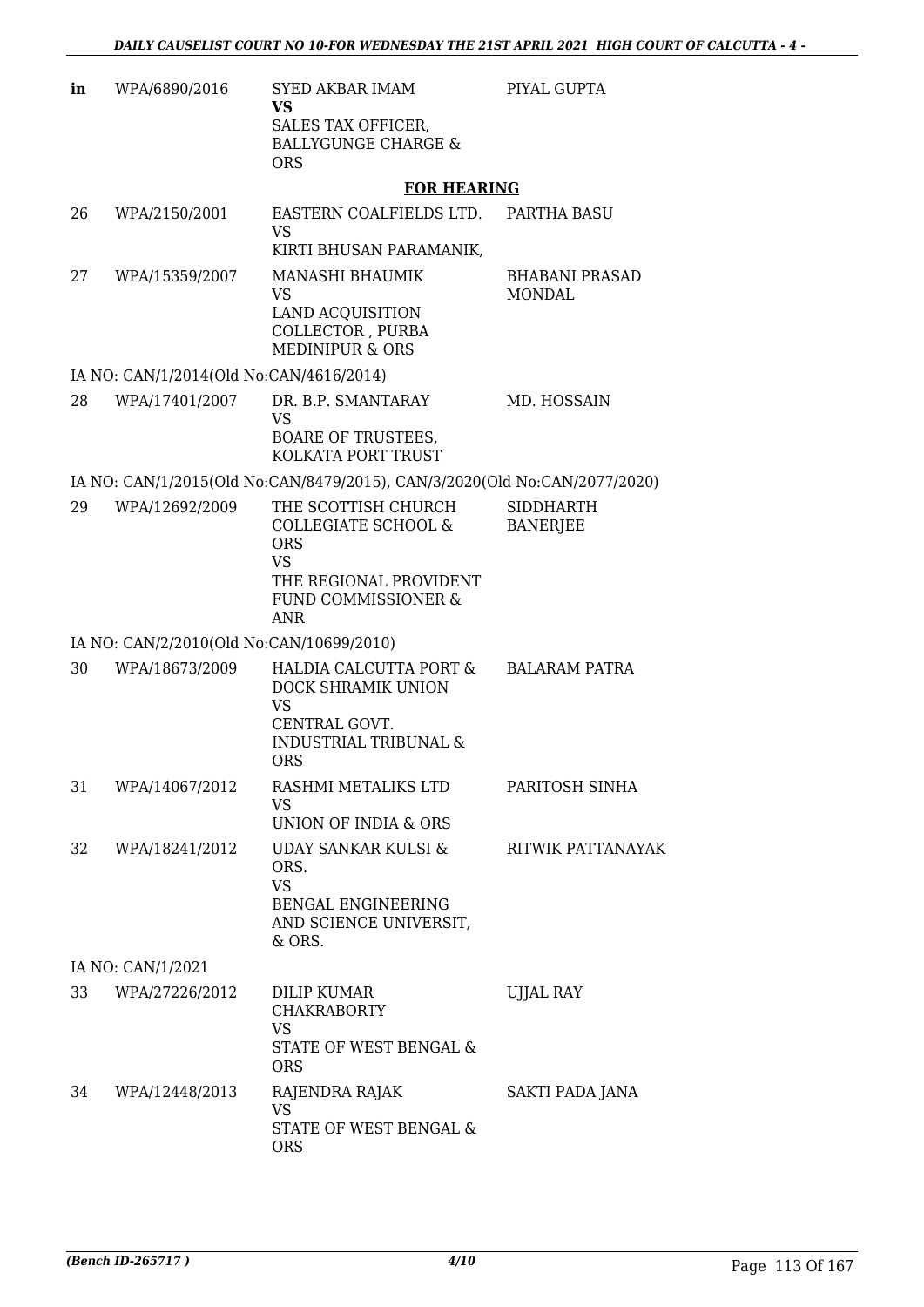| 35 | WPA/20733/2013                          | SIBSANKAR KAMILA<br><b>VS</b><br>STATE OF WEST BENGAL &<br><b>ORS</b>                                                           | <b>SANAT CHOWDHURI</b>              |
|----|-----------------------------------------|---------------------------------------------------------------------------------------------------------------------------------|-------------------------------------|
| 36 | WPA/27665/2013                          | CALCUTTA MINT EMPL<br><b>UNION &amp; ANR</b><br><b>VS</b><br><b>SECURITY PRINTING &amp;</b><br>MINTING CO OF INDIA LTD<br>& ORS | KALLAL SAHA                         |
| 37 | WPA/21680/2014                          | SANTI SUDHA CHARIT<br><b>VS</b><br>STATE OF WEST BENGAL &<br><b>ORS</b>                                                         | S S SAMANTA                         |
| 38 | WPA/28031/2014                          | MD TAJUDDIN<br><b>VS</b><br><b>UNION OF INDIA &amp; ORS</b>                                                                     | DEBASHIS SARKAR                     |
| 39 | WPA/16018/2016                          | STEEL AUTHORITY OF<br><b>INDIA LTD</b><br><b>VS</b><br>UNION OF INDIA & ORS                                                     | L.K.PAL                             |
| 40 | WPA/11897/2017                          | <b>SUJAY DAS</b><br><b>VS</b><br>THE WEST BENGAL<br>CENTRAL SCHOOL SERVICE<br><b>COMMISSION &amp; ORS</b>                       | <b>ANJAN</b><br><b>BHATTACHARYA</b> |
|    | IA NO: CAN/1/2020                       |                                                                                                                                 |                                     |
| 41 | WPA/15392/2017                          | RAJ KUMAR<br><b>BHATTACHARYYA</b><br><b>VS</b><br>STATE OF WEST BENGAL &<br><b>ORS</b>                                          | <b>S GHOSH II</b>                   |
| 42 | WPA/15661/2017                          | ANUP KUMAR GANGULY<br><b>VS</b><br>STATE OF WEST BENGAL &<br><b>ORS</b>                                                         | PARTHA PRATIM<br>MUKHOPADHYAY       |
| 43 | WPA/18403/2017                          | HAKIM MONDAL@ ABDUL<br><b>HAKIM MONDAL</b><br><b>VS</b><br><b>STATE OF WEST BENGAL &amp;</b><br><b>ORS</b>                      | T.S SAMANTA                         |
|    | IA NO: CAN/1/2020(Old No:CAN/170/2020)  |                                                                                                                                 |                                     |
| 44 | WPA/21066/2017                          | HARIPADA BARMAN<br>VS<br>STATE OF WEST BENGAL &<br>ORS.                                                                         | ANINDYA<br><b>BHATTACHARYA</b>      |
|    | IA NO: CAN/1/2018(Old No:CAN/9661/2018) |                                                                                                                                 |                                     |
| 45 | WPA/21067/2017                          | DEBAJYOTI BANERJEE<br><b>VS</b><br>STATE OF WEST BENGAL&<br><b>ORS</b>                                                          | A. BHATTACHARYYA                    |
|    | IA NO: CAN/1/2018(Old No:CAN/9662/2018) |                                                                                                                                 |                                     |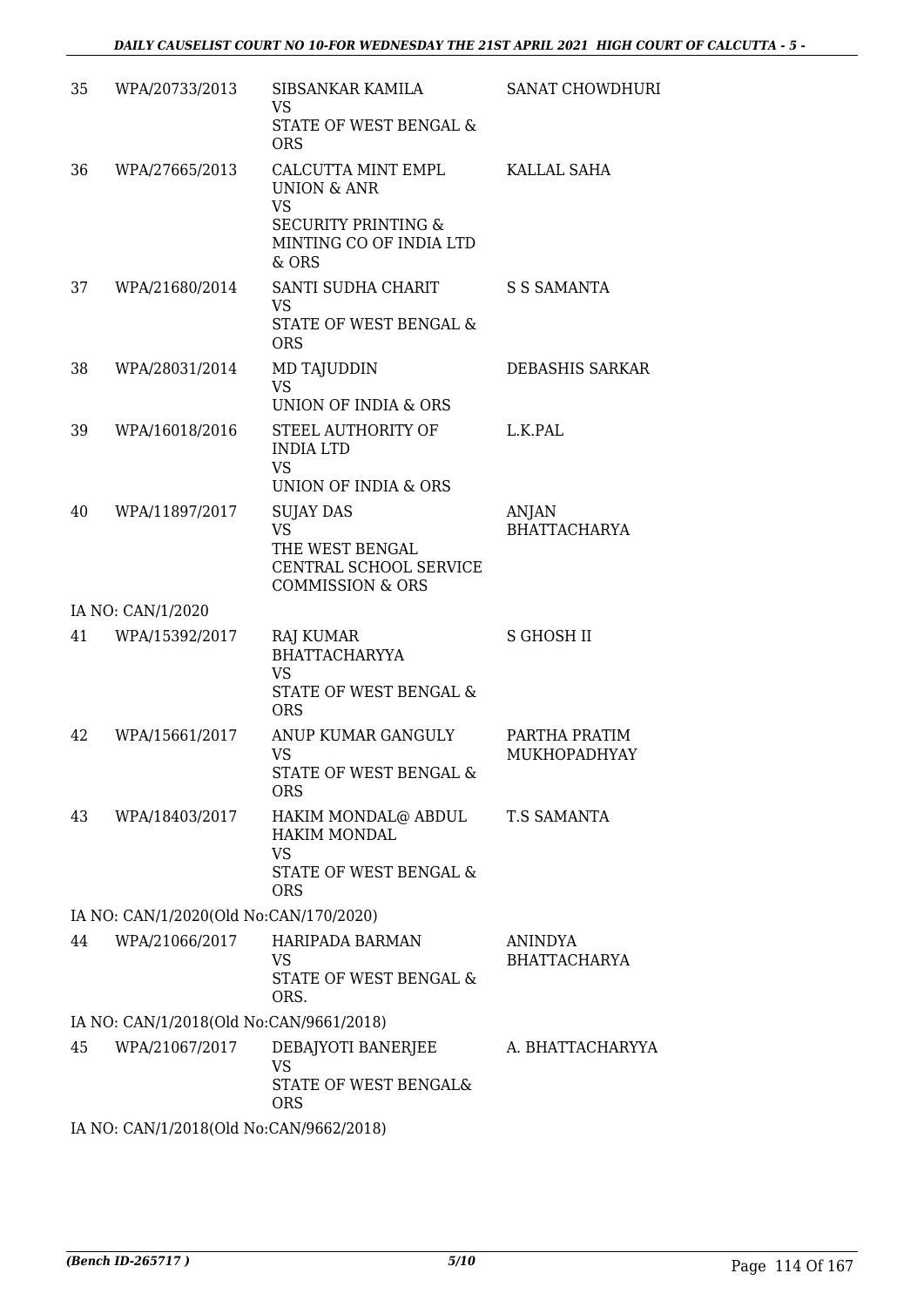| 46 | WPA/21068/2017                          | SAHANOWAZ AHMED<br><b>VS</b><br>STATE OF WEST BENGAL &        | <b>ANINDYA</b><br><b>BHATTACHARYA</b> |
|----|-----------------------------------------|---------------------------------------------------------------|---------------------------------------|
|    |                                         | ORS.                                                          |                                       |
|    | IA NO: CAN/1/2018(Old No:CAN/9663/2018) |                                                               |                                       |
| 47 | WPA/21070/2017                          | NAJRIN NAHAR<br><b>VS</b><br>STATE OF WEST BENGAL &           | <b>ANINDYA</b><br><b>BHATTACHARYA</b> |
|    |                                         | ORS.                                                          |                                       |
|    | IA NO: CAN/1/2018(Old No:CAN/9664/2018) |                                                               |                                       |
| 48 | WPA/21574/2017                          | MIRA RANI DEY & ANR<br><b>VS</b>                              | <b>SUBRATA</b><br>BHATTACHARJYA       |
|    |                                         | STATE OF WEST BENGAL &<br><b>ORS</b>                          |                                       |
| 49 | WPA/23803/2017                          | PRATAP MANNA<br><b>VS</b>                                     | A BHATTACHARYA                        |
|    |                                         | STATE OF WEST BENGAL &<br><b>ORS</b>                          |                                       |
|    | IA NO: CAN/1/2018(Old No:CAN/7764/2018) |                                                               |                                       |
| 50 | WPA/23957/2017                          | PRALAY KUMAR SARKAR<br><b>VS</b>                              | AVIJIT CHAKRABORTY                    |
|    |                                         | STATE OF WEST BENGAL &<br><b>ORS</b>                          |                                       |
|    | wt51 WPA/22075/2017                     | PRALAY KR SARKAR<br>VS                                        | <b>AVIJIT CHAKRABORTY</b>             |
|    |                                         | STATE OF WEST BENGAL<br><b>AND ORS</b>                        |                                       |
| 52 | WPA/25408/2017                          | NUR AFSAR MANDAL<br><b>VS</b>                                 | RITUPARNA GHOSH                       |
|    |                                         | VISVA-BHARATI,<br><b>SANTINIKETAN &amp; ORS</b>               |                                       |
| 53 | WPA/27837/2017                          | MITHUN KUMAR VERMA<br><b>VS</b>                               | <b>SUKANTA DAS</b>                    |
|    |                                         | STATE OF WEST BENGAL &<br><b>ORS</b>                          |                                       |
| 54 | WPA/30745/2017                          | SANJIT BISWAS<br>VS                                           | RAJARSHI BASU                         |
|    |                                         | THE PR. CANTONMENT<br><b>BOARD, BARRACKPORE &amp;</b><br>ORS. |                                       |
|    | IA NO: CAN/3/2021                       |                                                               |                                       |
| 55 | WPA/739/2018                            | K.C. EXIM (PVT.) LTD & ORS<br><b>VS</b>                       | <b>SWARUP BANERJEE</b>                |
|    |                                         | UNION OF INDIA & ORS                                          |                                       |
| 56 | WPA/10632/2018                          | JAGRAN PRAKASHAN<br><b>LIMITED &amp; ANR</b><br><b>VS</b>     | SANDIP DASGUPTA                       |
|    |                                         | STATE OF WEST BENGAL &<br><b>ORS</b>                          |                                       |
| 57 | WPA/11900/2018                          | MANTU LAL PRADHAN<br>VS                                       | PRIYANKA<br>MUKHERJEE                 |
|    |                                         | STATE OF WEST BENGAL<br>&ORS                                  |                                       |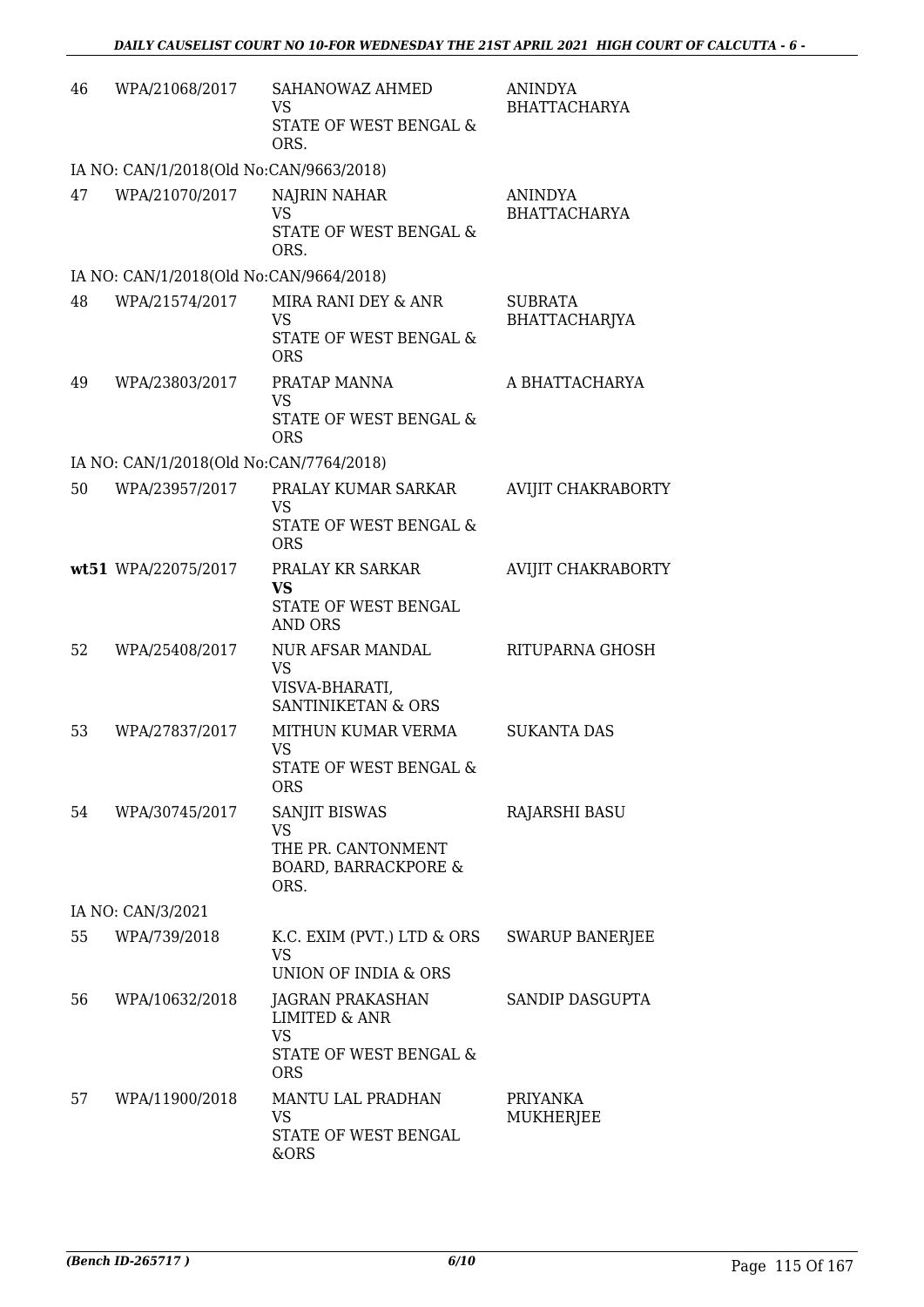| 58 | WPA/11921/2018<br>(PB)                  | <b>GITA PAL &amp; ORS</b><br><b>VS</b><br>STATE OF WEST BENGAL &<br><b>ORS</b>                                          | RAJESH KSHETRY                                                                                                                                                                      |
|----|-----------------------------------------|-------------------------------------------------------------------------------------------------------------------------|-------------------------------------------------------------------------------------------------------------------------------------------------------------------------------------|
| 59 | WPA/12455/2018                          | DHIRENDRA NATH ROY<br><b>VS</b><br>THE CALCUTTA<br>ELECTRICITY SUPPLY<br><b>CORPORATION &amp; ORS</b>                   | <b>ARIJEET PYNE</b>                                                                                                                                                                 |
| 60 | WPA/17130/2018                          | <b>MADAN MOHAN</b><br>MUKHERJEE<br><b>VS</b><br>STATE OF WEST BENGAL &<br><b>ORS</b>                                    | ROHINI KUMARI<br><b>SHAW</b>                                                                                                                                                        |
|    | IA NO: CAN/1/2019(Old No:CAN/299/2019)  |                                                                                                                         |                                                                                                                                                                                     |
| 61 | WPA/17353/2018                          | SATABDI CHAKRABORTY<br><b>VS</b><br><b>W.B. STATE ELECTRICITY</b><br>DISTRIBUTION COMPANY<br>LTD. & ORS                 | <b>MASUM ALI SARDAR</b>                                                                                                                                                             |
|    | IA NO: CAN/1/2019(Old No:CAN/5683/2019) |                                                                                                                         |                                                                                                                                                                                     |
| 62 | WPA/23542/2018                          | <b>GOLAM RASUL MOLLA &amp;</b><br><b>ORS</b><br><b>VS</b><br>STATE OF WEST BENGAL &<br><b>ORS</b>                       | <b>MANISH KUMAR DAS</b>                                                                                                                                                             |
|    | IA NO: CAN/1/2021, CAN/2/2021           |                                                                                                                         |                                                                                                                                                                                     |
| 63 | WPA/25594/2018                          | NIRAJ KUMAR & ANR<br><b>VS</b>                                                                                          | VICTOR CHATTERJEE                                                                                                                                                                   |
|    |                                         | <b>COAL INDIA LIMITED &amp; ORS</b><br>CAN/6/2020(Old No:CAN/5968/2020), CAN/7/2020, CAN/8/2020                         | IA NO: CAN/1/2020(Old No:CAN/3520/2020), CAN/2/2020(Old No:CAN/3521/2020), CAN/3/2020(Old<br>No:CAN/4331/2020), CAN/4/2020(Old No:CAN/4334/2020), CAN/5/2020(Old No:CAN/4336/2020), |
|    |                                         | wt64 WPA/17774/2019 SUBHASH RAMKRISHNA<br><b>BHANDARE &amp; ORS</b><br><b>VS</b><br><b>COAL INDIA LIMITED &amp; ORS</b> | PRATIK MAJUMDER                                                                                                                                                                     |
|    |                                         | IA NO: CAN/1/2020(Old No:CAN/232/2020), CAN/2/2020(Old No:CAN/4339/2020)                                                |                                                                                                                                                                                     |
|    | wt65 WPA/5664/2020                      | PARVEEN CHOUDHARY & SAMRAT DEY PAUL<br><b>ANR</b><br><b>VS</b><br><b>COAL INDIA LIMITED</b>                             |                                                                                                                                                                                     |
|    |                                         | CAN/6/2020(Old No:CAN/5843/2020), CAN/7/2020, CAN/8/2020, CAN/9/2021                                                    | IA NO: CAN/1/2020(Old No:CAN/3534/2020), CAN/2/2020(Old No:CAN/4318/2020), CAN/3/2020(Old<br>No:CAN/4319/2020), CAN/4/2020(Old No:CAN/4321/2020), CAN/5/2020(Old No:CAN/5842/2020), |
| 66 | WPA/25785/2018                          | <b>BIJOY MONDAL</b><br>VS<br>STATE OF WEST BENGAL &<br><b>ORS</b>                                                       | PRANOY BASAK                                                                                                                                                                        |
| 67 | WPA/26335/2018                          | NIRMAL KUMAR KOLEY<br><b>VS</b><br>STATE OF WEST BENGAL &<br><b>ORS</b>                                                 | <b>UJJAL ROY</b>                                                                                                                                                                    |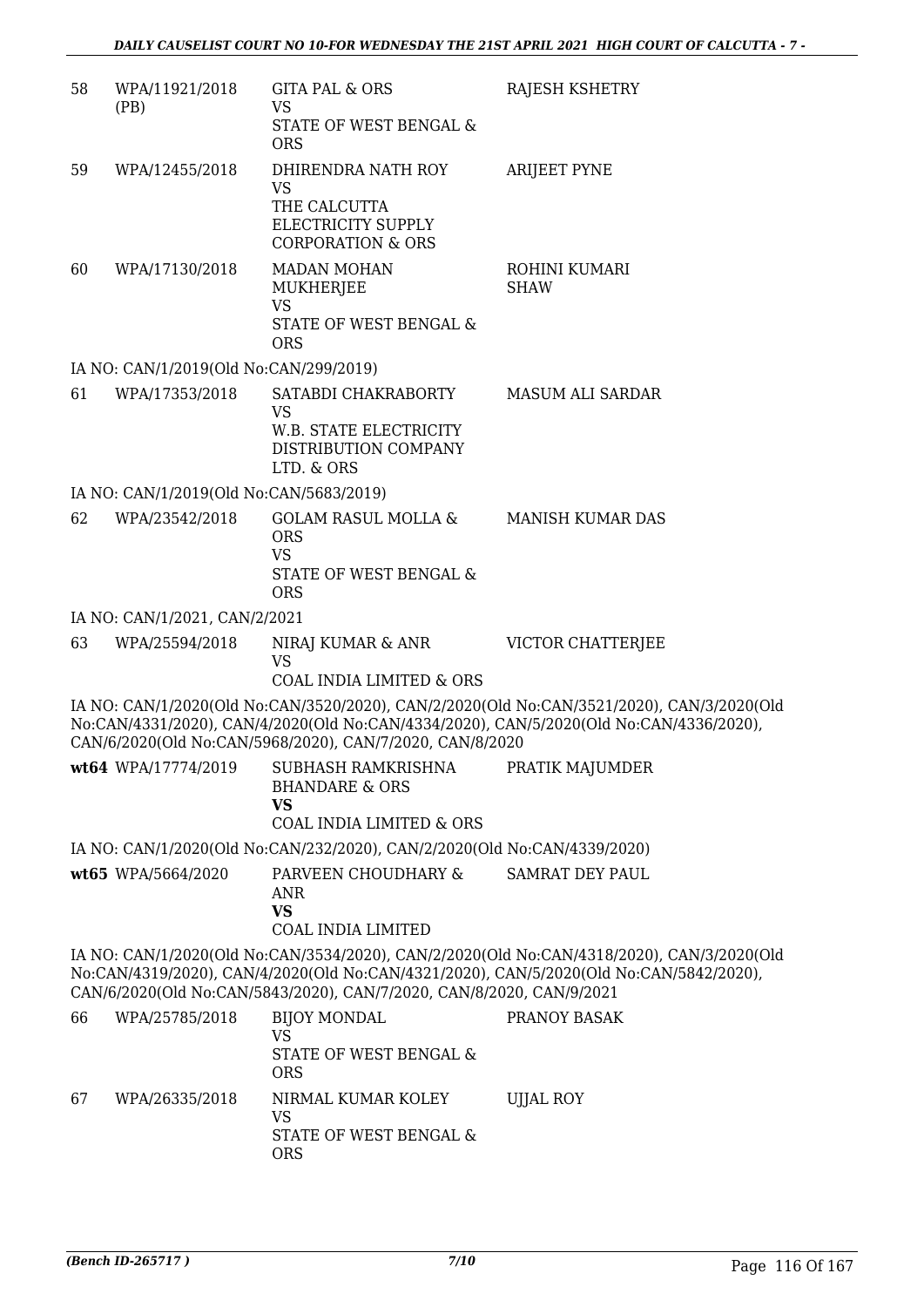| 68 | WPA/4980/2019                           | MOHUA MANDAL<br><b>VS</b>                                                                        | S.K. PODDAR                         |
|----|-----------------------------------------|--------------------------------------------------------------------------------------------------|-------------------------------------|
|    |                                         | STATE OF WEST BENGAL &<br><b>ORS</b>                                                             |                                     |
| 69 | WPA/5991/2019                           | SACHINDRA NATH HALDER<br><b>VS</b>                                                               | LAKSHMINATH<br><b>BHATTACHARYA</b>  |
|    |                                         | STATE OF WEST BENGAL &<br>ORS.                                                                   |                                     |
| 70 | WPA/12382/2019                          | ISHWAR CHANDRA SARKAR<br>& ANR<br><b>VS</b>                                                      | <b>ASHOKE KUMAR</b><br><b>NATH</b>  |
|    |                                         | BIDHANNAGAR MUNICIPAL<br><b>CORPORATION &amp; ORS</b>                                            |                                     |
|    | IA NO: CAN/1/2020(Old No:CAN/5339/2020) |                                                                                                  |                                     |
| 71 | WPA/18364/2019                          | DINESH KUMAR MAL<br><b>VS</b>                                                                    | <b>SOURAV ROY</b>                   |
|    |                                         | STATE OF WEST BENGAL &<br><b>ORS</b>                                                             |                                     |
|    | IA NO: CAN/1/2020                       |                                                                                                  |                                     |
| 72 | WPA/2372/2020                           | <b>EXIDE INDUSTRIES LTD</b><br><b>VS</b>                                                         | JAYDEB GHORAI                       |
|    |                                         | EASTERN COALFIELDS LTD<br>$&$ ORS                                                                |                                     |
| 73 | WPA/11147/2020                          | INTERNATIONAL VALUE<br>RETAIL PRIVATE LIMITED<br><b>VS</b><br>UNION OF INDIA AND ORS.            | <b>TANMOY</b><br><b>CHAKRAVARTY</b> |
| 74 | WPA/2951/2021                           | DIBAKAR MONDAL                                                                                   | <b>SWETA SAHA</b>                   |
|    |                                         | <b>VS</b><br>STATE OF WEST BENGAL<br>AND ORS.                                                    |                                     |
| 75 | WPA/3247/2021                           | NADIM RAJA<br><b>VS</b>                                                                          | <b>INDRANIL HALDER</b>              |
|    |                                         | <b>CESC LIMITED</b>                                                                              |                                     |
| 76 | WPA/5027/2021                           | <b>FULMANI BALMIKI</b><br>VS                                                                     | <b>BALARAM PANDIT</b>               |
|    |                                         | THE CALCUTTA ELECTRIC<br>SUPPLY CORPORATION<br><b>LIMITRED AND ORS</b>                           |                                     |
| 77 | WPA/6326/2021                           | SURATANNESA BIBI ALIAS<br><b>SURATNESA BIBI</b><br><b>VS</b>                                     | ARUN NASKAR                         |
|    |                                         | <b>WBSEDCL AND PRS.</b>                                                                          |                                     |
|    |                                         | <b>APPLICATION CLAIM CASE</b>                                                                    |                                     |
| 78 | FMA/983/2011                            | AGNI ORAO @ LAKRA<br><b>VS</b>                                                                   | KAZI M RAHAMAN                      |
|    |                                         | UNION OF INDIA & ORS.                                                                            |                                     |
| 79 | FMA/2881/2016                           | NURBANU BIBI<br>VS                                                                               | KAZI M RAHMAN                       |
|    |                                         | UNION OF INDIA & ORS.<br>IA MO CAMP 20011 (OLI M. CAMPI1204/2011) CAMP 2000 (OLI M. CAMPO002/200 |                                     |

IA NO: CAN/2/2011(Old No:CAN/11384/2011), CAN/3/2020(Old No:CAN/2002/2020)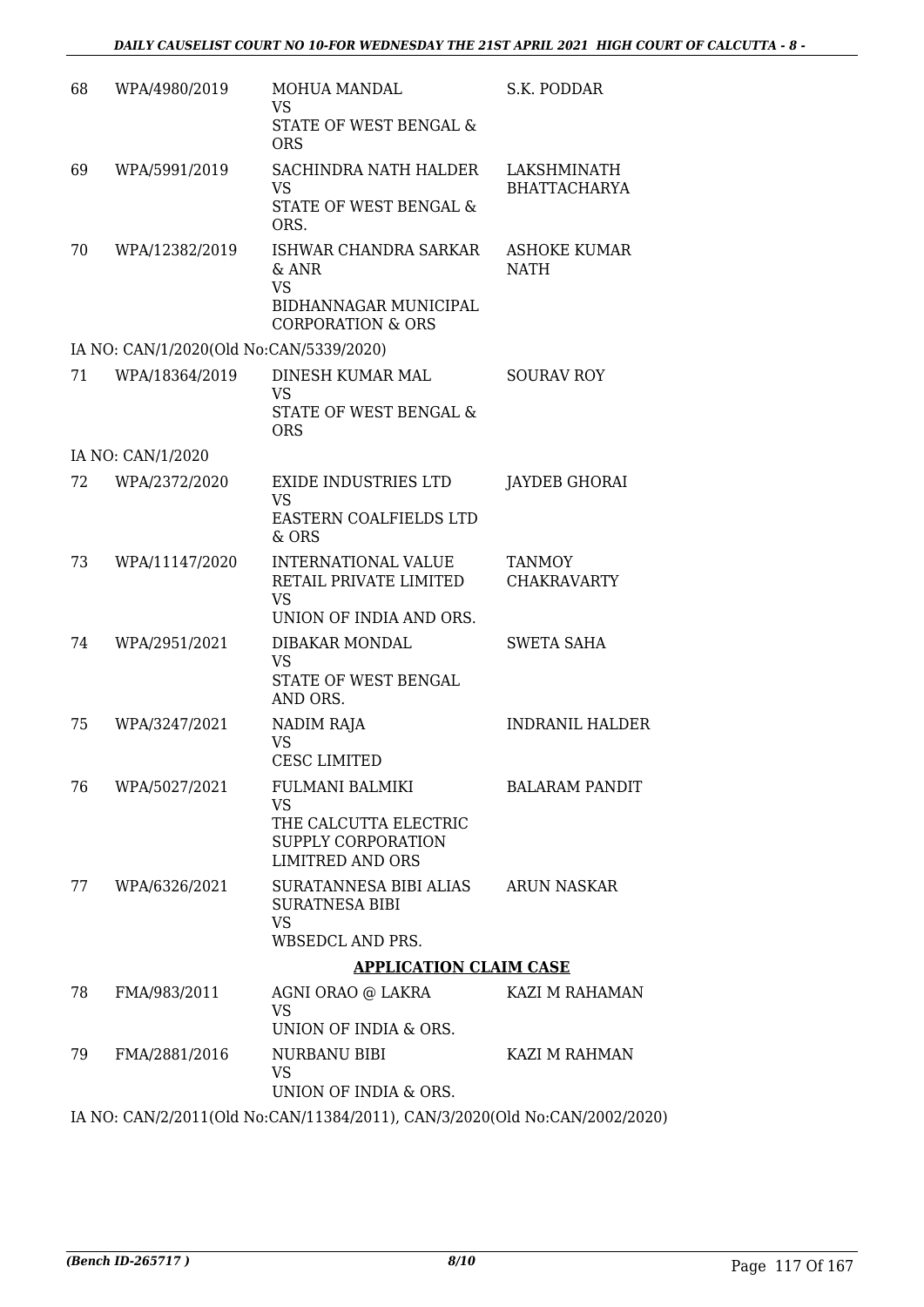| 80 | FMAT/48/2017                                  | DEBORSHI MAJUMDER<br><b>VS</b><br>BAIDYA NATH KANJILAL &<br><b>ANR</b>                                         | R HAR CHOWDHURY                       |
|----|-----------------------------------------------|----------------------------------------------------------------------------------------------------------------|---------------------------------------|
|    | IA NO: CAN/1/2018(Old No:CAN/3327/2018)       |                                                                                                                |                                       |
| 81 | FMAT/54/2017                                  | <b>SADHANA DAS</b><br><b>VS</b><br>THE BRANCH MANAGER &<br><b>ANR</b>                                          | M DAS                                 |
| 82 | FMA/73/2017                                   | ICICI LOMBARD GENERAL<br><b>INSURANCE CO. LTD</b><br><b>VS</b><br><b>SMT LAKSHMI GHOSH &amp;</b><br><b>ORS</b> | PARIMAL KUMAR<br>PAHARI               |
|    | IA NO: CAN/1/2016(Old No:CAN/6898/2016)       |                                                                                                                |                                       |
| 83 | FMAT/351/2017                                 | ICICI LOMBARD GEN.<br>INSURANCE CO. LTD.<br><b>VS</b><br><b>ADARI MAJHI &amp; ORS</b>                          | PARIMAL KUMAR<br>PAHARI               |
|    | IA NO: CAN/1/2017(Old No:CAN/6429/2017)       |                                                                                                                |                                       |
| 84 | FMAT/353/2017                                 | <b>ICICI LOMBARD GEN.</b><br>INSURANCE CO. LTD.<br><b>VS</b><br><b>GULBAN BIBI &amp; ORS</b>                   | PARIMAL KUMAR<br>PAHARI               |
|    | IA NO: CAN/1/2017(Old No:CAN/6430/2017)       |                                                                                                                |                                       |
| 85 | FMA/660/2017                                  | STATE OF WEST BENGAL &<br>ANR<br><b>VS</b><br>RUMA DAS & ORS                                                   | S NASKAR                              |
| 86 | FMAT/863/2017                                 | THE UNITED INDIA<br>INSURANCE CO. LTD.<br><b>VS</b><br><b>SMT SABITRI BALA ROY &amp;</b><br>ORS                | <b>SANJOY PAUL</b>                    |
|    |                                               | IA NO: CAN/1/2017(Old No:CAN/7793/2017), CAN/2/2020(Old No:CAN/634/2020)                                       |                                       |
| 87 | FMA/962/2018                                  | ANOWARA BEGAM & ORS<br><b>VS</b><br>UNITED INDIA INSURANCE<br><b>COMPANY LTD &amp; ANR</b>                     | <b>SAIDUR RAHAMAN</b>                 |
|    | IA NO: CAN/1/2018(Old No:CAN/4422/2018)       |                                                                                                                |                                       |
| 88 | FMAT/1186/2018                                | <b>RUMI SARKAR &amp; ANR</b><br>VS<br>K SRINU & ORS                                                            | <b>GAZI FARUQUE</b><br><b>HOSSAIN</b> |
|    |                                               | IA NO: CAN/1/2019(Old No:CAN/1368/2019), CAN/2/2019(Old No:CAN/8970/2019)                                      |                                       |
| 89 | FMA/131/2019<br>$(PT I + OB + 2ND$<br>$J/C$ ) | SHAHNAJ BIBI & ORS.<br>VS<br>THE ORIENTAL IN. CO. LTD.<br>& ANR.                                               | <b>ARINDAM SEN</b>                    |
|    |                                               |                                                                                                                |                                       |

IA NO: CAN/1/2018(Old No:CAN/2504/2018)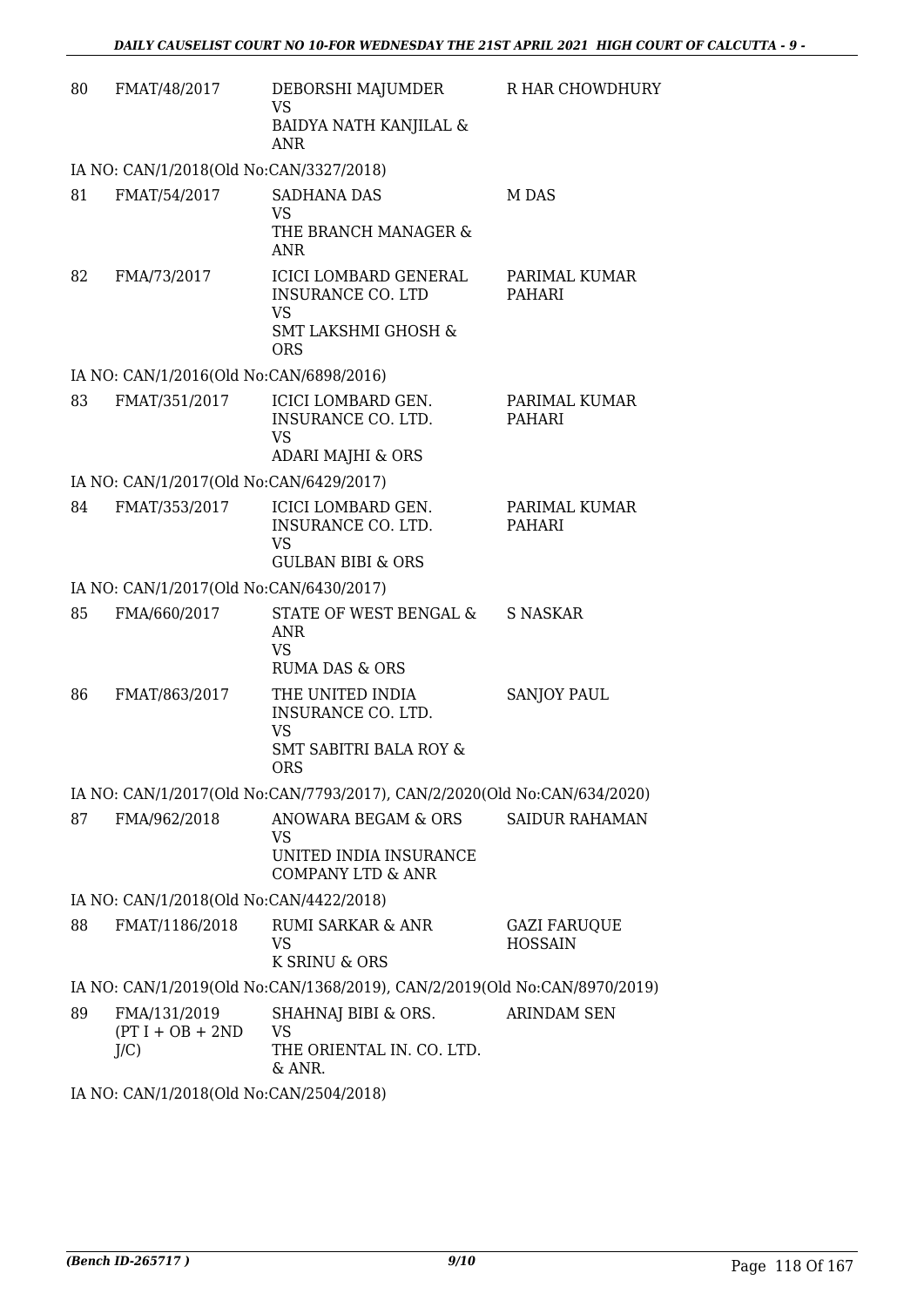| 90 | FMA/193/2019<br>$(PT I + OB + 2ND$<br>$J/C$ )                        | KANIKA MAL & ANR<br><b>VS</b><br>NATIONAL INSURANCE CO.<br>LTD & ORS                                                 | <b>JAYANTA KUMAR</b><br><b>MANDAL</b> |
|----|----------------------------------------------------------------------|----------------------------------------------------------------------------------------------------------------------|---------------------------------------|
| 91 | FMA/301/2019<br>$(PT I + OB + 2ND$<br>J/C                            | BAJAJ ALLIANZ GEN INS CO<br><b>LTD</b><br><b>VS</b><br><b>MOUSUMI DAS</b><br><b>CHATTERJEE &amp; ORS</b>             | <b>RAJESH SINGH</b>                   |
|    |                                                                      | IA NO: CAN/1/2018(Old No:CAN/9713/2018), CAN/2/2018(Old No:CAN/9715/2018)                                            |                                       |
| 92 | FMA/310/2019<br>$(PT I + OB + 2ND$<br>J/C                            | THE ORIENTAL INSURANCE<br>CO LTD<br><b>VS</b><br><b>BANDANA MANDAL &amp; ORS</b>                                     | <b>RAJESH SINGH</b>                   |
|    | IA NO: CAN/1/2018(Old No:CAN/6405/2018)                              |                                                                                                                      |                                       |
| 93 | FMA/316/2019<br>$(PT I + OB + 2ND$<br>J/C                            | BAJAJ ALLIANZ GENERAL<br><b>INSURANCE COMPANY</b><br><b>LIMITED</b><br><b>VS</b><br><b>SANKAR NATH DAS &amp; ORS</b> | RAJESH SINGH                          |
| 94 | FMA/351/2019<br>$(PT I + OB + 2ND$<br>$J/C$ + PT II + 2 FILE<br>LCR) | NATIONAL INSURANCE CO<br><b>LTD</b><br><b>VS</b><br>MRINAL KANTI MONDAL &<br><b>ORS</b>                              | RAJESH SINGH                          |
|    | IA NO: CAN/3/2019(Old No:CAN/5265/2019)                              |                                                                                                                      |                                       |
| 95 | FMAT/1050/2019                                                       | THE NATIONAL INSURANCE<br><b>COMPANY LTD</b><br><b>VS</b><br>DIPALI PADYALI & ORS                                    | DEB NARAYAN RAY                       |
|    | IA NO: CAN/1/2019(Old No:CAN/10654/2019)                             |                                                                                                                      |                                       |
| 96 | FMAT/555/2020                                                        | ICICI LOMBARD G.I. CO.<br>LTD.<br><b>VS</b><br>PINKI RAY BARUA                                                       | PARIMAL KUMAR<br><b>PAHARI</b>        |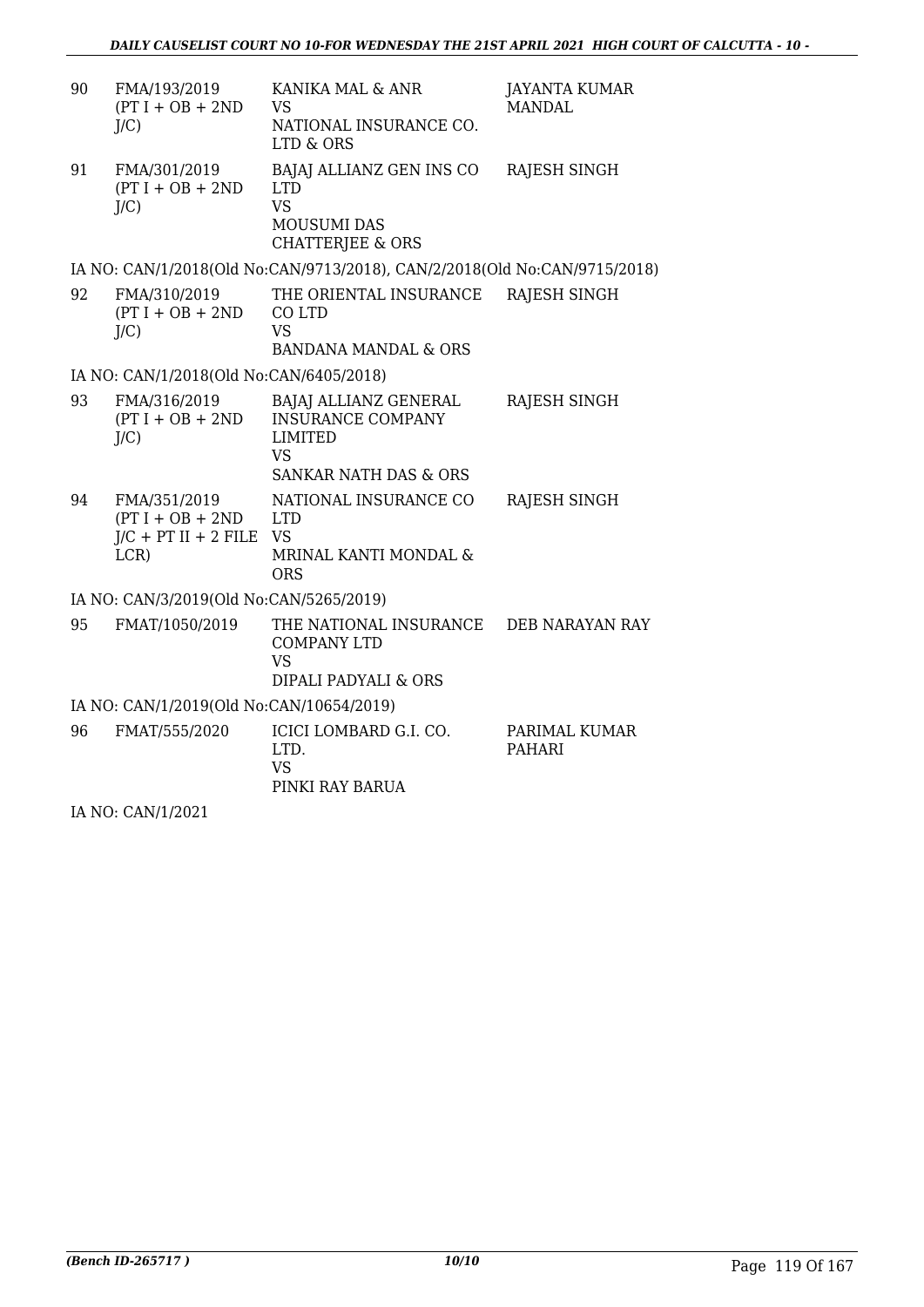

# **Appellate Side**

**DAILY CAUSELIST For Wednesday The 21st April 2021**

**COURT NO. 23**

# **SINGLE BENCH (SB - X)**

**AT 11:15 AM**

### **HON'BLE JUSTICE ARINDAM MUKHERJEE**

# **(VIA VIDEO CONFERENCE)**

**ON AND FROM MONDAY, 1ST MARCH, 2021 - MATTERS (MOTION & HEARING) UNDER ARTICLE 226 OF THE CONSTITUTION RELATING TO MADHYAMIK SIKSHYA KENDRA UNDER GROUP - II, INCLUDING APPLICATIONS CONNECTED THERETO;**

**MATTERS (MOTION & HEARING) UNDER ARTICLE 226 OF THE CONSTITUTION OF INDIA RELATING TO CO-OPERATIVE SOCIETIES UNDER GROUP - V (EXCLUDING SERVICE MATTERS) AND APPLICATIONS CONNECTED THERETO;**

**AND**

**ON AND FROM MONDAY, 1ST MARCH, 2021 - IN ADDITION TO HIS OWN LIST, SHALL TAKE ITEM NOS.181 TO 235 FROM THE LIST DATED 1ST MARCH, 2021 OF HON'BLE JUSTICE SABYASACHI BHATTACHARYYA.**

**AND**

**ON AND FROM MONDAY, 1ST MARCH, 2021 - WILL SIT SINGLY AND TAKE ITEM NOS.236 TO 279 FROM THE LIST DATED 1ST MARCH, 2021 OF HON'BLE JUSTICE SABYASACHI BHATTACHARYYA (EXCEPT THE MATTERS WHICH ARE ALREADY DISPOSED OF OR ORDERED OTHERWISE).**

**IF NO ONE APPEARS FOR THE PETITIONERS IN THE VIRTUAL MODE, THE MATTERS SHALL BE DISMISSED.** 

#### **NO PHYSICAL MENTIONING WILL BE ENTERTAINED UNTIL FURTHER ORDER ONLY E-MENTIONING WILL BE ENTERTAINED UPON NOTICE TO THE OTHERSIDE.**

**NOTE : MATTERS WILL BE TAKEN UP THROUGH VIRTUAL MODE ONLY .**

|   | <b>MOTION</b> |                                                               |                                      |
|---|---------------|---------------------------------------------------------------|--------------------------------------|
|   |               | (GROUP - IX (RESIDUARY)                                       |                                      |
| 1 | WPA/5473/2021 | BANARASILAL JAISWAL<br>VS<br>STATE OF WEST BENGAL<br>AND ORS. | ASHIS KUMAR DUTTA                    |
| 2 | WPA/5475/2021 | PRASHANT JAISWAL<br>VS<br>STATE OF WEST BENGAL<br>AND ORS.    | <b>ANJAN</b><br><b>BHATTACHARYYA</b> |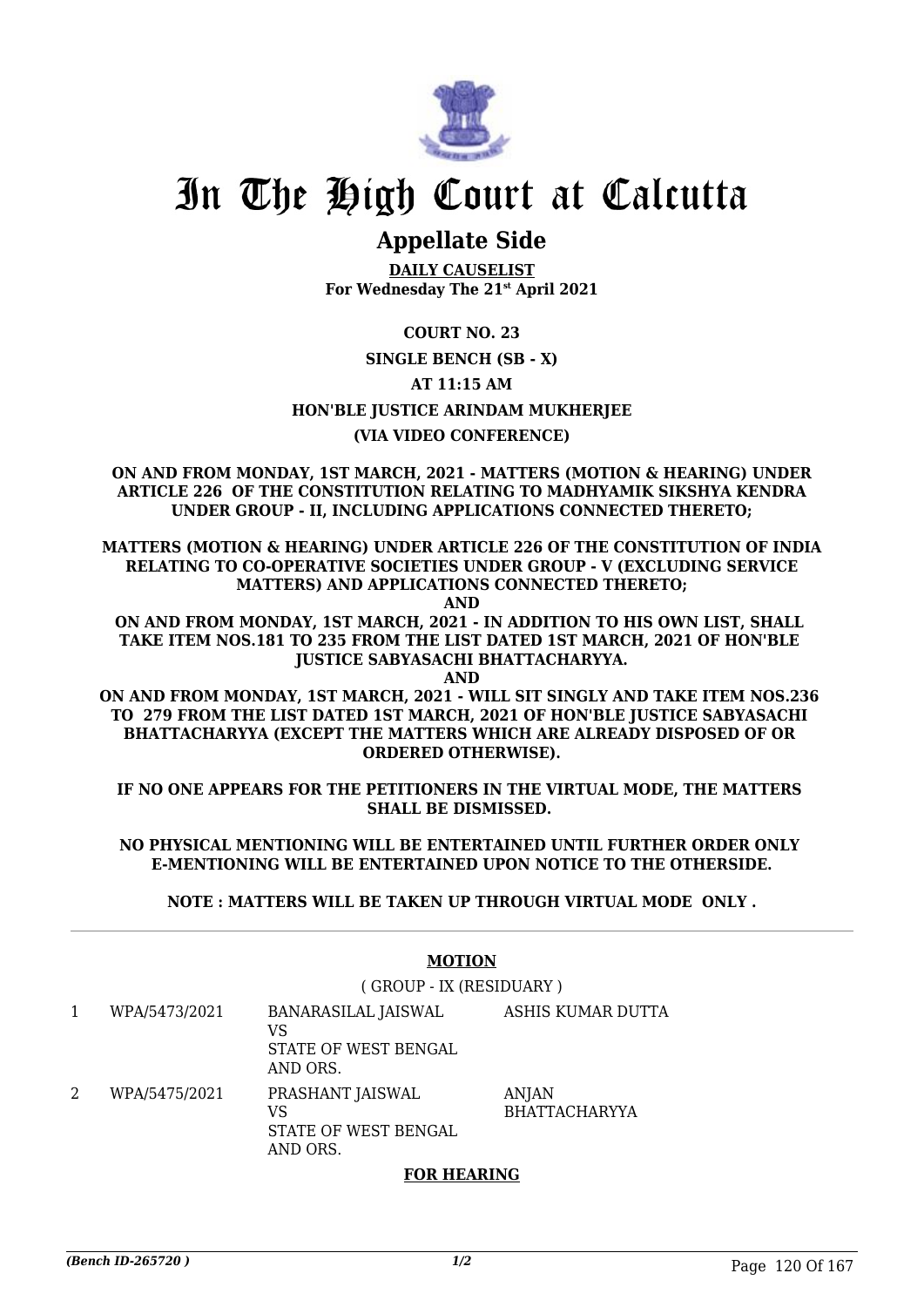3 WPA/112/2021 KANAM LATEX INDUSTRIES PRIVATE LIMITED AND ANOTHER VS STATE OF WEST BENGAL AND ORS. SALONI BHATTACHARJEE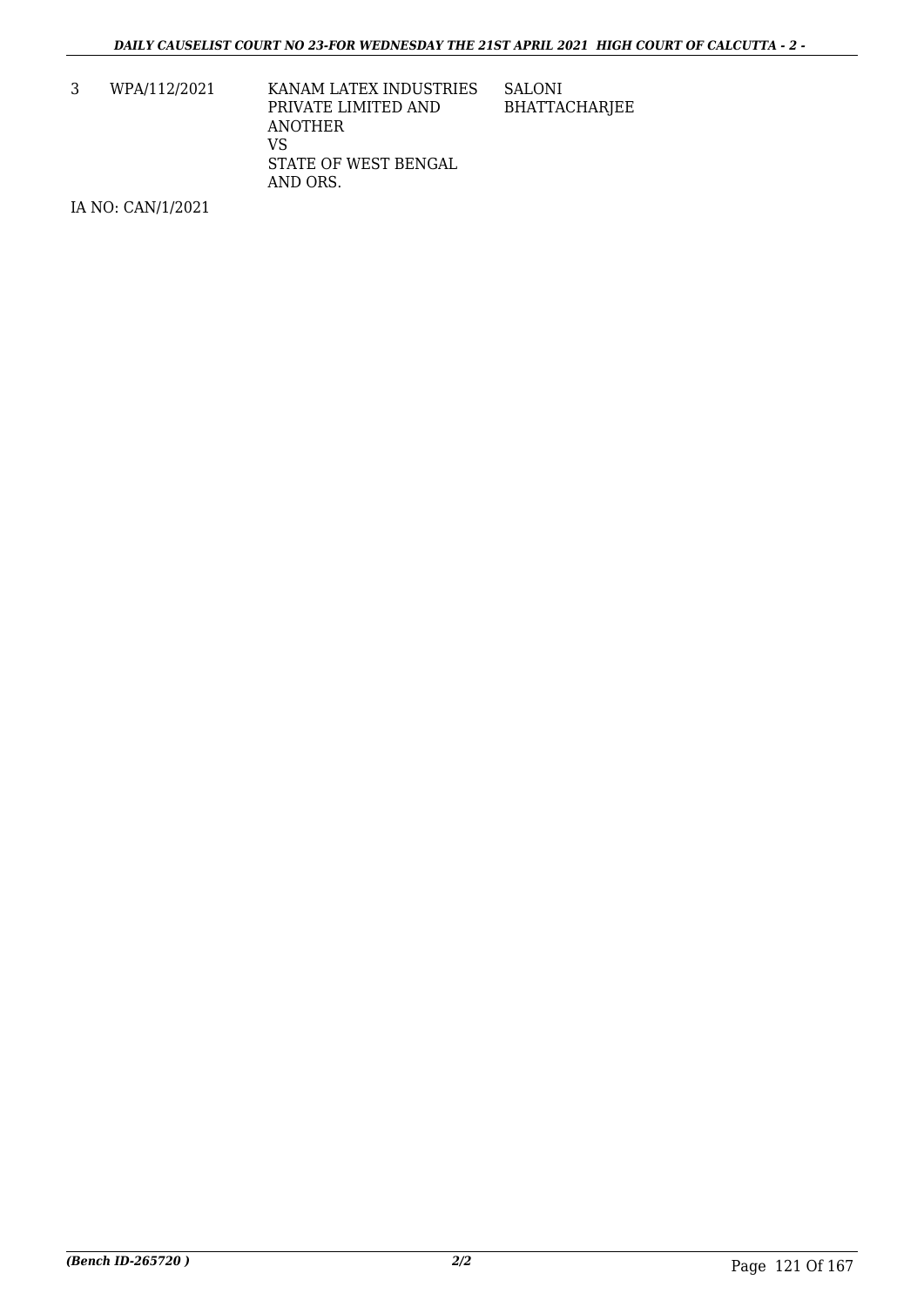

# **Appellate Side**

**DAILY CAUSELIST For Wednesday The 21st April 2021**

**COURT NO. 18 SINGLE BENCH (SB - XI) AT 11:15 AM HON'BLE JUSTICE BISWAJIT BASU (VIA VIDEO CONFERENCE)**

**ON AND FROM MONDAY, 22ND FEBRUARY, 2021 ROSTER NOTIFIED ON 8TH JANUARY, 2021 IS MODIFIED TO THE FOLLOWING EXTENT:-** 

**MATTERS (MOTION & HEARING) UNDER ARTICLE 226 OF THE CONSTITUTION RELATING TO MADRASAH EDUCATION UNDER GROUP II AND APPLICATIONS CONNECTED THERETO;**

**MATTERS (MOTION & HEARING) UNDER ARTICLE 226 OF THE CONSTITUTION RELATING TO APPOINTMENT AND SERVICE CONDITION OF PARA TEACHERS UNDER GROUP II AND APPLICATIONS CONNECTED THERETO;**

**ADMISSION AND HEARING OF CIVIL REVISION APPLICATIONS AND APPLICATIONS UNDER ARTICLE 227 OF THE CONSTITUTION OF INDIA ARISING OUT OF TESTAMENTARY, EJECTMENT / EVICTION SUITS AND PUBLIC PREMISES (UNAUTHORISED OCCUPANTS) ACT, 1971 INCLUDING APPLICATIONS CONNECTED THERETO.** 

**MATTERS (MOTION & HEARING) UNDER ARTICLE 226 OF THE CONSTITUTION OF INDIA RELATING TO LAND UNDER GROUP I INCLUDING APPLICATIONS CONNECTED THERETO.** 

**AND**

**ON AND FROM MONDAY, 19TH APRIL, 2021 TO FRIDAY, 30TH APRIL, 2021 – IN ADDITION TO HIS OWN LIST AND DETERMINATION, WILL SIT SINGLY AND TAKE UP THE MATTERS FROM THE LIST AND DETERMINATION OF HON'BLE JUSTICE RAJARSHI BHARADWAJ.** 

**NOTE: MATTERS WILL BE TAKEN UP THROUGH PHYSICAL HEARING ONLY WHEN BOTH THE PARTIES ARE AGREED.**

**SPECIAL NOTE : MENTIONING FOR INCLUSION IN THE LIST WILL NOT BE ENTERTAINED FOR THE TIME BEING.**

**SPL. NOTE: ON 21.04.2021, 'TO BE MENTIONED' & 'NEW MOTION' WILL BE TAKEN UP TILL 1.15 P.M., IF NOT EXHAUSTED EARLIER. THEREAFTER 'MOTION' WILL BE TAKEN UP.** 

| <b>TO BE MENTIONED</b> |                                                                      |                                |  |
|------------------------|----------------------------------------------------------------------|--------------------------------|--|
| CO/754/2020            | SANJIB SAHA CHOWDHURY<br><b>VS</b><br>JAYANTA DUTTA                  | PALSH MUKHERJEE                |  |
|                        |                                                                      |                                |  |
|                        |                                                                      |                                |  |
| WPA/7270/2021          | SK. HASAN IMAM<br>VS<br>STATE OF WEST BENGAL AND<br>ORS.             | KAZI SAJJAD ALAM               |  |
| WPA/7517/2021          | TUHIN MOLLA<br>VS<br>STATE OF WEST BENGAL AND<br>ORS.                | PALASH BAPARI                  |  |
| WPA/7574/2021          | MEHEDI HASAN BISWAS<br><b>VS</b><br>STATE OF WEST BENGAL AND<br>ORS. | PAMPA DEY (DHABAL)             |  |
|                        | IA NO: CAN/1/2021                                                    | <b>NEW MOTION (GROUP - II)</b> |  |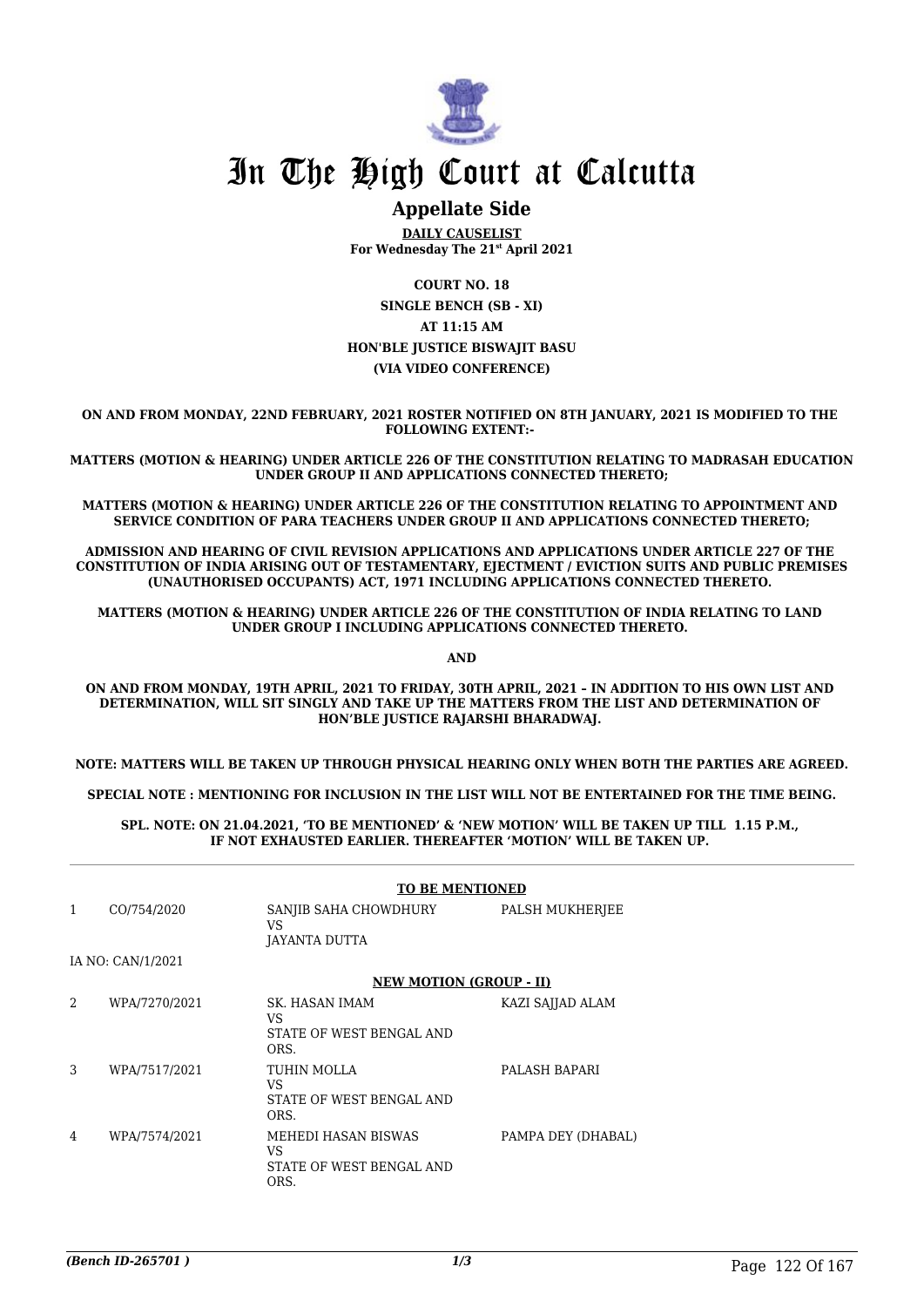### *DAILY CAUSELIST COURT NO 18-FOR WEDNESDAY THE 21ST APRIL 2021 HIGH COURT OF CALCUTTA - 2 -*

| 5  | WPA/7775/2021 | SYED IMROZE ALI<br>VS                               | REJAUL ALAM          |
|----|---------------|-----------------------------------------------------|----------------------|
|    |               | STATE OF WEST BENGAL AND<br>ORS.                    |                      |
| 6  | WPA/7932/2021 | SK FAIJUL HOQUE AND ANR.<br>VS                      | NAYEEMUL HAQUE       |
|    |               | STATE OF WEST BENGAL AND<br>ORS.                    |                      |
| 7  | WPA/7937/2021 | MD ALI AHMAD AND ORS.<br>VS                         | NAYEEMUL HAQUE       |
|    |               | STATE OF WEST BENGAL AND<br>ORS.                    |                      |
| 8  | WPA/8765/2021 | HABIBUR RAHAMAN MONDAL<br>AND ORS<br>VS             | <b>GOUTAM SARDAR</b> |
|    |               | STATE OF WEST BENGAL AND<br>ORS.                    |                      |
| 9  | WPA/8773/2021 | SABINA YASMIN<br>VS                                 | SANTANU MAJI         |
|    |               | STATE OF WEST BENGAL AND<br>ORS.                    |                      |
| 10 | WPA/9085/2021 | LEKJAN BEWA<br>VS                                   | RIMA DAS             |
|    |               | STATE OF WEST BENGAL AND<br>ORS.                    |                      |
| 11 | WPA/9111/2021 | LINA MUNIM<br>VS                                    | TANUJA BASAK         |
|    |               | STATE OF WEST BENGAL AND<br>ORS.                    |                      |
| 12 | WPA/9248/2021 | SAWKAT ALI<br>VS                                    | KHAIRUL ALAM         |
|    |               | STATE OF WEST BENGAL AND<br>ORS.                    |                      |
| 13 | WPA/9249/2021 | JULFUKAR ALI<br>VS                                  | KHARIRUL ALAM        |
|    |               | STATE OF WEST BENGAL AND<br>ORS.                    |                      |
| 14 | WPA/9726/2021 | SK RAHAMAT ALI<br>VS                                | MD KUTUBUDDIN        |
|    |               | STATE OF WEST BENGAL AND<br>ORS.                    |                      |
|    |               | <b>MOTION</b>                                       |                      |
| 15 | CO/2001/2019  | PRATAP NARAYAN GIRI<br>VS<br><b>ASIT BARAN GIRI</b> | KALLOL KUMAR MAITY   |
| 16 | CO/1612/2020  | RABI SHANKAR GUPTA @ HARI<br>SHANKAR GUPTA          | MD RIZWAN ALAM       |
|    |               | VS<br>DEEPSIKHA SENGUPTA                            |                      |
| 17 | CO/246/2021   | AJIBAR LASKAR<br>VS                                 | SAFIQUE ALI MIDDE    |
|    |               | KASHED ALI LASKAR AND ORS                           |                      |
| 18 | WPA/322/2021  | NAJMAH YASMEEN<br>VS                                | SUBHRANGSHU PANDA    |
|    |               | STATE OF WEST BENGAL AND<br>ORS.                    |                      |
| 19 | CO/387/2021   | SHAMSHAD AHMED AND ANR.<br>VS.<br>MD. ALTAF KHAN    | <b>BHUSAN JAIN</b>   |
| 20 | CO/388/2021   | JAYANTA KR. MULLICK                                 | JOYITA ROY           |
|    |               | VS<br>TAPASI CHANDRA AND ORS.                       |                      |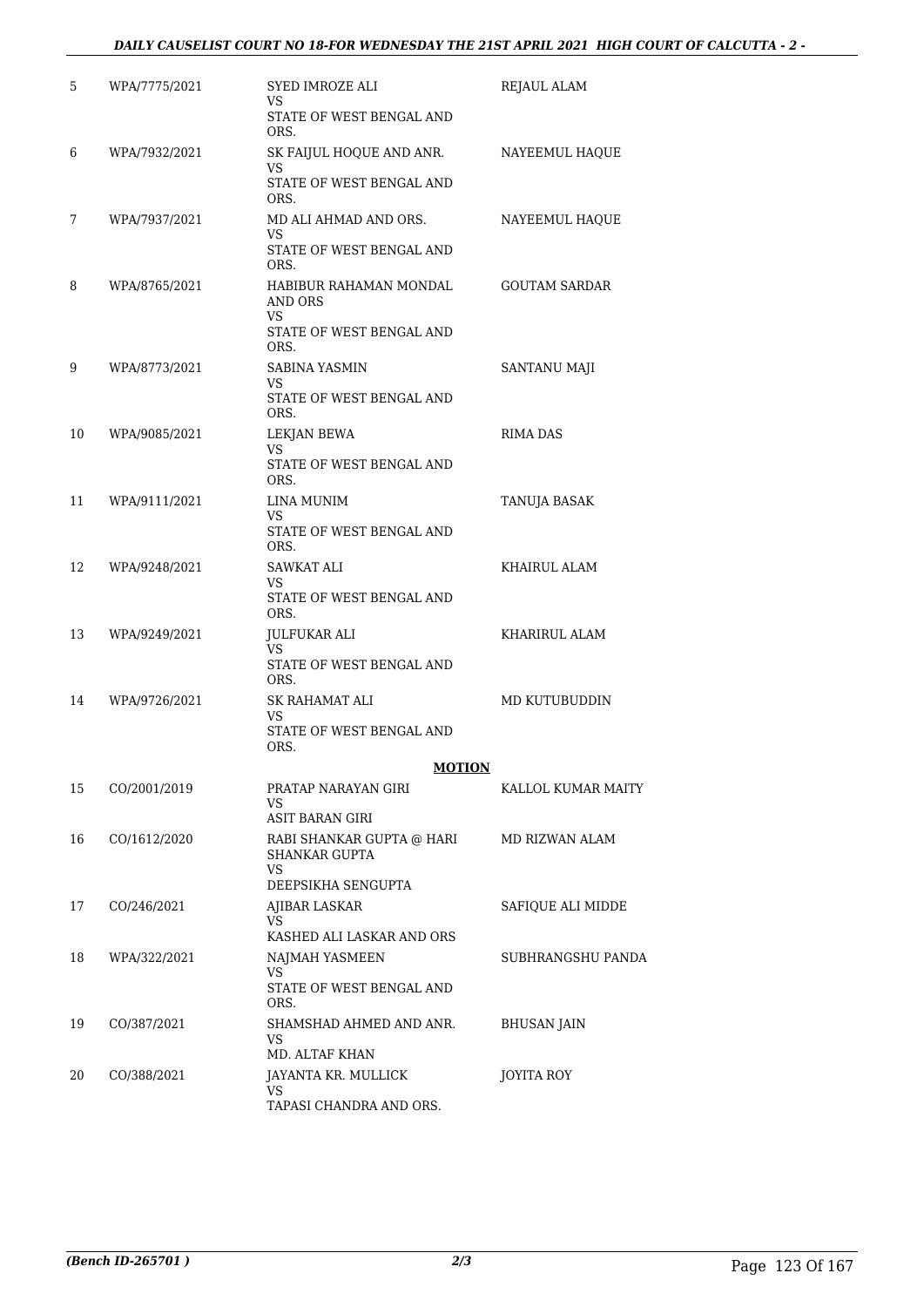### *DAILY CAUSELIST COURT NO 18-FOR WEDNESDAY THE 21ST APRIL 2021 HIGH COURT OF CALCUTTA - 3 -*

| 21 | CO/483/2021 | M/S BIDYA CONSTRUCTRUCTION<br>VS<br>RAJESH KUMAR AGARWAL AND<br><b>ANOTHER</b> | PRIYANKAR BASU MALLICK |
|----|-------------|--------------------------------------------------------------------------------|------------------------|
| 22 | CO/486/2021 | <b>RITA AGARWAL</b><br>VS<br>NIRMAL KUMARMAHESWARI<br>ALIAS BEHARI             | PRADEEP KUMAR          |
| 23 | CO/487/2021 | <b>RITA AGARWAL</b><br>VS<br>NIRMAL KUMAR MAHESWARI<br><b>ALIAS BEHARI</b>     | PRADEEP KUMAR          |
| 24 | CO/496/2021 | SARMISTHA DUTTA<br>VS<br>CHANDRIMA ROY BANERJEE AND<br><b>ANR</b>              | DYUTIMAN BANERJEE      |
| 25 | CO/718/2021 | ARUP RATAN GOOPTU<br>VS<br>MALA DEVI JAISWAL                                   | GARGI MANNA            |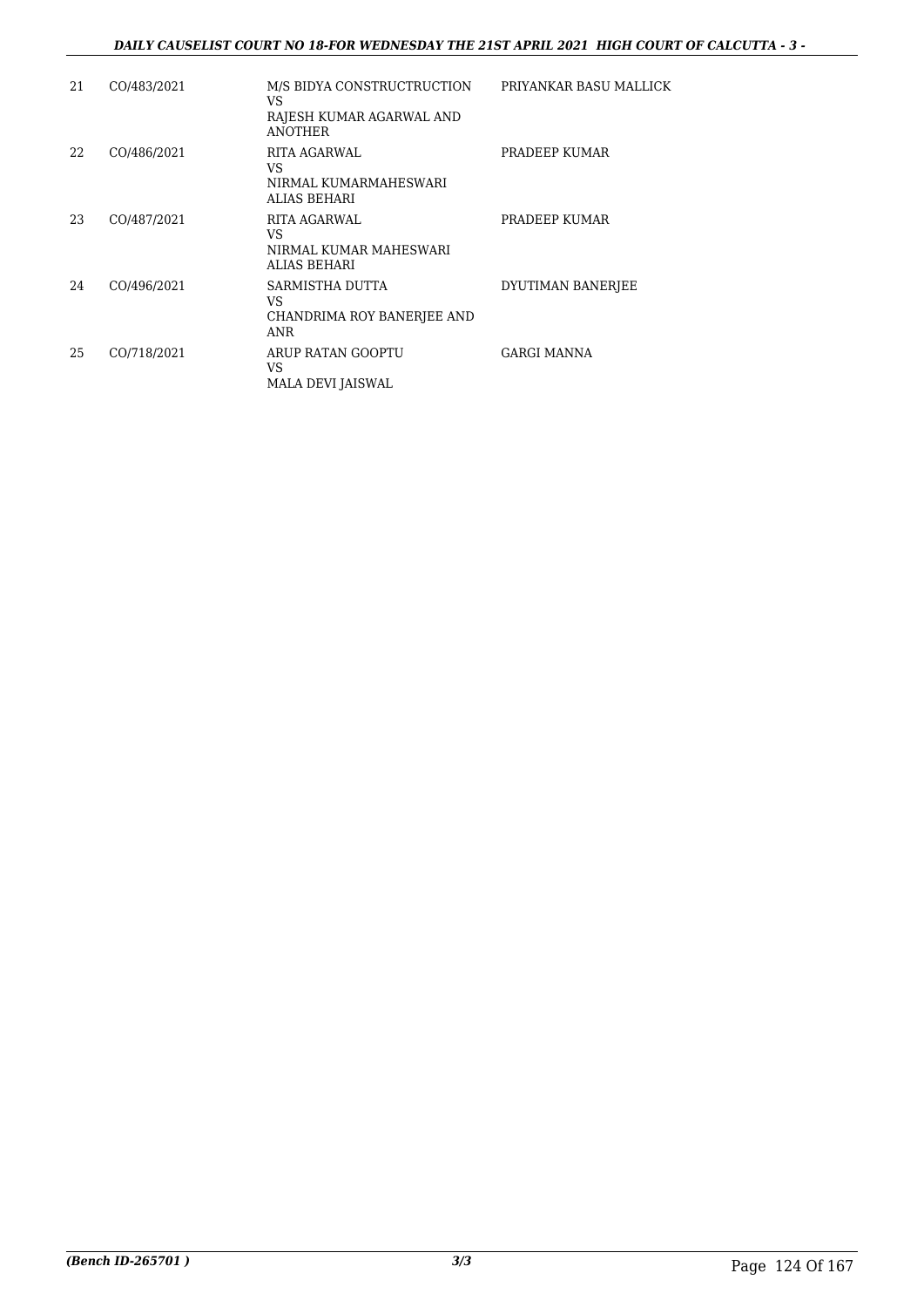

# **Appellate Side**

**DAILY CAUSELIST For Wednesday The 21st April 2021**

**COURT NO. 24**

**SINGLE BENCH (SB - XII) AT 11:15 AM HON'BLE JUSTICE AMRITA SINHA**

**(VIA VIDEO CONFERENCE)**

**ON AND FROM MONDAY, 11TH JANUARY, 2021 ROSTER NOTIFIED ON 8TH JANUARY, 2021 IS MODIFIED TO THE FOLLOWING EXTENT :- MATTERS (MOTION & HEARING) UNDER ARTICLE 226 OF THE CONSTITUTION RELATING TO MUNICIPALITIES AND PANCHAYATS (EXCLUDING MATTERS RELATED TO CO-OPERATIVE SOCIETIES) UNDER GROUP V AND APPLICATIONS CONNECTED THERETO (INCLUDING ALL SERVICE MATTERS RELATED TO MUNICIPALITY AND CONNECTED APPLICATIONS CONNECTED THERETO).** 

**THE FOLLOWING NOTES WILL BE EFFECTIVE ON AND FROM 11.01.2021.**

**SPECIAL NOTE : NO FURTHER INCLUSION IN THE LIST WILL BE ALLOWED UNTIL FURTHER ORDER.** 

**1.ON EVERY MONDAY MUNICIPALITY MOTIONS WILL BE TAKEN UP FOR THE WHOLE DAY. IF TIME PERMITS PANCHAYAT MOTIONS WILL BE TAKEN UP.** 

**2. ON EVERY TUESDAY PANCHAYAT MOTIONS WILL BE TAKEN UP TILL RECESS. AFTER RECESS APPLICATIONS WILL BE TAKEN UP AND IF TIME PERMITS PANCHAYAT MOTIONS WILL BE TAKEN UP AND THEREAFTER MUNICIPALITY MOTIONS WILL BE TAKEN UP.**

**3. ON EVERY WEDNESDAY MUNICIPALITY MOTIONS WILL BE TAKEN UP TILL RECESS. AFTER RECESS CONTEMPT MATTERS WILL BE TAKEN UP AND IF TIME PERMITS MUNICIPALITY MOTIONS WILL BE TAKEN UP AND THEREAFTER PANCHAYAT MOTIONS WILL BE TAKEN UP.** 

**4. ON EVERY THURSDAY PANCHAYAT MOTIONS WILL BE TAKEN UP TILL RECESS. AFTER RECESS HEARING MATTERS WILL BE TAKEN UP. IF TIME PERMITS PANCHAYAT MOTIONS WILL BE TAKEN UP AND THEREAFTER MUNICIPALITY MOTIONS WILL BE TAKEN UP.**

**5. ON EVERY FRIDAY PANCHAYAT MOTIONS WILL BE TAKEN UP TILL RECESS. AFTER RECESS HEARING MATTERS WILL BE TAKEN UP AND IF TIME PERMITS PANCHAYAT MOTIONS WILL BE TAKEN UP AND THEREAFTER MUNICIPALITY MOTIONS WILL BE TAKEN UP.** 

**NOTE: MATTERS WILL BE TAKEN UP THROUGH PHYSICAL HEARING ONLY WHEN BOTH THE PARTIES ARE AGREED.**

|                                         |                                         | <b>TO BE MENTIONED</b>                                              |                    |  |
|-----------------------------------------|-----------------------------------------|---------------------------------------------------------------------|--------------------|--|
| 1                                       | WPA/13480/2015<br>AR(C)                 | ASHISH SAMANTA<br>VS<br>STATE OF WEST BENGAL & ORS                  | <b>ABU SOHEL</b>   |  |
|                                         | IA NO: CAN/1/2019(Old No:CAN/5055/2019) |                                                                     |                    |  |
| 2                                       | WPA/20454/2019<br>[NON-PROSECUTION]     | SUNIL A. KHUSHALANI<br>VS<br>KOLKATA MUNICIPAL<br>CORPORATION & ORS | KUMK KUM MUKHERJEE |  |
|                                         |                                         | <b>MUNICIPALITY - MOTIONS</b>                                       |                    |  |
| 3                                       | WPA/29339/2014                          | KARTICK CHANDRA BARIK<br>VS<br>STATE OF WEST BENGAL & ORS           | KUNAL GANGULY      |  |
| IA NO: CAN/1/2020(Old No:CAN/2766/2020) |                                         |                                                                     |                    |  |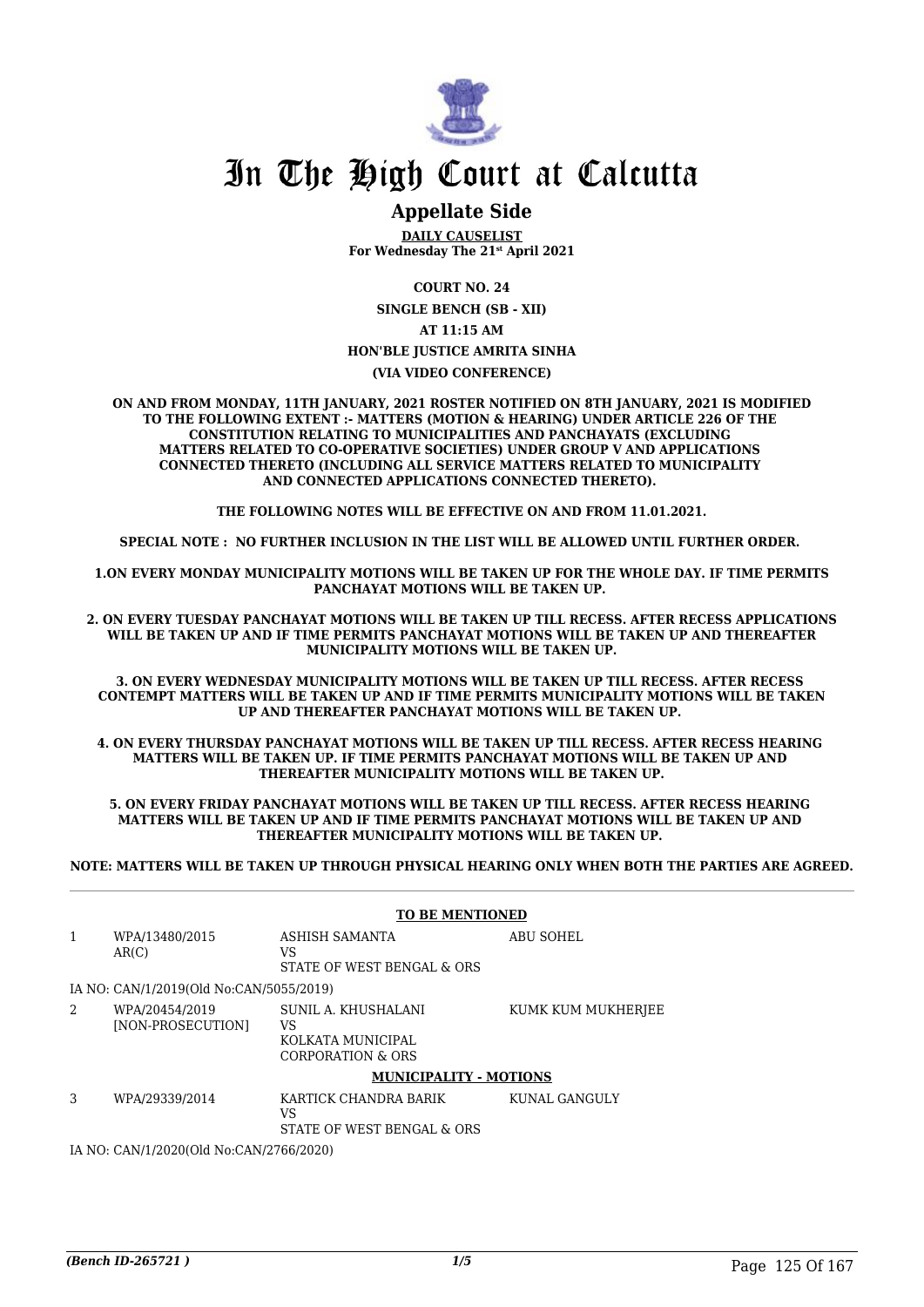| wt4 | WPA/29340/2014                          | SWAPAN CHATTERJEE & ORS<br>VS.                                                   | KUNAL GANGULY                          |
|-----|-----------------------------------------|----------------------------------------------------------------------------------|----------------------------------------|
|     | IA NO: CAN/1/2020(Old No:CAN/2765/2020) | STATE OF WEST BENGAL & ORS                                                       |                                        |
| 5   | WPA/5052/2019                           | SARASWATI TANTUBAY AND ORS<br>(SWAPAN TANTUBAY SINCE<br>DEACESED)<br>VS          | NEMAI CHANDRA SAHA                     |
|     |                                         | <b>ASANSOL MUNICIPAL</b><br><b>CORPORATION AND ORSS</b>                          |                                        |
| 6   | WPA/4977/2020                           | HARU BERA<br>VS.                                                                 | SHUVRO PROKASH LAHIRI                  |
|     |                                         | CHANDANNAGAR MUNICIPAL<br><b>CORPORATION &amp; ORS</b>                           |                                        |
| 7   | WPA/5089/2020                           | NARENDRA NATH SEN<br>VS.                                                         | DEBNATH MAHATA                         |
|     |                                         | STATE OF WEST BENGAL & ORS                                                       |                                        |
| 8   | WPA/6957/2020                           | MIRA SHAW<br>VS                                                                  | LAKSHMI SHAW                           |
|     |                                         | BHATPARA MUNICIPALITY                                                            |                                        |
| 9   | IA NO: CAN/1/2020<br>WPA/7246/2020      | SUBRATA MUKHERJEE                                                                | <b>GITASHREE MISTRY</b>                |
|     |                                         | <b>VS</b><br>KOLKATA MUNICIPAL<br>CORPORATION                                    |                                        |
|     | IA NO: CAN/1/2020                       |                                                                                  |                                        |
| 10  | WPA/7785/2020                           | <b>JOYASHREE BASULI</b><br>VS.<br>STATE OF WEST BENGAL AND                       | UTTAM KR<br><b>BHATTACHARYYA</b>       |
| 11  | WPA/8019/2020                           | ORS.<br>NANDA GUHA AND ORS                                                       | <b>MAUSUMI BHOWAL</b>                  |
|     |                                         | <b>VS</b><br>A MUNICIPAL CORPORATIOPN<br><b>AND ORS</b>                          |                                        |
| 12  | WPA/8032/2020                           | <b>IQBAL AHMED</b><br><b>VS</b>                                                  | <b>GOLAM KARIM</b><br><b>CHOUDHURY</b> |
|     |                                         | State of West Bengal                                                             |                                        |
| 13  | WPA/8275/2020                           | <b>BISWARUP PAUL</b><br>VS<br>THE KOLKATA MUNICIPAL<br>CORPORATION AND OTHERS    | <b>SUTHIRTHA DAS</b>                   |
| 14  | WPA/8518/2020                           | RAMESH CHOWDHURY AND ORS<br>VS<br>HOWRAH MUNICIPAL<br><b>CORPORATION AND ORS</b> | KOYELI BHATTACAHARYA                   |
| 15  | WPA/8593/2020                           | MD PARVEZ<br>VS<br>THE HOWRAH MUNICIPAL<br>CORPORATION                           | ARDHENDU BANERJEE                      |
| 16  | WPA/8652/2020                           | MD JAWED<br><b>VS</b><br>the kolkata municipal corporation                       | MANABENDRA THAKUR                      |
| 17  | WPA/9017/2020                           | SUNAND PRASAD SHAW<br>VS<br>STATE OF WEST BENGAL AND<br>ORS.                     | PRATAP RANJAN<br><b>CHATTERJEE</b>     |
| 18  | WPA/9080/2020                           | KANAI PRASAD<br>VS<br>STATE OF WEST BENGAL AND<br>ORS.                           | MRITYUNJOY SAHA                        |
| 19  | WPA/9603/2020                           | KALIDAS MAITY AND ANR.<br>VS<br>STATE OF WEST BENGAL AND<br>ORS.                 | TANUSREE DAS                           |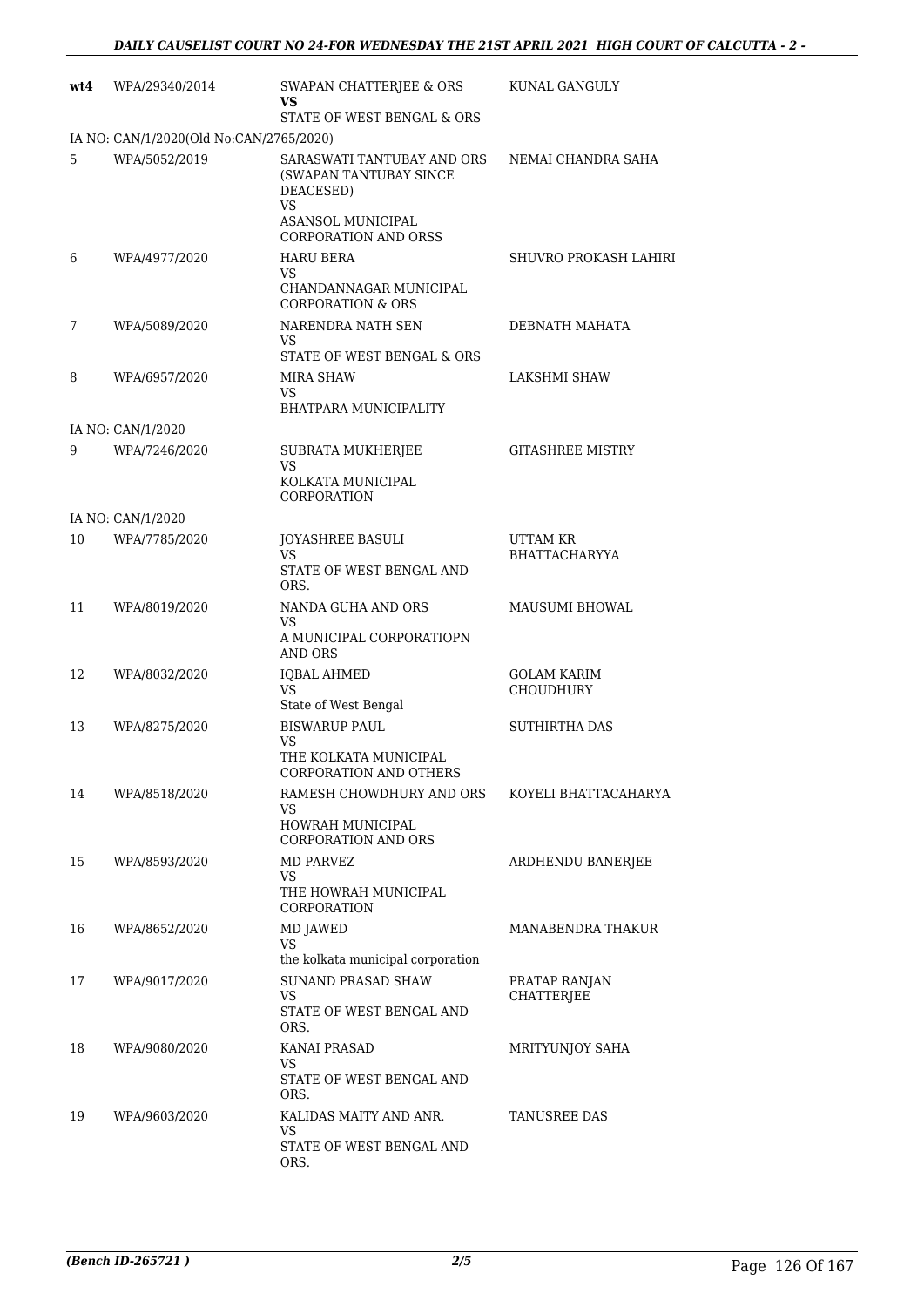| WPA/9772/2020  | <b>ITU CHAKRABORTY</b>                                      | MANABENDRA THAKUR                                                                                                                                                                               |
|----------------|-------------------------------------------------------------|-------------------------------------------------------------------------------------------------------------------------------------------------------------------------------------------------|
|                | KOLKATA MUNICIPAL<br><b>CORPORATION</b>                     |                                                                                                                                                                                                 |
| WPA/9865/2020  | PRAVAT KUMAR BANERJEE<br><b>VS</b>                          | <b>BIDHAYAK LAHIRI</b>                                                                                                                                                                          |
| WPA/10091/2020 | DEBABRATA PAL AND ANR<br><b>VS</b>                          | DEBNATH MAHATA                                                                                                                                                                                  |
|                | THE STATE OF WEST BENGAL<br>AND ORS                         |                                                                                                                                                                                                 |
| WPA/10201/2020 | AJAY CHOWDHURY AND<br><b>ANOTHER</b><br><b>VS</b>           | BRATIN KUMAR DEY                                                                                                                                                                                |
|                | <b>CORPORATION AND OTHERS</b>                               |                                                                                                                                                                                                 |
| WPA/10665/2020 | PRADIP KUMAR DEBNATH<br>VS<br>STATE OF WEST BENGAL AND      | <b>SUKANTA DAS</b>                                                                                                                                                                              |
| WPA/10734/2020 | SHYAM SUNDER DUTTA<br>VS                                    | <b>ABHISHEK BANERJEE</b>                                                                                                                                                                        |
|                | STATE OF WEST BENGAL AND<br>ORS.                            |                                                                                                                                                                                                 |
| WPA/10782/2020 | RUPA BIBI @ RUPA BIBI SEIKH<br><b>VS</b>                    | ARJUN SAMANTA                                                                                                                                                                                   |
|                | ORS.                                                        |                                                                                                                                                                                                 |
| WPA/11183/2020 | MANIKA SAHA<br>VS<br>PANIHATI MUNICIPALITY AND              | NEPESH MAJHI                                                                                                                                                                                    |
| WPA/11323/2020 | AJIT KUMAR HAJRA                                            | TARUN KUMAR DAS                                                                                                                                                                                 |
|                | State of West Bengal                                        |                                                                                                                                                                                                 |
| WPA/11663/2020 | PAPRI DAS<br>VS                                             | J K SANWARWALA                                                                                                                                                                                  |
| WPA/263/2021   | ABHISHEK MUKHERJEE                                          | <b>SANDIP GHOSH</b>                                                                                                                                                                             |
|                | STATE OF WEST BENGAL AND<br>ORS.                            |                                                                                                                                                                                                 |
| WPA/381/2021   | PAMPA BARMAN DAS                                            | <b>BISWAJIT TIWARI</b>                                                                                                                                                                          |
|                | STATE OF WEST BENGAL AND<br>ORS.                            |                                                                                                                                                                                                 |
| WPA/1188/2021  | KISHOR KUMAR OJHA<br>VS<br>THE KOLKATA MUNICIPAL            | MD. JALALUDDIN                                                                                                                                                                                  |
| WPA/1403/2021  | SWAPAN KUMAR DEY<br>VS<br>STATE OF WEST BENGAL AND          | SURYA MAITY                                                                                                                                                                                     |
| WPA/1408/2021  | ORS.<br>SANTU GHOSH                                         | PALASH MUKHERJEE                                                                                                                                                                                |
|                | STATE OF WEST BENGAL AND<br>ORS.                            |                                                                                                                                                                                                 |
| WPA/1433/2021  | GARIMA DEVELOPERS AND<br>ANOTHER<br>VS<br>KOLKATA MUNICIPAL | ANUJIT MOOKHERJI                                                                                                                                                                                |
|                |                                                             | VS<br>State of West Bengal<br>KOLKATA MUNICIPAL<br>ORS.<br>STATE OF WEST BENGAL AND<br><b>ORS</b><br>VS<br><b>KMC AND ORS</b><br>VS<br>VS<br><b>CORPORATION</b><br>VS<br>CORPORATION AND OTHERS |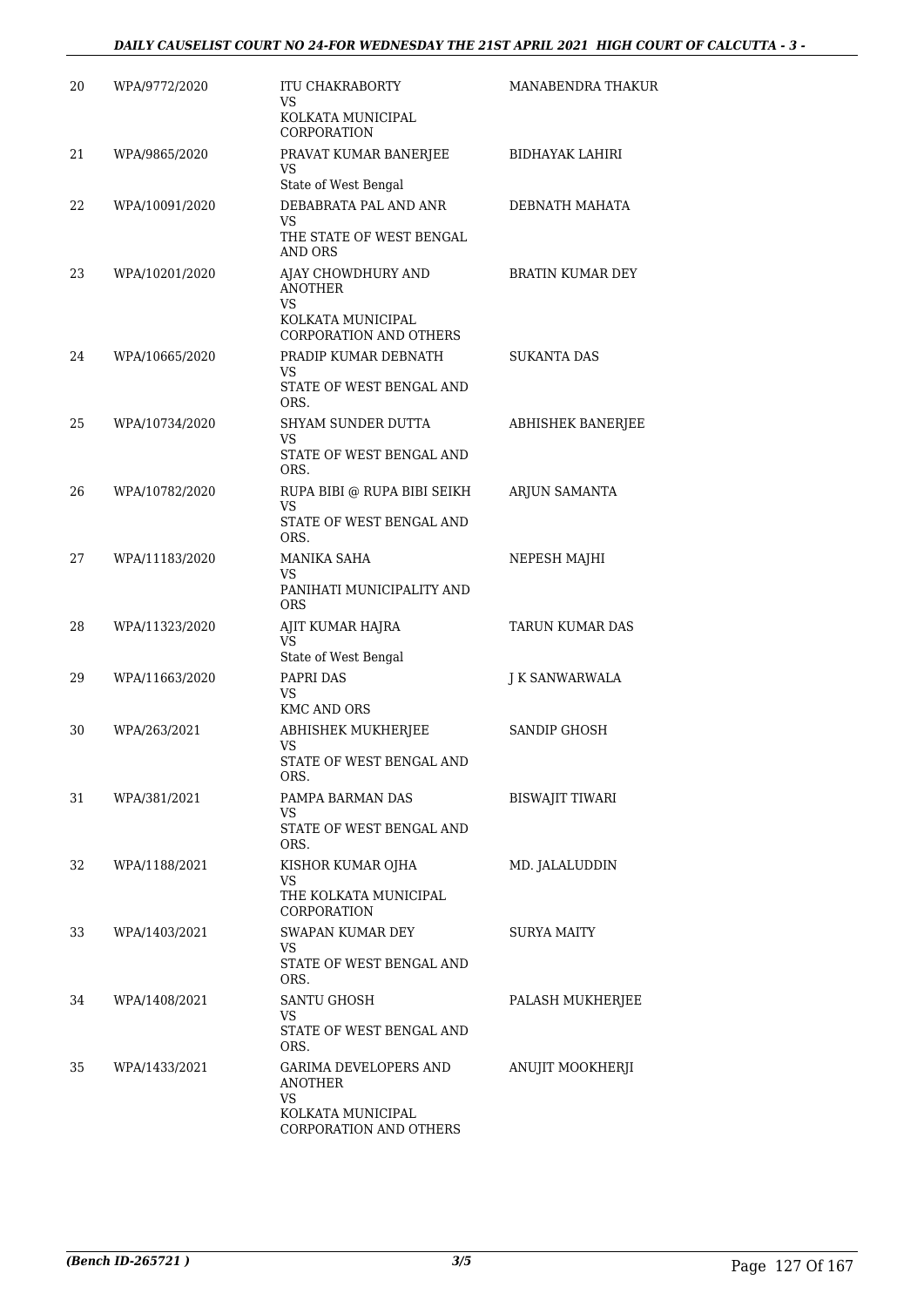|    | wt36 WPA/37860/2013                     | RATNA GHOSE & ORS<br>VS<br>THE K.M.C. & ORS                               | TANUSREE DAS                            |
|----|-----------------------------------------|---------------------------------------------------------------------------|-----------------------------------------|
|    |                                         | IA NO: CAN/1/2014(Old No:CAN/6994/2014), CAN/2/2018(Old No:CAN/2662/2018) |                                         |
| 37 | WPA/1607/2021                           | ALAM ARA BIBI<br>VS<br>KOLKATA MUNICIPAL<br>CORPORATION                   | <b>INDRAJIT</b><br><b>BHATTACHARJEE</b> |
| 38 | WPA/1620/2021                           | <b>ANJANA ROY</b><br><b>VS</b><br>STATE OF WEST BENGAL AND<br>ORS.        | PROBAL SARKAR                           |
| 39 | WPA/1626/2021                           | MUNNI DOM<br>VS<br>STATE OF WEST BENGAL AND<br>ORS.                       | PROBAL SARKAR                           |
| 40 | WPA/5114/2021                           | SAHADEB DAS<br><b>VS</b><br>STATE OF WEST BENGAL AND<br>ORS.              | PRTANTICK GHOSH                         |
|    |                                         | <b>PANCHAYAT - MOTIONS</b>                                                |                                         |
| 41 | WPA/6192/2021                           | SAHINA SK.                                                                | MITUL CHAKRABORTY                       |
|    |                                         | <b>VS</b><br>THE STATE OF WEST BENGAL<br>AND ORS                          |                                         |
| 42 | WPA/7575/2021                           | PRATIP CHAKRABORTY<br>VS                                                  | DEBORUPA MUKHERJEE                      |
|    |                                         | THE STATE OF WEST BENGAL<br>AND ORS                                       |                                         |
|    |                                         | <b>CONTEMPT APPLICATION</b>                                               |                                         |
| 43 | CPAN/134/2020                           | <b>ABHIJIT ROY</b><br>VS<br>DIPANJAN MUKHERJEE                            | PROBAL SARKAR                           |
| in | WPA/4006/2019                           | <b>ABHIJIT ROY</b><br>VS                                                  | PROBAL SARKAR                           |
|    |                                         | STATE OF WEST BENGAL & ORS.                                               |                                         |
| 44 | CPAN/135/2020                           | ARUN KUMAR OJHA<br><b>VS</b>                                              | PROBAL SARKAR                           |
| in | WPA/4013/2019                           | DIPANJAN MUKHERJEE<br>ARUN KUMAR OJHA<br>VS                               | PROBAL SARKAR                           |
|    |                                         | STATE OF WEST BENGAL & ORS                                                |                                         |
| 45 | CPAN/141/2020                           | PARIMAL CHAKRABORTY<br>VS<br>DIPANJAN MUKHERJEE                           | PROBAL SARKAR                           |
| in | WPA/4017/2019                           | PARIMAL CHAKRABORTY                                                       | PROBAL SARKAR                           |
|    |                                         | VS<br>STATE OF WEST BENGAL & ORS                                          |                                         |
| 46 | CPAN/198/2020                           | RAJA CHOWDHURY<br>VS                                                      | PUSPAL CHAKRABORTY                      |
|    |                                         | PANCHU GOPAL ROY @ PANCHU<br>RAY                                          |                                         |
|    |                                         | IA NO: CAN/1/2020(Old No:CAN/4839/2020), CAN/2/2020(Old No:CAN/4840/2020) |                                         |
|    | wt47 RVW/36/2020                        | THE CHAIRMAN, SOUTH DUM<br>DUM MUNICIPALITY<br><b>VS</b>                  | <b>SUBIR DEBNATH</b>                    |
|    |                                         | RAJA CHOWDHURY & ORS                                                      |                                         |
|    | IA NO: CAN/1/2020(Old No:CAN/1683/2020) |                                                                           |                                         |
| in | WPA/23763/2019                          | RAJA CHOWDHURY<br>VS<br>STATE OF WEST BENGAL & ORS                        | PUSPHAL CHOWDHURY                       |
|    |                                         |                                                                           |                                         |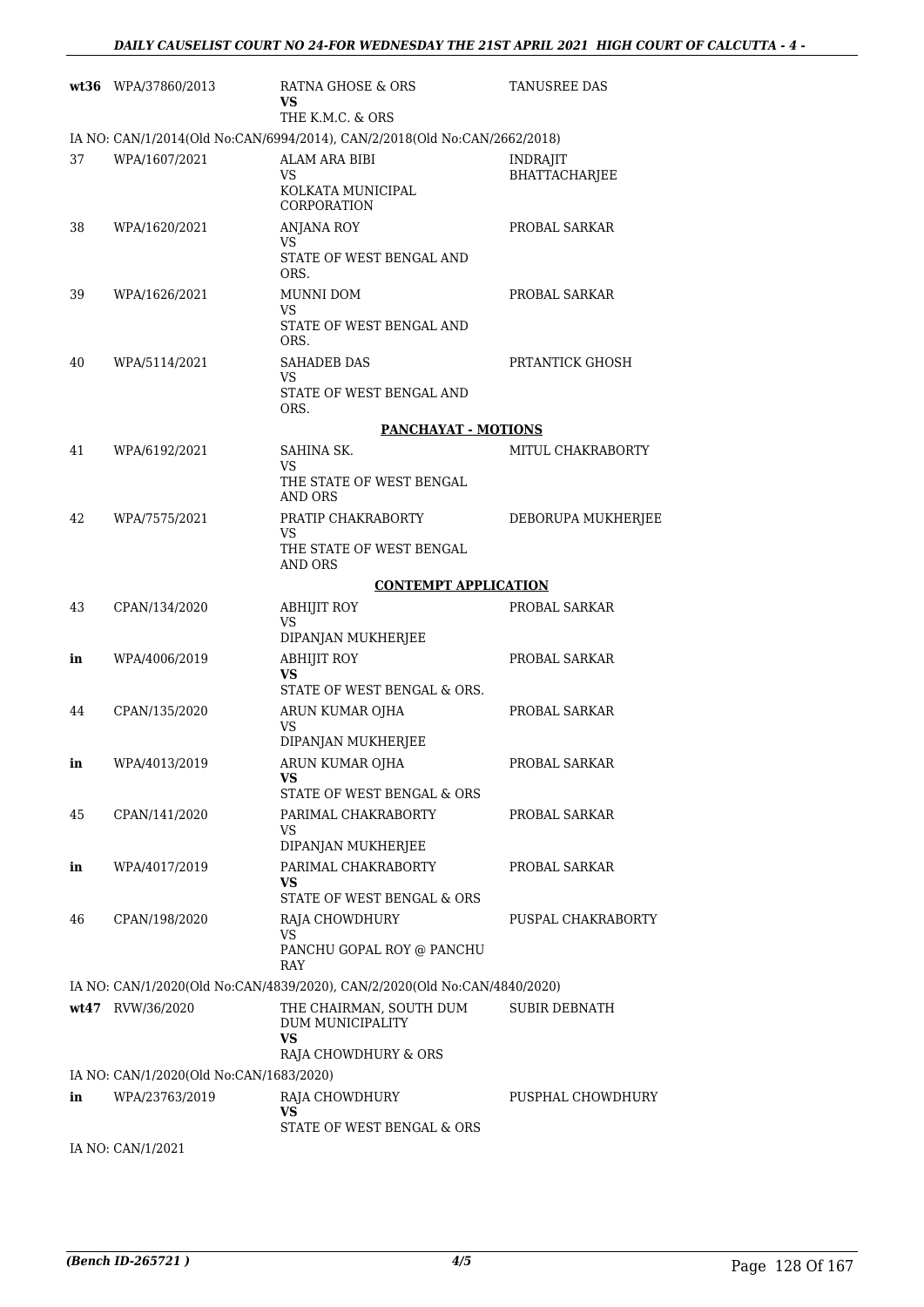### *DAILY CAUSELIST COURT NO 24-FOR WEDNESDAY THE 21ST APRIL 2021 HIGH COURT OF CALCUTTA - 5 -*

| 48 | CPAN/71/2021      | KULDEEP KUMAR SAH<br>VS<br>MOHAN LAL HIRWAl and ors                                               | ARINDAM CHATTERIEE   |
|----|-------------------|---------------------------------------------------------------------------------------------------|----------------------|
| in | WPA/7504/2020     | KULDEEP KUMAR SAH<br>VS.<br>UNION OF INDIA                                                        | ARINDOM CHATTERJEE   |
|    | IA NO: CAN/1/2020 |                                                                                                   |                      |
| 49 | CPAN/311/2021     | KOUSHIK MUKHERJEE<br>VS<br><b>GOPAL SAHA THE</b><br>ADMINISTRATOR OF<br>MUNICIPALITY OF KAMARHATI | <b>INDRADEEP PAL</b> |
| in | WPA/7332/2020     | KOUSHIK MUKHERJEE<br>VS.<br>STATE OF WEST BENGAL AND<br>ORS.                                      | sougata pal das      |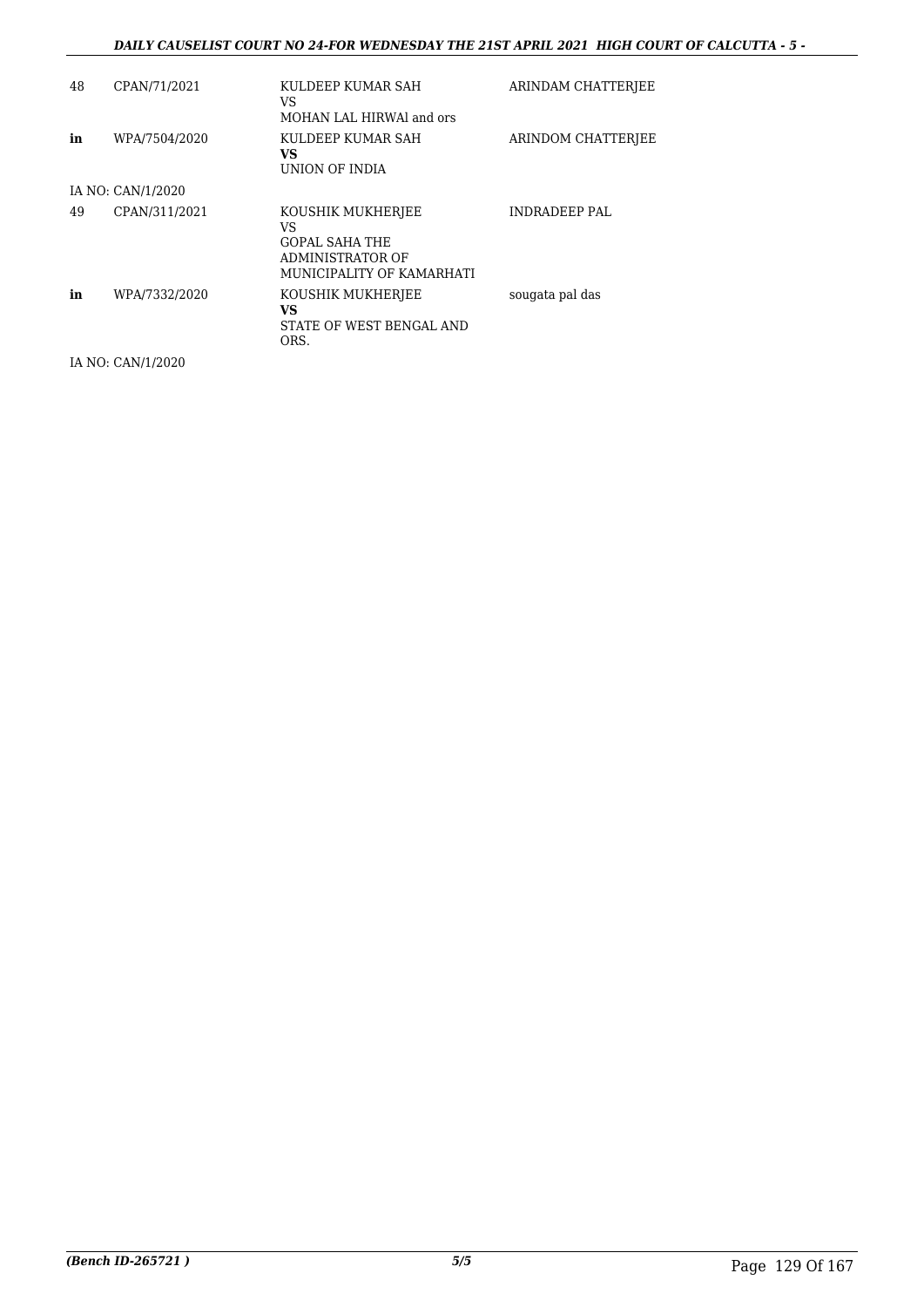

# **Appellate Side**

**DAILY CAUSELIST For Wednesday The 21st April 2021**

# **COURT NO. 22**

**SINGLE BENCH (SB - XIII)**

**AT 11:15 AM**

**HON'BLE JUSTICE ABHIJIT GANGOPADHYAY**

**(VIA VIDEO CONFERENCE)**

**ON AND FROM MONDAY, THE 11TH JANUARY, 2021 – MATTERS ( MOTION & HEARING) UNDER ARTICLE 226 OF THE CONSTITUTION OF INDIA RELATING TO LABOUR UNDER GROUP III; MATTERS (MOTION & HEARING) UNDER ARTICLE 226 OF THE CONSTITUTION RELATING TO TRANSPORT & TELECOMMUNICATION UNDER GROUP VII INCLUDING HEARING OF WRIT PETITIONS AND APPLICATIONS CONNECTED THERETO;**

**MATTERS(MOTION & HEARING) RELATING TO REGULATION OF INDUSTRIES & ESSENTIAL COMMODITIES & VARIOUS CENTRAL ORDERS UNDER GROUP VIII INCLUDING APPLICATIONS CONNECTED THERETO.**

**AND**

**ON AND FROM TUESDAY, 16TH MARCH, 2021 - WILL SIT SINGLY AND TAKE UP HIS REGULAR LIST AND DETERMINATION AS PUBLISHED IN THE ROSTER DATED 7TH JANUARY, 2021. FROM MONDAY, (25.01.2021) THE SCHEDULE GIVEN BELOW WILL BE FOLLOWED.**

**1. GROUP III MATTERS WILL BE TAKEN UP FROM 11:15 A.M. TO 12:00 NOON.**

**2. GROUP VII MATTERS WILL BE TAKEN UP AFTER GROUP III MATTERS ARE OVER OR FROM 12:00 NOON TO 1:00 P.M, WHICHEVER IS EARLIER.**

**3. FIXED MATTERS WILL BE TAKEN UP FROM 2:00 P.M. AND NOT AFTER 3:00 P.M.**

**4. GROUP VIII MATTERS WILL BE TAKEN UP AFTER 2:00 P.M. MATTERS ARE OVER OR FROM 3:00 P.M. WHICHEVER IS EARLIER.**

**NOTE : FROM 13TH APRIL, 2021 TO 30TH APRIL, 2021 NO MENTIONING WILL BE TAKEN FOR INCLUSION IN THE LIST EXCEPT SENIOR CITIZEN MATTERS AND MATTERS OF LEGAL AID.**

> **NOTE: MATTERS WILL BE TAKEN UP THROUGH PHYSICAL HEARING ONLY WHEN BOTH THE PARTIES ARE AGREED**

#### **TO BE MENTIONED**

| WPA/1756/2018<br>(chamber) | NETAI KHAN<br>VS<br>STATE OF WEST BENGAL &<br>ORS          | B. SHAW    |
|----------------------------|------------------------------------------------------------|------------|
| CPAN/212/2021              | NISHIT KUMAR KHATUA<br>VS<br><b>JYOTIR MOLL AND OTHERS</b> | SANJIB DAS |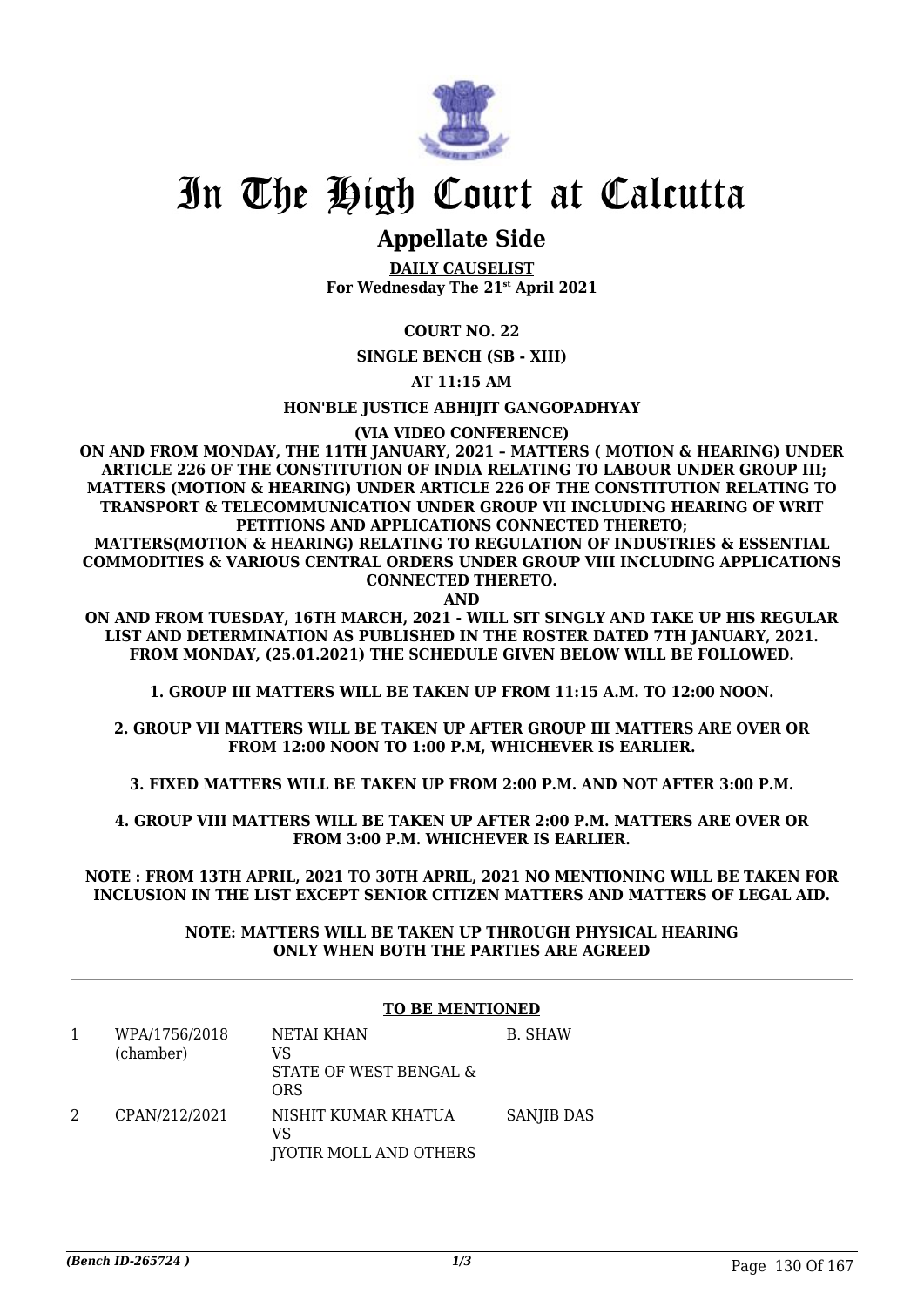| wt3 | WPA/20994/2019                          | NISHIT KR KHATUA<br><b>VS</b><br>STATE OF WEST BENGAL &<br><b>ORS</b>                                           | <b>SANJIB DAS</b>                     |                                        |
|-----|-----------------------------------------|-----------------------------------------------------------------------------------------------------------------|---------------------------------------|----------------------------------------|
|     |                                         | <b>GR. - III (MOTION)</b>                                                                                       |                                       |                                        |
| 4   | WPA/25848/2018                          | THE STATESMAN LTD.<br><b>VS</b><br>STATE OF WEST BENGAL &<br>ORS.                                               | SUPRIYA RANJAN<br><b>SAHA</b>         |                                        |
| 5   | WPA/25872/2018                          | THE STATESMEN LTD.<br><b>VS</b><br>STATE OF WEST BENGAL&<br><b>ORS</b>                                          | SUPRIYO RANJAN<br><b>SAHA</b>         | <b>INDUSTRIAL</b><br>DISPUTES ACT 1947 |
| 6   | WPA/24041/2019                          | <b>JAY SHREE TEA AND</b><br>INDUSTRIES LTD<br><b>VS</b><br>REGIONAL P.F.<br><b>COMMISSIONER &amp; ANR</b>       | <b>ASHIS KUMAR</b><br>MUKHERJEE       |                                        |
|     | IA NO: CAN/1/2021                       |                                                                                                                 |                                       |                                        |
| 7   | WPA/9296/2020                           | COAL INDIA LIMITED<br><b>CONTRACTORS WORKERS</b><br><b>UNION AND ANR</b><br><b>VS</b><br>THE COAL INDIA LTD AND | <b>SHRABONI SARKAR</b>                |                                        |
|     |                                         | <b>ORS</b>                                                                                                      |                                       |                                        |
| 8   | WPA/4869/2021                           | <b>NUPUR BOSE</b><br><b>VS</b><br>THE GOVERNMENT OF<br><b>INDIA</b>                                             | <b>DONA GHOSH</b>                     |                                        |
|     |                                         | <b>GROUP - VII (MOTION)</b>                                                                                     |                                       |                                        |
| 9   | WPA/9318/2021                           | <b>BIMAL DAS</b><br><b>VS</b><br>STATE OF WEST BENGAL<br>AND ORS.                                               | SANJIB DUTTA                          |                                        |
|     |                                         | <b>GR.</b> - VIII (MOTION)                                                                                      |                                       |                                        |
| 10  | WPA/9755/2021                           | M/S JAIN TRADERS AND<br><b>ANR</b><br><b>VS</b><br>STATE OF WEST BENGAL<br>AND ORS.                             | <b>BINAY KUAMR JAIN</b>               |                                        |
|     |                                         | <b>CONTEMPT APPLICATION</b>                                                                                     |                                       |                                        |
| 11  | CPAN/696/2020                           | DULAL CHANDRA MANNA<br><b>VS</b><br><b>ANJANA KUITI</b>                                                         | SYED CHANDAN<br><b>HOSSAIN</b>        |                                        |
|     | wt12 WPA/6227/2020                      | DULAL CHANDRA MANNA<br><b>VS</b><br>STATE OF WEST BENGAL&<br><b>ORS</b>                                         | <b>SYED CHANDAN</b><br><b>HOSSAIN</b> |                                        |
|     | IA NO: CAN/1/2020(Old No:CAN/4597/2020) |                                                                                                                 |                                       |                                        |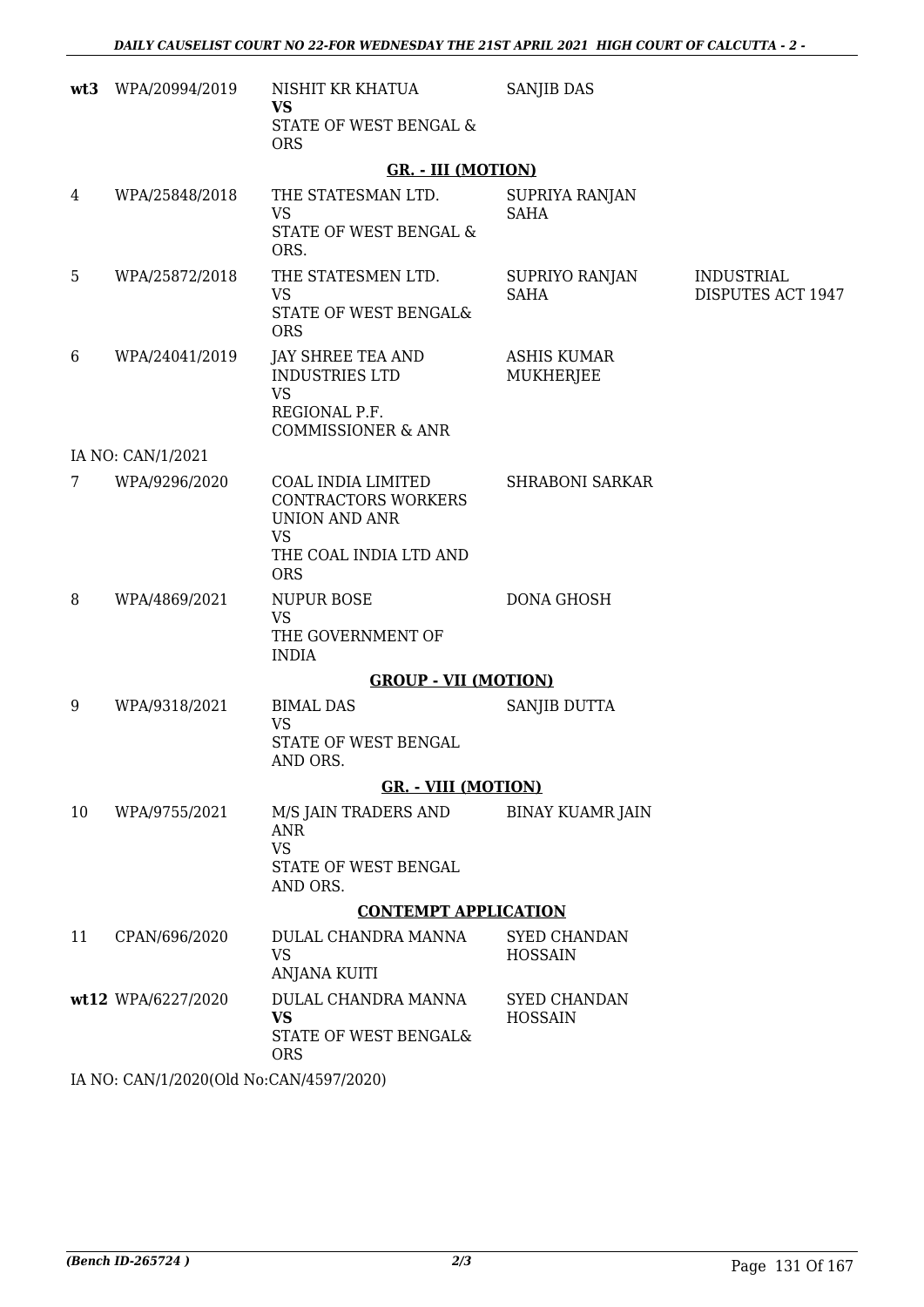| 13 | CPAN/371/2021      | HINDUSTAN UNILEVER<br>LTD(KIBBER PORE<br><b>FACTORY) WORKERS</b><br><b>UNION</b><br>VS<br>MD NASIM AND ANR | RANANEESH GUHA<br>THAKURTA |
|----|--------------------|------------------------------------------------------------------------------------------------------------|----------------------------|
|    | wt14 WPA/2878/2021 | HINDUSTAN UNILEVER LTD<br>WORKERS UNION<br>VS<br>STATE OF WEST BENGAL<br>AND ORS.                          | RAJNEESH GUHA<br>THAKURATA |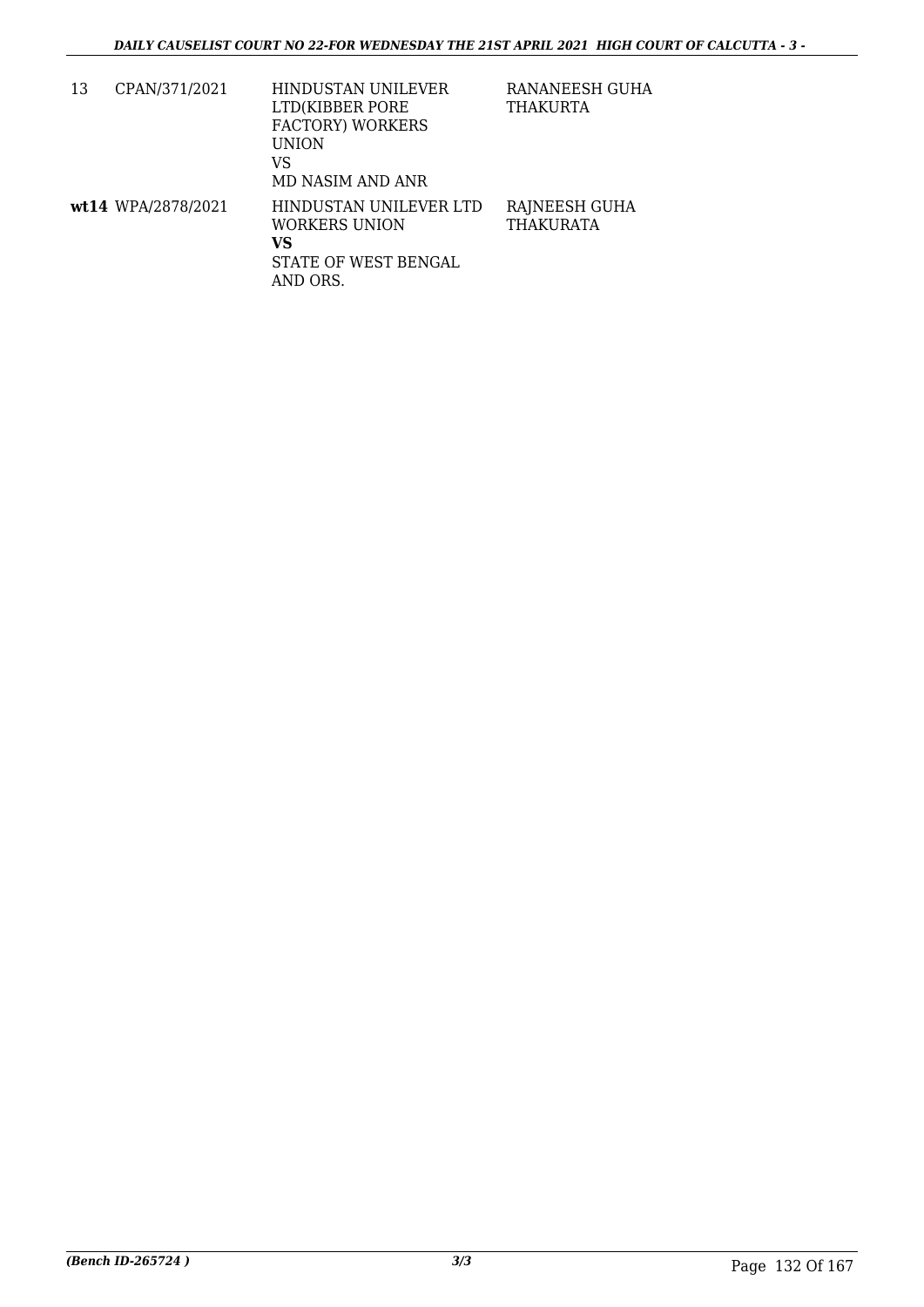

# **Appellate Side**

**DAILY CAUSELIST For Wednesday The 21st April 2021**

# **COURT NO. 32**

**SINGLE BENCH (SB - XIV)**

### **AT 11:15 AM**

**HON'BLE JUSTICE JAY SENGUPTA**

**(VIA VIDEO CONFERENCE)**

**ON AND FROM MONDAY, THE 11TH JANUARY, 2021 - ADMISSION OF CRIMINAL MOTIONS AND HEARING OF CRIMINAL REVISIONS ARISING OUT OF N.I. ACT; POCSO; MAINTENANCE AND CRIME AGAINST WOMEN (NOT ASSIGNED TO ANY OTHER BENCH) INCLUDING APPLICATIONS CONNECTED THERETO; HEARING OF CRIMINAL REVISIONS, (IRRESPECTIVE OF CLASSIFICATION) FILED FROM 2016 INCLUDING CONNECTED APPLICATIONS; HEARING OF CRIMINAL APPEALS.**

 **AND**

**ON AND FROM TUESDAY, 6TH APRIL, 2021 TO AS LONG AS HON'BLE JUSTICE JAY SENGUPTA DOES NOT SIT - HON'BLE JUSTICE SUBHASIS DASGUPTA IN ADDITION TO HIS OWN LIST AND DETERMINATION, WILL SIT SINGLY AND TAKE UP THE LIST AND DETERMINATION OF HON'BLE JUSTICE JAY SENGUPTA.**

**NOTE : 1. MENTIONING FOR INCLUSION IN THE LIST WILL BE PERMITTED ONLY ON THE FIRST WORKING DAY OF THE WEEK AT THE FIRST SITTING. 2. MENTIONING SLIP SHALL SPECIFICALLY INDICATE WHETHER THE MATTER WAS DIRECTED TO "GO OUT OF LIST" ON THE LAST OCCASION.**

### **NOTE : MATTERS WILL BE TAKEN UP THROUGH PHYSICAL HEARING WHEN BOTH THE PARTIES ARE AGREED.**

# **TO BE MENTIONED**

| 1 | CRR/3231/2019<br>(Correction) | RAJKUMAR KOLEY & ORS<br>VS<br>STATE OF WEST BENGAL&<br><b>ANR</b> | KUNAL GANGULY  |
|---|-------------------------------|-------------------------------------------------------------------|----------------|
|   | IA NO: CRAN/1/2021            |                                                                   |                |
| 2 | CRR/447/2021<br>(Correction)  | ANTARA ROYCHOWDHURY<br>VS<br>STATE OF WEST BENGAL<br>AND ANR.     | Apan Saha      |
| 3 | CRR/863/2021<br>(Correction)  | DAYA KISAN JANGRA<br>VS<br>STATE OF WEST BENGAL<br>AND ORS.       | SANGITA JANGRA |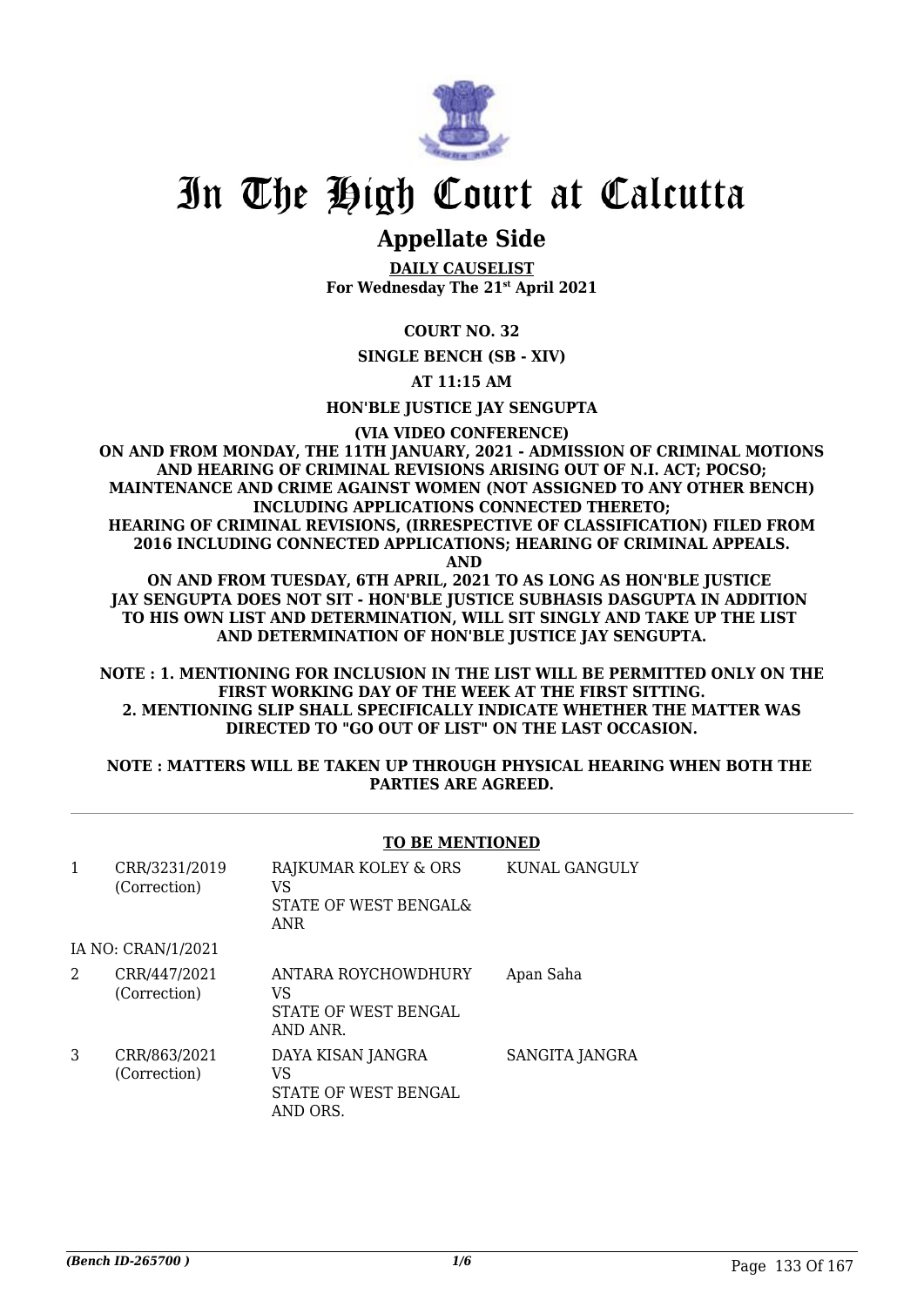| 4  | CRR/733/2020       | SOUMENDRA NATH NATH<br><b>VS</b>                                                       | PRANTICK GHOSH                      |
|----|--------------------|----------------------------------------------------------------------------------------|-------------------------------------|
|    |                    | STATE OF WEST BENGAL &<br><b>ORS</b>                                                   |                                     |
|    |                    | <b>LISTED MOTION</b>                                                                   |                                     |
| 5  | CRR/946/2021       | KARUNAMOYEE<br>MUKHERJEE<br><b>VS</b>                                                  | <b>GAUTAM BANERJEE</b>              |
|    |                    | STATE OF WEST BENGAL                                                                   |                                     |
| 6  | CRR/948/2021       | DWIJESH KUMAR SARKAR@<br><b>DWIJESH SARKAR</b><br><b>VS</b><br><b>SUSHMA SAHA</b>      | RITOPRIYA GHOSH                     |
| 7  | CRR/949/2021       | DWIJESH KUMAR SARKAR @<br><b>DWIJESH SARKAR</b><br><b>VS</b><br><b>MANISH SAHA</b>     | RITOPRITA GHOSH                     |
| 8  | CRR/950/2021       | DWIJESH KUMAR SARKAR @<br><b>DWIJESH SARKAR</b><br><b>VS</b><br>SUSHMA SAHA            | RITOPRITA GHOSH                     |
| 9  | CRR/953/2021       | <b>SUMAN PATRA</b><br><b>VS</b><br>STATE OF WEST BENGAL<br><b>AND ANR</b>              |                                     |
| 10 | CRR/955/2021       | <b>AKASH PAUL AND ORS</b><br><b>VS</b><br>STATE OF WEST BENGAL<br><b>AND ANR</b>       | <b>TANMOY KAR</b>                   |
|    | IA NO: CRAN/1/2021 |                                                                                        |                                     |
| 11 | CRR/956/2021       | SUDIPTA CHAKRABORTY<br><b>VS</b><br><b>SUTAPA CHAKRABORTY</b>                          | <b>SASWATI</b><br><b>CHATTERJEE</b> |
| 12 | CRR/957/2021       | ROOTS GLOBAL PVT LTD<br><b>AND ORS</b><br><b>VS</b><br>STATE OF WEST BENGAL<br>AND ANR | PARTHA BANERJEE                     |
| 13 | CRR/959/2021       | DIPAK KUMAR GOSWAMI<br><b>VS</b><br>STATE OF WEST BENGAL<br>AND ANR                    | PARTHA SARKAR                       |
| 14 | CRR/960/2021       | DR SAPTARSHI BANERJEE SAPTARSHI DUTT<br><b>VS</b><br>STATE OF WEST BENGAL<br>AND ANR   |                                     |
| 15 | CRR/961/2021       | <b>BASUDEB GHOSH</b><br>VS.<br><b>MUNMUN GHOSH</b>                                     | SNIGDHA SAHA                        |
| 16 | CRR/962/2021       | RITA PATRA<br><b>VS</b><br>STATE OF WEST BENGAL<br>AND ORS.                            | <b>SUMAN</b><br><b>CHAKRABORTY</b>  |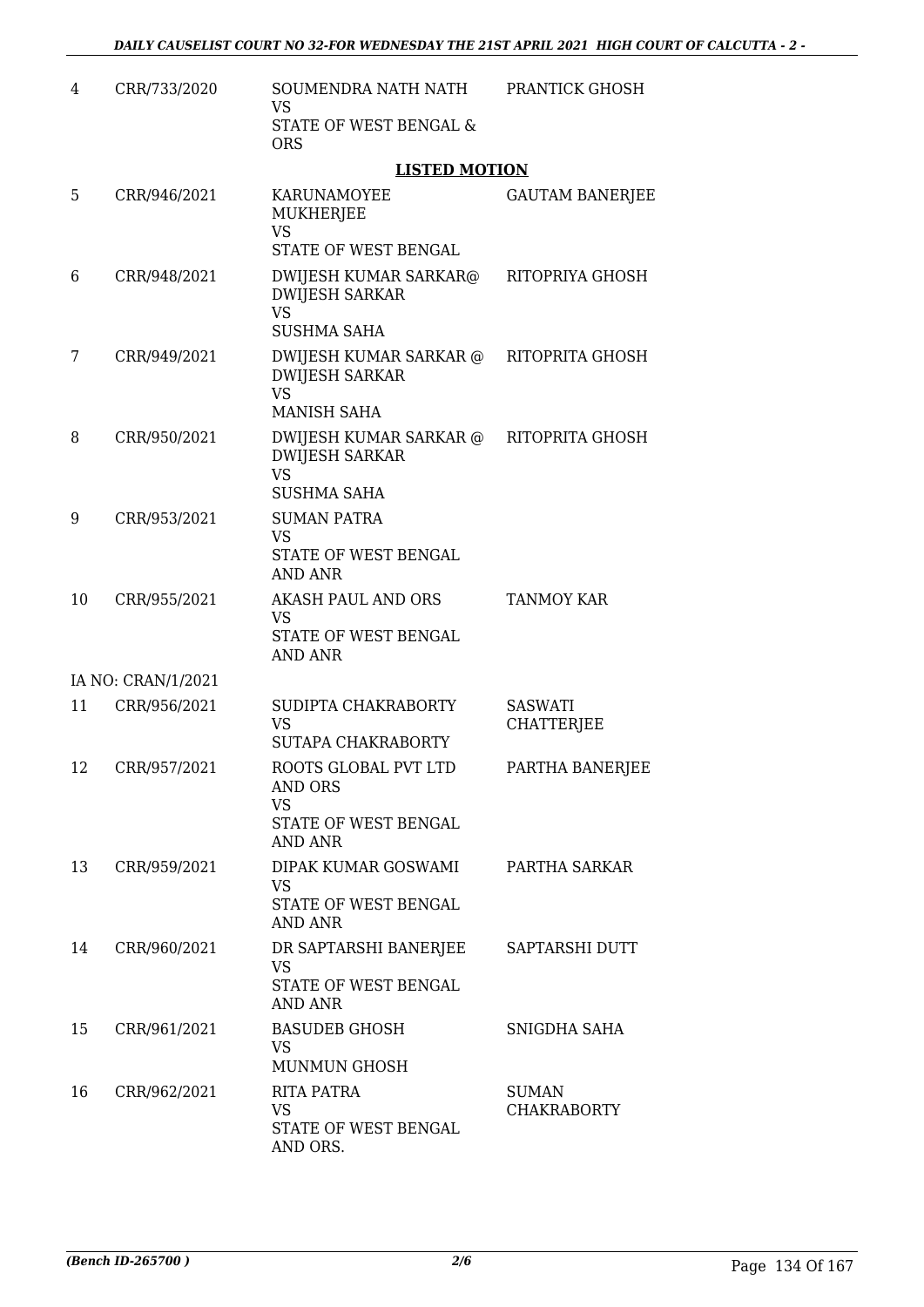| 17 | CRR/964/2021       | JAYATI DAS @ JAYATI DAS<br><b>SARKAR</b><br>VS.<br><b>SOUMEN DAS</b>                             | JOYITA RAY                            |
|----|--------------------|--------------------------------------------------------------------------------------------------|---------------------------------------|
| 18 | CRR/965/2021       | <b>KRISHNA ROY (DAS)</b><br>VS<br><b>ALOKE ROY</b>                                               | <b>JOYITA RAY</b>                     |
| 19 | CRR/968/2021       | RAKESH DUTTA AND ORS<br>VS.<br>STATE OF WEST BENGAL                                              | <b>SUMAN DAS</b><br><b>ADHIKARY</b>   |
| 20 | CRR/969/2021       | KEKA BHATTACHARYYA<br>(PANDEY) @ KEKA PANDEY<br><b>VS</b><br>STATE OF WEST BENGAL<br>AND ANR.    | <b>SOMPURNA</b><br><b>CHATTERJEE</b>  |
| 21 | CRR/972/2021       | MONIRUL ISLAM<br><b>VS</b><br><b>NASIDA BIBI</b>                                                 | <b>KOUSTAV DAS</b>                    |
| 22 | CRR/984/2021       | PALASH DAS<br><b>VS</b><br>STATE OF WEST BENGAL<br>AND ANR                                       | <b>HIRANMAY DUTTA</b>                 |
| 23 | CRR/986/2021       | ASIF IQBAL HALSANA AND<br><b>ORS</b><br><b>VS</b><br>STATE OF WEST BENGAL<br>AND ANR             | ASHIM GHOSHAL                         |
|    | IA NO: CRAN/1/2021 |                                                                                                  |                                       |
| 24 | CRR/987/2021       | MAMTA MUKHERJEE AND<br><b>ANOTHER</b><br><b>VS</b><br>STATE OF WEST BENGAL<br><b>AND ANOTHER</b> | <b>SURESH KUMAR</b><br><b>MITRUKA</b> |
|    | IA NO: CRAN/1/2021 |                                                                                                  |                                       |
| 25 | CRR/992/2021       | LAKSHMI PAUL<br>VS.<br>STATE OF WEST BENGAL<br>AND ANR.                                          | <b>KISHAN RAY</b>                     |
| 26 | CRR/994/2021       | LAKSHMI PAUL<br>VS<br>STATE OF WEST BENGAL<br>AND ANR.                                           | <b>KISHAN RAY</b>                     |
| 27 | CRR/995/2021       | <b>LAKSHMI PAUL</b><br>VS.<br>STATE OF WEST BENGAL<br>AND ANR.                                   | KISHAN RAY                            |
| 28 | CRR/996/2021       | NIKITA SANTRA<br>VS.<br>STATE OF WEST BENGAL<br>AND ANR                                          | SOFIA NESAR                           |
| 29 | CRR/997/2021       | LAKSHMI PAUL<br>VS<br>STATE OF WEST BENGAL<br>AND ANR.                                           | kishan ray                            |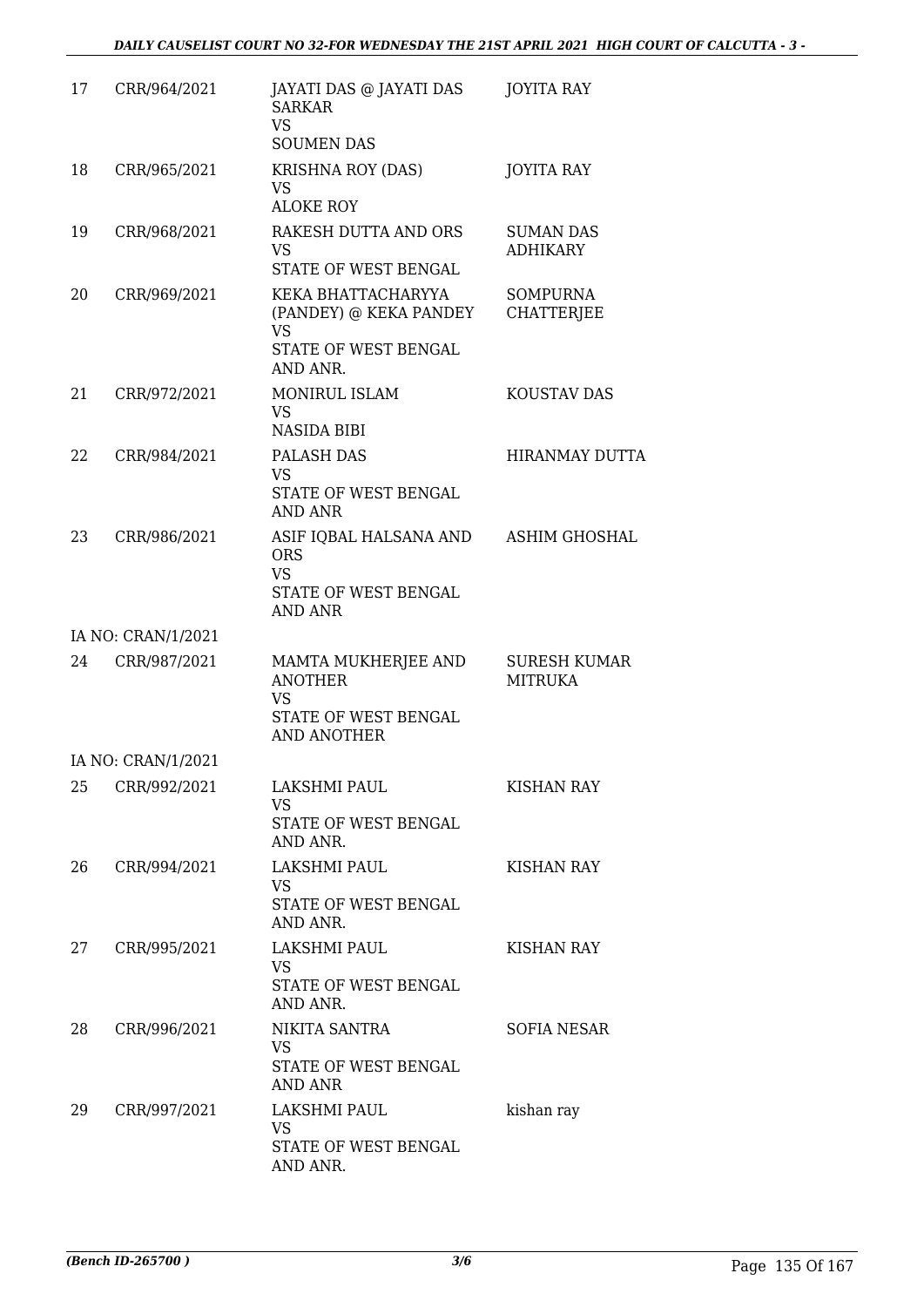| 30 | CRR/1002/2021      | <b>MALLIKA DEY</b><br>VS<br>ASHIS SARKAR AND ANR                                      | SANJIDA SULTANA                   |
|----|--------------------|---------------------------------------------------------------------------------------|-----------------------------------|
|    | IA NO: CRAN/1/2021 |                                                                                       |                                   |
| 31 | CRR/1003/2021      | SYED ABDULLAH RASUL<br>AND ORS<br><b>VS</b><br>STATE OF WEST BENGAL<br><b>AND ANR</b> | PRANTICK GHOSH                    |
|    | IA NO: CRAN/1/2021 |                                                                                       |                                   |
| 32 | CRR/1007/2021      | VISHAL GUPTA<br><b>VS</b><br>STATE OF WEST BENGAL                                     | ARKA<br><b>BHATTACHARYA</b>       |
| 33 | CRR/1012/2021      | AND ANR.<br>MRINAL DUTTA<br>VS.<br>RINKI DUTTA AND ANR                                | Supratick Syamal                  |
| 34 | CRR/1013/2021      | <b>AGANESH MEHRA</b><br>VS<br><b>SATISH KUMAR</b>                                     | <b>ANINDYA HALDER</b>             |
| 35 | CRR/932/2021       | <b>SAMIN GAYEN</b><br><b>VS</b><br>STATE OF WEST BENGAL<br><b>AND ANR</b>             | Sobhan Majumder                   |
| 36 | CRR/934/2021       | KAKALI PANDA AND ANR<br><b>VS</b><br>STATE OF WEST BENGAL<br><b>AND ANR</b>           | SK JAYED HOSSAIN                  |
| 37 | CRR/935/2021       | SANJAM KUMAR JANA<br><b>VS</b><br><b>SIVAJI ROY</b>                                   | SOUMYAJIT DAS<br><b>MAHAPATRA</b> |
| 38 | CRR/938/2021       | TUTUL KR. GHOSH AND<br>ANR.<br><b>VS</b><br>STATE OF WEST BENGAL<br>AND ANR.          | ARUNAVA GANGULY                   |
| 39 | CRR/939/2021       | MRI RABIUL ISLAM<br><b>VS</b><br><b>BILKISH PARVIN</b>                                | SHAMBHU NATH RAY                  |
| 40 | CRR/941/2021       | PRADIPTA DEBNATH AND<br>ORS.<br><b>VS</b><br><b>STATE OF WEST BENGAL</b>              | DILIP KR. SADHU                   |
| 41 | CRR/942/2021       | DILIP KR. NAYAK<br>VS<br>STATE OF WEST BENGAL<br>AND ANR.                             | TIRTHANKAR<br><b>MUKHERJEE</b>    |
| 42 | CRR/943/2021       | AMIT KR. MITRA<br>VS.<br><b>KAMALA DEY</b>                                            | NAVANIL DE                        |
| 43 | CRR/944/2021       | AMIT KR. MITRA<br><b>VS</b><br>KAMALA DEY                                             | NAVANIL DE                        |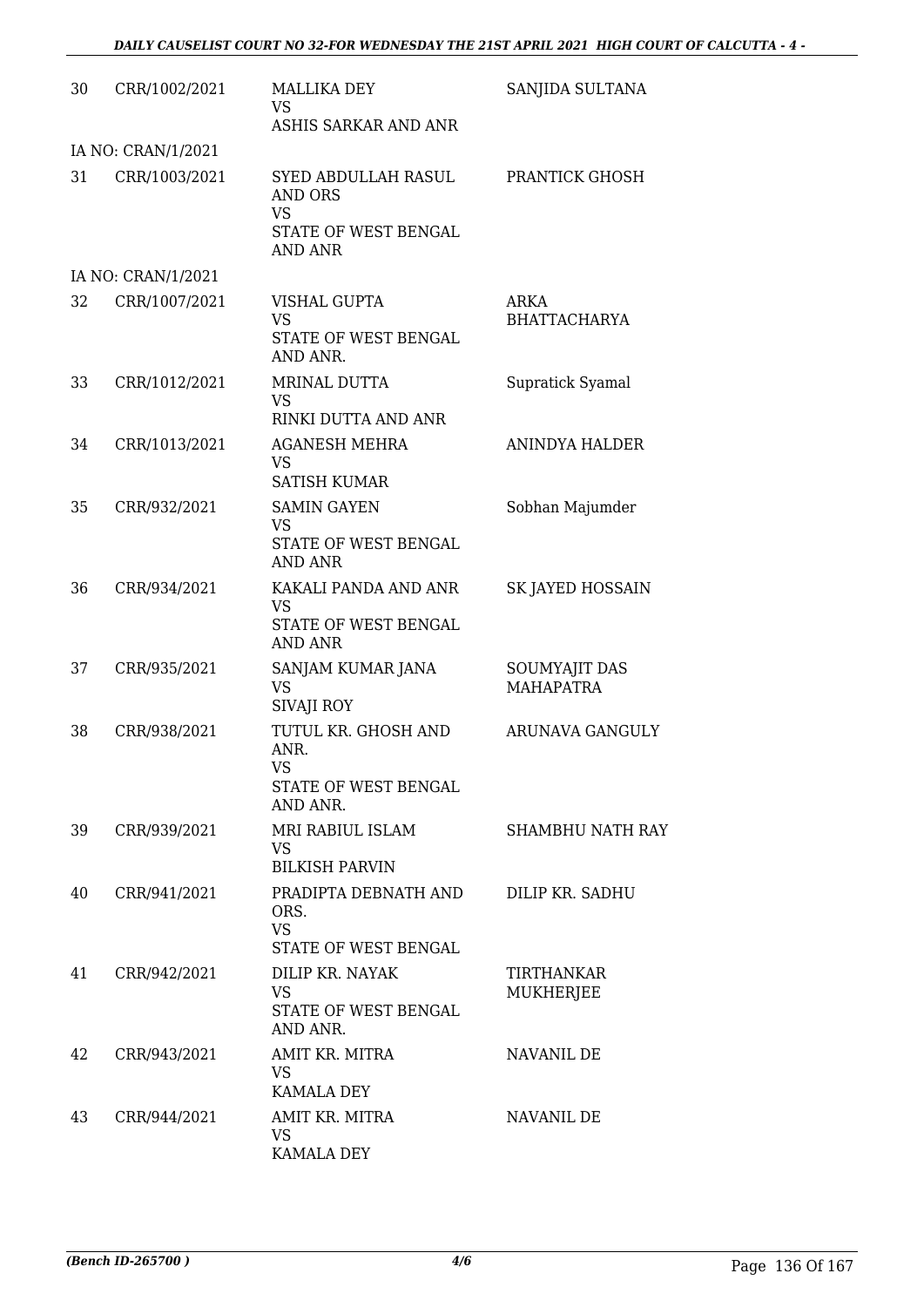| 44 | CRR/945/2021       | <b>JOYDIP GHOSH</b><br><b>VS</b><br>STATE OF WEST BENGAL<br><b>AND ANR</b>                                   | <b>MITUL</b><br><b>CHAKRABORTY</b> |
|----|--------------------|--------------------------------------------------------------------------------------------------------------|------------------------------------|
| 45 | CRR/1499/2020      | SALIK ZAMAN @ SALIK<br>ZAMA<br><b>VS</b><br>State of West Bengal                                             | <b>BITASOK BANERJEE</b>            |
| 46 | CRR/3054/2018      | FARUK AHMED PIADA &<br>ORS.<br><b>VS</b><br>KARIMA BIBI & ANR.                                               | <b>DONA AKTER</b>                  |
| 47 | CRR/721/2021       | <b>ANIL KUMAR</b><br>AGARWAL@KESHAV<br><b>AGARWAL</b><br><b>VS</b><br>STATE OF WEST BENGAL<br><b>AND ANR</b> | RAMA KANT SHARMA                   |
| 48 | CRR/209/2021       | SABYASACHI SENGUPTA<br>AND ORS<br><b>VS</b><br>State of West Bengal AND<br><b>ANR</b>                        | LIPIKA NATH                        |
| 49 | CRR/346/2021       | <b>TANMAY MAITY</b><br>VS<br>STATE OF WEST BENGAL<br><b>AND ANR</b>                                          | <b>PUNAM BASU</b>                  |
|    | wt50 CRR/3041/2019 | <b>TANMAY MAITY</b><br><b>VS</b><br>STATE OF WEST BENGAL &<br><b>ANR</b>                                     | <b>MS PUNAM BASU</b>               |
| 51 | CRR/1408/2020      | NABA KUMAR BAG<br><b>VS</b><br>State of West Bengal                                                          | <b>KAKALI NASKAR</b>               |
| 52 | CRR/960/2020       | RISHIKESH MEENA<br>VS<br>STATE OF WEST BENGAL &<br>ANR                                                       | ANUBRATA SANTRA                    |
| 53 | CRR/786/2021       | RAJESH MONDAL<br><b>VS</b><br>STATE OF WEST BENGAL<br><b>AND ANR</b>                                         | <b>ABANI BHUSAN</b><br>GHOSH       |
| 54 | CRR/1875/2019      | DIBAKAR ROY PROPRIETOR<br>OF D. K. ROY AND SONS<br><b>VS</b><br>TAI INDUSTRIES LIMITED &<br><b>ANR</b>       | KHOUSIK DEY                        |
| 55 | CRR/1876/2019      | DIBAKAR ROY PROPRIETOR<br>OF D. K. ROY & SONS<br><b>VS</b><br>TAI INDUSTRIES LIMITED &<br><b>ANR</b>         | KHOUSIK DEY                        |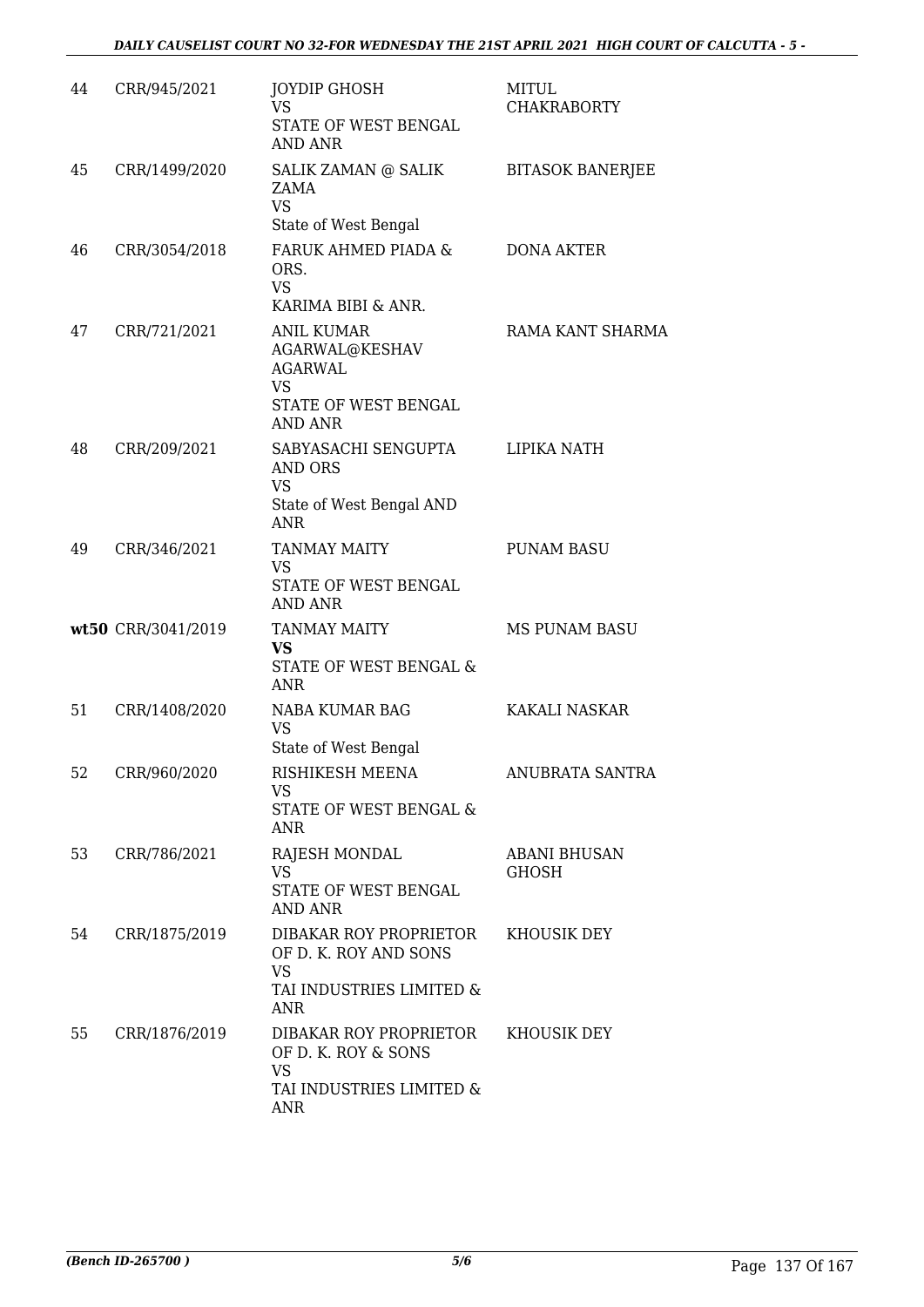| 56 | CRR/1877/2019 | DIBAKAR ROY PROPRIETOR<br>OF D. K. ROY & SONS<br>VS<br>TAI INDUSTRIES LIMITED &<br>ANR        | KHOUSIK DEY |
|----|---------------|-----------------------------------------------------------------------------------------------|-------------|
| 57 | CRR/1878/2019 | DIBAKAR ROY PROPRIETOR<br>OF D. K. ROY & SONS<br>VS<br>TAI INDUSTRIES LIMITED &<br><b>ANR</b> | KHOUSIK DEY |
| 58 | CRR/1879/2019 | DIBAKAR ROY PROPRIETOR<br>OF D. K. ROY & SONS<br>VS<br>TAI INDUSTRIES LIMITED &<br><b>ANR</b> | KHOUSIK DEY |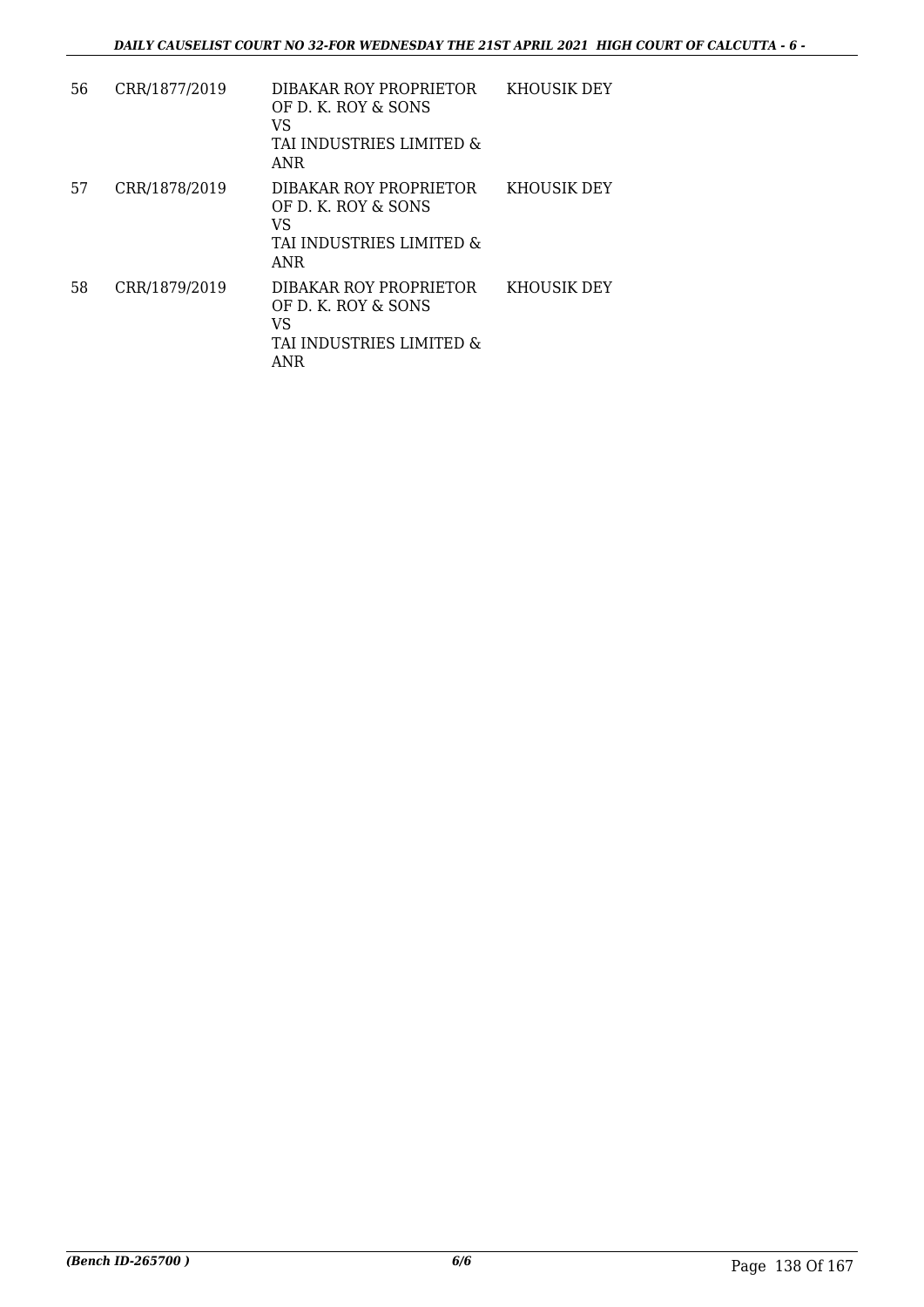

# **Appellate Side**

**DAILY CAUSELIST For Wednesday The 21st April 2021**

**COURT NO. 30**

**SINGLE BENCH (SB - XV)**

**AT 11:15 AM**

**HON'BLE JUSTICE BIBEK CHAUDHURI**

**(VIA VIDEO CONFERENCE)**

**ON AND FROM MONDAY, THE 11TH JANUARY, 2021 - ADMISSION AND HEARING OF CRIMINAL APPEALS INCLUDING BAIL (PUNISHMENT UP TO 7 YEARS); ADMISSION OF CRIMINAL MOTIONS AND HEARING OF CRIMINAL REVISIONS ARISING OUT OF D.V.ACT ;**

**HEARING OF CRIMINAL APPEALS,HEARING OF CRIMINAL APPEALS RELATING TO 'CRIMES AGAINST WOMEN'.**

**AND**

**ON AND FROM TUESDAY, 13TH APRIL, 2021 TO SO LONG AS THE SINGLE BENCH OF HON'BLE JUSTICE BIBEK CHAUDHURI DOES NOT SIT - HON'BLE JUSTICE SHIVAKANT PRASAD IN ADDITION TO HIS OWN LIST AND DETERMINATION, WILL SIT SINGLY TO TAKE UP MATTERS FROM THE LIST AND DETERMINATION OF HON'BLE JUSTICE BIBEK CHAUDHURI. NOTE : FINAL HEARING OF CRIMINAL APPEALS SHALL BE TAKEN UP FROM 2 P.M. IF AFTER CONCLUSION OF HEARING OF APPEAL, TIME PERMITS, CRIMINAL MOTIONS AND APPLICATIONS SHALL BE TAKEN UP FOR HEARING. NOTE: MATTERS WILL BE TAKEN UP THROUGH PHYSICAL HEARING ONLY WHEN BOTH THE PARTIES ARE AGREED. NOTE: ON THE BASIS OF THE RESOLUTION TAKEN BY THE COVID COMITTEE OF THE HIGH COURT AT CALCUTTA HEARING OF APPEALS SHALL NOT BE TAKEN UP FROM 12TH APRIL, 2021 TO 30TH APRIL, 2021. ALL OTHER PENDING MATTERS SHALL BE TAKEN UP THROUGHOUT THE DAY TILL 30TH APRIL, 2021.**

#### **CANCELLATION OF BAIL**

| CRM/1570/2019 | SHIB SHANKAR RUNGTA<br>(HUF) REP BY KARTA SHIB<br>SANKAR RUNGTA<br>VS<br>STATE OF WEST BENGAL &<br>ORS | ANJAN DATTA |
|---------------|--------------------------------------------------------------------------------------------------------|-------------|
|               |                                                                                                        |             |

#### **BAIL IN CONNECTION WITH APPEAL**

| CRA/121/2021 | RAJIB DAS            | BISWAJIT HAZRA |
|--------------|----------------------|----------------|
|              |                      |                |
|              | STATE OF WEST BENGAL |                |
|              |                      |                |

IA NO: CRAN/1/2021

# **MODIFICATION/RELAXATION OF BAIL**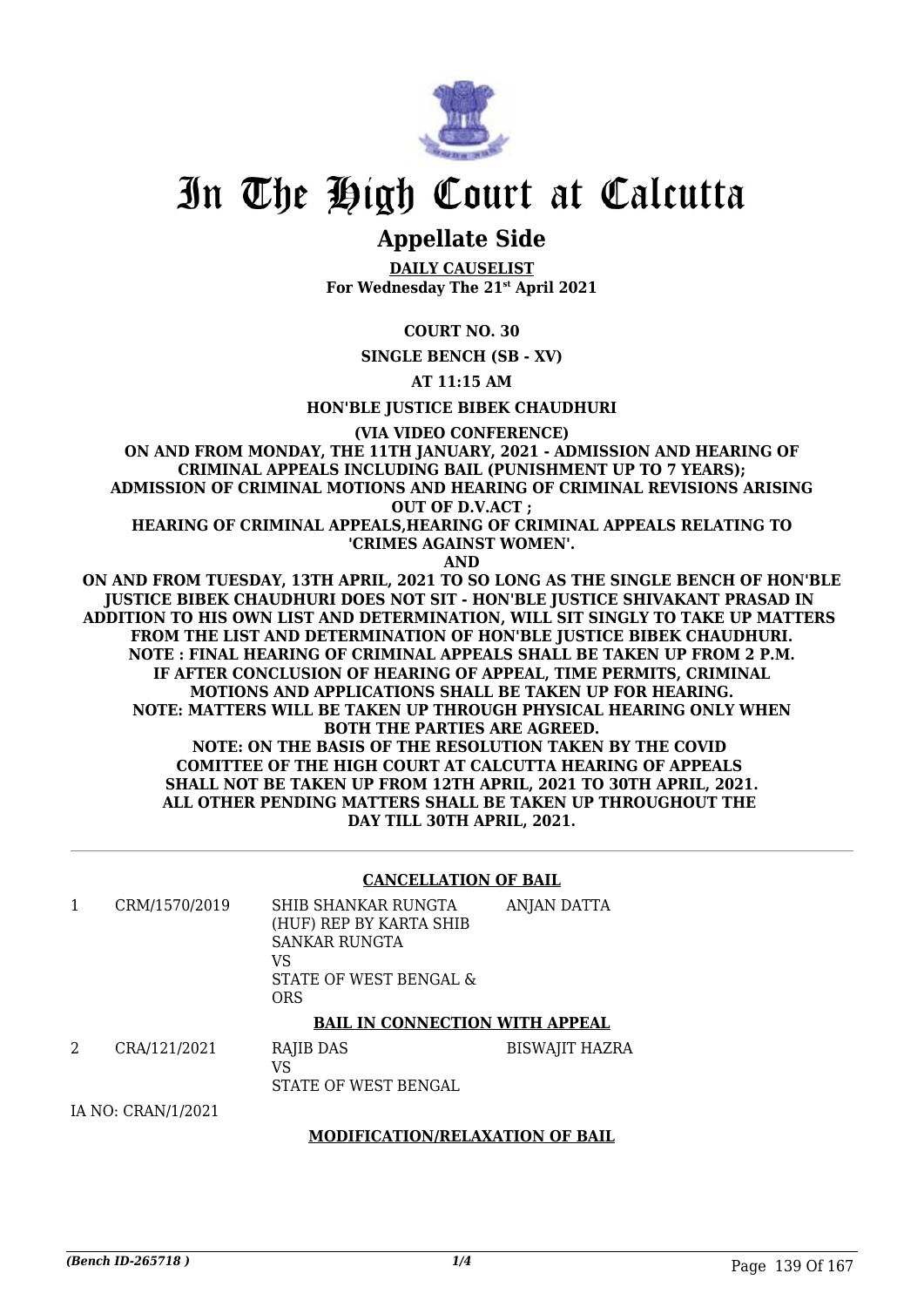| 3  | CRM/6093/2019                             | <b>BIDHAN KIRTANIA</b><br><b>VS</b><br>STATE OF WEST BENGAL                    | <b>BISWAJIT MANNA</b>              |
|----|-------------------------------------------|--------------------------------------------------------------------------------|------------------------------------|
|    | IA NO: CRAN/1/2020                        |                                                                                |                                    |
| 4  | CRM/6094/2019                             | RAJESH GHOSH<br><b>VS</b><br>STATE OF WEST BENGAL                              | <b>BISWAJIT MANNA</b>              |
|    | IA NO: CRAN/1/2020                        |                                                                                |                                    |
| 5  | CRA/150/2020                              | RAM PRASAD BISWAS<br><b>VS</b><br>STATE OF WEST BENGAL                         | PROBAL SARKAR                      |
|    | IA NO: CRAN/4/2020, CRAN/5/2020           |                                                                                |                                    |
|    |                                           | <b>MOTION</b>                                                                  |                                    |
| 6  | CRR/2139/2018                             | CHABI CHOWDHURY & ANR<br><b>VS</b><br><b>SWAPAN KUMAR PAUL &amp;</b>           | S MAJI                             |
|    |                                           | <b>ORS</b>                                                                     |                                    |
| 7  | CRR/2521/2019                             | <b>SHANKAR PARAMANIK @</b><br><b>SANKAR PRAMANIK</b><br><b>VS</b>              | SOUMAJIT<br><b>CHATTERIEE</b>      |
|    |                                           | <b>STATE OF WEST BENGAL &amp;</b><br>ANR                                       |                                    |
|    | IA NO: CRAN/2/2019(Old No:CRAN/4850/2019) |                                                                                |                                    |
| 8  | CRR/662/2019                              | SANKAR PARAMANIK @<br>SHANKAR PARAMANIK<br><b>VS</b><br>STATE OF WEST BENGAL & | <b>SOUMIK PRAMANICK</b>            |
|    |                                           | <b>ANR</b>                                                                     |                                    |
| 9  | CRR/1776/2020                             | <b>ANINDYA DEB</b><br><b>VS</b><br><b>DEBJANI DEB</b>                          | <b>SUBHAMOY</b><br><b>KARMAKAR</b> |
| 10 | CRR/262/2021                              | <b>MANINDRA BAIN</b><br>VS.                                                    | <b>GAUTAM MISRA</b>                |
|    |                                           | STATE OF WEST BENGAL<br>AND ORS.                                               |                                    |
| 11 | CRR/1854/2020                             | SAKTIPADA SANNIGRAHI<br>AND ANR<br><b>VS</b><br>State of West Bengal           | DEBISREE ADHIKARY                  |
|    | IA NO: CRAN/1/2021                        |                                                                                |                                    |
| 12 | CRR/1855/2020                             | KALYAN PANDA AND ANR<br><b>VS</b><br>State of West Bengal                      | DEBISREE ADHIKARY                  |
| 13 | CRR/292/2021                              | KRITI AGARWAL<br>VS<br>STATE OF WEST BENGAL                                    | PRATYUSH PATWARI                   |
| 14 | CRR/1135/2021                             | <b>AND ANR</b><br>SARIFUL GAZI<br><b>VS</b><br>STATE OF WEST BENGAL            | MAZAHAR HOSSAIN<br>CHOWDHURY       |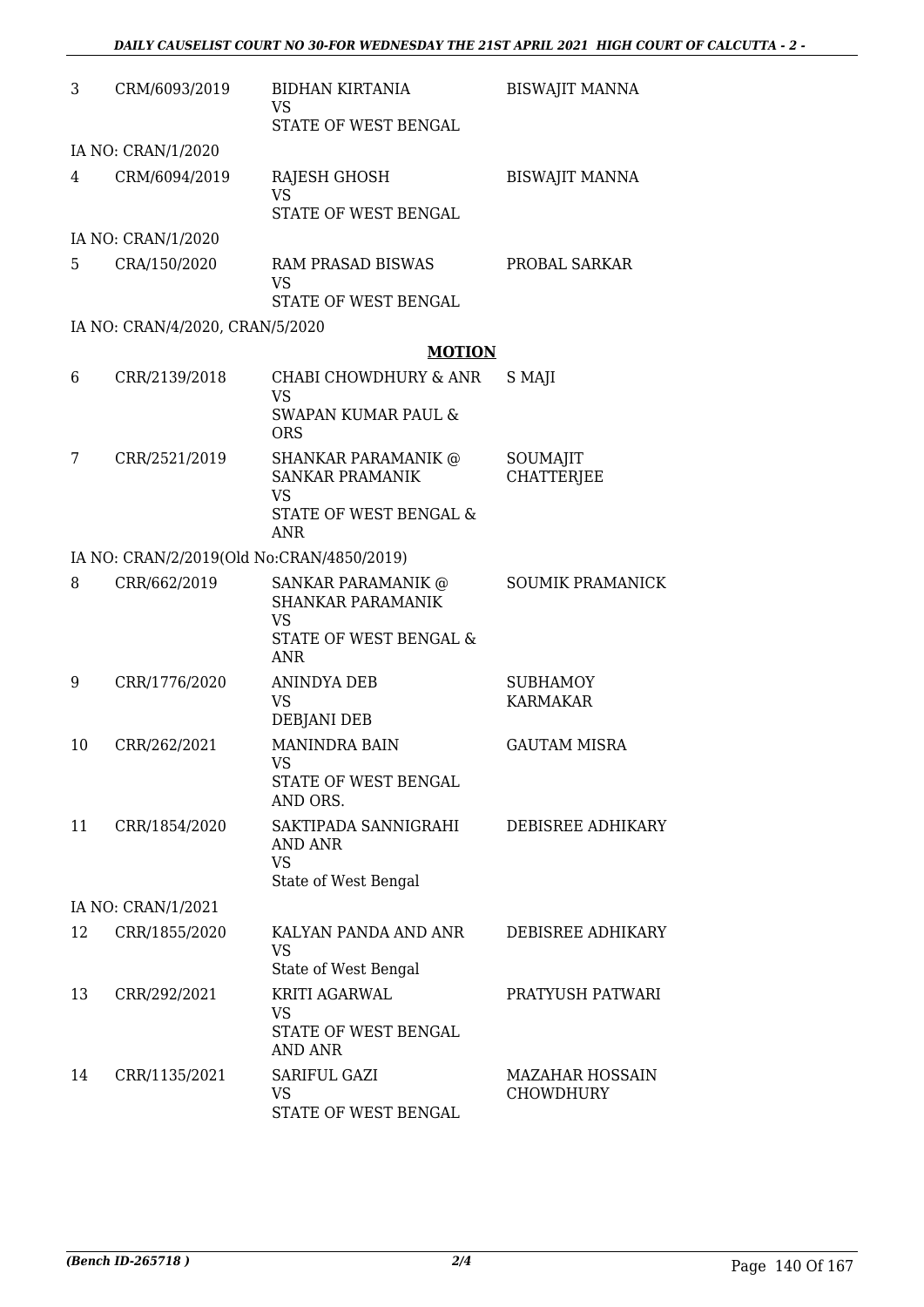| 15 | CRR/315/2021                              | RAJKUMAR JAISWAL<br><b>VS</b><br>NEHA JAISWAL AND ANR                                                 | <b>SANTU PAUL</b>                         |
|----|-------------------------------------------|-------------------------------------------------------------------------------------------------------|-------------------------------------------|
| 16 | CRR/991/2021                              | <b>OSMAN SARDAR</b><br><b>VS</b><br>STATE OF WEST BENGAL                                              | <b>MAZHAR HOSSAIN</b><br><b>CHOWDHURY</b> |
| 17 | CRR/1102/2021                             | NABIN DAS AND ANR<br><b>VS</b><br>SUBHRA DAS (BAKSHI) AND<br><b>ANR</b>                               | PARTHA SARATHI<br><b>DAS</b>              |
| 18 | CRR/1108/2021                             | <b>DEBRAJ GAYEN</b><br><b>VS</b><br>STATE OF WEST BENGAL<br><b>AND ANR</b>                            | PARTHA SENGUPTA                           |
| 19 | CRR/1109/2021                             | <b>BHAGIRATH SARKAR</b><br><b>VS</b><br>STATE OF WEST BENGAL                                          | <b>MAZHAR HOSSAIN</b><br><b>CHOWDHURY</b> |
|    |                                           | <b>CONTESTED APPLICATION</b>                                                                          |                                           |
| 20 | CRR/745/2018                              | SMT. RADHARANI PRADHAN<br><b>VS</b>                                                                   | SMT. RADHARANI<br><b>PRADHAN</b>          |
|    |                                           | STATE OF WEST BENGAL &<br><b>ORS</b>                                                                  | (INPERSON)                                |
|    | wt21 CRR/2013/2018                        | RADHARANI PRADHAN<br><b>VS</b>                                                                        | <b>ANJAN DATTA</b>                        |
|    |                                           | STATE OF WEST BENGAL &<br><b>ORS</b>                                                                  |                                           |
|    | IA NO: CRAN/5/2020(Old No:CRAN/1329/2020) |                                                                                                       |                                           |
| 22 | CRR/1448/2018                             | AKHILESH SHAW@AKLESH<br><b>KUMAR SHAW</b><br><b>VS</b>                                                | <b>SAIKA KHAN</b>                         |
|    |                                           | KAKOLI SHAW@MONDAL                                                                                    |                                           |
|    |                                           | <b>APPLICATION</b>                                                                                    |                                           |
| 23 | CRR/533/2019                              | <b>SMT DIBYA PRASAD</b><br>VS                                                                         | AWADHESH KR RAI                           |
|    |                                           | VIKASH KR BARI & ORS                                                                                  |                                           |
|    | IA NO: CRAN/1/2021                        |                                                                                                       |                                           |
| 24 | CRMSPL/46/2019                            | MAHABIR GMB TRADEFIN P. SUBHAMOY PATRA<br>LTD.<br><b>VS</b><br>KASHINATH CHOWDHURY                    |                                           |
|    |                                           | IA NO: CRAN/1/2020(Old No:CRAN/1211/2020), CRAN/2/2020(Old No:CRAN/1212/2020)                         |                                           |
| 25 | CRMSPL/47/2019                            | MAHABIR GMB TRADEFIN P. SUBHAMAY PATRA<br>LTD.<br><b>VS</b>                                           |                                           |
|    |                                           | KASHINATH CHOWDHURY                                                                                   |                                           |
|    |                                           | IA NO: CRAN/1/2020(Old No:CRAN/1204/2020), CRAN/2/2020(Old No:CRAN/1210/2020)                         |                                           |
| 26 | CRMSPL/45/2019                            | MAHABIR GMB TRADEFIN P. SUBHOMAY PATRA<br>LTD.<br><b>VS</b>                                           |                                           |
|    |                                           | KASHINATRH CHOWDHURY<br>IA NO: CRAN/1/2020(Old No:CRAN/1213/2020), CRAN/2/2020(Old No:CRAN/1215/2020) |                                           |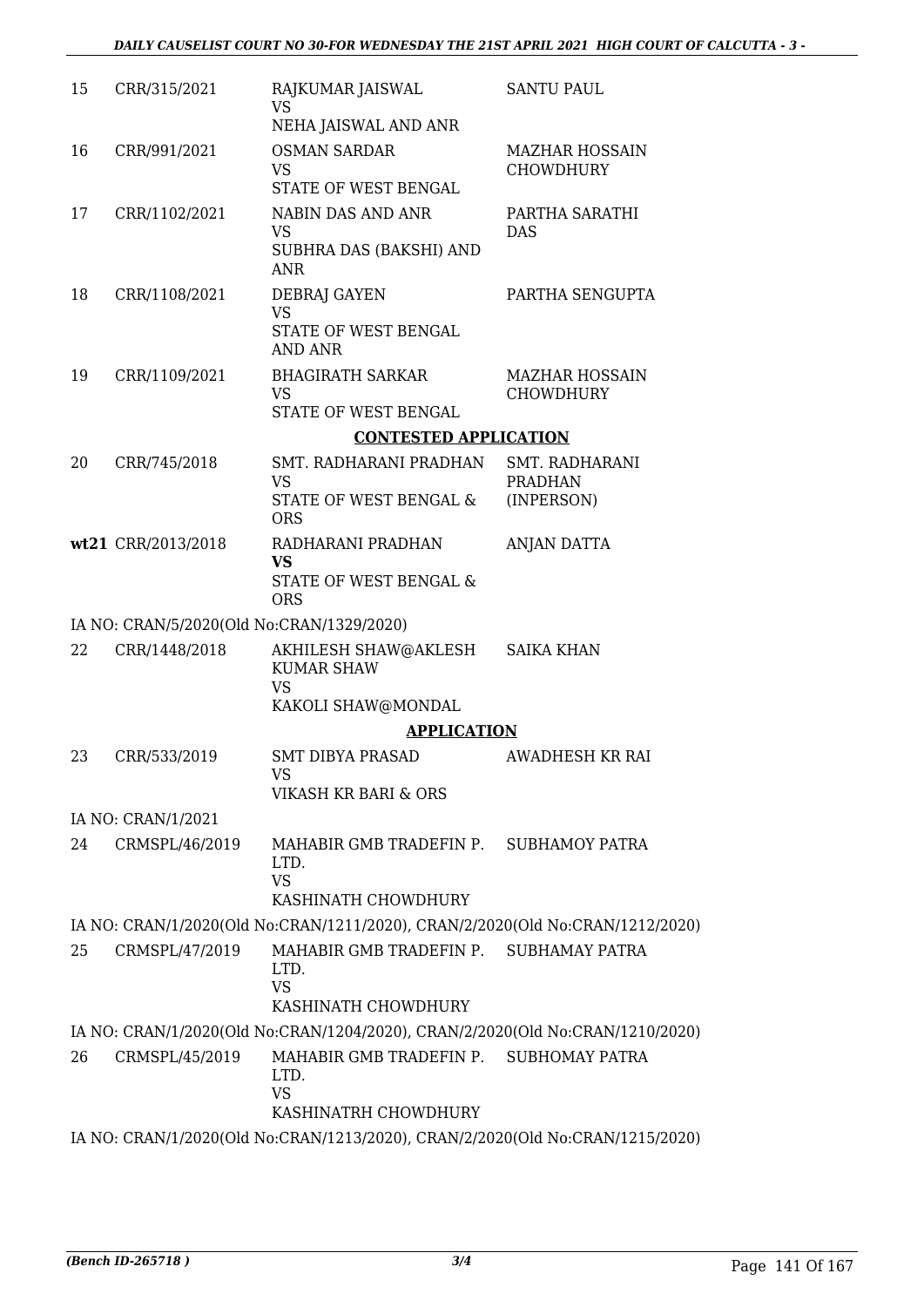| 27 | CRR/1094/2017      | NIHAR KANTI GHOSH<br>VS.<br>STATE OF WEST BENGAL &<br>ANR                 | A PATI |
|----|--------------------|---------------------------------------------------------------------------|--------|
|    | IA NO: CRAN/6/2021 |                                                                           |        |
| 28 | CRR/1095/2017      | NIHAR KANTI GHOSH &<br>ORS<br>VS.<br>STATE OF WEST BENGAL &<br>ANR        | A PATI |
|    | IA NO: CRAN/6/2021 |                                                                           |        |
| 29 | CRR/1093/2017      | NIHAR KANTI GHOSH &<br><b>ANR</b><br>VS.<br>STATE OF WEST BENGAL &<br>ANR | A PATI |
|    | IA NO: CRAN/6/2021 |                                                                           |        |
| 30 | CRA/670/2015       | TULSI MAHANTA & ANR<br>VS<br>STATE OF WEST BENGAL                         | S DAS  |
|    |                    | IA NO: CRAN/1/2015(Old No:CRAN/4078/2015), CRAN/2/2021, CRAN/3/2021       |        |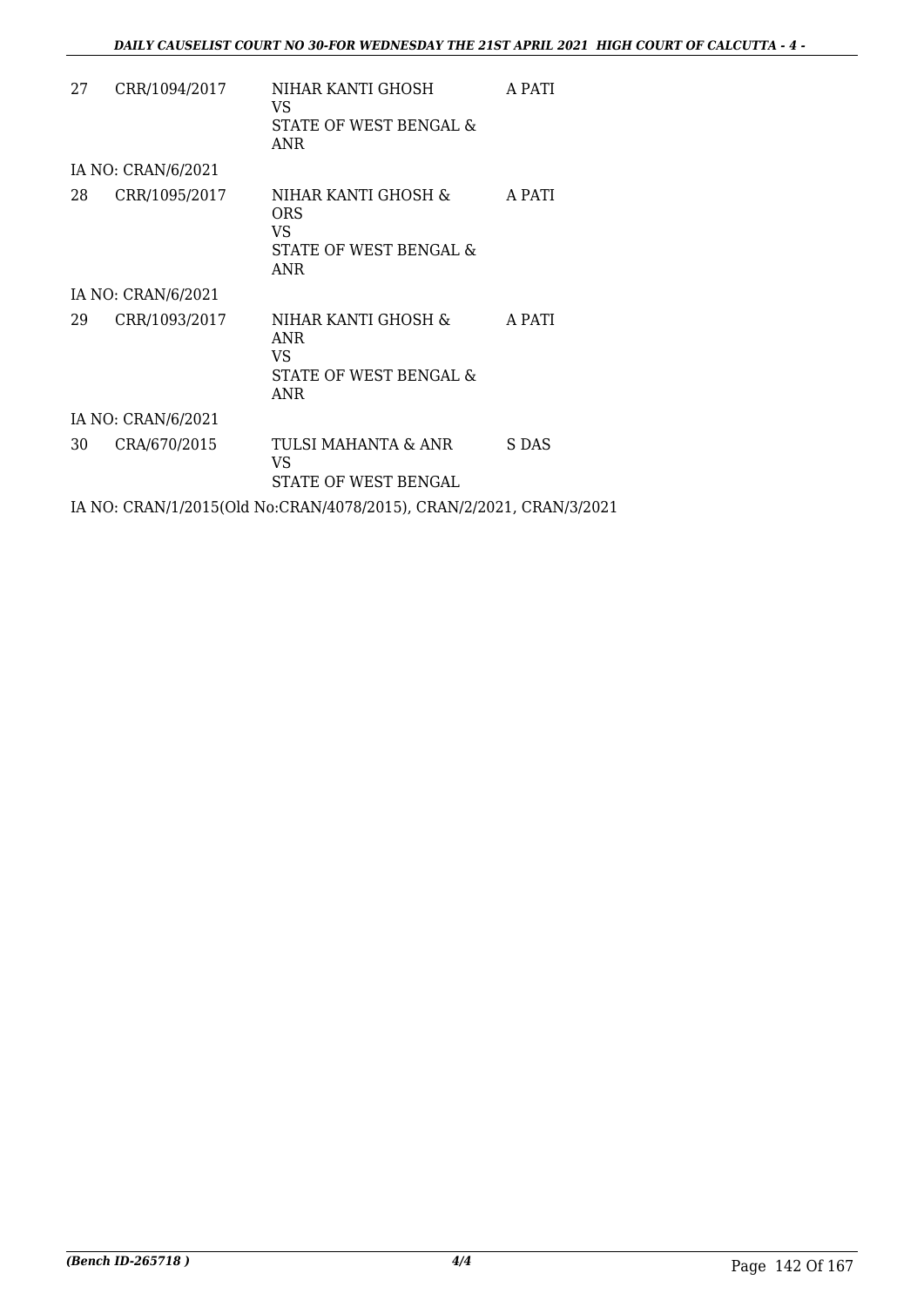

## In The High Court at Calcutta

### **Appellate Side**

**DAILY CAUSELIST For Wednesday The 21st April 2021**

**COURT NO. 42**

**SINGLE BENCH (SB - XVI)**

**AT 11:15 AM**

**HON'BLE JUSTICE SUBHASIS DASGUPTA**

**(VIA VIDEO CONFERENCE)**

**ON AND FROM MONDAY, THE 11TH JANUARY, 2021 - ADMISSION OF CRIMINAL MOTIONS AND HEARING OF CRIMINAL REVISIONS WHICH ARE NOT ASSIGNED TO ANY OTHER BENCH INCLUDING APPLICATIONS CONNECTED THERETO; HEARING OF CRIMINAL REVISIONS (IRRESPECTIVE OF CLASSIFICATION) FILED UPTO 2015 INCLUDING CONNECTED APPLICATIONS; HEARING OF CRIMINAL APPEALS.**

**AND**

**ON AND FROM TUESDAY, 6TH APRIL, 2021 TO AS LONG AS HON'BLE JUSTICE JAY SENGUPTA DOES NOT SIT HON'BLE JUSTICE SUBHASIS DASGUPTA IN ADDITION TO HIS OWN LIST AND DETERMINATION, WILL SIT SINGLY AND TAKE UP THE LIST AND DETERMINATION OF HON'BLE JUSTICE JAY SENGUPTA.**

**SPECIAL NOTE :**

**(A) NO FURTHER INCLUSION IN THE LIST UNTIL FURTHER ORDER. (B) EXTENSION OF INTERIM ORDER FOLLOWED BY "NEW MOTION" WILL BE TAKEN UP FIRST TILL 12.30 P.M., IF NOT EXHAUSTED EARLIER. THEREAFTER, MOTION UNDER THE CATEGORY "LISTED MOTION" WILL BE TAKEN UP. NOTE : MATTERS WILL BE TAKEN UP THROUGH PHYSICAL HEARING**

**ONLY WHEN BOTH PARTIES ARE AGREED.**

|   |                                                              | <b>FOR JUDGMENT</b>                                                                                                       |                    |  |  |
|---|--------------------------------------------------------------|---------------------------------------------------------------------------------------------------------------------------|--------------------|--|--|
| 1 | CRR/133/2021                                                 | <b>SERAJUL SK</b><br>VS<br>State of West Bengal                                                                           | KINGSUK MONDAL     |  |  |
|   | IA NO: CRAN/1/2021                                           |                                                                                                                           |                    |  |  |
|   |                                                              | <b>FIXED MATTER</b>                                                                                                       |                    |  |  |
| 2 | CRR/810/2021<br>(22.04.2021)                                 | VINAY MISHRA<br>VS.<br>THE CENTRAL BUREAU OF<br>INVESTIGATION AND OTHERS                                                  | AYAN PODDAR        |  |  |
|   |                                                              | <b>EXTENSION OF INTERIM ORDER</b>                                                                                         |                    |  |  |
| 3 | CRR/3220/2012                                                | M/S SPS METAL CAST &<br>ALLOYS PVT LTD & ORS<br>VS.<br>ASSTT COMM, CENTRAL<br>EXCISE & SERVICE TAX<br>DURGAPUR II DIV & O | MEGHAJIT MIKHERJEE |  |  |
|   | IA NIO CONNISSE COOOCCULUI - COANISSE COOOO - COANISSE COOSS |                                                                                                                           |                    |  |  |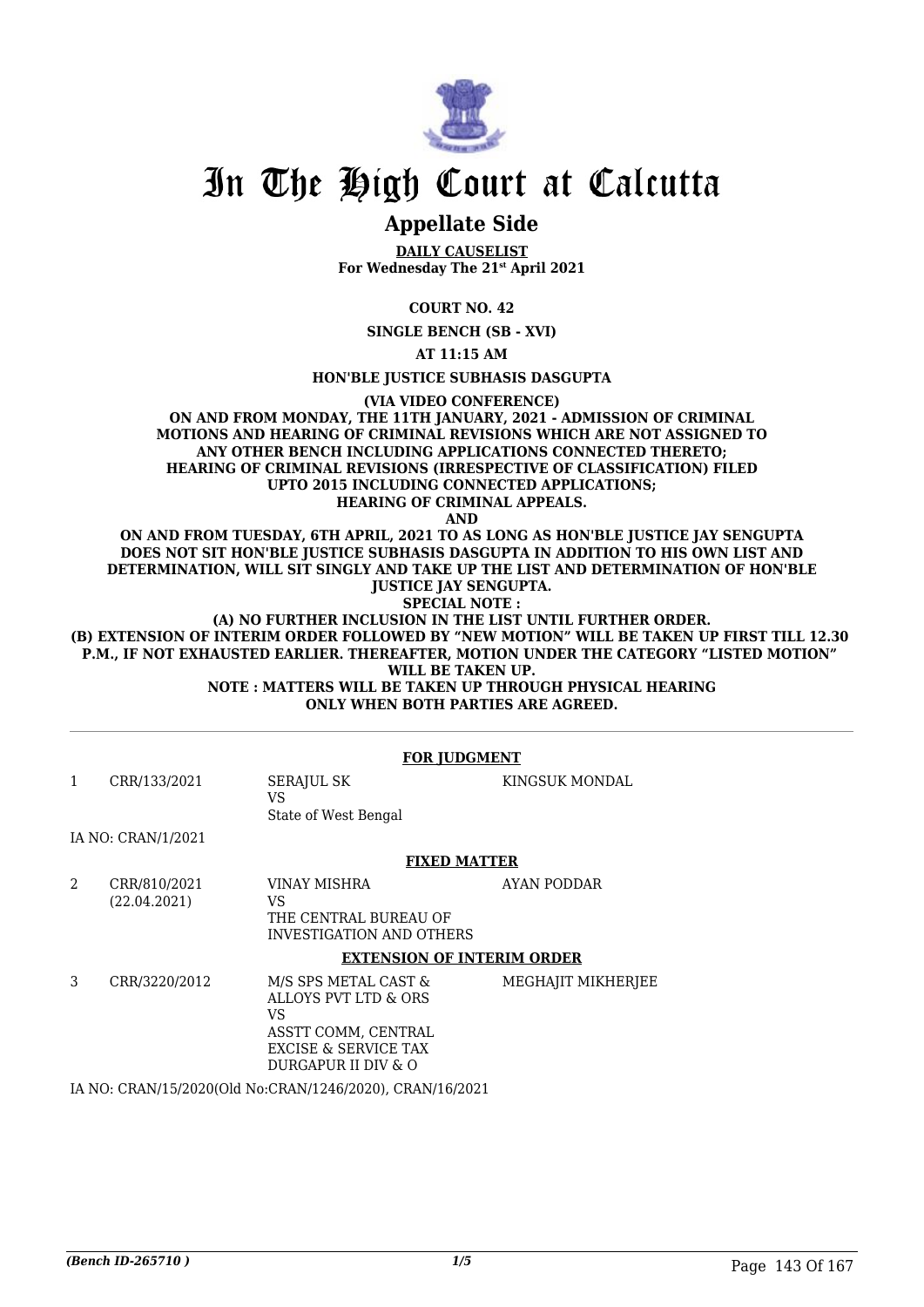| 4  | CRR/2719/2016       | MERCEDES-BENZ INDIA PVT<br><b>LTD</b><br><b>VS</b><br>STATE OF WEST BENGAL &<br><b>ANR</b> | M MUKHERJEE                                                                                    |
|----|---------------------|--------------------------------------------------------------------------------------------|------------------------------------------------------------------------------------------------|
|    |                     | IA NO: CRAN/12/2020(Old No:CRAN/1240/2020), CRAN/13/2021                                   |                                                                                                |
| 5  | CRR/2671/2017       | M/S SPS STEELS ROLLING<br>MILLS LTD & ORS<br><b>VS</b>                                     | M MUKHERJEE                                                                                    |
|    |                     | C B I & ORS                                                                                | IA NO: CRAN/2/2017(Old No:CRAN/5230/2017), CRAN/5/2018(Old No:CRAN/2022/2018), CRAN/8/2019(Old |
|    |                     | No:CRAN/365/2019), CRAN/12/2020(Old No:CRAN/992/2020), CRAN/13/2021                        |                                                                                                |
| 6  | CRR/3306/2017       | YUSUF FAKHRI @ MD. IUSUF<br><b>VS</b>                                                      | A. SARKAR                                                                                      |
|    |                     | STATE OF WEST BENGAL                                                                       |                                                                                                |
|    | IA NO: CRAN/11/2021 |                                                                                            |                                                                                                |
| 7  | CRR/489/2019        | SK SALAHUDDIN @ SK<br><b>SALAUDDIN</b>                                                     | SK HEDAYATULLAH                                                                                |
|    |                     | <b>VS</b><br>ROUSANARA BEGUM & ANR                                                         |                                                                                                |
|    |                     | IA NO: CRAN/2/2019(Old No:CRAN/4674/2019), CRAN/3/2021                                     |                                                                                                |
| 8  | CRR/863/2020        | PAWAN KR. KEJRIWAL & ORS.<br>VS                                                            | AVISHEK GUHA                                                                                   |
|    |                     | THE REGISTRAR OF COMP. WB                                                                  |                                                                                                |
|    | IA NO: CRAN/1/2021  |                                                                                            |                                                                                                |
| 9  | CRR/598/2021        | DR MOHAN CHAND SEAL AND<br><b>ORS</b>                                                      | <b>BISAJIT MANNA</b>                                                                           |
|    |                     | <b>VS</b><br>STATE OF WEST BENGAL                                                          |                                                                                                |
|    | IA NO: CRAN/1/2021  |                                                                                            |                                                                                                |
|    |                     | <b>NEW MOTION</b>                                                                          |                                                                                                |
| 10 | CRR/952/2021        | SURESH KOTHARI AND ANR<br>VS                                                               | MD ZOHAIB ROUF                                                                                 |
|    |                     | STATE OF WEST BENGAL AND<br><b>ANR</b>                                                     |                                                                                                |
| 11 | CRR/1162/2021       | SOMNATH CHATTERJEE<br>VS                                                                   | SUBHANWITA GHOSH                                                                               |
|    |                     | OC EXCISE BARABANI CIR.<br>AND ANR.                                                        |                                                                                                |
| 12 | CRR/1166/2021       | SHYAMAL KUNDU<br><b>VS</b>                                                                 | <b>SNEHANSU MAJUMDER</b>                                                                       |
|    |                     | STATE OF WEST BENGAL                                                                       |                                                                                                |
| 13 | CRR/1167/2021       | SUSHIL KUMAR JAIN<br>VS                                                                    | TEESHAM DAS                                                                                    |
|    |                     | STATE OF WEST BENGAL AND<br>ANR                                                            |                                                                                                |
| 14 | CRR/1169/2021       | SANJIB SADHU<br>VS                                                                         | SARTHAK MONDAL                                                                                 |
|    |                     | STATE OF WEST BENGAL AND<br>ANR                                                            |                                                                                                |
| 15 | CRR/1171/2021       | SUBODH KONAI AND ORS<br>VS                                                                 | KAUSHIK DEY                                                                                    |
|    |                     | NEMAI PATRA                                                                                |                                                                                                |
| 16 | CRR/1179/2021       | SARIN AKHTAR @ SARBIN AND<br>ORS.                                                          | <b>SHAKTI HALDER</b>                                                                           |
|    |                     | <b>VS</b><br>STATE OF WEST BENGAL AND<br>ANR.                                              |                                                                                                |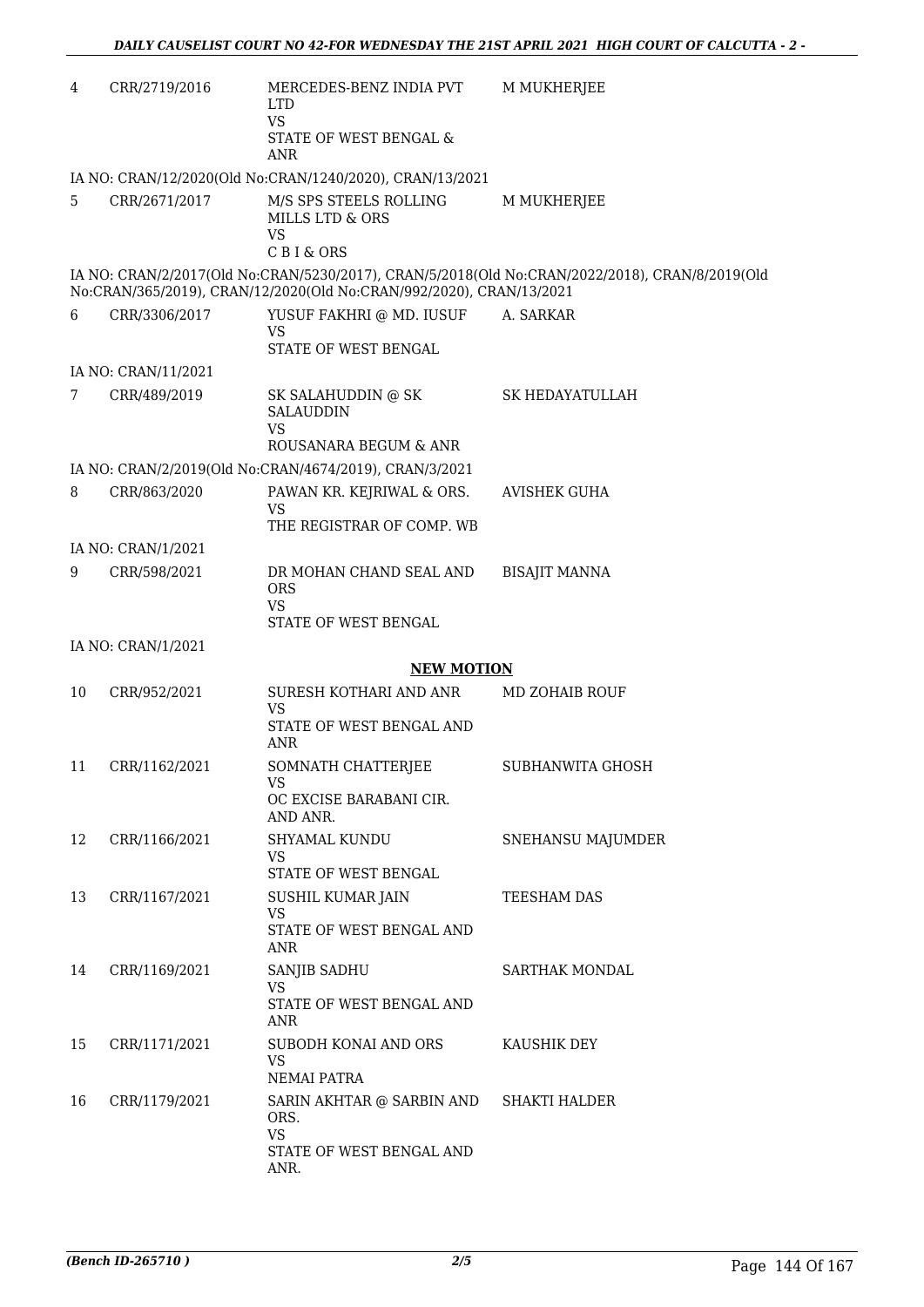| 17 | CRR/1180/2021 | SYED MINHAZUDDIN<br>AHAMMED AND ORS.<br>VS                               | DIPTA DIPAK BANERJEE             |
|----|---------------|--------------------------------------------------------------------------|----------------------------------|
|    |               | STATE OF WEST BENGAL AND<br>ANR.                                         |                                  |
| 18 | CRR/1181/2021 | NADEEM AHMED<br>VS                                                       | RAMEEZ ALAM                      |
|    |               | STATE OF WEST BENGAL                                                     |                                  |
| 19 | CRR/1186/2021 | AMINUL ISLAM AND ANR<br>VS                                               | SHASHANKA SHEKHAR<br><b>SAHA</b> |
|    |               | STATE OF WEST BENGAL AND<br><b>ANR</b>                                   |                                  |
|    |               | <b>LISTED MOTION</b>                                                     |                                  |
| 20 | CRR/2046/2019 | JAHANARA BEGUM<br>VS.                                                    | AMIT SHARMA                      |
|    |               | STATE OF WEST BENGAL &<br><b>ORS</b>                                     |                                  |
| 21 | CRR/841/2021  | CHANDI CHARAN<br><b>CHATTOPADHYAY</b><br>VS.<br>STATE OF WEST BENGAL AND | RAMEEZ ALAM                      |
|    |               | ANR                                                                      |                                  |
| 22 | CRR/901/2021  | KAMARUL SARDAR                                                           | <b>SONALI DAS</b>                |
|    |               | VS<br>STATE OF WEST BENGAL                                               |                                  |
| 23 | CRR/902/2021  | FIROJ GAZI<br>VS<br>STATE OF WEST BENGAL                                 | <b>SONALI DAS</b>                |
| 24 | CRR/911/2021  | VINOD CHAWLA<br>VS                                                       | <b>JOYJIT DUTTA</b>              |
|    |               | STATE OF WEST BENGAL                                                     |                                  |
| 25 | CRR/954/2021  | PRADEEP CHORARIA AND ANR<br>VS.<br>UNION OF INDIA                        | <b>BISWAJIT MANNA</b>            |
| 26 | CRR/958/2021  | <b>JAYDEB HALDER</b>                                                     | LAKSHMINATH                      |
|    |               | VS.<br>STATE OF WEST BENGAL AND                                          | <b>BHATTACHARYA</b>              |
|    |               | ANR                                                                      |                                  |
| 27 | CRR/1025/2021 | <b>BALAI LAL DAS</b><br>VS<br>STATE OF WEST BENGAL                       | <b>SARTHAK BURMAN</b>            |
| 28 | CRR/1069/2021 | MD YOUNUSH AND ORS                                                       | MD IBRAHIM                       |
|    |               | VS.<br>STATE OF WEST BENGAL                                              |                                  |
| 29 | CRR/1072/2021 | SANJU DHARA                                                              | DIPAYAN KUNDU                    |
|    |               | VS<br><b>STATE</b>                                                       |                                  |
| 30 | CRR/1074/2021 | MANASH CHAKRABORTY<br><b>VS</b>                                          | <b>IVAN ROY</b>                  |
|    |               | STATE OF WEST BENGAL AND<br>ANR                                          |                                  |
| 31 | CRR/1075/2021 | STATE OF WEST BENGAL<br><b>VS</b>                                        | <b>SABIR AHMED</b>               |
|    |               | MUHIBAR RAHAMAN AND ORS                                                  |                                  |
| 32 | CRR/1077/2021 | <b>GOPAL ROY</b><br><b>VS</b><br>STATE OF WEST BENGAL                    | ANINDYA HALDER                   |
|    |               |                                                                          |                                  |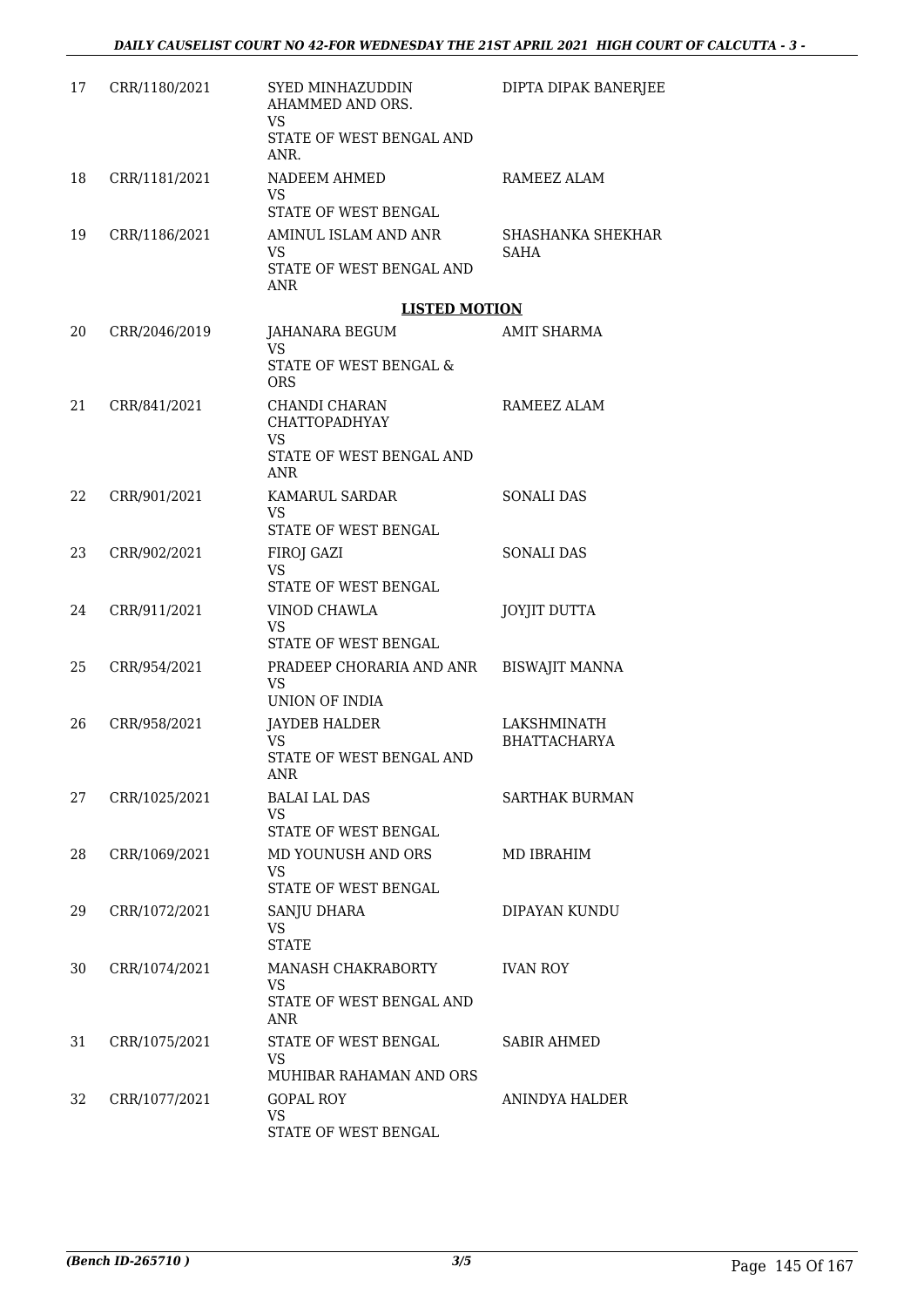| 33 | CRR/1079/2021      | <b>SADHAN GHOSH</b><br>VS.<br>STATE OF WEST BENGAL                                            | MD. JANNAT UL<br><b>FIRDOUS</b> |
|----|--------------------|-----------------------------------------------------------------------------------------------|---------------------------------|
|    | IA NO: CRAN/1/2021 |                                                                                               |                                 |
| 34 | CRR/1085/2021      | MONIRUL SARDAR @ MONI<br>VS<br><b>STATE OF WEST BENGAL</b>                                    | <b>SONALI DAS</b>               |
| 35 | CRR/1086/2021      | SHIVAJI SEN@SHIBAJI SEN<br><b>VS</b><br><b>SISIR KARMAKAR</b>                                 | <b>MD ZOHAIB RAUF</b>           |
| 36 | CRR/1096/2021      | <b>JIARUL SARDAR</b><br><b>VS</b>                                                             | KAMALESH CH. SAHA               |
| 37 | CRR/1105/2021      | STATE OF WEST BENGAL<br>HARI SHANKAR UPADHYAY<br><b>AND ORS</b><br>VS<br>STATE OF WEST BENGAL | <b>ARUSHI RATHORE</b>           |
| 38 | CRR/1114/2021      | <b>RATAN KUMAR ROY</b><br><b>VS</b><br>STATE OF WEST BENGAL                                   | RAJNANDINI DAS                  |
| 39 | CRR/1115/2021      | ROHIT KUMAR SAH@ROHIT<br>KUMAR SHAW@ROHIT SHAW<br>VS                                          | <b>SEKHAR MUKHERJEE</b>         |
| 40 | CRR/1143/2021      | STATE OF WEST BENGAL<br>RAMA RANI DUTTA @ RAMA<br><b>DUTTA</b><br>VS<br>STATE OF WEST BENGAL  | SHASHANKA SHEKHAR<br>SAHA       |
| 41 | CRR/1144/2021      | <b>SUBHAS DUTTA AND OTHERS</b><br>VS<br>STATE OF WEST BENGAL AND<br><b>ANOTHER</b>            | SK.SAHAJAHAN ALI                |
| 42 | CRR/1145/2021      | <b>AMINA KHATUN</b><br>VS<br>STATE OF WEST BENGAL AND<br>ORS.                                 | <b>MOBAIDUR HOSSAIN</b>         |
| 43 | CRR/1146/2021      | <b>SK JAHIR ABBAS</b><br>VS                                                                   | ARUNAVA GANGULY                 |
|    | IA NO: CRAN/1/2021 | SK SIRAJUL AHMED AND ANR                                                                      |                                 |
| 44 | CRR/1147/2021      | MURARI PATRA<br>VS<br>RADHASHYAM GHOSH                                                        | <b>BISWAJIT DE</b>              |
| 45 | CRR/1148/2021      | OM PRAKASH MALL AND ORS<br><b>VS</b><br>AVS GLOBAL PVT LTD AND<br>ANR                         | PRAN GOPAL DAS                  |
| 46 | CRR/1149/2021      | <b>NAIM SK</b><br><b>VS</b><br>STATE OF WEST BENGAL AND<br>ANR                                | <b>VIJAY VERMA</b>              |
| 47 | CRR/1150/2021      | OM PRAKASH MALL AND ORS<br><b>VS</b><br>AVS GLOBAL PVT LTD AND<br>ANR                         | PRAN GOPAL DAS                  |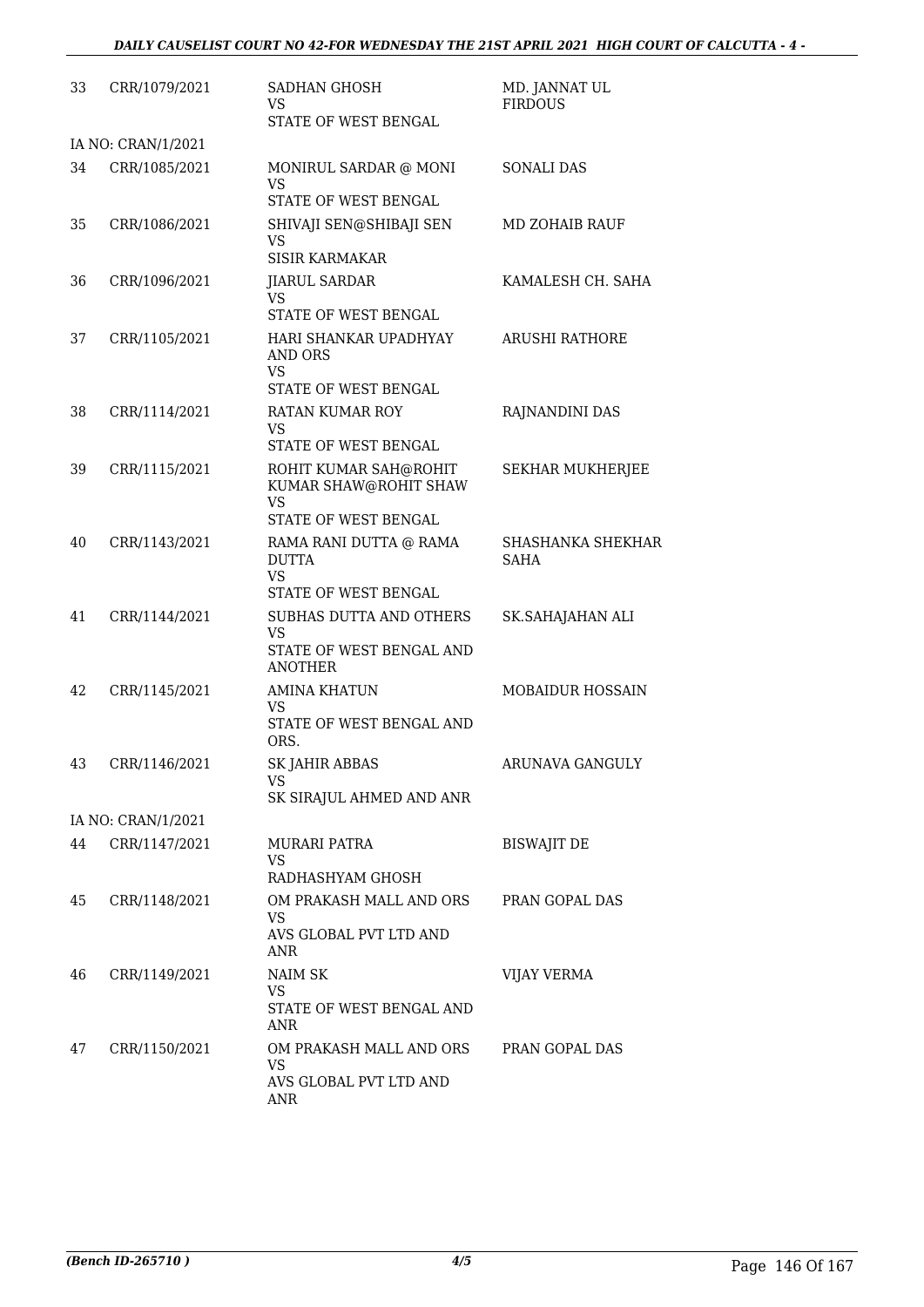| 48 | CRR/1151/2021      | NILKANTHA MONDAL @<br>NILKANTA MONDAL @<br><b>KHONTHO</b><br>VS<br><b>STATE OF WEST BENGAL</b> | DIPAYAN KUNDU             |
|----|--------------------|------------------------------------------------------------------------------------------------|---------------------------|
| 49 | CRR/1152/2021      | PRITAM SAHA<br><b>VS</b><br>STATE OF WEST BENGAL                                               | PRABIR MAJUMDER           |
| 50 | CRR/1153/2021      | STATE OF WEST BENGAL<br><b>VS</b><br>SADHANA SARKAR AND ORS                                    | <b>AYAN BHATTACHARJEE</b> |
| 51 | CRR/1156/2021      | SMT SUSMITA DAS AND ORS<br>VS<br>STATE OF WEST BENGAL AND<br><b>ANR</b>                        | SANJIB MITRA              |
| 52 | CRR/1158/2021      | <b>GOUTAM KUMAR BISWAS</b><br>VS.<br>STATE OF WEST BENGAL AND<br><b>ANR</b>                    | <b>KUSHAL PAUL</b>        |
| 53 | CRR/1159/2021      | <b>GOUTAM KUMAR BISWAS</b><br><b>VS</b><br>RAFIQUL BISWAS AND ANR                              | KUSHAL PAUL               |
|    |                    | <b>SPECIALLY FIXED MATTERS</b>                                                                 |                           |
|    |                    | (2 P.M.)                                                                                       |                           |
| 54 | CRR/1450/2020      | THE STATE OF WEST BENGAL<br>VS<br>UNION OF INDIA AND ANR                                       | SAYANTI SANTRA            |
|    | IA NO: CRAN/1/2021 |                                                                                                |                           |
| 55 | CRR/1451/2020      | THE STATE OF WEST BENGAL<br><b>VS</b><br>UNION OF INDIA AND ANR                                | AYANTI SANTRA             |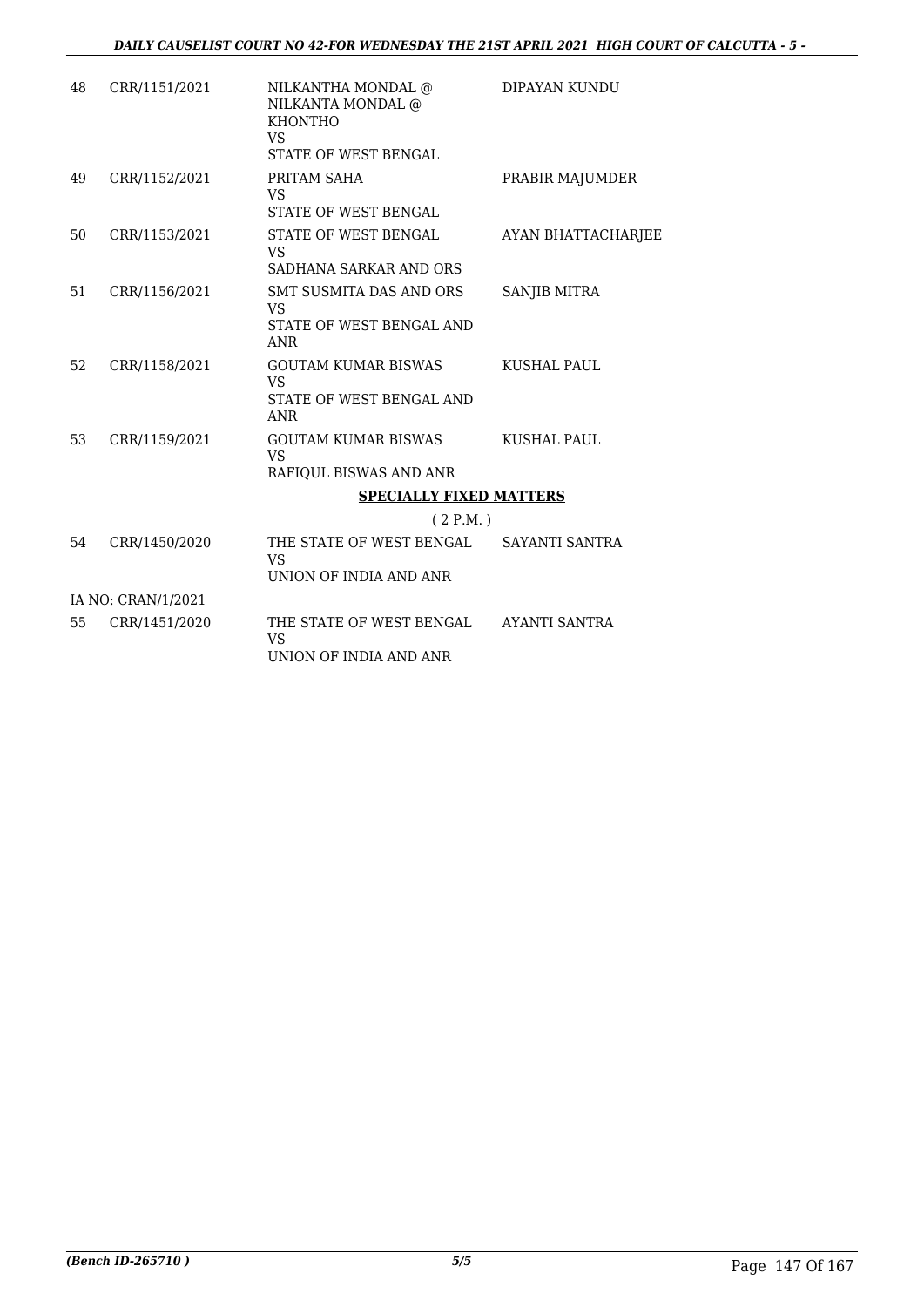

# In The High Court at Calcutta

### **Appellate Side**

**DAILY CAUSELIST For Wednesday The 21st April 2021**

#### **COURT NO. 2**

#### **SINGLE BENCH (SB)**

**AT 11:15 AM**

#### **HON'BLE JUSTICE KAUSIK CHANDA**

#### **(VIA VIDEO CONFERENCE) ON AND FROM 21.04.2021 AS LONG AS THE REGULAR D.B. DOES NOT SIT**

#### **ON AND FROM TUESDAY 13TH APRIL 2021 AND WHENEVER SITS SINGLY - WILL SIT SINGLY TO TAKE UP THE MATTERS LISTED BEFORE HON'BLE JUSTICE HIRANMAY BHATTACHARYYA ON 9TH APRIL 2021 EXCEPT THE MATTERS WHICH HAVE BEEN DISPOSED OF OR ORDERED OTHERWISE**

**AND**

#### **ON SATURDAY, 17TH APRIL 2021 AND THEREAFTER, WHENEVER SITS SINGLY – WILL TAKE UP THE LISTED MATTERS BEFORE HIM DATED 13TH APRIL 2021 EXCEPT THE MATTERS WHICH HAVE BEEN DISPOSED OF OR ORDERD OTHERWISE.**

#### **NOTE : MATTERS WILL BE TAKEN UP THROUGH PHYSICAL HEARING ONLY WHEN BOTH THE PARTIES ARE AGREED.**

|   |                                                                                                                | <b>CIVIL REVISION 1</b>                                        |                                           |  |  |
|---|----------------------------------------------------------------------------------------------------------------|----------------------------------------------------------------|-------------------------------------------|--|--|
|   |                                                                                                                | (TOP)                                                          |                                           |  |  |
| 1 | CO/4342/2018                                                                                                   | VIJAYA BANK<br>VS<br>RAJ NAIR & ORS                            | AVISHEK GUHA                              |  |  |
|   |                                                                                                                | <b>CIVIL REVISION</b>                                          |                                           |  |  |
| 2 | CO/966/2003<br>[N.T.W.]                                                                                        | NITYA NANDA PODDAR<br>VS<br>PRASANTA KUMAR<br><b>MUKHERJEE</b> | <b>BINAY PANDA</b>                        |  |  |
| 3 | CO/1460/2004<br>[N.T.W.]                                                                                       | SUBAL CHANDRA GHOSH<br>VS<br>SUDHIR CHANDRA PODDAR             | <b>SABYASACHI</b><br><b>BHATTACHARYYA</b> |  |  |
|   | IA NO: CAN/1/2005(Old No:CAN/1459/2005), CAN/2/2005(Old No:CAN/2924/2005), CAN/3/2005(Old<br>No:CAN/2928/2005) |                                                                |                                           |  |  |
| 4 | CO/1505/2004<br>[N.T.W.]                                                                                       | SUBAL CHANDRA PAL<br><b>VS</b><br>SHIBRAM RAJAK                | MD. SABIR AHMED                           |  |  |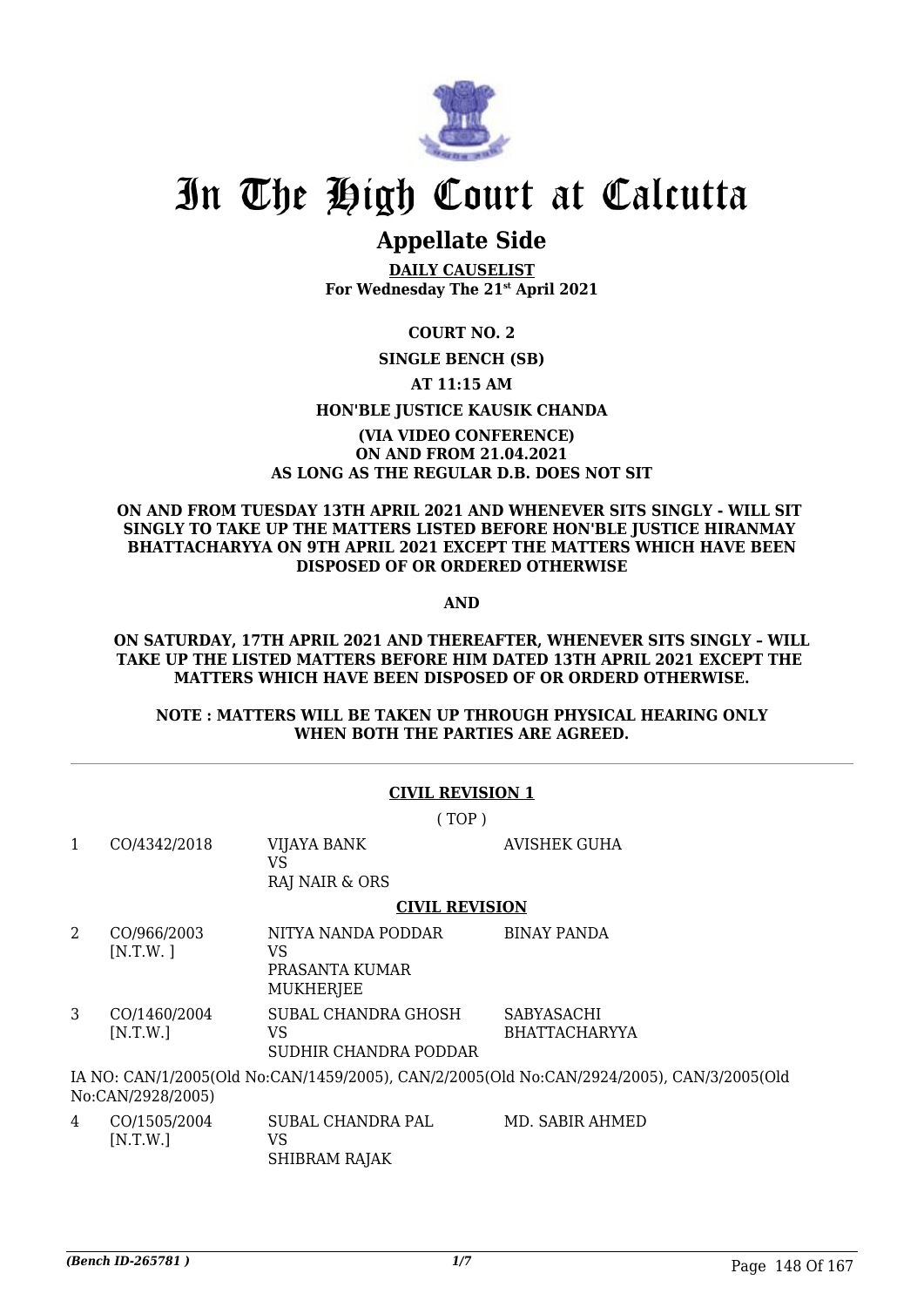| 5  | CO/246/2005<br>[27.04.2005]             | SANJAY KR. PANJA<br><b>VS</b><br>KABITA PURAKAIT                                                                        | DIPANJAN SINHA ROY                                                                        |
|----|-----------------------------------------|-------------------------------------------------------------------------------------------------------------------------|-------------------------------------------------------------------------------------------|
|    |                                         | No:CAN/3863/2015), CAN/4/2015(Old No:CAN/3864/2015)                                                                     | IA NO: CAN/1/2005(Old No:CAN/1597/2005), CAN/2/2006(Old No:CAN/6749/2006), CAN/3/2015(Old |
| 6  | CO/4075/2006                            | <b>BISWAATH MAJI</b><br><b>VS</b><br>KARUNA SINDHU DEY                                                                  | DIPANKAR PAL                                                                              |
|    | IA NO: CAN/1/2009(Old No:CAN/2471/2009) |                                                                                                                         |                                                                                           |
| 7  | CO/4097/2006<br>[27.04.2021]            | HURMUJ ALI<br><b>VS</b><br><b>GAYANATH DAS</b>                                                                          | PARTHA PRATIM RAY                                                                         |
| 8  | CO/4204/2006                            | APURBA SANYAL<br><b>VS</b><br>MITALI SANYAL                                                                             | TAPASH K.<br><b>BHATTACHARYYA</b>                                                         |
| 9  | CO/4322/2006                            | FATIK CHANDRA MONDAL<br><b>VS</b><br><b>KANGSA BISWAS</b>                                                               | TAPASH K.<br><b>BHATTACHARYA</b>                                                          |
|    |                                         | <b>FOR HEARING</b>                                                                                                      |                                                                                           |
| 10 | CO/4618/2006                            | MANJUSHREE SARKAR &<br>ANR.<br><b>VS</b><br><b>GITASHREE SARKAR</b>                                                     | MOHIT CHATTERJEE                                                                          |
|    |                                         | <b>URGENT MOTION</b>                                                                                                    |                                                                                           |
| 11 | WPA/8637/2020                           | SOUVIK MUKHERJEE<br><b>VS</b><br>THE ADDL. SECY. AND<br>CHIEF PASSPORT OFFICER,<br>PASSPORT SEVA PRG. AND<br><b>ORS</b> | <b>SUMAN BANERJEE</b>                                                                     |
| 12 | WPA/8671/2020                           | <b>BISWAJIT SADHUKHAN</b><br><b>VS</b><br>STATE OF WEST BENGAL<br>AND ORS.                                              | SUTAPA UPADHYAY                                                                           |
| 13 | WPA/8696/2020                           | RABINDRA SARKAR<br><b>VS</b><br>STATE OF WEST BENGAL<br>AND ORS.                                                        | TARUNJYOTI TEWARI                                                                         |
| 14 | WPA/8753/2020                           | <b>SMT REBA MANNA</b><br><b>VS</b><br>STATE OF WEST BENGAL<br>AND ORS.                                                  | <b>SOURADIPTA</b><br><b>BANERJEE</b>                                                      |
| 15 | WPA/8826/2020                           | UTPAL MONDAL<br><b>VS</b><br>THE STATE OF WEST<br><b>BENGAL AND ORS</b>                                                 | DYUTIMOY PAUL                                                                             |
| 16 | WPA/9064/2020                           | AMENA BIBI<br><b>VS</b><br>STATE OF WEST BENGAL<br>AND ORS.                                                             | <b>MARIA RAHAMAN</b>                                                                      |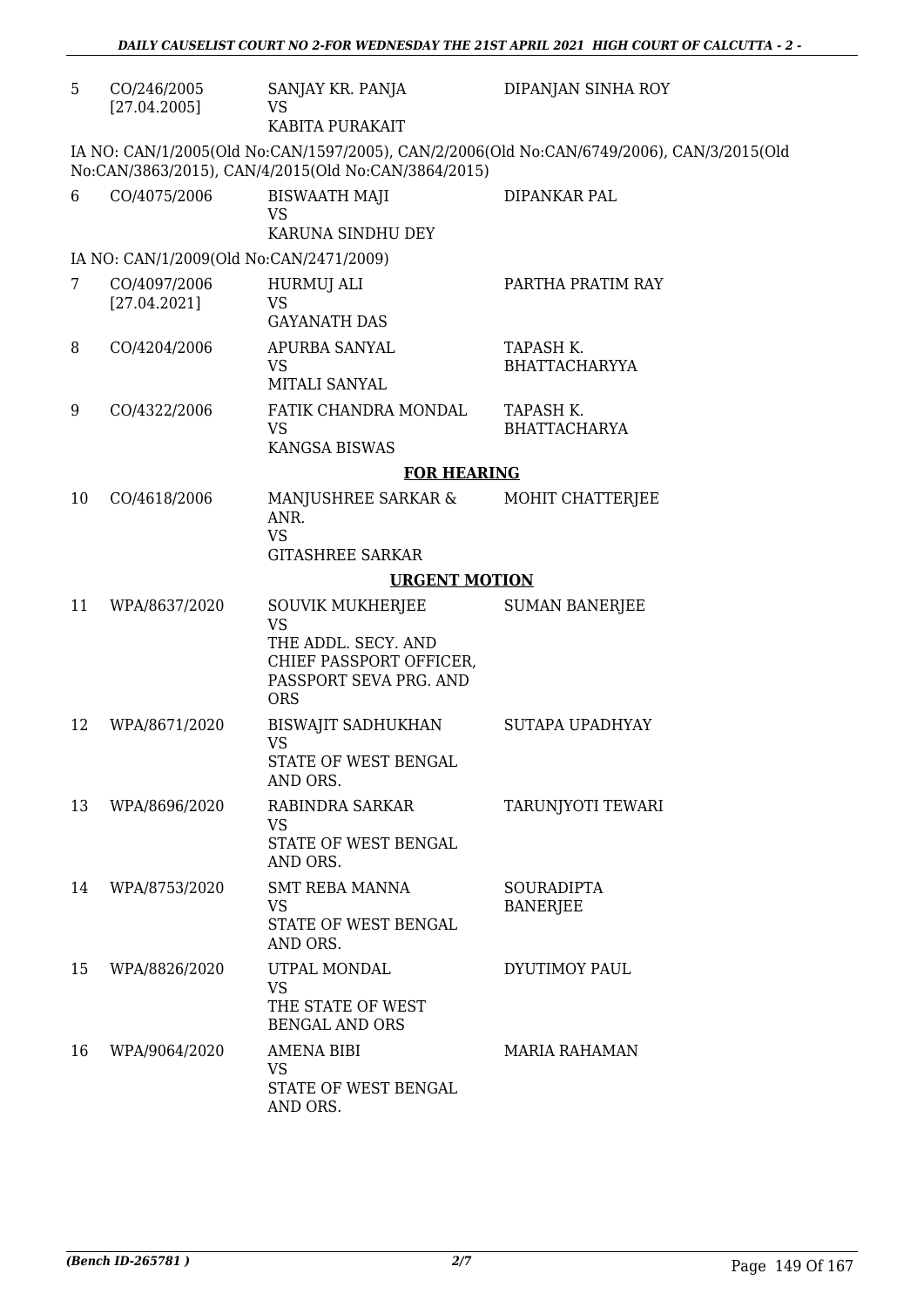| 17 | WPA/9342/2020  | <b>SUNIL SARDAR</b><br><b>VS</b><br>UNION OF INDIA AND ORS.                                             | <b>RAKESH SARKAR</b>         |
|----|----------------|---------------------------------------------------------------------------------------------------------|------------------------------|
| 18 | WPA/9344/2020  | ARJUN SHARMA<br><b>VS</b><br>UNION OF INDIA AND ORS.                                                    | RAKESH SARKAR                |
| 19 | WPA/9372/2020  | NITYANANDA CHATTERJEE<br>@ NITAI<br><b>VS</b><br>STATE OF WEST BENGAL<br>AND ORS.                       | RAJNANDINI DAS               |
| 20 | WPA/9465/2020  | MOLOY KUMAR PAL AND<br><b>ANR</b><br><b>VS</b><br>PASCHIM BANGA GRAMIM<br><b>BANK AND ORS</b>           | SAJAL KUMAR GHOSH            |
| 21 | WPA/9486/2020  | DILL DEVELOPERS<br>PRIVATES LIMITED<br>VS<br><b>REGISTRAR OF</b><br>COMPANIES, WEST BENGAL              | SHEBATEE DATTA               |
| 22 | WPA/9724/2020  | <b>SMT SATMINDAR KAUR</b><br><b>AND ANR</b><br>VS<br>STATE OF WEST BENGAL<br>AND ORS.                   | TRIPTIMOY<br><b>TALUKDER</b> |
| 23 | WPA/10165/2020 | <b>MAJET MONDAL</b><br><b>VS</b><br>STATE OF WEST BENGAL<br>AND ORS.                                    | <b>ABDUL MURSHID</b>         |
| 24 | WPA/10206/2020 | SHEFALI AND GHOSH AND<br><b>ANOTHER</b><br>VS<br>STATE OF WEST BENGAL<br>AND ORS.                       | SK JAYED HOSSAIN             |
| 25 | WPA/10597/2020 | SATISH ROSIN AND<br>TURPENTINE WORKS AND<br><b>ANR</b><br><b>VS</b><br>STATE OF WEST BENGAL<br>AND ORS. | NILAY SENGUPTA               |
| 26 | WPA/10645/2020 | <b>GOBINDA NAIYA</b><br><b>VS</b><br>THE STATE OF WEST<br><b>BENGAL AND ORS</b>                         | <b>ABDUR RAKIB</b>           |
| 27 | WPA/10870/2020 | <b>NILOY SAHA</b><br><b>VS</b><br>UNION OF INDIA AND ORS.                                               | TRIPTIMOY<br>TALUKDER        |
| 28 | WPA/10964/2020 | SUSANTA ADHIKARY<br><b>VS</b><br>STATE OF WEST BENGAL<br>AND ORS.                                       | KAMAL KANTA KAR              |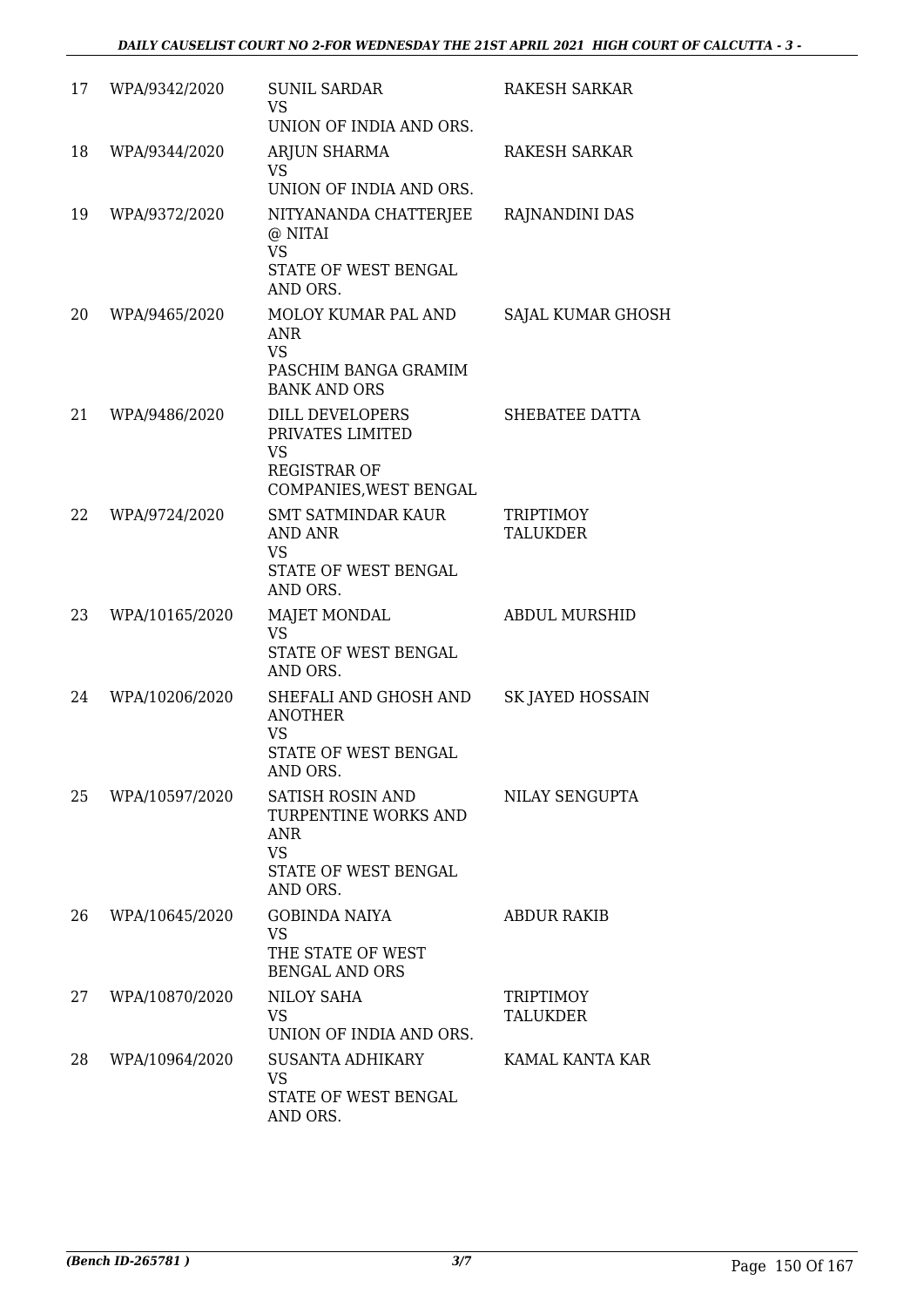| 29 | WPA/10996/2020                 | <b>GEETANJALI</b><br>INFRASTRUCTURE AND<br><b>EARTHMOVERS AND</b><br><b>ANOTHER</b><br><b>VS</b><br>STATE OF WEST BENGAL<br>AND ORS. | SAPTARSHI KUMAR<br>MAI.  |
|----|--------------------------------|--------------------------------------------------------------------------------------------------------------------------------------|--------------------------|
| 30 | WPA/10998/2020                 | <b>GEETANJALI</b><br>INFRASTRUCTURE AND<br><b>EARTHMOVERS AND</b><br><b>ANOTHER</b><br><b>VS</b><br>STATE OF WEST BENGAL<br>AND ORS. | SAPTARSHI KUMAR<br>MAI.  |
| 31 | WPA/11153/2020<br>[23.04.2021] | YASHPAL MEHRA<br><b>VS</b><br>THE DENA BANK AND ORS                                                                                  | <b>SYED NURUL AREFIN</b> |
| 32 | WPA/11257/2020                 | JYOTSNA DEY HALDER<br><b>VS</b><br>STATE OF WEST BENGAL<br>AND ORS.                                                                  | TUHINA PARVIN            |
| 33 | WPA/11402/2020<br>[27.04.2021] | PAKASH SINHA<br><b>VS</b><br>STATE OF WEST BENGAL<br>AND ORS.                                                                        | <b>ARUNABHA DEB</b>      |
| 34 | WPA/11403/2020                 | DEBASHIS MITRA<br><b>VS</b><br>THE ORIENTAL BANK OF<br><b>COMMERCE</b>                                                               | <b>ARANI GUHA</b>        |
| 35 | WPA/11640/2020                 | <b>JOYNUR BEWA</b><br><b>VS</b><br>STATE OF WEST BENGAL<br>AND ORS.                                                                  | <b>SRIKUMAR MANDAL</b>   |
| 36 | WPA/11909/2020                 | <b>ISLAM ALI KHAN</b><br>VS —<br>STATE OF WEST BENGAL<br>AND ORS.                                                                    | ASHIS KUMAR DUTTA        |
| 37 | WPA/59/2021                    | ANITA BHATTACHARYA<br><b>VS</b><br>STATE OF WEST BENGAL<br>AND ORS.                                                                  | PAYEL SHOME              |
| 38 | WPA/73/2021                    | ARMEX SECURITY PRIVATE<br>LIMITED<br><b>VS</b><br>STATE OF WEST BENGAL<br>AND ORS.                                                   | DYUTIMAN BANERJEE        |
| 39 | WPA/105/2021                   | <b>SMT BHARATI GUPTA</b><br><b>VS</b><br>STATE OF WEST BENGAL<br>AND ORS.                                                            | MAHESWARI<br>SHARMA      |
| 40 | WPA/582/2021<br>[27.04.2021]   | RAKESH KUMAR DAS<br><b>VS</b><br>STATE OF WEST BENGAL<br>AND ORS.                                                                    | SNEHA SINGH              |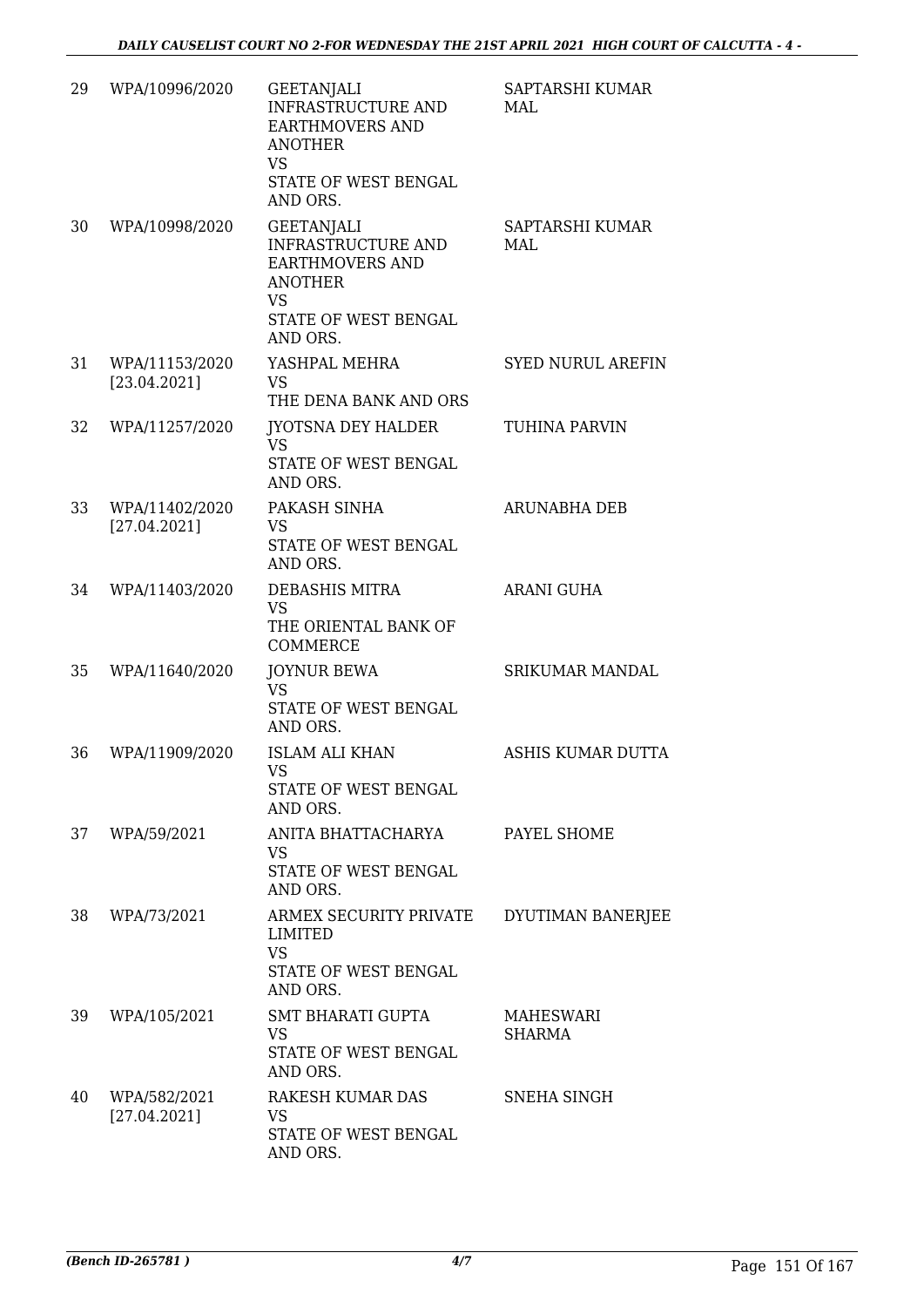| 41 | WPA/868/2021                  | SAMRAT REALPRAJECTS<br>PVT. LTD.<br><b>VS</b><br>STATE OF WEST BENGAL<br>AND ORS.          | PARTHA<br><b>CHAKRABORTY</b>            |
|----|-------------------------------|--------------------------------------------------------------------------------------------|-----------------------------------------|
| 42 | WPA/1007/2021                 | <b>SK. SAIFUDDIN</b><br><b>VS</b><br>STATE OF WEST BENGAL<br>AND ORS.                      | <b>SK.SALIM</b>                         |
| 43 | WPA/1087/2021                 | MISS TANUSHREE ROY<br><b>VS</b><br>STATE OF WEST BENGAL<br>AND ORS.                        | NILENDRA NARAYAN<br><b>RAY</b>          |
| 44 | WPA/1178/2021                 | KAMALIKA GHOSH<br><b>VS</b><br>LIFE INSURANCE<br><b>CORPORATION OF INDIA</b>               | <b>DEBDUTTA BASU</b>                    |
| 45 | WPA/1197/2021<br>[04.05.2021] | SUVENDU ADHIKARI<br><b>VS</b><br><b>STATE OF WEST BENGAL</b><br>AND ORS.                   | Debdeep Sinha                           |
| 46 | WPA/2179/2021<br>[27.04.2021] | NIDHIR RANJAN<br>MAJUMDER<br><b>VS</b><br>UNION OF INDIA AND ORS.                          | DIPTENDU MANDAL                         |
| 47 | WPA/2499/2021                 | ALL BENGAL YOUTH<br>WELFARE ASS. AND ANR.<br><b>VS</b><br>STATE OF WEST BENGAL<br>AND ORS. | SABYASACHI ROY                          |
|    |                               | <b>MOTION</b>                                                                              |                                         |
| 48 | WPA/9658/2020                 | JAYARSHI BHATTACHARYA<br><b>VS</b><br>STATE OF WEST BENGAL<br>AND ORS.                     | <b>SALONI</b><br><b>BHATTACHARJEE</b>   |
| 49 | WPA/10161/2020                | SHAINE LEX ADVISORS LLP<br>VS.<br>State of West Bengal                                     | <b>STEVEN SOURODIP</b><br><b>BISWAS</b> |
| 50 | WPA/10210/2020                | EAST HOOGHLY POLYPLAST<br>PRIVATE LIMITED<br><b>VS</b><br>State of West Bengal             | <b>ANIRUDHA</b><br><b>AGARWALLA</b>     |
| 51 | WPA/10255/2020                | AMRI HOSPITALS LTD AND<br><b>ANR</b><br><b>VS</b><br>STATE OF WEST BENGAL<br>AND ORS.      | SANJAY GINODIA                          |
| 52 | WPA/10311/2020                | JAKIR ALI MOLLA<br><b>VS</b><br>STATE OF WEST BENGAL<br>AND ORS.                           | <b>ANINDITA AUDDY</b>                   |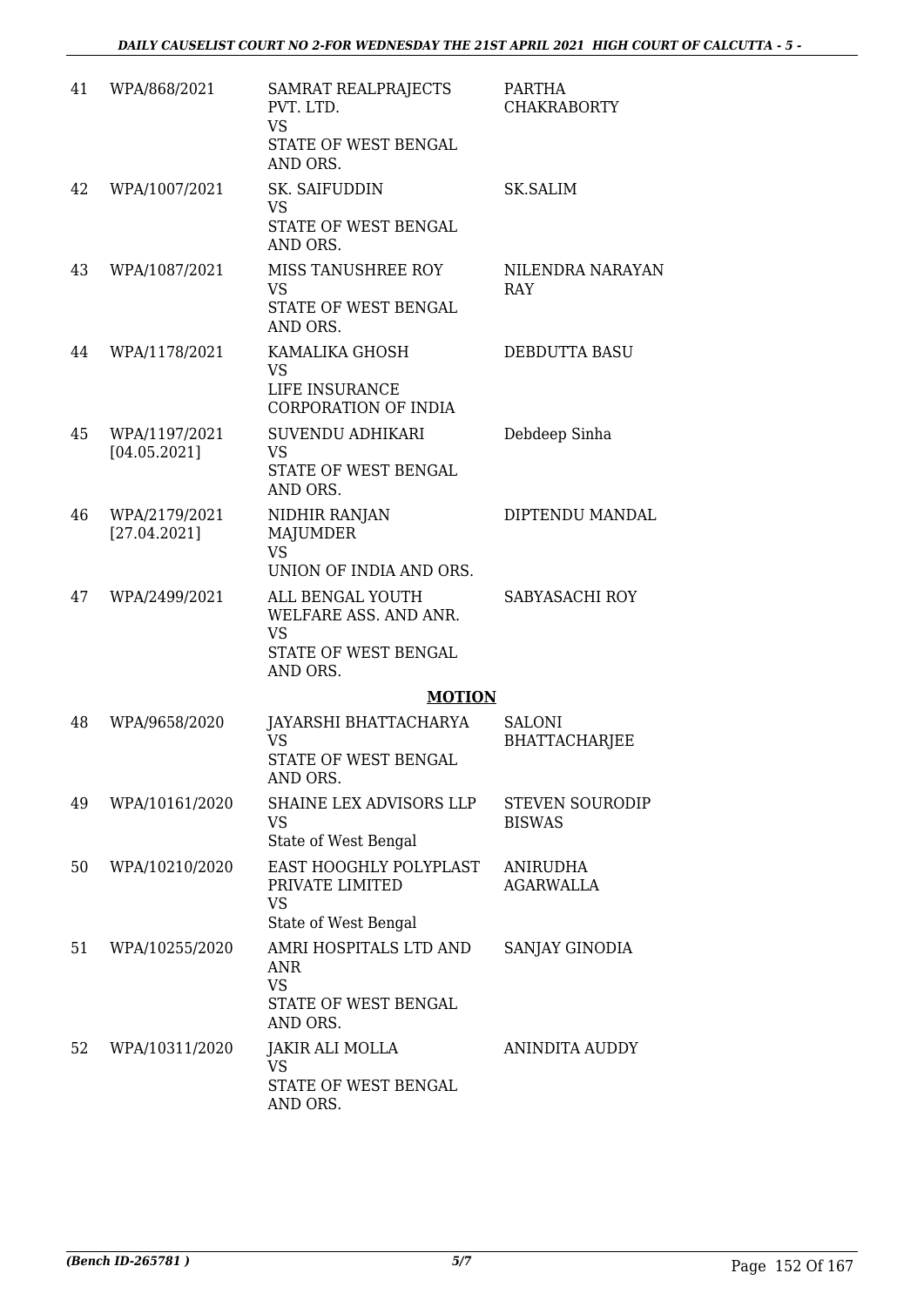| 53 | WPA/11027/2020    | DIPIKA MANDAL<br><b>VS</b>                                                     | SAMIDDHA SANKAR<br><b>SENGUPTA</b>  |
|----|-------------------|--------------------------------------------------------------------------------|-------------------------------------|
|    |                   | CHIEF MEDICAL OFFICER<br>OF HEALTH, RAMPURHAT                                  |                                     |
| 54 | WPA/11234/2020    | MINATI SARKAR AND ANR<br><b>VS</b>                                             | IN PERSON(MINATI<br>SARKAR)         |
|    |                   | STATE OF WEST BENGAL<br>AND ORS.                                               |                                     |
|    |                   | <b>NEW MOTION</b>                                                              |                                     |
| 55 | CO/683/2018       | KAMALA DEVI SHAW<br><b>VS</b>                                                  | ADITYA SINGH                        |
|    |                   | SRI SRI ISWAR GOPINATH<br>JEW THAKUR.REPT BY ANIL<br><b>KUMAR DEY</b>          |                                     |
| 56 | CO/1393/2018      | <b>DHRUBA KUMAR</b><br>MUKHOPADHYAY                                            | S SANNAL                            |
|    |                   | <b>VS</b><br>MIHIR KUMAR SARKAR &<br><b>ORS</b>                                |                                     |
| 57 | CO/1479/2018      | NARAYAN CH. GIRI<br><b>VS</b>                                                  | <b>ANYASHA DAS</b>                  |
|    |                   | <b>SUNDAR GIRI &amp; ANR.</b>                                                  |                                     |
| 58 | CO/1480/2018      | GYANODA GIRI<br><b>VS</b>                                                      | <b>ANYASHA DAS</b>                  |
|    |                   | <b>SUNDAR GIRI &amp; ANR.</b>                                                  |                                     |
|    | IA NO: CAN/1/2020 |                                                                                |                                     |
| 59 | CO/1510/2018      | PYARE LAL AGARWAL<br><b>VS</b><br><b>INDRASHANI PANDEY &amp;</b><br><b>ORS</b> | DHIRAJ TRIVEDI                      |
| 60 | CO/1549/2018      | LATIKA CHOWDHURY                                                               | CHANDRADOY ROY                      |
|    |                   | <b>VS</b><br>SURESH CHOWDHURY &<br>ORS                                         |                                     |
| 61 | CO/2835/2018      | M/S. LGW INDUSTRIES LTD<br><b>VS</b>                                           | DEBNATH MAHATA                      |
|    |                   | SHYAMAL KANTI SAHA                                                             |                                     |
| 62 | CO/2964/2018      | PRADIP KUMAR ROY<br><b>VS</b>                                                  | <b>RIYA DAS</b>                     |
|    |                   | RANU ROY @ SABITA                                                              |                                     |
| 63 | CO/3139/2018      | <b>SARAT MONDAL &amp; ORS</b><br><b>VS</b>                                     | <b>SARBANANDA</b><br><b>SANNYAL</b> |
|    |                   | STATE OF WEST BENGAL &<br><b>ORS</b>                                           |                                     |
| 64 | CO/3197/2018      | SITARAM SAHU                                                                   | ZIAUL ISLAM                         |
|    |                   | <b>VS</b><br><b>USHA SHAW &amp; ANR</b>                                        |                                     |
| 65 | CO/3225/2018      | <b>SMT. PIKU LAHIRI</b>                                                        | D. SINHA                            |
|    |                   | VS<br>SANKAR NATH LAHIRI                                                       |                                     |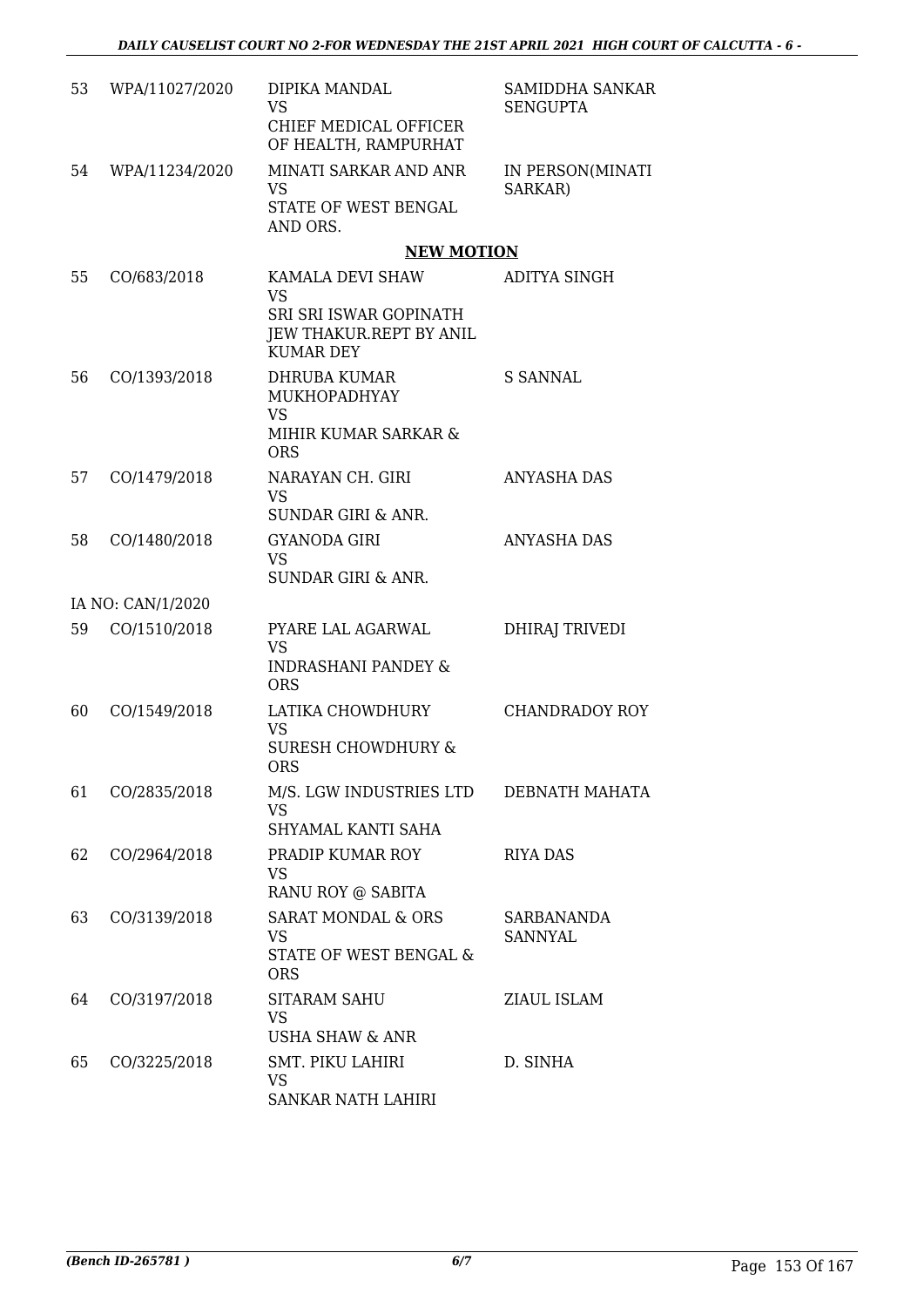| 66 | CO/3239/2018 | ARABINDA SAMANTA &<br>ANR<br><b>VS</b><br>THE UTTARPARA KOTRANG<br><b>MUNI &amp; ORS</b>                          | <b>ASHIM KUMAR</b><br><b>RAUTH</b>       |
|----|--------------|-------------------------------------------------------------------------------------------------------------------|------------------------------------------|
| 67 | CO/3303/2018 | KARTIK CHANDRA ADAK &<br><b>ORS</b><br><b>VS</b><br>SATISH CHANDRA BHUNIA<br>$&$ ORS                              | <b>ABHIJIT MUKHERJEE</b>                 |
| 68 | CO/3352/2018 | MITALI MUKHOPADHYAY<br><b>VS</b><br>SRIPARNA BANERJEE &<br><b>ORS</b>                                             | <b>B P MONDAL</b>                        |
| 69 | CO/3372/2018 | TARAPADA DALUI<br><b>VS</b><br>M/S. JOY MATADI<br><b>ENTERPRISE REP BY</b><br>PRATEEM CHAKRABORTY &<br><b>ORS</b> | ARPITA SAHA                              |
| 70 | CO/3387/2018 | SMT. SHARMISTHA PAL<br>(GANGULY)<br><b>VS</b><br><b>MAMATA SINGH</b>                                              | R. CHATTERJEE                            |
| 71 | CO/3445/2018 | SUDHA KUNDU (MISRA)<br><b>VS</b><br><b>BISWANATH KUNDU</b>                                                        | <b>SIDDHARTHA</b><br><b>BHATTACHARYA</b> |
| 72 | CO/3592/2018 | <b>SMT INDRANI</b><br><b>BHATTACHARJEE</b><br><b>VS</b><br>KALIDAS BANNERJEE                                      | <b>AIS KUMAR DAS</b>                     |
| 73 | CO/3970/2018 | <b>SAMAR SEN &amp; ORS</b><br><b>VS</b>                                                                           | <b>BADAL SAHA</b>                        |
| 74 | CO/2166/2019 | <b>ASIT SAMANTA &amp; ANR</b><br><b>VS</b><br>STANDARD CHARTERED<br><b>BANK</b>                                   | <b>SAMRAT MUKHERJEE</b>                  |
| 75 | CO/2167/2019 | <b>GAURAV AGARWAL</b><br><b>VS</b><br>DIPANKAR MAJI & ORS                                                         | SAMRAT MUKHERJEE                         |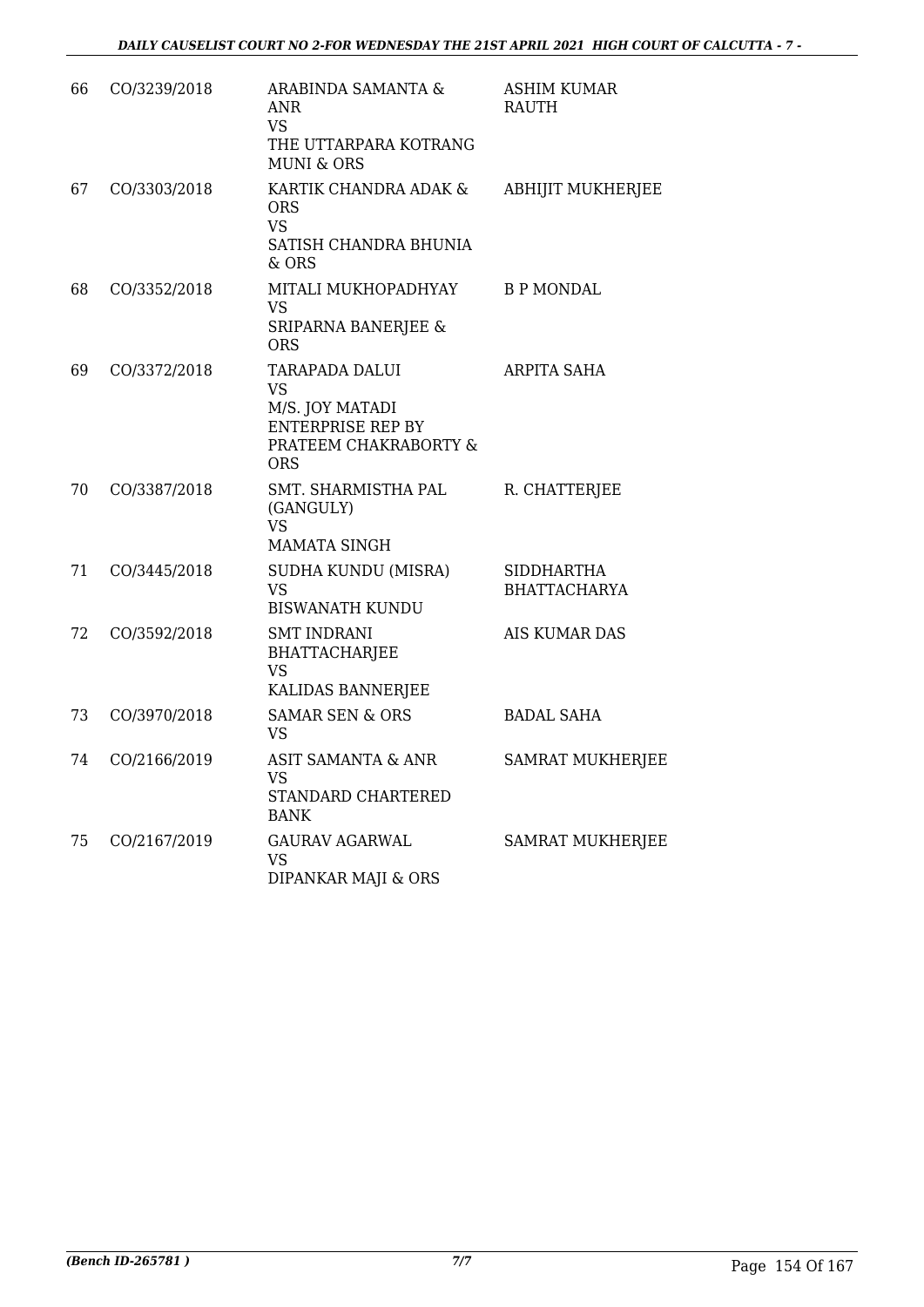

## In The High Court at Calcutta

### **Appellate Side**

**WARNING CAUSELIST For Wednesday The 21st April 2021**

#### **(FMA SECTION AND MANDAMUS SECTION)**

#### **THE FOLLOWING MATTERS WILL BE TAKEN UP BY HON'BLE JUSTICE RAVI KRISHAN KAPUR ON AND FROM 22.03.2021 SERIALLY AS PER THE DIRECTIONS IN THE DAILY CAUSE LIST.**

#### **WARNING LIST (FMA SECTION)**

| $\mathbf{1}$   | FMA/361/2019<br>$J/C$ + PT II + 2 FILE VS<br>LCR | NATIONAL INSURANCE<br>$(PT I + OB + 2ND$ COMPANY LIMITED<br>PUTUL DULAY & ORS                           | SAILALENDU<br><b>BHOWMICK</b>  |
|----------------|--------------------------------------------------|---------------------------------------------------------------------------------------------------------|--------------------------------|
|                |                                                  | IA NO: CAN/1/2018(Old No:CAN/1967/2018), CAN/2/2019(Old No:CAN/7465/2019)                               |                                |
| $\mathcal{L}$  | FMA/362/2019<br>$(PT I + OB + 2ND$<br>J/C        | TATA AIG GEN INS CO LTD<br><b>VS</b><br><b>GUNBALA RANA &amp; ANR</b>                                   | RAJESH SINGH                   |
|                | IA NO: CAN/1/2018(Old No:CAN/9054/2018)          |                                                                                                         |                                |
| 3              | FMA/364/2019<br>$(PT I + OB + 2ND$<br>$J/C$ )    | NATIONAL IN, CO. LTD.<br><b>VS</b><br>RAJNI DHADA & ORS.                                                | PARIMAL KUMAR<br><b>PAHARI</b> |
|                | IA NO: CAN/1/2019(Old No:CAN/4071/2019)          |                                                                                                         |                                |
| $\overline{4}$ | FMA/366/2019<br>$(PT I + OB + 2ND$<br>J/C        | NATIONAL IN. CO. LTD.<br>VS<br>PRADYOT @ PRADYUT KR.<br><b>GHOSH (DEAD) SUBTD. BY</b><br>PARTHA GHOSH & | <b>SUCHARITA PAUL</b>          |
|                | IA NO: CAN/1/2018(Old No:CAN/8857/2018)          |                                                                                                         |                                |
| 5              | FMA/369/2019<br>$(PT I + OB + 2ND$<br>J/C        | <b>HIRANMOY MONDAL</b><br>VS<br>NEW INDIA ASSURANCE & ANR                                               | <b>SAIDUR RAHMAN</b>           |
| 6              | FMA/370/2019<br>$(PT I + OB + 2ND$<br>$J/C$ )    | RAHUL SENGUPTA<br><b>VS</b><br>NATIONAL INSURANCE<br><b>COMPANY LIMITED &amp; ANR</b>                   | <b>ASHIQUE MONDAL</b>          |
| 7              | FMA/373/2019<br>$(PT I + OB + 2ND$<br>$J/C$ )    | RINA BISWAS & ANR<br>VS<br>THE UNITED INDIA INSURANCE<br>CO. LTD & ORS                                  | <b>SAIDUR RAHAMAN</b>          |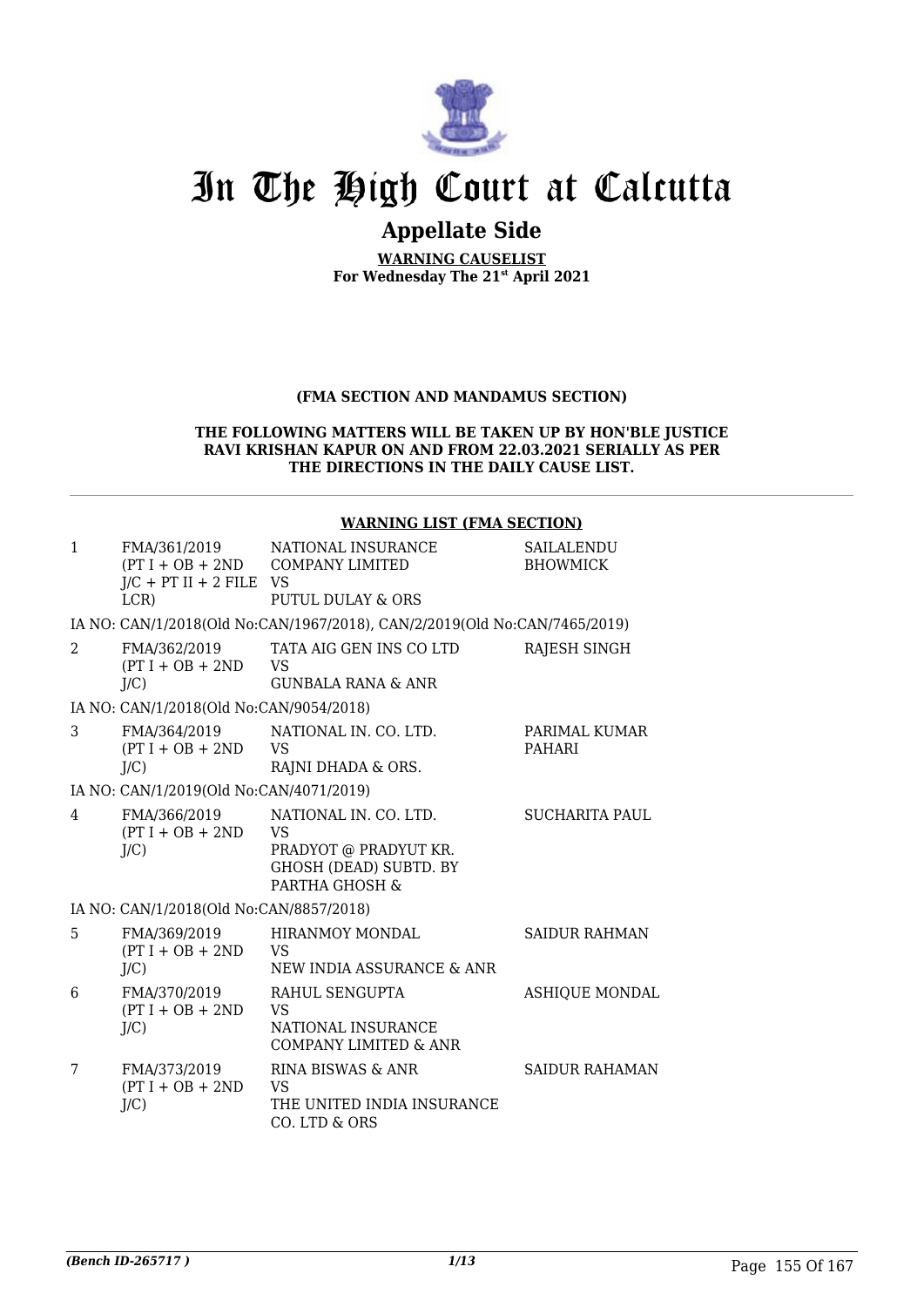| 8  | FMA/374/2019<br>$(PT I + OB + 2ND$<br>$J/C$ ) | <b>DARIFA KHATUN</b><br><b>VS</b><br>THE SHRIRAM GENERAL                                     | <b>SAIDUR RAHAMAN</b>            |
|----|-----------------------------------------------|----------------------------------------------------------------------------------------------|----------------------------------|
|    |                                               | <b>INSURANCE CO. LTD &amp; ANR</b>                                                           |                                  |
| 9  | FMA/376/2019<br>$(PT I + OB + 2ND$<br>$J/C$ ) | LALESHWAR<br>SINH@LALASHWAR SINGH @<br>LALESHWAR SINGH<br><b>VS</b><br>KRISHNENDU PAUL & ORS | SOUJANYA<br>BANDOPADHYAY         |
|    |                                               | IA NO: CAN/1/2018(Old No:CAN/2649/2018), CAN/2/2019(Old No:CAN/7494/2019)                    |                                  |
| 10 | FMA/379/2019<br>$(PT I + OB + 2ND$            | JAWAHARLAL GHOSH<br>VS                                                                       | PURNA CHANDRA<br><b>MAITI</b>    |
|    | $J/C$ )                                       | <b>BILLA MULLICK &amp; ANR</b>                                                               |                                  |
| 11 | FMA/380/2019<br>$(PT I + OB + 2ND$<br>$J/C$ ) | VIJAY KUMAR MAHATO<br><b>VS</b><br>SBI GEN INS CO LTD & ANR                                  | AMIT RANJAN ROY                  |
|    | IA NO: CAN/1/2021                             |                                                                                              |                                  |
| 12 | FMA/381/2019<br>$(PT I + OB + 2ND$<br>$J/C$ ) | SHYAMAPRASAD GANGULY<br>VS<br>THE NEW INDIA ASS. CO. LTD. &                                  | <b>SAIDUR RAHAMAN</b>            |
| 13 | FMA/382/2019                                  | ANR.<br>SUJATA PARYA @ SUJATA PARIA                                                          | JAYANTA KUMAR                    |
|    | $(PT I + OB + 2ND$<br>$J/C$ )                 | & ORS<br><b>VS</b><br><b>ICICI LOMBARD GENERAL</b><br><b>INSURANCE CO. LTD &amp; ANR</b>     | MANDAL.                          |
| 14 | FMA/384/2019<br>$(PT I + OB + 2ND$<br>$J/C$ ) | JOGOMAYA MONDAL & ANR<br><b>VS</b><br>NATIONAL INSURANCE CO. LTD<br>$&$ ANR                  | JAYANTA KUMAR<br><b>MANDAL</b>   |
| 15 | FMA/415/2019<br>$(PT I + OB + 2ND$<br>$J/C$ ) | <b>ABHIJIT MAL</b><br><b>VS</b><br>NICL & ANR                                                | <b>AMITV RANJAN ROY</b>          |
| 16 | FMA/435/2019<br>$(PT I + OB + 2ND$<br>$J/C$ ) | HOPANMAYEE SAREN & ANR<br>VS<br>THE SHRIRAM GENERAL<br>INSURANCE CO. LTD & ANR               | <b>SAIDUR RAHAMAN</b>            |
| 17 | FMA/592/2019<br>$(PT I + OB + 2ND$<br>$J/C$ ) | <b>SAGAR BARUI</b><br>VS<br>THE NEW INDIA ASSURANCE<br>CO. LTD. & ANR                        | SOUJANYA<br><b>BANDYOPADHYAY</b> |
|    | IA NO: CAN/2/2018(Old No:CAN/3093/2018)       |                                                                                              |                                  |
| 18 | FMA/619/2019<br>$(PT I + OB + 2ND$            | NATIONAL IN. CO. LTD.<br><b>VS</b>                                                           | PARIMAL KR. PAHARI               |
|    | $J/C$ )                                       | PAMPA SAHA & ORS.                                                                            |                                  |
|    | IA NO: CAN/1/2019(Old No:CAN/4072/2019)       |                                                                                              |                                  |
| 19 | FMA/622/2019<br>$(PT I + OB + 2ND$ VS<br>LCR) | RELIANCE G.I CO. LTD.<br>$J/C$ + PT II + 2 FILE PANCHAMI MAHATO & ORS.                       | KAMAL KRISHNA DAS                |
|    | IA NO: CAN/1/2018(Old No:CAN/5670/2018)       |                                                                                              |                                  |
| 20 | FMA/659/2019<br>$(PT I + OB + 2ND$<br>$J/C$ ) | ANJANA BAL (TAMANG) & ORS<br><b>VS</b><br>THE ORIENTAL INSURANCE CO                          | LALTUMOHAN<br><b>GHOSH</b>       |
|    |                                               | LTD & ORS                                                                                    |                                  |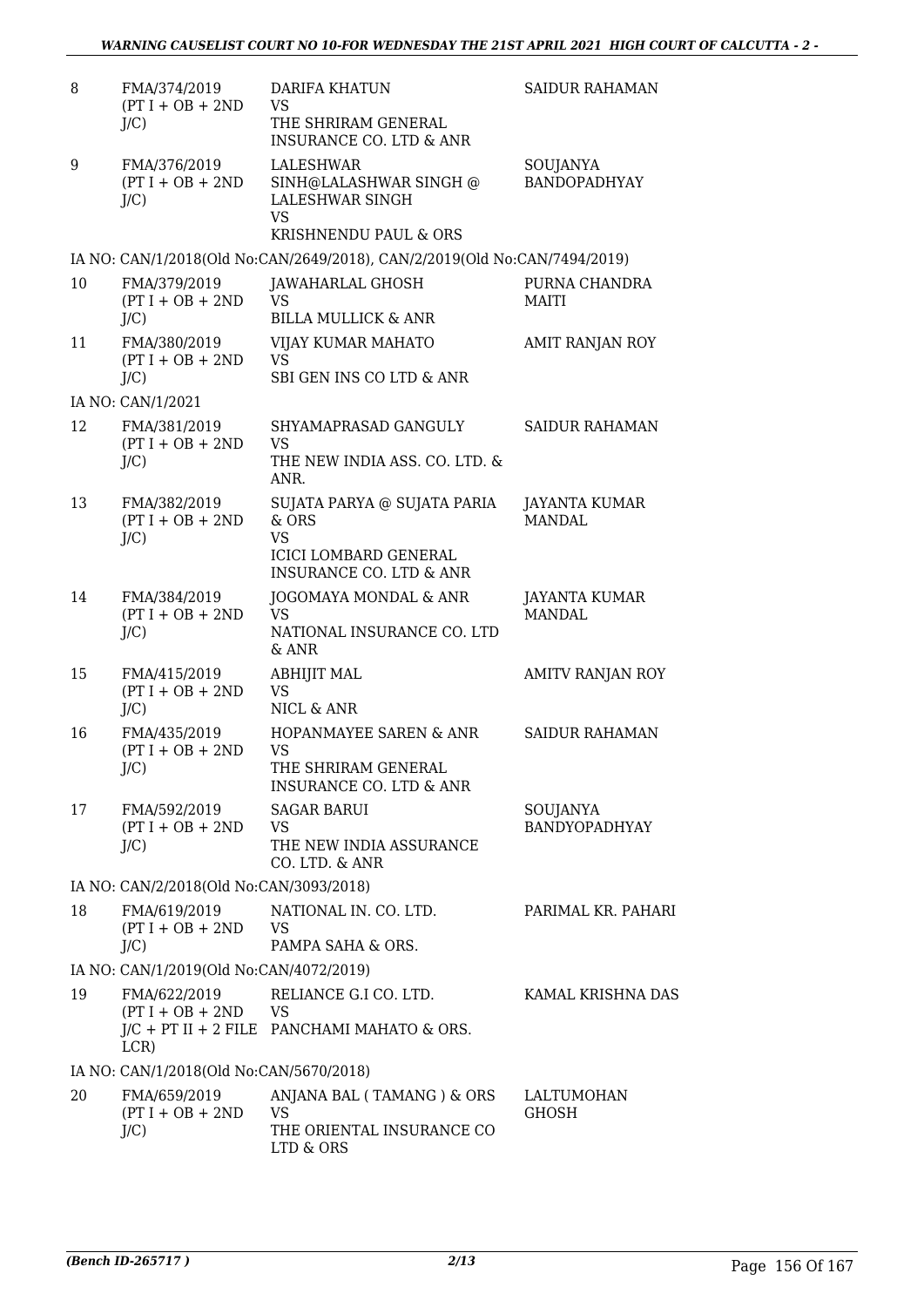| 21 | FMA/820/2019<br>$(PT I + OB + 2ND$<br>$J/C$ )  | SARMILA DEVI & ORS.<br>VS.<br>TARAK DUTTA SINGH                                                           | HEMANDRA GUHA<br><b>ROY</b>        |
|----|------------------------------------------------|-----------------------------------------------------------------------------------------------------------|------------------------------------|
| 22 | FMA/821/2019<br>$(PT I + OB + 2ND$<br>$J/C$ )  | JHARNA DAS & ANR<br><b>VS</b><br>THE UNITED INDIA INS CO LTD<br>$&$ ANR                                   | <b>SAIDUR RAHAMAN</b>              |
| 23 | FMA/822/2019<br>$(PT I + OB + 2ND$<br>$J/C$ )  | ALOKE RANJAN GHOSH & ANR<br><b>VS</b><br>THE ORIENTAL INSURANCE<br>COMPANY LIMITED & ANR                  | AMIT RANJAN RAY                    |
|    | IA NO: CAN/1/2019(Old No:CAN/11336/2019)       |                                                                                                           |                                    |
| 24 | FMA/921/2019<br>$(PT I + OB + 2ND$<br>$J/C$ )  | ABU KASHEM MONDAL<br>VS<br>THE ORIENTAL INSURANCE<br><b>COMPANY LIMITED &amp; ANR</b>                     | AMIT RANJAN ROY                    |
| 25 | FMA/960/2019<br>$(PT I + OB + 2ND$<br>$J/C$ )  | ICICI LOMBARD G.I CO. LTD.<br><b>VS</b><br>REKHA MURMU & ANR.                                             | PARIMAL KR. PAHARI                 |
|    | IA NO: CAN/1/2019(Old No:CAN/3212/2019)        |                                                                                                           |                                    |
| 26 | FMA/964/2019<br>$(PT I + OB + 2ND$<br>$J/C$ )  | THE ORIENTAL INSURANCE<br>CO.LTD.<br>VS                                                                   | <b>SANJOY PAUL</b>                 |
|    |                                                | <b>SMT SHAMPA MONDAL &amp; ORS</b>                                                                        |                                    |
|    | IA NO: CAN/1/2019(Old No:CAN/1431/2019)        |                                                                                                           |                                    |
| 27 | FMA/965/2019<br>$(PT I + OB + 2ND$<br>$J/C$ )  | NEW INDIA ASS. CO. LTD.<br><b>VS</b><br>HAFIJA BEWA & ORS.                                                | RAJDEEP<br><b>BHATTACHARYA</b>     |
|    | IA NO: CAN/2/2019(Old No:CAN/4357/2019)        |                                                                                                           |                                    |
| 28 | FMA/1125/2019<br>$(PT I + OB + 2ND$<br>$J/C$ ) | MANABHAVATI MISHRA & ORS<br><b>VS</b><br>NATIONAL INSURANCE<br><b>COMPANY LTD. &amp; ORS</b>              | <b>SUUBHANKAR</b><br><b>MANDAL</b> |
| 29 | FMA/1129/2019<br>$(PT I + OB + 2ND$<br>$J/C$ ) | <b>AMIT KUNDU</b><br>VS.<br>FARUKUDDIN MIDDYA & ANR                                                       | <b>DEBAKI NANDAN</b><br>MAITI      |
| 30 | FMA/1130/2019<br>$(PT I + OB + 2ND$<br>$J/C$ ) | SAIFUL MONDAL@SK SAIFUL<br>MONDAL<br><b>VS</b><br>THE NEW INDIA ASSURANCE<br><b>COMPANY LTD &amp; ANR</b> | <b>JAYANTA BANERJEE</b>            |
| 31 | FMA/1553/2019<br>$(PT I + OB + 2ND$<br>$J/C$ ) | MAMTAZ BIBI & ORS.<br>VS<br>NATIONAL IN. CO. LTD. & ANR.                                                  | DHANANJAY ADAK                     |
| 32 | FMA/1610/2019<br>$(PT I + OB + 2ND$<br>$J/C$ ) | <b>SAMIM ARA</b><br><b>VS</b><br>NEW INDIA ASSURANCE<br>COMPANY LIMITED & ANR                             | <b>SAIDUR RAHAMAN</b>              |
| 33 | FMA/1638/2019<br>$(PT I + OB + 2ND$<br>$J/C$ ) | PARESH NATH GHOSH<br><b>VS</b><br>NATIONAL INSURANCE CO. LTD<br>& ANR                                     | SASWATA<br><b>BHATTACHARYYA</b>    |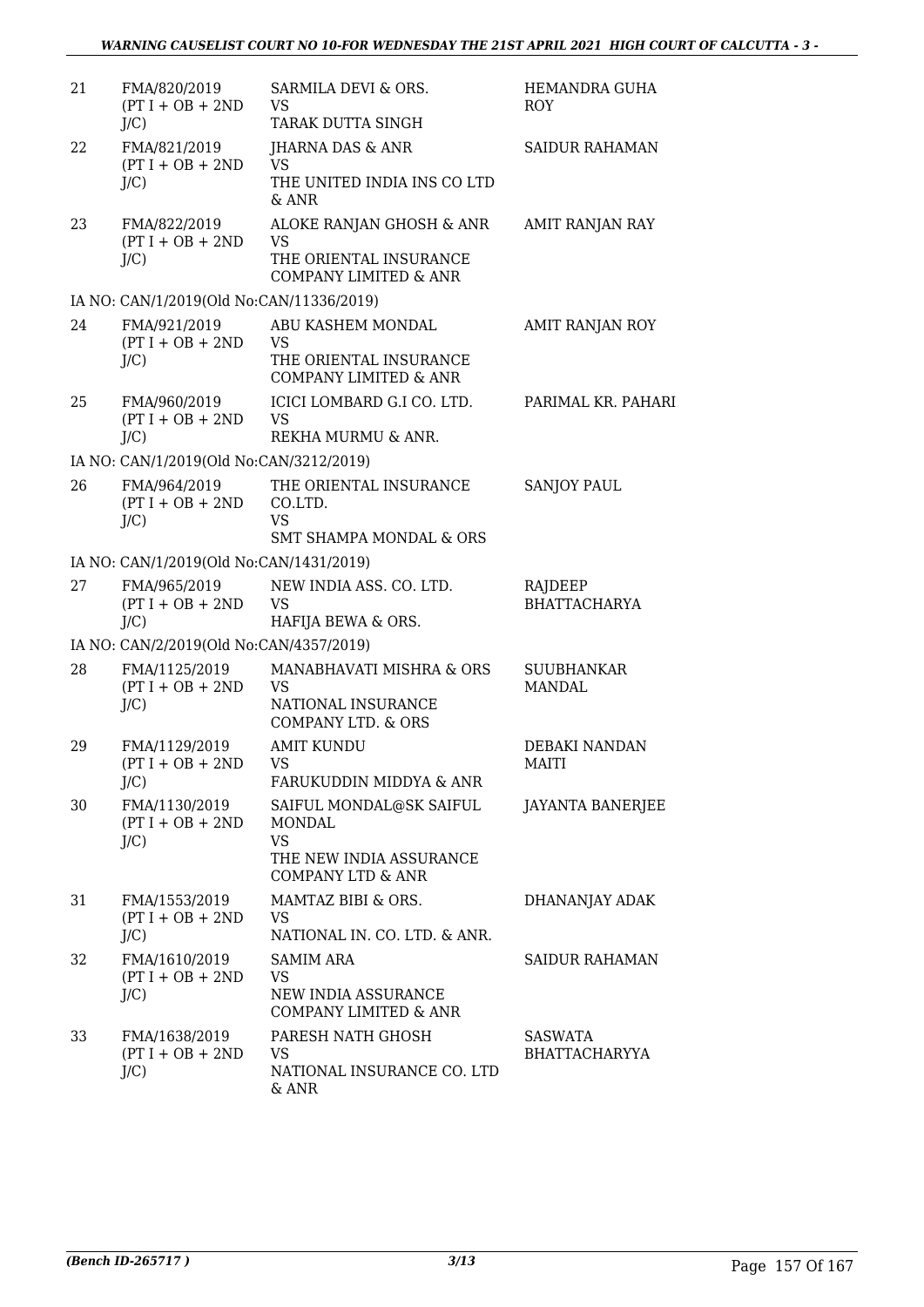| 34 | FMA/1640/2019<br>$(PT I + OB + 2ND$<br>$J/C$ ) | THE NATIONAL INSURANCE<br><b>COMPANY LTD</b><br><b>VS</b><br>SAMIRESH BHADURI & ANR                | <b>SANJAY PAUL</b>                    |
|----|------------------------------------------------|----------------------------------------------------------------------------------------------------|---------------------------------------|
|    | IA NO: CAN/1/2019(Old No:CAN/8603/2019)        |                                                                                                    |                                       |
| 35 | FMA/1642/2019<br>$(PT I + OB + 2ND$<br>$J/C$ ) | <b>ICICI LOMBARD GEN INS CO</b><br><b>LTD</b><br>VS.<br>MUJLEKHA KHATUN & ORS                      | PARIMAL KUMAR<br>PAHARI               |
|    |                                                | IA NO: CAN/1/2019(Old No:CAN/8719/2019), CAN/2/2019(Old No:CAN/9710/2019)                          |                                       |
| 36 | FMA/1645/2019<br>$(PT I + OB + 2ND$<br>$J/C$ ) | RAMGOPAL DAS<br><b>VS</b><br><b>SUBHAS PRAMANICK &amp; ANR</b>                                     | <b>MUKTAKESH DAS</b>                  |
| 37 | FMA/1646/2019<br>$(PT I + OB + 2ND$<br>$J/C$ ) | JIAUL HOQUE & ANR<br><b>VS</b><br>M/S BAJAJ ALLIANZ GEN INS CO<br>LTD & ANR                        | <b>S GHOSH</b>                        |
| 38 | FMA/1647/2019<br>$(PT I + OB + 2ND$<br>$J/C$ ) | SABNAM AZMI<br><b>VS</b><br>THE NEW INDIA ASSURANCE<br>COMPANY LTD, MALDA DIV. &<br><b>ANR</b>     | SAIDUR RAHAMAN                        |
| 39 | FMA/1652/2019<br>$(PT I + OB + 2ND$<br>$J/C$ ) | <b>SANGITA KUMARI</b><br>VS<br>BHARATI AXA GEN. INSURANCE<br>CO. LTD.                              | JAYANTA KR.<br><b>MANDAL</b>          |
| 40 | FMA/1654/2019<br>$(PT I + OB + 2ND$<br>$J/C$ ) | <b>GULSHAN ARA &amp; ORS</b><br>VS.<br>NATIONAL INSURANCE CO. LTD<br>& ANR                         | JAYANTA KUMAR<br>MANDAL               |
| 41 | FMA/1668/2019<br>$(PT I + OB + 2ND$<br>$J/C$ ) | <b>GOLAPSA LAILA FARDOUS &amp;</b><br>ORS.<br><b>VS</b><br>THE UNITED INDIA IN. CO. LTD.<br>& ANR. | <b>SAIDUR RAHAMAN</b>                 |
|    | IA NO: CAN/1/2019(Old No:CAN/5146/2019)        |                                                                                                    |                                       |
| 42 | FMA/1670/2019<br>$(PT I + OB + 2ND$<br>$J/C$ ) | RANJIT MAHATO<br><b>VS</b><br>THE ORIENTAL INSURANCE CO.<br>LTD & ANR                              | <b>JAYANTA KUMAR</b><br><b>MANDAL</b> |
| 43 | FMA/1671/2019<br>$(PT I + OB + 2ND$<br>$J/C$ ) | <b>EMRAN ALI KHAN</b><br>VS.<br>NATIONAL IN. CO. LTD. & ANR.                                       | DHANANJAY NAYAK                       |
| 44 | FMA/1676/2019<br>$(PT I + OB + 2ND$<br>$J/C$ ) | THE ORIENTAL INSURANCE CO.<br>LTD.<br><b>VS</b><br>SARASWATI DEVI @ SARASWATI<br>DEVI SINGH & ANR  | PARIMAL KUMAR<br>PAHARI               |
|    | IA NO: CAN/1/2019(Old No:CAN/10864/2019)       |                                                                                                    |                                       |
| 45 | FMA/1677/2019<br>$(PT I + OB + 2ND$<br>$J/C$ ) | THE NEW INDIA ASSURANCE<br>CO. LTD.<br>VS.<br>TARULATA SAHA & ANR                                  | PARIMAL KUMAR<br>PAHARI               |
|    | IA NO: CAN/1/2019(Old No:CAN/11046/2019)       |                                                                                                    |                                       |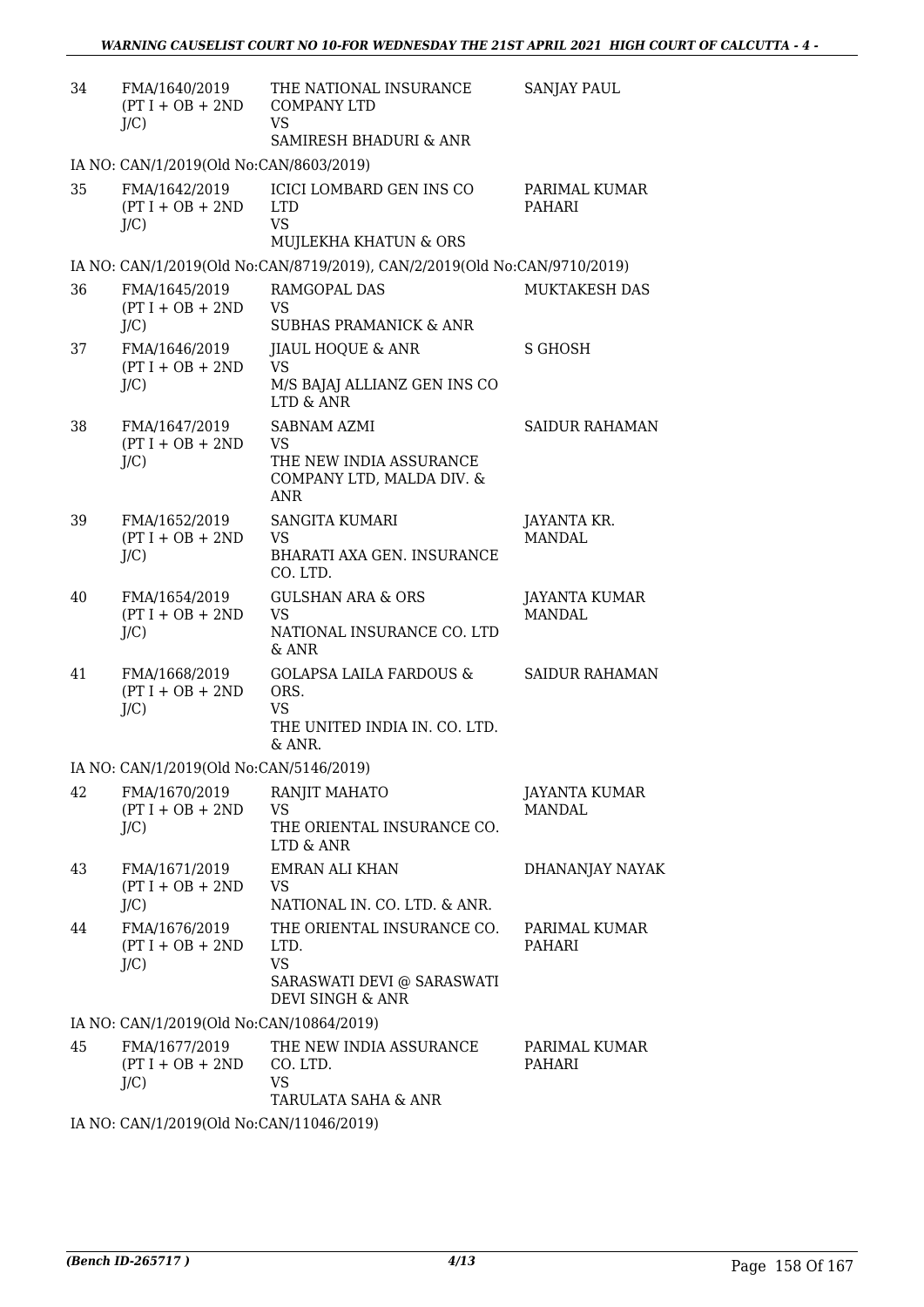| 46 | FMA/1723/2019<br>$(PT I + OB + 2ND$<br>$J/C$ )                           | <b>BIMAL MONDAL</b><br><b>VS</b><br>THE ORIENTAL INSURANCE<br><b>COMPANY LTD &amp; ANR</b>         | <b>SAIDUR RAHAMAN</b>                   |
|----|--------------------------------------------------------------------------|----------------------------------------------------------------------------------------------------|-----------------------------------------|
| 47 | FMA/1725/2019<br>$(PT I + OB + 2ND$<br>J/C                               | NATIONAL INS CO LTD<br><b>VS</b><br>DIPA ROY                                                       | PARIMAL KUMAR<br>PAHARI                 |
|    | IA NO: CAN/1/2019(Old No:CAN/10522/2019)                                 |                                                                                                    |                                         |
| 48 | FMA/1730/2019<br>$(PT I + OB + 2ND$<br>$J/C$ )                           | <b>SMT SANGITA ROY &amp; ANR</b><br><b>VS</b><br>THE NEW INDIA ASSURANCE<br>CO. LTD & ANR          | JAYANTA KUMAR<br><b>MANDAL</b>          |
| 49 | FMA/1732/2019<br>$(PT I + OB + 2ND$<br>$J/C$ )                           | NATIONAL INSURANCE CO.LTD.<br><b>VS</b><br>RAKHI MISHRA & ANR                                      | PARIMAL KUMAR<br>PAHARI                 |
|    | IA NO: CAN/1/2019(Old No:CAN/10907/2019)                                 |                                                                                                    |                                         |
| 50 | FMA/1733/2019<br>$(PT I + OB + 2ND$<br>$J/C$ + PT II + 2 FILE VS<br>LCR) | THE CALCUTTA STATE<br>TRANSPORT CORPORATION<br>MOUSUMI CHATTOPADHYAY &<br><b>ORS</b>               | <b>RAM UDAY</b><br><b>BHATTACHARYYA</b> |
|    |                                                                          | IA NO: CAN/1/2019(Old No:CAN/5218/2019), CAN/2/2021                                                |                                         |
| 51 | FMA/1736/2019<br>$(PT I + OB + 2ND$<br>$J/C$ )                           | MIRA CHAKRABORTY<br><b>VS</b><br>ORIENTAL INSUARANCE CO LTD                                        | <b>SAIDUR RAHAMAN</b>                   |
| 52 | FMA/1738/2019<br>$(PT I + OB + 2ND$<br>$J/C$ )                           | KEYA CHATTERJEE<br><b>VS</b><br>MAGMA HDI GENERAL INS. CO.<br>LTD.                                 | <b>SAIDUR RAHAMAN</b>                   |
| 53 | FMA/1864/2019<br>$(PT I + OB + 2ND$<br>$J/C$ )                           | ICICI LIMBARD GENERAL INS.<br>CO.LTD.<br><b>VS</b><br><b>SANTI SARADAR</b>                         | PARIMAL KUMAR<br>PAHARI                 |
|    | IA NO: CAN/1/2019(Old No:CAN/9712/2019)                                  |                                                                                                    |                                         |
|    | 54 FMA/1865/2019 JOYDEB GHOSH<br>$(PT I + OB + 2ND$<br>LCR)              | <b>VS</b><br>J/C + PT II + 2 FILE NATIONAL INSURANCE<br><b>COMPANY LTD &amp; ORS</b>               | ABHIJIT SINGHA RAY                      |
| 55 | FMA/344/2020<br>$(PT I + OB + 2ND$<br>$J/C$ )                            | <b>MUNMUN KAR &amp; ORS</b><br><b>VS</b><br>THE NATIONAL INSURANCE<br><b>COMPANY LTD &amp; ANR</b> | <b>SAIDUR RAHAMAN</b>                   |
|    | IA NO: CAN/1/2019(Old No:CAN/3665/2019)                                  |                                                                                                    |                                         |
| 56 | FMA/350/2020                                                             | <b>SMT MITHU SINGH &amp; ORS</b><br><b>VS</b><br>THE ORIENTAL INSURANCE CO.<br>LTD. & ANR          | <b>JAYANTA BANERJEE</b>                 |
| 57 | FMA/463/2020<br>$(PT I + OB + 2ND$<br>$J/C$ )                            | NATIONAL INSURANCE CO. LTD. ARABINDA KUNDU<br><b>VS</b><br>SANTOSH TUTEJA @ BAGGA &<br>ORS.        |                                         |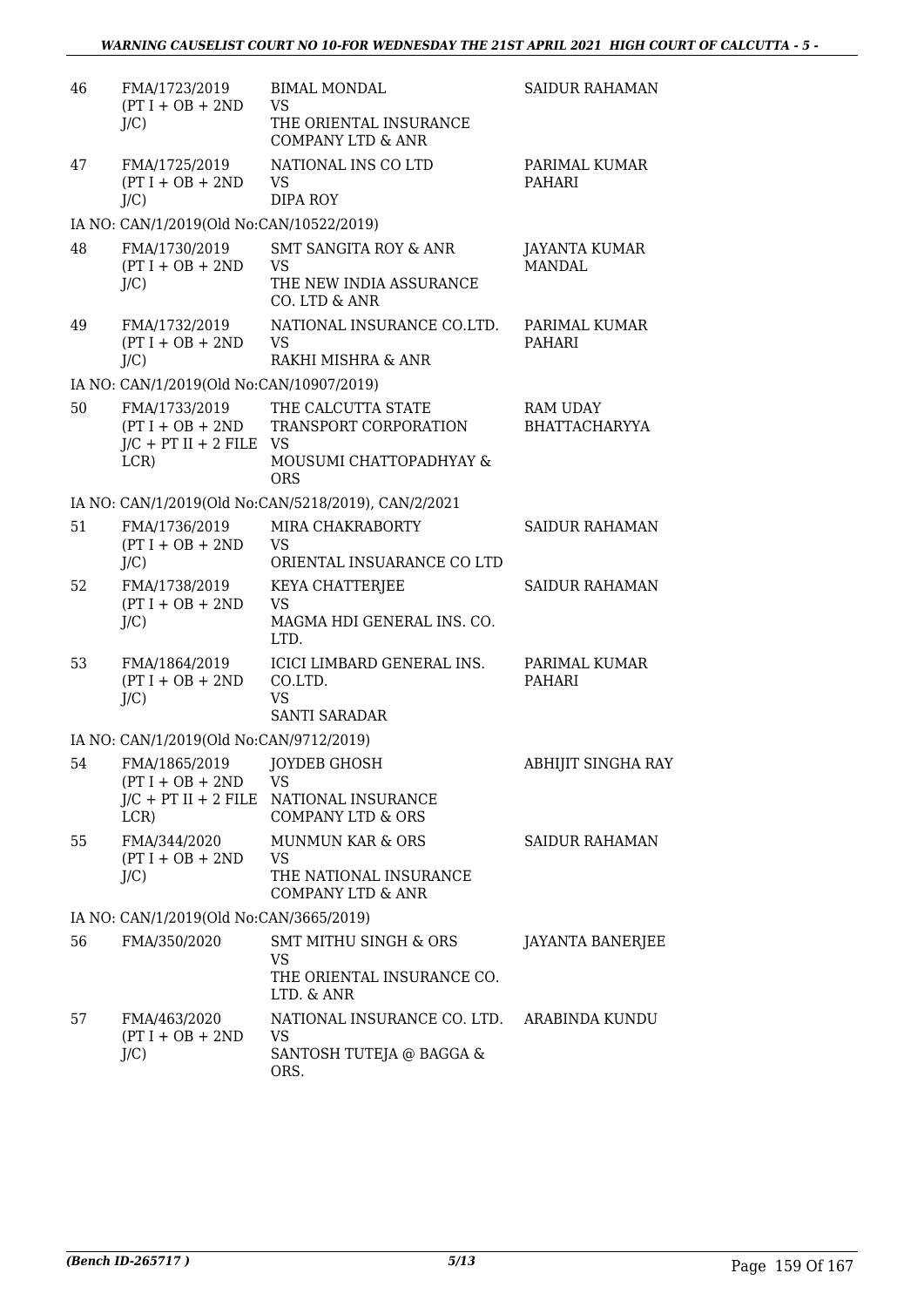| 58 | FMA/464/2020<br>$(PT I + OB + 2ND$<br>$J/C$ ) | THE NEW INDIA ASSURANCE<br>CO. LTD<br><b>VS</b><br>TAPAS CHAKRABORTY @                     | SANJAY PAUL                   |
|----|-----------------------------------------------|--------------------------------------------------------------------------------------------|-------------------------------|
|    |                                               | TAPASH CHAKRABORTY & ANR                                                                   |                               |
|    | IA NO: CAN/1/2019(Old No:CAN/3013/2019)       |                                                                                            |                               |
| 59 | FMA/465/2020<br>$(PT I + OB + 2ND$<br>$J/C$ ) | ICICI LOMBART GENERAL<br><b>INSURANCE CO. LTD</b><br><b>VS</b><br>MANSURA BIBI SEIKH & ORS | <b>SAYAK MAJUMDER</b>         |
|    | IA NO: CAN/1/2015(Old No:CAN/7833/2015)       |                                                                                            |                               |
| 60 | FMA/467/2020                                  | SHEFALI SARKAR (PAUL) & ORS                                                                | SAIDUR RAHAMAN                |
|    | $(PT I + OB + 2ND$<br>$J/C$ )                 | <b>VS</b><br>THE UNITED INDIA INSURANCE<br>COMPANY LTD. & ANR                              |                               |
| 61 | FMA/468/2020<br>$(PT I + OB + 2ND$            | SK. LUTAPHAR @ LUTAPHAR<br>SEIKH @ SK. LUTFAR                                              | <b>KRISHANU BANIK</b>         |
|    | $J/C$ )                                       | <b>VS</b><br>THE UNITED INDIA INSURANCE<br><b>COMPANY LTD &amp; ORS</b>                    |                               |
| 62 | FMA/469/2020<br>$(PT I + OB + 2ND$            | <b>SWAPAN</b><br>CHATTERJEE@CHATTOPADHYAY                                                  | <b>SUJOY GUHA ROY</b>         |
|    | $J/C$ )                                       | <b>VS</b><br>SK SHAHNAWAZ ALI & ANR                                                        |                               |
| 63 | FMA/470/2020                                  | UMA MONDAL<br><b>VS</b>                                                                    | AMIT RANJAN ROY               |
|    | $(PT I + OB + 2ND$<br>$J/C$ )                 | THE NATIONAL INS CO LTD &<br>ANR                                                           |                               |
|    | IA NO: CAN/1/2019(Old No:CAN/11812/2019)      |                                                                                            |                               |
| 64 | FMA/471/2020<br>$(PT I + OB + 2ND$<br>$J/C$ ) | MANJU HAZRA & ORS.<br><b>VS</b><br>UNITED INDIA INSURANCE CO.                              | AMIT RANJAN ROY               |
|    |                                               | LTD. & ANR.                                                                                |                               |
|    | IA NO: CAN/1/2019(Old No:CAN/11268/2019)      |                                                                                            |                               |
| 65 | FMA/472/2020<br>$(PT I + OB + 2ND$<br>$J/C$ ) | MINOR DEBJYOTI SEN & ANR.<br><b>VS</b><br>NATIONAL INSURANCE CO. LTD.<br>& ANR.            | <b>KRISHANU BANIK</b>         |
| 66 | FMA/473/2020                                  | <b>BIJALI MAJI &amp; ORS</b>                                                               | DHANANJAY NAYAK               |
|    | $(PT I + OB + 2ND$<br>$J/C$ )                 | <b>VS</b><br>THE ORIENTAL INSURANCE CO.<br>LTD & ANR                                       |                               |
| 67 | FMA/492/2020<br>$(PT I + OB + 2ND$<br>$J/C$ ) | SHIPRA BRAHMA & ORS<br><b>VS</b><br>THE NEW INDIA ASSURANCE<br>CO. LTD. & ORS              | <b>GAUTAM KUMAR</b><br>THAKUR |
|    | IA NO: CAN/2/2017(Old No:CAN/5266/2017)       |                                                                                            |                               |
| 68 | FMA/509/2020<br>$(PT I + OB + 2ND$<br>$J/C$ ) | KAMRUN NESHA BIBI & ORS<br>VS<br>THE DIVISIONAL MANAGER,<br><b>SOUTH BENGAL</b>            | ASHIQUE MONDAL                |
| 69 | FMA/571/2020<br>$(PT I + OB + 2ND$<br>$J/C$ ) | S.TRANS.CORPO<br>DURGA RANI BAG<br><b>VS</b><br>THE UNITED INDIA INS CO LTD                | AMIT RANJAN ROY               |
|    | IA NO: CAN/1/2019(Old No:CAN/11092/2019)      |                                                                                            |                               |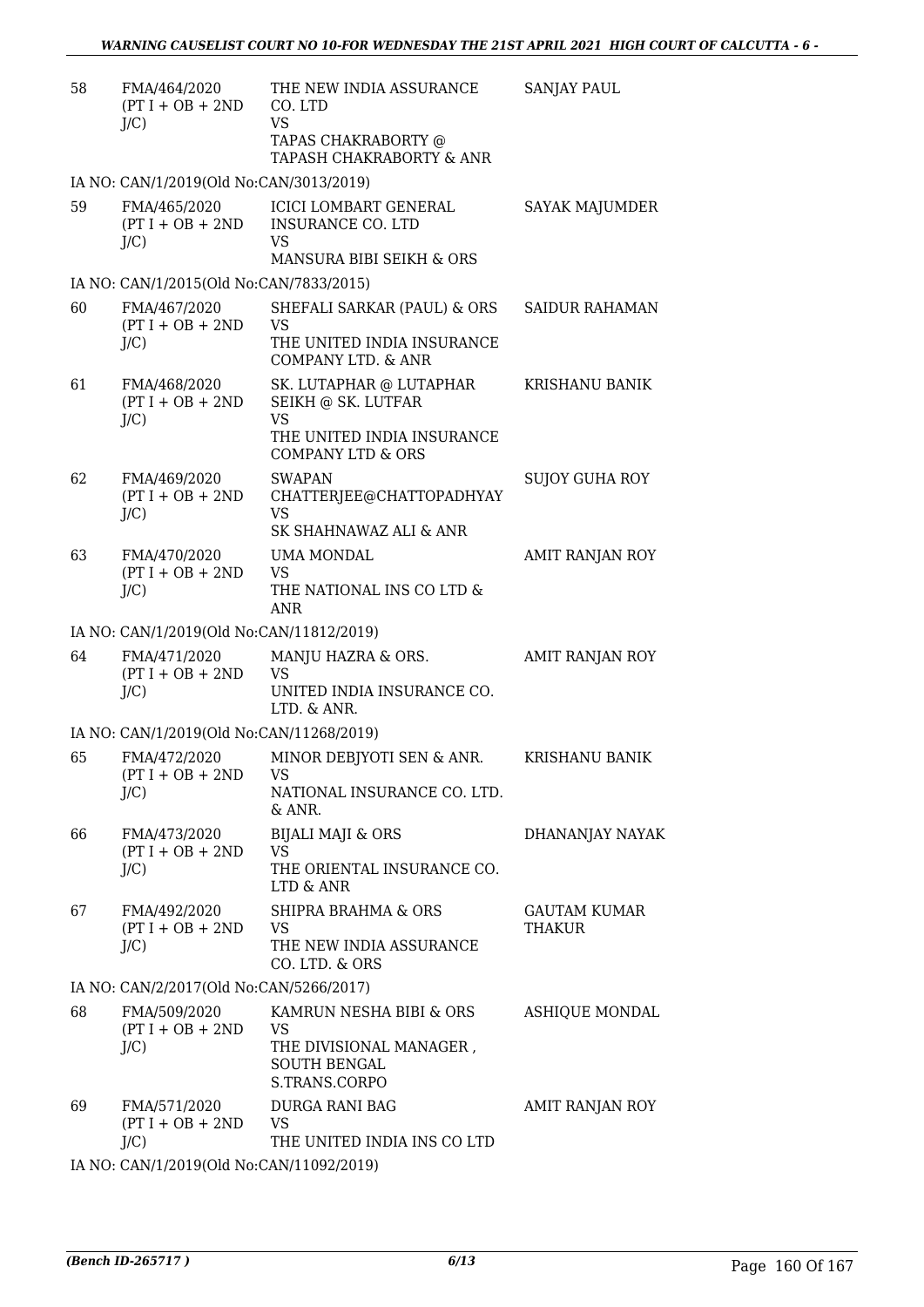| 70 | FMA/572/2020<br>$(PT I + OB + 2ND$<br>$J/C$ ) | NOOR MOHAMMAD<br><b>VS</b><br><b>BHAJAN LAL SARKAR &amp; ANR</b>                                                  | <b>SAJAL KANTI</b><br><b>BHATTACHARYYA</b> |
|----|-----------------------------------------------|-------------------------------------------------------------------------------------------------------------------|--------------------------------------------|
| 71 | FMA/573/2020<br>$(PT I + OB + 2ND$<br>$J/C$ ) | <b>BISWAMOY JANA</b><br><b>VS</b><br>NATIONAL INSURANCE CO. LTD<br>& ANR                                          | <b>JAYANTA KUMAR</b><br><b>MANDAL</b>      |
| 72 | FMA/574/2020<br>$(PT I + OB + 2ND$<br>J/C     | SALMAN SK @ SEKH & ORS<br><b>VS</b><br>THE NEW INDIA ASSURANCE<br>CO. LTD & ORS                                   | <b>JAYANTA KUMAR</b><br><b>MANDAL</b>      |
| 73 | FMA/575/2020<br>$(PT I + OB + 2ND$<br>$J/C$ ) | JHUMA SARKAR & ANR<br><b>VS</b><br>THE NATIONAL INSURANCE CO.<br>LTD. & ORS                                       | JAYANTA KUMAR<br><b>MANDAL</b>             |
| 74 | FMA/576/2020<br>$(PT I + OB + 2ND$<br>$J/C$ ) | JAYEDA BEWA @ JAYEDA & ORS<br><b>VS</b><br>THE CHOLAMANDALAM M/S<br>GENERAL INSURANCE CO. LTD.<br>& ANR           | JAYANTA KUMAR<br><b>MANDAL</b>             |
| 75 | FMA/580/2020<br>$(PT I + OB + 2ND$<br>$J/C$ ) | KALPANA MALO & ORS<br><b>VS</b><br><b>IFFCO TOKIO GENERAL</b><br><b>INSURANCE COMPANY LTD &amp;</b><br><b>ANR</b> | <b>SAIDUR RAHAMAN</b>                      |
|    | IA NO: CAN/1/2019(Old No:CAN/3666/2019)       |                                                                                                                   |                                            |
| 76 | FMA/582/2020<br>$(PT I + OB + 2ND$<br>$J/C$ ) | ANITA SENAPATI & ORS<br><b>VS</b><br>NATIONAL INSURANCE<br><b>COMPANY LTD &amp; ANR</b>                           | <b>KRISHANU BANIK</b>                      |
|    |                                               | <b>WARNING LIST (MANDAMUS SECTION)</b>                                                                            |                                            |
| 77 | CPAN/625/2019                                 | HARU MALIK & ANR.<br><b>VS</b><br>PARTHA RANJAN MONDAL &<br>ANR.                                                  | <b>ARUN NASKAR</b>                         |
|    | wt78 WPA/14160/2017                           | <b>HARU MALIK &amp; ANR</b><br>VS<br>STATE OF WEST BENGAL & ANR                                                   | <b>ARUN NASKAR</b>                         |
| 79 | WPA/3270/2019                                 | KHAIRUL ISLAM<br><b>VS</b><br>THE WEST BENGAL STATE<br>ELECTRICITY DIST. CO LTD &<br><b>ORS</b>                   | LIPIKA CHATTERJEE                          |
| 80 | WPA/3480/2019                                 | JHHALAK CHARITABLE TRUST &<br>ANR<br><b>VS</b><br>HALDIA ENERGY LIMITED &<br><b>ORS</b>                           | <b>SOUMA SUBHRA RAY</b>                    |
| 81 | WPA/8272/2019                                 | MOSARAF HOSSAIN@BABAR ALI<br>SK<br><b>VS</b><br>W.B.S.E.D.C.LTD. & ORS                                            | <b>BIDYUT BARAN</b><br><b>BISWAS</b>       |
| 82 | WPA/9705/2019                                 | YIASUF SEKH<br><b>VS</b><br>THE CHAIRMAN, W.B.S.E.D.CL &<br>ANR                                                   | MD HASANUZZAMAN                            |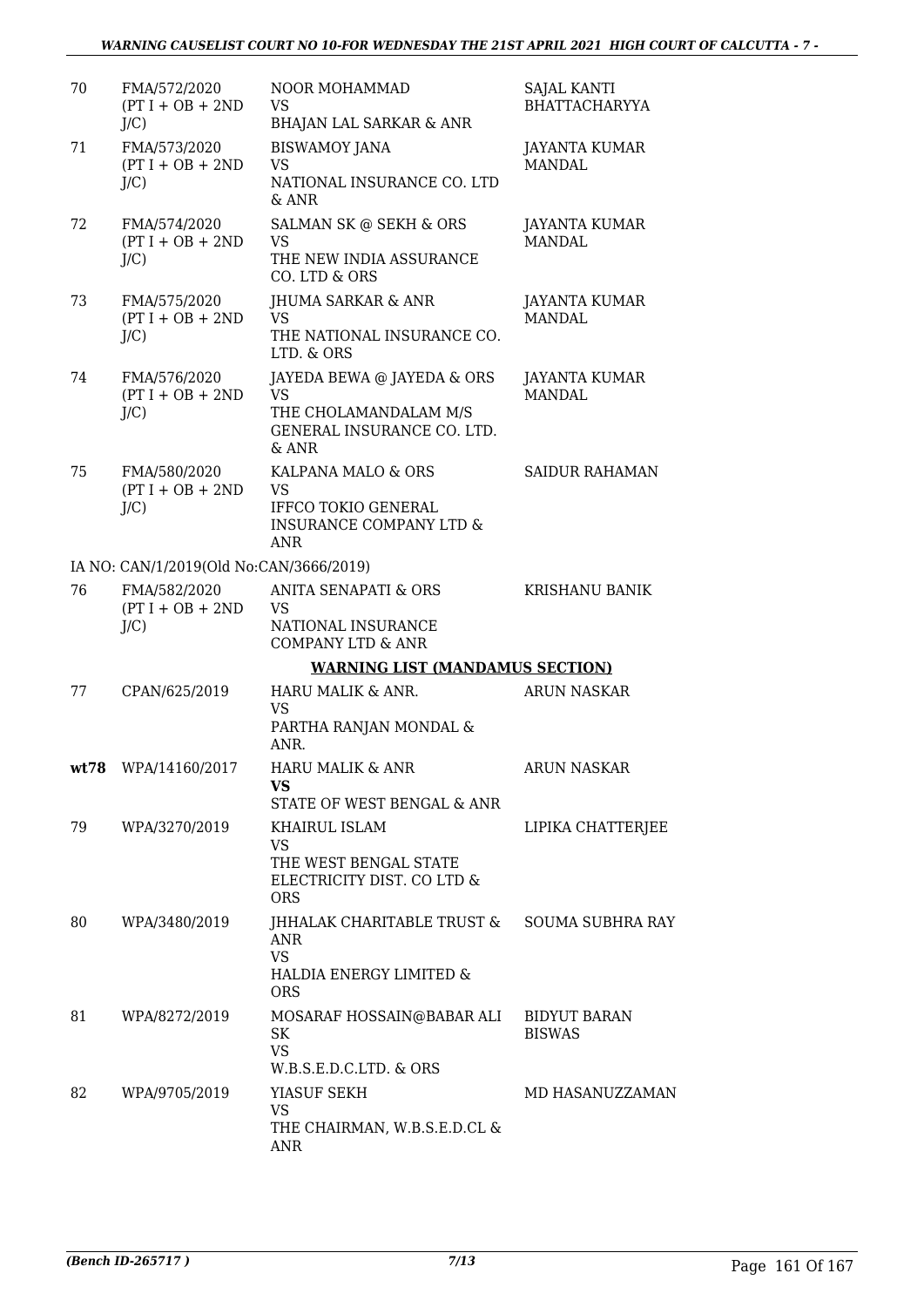| 83 | WPA/10143/2019 | MOHIUDDIN MALLICK<br><b>VS</b><br>C.E.S.C. LIMITED & ORS                                                     | KAJAL RAY                               |
|----|----------------|--------------------------------------------------------------------------------------------------------------|-----------------------------------------|
| 84 | WPA/10300/2019 | BHUWAN PROPERTIES (P) LTD<br><b>VS</b><br>CESC LTD & ANR                                                     | <b>INDRANIL HALDER</b>                  |
| 85 | WPA/10438/2019 | PABITRA NATH LAHA<br><b>VS</b><br><b>WBSEDC LTD &amp; ORS</b>                                                | <b>MD ALI MALLICK</b>                   |
| 86 | WPA/10509/2019 | <b>CHAMPA GHOSH</b><br><b>VS</b><br>W.B. STATE ELECTRICITY<br>DISTRIBUTION COMPANY LTD.<br>$&$ ORS           | <b>SOURAV MUKHERJEE</b>                 |
| 87 | WPA/10669/2019 | <b>SUPARTHA GHOSH</b><br><b>VS</b><br><b>W B STATE ELECTRICITY</b><br>TRANSMISSION CO LTD & ORS              | <b>ABHISEK B DAS</b>                    |
|    |                | IA NO: CAN/1/2019(Old No:CAN/5751/2019), CAN/2/2020, CAN/3/2020                                              |                                         |
| 88 | WPA/11390/2019 | <b>BASANTA KR. SHAW</b><br><b>VS</b><br>CESC LTD. & ANR.                                                     | INDRANIL HALDER                         |
| 89 | WPA/12080/2019 | ANADI CHARAN BARMAN<br><b>VS</b><br>W.B. STATE ELECTRICITY<br>DISTRIBUTION COMPANY LTD.<br>& ORS             | <b>GITASHREE MISTRY</b>                 |
| 90 | WPA/12671/2019 | S.M. SHAFI ALAM<br><b>VS</b><br><b>CESC LIMITED &amp; ORS</b>                                                | <b>SEKHAR MUKHERJEE</b>                 |
| 91 | WPA/16597/2019 | <b>INDRANI SARKAR</b><br><b>VS</b><br>CALCUTTA ELECTRIC SUPPLY<br><b>CORPORATION LTD. &amp; ORS</b>          | <b>BISWADEB RAY</b><br><b>CHAUDHURI</b> |
| 92 | WPA/16922/2019 | MAHENDRA KUMAR BAID<br>VS FOR STRUMP.<br>CALCUTTA ELECTRIC SUPPLY<br><b>CORPORATION LTD. &amp; ORS</b>       | CHINMOY<br>MUKHOPADHYAY                 |
| 93 | WPA/17075/2019 | VIJAY KR GUPTA<br><b>VS</b><br>THE CESC LTD & ORS                                                            | <b>SUKUMAR GHOSH</b>                    |
| 94 | WPA/17486/2019 | TAPAS KUMAR SAMANTA<br><b>VS</b><br><b>CESC LIMITED &amp; ORS</b>                                            | <b>ARNAB ROY</b>                        |
| 95 | WPA/18776/2019 | <b>AMARNATH SEN &amp; ORS</b><br><b>VS</b><br>W.B. STATE ELECTRICITY<br>DISTRIBUTION COMPANY LTD.<br>$&$ ORS | NILANJAN ADHIKARI                       |
| 96 | WPA/18984/2019 | ARUN KANTI CHAKRABORTY<br>VS.<br>STATE OF WEST BENGAL & ORS                                                  | PRIYA DEY                               |
| 97 | WPA/19304/2019 | <b>DULAL CHANDRA DAS</b><br><b>VS</b><br>W.B. STATE ELECTRICITY<br>DISTRIBUTION COMPANY LTD.<br>& ORS        | <b>TAPAS MAITY</b>                      |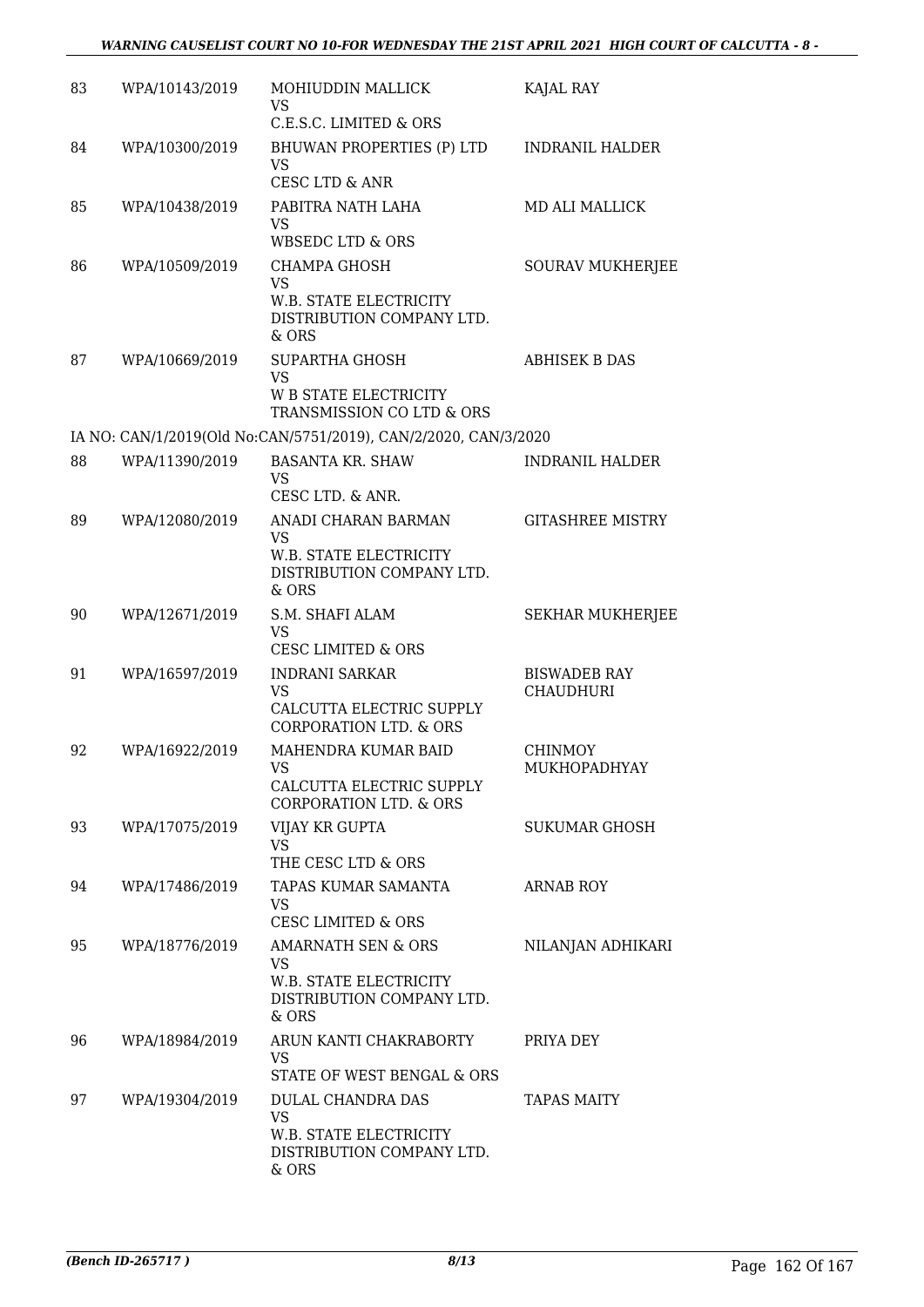| 98   | WPA/19389/2019       | <b>SANTANU KHALU</b><br><b>VS</b>                                        | <b>SAMRAT DAS</b>  |
|------|----------------------|--------------------------------------------------------------------------|--------------------|
|      |                      | <b>W.B. STATE ELECTRICITY</b><br><b>BDISTRIBUTION CO. LTD. &amp; ANR</b> |                    |
| wt99 | WPA/19390/2019       | <b>JAYANTA KHALU</b><br>VS                                               | <b>SAMRAT DAS</b>  |
|      |                      | W.B. STATE ELECTRICITY<br>DISTRIBUTION CO. LTD. & ORS                    |                    |
| 100  | WPA/19558/2019       | UTTAM KUMAR GHOSH<br><b>VS</b>                                           | <b>ARUP SARKAR</b> |
|      |                      | THE WBSEDCL & ORS                                                        |                    |
|      | wt101 WPA/19560/2019 | <b>DUKARI ROY</b><br><b>VS</b>                                           | ARUP SARKAR        |
|      |                      | THE WBSEDCL & ORS                                                        |                    |
|      | wt102 WPA/19562/2019 | <b>SANTA ROY</b><br><b>VS</b>                                            | <b>ARUP SARKAR</b> |
|      |                      | THE WBSEDCL & ORS                                                        |                    |
|      | wt103 WPA/19565/2019 | DUDKUMAR GHOSH<br><b>VS</b>                                              | <b>ARUP SARKAR</b> |
|      |                      | THE WBSEDCL & ORS                                                        |                    |
|      | wt104 WPA/19569/2019 | <b>BISWANATH MONDAL</b><br><b>VS</b>                                     | <b>ARUP SARKAR</b> |
|      |                      | THE WBSEDCL & ORS                                                        |                    |
|      | wt105 WPA/19571/2019 | DHIRENDRA NATH ROY<br><b>VS</b>                                          | <b>ARUP SARKAR</b> |
|      |                      | THE WBSEDCL & ORS                                                        |                    |
|      | wt106 WPA/19573/2019 | SWAPAN KUMAR GHOSH<br><b>VS</b>                                          | <b>ARUP SARKAR</b> |
|      |                      | THE WBSEDCL & ORS                                                        |                    |
|      | wt107 WPA/19575/2019 | HEMANTA KUMAR GHOSH<br><b>VS</b>                                         | <b>ARUP SARKAR</b> |
|      |                      | THE WBSEDCL & ORS                                                        |                    |
|      | wt108 WPA/19578/2019 | <b>BABLU GHOSH</b><br>VS                                                 | <b>ARUP SARKAR</b> |
|      |                      | THE WBSEDCL & ORS                                                        |                    |
|      | wt109 WPA/19580/2019 | <b>SANTU PADDHAN</b><br>VS                                               | <b>ARUP SARKAR</b> |
|      |                      | THE WBSEDCL & ORS                                                        |                    |
|      | wt110 WPA/19582/2019 | <b>ASHOK KUMAR ROY</b><br><b>VS</b>                                      | ARUP SARKAR        |
|      |                      | THE WBSEDCL & ORS                                                        |                    |
|      | wt111 WPA/19583/2019 | AJIT KUMAR GHOSH<br><b>VS</b>                                            | <b>ARUP SARKAR</b> |
|      |                      | THE WBSEDCL & ORS                                                        |                    |
|      | wt112 WPA/19586/2019 | <b>BISHNU KUMAR ROY</b><br><b>VS</b>                                     | ARUP SARKAR        |
|      |                      | THE WBSEDCL & ORS                                                        |                    |
| 113  | WPA/20114/2019       | MUKUL GHARAMI<br><b>VS</b>                                               | ANINDYA BOSE       |
|      |                      | CESC LTD & ORS                                                           |                    |
| 114  | WPA/20284/2019       | BIJOY KRISHNA SARKAR & ANR<br><b>VS</b>                                  | CHITTARNAJAN RAY   |
|      |                      | STATE OF WEST BENGAL & ORS                                               |                    |
| 115  | WPA/20873/2019       | <b>ARAFAT SEKH</b><br><b>VS</b>                                          | MD BASHA MIR       |
|      |                      | <b>WBSEDC LTD &amp; ORS</b>                                              |                    |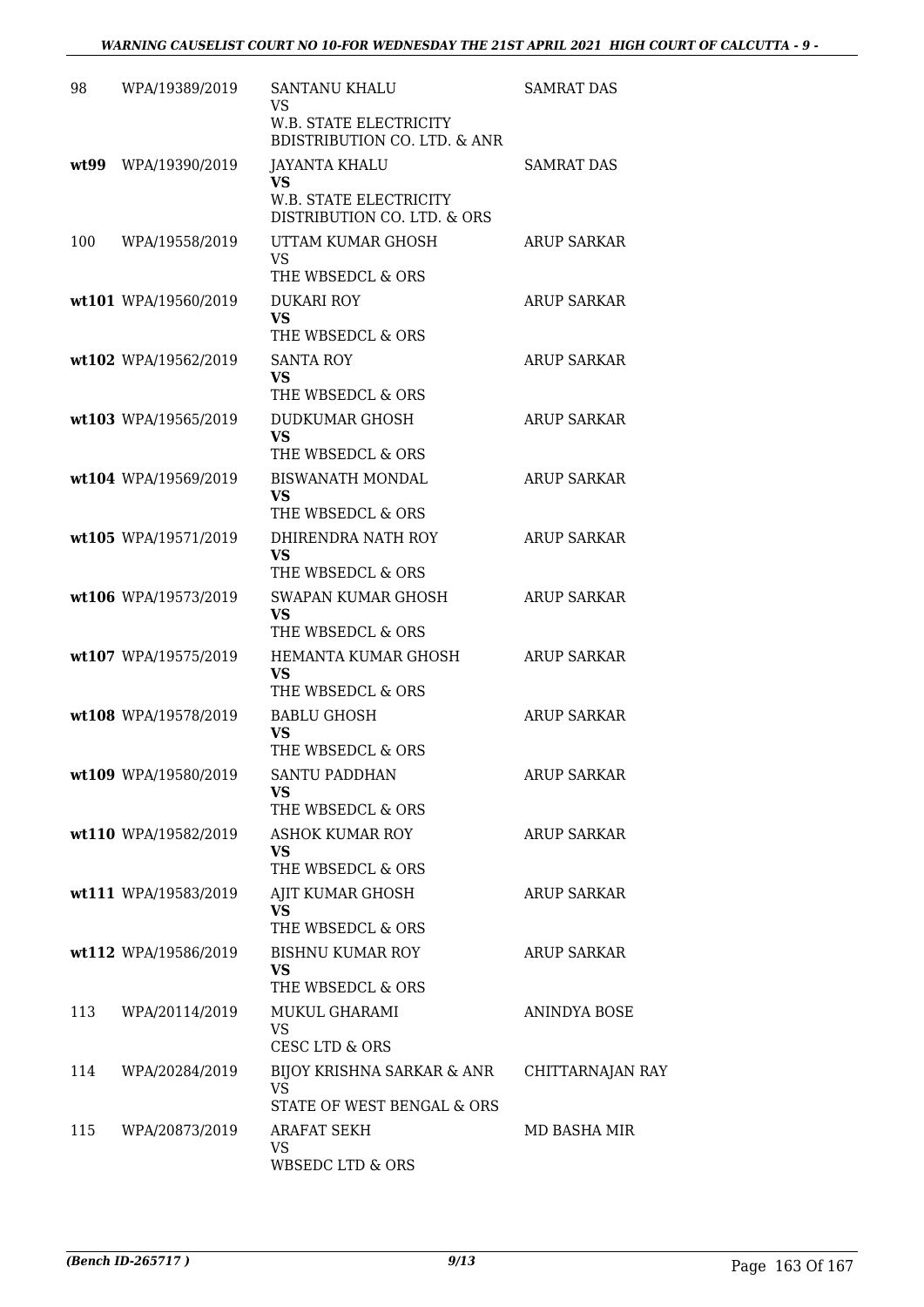| 116 | WPA/21727/2019 | KRISHNA CHANDRA GHOSH<br>VS<br>THE WBSEDC LTD & ORS                                                                  | ARPA CHAKRABORTY                       |
|-----|----------------|----------------------------------------------------------------------------------------------------------------------|----------------------------------------|
| 117 | WPA/21895/2019 | PINTU YADAV<br><b>VS</b><br><b>CESC LTD &amp; ANR</b>                                                                | <b>INDRANIL HALDER</b>                 |
| 118 | WPA/22550/2019 | <b>QUAISER IMAM &amp; ANR</b><br><b>VS</b><br>STATE OF WEST BENGAL & ORS                                             | MD ASHRAFUL HUQ                        |
| 119 | WPA/22577/2019 | IZAZ AHMED @ EJJAJ AHAMED<br><b>VS</b><br>W.B. STATE ELECTRICITY<br>DISTRIBUTION COMPANY<br><b>LIMITED &amp; ORS</b> | <b>RIMA DAS</b>                        |
| 120 | WPA/22590/2019 | SK. NIZAMUDDIN SARKAR<br><b>VS</b><br>STATE OF WEST BENGAL & ORS                                                     | PARTHA SARATHI<br><b>SEN SHARMA</b>    |
| 121 | WPA/22601/2019 | PARESH MARIYA @ PARESH<br>KARMAKAR<br><b>VS</b><br>STATE OF WEST BENGAL & ORS                                        | <b>SUJOY SARKAR</b>                    |
| 122 | WPA/22624/2019 | ATIAR RAHAMAN<br><b>VS</b><br>WBSEDC LTD & ORS                                                                       | <b>MD Z RAHAMAN</b>                    |
| 123 | WPA/22642/2019 | SATYA NARAYAN MAJILYA<br><b>VS</b><br><b>W.B STATE ELECTRICITY</b><br>DISTRIBUTION COMPANY LTD.<br>& ORS             | <b>TARAPADA DAS</b>                    |
| 124 | WPA/22651/2019 | PRABIR GHOSH @ PRABIR<br>KUMAR GHOSH<br><b>VS</b><br>W.B. STATE ELECTRICITY<br>DISTRIBUTION COMPANY LTD.<br>& ORS    | <b>BIKASH CHANDRA</b><br><b>HALDER</b> |
| 125 | WPA/22894/2019 | NADUGOPAL SHINRI<br><b>VS</b><br>W.B. STATE ELECTRICITY<br>DISTRIBUTION COMPANY<br>LIMITED & ORS                     | <b>IQRA RAHAMAN</b>                    |
| 126 | WPA/22895/2019 | KAMAL MISHRA<br><b>VS</b><br>W.B. STATE ELECTRICITY<br>DISTRIBUTION COMPANY LTD.<br>& ORS                            | PRADIP PAL                             |
| 127 | WPA/22908/2019 | CHANDI CHARAN<br><b>CHAKRABORTY</b><br><b>VS</b><br>W.B. STATE ELECTRICITY<br>DISTRTIBUTION COMPANY LTD.<br>& ORS    | PARTHA SARATHI<br><b>GHOSH</b>         |
| 128 | WPA/22977/2019 | SUBARNA MONDAL<br><b>VS</b><br>STATE OF WEST BENGAL & ORS                                                            | KAMAL KRISHNA<br>GUHA                  |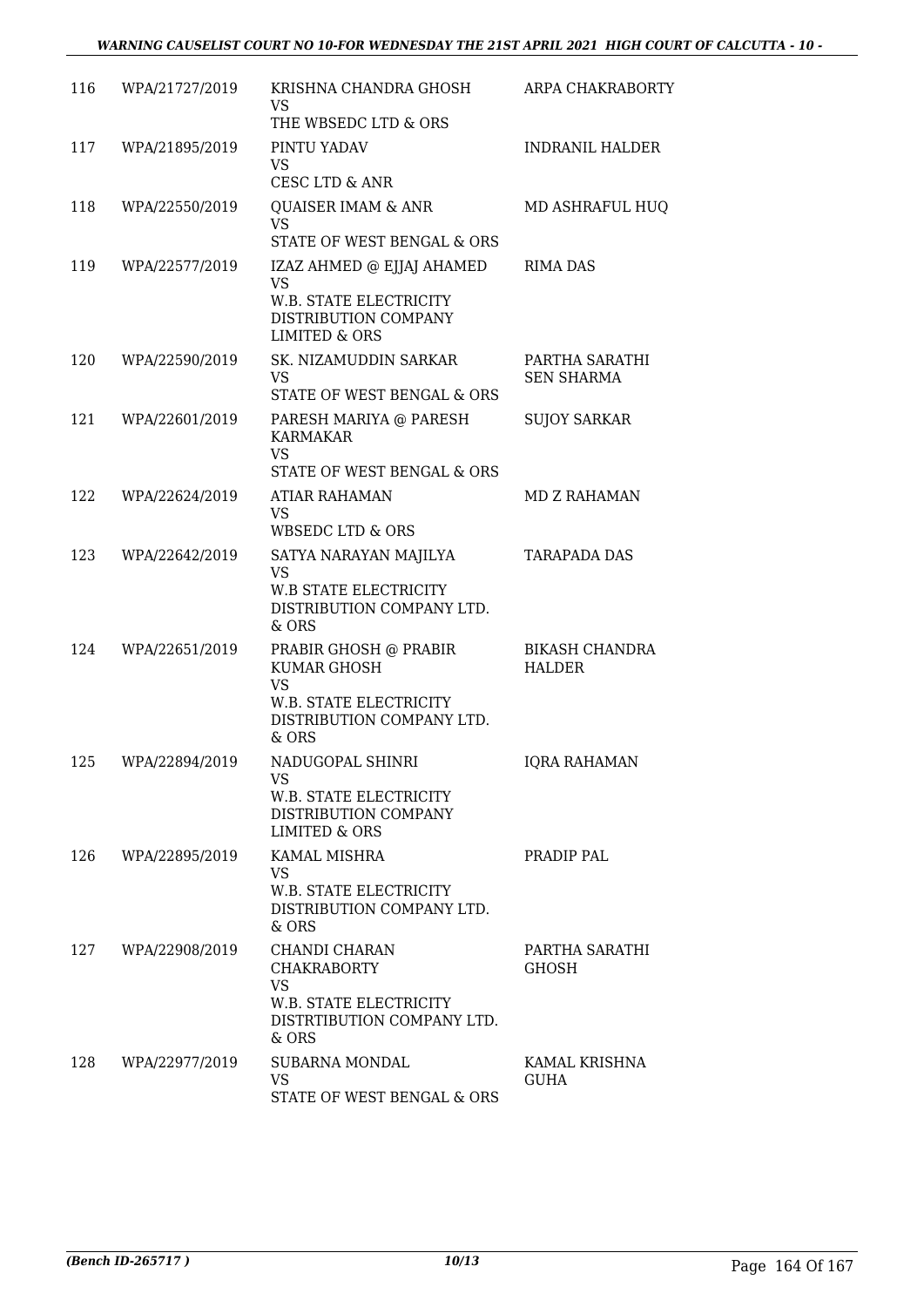| 129 | WPA/23019/2019     | MAIDUR MONDAL @ MAIDUR<br>RAHAMAN MONDAL<br><b>VS</b>                                              | MD. Z. RAHAMAN                              |
|-----|--------------------|----------------------------------------------------------------------------------------------------|---------------------------------------------|
| 130 | WPA/23020/2019     | <b>WBSEDCL &amp; ORS</b><br>EKRAMUL HAQUE MONDAL<br><b>VS</b><br><b>WBSECCL &amp; ORS</b>          | MD. Z. RAHAMAN                              |
| 131 | WPA/23084/2019     | RADHA KISHAN RATHI & ANR<br><b>VS</b><br>WBSEDCL&ORS                                               | SABYASACHI HAZRA                            |
| 132 | WPA/23143/2019     | HOWRAH IDDGAH MAIDAN<br>MASJID & ANR<br><b>VS</b>                                                  | <b>SAYED NAZMUL</b><br><b>HOSSAIN</b>       |
| 133 | WPA/23590/2019     | C E S C LIMITED & ORS<br>SAHIDUL ISLAM @ MANIK SK<br><b>VS</b><br>STATE OF WEST BENGAL & ORS       | <b>SUJIT CHOWDHURY</b>                      |
| 134 | WPA/23608/2019     | <b>ABIN KHAN</b><br><b>VS</b><br>THE CESC LTD. & ORS                                               | SANJAY SAHA                                 |
| 135 | WPA/23637/2019     | ABDUL GOFFAR LASKAR<br><b>VS</b><br>W.B. STATE ELECTRICITY<br>DISTRIBUTION COMPANY LTD.<br>& ORS   | CHANDRA NATH<br><b>SARKAR</b>               |
| 136 | WPA/23654/2019     | NABA KUMAR KUNDU & ANR<br><b>VS</b><br>CALCUTTA ELECTRICITY<br><b>SUPPLY CORPORATION &amp; ORS</b> | KARUNAMOYEE<br><b>SAMANTA</b>               |
| 137 | WPA/23669/2019     | <b>BHARAT GHARUI</b><br><b>VS</b><br>WBSEDC COMPANY LTD & ORS                                      | <b>SK. ABU ABBASAN</b>                      |
| 138 | WPA/23716/2019     | MD AZIM @MD AZIM SK<br><b>VS</b><br>THE W.B.S.E.D.C.LTD & ORS                                      | RAFIQUL ISLAM                               |
| 139 | WPA/23717/2019     | <b>BARUN KUMAR RAJ</b><br>VS<br>THE W.B.S.E.D.CL. & ORS                                            | RAFIQUL ISLAM\                              |
| 140 | WPA/23728/2019     | AZIDA BIBI<br><b>VS</b><br>THE CHAIRMAN, W.B.S.E.D.CO.<br>LTD. & ORS                               | <b>SAILENDR ANATH</b><br><b>CHAKRABARTI</b> |
|     | 141 WPA/23766/2019 | <b>ABDUR RAB</b><br><b>VS</b><br>W.B. STATE ELECTRICITY<br>DISTRIBUTION COMPANY LTD.<br>& ORS      | HARADHAN MONDAL                             |
| 142 | WPA/23831/2019     | JYOTIRMOY NARU & ORS<br><b>VS</b><br>THE CHAIRMAN, W.B.S.E.D.C.L.<br>& ORS                         | RAM CHANDRA<br><b>GUCHAIT</b>               |
| 143 | WPA/23871/2019     | SK. MONIRUL<br><b>VS</b><br>CALCUTTA ELECTRICITY<br>SUPPLY CORPORATION LTD &<br><b>ORS</b>         | KAMAL KANTA KAR                             |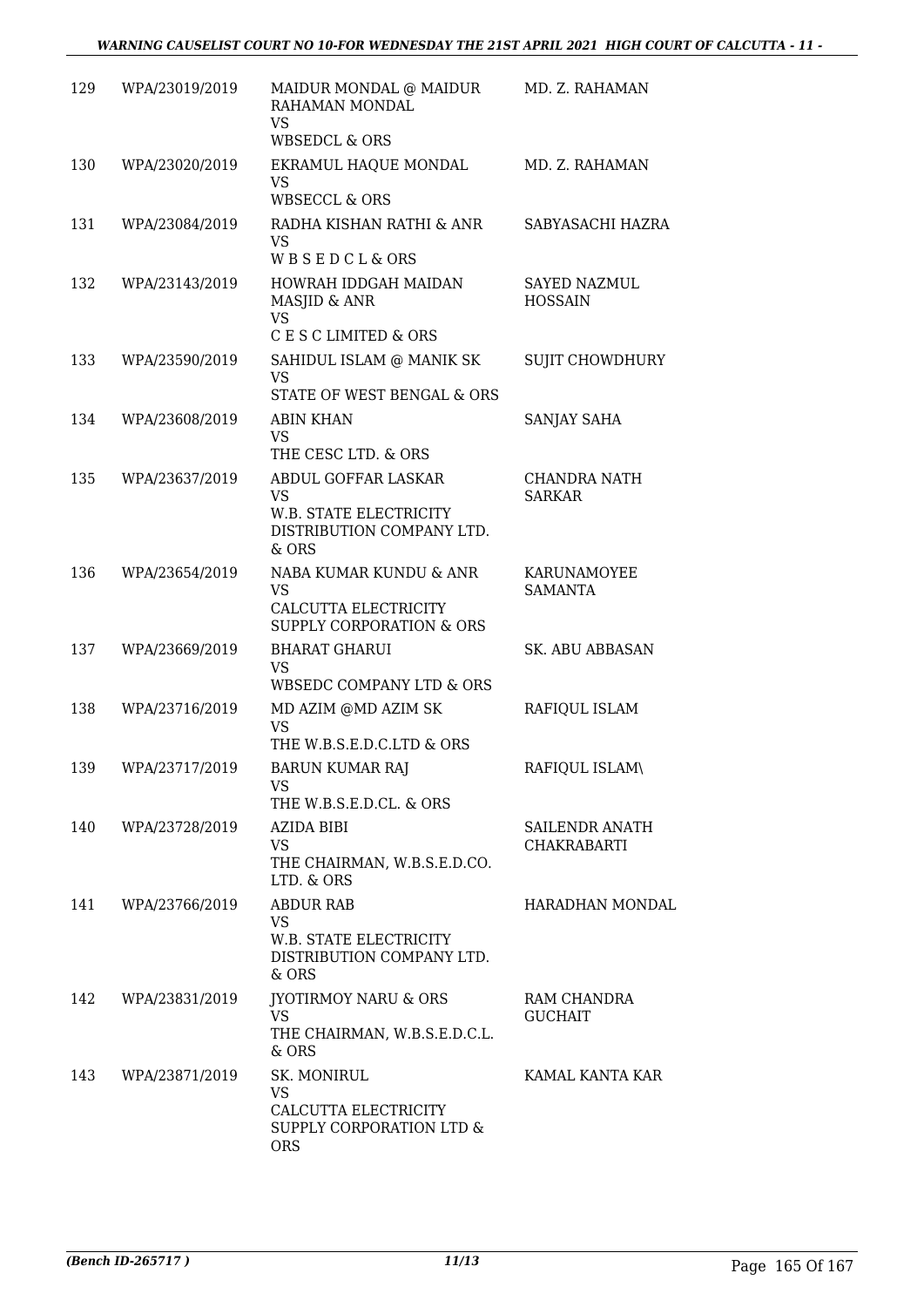| 144 | WPA/23940/2019                          | PAPAN DEY<br><b>VS</b><br>W.B. STATE ELECTRICITY<br>DISTRIBUTION COMPANY LTD.<br>& ORS                                         | SNEHASIS JANA                       |
|-----|-----------------------------------------|--------------------------------------------------------------------------------------------------------------------------------|-------------------------------------|
| 145 | WPA/24148/2019                          | MD. SAMIM KHAN<br><b>VS</b><br>W.B.S.D.C.L. & ORS                                                                              | SAGNIK CHATTERJEE                   |
| 146 | WPA/803/2020                            | SAHADEB PARAMANIK<br><b>VS</b><br>THE WBSEDC LTD & ORS                                                                         | <b>TANMOY</b><br><b>CHOWDHURY</b>   |
| 147 | WPA/861/2020                            | SAMSUDDIN SEKH<br>VS.<br>W.B.S.D.C.L. & ORS                                                                                    | RAJENDRA BANERJEE                   |
| 148 | WPA/4507/2020                           | <b>SAKILA BIBI &amp; ANR</b><br><b>VS</b><br>W.B. STATE ELECTRICITY<br>DISTRIBUTION COMPANY LTD.<br>$&$ ORS                    | MD. KUTUBUDDIN                      |
| 149 | WPA/5011/2020                           | ABDUL NADEEM<br>VS.<br>CALCUTTA ELECTRICITY<br>SUPPLY CORPORATION LTD. &<br><b>ORS</b>                                         | DEBESH HALDER                       |
| 150 | WPA/5012/2020                           | GIRIWAR KR, AGARWAL<br><b>VS</b><br>CALCUTTA ELECTRICITY<br>SUPPLY CORPORATION LTD. &<br><b>ORS</b>                            | DEBESH HALDER                       |
| 151 | WPA/5058/2020                           | JABBAR ALI<br><b>VS</b><br>ASSIST. ENGINEER (AE), W.B.<br>STATE ELEC. TRNSM. CO. LTD &<br><b>ORS</b>                           | <b>BADRUDDOZA</b><br><b>MALLICK</b> |
| 152 | WPA/5130/2020                           | <b>SUKUMAR DAS</b><br>VS<br><b>CESC LIMITED &amp; ORS</b>                                                                      | <b>MANIK LAL PODDAR</b>             |
| 153 | WPA/5614/2020                           | METSIL EXPORTS P. LTD., &<br>ANR.<br><b>VS</b><br>WB ELEC. REGULATORY COM. &<br>ORS.                                           | SIDDHARTH SHROFF                    |
|     | IA NO: CAN/1/2020(Old No:CAN/3382/2020) |                                                                                                                                |                                     |
|     | wt154 WPA/5616/2020                     | SURYA ALLOY IND. LTD. & ANR.<br><b>VS</b><br>WB ELEC. REGULATORY COM. &<br>ORS.                                                | SIDDHARTH SHROFF                    |
|     | IA NO: CAN/1/2020(Old No:CAN/3386/2020) |                                                                                                                                |                                     |
| 155 | WPA/6564/2020                           | M/S MAITI CONSTRUCTION<br>REPT BY DEBASHIS MAITI<br>VS<br><b>WEST BENGAL STATE</b><br>ELECTRICITY DISTRIBUTION CO<br>LTD & ORS | SUMOULI SARKAR                      |
|     | IA NO: CAN/1/2020(Old No:CAN/5346/2020) |                                                                                                                                |                                     |